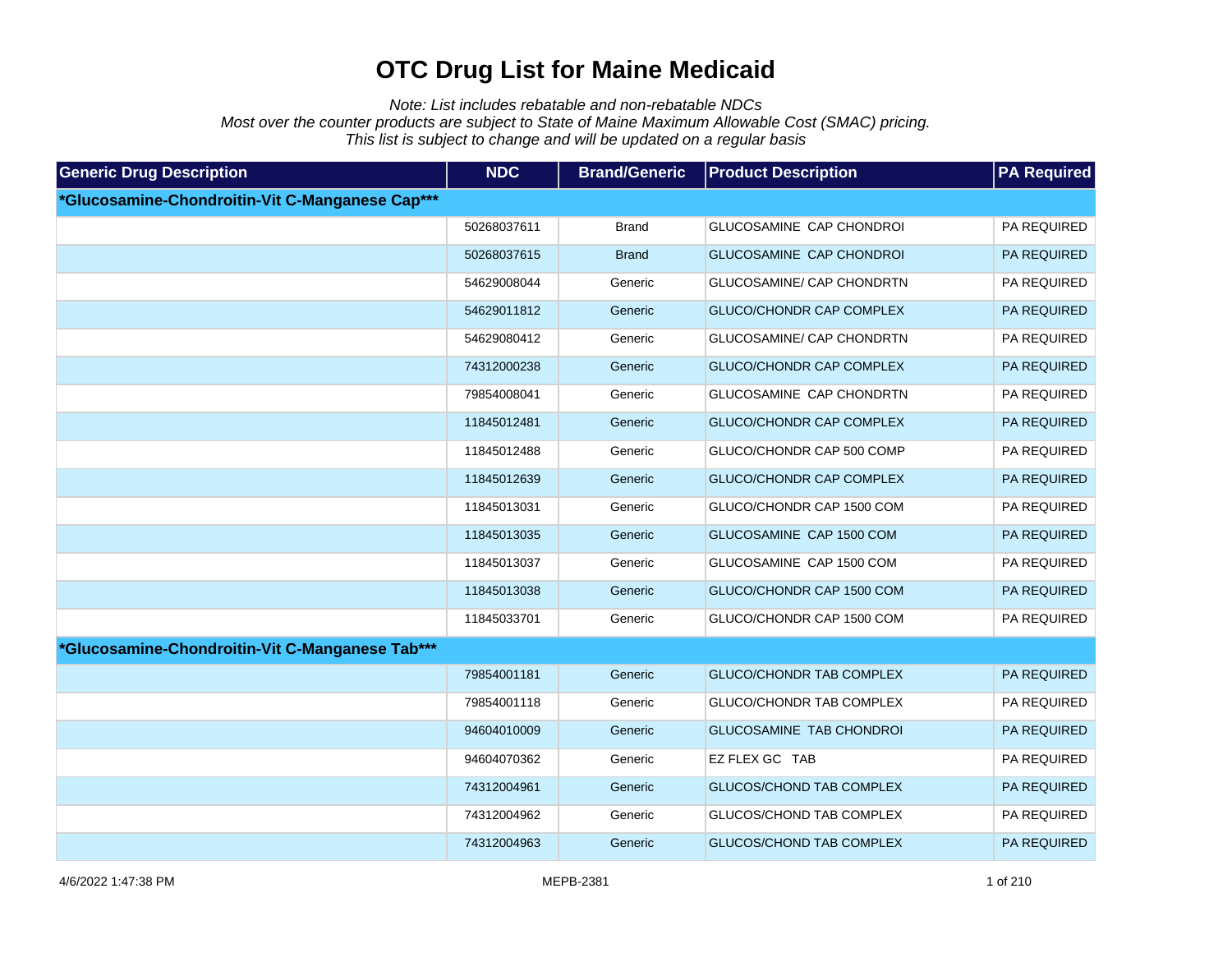| <b>Generic Drug Description</b>                 | <b>NDC</b>  | <b>Brand/Generic</b> | <b>Product Description</b>      | <b>PA Required</b> |
|-------------------------------------------------|-------------|----------------------|---------------------------------|--------------------|
| *Glucosamine-Chondroitin-Vit C-Manganese Tab*** |             |                      |                                 |                    |
|                                                 | 74312004964 | Generic              | <b>GLUCOS/CHOND TAB COMPLEX</b> | PA REQUIRED        |
|                                                 | 54629111803 | Generic              | GLUCOS/CHOND TAB COMPLEX        | PA REQUIRED        |
|                                                 | 50428166790 | Generic              | GLUCOS/CHOND TAB 750-600        | PA REQUIRED        |
|                                                 | 50428247303 | Generic              | GLUCOS/CHOND TAB 750-600        | PA REQUIRED        |
|                                                 | 50428451093 | Generic              | GLUCOS/CHOND TAB 750-600        | PA REQUIRED        |
|                                                 | 11845013785 | Generic              | <b>GLUCOS/CHOND TAB</b>         | PA REQUIRED        |
|                                                 | 11845013789 | Generic              | <b>GLUCOS/CHOND TAB</b>         | PA REQUIRED        |
|                                                 | 49348051339 | Generic              | GLUCOS/CHOND TAB 750-600        | <b>PA REQUIRED</b> |
| Alpha-Lipoic Acid (Thioctic Acid) Cap 300 MG    |             |                      |                                 |                    |
|                                                 | 47469000312 | Generic              | ALPHA LIPOIC CAP 300MG          | PA REQUIRED        |
|                                                 | 29135061515 | Generic              | ALPHA LIPOIC CAP 300MG          | <b>PA REQUIRED</b> |
| Alpha-Lipoic Acid (Thioctic Acid) Tab 300 MG    |             |                      |                                 |                    |
|                                                 | 35046000340 | Generic              | ALPHA-LIPOIC TAB 300MG          | PA REQUIRED        |
| Alpha-Lipoic Acid (Thioctic Acid) Tab 50 MG     |             |                      |                                 |                    |
|                                                 | 35046000266 | Generic              | ALPHA LIPOIC TAB 50MG           | <b>PA REQUIRED</b> |
|                                                 | 40985021674 | Generic              | ALPHA LIPOIC TAB 50MG           | PA REQUIRED        |
|                                                 | 30768001144 | Generic              | ALPHA LIPOIC TAB 50MG           | PA REQUIRED        |
| Coenzyme Q10 Cap 10 MG                          |             |                      |                                 |                    |
|                                                 | 78835080042 | Generic              | COENZYME Q10 CAP 10MG           | PA REQUIRED        |
|                                                 | 96974000005 | Generic              | CO-ENZYME Q1 CAP 10MG           | <b>PA REQUIRED</b> |
|                                                 | 17204044620 | Generic              | COENZYME Q10 CAP 10MG           | PA REQUIRED        |
|                                                 | 43292055850 | Generic              | <b>COQ10</b><br>CAP 10MG        | PA REQUIRED        |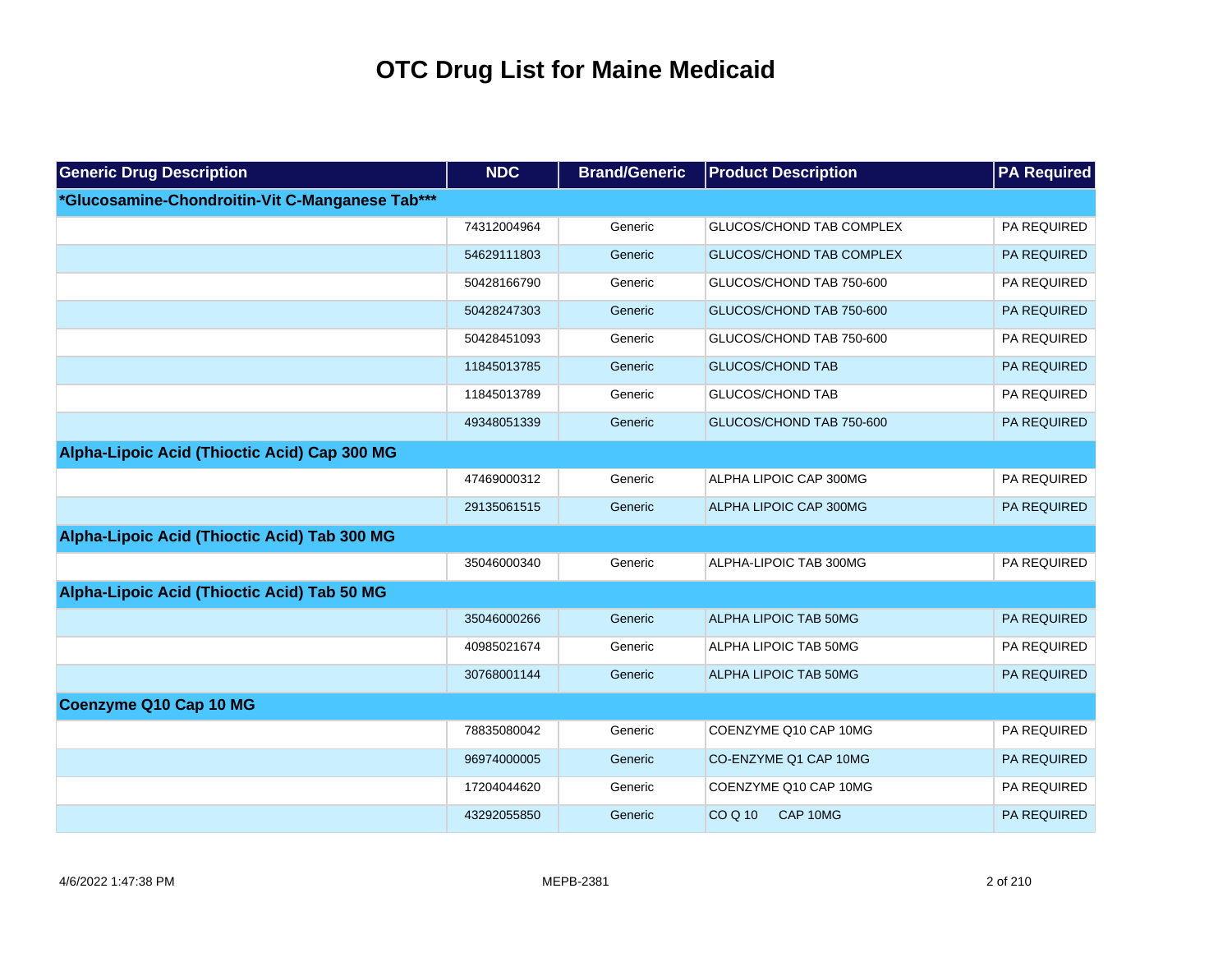| <b>Generic Drug Description</b> | <b>NDC</b>  | <b>Brand/Generic</b> | <b>Product Description</b>            | <b>PA Required</b> |
|---------------------------------|-------------|----------------------|---------------------------------------|--------------------|
| Coenzyme Q10 Cap 100 MG         |             |                      |                                       |                    |
|                                 | 96295014062 | Generic              | COQ-10<br>CAP 100MG                   | PA REQUIRED        |
|                                 | 80681001000 | Generic              | COENZYME Q10 CAP 100MG                | PA REQUIRED        |
|                                 | 80681008000 | Generic              | COENZYME Q10 CAP 100MG                | PA REQUIRED        |
|                                 | 81131057368 | Generic              | Q-SORB CO-Q CAP 100MG                 | PA REQUIRED        |
|                                 | 74312051135 | Generic              | <b>CAP 100MG</b><br>$COQ-10$          | PA REQUIRED        |
|                                 | 96295012816 | Generic              | <b>CO Q-10</b><br><b>CAP 100MG</b>    | PA REQUIRED        |
|                                 | 96295013865 | Generic              | CO Q-10<br>CAP 100MG                  | PA REQUIRED        |
|                                 | 96295013871 | Generic              | CO Q-10<br><b>CAP 100MG</b>           | PA REQUIRED        |
|                                 | 87701040816 | Generic              | GNP CO Q10 CAP 100MG                  | PA REQUIRED        |
|                                 | 87701041270 | Generic              | GNP CO Q-10 CAP 100MG                 | PA REQUIRED        |
|                                 | 74312004886 | Generic              | CAP 100MG<br>CO Q-10                  | PA REQUIRED        |
|                                 | 71791000117 | Generic              | COQ <sub>10</sub><br><b>CAP 100MG</b> | PA REQUIRED        |
|                                 | 50428459954 | Generic              | COENZYME Q10 CAP 100MG                | PA REQUIRED        |
|                                 | 50428035572 | Generic              | COENZYME Q10 CAP 100MG                | PA REQUIRED        |
|                                 | 50428039634 | Generic              | CVS COQ-10 CAP 100MG                  | PA REQUIRED        |
|                                 | 49614025165 | Generic              | CO Q-10<br>CAP 100MG                  | PA REQUIRED        |
|                                 | 54023858702 | Generic              | Q-GEL MEGA CAP 100MG                  | PA REQUIRED        |
|                                 | 54023858706 | Generic              | Q-GEL MEGA CAP 100MG                  | PA REQUIRED        |
|                                 | 54023858709 | Generic              | Q-GEL MEGA CAP 100MG                  | PA REQUIRED        |
|                                 | 54023982702 | Generic              | H <sub>2Q</sub><br>CAP 100MG          | PA REQUIRED        |
|                                 | 54458032311 | Generic              | COQ10<br>CAP 100MG                    | PA REQUIRED        |
|                                 | 54458032322 | Generic              | <b>COQ10</b><br><b>CAP 100MG</b>      | PA REQUIRED        |
|                                 | 52569013396 | Generic              | HM COQ10<br>CAP 100MG                 | PA REQUIRED        |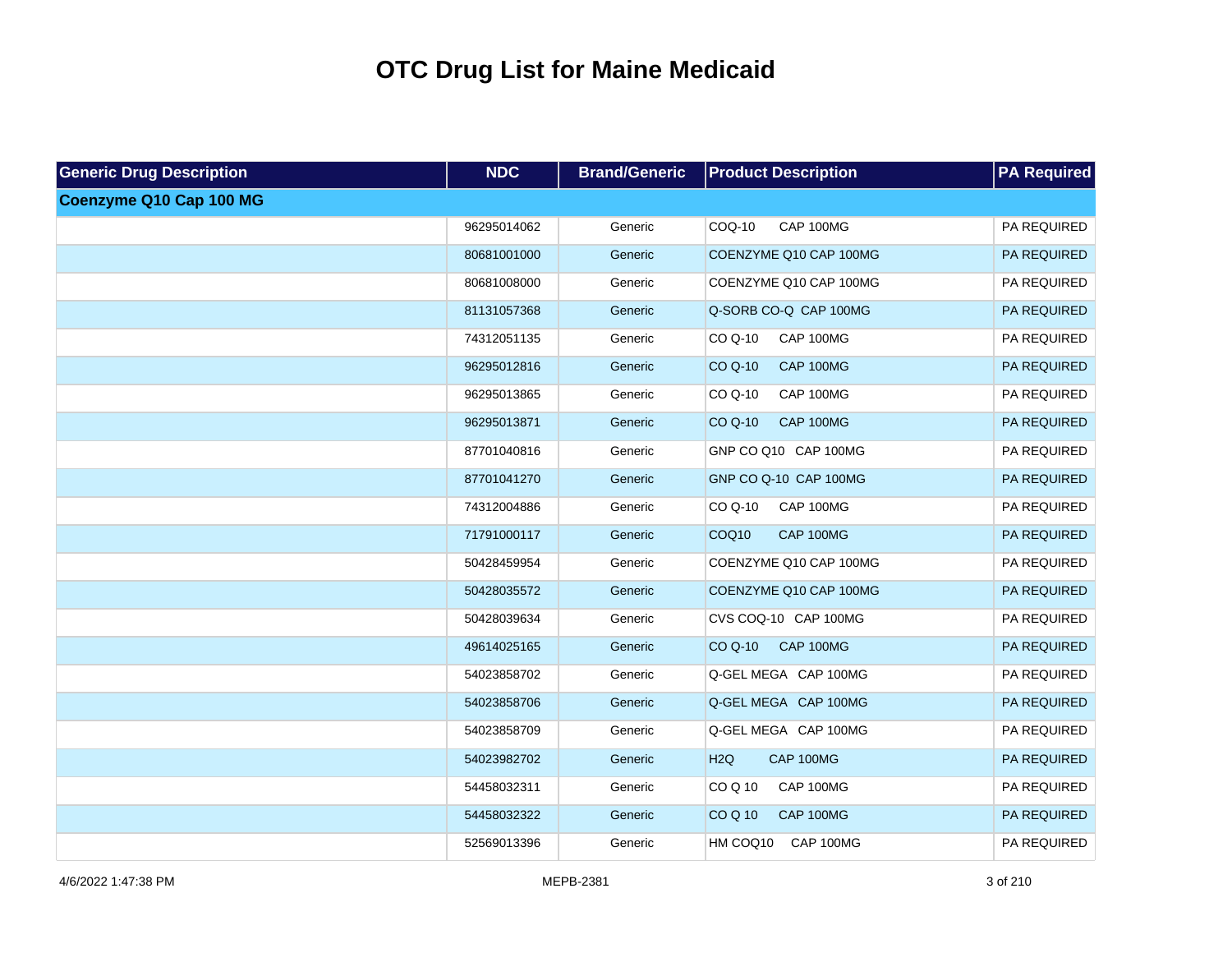| <b>Generic Drug Description</b> | <b>NDC</b>  | <b>Brand/Generic</b> | <b>Product Description</b>         | <b>PA Required</b> |
|---------------------------------|-------------|----------------------|------------------------------------|--------------------|
| Coenzyme Q10 Cap 100 MG         |             |                      |                                    |                    |
|                                 | 54629797430 | Generic              | COENZYME Q10 CAP 100MG             | PA REQUIRED        |
|                                 | 57896087503 | Generic              | CAP 100MG<br>CO Q 10               | PA REQUIRED        |
|                                 | 41163045732 | Generic              | EQL COQ10 CAP 100MG                | PA REQUIRED        |
|                                 | 43292056401 | Generic              | COENZYME Q10 CAP 100MG             | PA REQUIRED        |
|                                 | 47469000286 | Generic              | <b>COQ-10</b><br><b>CAP 100MG</b>  | PA REQUIRED        |
|                                 | 47469000288 | Generic              | COQ-10<br>CAP 100MG                | PA REQUIRED        |
|                                 | 49348060544 | Generic              | COENZYME Q10 CAP 100MG             | PA REQUIRED        |
|                                 | 47469004078 | Generic              | CAP 100MG<br>COQ-10                | PA REQUIRED        |
|                                 | 48107002392 | Generic              | COENZYME Q10 CAP 100MG             | PA REQUIRED        |
|                                 | 17204045036 | Generic              | COENZYME Q10 CAP 100MG             | PA REQUIRED        |
|                                 | 17204046320 | Generic              | COQ10<br><b>CAP 100MG</b>          | PA REQUIRED        |
|                                 | 16571073209 | Generic              | COENZYME Q10 CAP 100MG             | PA REQUIRED        |
|                                 | 29135061012 | Generic              | COENZYME Q10 CAP 100MG             | PA REQUIRED        |
|                                 | 30768003553 | Generic              | CO Q-10<br>CAP 100MG               | PA REQUIRED        |
|                                 | 30768051047 | Generic              | Q-SORB<br>CAP 100MG                | PA REQUIRED        |
|                                 | 31604001894 | Generic              | COQ10<br>CAP 100MG                 | PA REQUIRED        |
|                                 | 24385050865 | Generic              | COENZYME Q10 CAP 100MG             | PA REQUIRED        |
|                                 | 40985022337 | Generic              | CO Q10<br>CAP 100MG                | PA REQUIRED        |
|                                 | 40985027413 | Generic              | <b>CO Q-10</b><br><b>CAP 100MG</b> | PA REQUIRED        |
|                                 | 40985027434 | Generic              | CO Q-10<br>CAP 100MG               | PA REQUIRED        |
|                                 | 37205055065 | Generic              | <b>CO Q-10</b><br><b>CAP 100MG</b> | PA REQUIRED        |
|                                 | 37205074872 | Generic              | CO Q-10<br>CAP 100MG               | PA REQUIRED        |
|                                 | 35046000432 | Generic              | COQ <sub>10</sub><br>CAP 100MG     | PA REQUIRED        |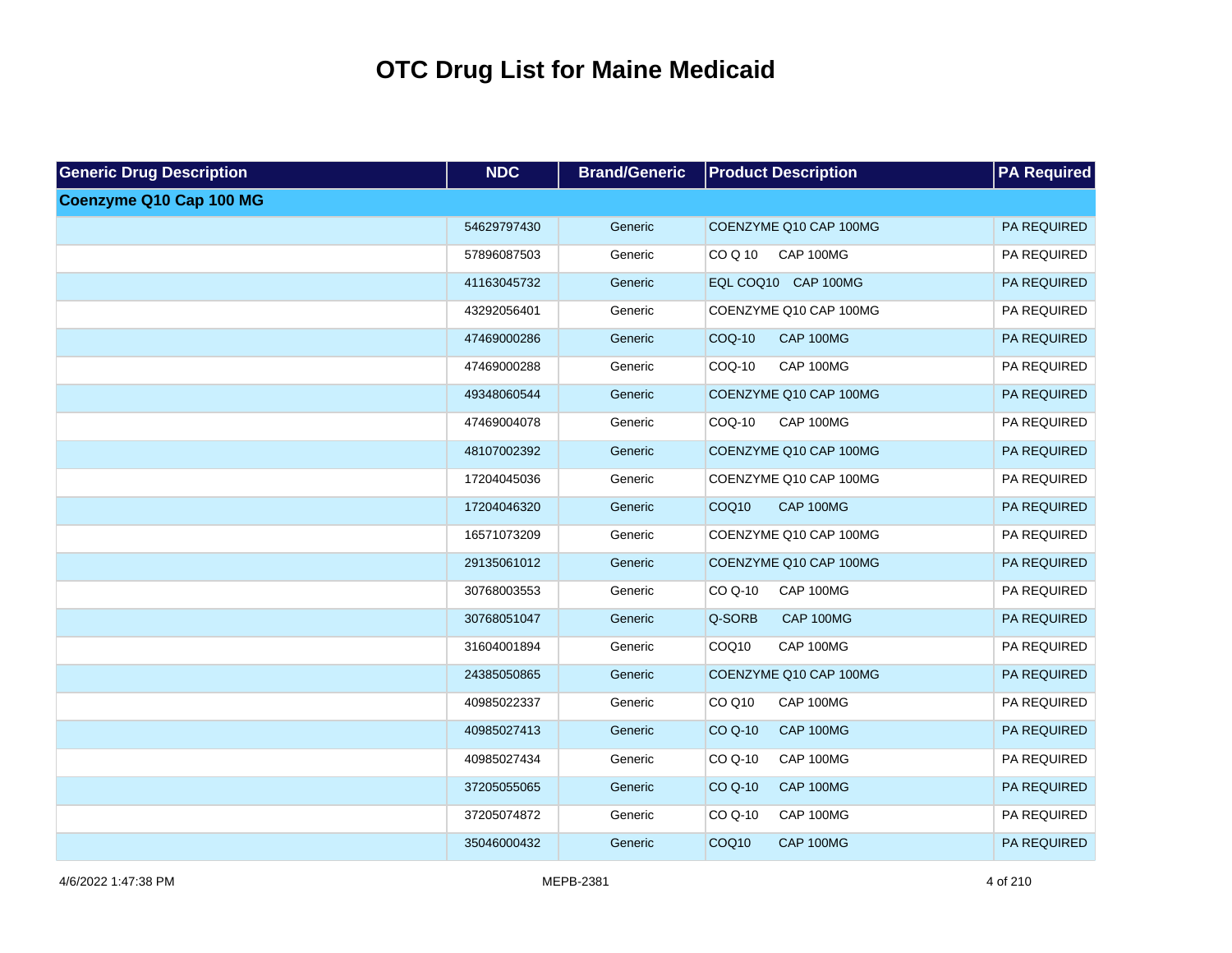| <b>Generic Drug Description</b> | <b>NDC</b>  | <b>Brand/Generic</b> | <b>Product Description</b>         | <b>PA Required</b> |
|---------------------------------|-------------|----------------------|------------------------------------|--------------------|
| Coenzyme Q10 Cap 100 MG         |             |                      |                                    |                    |
|                                 | 35515095998 | Generic              | CO Q-10<br>CAP 100MG               | PA REQUIRED        |
|                                 | 36800009332 | Generic              | <b>CO Q-10</b><br>CAP 100MG        | PA REQUIRED        |
|                                 | 31604002613 | Generic              | COQ10<br>CAP 100MG                 | PA REQUIRED        |
|                                 | 11917007909 | Generic              | <b>CO Q-10</b><br>CAP 100MG        | PA REQUIRED        |
|                                 | 11917007910 | Generic              | CO Q-10<br>CAP 100MG               | PA REQUIRED        |
|                                 | 11917008579 | Generic              | <b>CO Q-10</b><br>CAP 100MG        | PA REQUIRED        |
|                                 | 11845013195 | Generic              | CO Q-10<br>CAP 100MG               | PA REQUIRED        |
|                                 | 11845013198 | Generic              | <b>CO Q-10</b><br>CAP 100MG        | PA REQUIRED        |
|                                 | 11822993240 | Generic              | COENZYME Q10 CAP 100MG             | PA REQUIRED        |
|                                 | 11822370160 | Generic              | COENZYME Q10 CAP 100MG             | PA REQUIRED        |
|                                 | 11822449580 | Generic              | COENZYME Q10 CAP 100MG             | PA REQUIRED        |
|                                 | 11822513610 | Generic              | COENZYME Q10 CAP 100MG             | PA REQUIRED        |
|                                 | 11822853090 | Generic              | COENZYME Q10 CAP 100MG             | PA REQUIRED        |
|                                 | 11917013876 | Generic              | <b>CO Q-10</b><br>CAP 100MG        | PA REQUIRED        |
|                                 | 11917013877 | Generic              | CO Q-10<br>CAP 100MG               | PA REQUIRED        |
|                                 | 11917013878 | Generic              | <b>CO Q-10</b><br>CAP 100MG        | PA REQUIRED        |
|                                 | 00904588246 | Generic              | COENZYME Q10 CAP 100MG             | PA REQUIRED        |
|                                 | 05388062780 | Generic              | CAP 100MG<br>CO Q-10               | PA REQUIRED        |
|                                 | 05388062840 | Generic              | Q-SORB<br>CAP 100MG                | PA REQUIRED        |
|                                 | 07610081007 | Generic              | COENZYME Q10 CAP 100MG             | PA REQUIRED        |
|                                 | 10006070159 | Generic              | COENZYME Q10 CAP 100MG             | PA REQUIRED        |
|                                 | 10939088744 | Generic              | <b>CO Q-10</b><br><b>CAP 100MG</b> | PA REQUIRED        |
|                                 | 10939075133 | Generic              | COENZYME Q10 CAP 100MG             | PA REQUIRED        |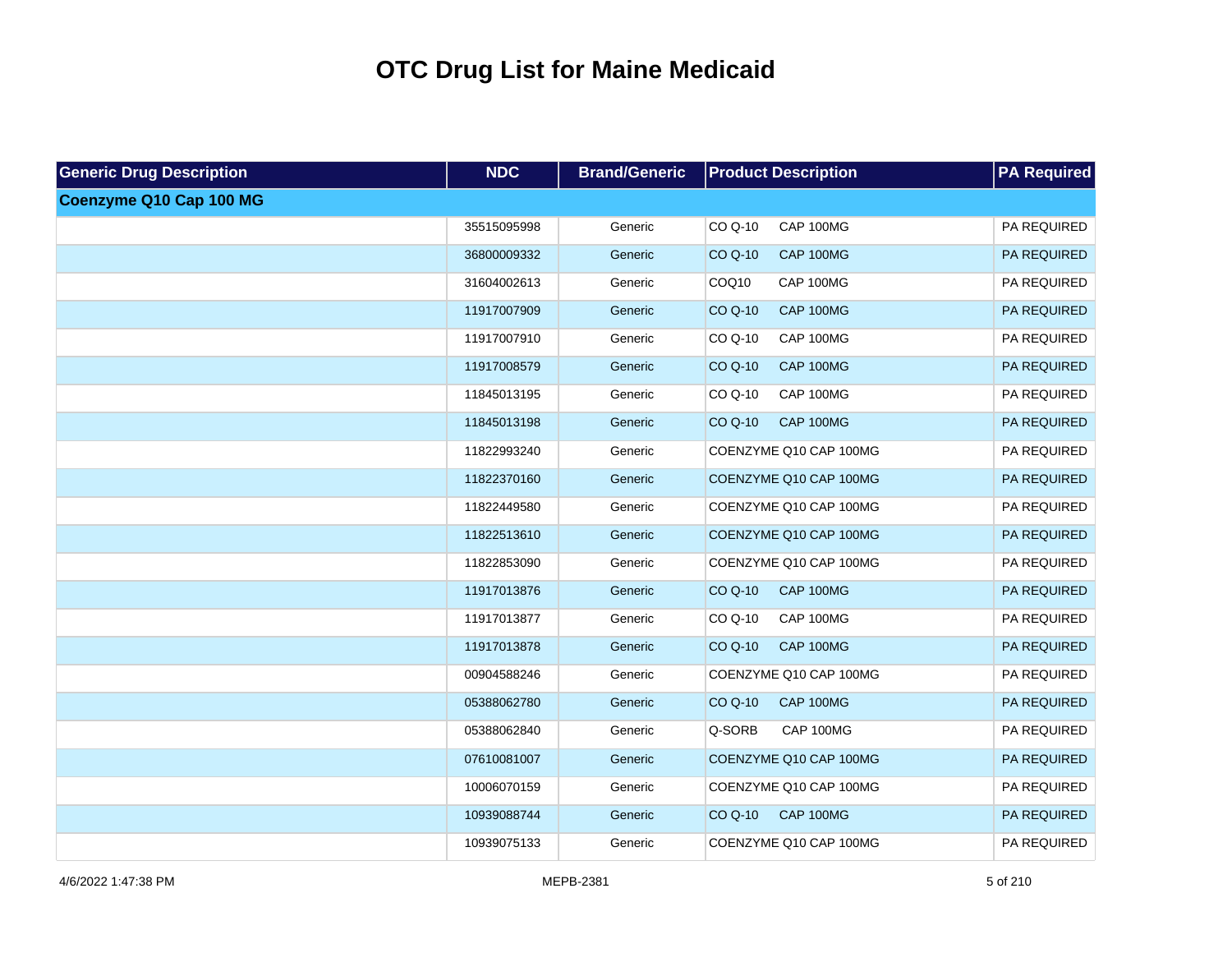| <b>Generic Drug Description</b> | <b>NDC</b>  | <b>Brand/Generic</b> | <b>Product Description</b>            | <b>PA Required</b> |
|---------------------------------|-------------|----------------------|---------------------------------------|--------------------|
| Coenzyme Q10 Cap 100 MG         |             |                      |                                       |                    |
|                                 | 11822044958 | Generic              | RA COENZYME CAP 100MG                 | PA REQUIRED        |
|                                 | 11822119580 | Generic              | COENZYME Q10 CAP 100MG                | PA REQUIRED        |
|                                 | 00005761030 | Generic              | COQ <sub>10</sub><br>CAP 100MG        | PA REQUIRED        |
|                                 | 00536193807 | Generic              | COENZYME Q10 CAP 100MG                | PA REQUIRED        |
| Coenzyme Q10 Cap 120 MG         |             |                      |                                       |                    |
|                                 | 74312001856 | Generic              | <b>CAP 120MG</b><br><b>CO Q-10</b>    | PA REQUIRED        |
| Coenzyme Q10 Cap 125 MG         |             |                      |                                       |                    |
|                                 | 13349001055 | <b>Brand</b>         | NEOQ10<br><b>CAP 125MG</b>            | PA REQUIRED        |
| Coenzyme Q10 Cap 15 MG          |             |                      |                                       |                    |
|                                 | 54023678102 | <b>Brand</b>         | Q-GEL<br>CAP 15MG                     | <b>PA REQUIRED</b> |
| Coenzyme Q10 Cap 150 MG         |             |                      |                                       |                    |
|                                 | 53191023001 | Generic              | COQ10<br>CAP 150MG                    | PA REQUIRED        |
|                                 | 53191023006 | Generic              | COQ <sub>10</sub><br><b>CAP 150MG</b> | <b>PA REQUIRED</b> |
|                                 | 74312004887 | Generic              | CO Q-10<br>CAP 150MG                  | PA REQUIRED        |
|                                 | 30768001473 | Generic              | Q-SORB<br><b>CAP 150MG</b>            | <b>PA REQUIRED</b> |
|                                 | 47469004004 | Generic              | COQ-10<br>CAP 150MG                   | PA REQUIRED        |
|                                 | 47469004505 | Generic              | <b>COQ-10</b><br><b>CAP 150MG</b>     | PA REQUIRED        |
|                                 | 11845013238 | Generic              | CO Q-10<br>CAP 150MG                  | PA REQUIRED        |
| Coenzyme Q10 Cap 200 MG         |             |                      |                                       |                    |
|                                 | 74312002099 | Generic              | CO Q-10<br><b>CAP 200MG</b>           | PA REQUIRED        |
|                                 | 73489000701 | Generic              | COQ <sub>10</sub><br><b>CAP 200MG</b> | PA REQUIRED        |
|                                 | 87701040817 | Generic              | GNP CO Q10 CAP 200MG                  | PA REQUIRED        |
|                                 | 81131092861 | Generic              | Q-SORB CO Q CAP 200MG                 | PA REQUIRED        |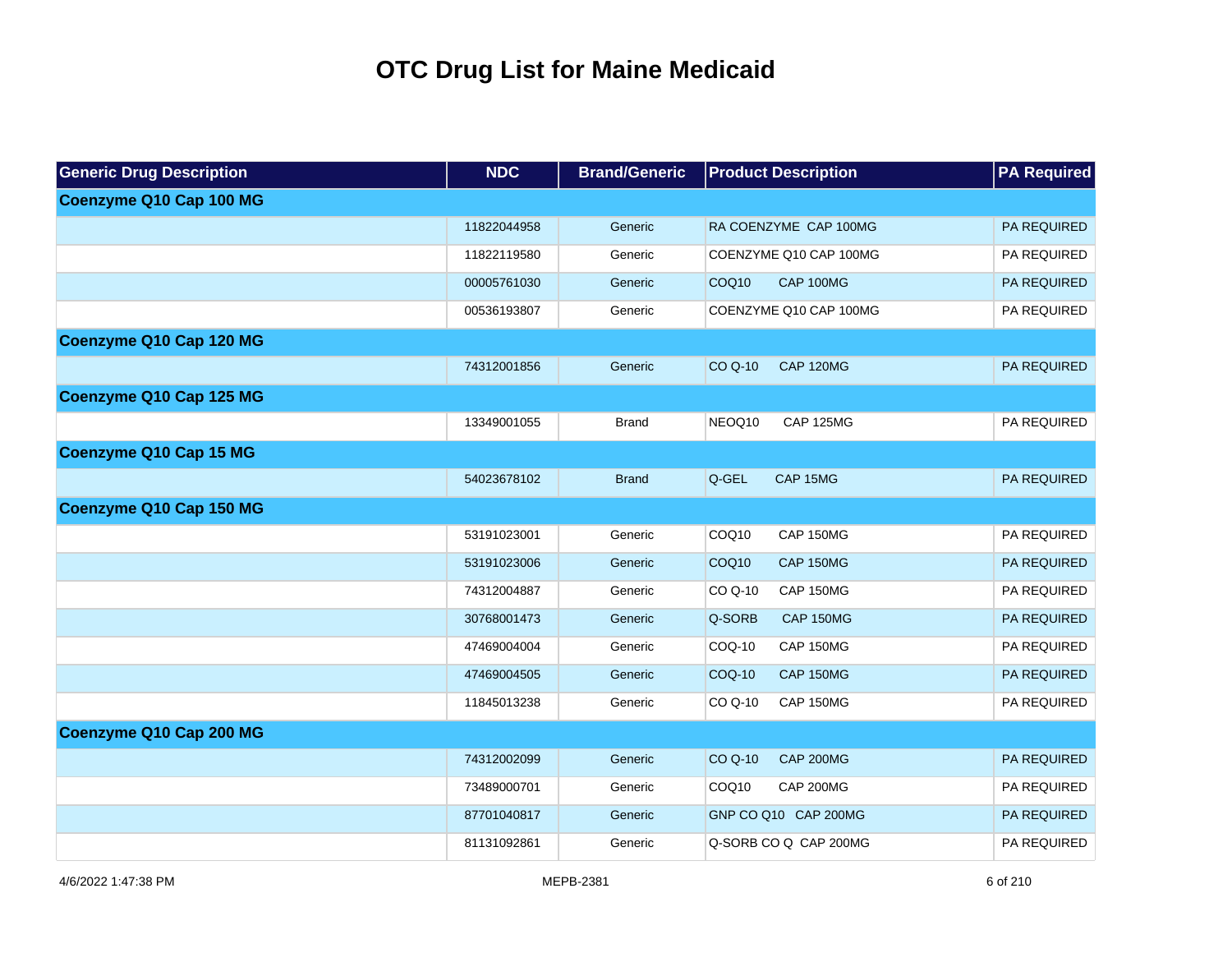| <b>Generic Drug Description</b> | <b>NDC</b>  | <b>Brand/Generic</b> | <b>Product Description</b>         | <b>PA Required</b> |
|---------------------------------|-------------|----------------------|------------------------------------|--------------------|
| Coenzyme Q10 Cap 200 MG         |             |                      |                                    |                    |
|                                 | 96295013868 | Generic              | CO Q-10<br><b>CAP 200MG</b>        | PA REQUIRED        |
|                                 | 96295013918 | Generic              | CO Q-10<br>CAP 200MG               | PA REQUIRED        |
|                                 | 96295013870 | Generic              | CO Q-10<br><b>CAP 200MG</b>        | PA REQUIRED        |
|                                 | 74312017139 | Generic              | CO Q-10<br><b>CAP 200MG</b>        | PA REQUIRED        |
|                                 | 78742006331 | Generic              | Q-SORB CO Q CAP 200MG              | PA REQUIRED        |
|                                 | 80681015600 | Generic              | COENZYME Q10 CAP 200MG             | PA REQUIRED        |
|                                 | 52569014152 | Generic              | HM COQ-10 CAP 200MG                | PA REQUIRED        |
|                                 | 50428038132 | Generic              | CVS COQ-10 CAP 200MG               | PA REQUIRED        |
|                                 | 50428710797 | Generic              | COENZYME Q10 CAP 200MG             | PA REQUIRED        |
|                                 | 50428031046 | Generic              | CVS COQ-10 CAP 200MG               | PA REQUIRED        |
|                                 | 54629797530 | Generic              | COENZYME Q10 CAP 200MG             | PA REQUIRED        |
|                                 | 11822517520 | Generic              | COENZYME Q10 CAP 200MG             | PA REQUIRED        |
|                                 | 11917008584 | Generic              | <b>CAP 200MG</b><br><b>CO Q-10</b> | PA REQUIRED        |
|                                 | 11917007913 | Generic              | <b>CAP 200MG</b><br>CO Q-10        | PA REQUIRED        |
|                                 | 11845014628 | Generic              | COQ10<br><b>CAP 200MG</b>          | PA REQUIRED        |
|                                 | 11917013879 | Generic              | <b>CAP 200MG</b><br>CO Q-10        | PA REQUIRED        |
|                                 | 11822083090 | Generic              | COENZYME Q10 CAP 200MG             | PA REQUIRED        |
|                                 | 10939088844 | Generic              | SM CO Q-10 CAP 200MG               | PA REQUIRED        |
|                                 | 00904588346 | Generic              | COENZYME Q10 CAP 200MG             | PA REQUIRED        |
|                                 | 00536203007 | Generic              | COENZYME Q10 CAP 200MG             | PA REQUIRED        |
|                                 | 00761091010 | Generic              | COENZYME Q10 CAP 200MG             | PA REQUIRED        |
|                                 | 41163045715 | Generic              | EQL COQ10 CAP 200MG                | PA REQUIRED        |
|                                 | 48107006435 | Generic              | COENZYME Q10 CAP 200MG             | PA REQUIRED        |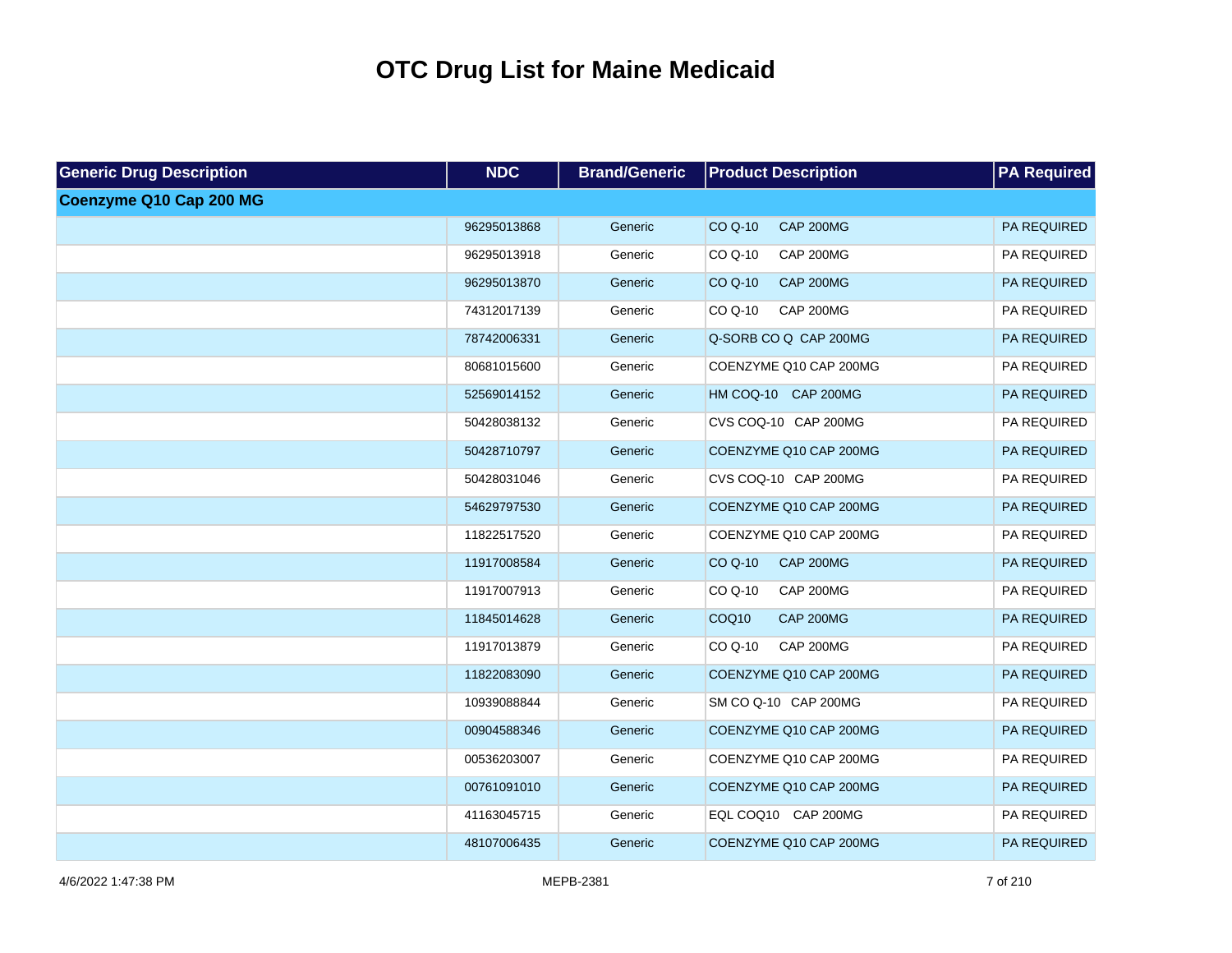| <b>Generic Drug Description</b> | <b>NDC</b>  | <b>Brand/Generic</b> | <b>Product Description</b>            | <b>PA Required</b> |
|---------------------------------|-------------|----------------------|---------------------------------------|--------------------|
| Coenzyme Q10 Cap 200 MG         |             |                      |                                       |                    |
|                                 | 30768004001 | Generic              | <b>CAP 200MG</b><br>CO Q-10           | PA REQUIRED        |
|                                 | 31604002616 | Generic              | COQ <sub>10</sub><br><b>CAP 200MG</b> | <b>PA REQUIRED</b> |
|                                 | 31604002680 | Generic              | COQ10<br>CAP 200MG                    | PA REQUIRED        |
|                                 | 35046000433 | Generic              | COQ <sub>10</sub><br><b>CAP 200MG</b> | PA REQUIRED        |
|                                 | 37205074970 | Generic              | CO Q-10<br><b>CAP 200MG</b>           | PA REQUIRED        |
|                                 | 37205055165 | Generic              | <b>CO Q10</b><br><b>CAP 200MG</b>     | PA REQUIRED        |
|                                 | 40985027435 | Generic              | <b>CAP 200MG</b><br>CO Q-10           | PA REQUIRED        |
|                                 | 40985022687 | Generic              | CO Q10 MS CAP 200MG                   | PA REQUIRED        |
| Coenzyme Q10 Cap 30 MG          |             |                      |                                       |                    |
|                                 | 50268018611 | Generic              | CO Q10<br>CAP 30MG                    | PA REQUIRED        |
|                                 | 50268018615 | Generic              | CAP 30MG<br><b>CO Q10</b>             | PA REQUIRED        |
|                                 | 53191018201 | Generic              | COQ10<br>CAP 30MG                     | PA REQUIRED        |
|                                 | 53191018203 | Generic              | CAP 30MG<br>COQ <sub>10</sub>         | PA REQUIRED        |
|                                 | 54023695702 | Generic              | Q-GEL FORTE CAP 30MG                  | PA REQUIRED        |
|                                 | 54023695704 | Generic              | Q-GEL FORTE CAP 30MG                  | PA REQUIRED        |
|                                 | 54023695709 | Generic              | Q-GEL FORTE CAP 30MG                  | PA REQUIRED        |
|                                 | 80681010400 | Generic              | COENZYME Q10 CAP 30MG                 | PA REQUIRED        |
|                                 | 79854014036 | Generic              | COENZYME Q10 CAP 30MG                 | PA REQUIRED        |
|                                 | 74970004395 | Generic              | COENZYME Q10 CAP 30MG                 | PA REQUIRED        |
|                                 | 74312007173 | Generic              | CO Q-10<br>CAP 30MG                   | PA REQUIRED        |
|                                 | 40985021341 | Generic              | <b>CO Q10</b><br>CAP 30MG             | PA REQUIRED        |
|                                 | 35046000430 | Generic              | CAP 30MG<br>COQ10                     | PA REQUIRED        |
|                                 | 31604001701 | Generic              | COQ <sub>10</sub><br>CAP 30MG         | PA REQUIRED        |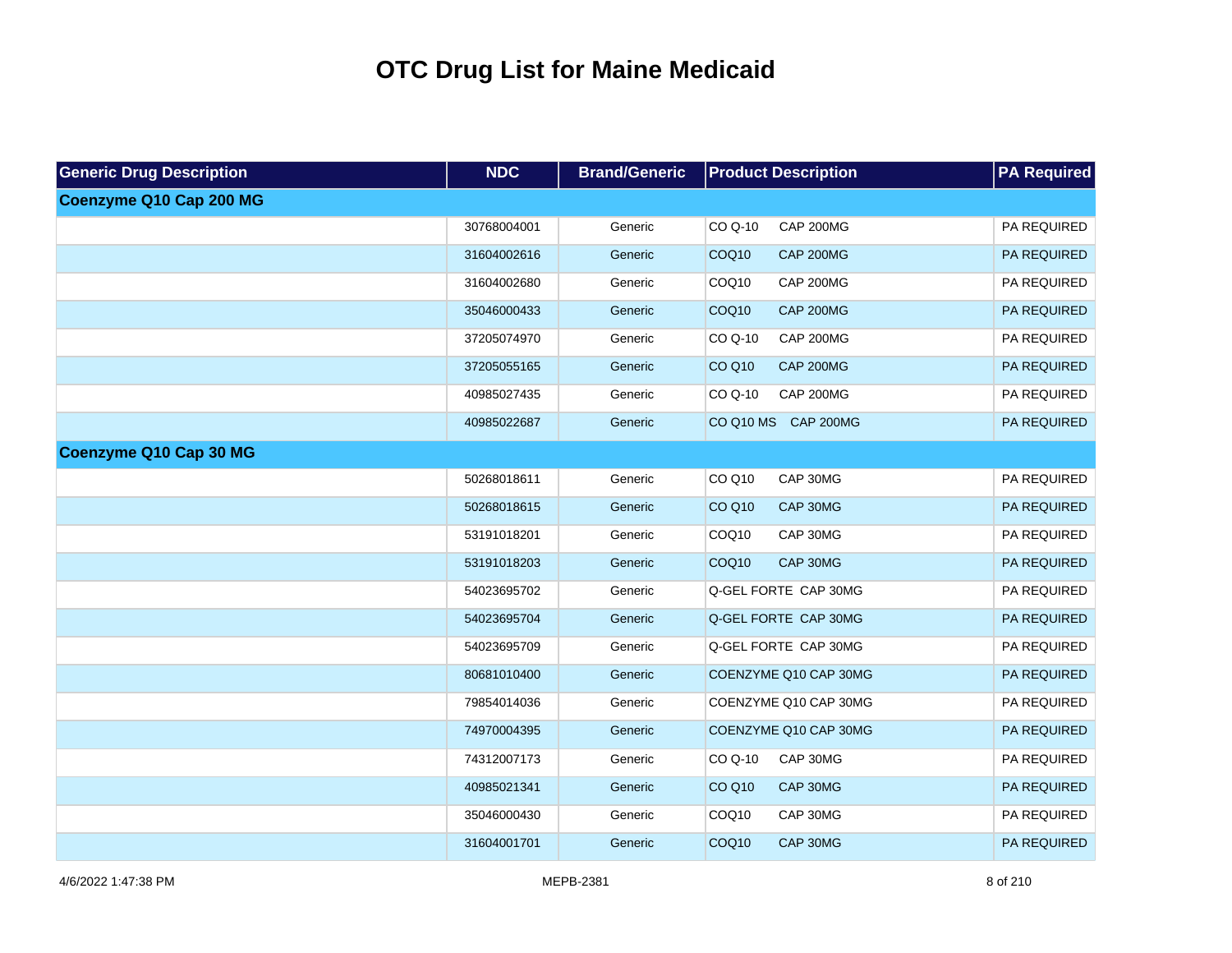| <b>Generic Drug Description</b> | <b>NDC</b>  | <b>Brand/Generic</b> | <b>Product Description</b>         | <b>PA Required</b> |
|---------------------------------|-------------|----------------------|------------------------------------|--------------------|
| Coenzyme Q10 Cap 30 MG          |             |                      |                                    |                    |
|                                 | 30768031155 | Generic              | Q-SORB<br>CAP 30MG                 | PA REQUIRED        |
|                                 | 27434016805 | Generic              | MEGA COQ10 CAP 30MG                | PA REQUIRED        |
|                                 | 27434016854 | Generic              | MEGA COQ10 CAP 30MG                | PA REQUIRED        |
|                                 | 17204044736 | Generic              | COENZYME Q10 CAP 30MG              | PA REQUIRED        |
|                                 | 47469000280 | Generic              | COQ-10<br>CAP 30MG                 | PA REQUIRED        |
|                                 | 47469000282 | Generic              | CAP 30MG<br>COQ-10                 | PA REQUIRED        |
|                                 | 00904501546 | Generic              | COENZYME Q10 CAP 30MG              | PA REQUIRED        |
|                                 | 11845012328 | Generic              | CAP 30MG<br><b>CO Q-10</b>         | PA REQUIRED        |
| Coenzyme Q10 Cap 300 MG         |             |                      |                                    |                    |
|                                 | 11845014108 | Generic              | <b>CAP 300MG</b><br>CO Q-10        | PA REQUIRED        |
|                                 | 11917007914 | Generic              | <b>CO Q-10</b><br><b>CAP 300MG</b> | PA REQUIRED        |
|                                 | 11917013881 | Generic              | CO Q-10<br>CAP 300MG               | PA REQUIRED        |
| Coenzyme Q10 Cap 400 MG         |             |                      |                                    |                    |
|                                 | 74312002532 | Generic              | <b>CO Q-10</b><br><b>CAP 400MG</b> | PA REQUIRED        |
|                                 | 81131000224 | Generic              | $COQ-10$<br><b>CAP 400MG</b>       | PA REQUIRED        |
|                                 | 94604010019 | Generic              | MEGA COQ-10 CAP 400MG              | PA REQUIRED        |
|                                 | 50428041751 | Generic              | CVS COQ-10 CAP 400MG               | PA REQUIRED        |
|                                 | 11917011225 | Generic              | COQ-10<br><b>CAP 400MG</b>         | PA REQUIRED        |
|                                 | 11845016818 | Generic              | CO Q-10<br><b>CAP 400MG</b>        | PA REQUIRED        |
|                                 | 11822489750 | Generic              | COENZYME Q10 CAP 400MG             | PA REQUIRED        |
|                                 | 41163049149 | Generic              | EQL COQ10 CAP 400MG                | PA REQUIRED        |
|                                 | 30768013338 | Generic              | <b>CO Q-10</b><br><b>CAP 400MG</b> | PA REQUIRED        |
|                                 | 35046000434 | Generic              | COQ10<br><b>CAP 400MG</b>          | PA REQUIRED        |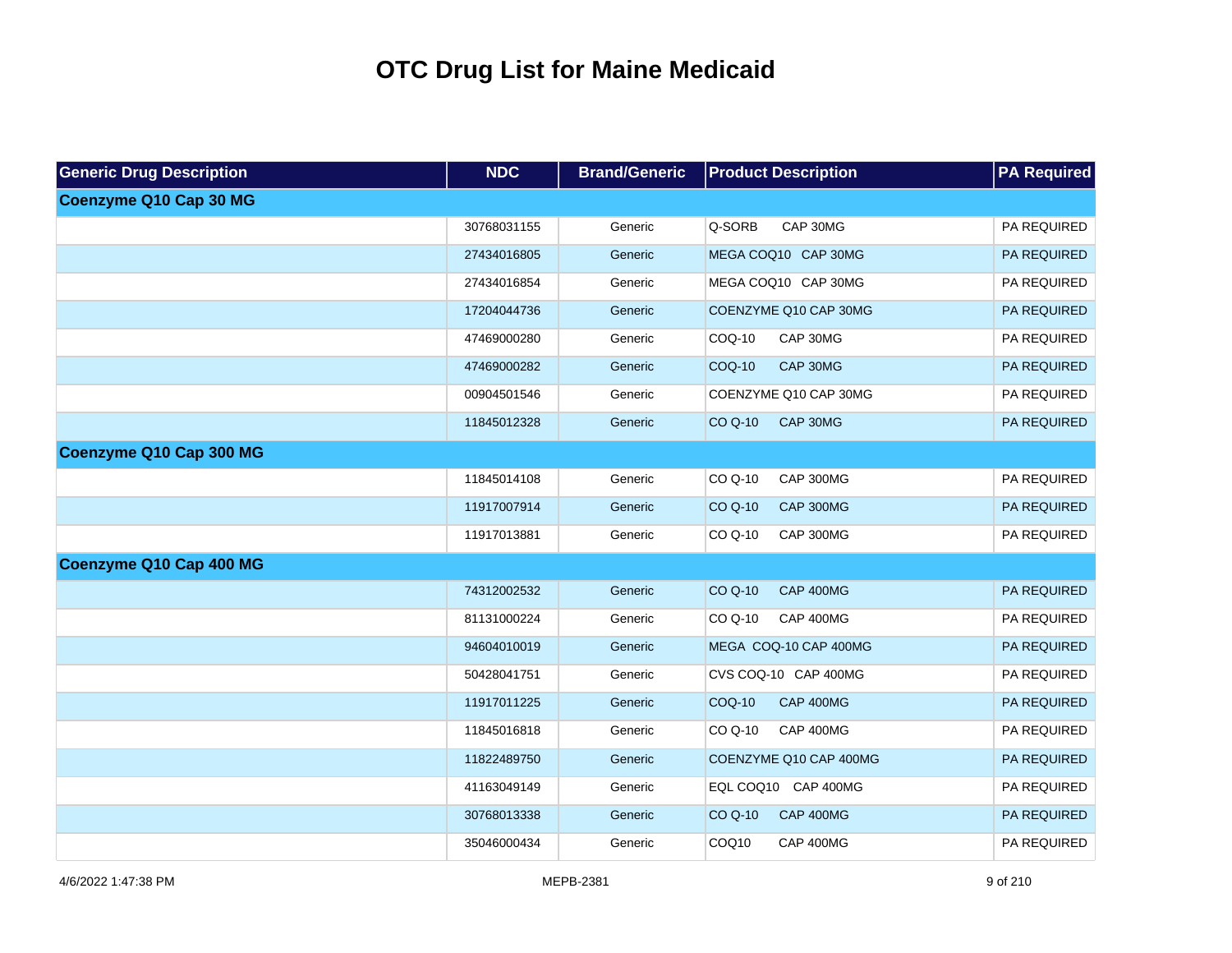| <b>Generic Drug Description</b> | <b>NDC</b>  | <b>Brand/Generic</b> | <b>Product Description</b>            | <b>PA Required</b> |
|---------------------------------|-------------|----------------------|---------------------------------------|--------------------|
| Coenzyme Q10 Cap 400 MG         |             |                      |                                       |                    |
|                                 | 31604002682 | Generic              | COQ <sub>10</sub><br><b>CAP 400MG</b> | <b>PA REQUIRED</b> |
| Coenzyme Q10 Cap 50 MG          |             |                      |                                       |                    |
|                                 | 50428030765 | Generic              | CVS COQ-10 CAP 50MG                   | PA REQUIRED        |
|                                 | 54458032160 | Generic              | <b>CO Q-10</b><br>CAP 50MG            | PA REQUIRED        |
|                                 | 54458032260 | Generic              | $COQ-10$<br>CAP 50MG                  | PA REQUIRED        |
|                                 | 54629000848 | Generic              | COENZYME Q10 CAP 50MG                 | PA REQUIRED        |
|                                 | 52569013397 | Generic              | HM COQ10 CAP 50MG                     | PA REQUIRED        |
|                                 | 54629084800 | Generic              | COENZYME Q10 CAP 50MG                 | PA REQUIRED        |
|                                 | 54629067333 | Generic              | COENZYME Q10 CAP 50MG                 | PA REQUIRED        |
|                                 | 54629067390 | Generic              | COENZYME Q10 CAP 50MG                 | PA REQUIRED        |
|                                 | 96295013893 | Generic              | CAP 50MG<br>CO Q-10                   | PA REQUIRED        |
|                                 | 96121000234 | Generic              | COENZYME Q10 CAP 50MG                 | PA REQUIRED        |
|                                 | 81131000223 | Generic              | CO Q-10<br>CAP 50MG                   | PA REQUIRED        |
|                                 | 74312002139 | Generic              | CO Q-10<br>CAP 50MG                   | <b>PA REQUIRED</b> |
|                                 | 74312002386 | Generic              | CO Q-10<br>CAP 50MG                   | PA REQUIRED        |
|                                 | 71791000116 | Generic              | COQ <sub>10</sub><br>CAP 50MG         | <b>PA REQUIRED</b> |
|                                 | 35046000431 | Generic              | COQ10<br>CAP 50MG                     | PA REQUIRED        |
|                                 | 40093010232 | Generic              | COQ <sub>10</sub><br>CAP 50MG         | PA REQUIRED        |
|                                 | 30768000826 | Generic              | Q-SORB<br>CAP 50MG                    | PA REQUIRED        |
|                                 | 30768051139 | Generic              | Q-SORB<br>CAP 50MG                    | PA REQUIRED        |
|                                 | 47469000284 | Generic              | COQ-10<br>CAP 50MG                    | PA REQUIRED        |
|                                 | 47469000285 | Generic              | <b>COQ-10</b><br>CAP 50MG             | PA REQUIRED        |
|                                 | 48107002391 | Generic              | COENZYME Q10 CAP 50MG                 | PA REQUIRED        |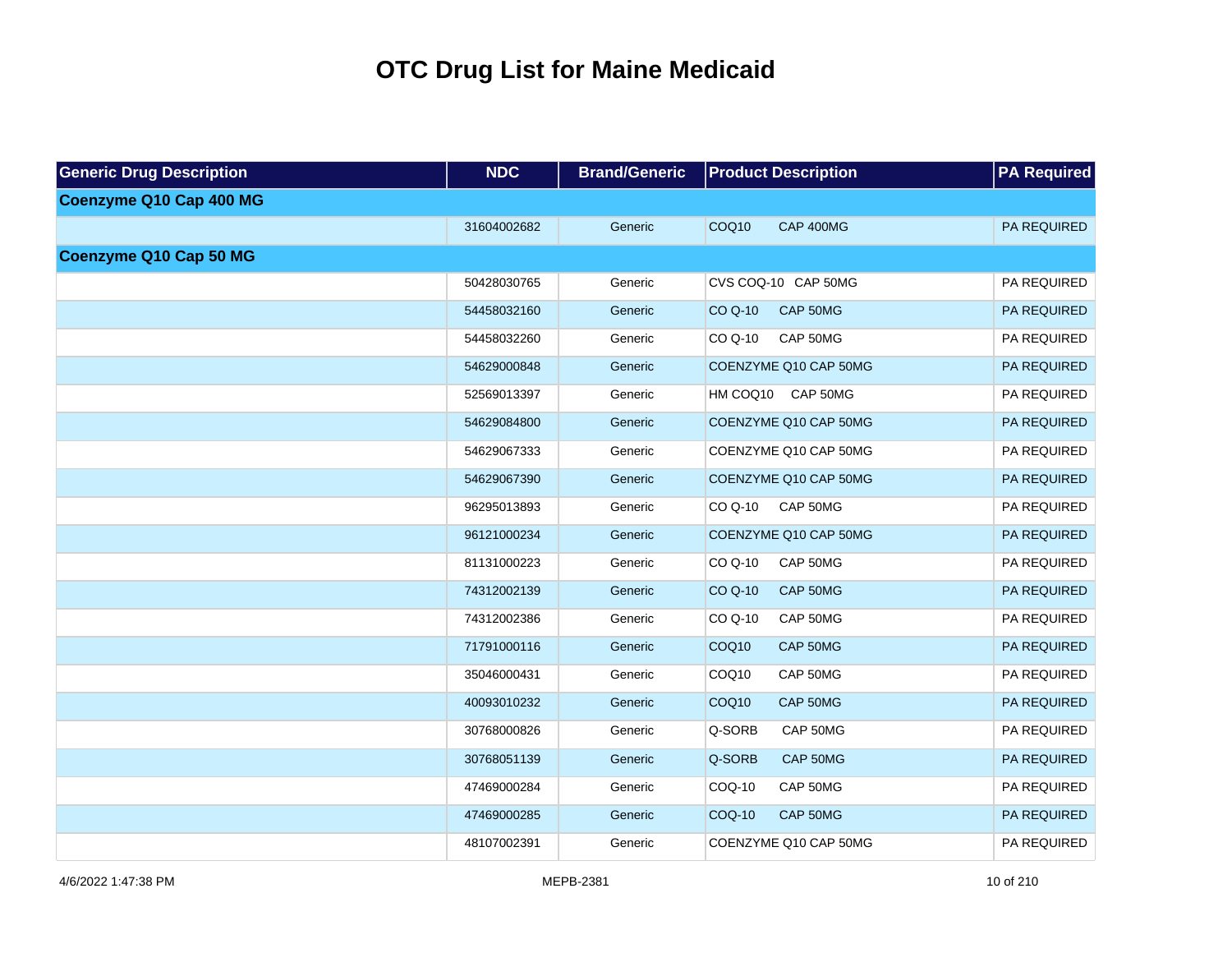| <b>Generic Drug Description</b> | <b>NDC</b>  | <b>Brand/Generic</b> | <b>Product Description</b>  | <b>PA Required</b> |
|---------------------------------|-------------|----------------------|-----------------------------|--------------------|
| Coenzyme Q10 Cap 50 MG          |             |                      |                             |                    |
|                                 | 47469016109 | Generic              | <b>COQ-10</b><br>CAP 50MG   | <b>PA REQUIRED</b> |
|                                 | 11845014608 | Generic              | CAP 50MG<br>CO Q-10         | PA REQUIRED        |
|                                 | 11917010757 | Generic              | <b>CO Q-10</b><br>CAP 50MG  | PA REQUIRED        |
|                                 | 11917017172 | Generic              | CAP 50MG<br>CO Q-10         | PA REQUIRED        |
|                                 | 00904561646 | Generic              | COENZYME Q10 CAP 50MG       | <b>PA REQUIRED</b> |
|                                 | 10939051644 | Generic              | SM COQ-10 CAP 50MG          | PA REQUIRED        |
|                                 | 00761051007 | Generic              | COENZYME Q10 CAP 50MG       | PA REQUIRED        |
| Coenzyme Q10 Cap 60 MG          |             |                      |                             |                    |
|                                 | 94604010011 | Generic              | COENZYME Q10 CAP 60MG       | PA REQUIRED        |
|                                 | 87701040815 | Generic              | GNP CO Q10 CAP 60MG         | PA REQUIRED        |
|                                 | 54023766002 | Generic              | Q-GEL ULTRA CAP 60MG        | PA REQUIRED        |
|                                 | 54023766006 | Generic              | <b>Q-GEL ULTRA CAP 60MG</b> | PA REQUIRED        |
|                                 | 54023766009 | Generic              | Q-GEL ULTRA CAP 60MG        | PA REQUIRED        |
|                                 | 54022207501 | Generic              | COENZYME Q10 CAP 60MG       | PA REQUIRED        |
|                                 | 54022207502 | Generic              | COENZYME Q10 CAP 60MG       | PA REQUIRED        |
|                                 | 54022207503 | Generic              | COENZYME Q10 CAP 60MG       | PA REQUIRED        |
|                                 | 54022207505 | Generic              | COENZYME Q10 CAP 60MG       | PA REQUIRED        |
|                                 | 53191026601 | Generic              | CAP 60MG<br><b>COQ10</b>    | PA REQUIRED        |
|                                 | 43292056108 | Generic              | COENZYME Q10 CAP 60MG       | PA REQUIRED        |
|                                 | 17204044920 | Generic              | CO-ENZY Q-10 CAP 60MG       | PA REQUIRED        |
|                                 | 37205054972 | Generic              | CO Q10<br>CAP 60MG          | PA REQUIRED        |
|                                 | 40985021800 | Generic              | <b>COQ10</b><br>CAP 60MG    | PA REQUIRED        |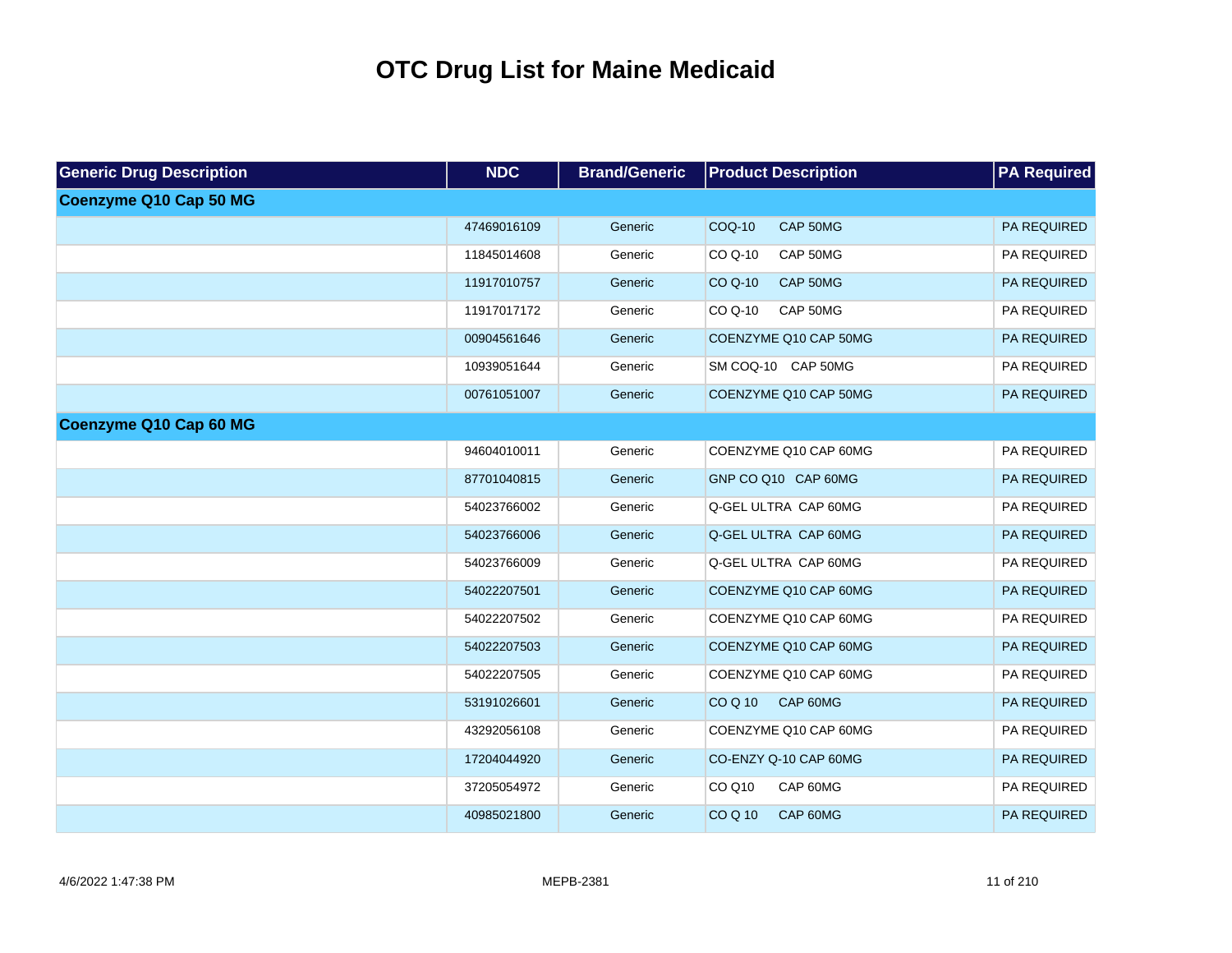| <b>Generic Drug Description</b>    | <b>NDC</b>  | <b>Brand/Generic</b> | <b>Product Description</b>            | <b>PA Required</b> |
|------------------------------------|-------------|----------------------|---------------------------------------|--------------------|
| <b>Coenzyme Q10 Cap 75 MG</b>      |             |                      |                                       |                    |
|                                    | 74312005816 | Generic              | CAP 75MG<br>CO Q-10                   | PA REQUIRED        |
|                                    | 30768001054 | Generic              | Q-SORB<br>CAP 75MG                    | <b>PA REQUIRED</b> |
|                                    | 11845014618 | Generic              | CO Q-10<br>CAP 75MG                   | PA REQUIRED        |
|                                    | 11917007908 | Generic              | <b>CO Q-10</b><br>CAP 75MG            | <b>PA REQUIRED</b> |
| Coenzyme Q10 Cap ER 100 MG         |             |                      |                                       |                    |
|                                    | 47469004838 | Generic              | COQ-10<br>CAP 100MG TR                | PA REQUIRED        |
| Coenzyme Q10 Chew Tab 100 MG       |             |                      |                                       |                    |
|                                    | 74312059388 | Generic              | <b>CO Q-10</b><br>CHW 100MG           | PA REQUIRED        |
|                                    | 54023915802 | <b>Brand</b>         | CHEW Q<br>CHW 100MG                   | PA REQUIRED        |
| Coenzyme Q10 Chew Tab 30 MG        |             |                      |                                       |                    |
|                                    | 54023915702 | <b>Brand</b>         | CHEW Q<br>CHW 30MG                    | PA REQUIRED        |
| Coenzyme Q10 Chew Tab 50 MG        |             |                      |                                       |                    |
|                                    | 31604002848 | <b>Brand</b>         | COQ10 GUMMIE CHW 50MG                 | PA REQUIRED        |
| Coenzyme Q10 Chew Tab 60 MG        |             |                      |                                       |                    |
|                                    | 54022208501 | Generic              | COENZYME Q10 CHW 60MG                 | PA REQUIRED        |
|                                    | 54022208502 | Generic              | COENZYME Q10 CHW 60MG                 | PA REQUIRED        |
|                                    | 54022208503 | Generic              | COENZYME Q10 CHW 60MG                 | <b>PA REQUIRED</b> |
| Coenzyme Q10 Chew Tab 600 MG       |             |                      |                                       |                    |
|                                    | 54023913702 | <b>Brand</b>         | CHEW Q<br>CHW 600MG                   | <b>PA REQUIRED</b> |
| Coenzyme Q10 Chewable Wafer 100 MG |             |                      |                                       |                    |
|                                    | 71791000329 | <b>Brand</b>         | COQ <sub>10</sub><br><b>WAF 100MG</b> | <b>PA REQUIRED</b> |
|                                    | 71791000036 | <b>Brand</b>         | COQ <sub>10</sub><br><b>WAF 100MG</b> | <b>PA REQUIRED</b> |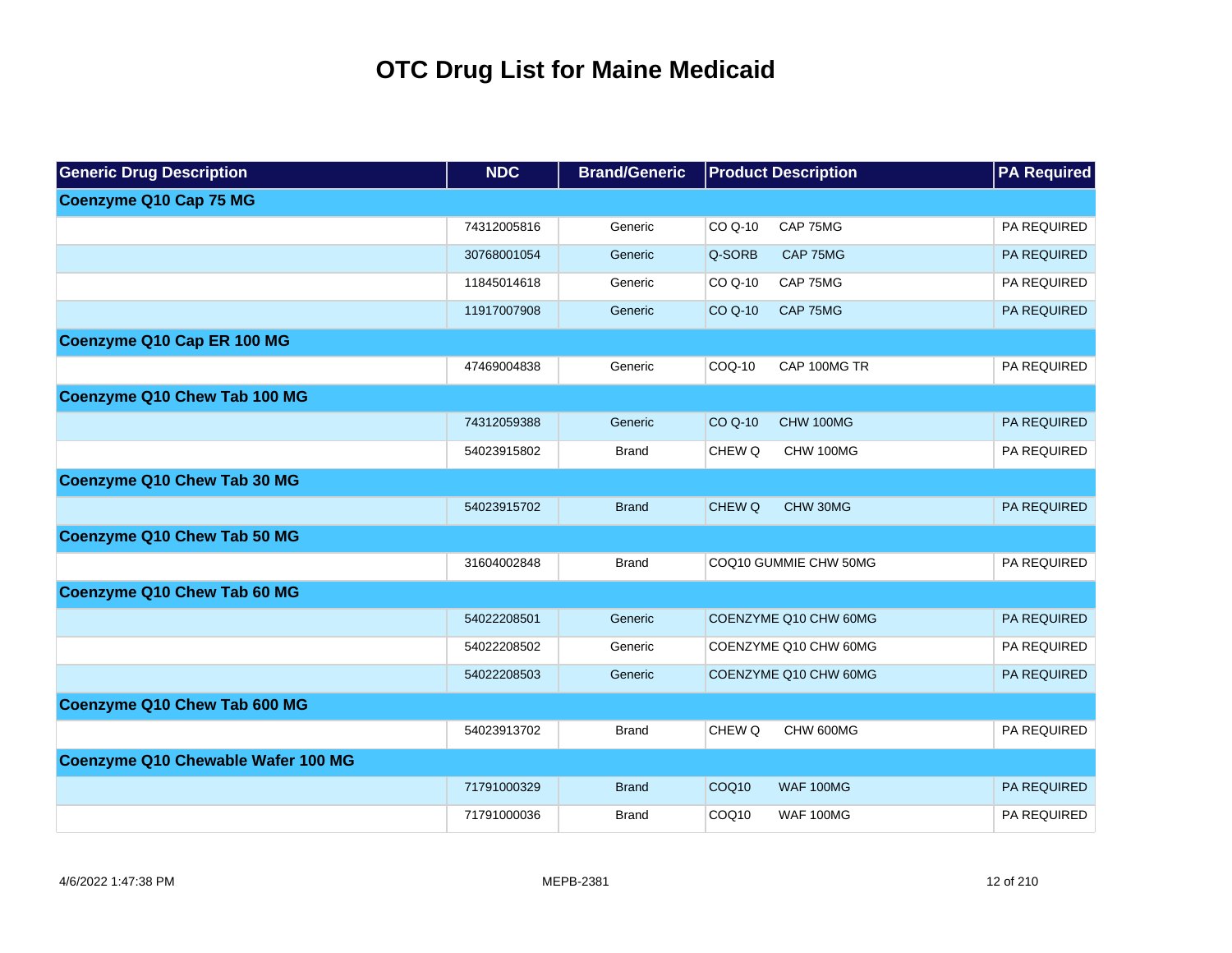| <b>Generic Drug Description</b>    | <b>NDC</b>  | <b>Brand/Generic</b> | <b>Product Description</b>            | <b>PA Required</b> |
|------------------------------------|-------------|----------------------|---------------------------------------|--------------------|
| Coenzyme Q10 Chewable Wafer 300 MG |             |                      |                                       |                    |
|                                    | 71791000227 | <b>Brand</b>         | COQ <sub>10</sub><br><b>WAF 300MG</b> | <b>PA REQUIRED</b> |
| Coenzyme Q10 Chewable Wafer 60 MG  |             |                      |                                       |                    |
|                                    | 71791000041 | <b>Brand</b>         | COQ <sub>10</sub><br>WAF 60MG         | <b>PA REQUIRED</b> |
| Coenzyme Q10 Liquid 30 MG/5ML      |             |                      |                                       |                    |
|                                    | 96974000004 | Generic              | COENZYME Q10 LIQ 30MG/5ML             | <b>PA REQUIRED</b> |
|                                    | 17204044595 | Generic              | COENZYME Q10 LIQ 30MG/5ML             | PA REQUIRED        |
| <b>Coenzyme Q10 Oral Powder</b>    |             |                      |                                       |                    |
|                                    | 53191025405 | Generic              | COQ <sub>10</sub><br>POW 50GM         | <b>PA REQUIRED</b> |
| Coenzyme Q10 Oral Powder 200 MG/GM |             |                      |                                       |                    |
|                                    | 54023015205 | <b>Brand</b>         | H <sub>2</sub> Q<br>POW 200MG/GM      | <b>PA REQUIRED</b> |
| Coenzyme Q10 Tab 100 MG            |             |                      |                                       |                    |
|                                    | 58487003660 | Generic              | COENZYME Q10 TAB 100MG                | <b>PA REQUIRED</b> |
| Coenzyme Q10 Tab 15 MG             |             |                      |                                       |                    |
|                                    | 35046000429 | Generic              | COENZYME Q10 TAB 15MG                 | PA REQUIRED        |
| Coenzyme Q10 Tab 200 MG            |             |                      |                                       |                    |
|                                    | 54022800201 | Generic              | COENZYME Q10 TAB 200MG                | <b>PA REQUIRED</b> |
|                                    | 54022800202 | Generic              | COENZYME Q10 TAB 200MG                | PA REQUIRED        |
|                                    | 54022800205 | Generic              | COENZYME Q10 TAB 200MG                | PA REQUIRED        |
|                                    | 71791000035 | <b>Brand</b>         | COQ <sub>10</sub><br><b>TAB 200MG</b> | PA REQUIRED        |
| Coenzyme Q10 Tab 25 MG             |             |                      |                                       |                    |
|                                    | 54022205501 | Generic              | COENZYME Q10 TAB 25MG                 | <b>PA REQUIRED</b> |
|                                    | 54022205502 | Generic              | COENZYME Q10 TAB 25MG                 | PA REQUIRED        |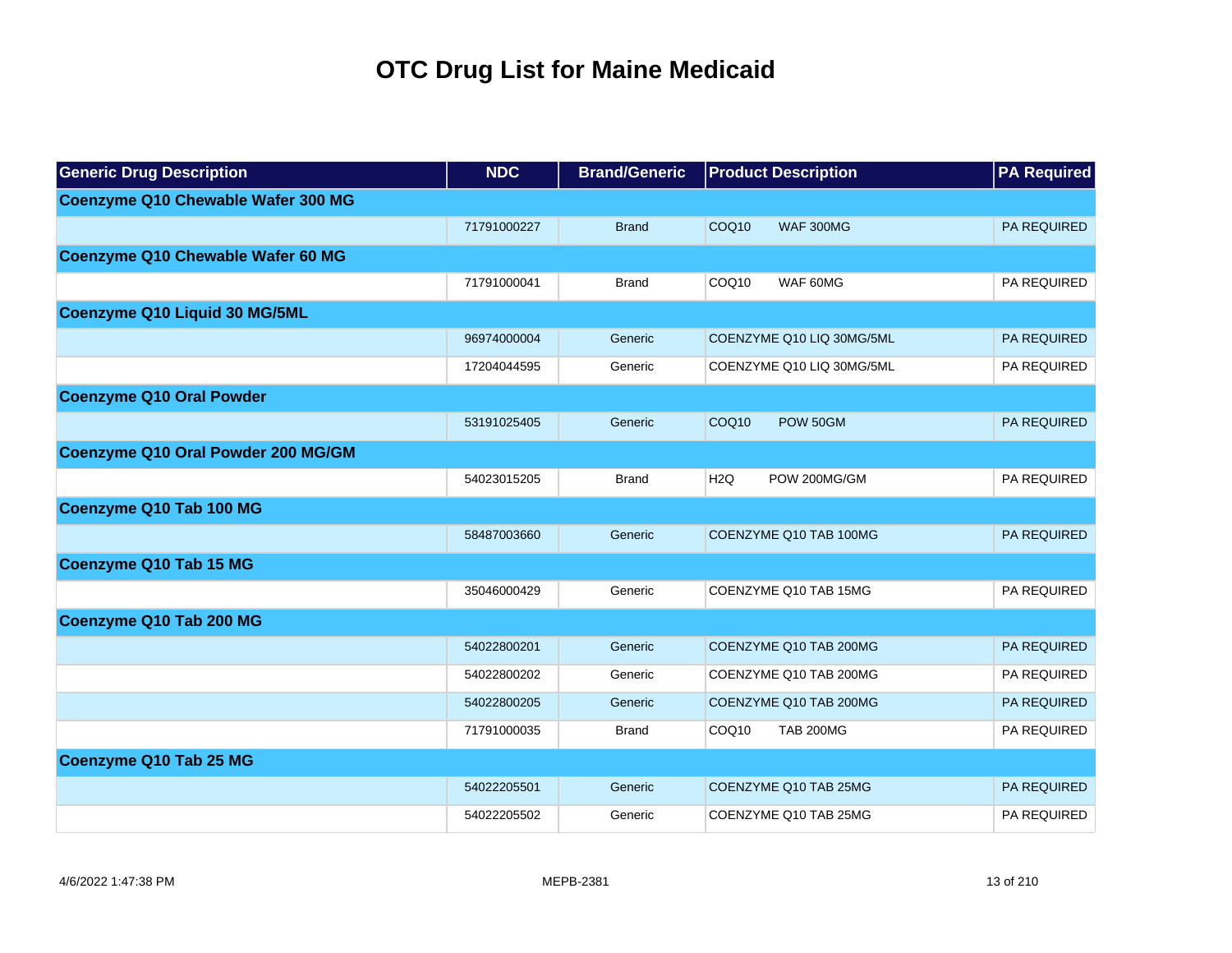| <b>Generic Drug Description</b>                       | <b>NDC</b>  | <b>Brand/Generic</b> | <b>Product Description</b>    | <b>PA Required</b> |
|-------------------------------------------------------|-------------|----------------------|-------------------------------|--------------------|
| Coenzyme Q10 Tab 50 MG                                |             |                      |                               |                    |
|                                                       | 58487003230 | Generic              | COENZYME Q10 TAB 50MG         | <b>PA REQUIRED</b> |
|                                                       | 58487003231 | Generic              | COENZYME Q10 TAB 50MG         | PA REQUIRED        |
| Coenzyme Q10 Tab 60 MG                                |             |                      |                               |                    |
|                                                       | 54022208001 | Generic              | COENZYME Q10 TAB 60MG         | <b>PA REQUIRED</b> |
|                                                       | 54022208002 | Generic              | COENZYME Q10 TAB 60MG         | PA REQUIRED        |
|                                                       | 54022208101 | Generic              | COENZYME Q10 TAB 60MG         | <b>PA REQUIRED</b> |
|                                                       | 71791000039 | <b>Brand</b>         | COQ <sub>10</sub><br>TAB 60MG | <b>PA REQUIRED</b> |
| <b>Coenzyme Q10 Tab Disint 50 MG</b>                  |             |                      |                               |                    |
|                                                       | 47469006333 | <b>Brand</b>         | COQ-10 FAST TAB 50MG          | <b>PA REQUIRED</b> |
| Coenzyme Q10-Vitamin E Cap 100-10 MG-Unit             |             |                      |                               |                    |
|                                                       | 69618000203 | Generic              | COQ10/VIT E CAP 100-10        | PA REQUIRED        |
| Coenzyme Q10-Vitamin E Cap 100-100 MG-Unit            |             |                      |                               |                    |
|                                                       | 55571091014 | <b>Brand</b>         | COQ10 ST-100 CAP 100-100      | <b>PA REQUIRED</b> |
| Coenzyme Q10-Vitamin E Cap 100-150 MG-Unit            |             |                      |                               |                    |
|                                                       | 98440000102 | <b>Brand</b>         | QUNOL COQ10 CAP 100-150       | PA REQUIRED        |
|                                                       | 98440000116 | <b>Brand</b>         | QUNOL COQ10 CAP 100-150       | <b>PA REQUIRED</b> |
|                                                       | 98440000124 | <b>Brand</b>         | QUNOL COQ10 CAP 100-150       | PA REQUIRED        |
| Coenzyme Q10-Vitamin E Cap 200-20 MG-Unit             |             |                      |                               |                    |
|                                                       | 69618000303 | Generic              | COQ10/VIT E CAP 200-200       | <b>PA REQUIRED</b> |
| Coenzyme Q10-Vitamin E Chew Tab 100-300 MG-Unit       |             |                      |                               |                    |
|                                                       | 63948006103 | <b>Brand</b>         | CHW COQ10<br>SMART Q10        | PA REQUIRED        |
| Coenzyme Q10-Vitamin E Chewable Wafer 300-300 MG-Unit |             |                      |                               |                    |
|                                                       | 71791000012 | <b>Brand</b>         | COQ10/VIT E WAF 300MG         | <b>PA REQUIRED</b> |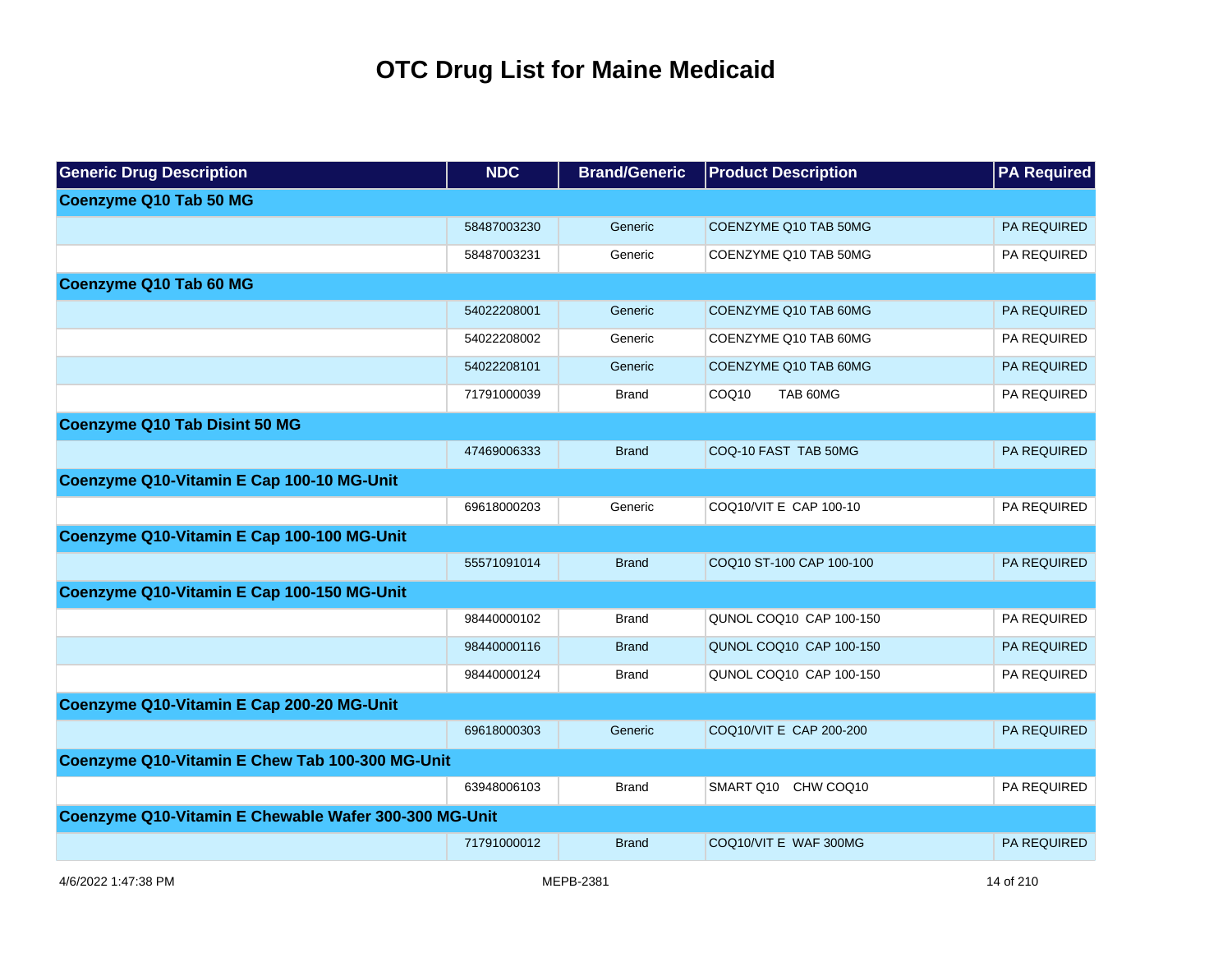| <b>Generic Drug Description</b>                | <b>NDC</b>  | <b>Brand/Generic</b> | <b>Product Description</b> | <b>PA Required</b> |
|------------------------------------------------|-------------|----------------------|----------------------------|--------------------|
| Coenzyme Q10-Vitamin E Syrup 100-1 MG-Unit/5ML |             |                      |                            |                    |
|                                                | 54023929307 | <b>Brand</b>         | LIQ-10<br>SYP              | PA REQUIRED        |
| Coenzyme Q10-Vitamin E Syrup 50-15 MG-Unit/5ML |             |                      |                            |                    |
|                                                | 14654011957 | <b>Brand</b>         | LIQ-10<br>SYP 50-15/5      | PA REQUIRED        |
| Coenzyme Q10-Vitamin E Wafer 100-300 MG-Unit   |             |                      |                            |                    |
|                                                | 71791000023 | <b>Brand</b>         | COQ10/VIT E WAF            | PA REQUIRED        |
|                                                | 71791000247 | <b>Brand</b>         | COQ10/VIT E WAF            | PA REQUIRED        |
| Coenzyme Q10-Vitamin E Wafer 200-400 MG-Unit   |             |                      |                            |                    |
|                                                | 54022209101 | Generic              | CO-ENZYME WAF Q10/E        | PA REQUIRED        |
|                                                | 54022209105 | Generic              | CO-ENZYME WAF Q10/E        | PA REQUIRED        |
| <b>Glucosamine Sulfate Cap 1000 MG</b>         |             |                      |                            |                    |
|                                                | 50428797749 | Generic              | GLUCOSAMINE CAP 1000MG     | PA REQUIRED        |
|                                                | 74312004171 | Generic              | GLUCOSAMINE CAP 1000MG     | PA REQUIRED        |
|                                                | 74312004173 | Generic              | GLUCOSAMINE CAP 1000MG     | PA REQUIRED        |
|                                                | 30768003783 | Generic              | GLUCOSAMINE CAP 1000MG     | PA REQUIRED        |
|                                                | 40093010587 | Generic              | GLUCOSAMINE CAP 3000MG     | PA REQUIRED        |
|                                                | 11917009187 | Generic              | GLUCOSAMINE CAP 1000MG     | PA REQUIRED        |
|                                                | 11917013906 | Generic              | GLUCOSAMINE CAP 1000MG     | PA REQUIRED        |
|                                                | 11917013396 | Generic              | GLUCOSAMINE CAP 1000MG     | <b>PA REQUIRED</b> |
| <b>Glucosamine Sulfate Cap 500 MG</b>          |             |                      |                            |                    |
|                                                | 74312007710 | Generic              | GLUCOSAMINE CAP 500MG      | PA REQUIRED        |
|                                                | 74312007712 | Generic              | GLUCOSAMINE CAP 500MG      | PA REQUIRED        |
|                                                | 50268037511 | Generic              | GLUCOSAMINE CAP 500MG      | PA REQUIRED        |
|                                                | 50268037515 | Generic              | GLUCOSAMINE CAP 500MG      | <b>PA REQUIRED</b> |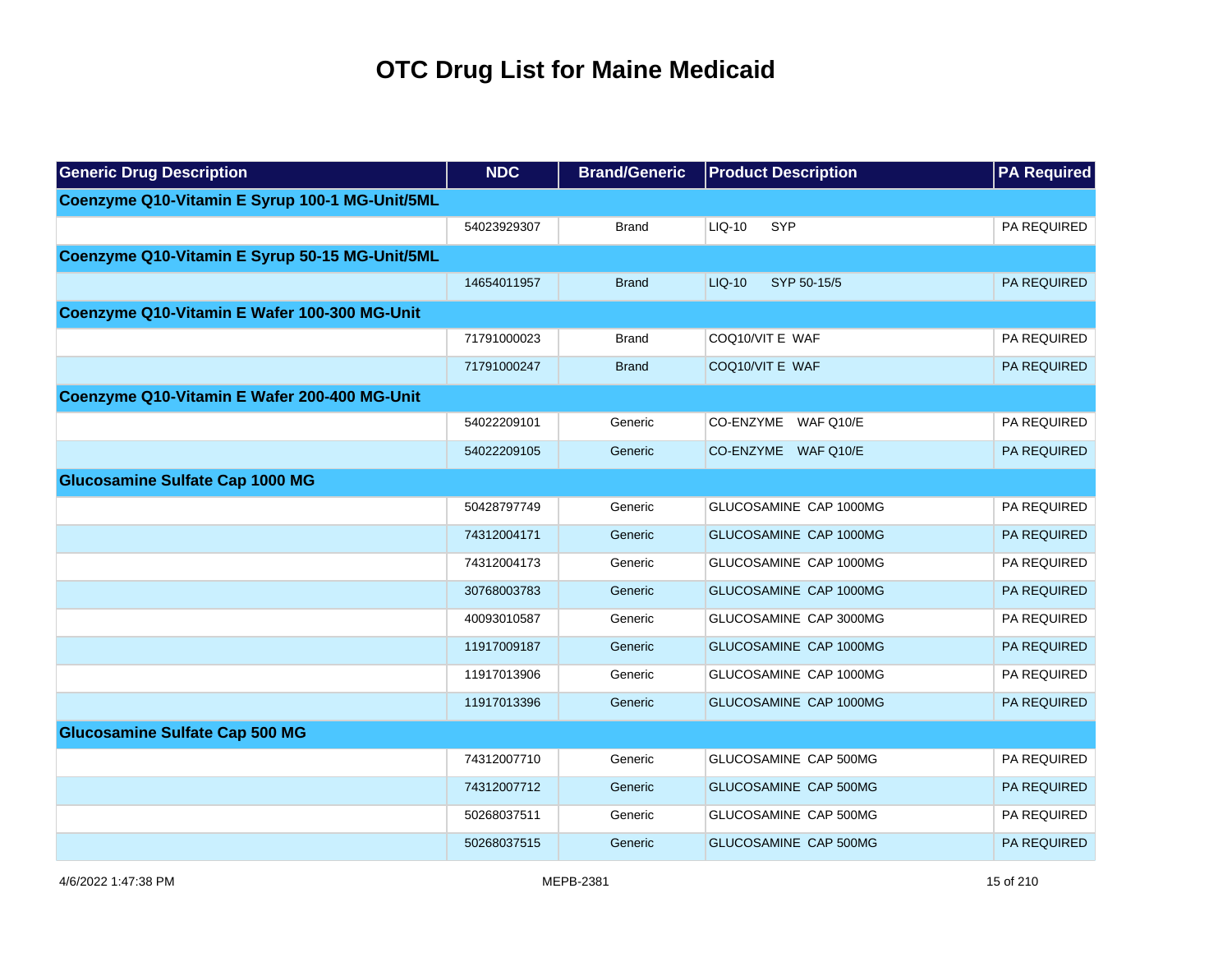| <b>Generic Drug Description</b>       | <b>NDC</b>  | <b>Brand/Generic</b> | <b>Product Description</b>         | <b>PA Required</b> |
|---------------------------------------|-------------|----------------------|------------------------------------|--------------------|
| <b>Glucosamine Sulfate Cap 500 MG</b> |             |                      |                                    |                    |
|                                       | 53191028001 | Generic              | GLUCOSAMINE CAP 500MG              | PA REQUIRED        |
|                                       | 53191019901 | Generic              | GLUCOSAMINE CAP 500MG              | PA REQUIRED        |
|                                       | 52959069660 | Generic              | GLUCOSAMINE CAP 500MG              | PA REQUIRED        |
|                                       | 54629007870 | Generic              | GLUCOSAMINE CAP 500MG              | PA REQUIRED        |
|                                       | 54569497701 | Generic              | SYNOVACIN CAP 500MG                | PA REQUIRED        |
|                                       | 50488070801 | Generic              | <b>GENICIN</b><br><b>CAP 500MG</b> | PA REQUIRED        |
|                                       | 63874109002 | Generic              | GLUCOSAMINE CAP 500MG              | PA REQUIRED        |
|                                       | 63874109003 | Generic              | GLUCOSAMINE CAP 500MG              | PA REQUIRED        |
|                                       | 63874109006 | Generic              | GLUCOSAMINE CAP 500MG              | PA REQUIRED        |
|                                       | 63874109009 | Generic              | GLUCOSAMINE CAP 500MG              | PA REQUIRED        |
|                                       | 63629451201 | Generic              | SYNOVACIN CAP 500MG                | PA REQUIRED        |
|                                       | 58119010021 | Generic              | GLUCOSAMINE CAP 500MG              | PA REQUIRED        |
|                                       | 58119010029 | Generic              | GLUCOSAMINE CAP 500MG              | PA REQUIRED        |
|                                       | 11917009135 | Generic              | GLUCOSAMINE CAP 500MG              | PA REQUIRED        |
|                                       | 11917000812 | Generic              | GLUCOSAMINE CAP 500MG              | PA REQUIRED        |
|                                       | 11917000813 | Generic              | GLUCOSAMINE CAP 500MG              | PA REQUIRED        |
|                                       | 00904529352 | Generic              | GLUCOSAMINE CAP 500MG              | PA REQUIRED        |
|                                       | 00761021736 | Generic              | GLUCOSAMINE CAP 500MG              | PA REQUIRED        |
|                                       | 40985022564 | Generic              | GLUCOSAMINE CAP 500MG              | PA REQUIRED        |
|                                       | 33358015901 | Generic              | GLUCOSAMINE CAP 500MG              | PA REQUIRED        |
|                                       | 33358015960 | Generic              | GLUCOSAMINE CAP 500MG              | PA REQUIRED        |
|                                       | 33358015990 | Generic              | GLUCOSAMINE CAP 500MG              | PA REQUIRED        |
|                                       | 33261002300 | Generic              | GLUCOSAMINE CAP 500MG              | PA REQUIRED        |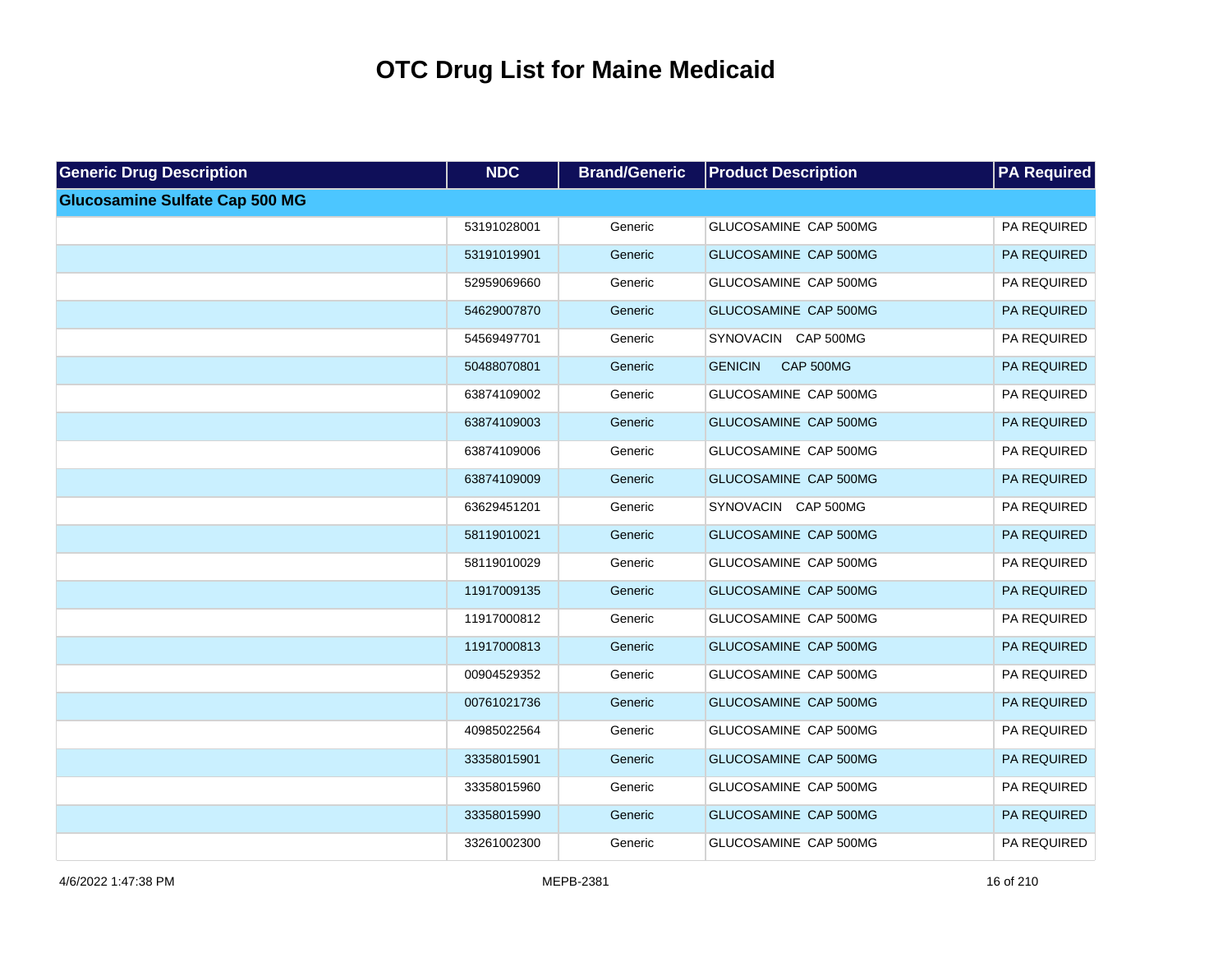| <b>Generic Drug Description</b>           | <b>NDC</b>  | <b>Brand/Generic</b> | <b>Product Description</b>           | <b>PA Required</b> |
|-------------------------------------------|-------------|----------------------|--------------------------------------|--------------------|
| <b>Glucosamine Sulfate Cap 500 MG</b>     |             |                      |                                      |                    |
|                                           | 33261002330 | Generic              | GLUCOSAMINE CAP 500MG                | PA REQUIRED        |
|                                           | 33261002360 | Generic              | GLUCOSAMINE CAP 500MG                | PA REQUIRED        |
|                                           | 33261002390 | Generic              | GLUCOSAMINE CAP 500MG                | PA REQUIRED        |
|                                           | 33261072530 | Generic              | SYNOVACIN CAP 500MG                  | PA REQUIRED        |
|                                           | 33261072560 | Generic              | SYNOVACIN CAP 500MG                  | PA REQUIRED        |
|                                           | 33261072590 | Generic              | <b>SYNOVACIN</b><br><b>CAP 500MG</b> | PA REQUIRED        |
|                                           | 27495001190 | Generic              | SYNOVACIN CAP 500MG                  | PA REQUIRED        |
|                                           | 20555003700 | Generic              | GLUCOSAMINE CAP 500MG                | PA REQUIRED        |
|                                           | 43292055857 | Generic              | GLUCOSAMINE CAP 500MG                | PA REQUIRED        |
|                                           | 43292055967 | Generic              | GLUCOSAMINE CAP 500MG                | PA REQUIRED        |
| <b>Glucosamine Sulfate Cap 750 MG</b>     |             |                      |                                      |                    |
|                                           | 96121000241 | Generic              | GLUCOSAMINE CAP 750MG                | PA REQUIRED        |
|                                           | 43292056002 | Generic              | GLUCOSAMINE CAP 750MG                | PA REQUIRED        |
|                                           | 43292055883 | Generic              | GLUCOSAMINE CAP 750MG                | PA REQUIRED        |
| <b>Glucosamine Sulfate Packet 1500 MG</b> |             |                      |                                      |                    |
|                                           | 11511000003 | <b>Brand</b>         | <b>DONA</b><br><b>PAK 1500MG</b>     | PA REQUIRED        |
| <b>Glucosamine Sulfate Tab 375 MG</b>     |             |                      |                                      |                    |
|                                           | 11511000005 | <b>Brand</b>         | <b>DONA</b><br><b>TAB 375MG</b>      | PA REQUIRED        |
| <b>Glucosamine Sulfate Tab 500 MG</b>     |             |                      |                                      |                    |
|                                           | 54569660600 | Generic              | GLUCOSAMINE TAB 500MG                | PA REQUIRED        |
|                                           | 11845012098 | Generic              | GLUCOSAMINE TAB 500MG                | PA REQUIRED        |
|                                           | 11845012099 | Generic              | GLUCOSAMINE TAB 500MG                | PA REQUIRED        |
|                                           | 11822880900 | Generic              | GLUCOSAMINE TAB 500MG                | <b>PA REQUIRED</b> |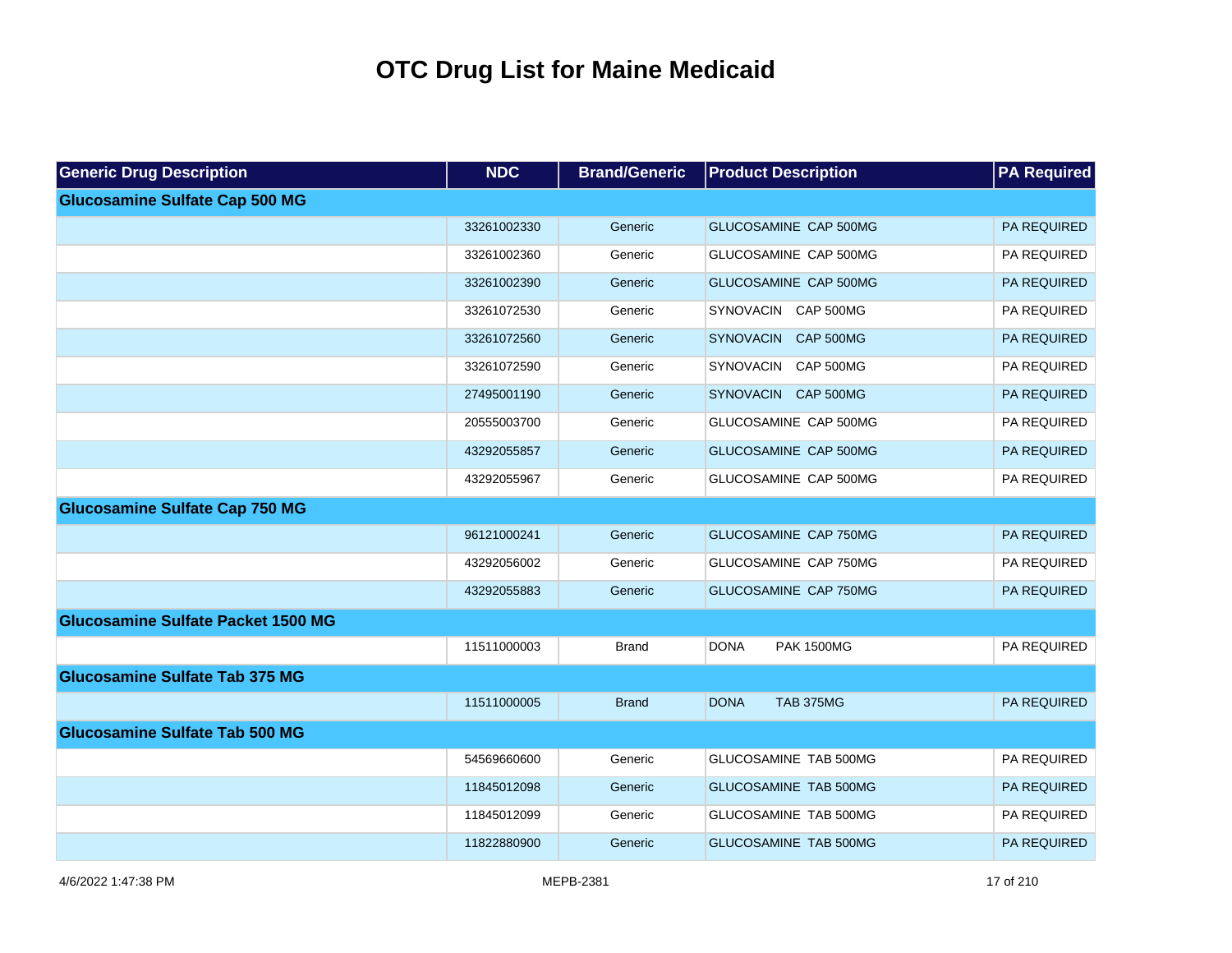| <b>Generic Drug Description</b>                              | <b>NDC</b>  | <b>Brand/Generic</b> | <b>Product Description</b>             | <b>PA Required</b> |
|--------------------------------------------------------------|-------------|----------------------|----------------------------------------|--------------------|
| <b>Glucosamine Sulfate Tab 500 MG</b>                        |             |                      |                                        |                    |
|                                                              | 00394025009 | Generic              | GLUCOSAMINE TAB 500MG                  | PA REQUIRED        |
|                                                              | 45861000001 | Generic              | CIDATRINE TAB 500MG                    | PA REQUIRED        |
|                                                              | 48107004956 | Generic              | GLUCOSAMINE TAB 500MG                  | PA REQUIRED        |
| <b>Glucosamine Sulfate Tab 750 MG</b>                        |             |                      |                                        |                    |
|                                                              | 13349001024 | Generic              | OPTIFLEX-G TAB 750MG                   | PA REQUIRED        |
|                                                              | 35046014048 | Generic              | GLUCOSAMINE TAB 750MG                  | PA REQUIRED        |
|                                                              | 11917005048 | Generic              | GLUCOSAMINE TAB 750MG                  | PA REQUIRED        |
|                                                              | 11917009137 | Generic              | GLUCOSAMINE TAB 750MG                  | PA REQUIRED        |
|                                                              | 11511000009 | Generic              | <b>DONA</b><br><b>TAB 750MG</b>        | <b>PA REQUIRED</b> |
| Glucosamine Tab 750 MG & Chondroitin Cap 400 MG Therapy Pack |             |                      |                                        |                    |
|                                                              | 13349001043 | <b>Brand</b>         | <b>OPTIFLEX</b><br><b>MIS COMPLETE</b> | PA REQUIRED        |
| Glucosamine-Chondroitin Cap 166.7-133.3 MG                   |             |                      |                                        |                    |
|                                                              | 11822218830 | <b>Brand</b>         | RA GLUCOSAMI CAP CHONDROI              | PA REQUIRED        |
|                                                              | 11822218840 | <b>Brand</b>         | RA GLUCOSAMI CAP CHONDROI              | PA REQUIRED        |
|                                                              | 11822511240 | <b>Brand</b>         | PA GLUCOSAMI CAP CHONDROI              | PA REQUIRED        |
|                                                              | 11822511250 | <b>Brand</b>         | RA GLUCOSAMI CAP CHONDROI              | PA REQUIRED        |
|                                                              | 11822517500 | <b>Brand</b>         | PA GLUCOSAMI CAP CHONDROI              | <b>PA REQUIRED</b> |
| Glucosamine-Chondroitin Cap 250-200 MG                       |             |                      |                                        |                    |
|                                                              | 11822881240 | Generic              | GLUCOS/CHOND CAP 250-200               | PA REQUIRED        |
|                                                              | 40985021690 | Generic              | GLUCOS/CHOND CAP 250-200               | PA REQUIRED        |
|                                                              | 40985021472 | Generic              | GLUCOS/CHOND CAP 250-200               | PA REQUIRED        |
|                                                              | 40985023023 | Generic              | GLUCOS/CHOND CAP 250-200               | PA REQUIRED        |
|                                                              | 48107005021 | Generic              | GLUCOS/CHOND CAP 250-200               | PA REQUIRED        |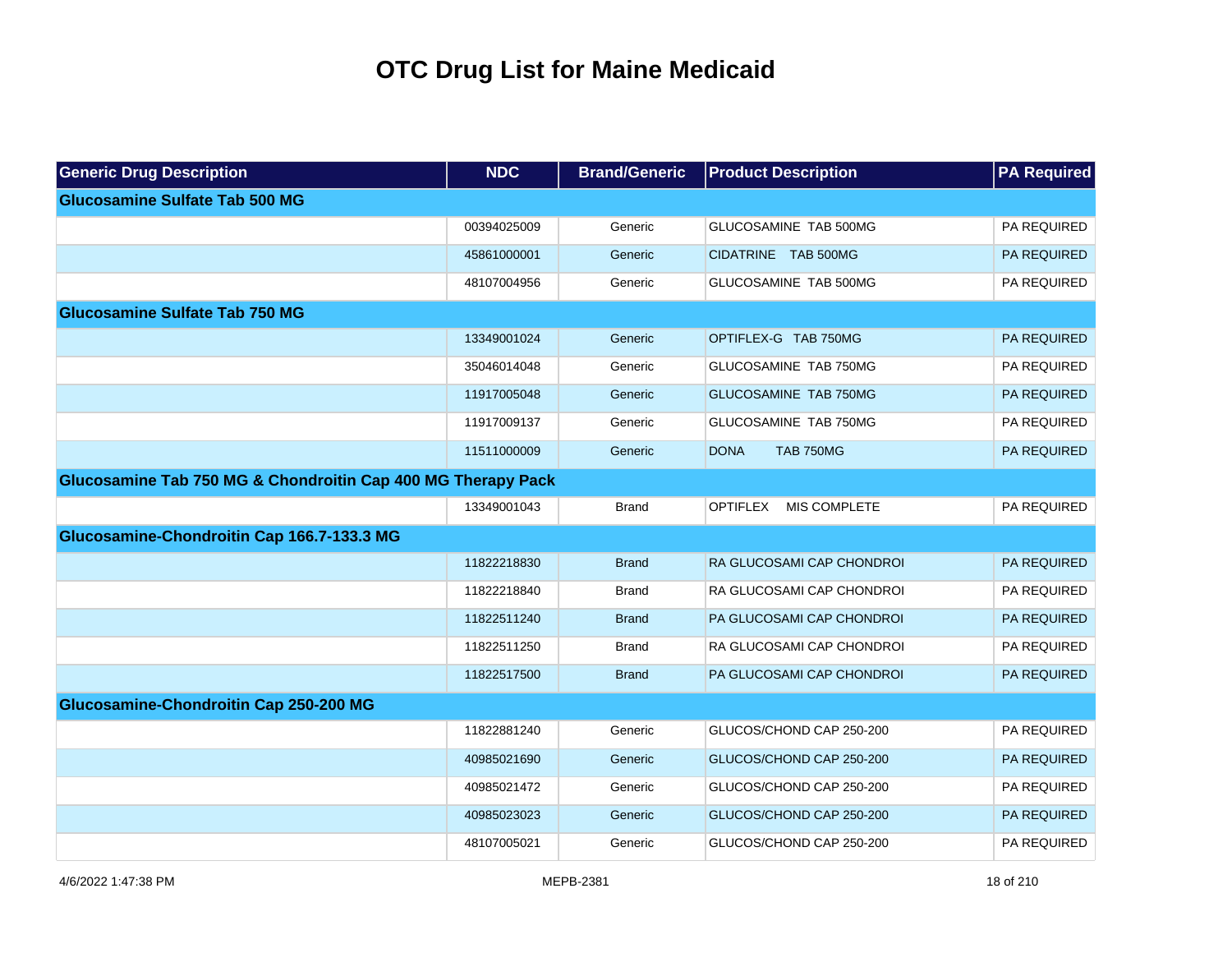| <b>Generic Drug Description</b>               | <b>NDC</b>  | <b>Brand/Generic</b> | <b>Product Description</b> | <b>PA Required</b> |
|-----------------------------------------------|-------------|----------------------|----------------------------|--------------------|
| <b>Glucosamine-Chondroitin Cap 500-250 MG</b> |             |                      |                            |                    |
|                                               | 23513071660 | Generic              | GLUCOS/CHOND CAP 500-250   | PA REQUIRED        |
|                                               | 00761021936 | <b>Brand</b>         | GLUCOS/CHOND CAP 500-250   | PA REQUIRED        |
| Glucosamine-Chondroitin Cap 500-400 MG        |             |                      |                            |                    |
|                                               | 54569525000 | Generic              | GLUCOS/CHOND CAP 500-400   | PA REQUIRED        |
|                                               | 54458010022 | Generic              | GLUCOS/CHOND CAP 500-400   | PA REQUIRED        |
|                                               | 54458020022 | Generic              | GLUCOS/CHOND CAP 500-400   | PA REQUIRED        |
|                                               | 52959080902 | Generic              | GLUCOS/CHOND CAP 500-400   | PA REQUIRED        |
|                                               | 52959080903 | Generic              | GLUCOS/CHOND CAP 500-400   | PA REQUIRED        |
|                                               | 52959080930 | Generic              | GLUCOS/CHOND CAP 500-400   | PA REQUIRED        |
|                                               | 52959080960 | Generic              | GLUCOS/CHOND CAP 500-400   | PA REQUIRED        |
|                                               | 51862017606 | Generic              | GLUCOS/CHOND CAP 500-400   | PA REQUIRED        |
|                                               | 51862017612 | Generic              | GLUCOS/CHOND CAP 500-400   | PA REQUIRED        |
|                                               | 50428416122 | Generic              | GLUCOS/CHOND CAP 500-400   | PA REQUIRED        |
|                                               | 49999064701 | Generic              | GLUCOS/CHOND CAP 500-400   | PA REQUIRED        |
|                                               | 49999064724 | Generic              | GLUCOS/CHOND CAP 500-400   | PA REQUIRED        |
|                                               | 49999064760 | Generic              | GLUCOS/CHOND CAP 500-400   | PA REQUIRED        |
|                                               | 49999064790 | Generic              | GLUCOS/CHOND CAP 500-400   | PA REQUIRED        |
|                                               | 49999071012 | Generic              | GLUCOS/CHOND CAP 500-400   | PA REQUIRED        |
|                                               | 49999071024 | Generic              | GLUCOS/CHOND CAP 500-400   | PA REQUIRED        |
|                                               | 49999071090 | Generic              | GLUCOS/CHOND CAP 500-400   | PA REQUIRED        |
|                                               | 50090073600 | Generic              | GLUCOS/CHOND CAP 500-400   | PA REQUIRED        |
|                                               | 57896085906 | Generic              | GLUCOS/CHOND CAP 500-400   | PA REQUIRED        |
|                                               | 55970080825 | Generic              | COSAMIN DS CAP 500-400     | PA REQUIRED        |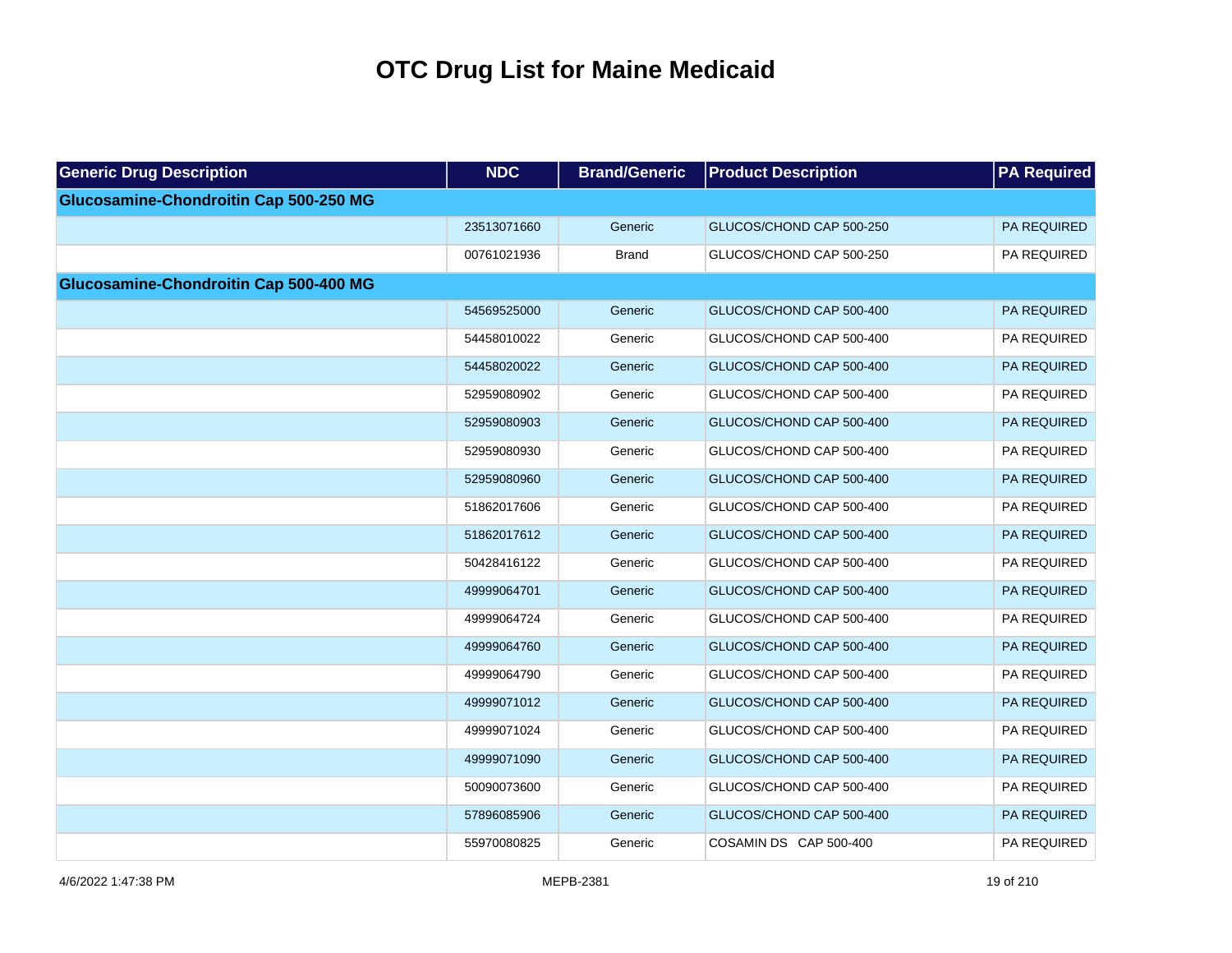| <b>Generic Drug Description</b>        | <b>NDC</b>  | <b>Brand/Generic</b> | <b>Product Description</b> | <b>PA Required</b> |
|----------------------------------------|-------------|----------------------|----------------------------|--------------------|
| Glucosamine-Chondroitin Cap 500-400 MG |             |                      |                            |                    |
|                                        | 55970080841 | Generic              | COSAMIN DS CAP 500-400     | PA REQUIRED        |
|                                        | 55970080850 | Generic              | COSAMIN DS CAP 500-400     | PA REQUIRED        |
|                                        | 55970080860 | Generic              | COSAMIN DS CAP 500-400     | PA REQUIRED        |
|                                        | 55970080872 | Generic              | COSAMIN DS CAP 500-400     | PA REQUIRED        |
|                                        | 63874110702 | Generic              | GLUCOS/CHOND CAP 500-400   | PA REQUIRED        |
|                                        | 63874110703 | Generic              | GLUCOS/CHOND CAP 500-400   | PA REQUIRED        |
|                                        | 63874110706 | Generic              | GLUCOS/CHOND CAP 500-400   | PA REQUIRED        |
|                                        | 63874110709 | Generic              | GLUCOS/CHOND CAP 500-400   | PA REQUIRED        |
|                                        | 63874087104 | Generic              | GLUCOS/CHOND CAP 500-400   | PA REQUIRED        |
|                                        | 63874087120 | Generic              | GLUCOS/CHOND CAP 500-400   | PA REQUIRED        |
|                                        | 63874087130 | Generic              | GLUCOS/CHOND CAP 500-400   | PA REQUIRED        |
|                                        | 63874087160 | Generic              | GLUCOS/CHOND CAP 500-400   | PA REQUIRED        |
|                                        | 63874087180 | Generic              | GLUCOS/CHOND CAP 500-400   | PA REQUIRED        |
|                                        | 63874087190 | Generic              | GLUCOS/CHOND CAP 500-400   | PA REQUIRED        |
|                                        | 96295013718 | Generic              | GLUCOS/CHOND CAP 500-400   | PA REQUIRED        |
|                                        | 80681011700 | Generic              | GLUCOS/CHOND CAP 500-400   | PA REQUIRED        |
|                                        | 80681011701 | Generic              | GLUCOS/CHOND CAP 500-400   | PA REQUIRED        |
|                                        | 70186090180 | Generic              | GLUCOS/CHOND CAP 500-400   | PA REQUIRED        |
|                                        | 66267100808 | Generic              | COSAMIN DS CAP 500-400     | PA REQUIRED        |
|                                        | 67216170501 | Generic              | GLUCOS/CHOND CAP 500-400   | PA REQUIRED        |
|                                        | 00904548118 | Generic              | GLUCOS/CHOND CAP 500-400   | PA REQUIRED        |
|                                        | 00904548152 | Generic              | GLUCOS/CHOND CAP 500-400   | PA REQUIRED        |
|                                        | 11917005199 | Generic              | GLUCOS/CHOND CAP 500-400   | PA REQUIRED        |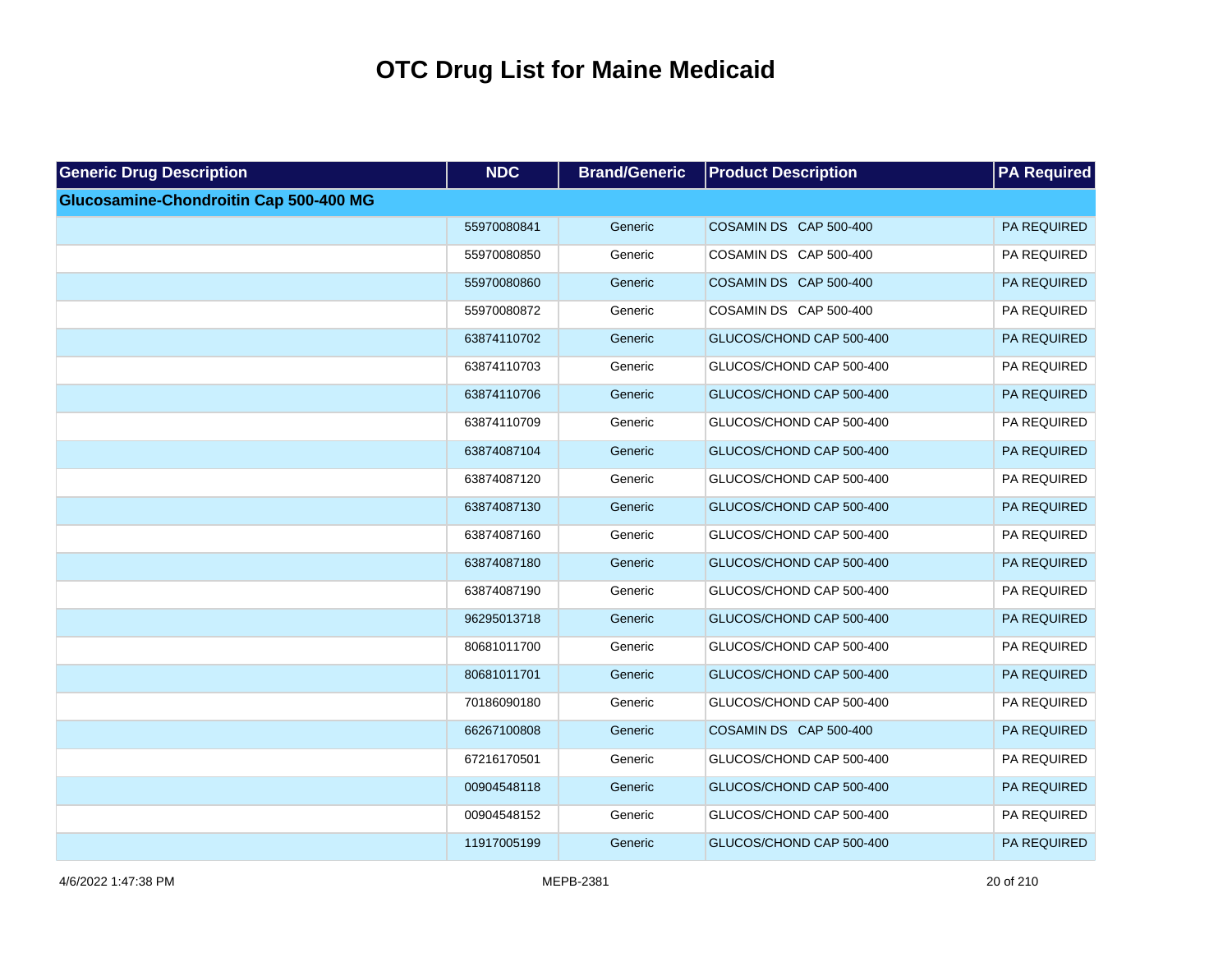| <b>Generic Drug Description</b>                    | <b>NDC</b>  | <b>Brand/Generic</b> | <b>Product Description</b> | <b>PA Required</b> |
|----------------------------------------------------|-------------|----------------------|----------------------------|--------------------|
| Glucosamine-Chondroitin Cap 500-400 MG             |             |                      |                            |                    |
|                                                    | 11917000814 | Generic              | GLUCOS/CHOND CAP 500-400   | PA REQUIRED        |
|                                                    | 11917000815 | Generic              | GLUCOS/CHOND CAP 500-400   | PA REQUIRED        |
|                                                    | 11917001271 | Generic              | GLUCOS/CHOND CAP 500-400   | PA REQUIRED        |
|                                                    | 11917003170 | Generic              | GLUCOS/CHOND CAP 500-400   | PA REQUIRED        |
|                                                    | 11917009127 | Generic              | GLUCOS/CHOND CAP 500-400   | PA REQUIRED        |
|                                                    | 11917009128 | Generic              | GLUCOS/CHOND CAP 500-400   | PA REQUIRED        |
|                                                    | 11917009129 | Generic              | GLUCOS/CHOND CAP 500-400   | PA REQUIRED        |
|                                                    | 11917009130 | Generic              | GLUCOS/CHOND CAP 500-400   | PA REQUIRED        |
|                                                    | 11917017686 | Generic              | GLUCOS/CHOND CAP 500-400   | PA REQUIRED        |
|                                                    | 09492021103 | Generic              | GLUCOS/CHOND CAP 500-400   | PA REQUIRED        |
|                                                    | 10006070025 | Generic              | GLUCOS/CHOND CAP 500-400   | PA REQUIRED        |
|                                                    | 40985022314 | Generic              | GLUCOS/CHOND CAP 500-400   | PA REQUIRED        |
|                                                    | 40985022787 | Generic              | GLUCOS/CHOND CAP 500-400   | PA REQUIRED        |
|                                                    | 40985022291 | Generic              | GLUCOS/CHOND CAP 500-400   | PA REQUIRED        |
|                                                    | 40985022301 | Generic              | GLUCOS/CHOND CAP 500-400   | PA REQUIRED        |
|                                                    | 33358009560 | Generic              | COSAMIN DS CAP 500-400     | PA REQUIRED        |
|                                                    | 33261005290 | Generic              | GLUCOS/CHOND CAP 500-400   | PA REQUIRED        |
|                                                    | 48107005022 | Generic              | GLUCOS/CHOND CAP 500-400   | PA REQUIRED        |
| <b>Glucosamine-Chondroitin Chew Tab 500-400 MG</b> |             |                      |                            |                    |
|                                                    | 81131074906 | Generic              | GLUC CHONDR CHW 500-400    | PA REQUIRED        |
| <b>Glucosamine-Chondroitin Chew Tab 750-600 MG</b> |             |                      |                            |                    |
|                                                    | 50428932066 | Generic              | GLUCOS/CHOND CHW 750-600   | PA REQUIRED        |
|                                                    | 11917014245 | Generic              | GLUCOS/CHOND CHW 750-600   | PA REQUIRED        |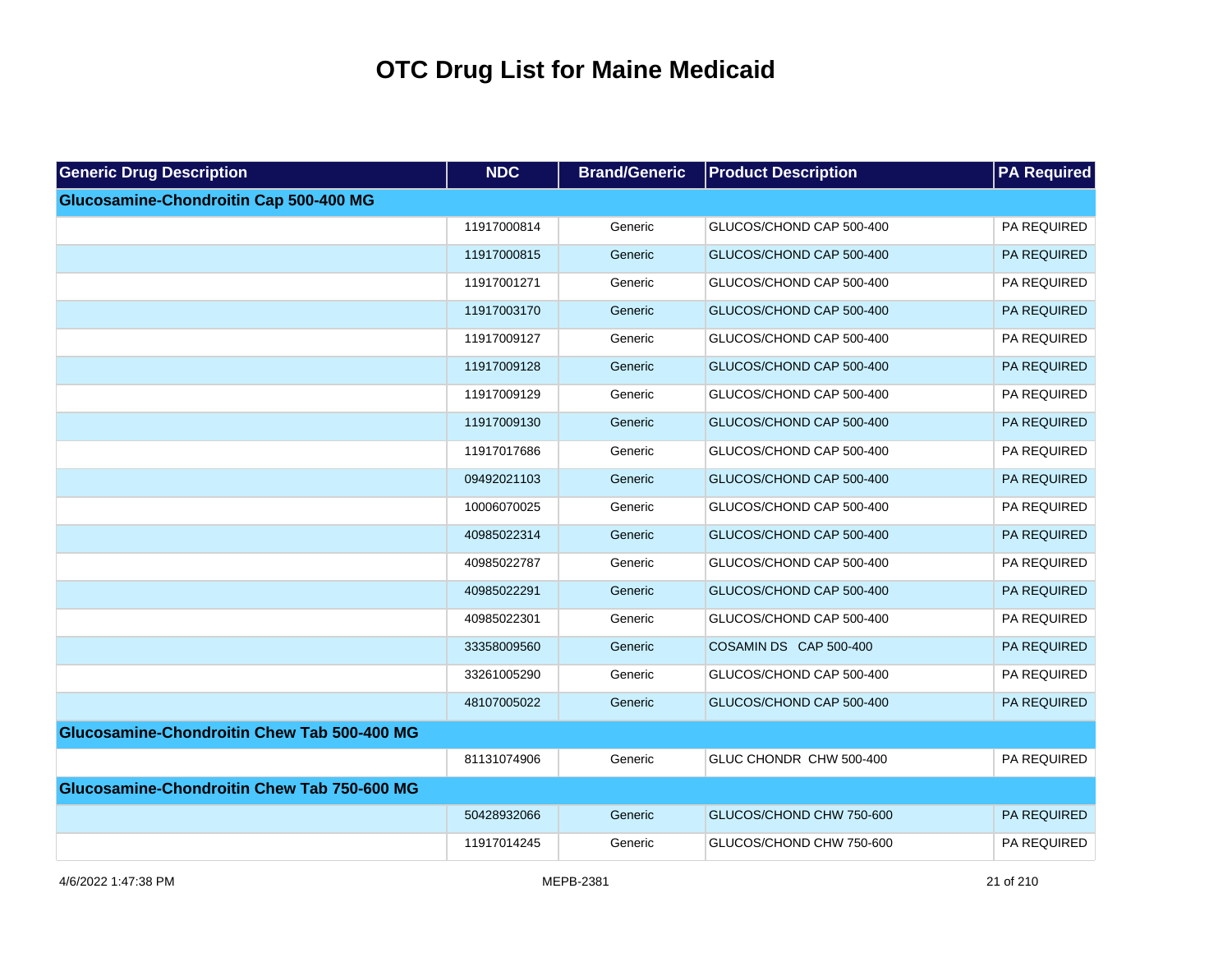| <b>Generic Drug Description</b>               | <b>NDC</b>  | <b>Brand/Generic</b> | <b>Product Description</b>      | <b>PA Required</b> |
|-----------------------------------------------|-------------|----------------------|---------------------------------|--------------------|
| Glucosamine-Chondroitin Liq 1500-1200 MG/30ML |             |                      |                                 |                    |
|                                               | 54629001222 | Generic              | <b>GLUCOS/CHOND LIQ MAX-STR</b> | PA REQUIRED        |
|                                               | 40985022720 | Generic              | <b>GLUCOS/CHOND LIQ TRIP ST</b> | PA REQUIRED        |
| Glucosamine-Chondroitin Tab 250-200 MG        |             |                      |                                 |                    |
|                                               | 87701006682 | Generic              | GLUCOS/CHOND TAB 250-200        | <b>PA REQUIRED</b> |
|                                               | 30768003134 | Generic              | OSTEO BI-FLX TAB 250-200        | PA REQUIRED        |
|                                               | 30768003136 | Generic              | OSTEO BI-FLX TAB 250-200        | PA REQUIRED        |
| Glucosamine-Chondroitin Tab 500-400 MG        |             |                      |                                 |                    |
|                                               | 81131074940 | Generic              | GLUCOS/CHOND TAB 500-400        | PA REQUIRED        |
|                                               | 87701040762 | Generic              | GLUCOS/CHOND TAB 500-400        | PA REQUIRED        |
|                                               | 96295012849 | Generic              | GLUCOS/CHOND TAB 500-400        | PA REQUIRED        |
|                                               | 66267101106 | Generic              | GLUCOS/CHOND TAB 500-400        | PA REQUIRED        |
|                                               | 68071031360 | Generic              | GLUCOS/CHOND TAB 500-400        | PA REQUIRED        |
|                                               | 68071031391 | Generic              | GLUCOS/CHOND TAB 500-400        | PA REQUIRED        |
|                                               | 71791000135 | Generic              | GLUCOS/CHOND TAB 500-400        | PA REQUIRED        |
|                                               | 52959076802 | Generic              | GLUCOS/CHOND TAB 500-400        | PA REQUIRED        |
|                                               | 52959076830 | Generic              | GLUCOS/CHOND TAB 500-400        | PA REQUIRED        |
|                                               | 52959076860 | Generic              | GLUCOS/CHOND TAB 500-400        | PA REQUIRED        |
|                                               | 52959062690 | Generic              | CIDAFLEX TAB 500-400            | PA REQUIRED        |
|                                               | 50436559202 | Generic              | GLUCOS/CHOND TAB 500-400        | PA REQUIRED        |
|                                               | 50428843326 | Generic              | GLUCOS/CHOND TAB 500-400        | PA REQUIRED        |
|                                               | 50428843532 | Generic              | GLUCOS/CHOND TAB 500-400        | PA REQUIRED        |
|                                               | 50428145514 | Generic              | GLUCOS/CHOND TAB 500-400        | PA REQUIRED        |
|                                               | 50268037711 | Generic              | GLUCOS/CHOND TAB 500-400        | PA REQUIRED        |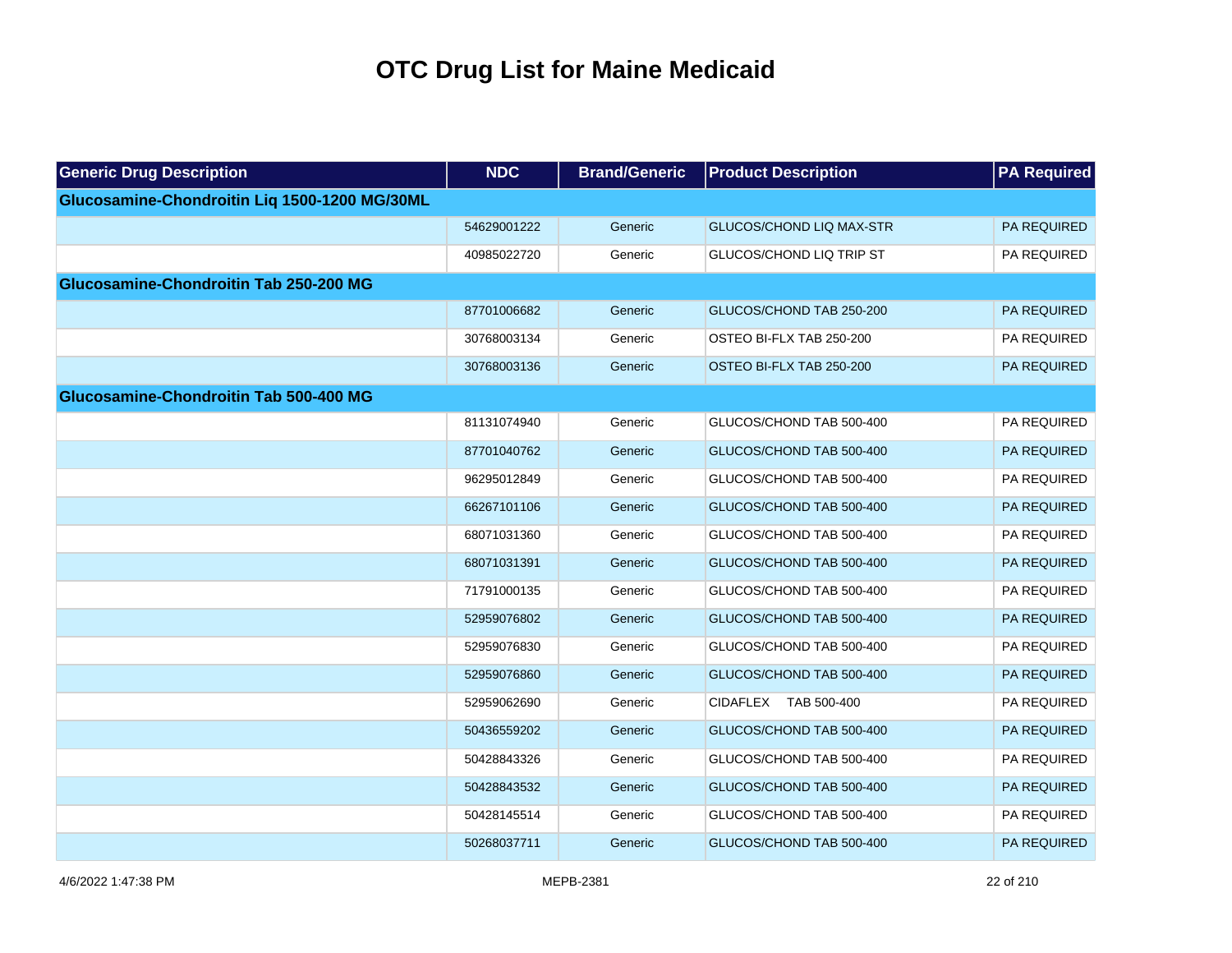| <b>Generic Drug Description</b>        | <b>NDC</b>  | <b>Brand/Generic</b> | <b>Product Description</b> | <b>PA Required</b> |
|----------------------------------------|-------------|----------------------|----------------------------|--------------------|
| Glucosamine-Chondroitin Tab 500-400 MG |             |                      |                            |                    |
|                                        | 50268037713 | Generic              | GLUCOS/CHOND TAB 500-400   | PA REQUIRED        |
|                                        | 63874106202 | Generic              | GLUCOS/CHOND TAB 500-400   | PA REQUIRED        |
|                                        | 63874106203 | Generic              | GLUCOS/CHOND TAB 500-400   | PA REQUIRED        |
|                                        | 63874106206 | Generic              | GLUCOS/CHOND TAB 500-400   | PA REQUIRED        |
|                                        | 63874106209 | Generic              | GLUCOS/CHOND TAB 500-400   | PA REQUIRED        |
|                                        | 63187017190 | Generic              | CIDAFLEX TAB 500-400       | PA REQUIRED        |
|                                        | 63629314301 | Generic              | GLUCOS/CHOND TAB 500-400   | PA REQUIRED        |
|                                        | 63629314302 | Generic              | GLUCOS/CHOND TAB 500-400   | PA REQUIRED        |
|                                        | 63629314303 | Generic              | GLUCOS/CHOND TAB 500-400   | PA REQUIRED        |
|                                        | 63629314304 | Generic              | GLUCOS/CHOND TAB 500-400   | PA REQUIRED        |
|                                        | 63629314305 | Generic              | GLUCOS/CHOND TAB 500-400   | PA REQUIRED        |
|                                        | 63629314306 | Generic              | GLUCOS/CHOND TAB 500-400   | PA REQUIRED        |
|                                        | 55970080720 | Generic              | COSAMIN DS TAB 500-400     | PA REQUIRED        |
|                                        | 55970080760 | Generic              | COSAMIN DS TAB 500-400     | PA REQUIRED        |
|                                        | 27434009209 | Generic              | GLUCOS/CHOND TAB 500-400   | PA REQUIRED        |
|                                        | 40985022639 | Generic              | GLUCOS/CHOND TAB 500-400   | PA REQUIRED        |
|                                        | 37205056048 | Generic              | GLUCOS/CHOND TAB 500-400   | PA REQUIRED        |
|                                        | 37205071475 | Generic              | GLUCOS/CHOND TAB 500-400   | PA REQUIRED        |
|                                        | 33261073490 | Generic              | GLUCOS/CHOND TAB 500-400   | PA REQUIRED        |
|                                        | 35046000400 | Generic              | GLUCOS/CHOND TAB 500-400   | PA REQUIRED        |
|                                        | 35046000401 | Generic              | GLUCOS/CHOND TAB 500-400   | PA REQUIRED        |
|                                        | 48107004955 | Generic              | GLUCOS/CHOND TAB 500-400   | PA REQUIRED        |
|                                        | 45861000000 | Generic              | CIDAFLEX TAB 500-400       | PA REQUIRED        |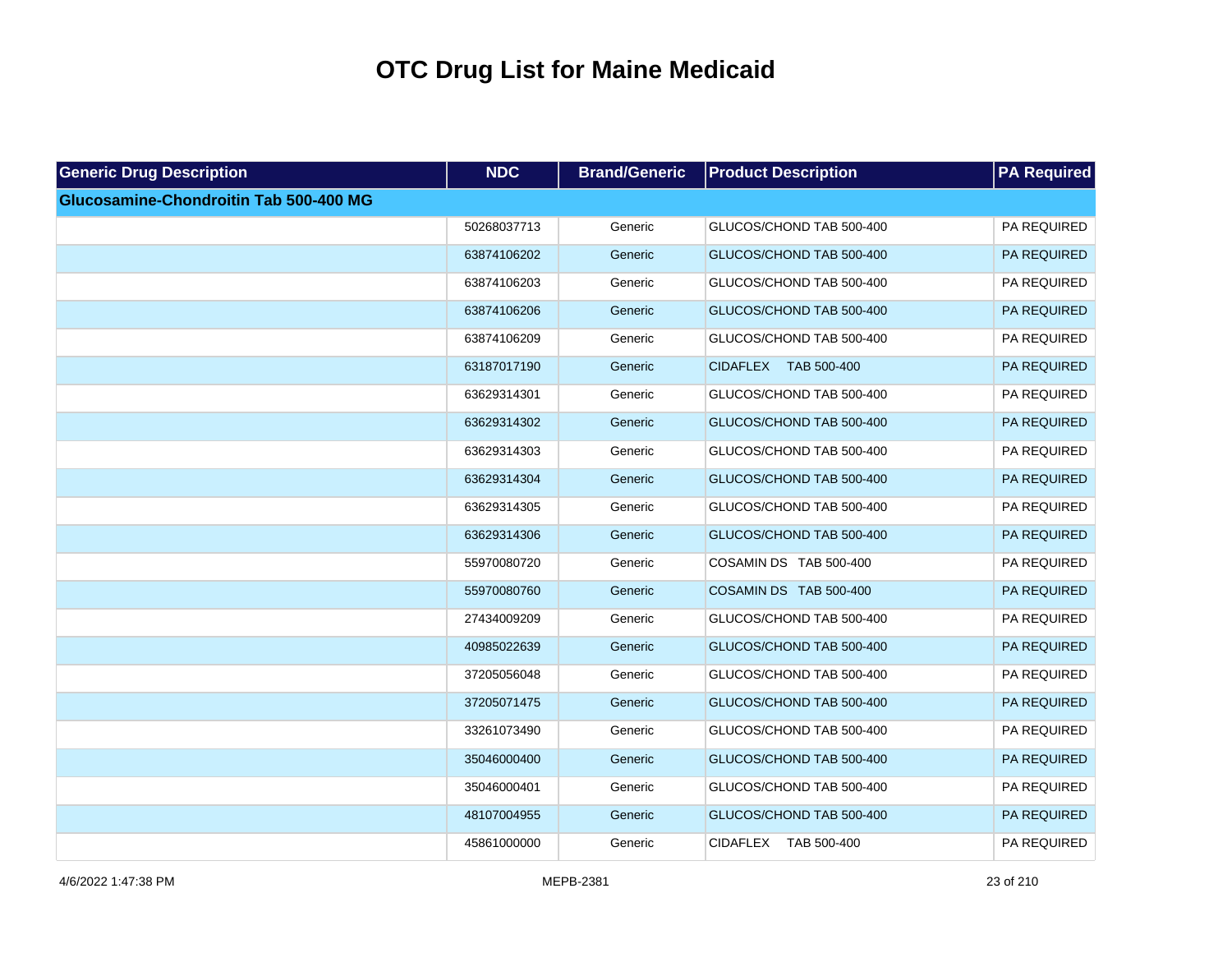| <b>Generic Drug Description</b>        | <b>NDC</b>  | <b>Brand/Generic</b> | <b>Product Description</b> | <b>PA Required</b> |
|----------------------------------------|-------------|----------------------|----------------------------|--------------------|
| Glucosamine-Chondroitin Tab 500-400 MG |             |                      |                            |                    |
|                                        | 43292056003 | Generic              | GLUCOS/CHOND TAB 500-400   | PA REQUIRED        |
|                                        | 43292056004 | Generic              | GLUCOS/CHOND TAB 500-400   | PA REQUIRED        |
|                                        | 41415017577 | Generic              | GLUCOS/CHOND TAB 500-400   | PA REQUIRED        |
|                                        | 41415033577 | Generic              | GLUCOS/CHOND TAB 500-400   | PA REQUIRED        |
|                                        | 11917009911 | Generic              | GLU/CHOND PM TAB 500-400   | PA REQUIRED        |
|                                        | 11822881250 | Generic              | GLUCOS/CHOND TAB 500-400   | PA REQUIRED        |
|                                        | 11822829580 | Generic              | GLUCOS/CHOND TAB 500-400   | PA REQUIRED        |
|                                        | 10006070027 | Generic              | GLUCOS/CHOND TAB 500-400   | PA REQUIRED        |
|                                        | 11822388830 | Generic              | GLUCOS/CHOND TAB 500-400   | PA REQUIRED        |
|                                        | 11822388960 | Generic              | GLUCOS/CHOND TAB 500-400   | PA REQUIRED        |
|                                        | 00904559252 | Generic              | GLUCOS/CHOND TAB 500-400   | PA REQUIRED        |
|                                        | 00904559293 | Generic              | GLUCOS/CHOND TAB 500-400   | PA REQUIRED        |
| Glucosamine-Chondroitin Tab 750-600 MG |             |                      |                            |                    |
|                                        | 81131002530 | Generic              | GLUCOS/CHOND TAB 750-600   | PA REQUIRED        |
|                                        | 78742009317 | Generic              | GLUCOS/CHOND TAB 750-600   | PA REQUIRED        |
|                                        | 78742009318 | Generic              | GLUCOS/CHOND TAB 750-600   | PA REQUIRED        |
|                                        | 78742009319 | Generic              | GLUCOS/CHOND TAB 750-600   | PA REQUIRED        |
|                                        | 00904559492 | Generic              | GLUCOS/CHOND TAB 750-600   | PA REQUIRED        |
|                                        | 00179804612 | Generic              | GLUCOS/CHOND TAB 750-600   | PA REQUIRED        |
|                                        | 00179844312 | Generic              | GLUCOS/CHOND TAB 750-600   | PA REQUIRED        |
|                                        | 11822590010 | Generic              | GLUCOS/CHOND TAB 750-600   | PA REQUIRED        |
|                                        | 11822686090 | Generic              | GLUCOS/CHOND TAB 750-600   | PA REQUIRED        |
|                                        | 11822489900 | Generic              | GLUCOS/CHOND TAB 750-600   | PA REQUIRED        |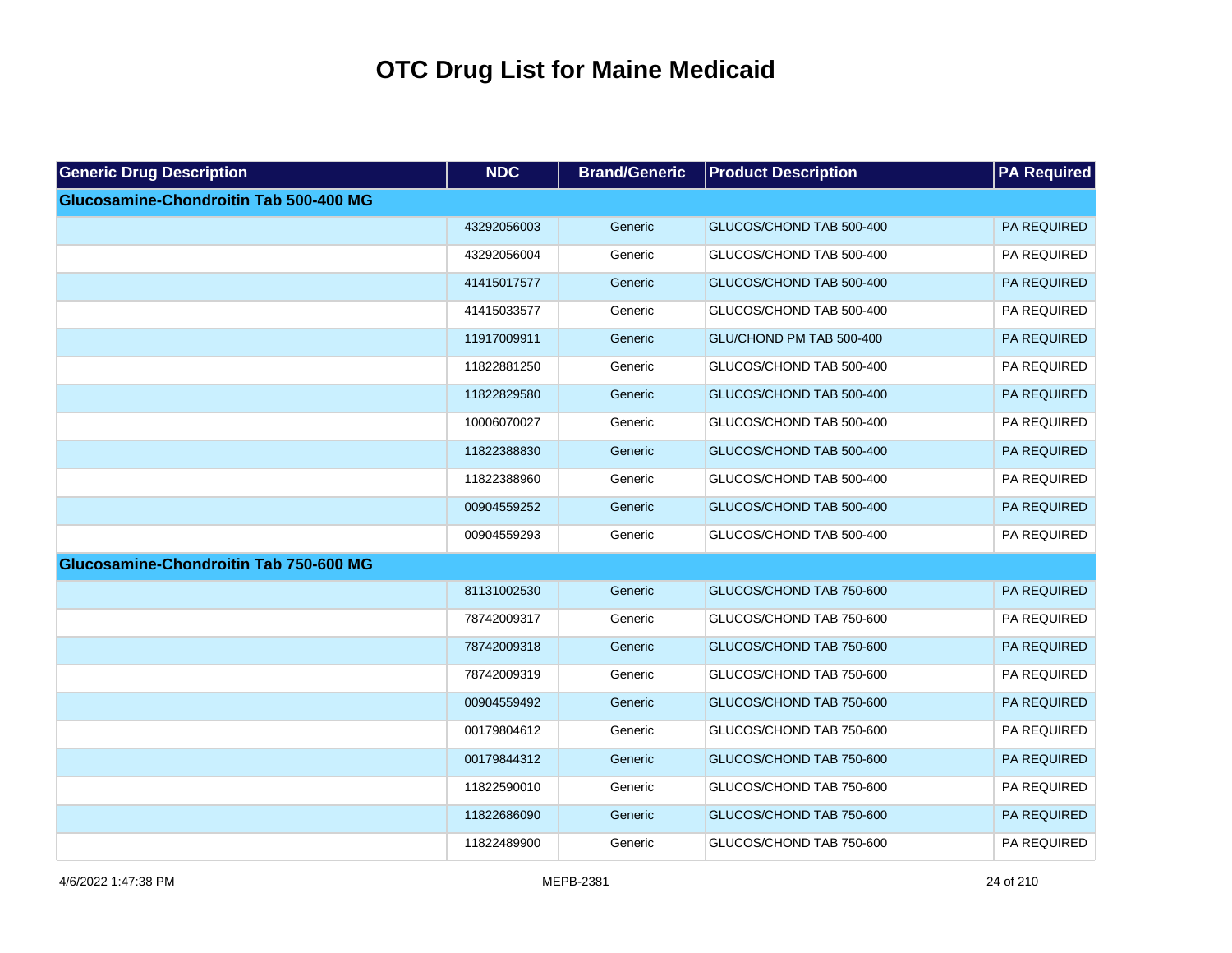| <b>Generic Drug Description</b>           | <b>NDC</b>  | <b>Brand/Generic</b> | <b>Product Description</b> | <b>PA Required</b> |
|-------------------------------------------|-------------|----------------------|----------------------------|--------------------|
| Glucosamine-Chondroitin Tab 750-600 MG    |             |                      |                            |                    |
|                                           | 11822388700 | Generic              | GLUCOS/CHOND TAB 750-600   | <b>PA REQUIRED</b> |
|                                           | 11917004280 | Generic              | GLUCOS/CHOND TAB 750-600   | PA REQUIRED        |
|                                           | 11917004785 | Generic              | GLUCOS/CHOND TAB 750-600   | PA REQUIRED        |
|                                           | 11917007702 | Generic              | GLUCOS/CHOND TAB 750-600   | PA REQUIRED        |
|                                           | 11917009131 | Generic              | GLUCOS/CHOND TAB 750-600   | PA REQUIRED        |
|                                           | 11917009132 | Generic              | GLUCOS/CHOND TAB 750-600   | PA REQUIRED        |
|                                           | 11917011522 | Generic              | GLUCOS/CHOND TAB 750-600   | PA REQUIRED        |
|                                           | 11917011523 | Generic              | GLUCOS/CHOND TAB 750-600   | PA REQUIRED        |
|                                           | 11917011524 | Generic              | GLUCOS/CHOND TAB 750-600   | PA REQUIRED        |
|                                           | 11917011525 | Generic              | GLUCOS/CHOND TAB 750-600   | PA REQUIRED        |
|                                           | 11917013900 | Generic              | GLUCOS/CHOND TAB 750-600   | PA REQUIRED        |
|                                           | 11917013901 | Generic              | GLUCOS/CHOND TAB 750-600   | PA REQUIRED        |
|                                           | 11917013902 | Generic              | GLUCOS/CHOND TAB 750-600   | PA REQUIRED        |
|                                           | 11917013903 | Generic              | GLUCOS/CHOND TAB 750-600   | PA REQUIRED        |
|                                           | 41163026669 | Generic              | GLUCOS/CHOND TAB 750-600   | PA REQUIRED        |
|                                           | 48107001024 | Generic              | GLUCOS/CHOND TAB 750-600   | PA REQUIRED        |
|                                           | 40985022476 | Generic              | GLUCOS/CHOND TAB 750-600   | PA REQUIRED        |
|                                           | 40985022481 | Generic              | GLUCOS/CHOND TAB 750-600   | PA REQUIRED        |
|                                           | 11917020441 | Generic              | GLUCOS/CHOND TAB 750-600   | PA REQUIRED        |
|                                           | 11917018870 | Generic              | GLUCOS/CHOND TAB 750-600   | PA REQUIRED        |
| Glucosamine-Chondroitin Tab ER 500-200 MG |             |                      |                            |                    |
|                                           | 29135018002 | <b>Brand</b>         | ENDUR-FLEX TAB 500-200     | PA REQUIRED        |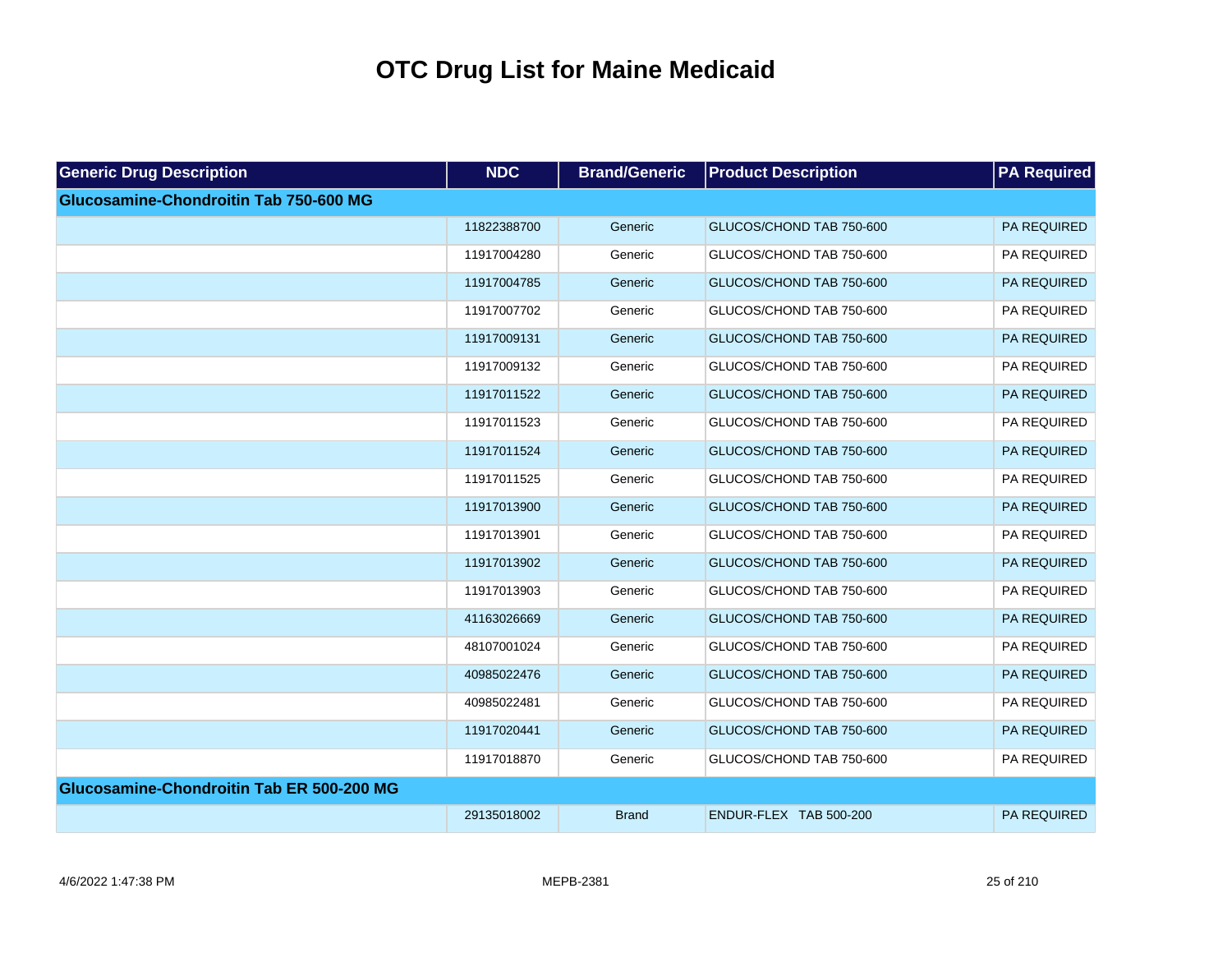| <b>Generic Drug Description</b> | <b>NDC</b>  | <b>Brand/Generic</b> | <b>Product Description</b>   | <b>PA Required</b> |
|---------------------------------|-------------|----------------------|------------------------------|--------------------|
| <b>Melatonin Cap 1 MG</b>       |             |                      |                              |                    |
|                                 | 53191022601 | Generic              | MELATONIN CAP 1MG            |                    |
| <b>Melatonin Cap 10 MG</b>      |             |                      |                              |                    |
|                                 | 50428030894 | Generic              | MELATONIN CAP 10MG           |                    |
|                                 | 50428030412 | Generic              | MELATONIN CAP 10MG           |                    |
|                                 | 50428054474 | Generic              | MELATONIN CAP 10MG           |                    |
|                                 | 50428042135 | Generic              | <b>CVS QUALITY CAP SLEEP</b> |                    |
|                                 | 50428042388 | Generic              | MELATONIN CAP 10MG           |                    |
|                                 | 74312019491 | Generic              | MELATONIN CAP 10MG           |                    |
|                                 | 96295013820 | Generic              | MELATONIN CAP 10MG           |                    |
|                                 | 30768019484 | Generic              | MELATONIN CAP 10MG           |                    |
|                                 | 40093011543 | Generic              | MELATONIN CAP 10MG           |                    |
| <b>Melatonin Cap 3 MG</b>       |             |                      |                              |                    |
|                                 | 53191022701 | Generic              | MELATONIN CAP 3MG            |                    |
|                                 | 27434000511 | Generic              | MELATONIN CAP 3MG            |                    |
| <b>Melatonin Cap 5 MG</b>       |             |                      |                              |                    |
|                                 | 53191021401 | Generic              | MELATONIN CAP 5MG            |                    |
|                                 | 50428034400 | Generic              | MELATONIN CAP 5MG            |                    |
|                                 | 74312015745 | Generic              | MELATONIN CAP 5MG            |                    |
| <b>Melatonin Chew Tab 1 MG</b>  |             |                      |                              |                    |
|                                 | 57973000852 | <b>Brand</b>         | SLEEP CHILD/ CHW MELATONI    |                    |
|                                 | 58438000558 | <b>Brand</b>         | SLEEP CHILD/ CHW MELATONI    |                    |
|                                 | 11917020817 | Generic              | MELATONIN CHW 1MG CHLD       |                    |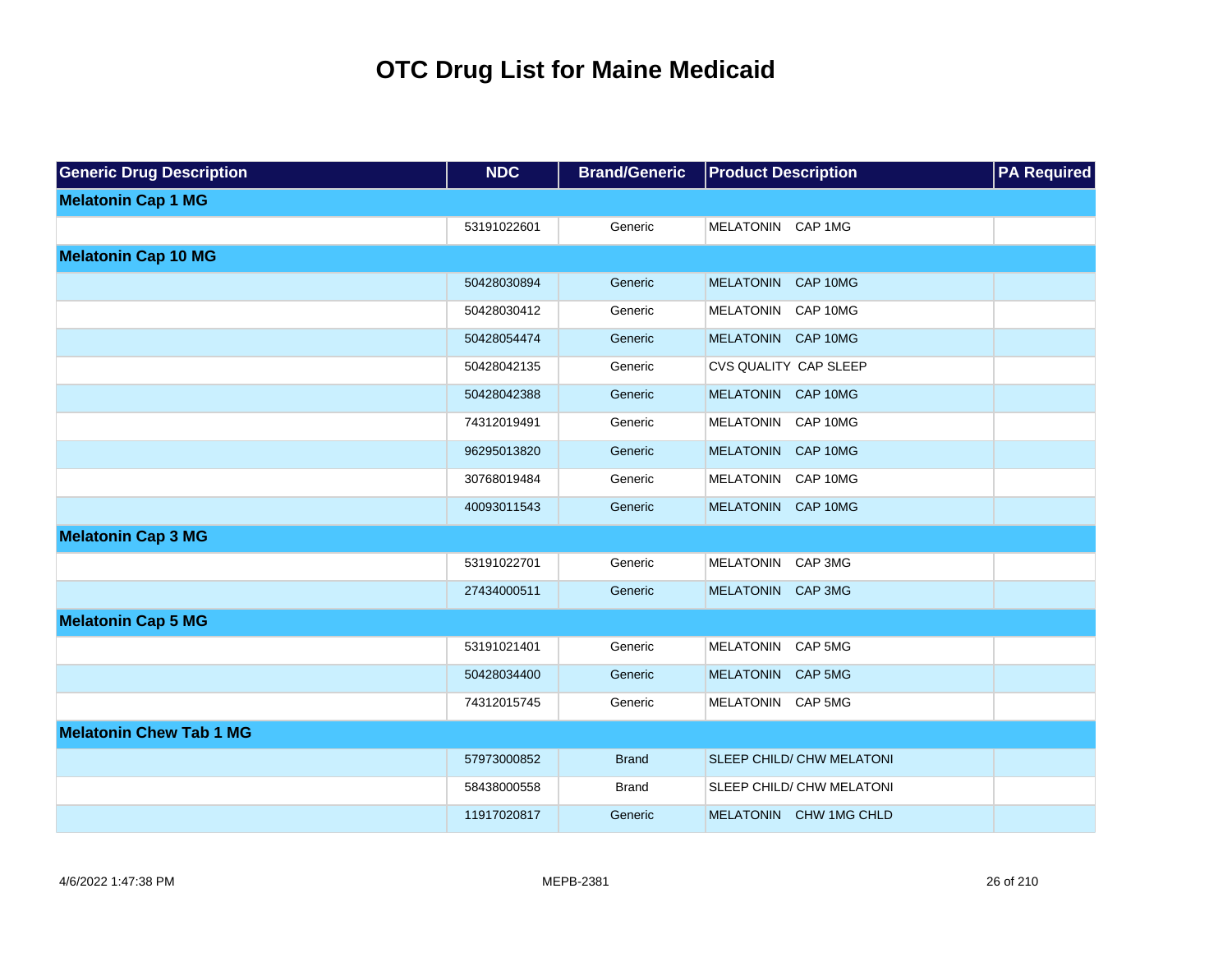| <b>Generic Drug Description</b>         | <b>NDC</b>  | <b>Brand/Generic</b> | <b>Product Description</b> | <b>PA Required</b> |
|-----------------------------------------|-------------|----------------------|----------------------------|--------------------|
| <b>Melatonin Chew Tab 2.5 MG</b>        |             |                      |                            |                    |
|                                         | 50428054198 | Generic              | MELATONIN CHW 2.5MG        |                    |
|                                         | 50428028011 | Generic              | MELATONIN CHW 2.5MG        |                    |
|                                         | 81131005691 | Generic              | MELATONIN CHW 2.5MG        |                    |
|                                         | 79854009305 | Generic              | MELATONIN CHW 2.5MG        |                    |
|                                         | 87701042777 | Generic              | MELATONIN CHW 2.5MG        |                    |
|                                         | 30768053503 | Generic              | MELATONIN CHW 2.5MG        |                    |
|                                         | 31604004135 | Generic              | MELATONIN CHW 2.5MG        |                    |
|                                         | 31604004216 | Generic              | MELATONIN CHW 2.5MG        |                    |
|                                         | 47469006398 | Generic              | MELATONIN CHW 2.5MG        |                    |
|                                         | 40985027770 | Generic              | VITAJOY GUMM CHW 2.5MG     |                    |
| <b>Melatonin Chew Tab 5 MG</b>          |             |                      |                            |                    |
|                                         | 50428030278 | <b>Brand</b>         | MELATONIN CHW 5MG          |                    |
|                                         | 50428059017 | <b>Brand</b>         | MELATONIN CHW 5MG          |                    |
|                                         | 50428059700 | <b>Brand</b>         | MELATONIN CHW 5MG          |                    |
|                                         | 50428037438 | <b>Brand</b>         | MELATONIN CHW 5MG          |                    |
|                                         | 47469007331 | Generic              | MELATONIN CHW 5MG          |                    |
|                                         | 47469007332 | Generic              | MELATONIN CHW 5MG          |                    |
|                                         | 40093011371 | <b>Brand</b>         | MELATONIN CHW              |                    |
| Melatonin Liquid 1 MG/4ML (2.5 MG/10ML) |             |                      |                            |                    |
|                                         | 47469007402 | Generic              | MELATONIN LIQ 1MG/4ML      |                    |
|                                         | 47469004408 | Generic              | MELATONIN LIQ 2.5MG        |                    |
|                                         | 47469000457 | Generic              | MELATONIN LIQ 1MG/4ML      |                    |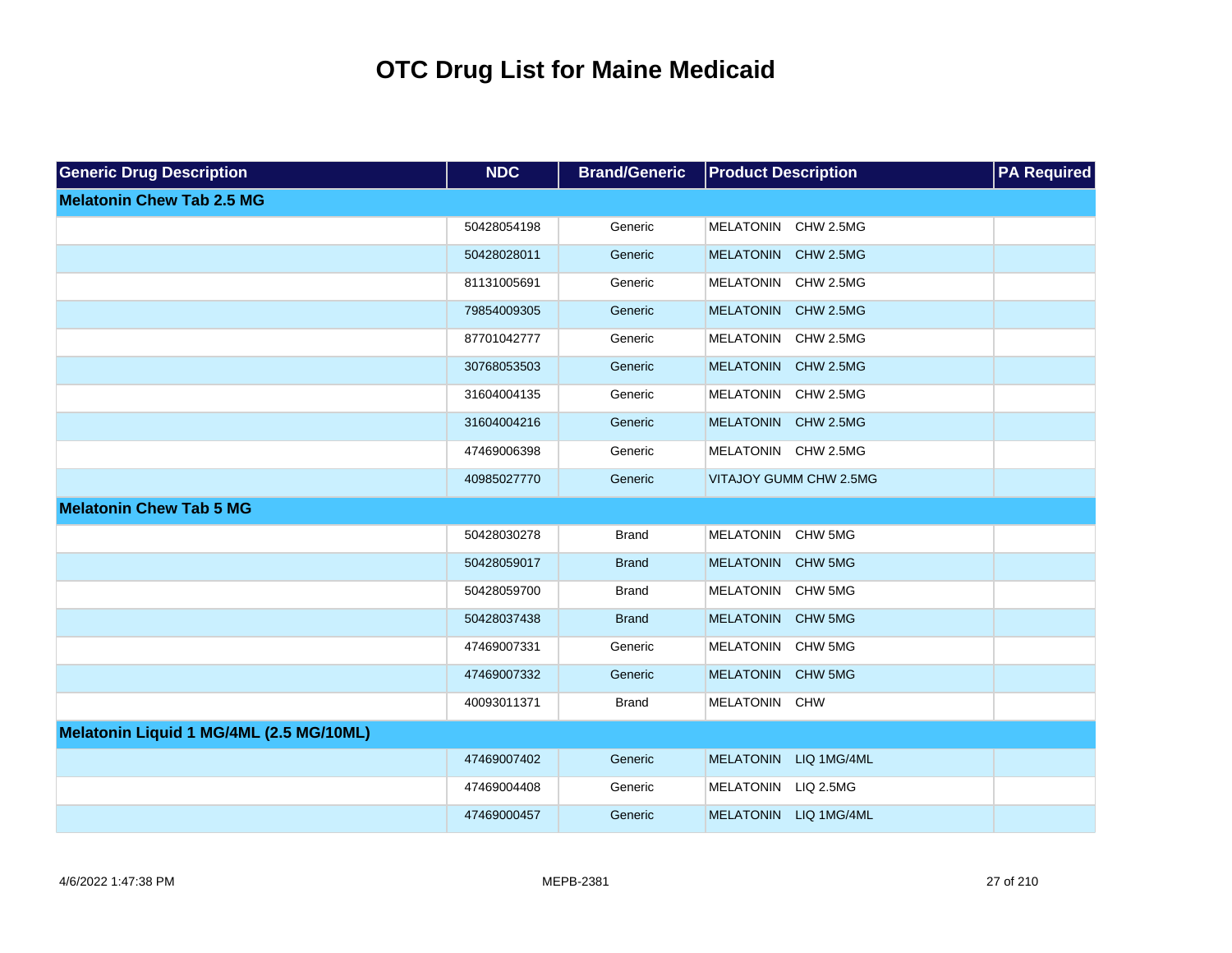| <b>Generic Drug Description</b>          | <b>NDC</b>  | <b>Brand/Generic</b> | <b>Product Description</b> | <b>PA Required</b> |
|------------------------------------------|-------------|----------------------|----------------------------|--------------------|
| <b>Melatonin Liquid 1 MG/ML</b>          |             |                      |                            |                    |
|                                          | 58438000571 | Generic              | SLEEP CHILD/ LIQ MELATONI  |                    |
|                                          | 81131015112 | Generic              | MELATONIN LIQ 1MG/ML       |                    |
|                                          | 30768016836 | Generic              | MELATONIN LIQ 1MG/ML       |                    |
|                                          | 11917018468 | Generic              | MELATONIN LIQ 1MG/ML       |                    |
| <b>Melatonin Liquid 10 MG/ML</b>         |             |                      |                            |                    |
|                                          | 40093011213 | <b>Brand</b>         | MELATONIN LIQ 10MG/ML      |                    |
|                                          | 40093011221 | <b>Brand</b>         | MELATONIN LIQ 10MG/ML      |                    |
| <b>Melatonin Liquid 3 MG/0.9ML</b>       |             |                      |                            |                    |
|                                          | 33739003261 | Generic              | MELATONIN LIQ 3MG/0.9      |                    |
| Melatonin Liquid 3.5 MG/2ML (1.75 MG/ML) |             |                      |                            |                    |
|                                          | 35046006732 | <b>Brand</b>         | SLEEP SOUNDL LIQ 3.5/2ML   |                    |
| <b>Melatonin Liquid 5 MG/15ML</b>        |             |                      |                            |                    |
|                                          | 50428053791 | Generic              | MELATONIN LIQ 5MG/15ML     |                    |
|                                          | 50428802565 | Generic              | MELATONIN LIQ 5MG/15ML     |                    |
|                                          | 11917014142 | Generic              | MELATONIN LIQ 5MG/15ML     |                    |
| <b>Melatonin Liquid 5 MG/ML</b>          |             |                      |                            |                    |
|                                          | 47469007149 | Generic              | MELATIONIN DRO 5MG/ML      |                    |
| <b>Melatonin SL Tab 1 MG</b>             |             |                      |                            |                    |
|                                          | 11822363290 | <b>Brand</b>         | RA MELATONIN SUB 1MG       |                    |
| <b>Melatonin SL Tab 10 MG</b>            |             |                      |                            |                    |
|                                          | 50428030129 | Generic              | MELATONIN SUB QUIK DIS     |                    |
|                                          | 52569014167 | Generic              | HM MELATONIN SUB 10MG      |                    |
|                                          | 54629092910 | Generic              | MELATONIN SUB 10MG         |                    |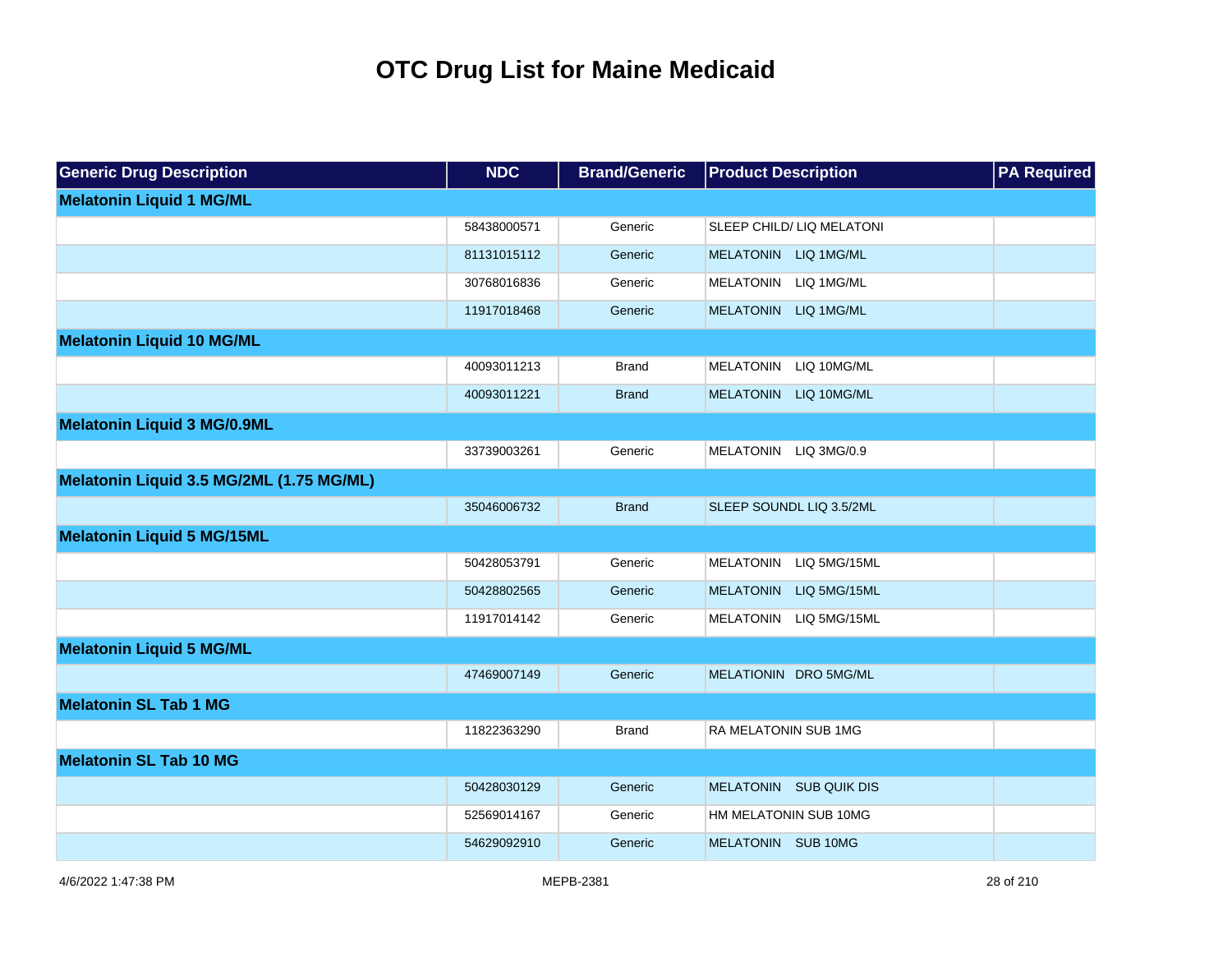| <b>Generic Drug Description</b>          | <b>NDC</b>  | <b>Brand/Generic</b> | <b>Product Description</b> | <b>PA Required</b> |
|------------------------------------------|-------------|----------------------|----------------------------|--------------------|
| <b>Melatonin SL Tab 10 MG</b>            |             |                      |                            |                    |
|                                          | 74312052802 | Generic              | MELATONIN SUB 10MG         |                    |
|                                          | 87701042634 | Generic              | MELATONIN SUB 10MG         |                    |
|                                          | 40985027503 | Generic              | MELATONIN SUB 10MG         |                    |
|                                          | 37205098452 | Generic              | MELATONIN SUB 10MG         |                    |
|                                          | 11917019726 | Generic              | MELATONIN SUB 10MG         |                    |
|                                          | 11917020312 | Generic              | MELATONIN SUB 10MG         |                    |
| <b>Melatonin SL Tab 3 MG</b>             |             |                      |                            |                    |
|                                          | 74312007901 | Generic              | MELATONIN SUB 3MG          |                    |
|                                          | 74312007903 | Generic              | MELATONIN SUB 3MG          |                    |
| <b>Melatonin SL Tab 5 MG</b>             |             |                      |                            |                    |
|                                          | 76635090740 | Generic              | MELATONIN SUB 5MG          |                    |
|                                          | 54629061500 | Generic              | MELATONIN SUB 5MG          |                    |
|                                          | 50428051108 | Generic              | MELATONIN SUB 5MG          |                    |
|                                          | 11917019901 | Generic              | MELATONIN SUB 5MG          |                    |
| <b>Melatonin Sublingual Lozenge 5 MG</b> |             |                      |                            |                    |
|                                          | 30768052816 | Generic              | MELATONIN LOZ 5MG          |                    |
| <b>Melatonin Tab 1 MG</b>                |             |                      |                            |                    |
|                                          | 57896088406 | Generic              | MELATONIN TAB 1MG          |                    |
|                                          | 57896088409 | Generic              | MELATONIN TAB 1MG          |                    |
|                                          | 57896088418 | Generic              | MELATONIN TAB 1MG          |                    |
|                                          | 78742045610 | Generic              | MELATONIN TAB 1MG          |                    |
|                                          | 80681004100 | Generic              | MELATONIN TAB 1MG          |                    |
|                                          | 94604010075 | Generic              | MELATONIN TAB 1MG          |                    |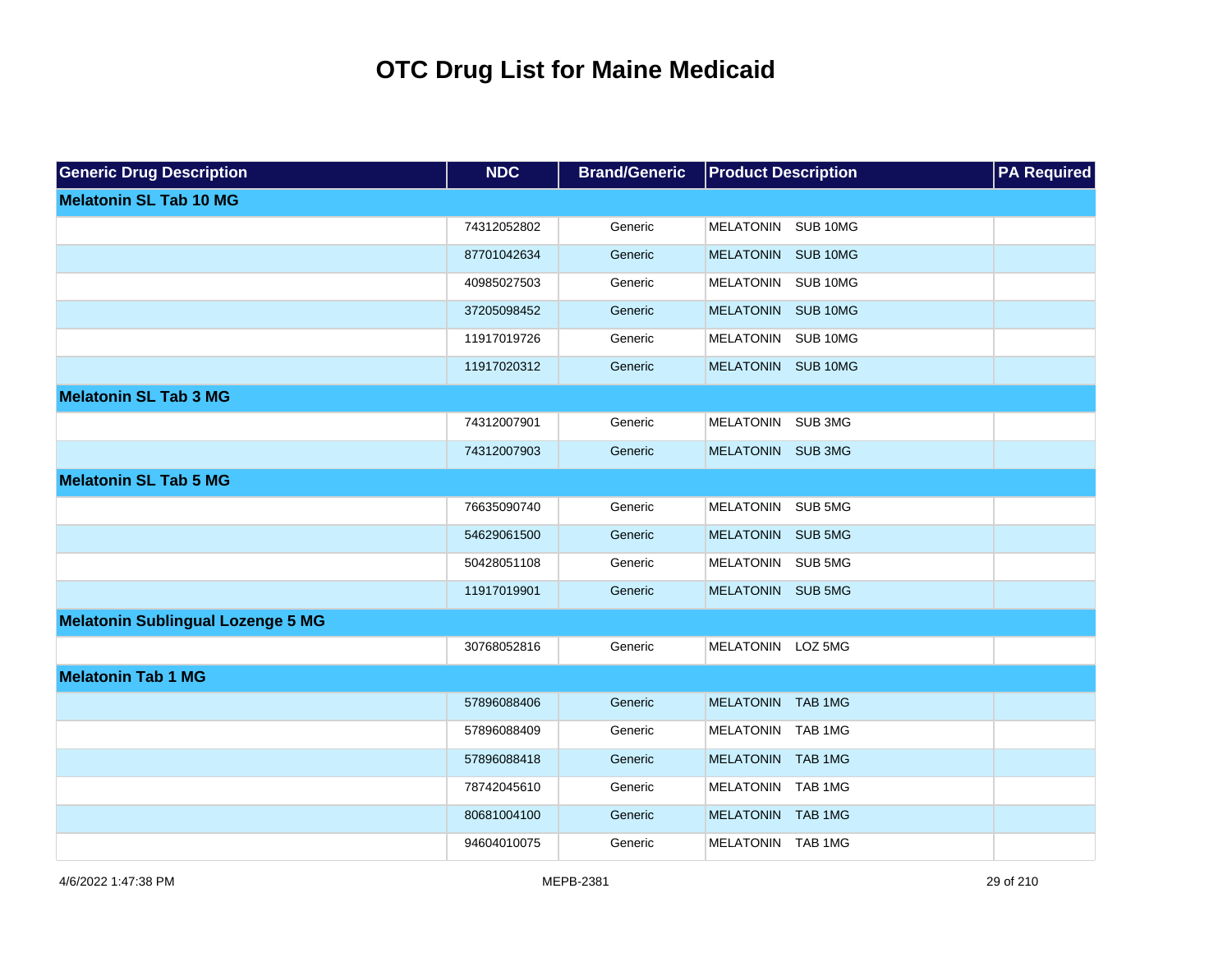| <b>Generic Drug Description</b> | <b>NDC</b>  | <b>Brand/Generic</b> | <b>Product Description</b> | <b>PA Required</b> |
|---------------------------------|-------------|----------------------|----------------------------|--------------------|
| <b>Melatonin Tab 1 MG</b>       |             |                      |                            |                    |
|                                 | 74312002832 | Generic              | MELATONIN TAB 1MG          |                    |
|                                 | 40093010609 | Generic              | MELATONIN TAB 1MG          |                    |
|                                 | 35046000391 | Generic              | MELATONIN TAB 1MG          |                    |
|                                 | 43292056329 | Generic              | MELATONIN TAB 1MG          |                    |
|                                 | 10006073051 | Generic              | MELATONIN TAB 1MG          |                    |
|                                 | 11917017180 | Generic              | MELATONIN TAB 1MG          |                    |
|                                 | 00536111411 | Generic              | MELATONIN TAB 1MG          |                    |
| <b>Melatonin Tab 10 MG</b>      |             |                      |                            |                    |
|                                 | 96295013917 | Generic              | MELATONIN TAB 10MG         |                    |
|                                 | 00761015724 | Generic              | MELATONIN TAB 10MG         |                    |
|                                 | 11917017023 | Generic              | MELATONIN TAB 10MG         |                    |
|                                 | 11822517570 | Generic              | RA MELATONIN TAB 10MG      |                    |
|                                 | 11822054311 | Generic              | RA MELATONIN TAB 10MG      |                    |
|                                 | 31604003223 | Generic              | MELATONIN TAB MAX STR      |                    |
|                                 | 31604001190 | Generic              | MELATONIN TAB EX STR       |                    |
| <b>Melatonin Tab 12 MG</b>      |             |                      |                            |                    |
|                                 | 96295013590 | Generic              | MELATONIN TAB 12MG         |                    |
| <b>Melatonin Tab 200 MCG</b>    |             |                      |                            |                    |
|                                 | 74312007900 | Generic              | MELATONIN TAB 200MCG       |                    |
| <b>Melatonin Tab 3 MG</b>       |             |                      |                            |                    |
|                                 | 77333051610 | Generic              | MELATONIN TAB 3MG          |                    |
|                                 | 77333051625 | Generic              | MELATONIN TAB 3MG          |                    |
|                                 | 80681008500 | Generic              | MELATONIN TAB 3MG          |                    |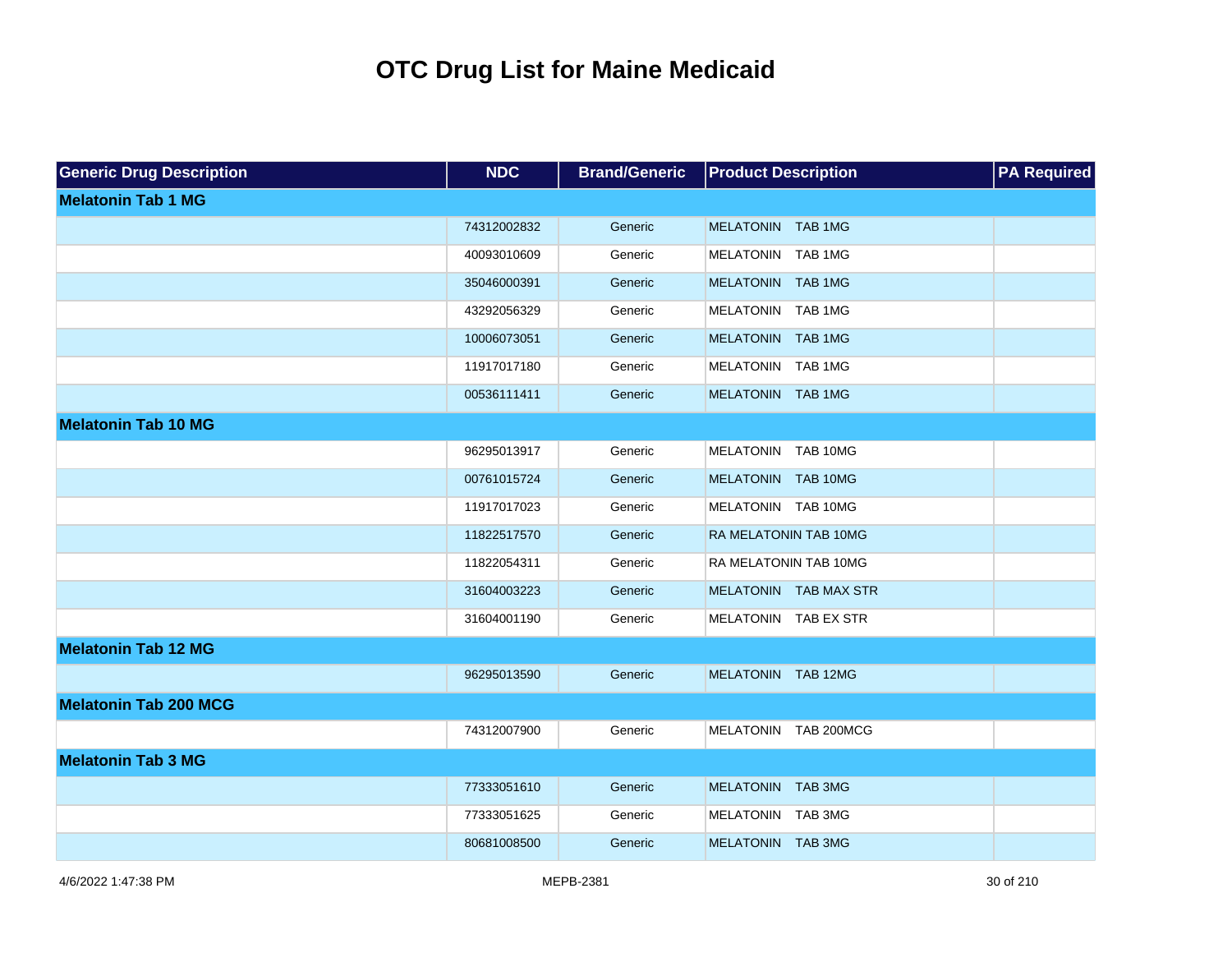| <b>Generic Drug Description</b> | <b>NDC</b>  | <b>Brand/Generic</b> | <b>Product Description</b> | <b>PA Required</b> |
|---------------------------------|-------------|----------------------|----------------------------|--------------------|
| <b>Melatonin Tab 3 MG</b>       |             |                      |                            |                    |
|                                 | 80681008600 | Generic              | MELATONIN TAB 3MG          |                    |
|                                 | 81131031250 | Generic              | MELATONIN TAB 3MG          |                    |
|                                 | 80681014800 | Generic              | MELATONIN TAB 3MG          |                    |
|                                 | 96295013723 | Generic              | MELATONIN TAB 3MG          |                    |
|                                 | 96295012827 | Generic              | MELATONIN TAB 3MG          |                    |
|                                 | 94604010078 | Generic              | MELATONIN TAB 3MG          |                    |
|                                 | 87701040813 | Generic              | MELATONIN TAB 3MG          |                    |
|                                 | 68094011059 | Generic              | MELATONIN TAB 3MG          |                    |
|                                 | 68094011061 | Generic              | MELATONIN TAB 3MG          |                    |
|                                 | 57896086406 | Generic              | MELATONIN TAB 3MG          |                    |
|                                 | 54629060900 | Generic              | MELATONIN TAB 3MG          |                    |
|                                 | 50428035025 | Generic              | MELATONIN TAB 3MG          |                    |
|                                 | 50428034138 | Generic              | MELATONIN TAB 3MG          |                    |
|                                 | 50428062110 | Generic              | MELATONIN TAB 3MG          |                    |
|                                 | 50428300263 | Generic              | MELATONIN TAB 3MG          |                    |
|                                 | 50428031818 | Generic              | MELATONIN TAB 3MG          |                    |
|                                 | 50268052411 | Generic              | MELATONIN TAB 3MG          |                    |
|                                 | 50268052415 | Generic              | MELATONIN TAB 3MG          |                    |
|                                 | 49348089810 | Generic              | SM MELATONIN TAB 3MG       |                    |
|                                 | 54569912300 | Generic              | MELATONIN TAB 3MG          |                    |
|                                 | 54458021360 | Generic              | MELATONIN TAB 3MG          |                    |
|                                 | 51991001406 | Generic              | MELATONIN TAB 3MG          |                    |
|                                 | 51645078806 | Generic              | MELATONIN TAB 3MG          |                    |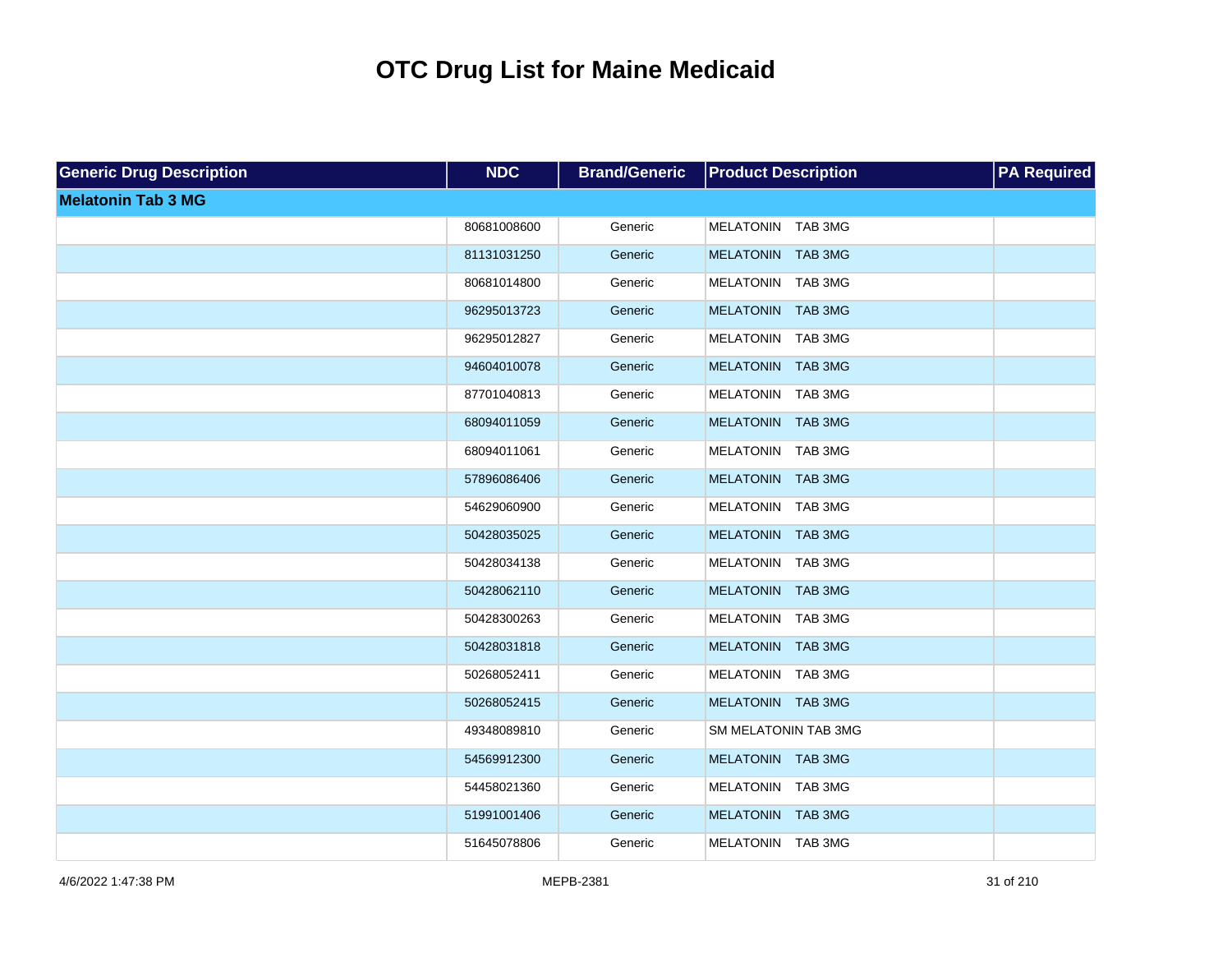| <b>Generic Drug Description</b> | <b>NDC</b>  | <b>Brand/Generic</b> | <b>Product Description</b>  | <b>PA Required</b> |
|---------------------------------|-------------|----------------------|-----------------------------|--------------------|
| <b>Melatonin Tab 3 MG</b>       |             |                      |                             |                    |
|                                 | 30768048678 | Generic              | MELATONIN TAB 3MG           |                    |
|                                 | 30768048680 | Generic              | MELATONIN TAB 3MG           |                    |
|                                 | 30768004005 | Generic              | MELATONIN TAB 3MG           |                    |
|                                 | 20555003600 | Generic              | MELATONIN TAB 3MG           |                    |
|                                 | 20555003601 | Generic              | MELATONIN TAB 3MG           |                    |
|                                 | 31604004080 | Generic              | MELATONIN TAB 3MG           |                    |
|                                 | 31604002741 | Generic              | MELATONIN TAB 3MG           |                    |
|                                 | 31604002742 | Generic              | MELATONIN TAB 3MG           |                    |
|                                 | 35046000390 | Generic              | MELATONIN TAB 3MG           |                    |
|                                 | 40985022721 | Generic              | MELATONIN TAB 3MG           |                    |
|                                 | 40985021240 | Generic              | MELATONIN TAB 3MG           |                    |
|                                 | 37205050478 | Generic              | MELATONIN TAB 3MG           |                    |
|                                 | 43292056298 | Generic              | MELATONIN TAB 3MG           |                    |
|                                 | 43292056366 | Generic              | MELATONIN TAB 3MG           |                    |
|                                 | 47469000511 | Generic              | MELATONIN TAB 3MG           |                    |
|                                 | 47469005105 | Generic              | MELATONIN TAB 3MG           |                    |
|                                 | 47469016068 | Generic              | MELATONIN TAB 3MG           |                    |
|                                 | 11822228090 | Generic              | RA MELATONIN TAB 3MG        |                    |
|                                 | 10939089544 | Generic              | <b>SM MELATONIN TAB 3MG</b> |                    |
|                                 | 07610022640 | Generic              | MELATONIN TAB 3MG           |                    |
|                                 | 10006070050 | Generic              | MELATONIN TAB 3MG           |                    |
|                                 | 10006073044 | Generic              | MELATONIN TAB 3MG           |                    |
|                                 | 10006070029 | Generic              | MELATONIN TAB 3MG           |                    |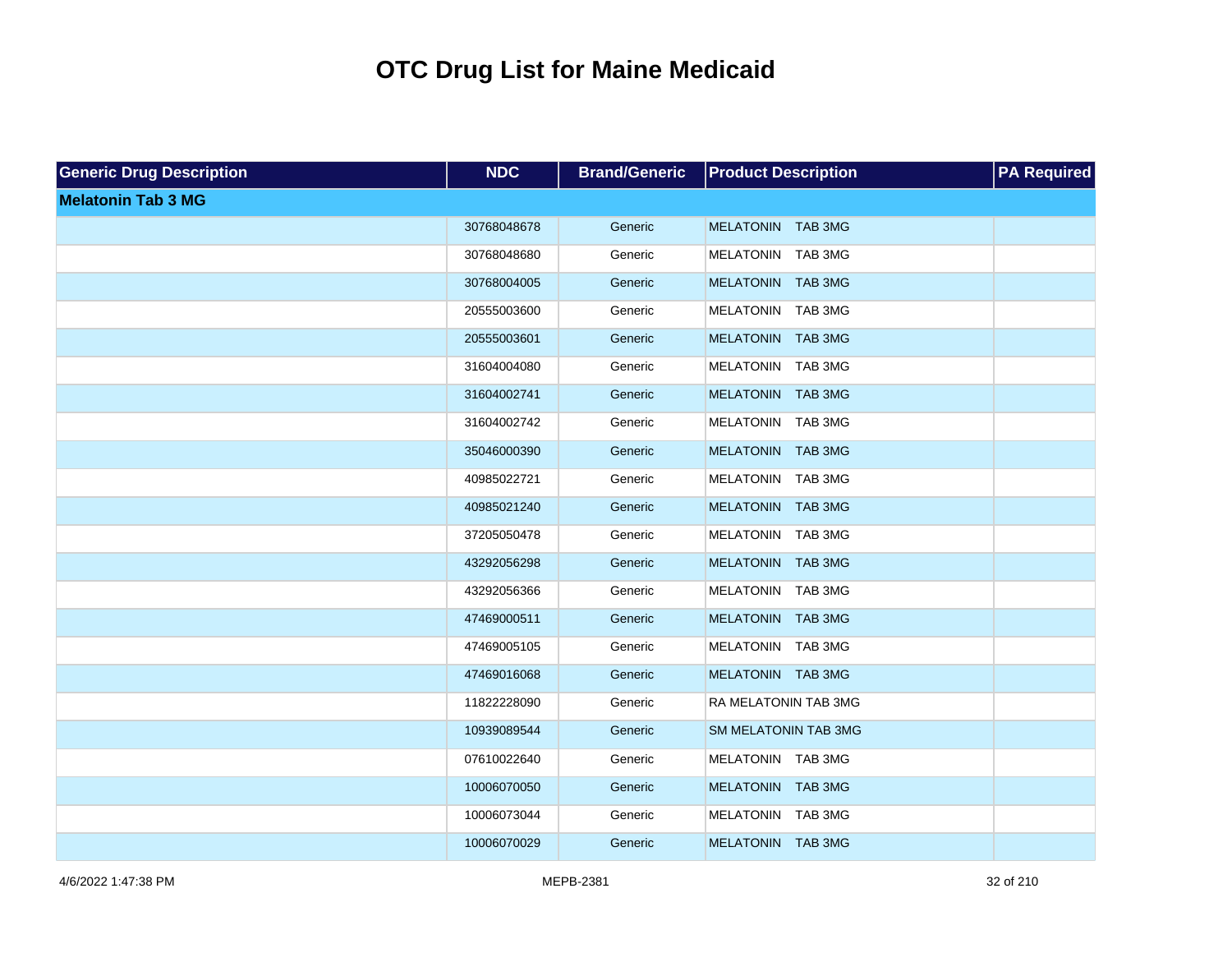| <b>Generic Drug Description</b> | <b>NDC</b>  | <b>Brand/Generic</b> | <b>Product Description</b>  | <b>PA Required</b> |
|---------------------------------|-------------|----------------------|-----------------------------|--------------------|
| <b>Melatonin Tab 3 MG</b>       |             |                      |                             |                    |
|                                 | 10006070030 | Generic              | MELATONIN TAB 3MG           |                    |
|                                 | 10006070031 | Generic              | MELATONIN TAB 3MG           |                    |
|                                 | 05388062808 | Generic              | MELATONIN TAB 3MG           |                    |
|                                 | 11917005642 | Generic              | MELATONIN TAB 3MG           |                    |
|                                 | 11917007508 | Generic              | MELATONIN TAB 3MG           |                    |
|                                 | 11917018855 | Generic              | MELATONIN TAB 3MG           |                    |
|                                 | 11917013961 | Generic              | MELATONIN TAB 3MG           |                    |
|                                 | 00536641208 | Generic              | MELATONIN TAB 3MG           |                    |
|                                 | 00536641268 | Generic              | MELATONIN TAB 3MG           |                    |
|                                 | 00904518206 | Generic              | MELATONIN TAB 3MG           |                    |
|                                 | 00904518252 | Generic              | MELATONIN TAB 3MG           |                    |
|                                 | 00904518261 | Generic              | MELATONIN TAB 3MG           |                    |
|                                 | 00179842712 | Generic              | <b>KP MELATONIN TAB 3MG</b> |                    |
| <b>Melatonin Tab 300 MCG</b>    |             |                      |                             |                    |
|                                 | 30768003560 | Generic              | MELATONIN TAB 300MCG        |                    |
|                                 | 30768000541 | Generic              | MELATONIN TAB 300MCG        |                    |
| <b>Melatonin Tab 5 MG</b>       |             |                      |                             |                    |
|                                 | 50268053311 | Generic              | MELATONIN TAB MAX ST        |                    |
|                                 | 50268053315 | Generic              | MELATONIN TAB MAX ST        |                    |
|                                 | 50428026927 | Generic              | MELATONIN TAB 5MG           |                    |
|                                 | 50428027684 | Generic              | MELATONIN TAB 5MG           |                    |
|                                 | 50428038771 | Generic              | MELATONIN TAB 5MG           |                    |
|                                 | 57896083409 | Generic              | MELATONIN TAB 5MG           |                    |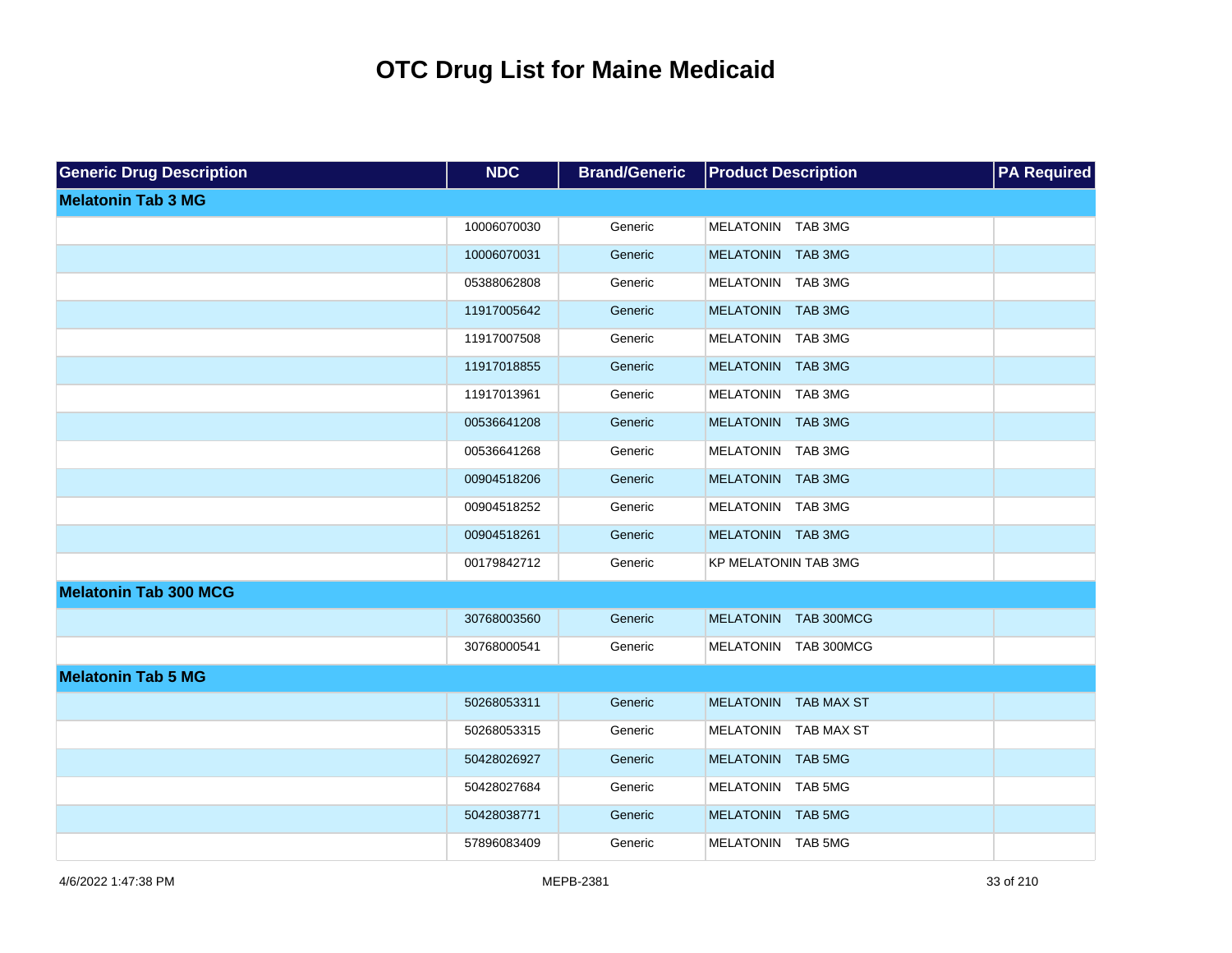| <b>Generic Drug Description</b> | <b>NDC</b>  | <b>Brand/Generic</b> | <b>Product Description</b> | <b>PA Required</b> |
|---------------------------------|-------------|----------------------|----------------------------|--------------------|
| <b>Melatonin Tab 5 MG</b>       |             |                      |                            |                    |
|                                 | 87701040814 | Generic              | MELATONIN TAB 5MG          |                    |
|                                 | 94604010079 | Generic              | MELATONIN TAB 5MG          |                    |
|                                 | 96295012828 | Generic              | MELATONIN TAB 5MG          |                    |
|                                 | 96295013572 | Generic              | MELATONIN TAB 5MG          |                    |
|                                 | 81131005673 | Generic              | SV MELATONIN TAB 5MG       |                    |
|                                 | 80681004000 | Generic              | MELATONIN TAB 5MG          |                    |
|                                 | 80681004001 | Generic              | MELATONIN TAB 5MG          |                    |
|                                 | 80681004002 | Generic              | MELATONIN TAB 5MG          |                    |
|                                 | 77333052010 | Generic              | MELATONIN TAB 5MG          |                    |
|                                 | 77333052025 | Generic              | MELATONIN TAB 5MG          |                    |
|                                 | 75450031287 | Generic              | MELATONIN TAB 5MG          |                    |
|                                 | 30768015745 | Generic              | MELATONIN TAB 5MG          |                    |
|                                 | 20555003900 | Generic              | MELATONIN TAB 5MG          |                    |
|                                 | 20555003901 | Generic              | MELATONIN TAB 5MG          |                    |
|                                 | 11917020311 | Generic              | MELATONIN TAB 5MG          |                    |
|                                 | 37205054278 | Generic              | MELATONIN TAB 5MG          |                    |
|                                 | 40985027087 | Generic              | MELATONIN TAB MAX ST       |                    |
|                                 | 35046000393 | Generic              | MELATONIN TAB 5MG          |                    |
|                                 | 35515095982 | Generic              | QC MELATONIN TAB 5MG       |                    |
|                                 | 31604002743 | Generic              | MELATONIN TAB 5MG          |                    |
|                                 | 43292056414 | Generic              | MELATONIN TAB 5MG          |                    |
|                                 | 00536109808 | Generic              | MELATONIN TAB 5MG          |                    |
|                                 | 00536109811 | Generic              | MELATONIN TAB 5MG          |                    |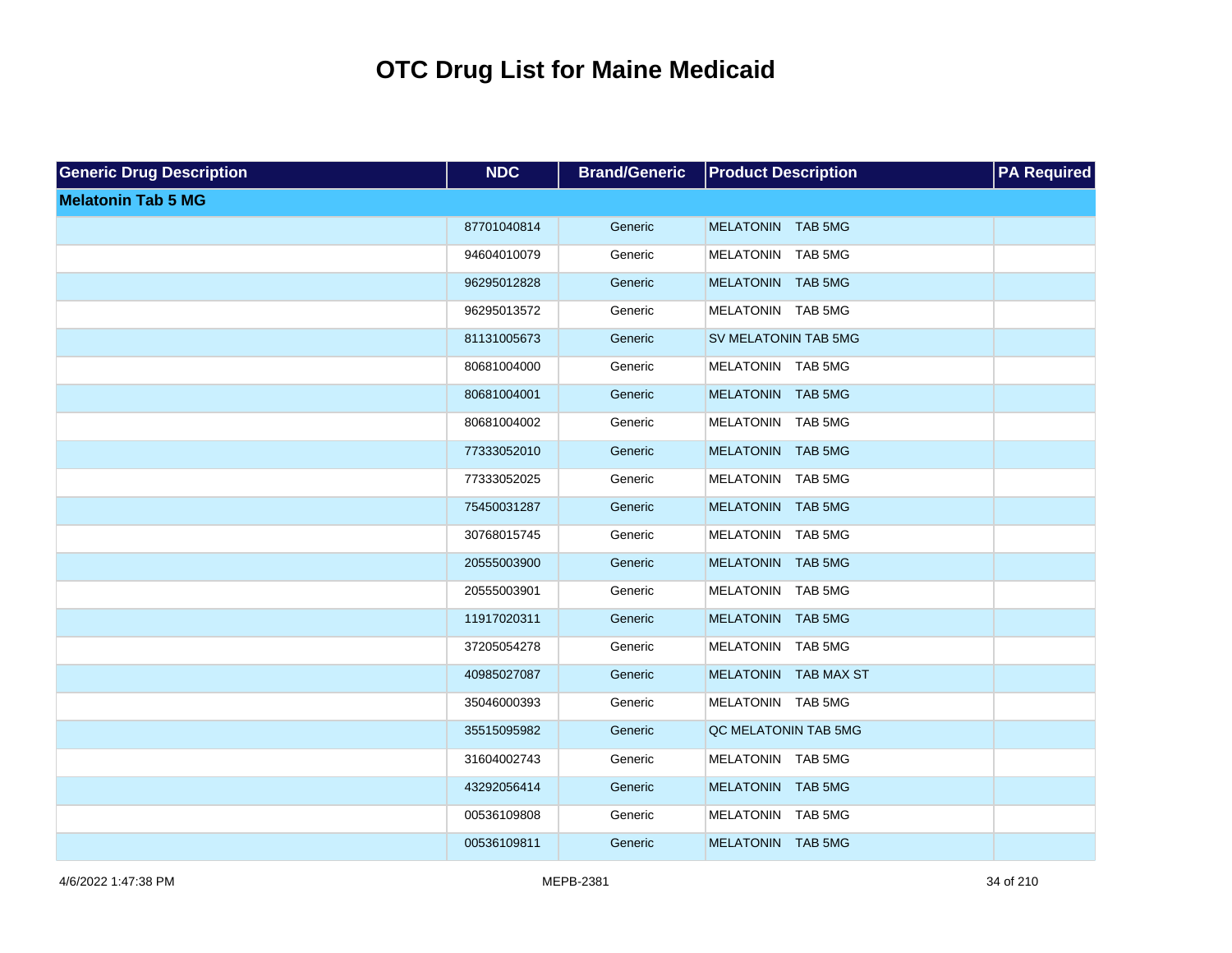| <b>Generic Drug Description</b>              | <b>NDC</b>  | <b>Brand/Generic</b> | <b>Product Description</b>   | <b>PA Required</b> |
|----------------------------------------------|-------------|----------------------|------------------------------|--------------------|
| <b>Melatonin Tab 5 MG</b>                    |             |                      |                              |                    |
|                                              | 11822489740 | Generic              | PA MELATONIN TAB 5MG         |                    |
|                                              | 11822511120 | Generic              | <b>RA MELATONIN TAB 5MG</b>  |                    |
|                                              | 05388062809 | Generic              | MELATONIN TAB 5MG            |                    |
|                                              | 07610015540 | Generic              | MELATONIN TAB 5MG            |                    |
|                                              | 10006073039 | Generic              | MELATONIN TAB 5MG            |                    |
|                                              | 10006073040 | Generic              | MELATONIN TAB 5MG            |                    |
|                                              | 10006070166 | Generic              | MELATONIN TAB 5MG            |                    |
| <b>Melatonin Tab ER 1 MG</b>                 |             |                      |                              |                    |
|                                              | 54629898360 | <b>Brand</b>         | <b>MELATONIN TR TAB 1MG</b>  |                    |
| <b>Melatonin Tab ER 10 MG</b>                |             |                      |                              |                    |
|                                              | 52569014356 | Generic              | HM MELATONIN TAB 10MG        |                    |
|                                              | 78742009463 | Generic              | MM MELATONIN TAB 10MG TR     |                    |
|                                              | 87701043334 | Generic              | MELATONIN TAB 10MG           |                    |
|                                              | 47469005964 | Generic              | MELATONIN TAB 10MG CR        |                    |
|                                              | 35046000392 | Generic              | MELATONIN TAB 10MG CR        |                    |
|                                              | 40985028028 | Generic              | MELATONIN TAB 10MG           |                    |
| <b>Melatonin Tab ER 3 MG</b>                 |             |                      |                              |                    |
|                                              | 54629050260 | Generic              | MELATONIN TAB 3MG CR         |                    |
|                                              | 64038042303 | <b>Brand</b>         | <b>MELADOX</b><br>TAB 3MG CR |                    |
| <b>Melatonin Tab ER 5 MG</b>                 |             |                      |                              |                    |
|                                              | 74312053098 | Generic              | MELATONIN TAB 5MG            |                    |
| <b>Melatonin Tablet Disintegrating 10 MG</b> |             |                      |                              |                    |
|                                              | 81131007403 | Generic              | MELATONIN TAB 10MG           |                    |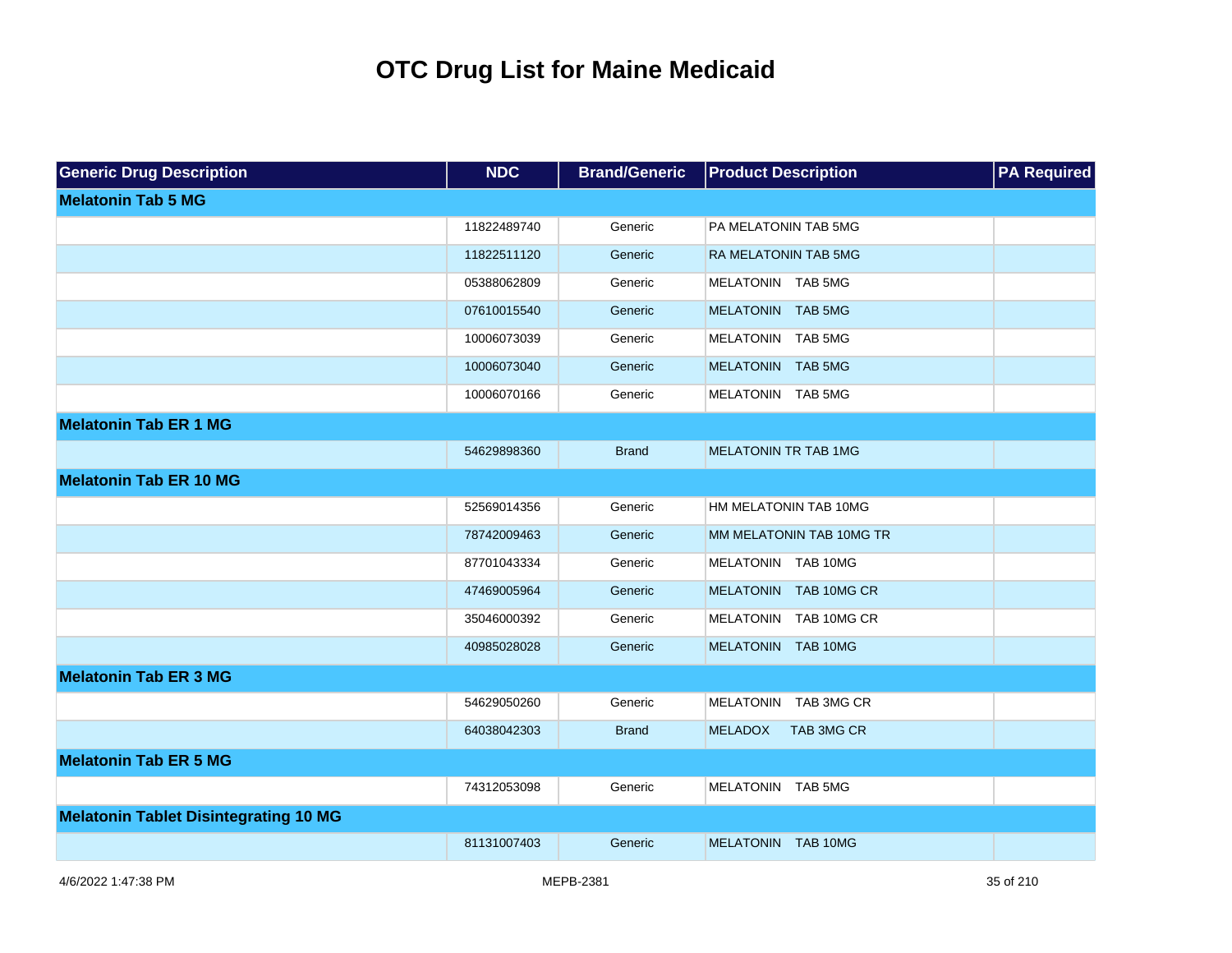| <b>Generic Drug Description</b>              | <b>NDC</b>  | <b>Brand/Generic</b> | <b>Product Description</b>  | <b>PA Required</b> |
|----------------------------------------------|-------------|----------------------|-----------------------------|--------------------|
| <b>Melatonin Tablet Disintegrating 10 MG</b> |             |                      |                             |                    |
|                                              | 52569013913 | Generic              | MELATONIN CHW 10MG          |                    |
|                                              | 50428051072 | Generic              | MELATONIN CHW QUIK DIS      |                    |
|                                              | 47469006211 | Generic              | MELATONIN TAB 10MG          |                    |
|                                              | 11917017659 | Generic              | MELATONIN TAB 10MG          |                    |
| <b>Melatonin Tablet Disintegrating 12 MG</b> |             |                      |                             |                    |
|                                              | 50428042669 | Generic              | MELATONIN TAB 12MG          |                    |
|                                              | 40093010234 | Generic              | MELATONIN TAB 12MG          |                    |
|                                              | 40093010210 | Generic              | MELATONIN TAB 12MG          |                    |
| <b>Melatonin Tablet Disintegrating 3 MG</b>  |             |                      |                             |                    |
|                                              | 81131008747 | Generic              | <b>SV MELATONIN TAB 3MG</b> |                    |
|                                              | 40093010242 | Generic              | MELATONIN TAB 3MG           |                    |
|                                              | 40093010197 | Generic              | MELATONIN TAB 3MG           |                    |
|                                              | 47469006076 | Generic              | MELATONIN TAB 3MG           |                    |
|                                              | 11917017106 | Generic              | MELATONIN TAB 3MG           |                    |
|                                              | 11917015664 | Generic              | MELATONIN TAB 3MG           |                    |
|                                              | 11917016681 | Generic              | MELATONIN TAB 3MG           |                    |
|                                              | 11917014868 | Generic              | MELATONIN TAB 3MG           |                    |
| <b>Melatonin Tablet Disintegrating 5 MG</b>  |             |                      |                             |                    |
|                                              | 11917017248 | Generic              | MELATONIN CHW 5MG           |                    |
|                                              | 11917014057 | Generic              | MELATONIN TAB 5MG           |                    |
|                                              | 10939081044 | Generic              | SM MELATONIN TAB 5MG        |                    |
|                                              | 47469005865 | Generic              | MELATONIN TAB 5MG           |                    |
|                                              | 40093010305 | Generic              | MELATONIN TAB 5MG           |                    |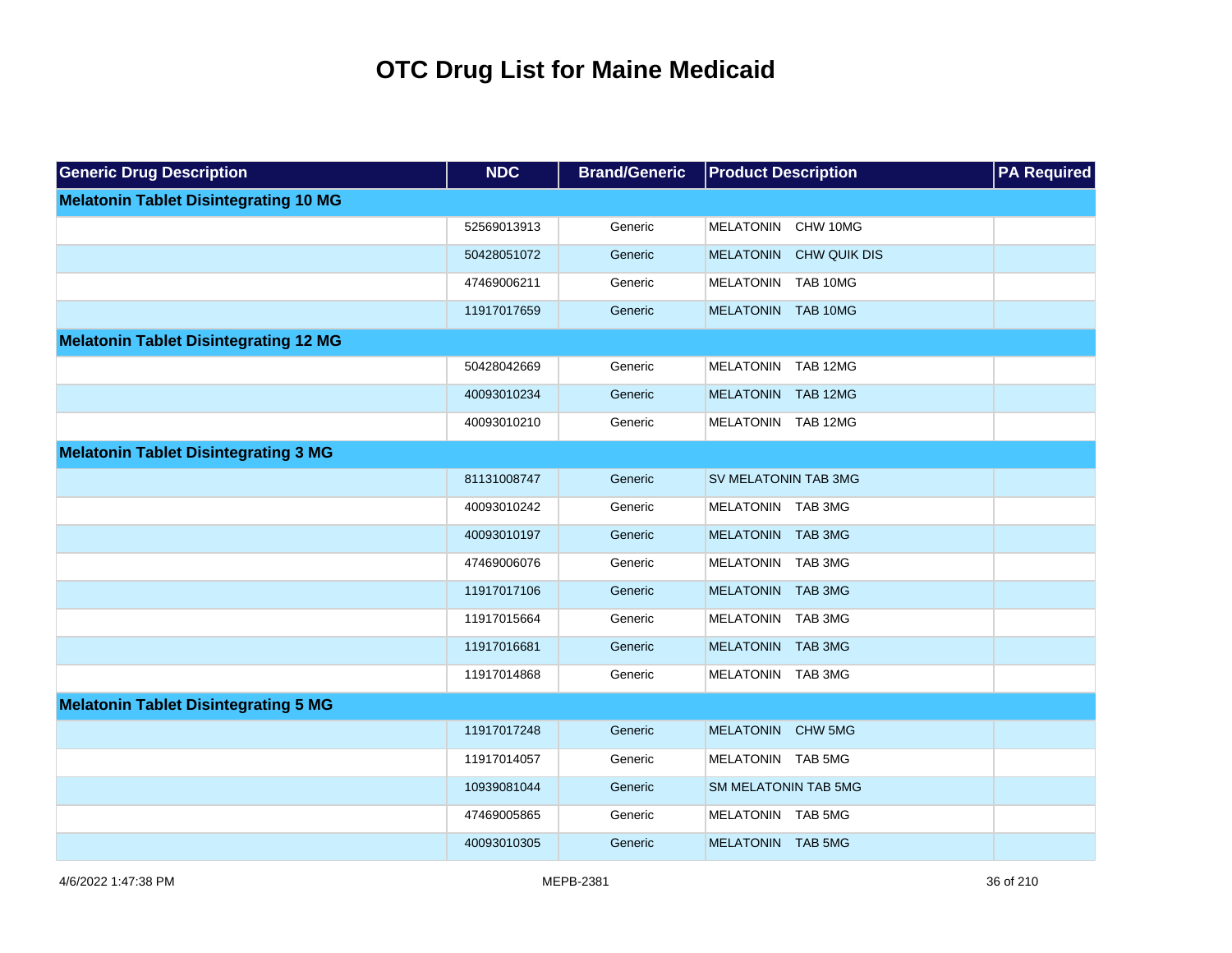| <b>Generic Drug Description</b>                | <b>NDC</b>  | <b>Brand/Generic</b> | <b>Product Description</b> | <b>PA Required</b> |
|------------------------------------------------|-------------|----------------------|----------------------------|--------------------|
| <b>Melatonin Tablet Disintegrating 5 MG</b>    |             |                      |                            |                    |
|                                                | 40093010164 | Generic              | MELATONIN TAB 5MG          |                    |
| <b>Melatonin Tablet Disintegrating 500 MCG</b> |             |                      |                            |                    |
|                                                | 11845016565 | <b>Brand</b>         | MELATONIN TAB 500MCG       |                    |
| <b>Ubiquinol Cap 100 MG</b>                    |             |                      |                            |                    |
|                                                | 74312036015 | Generic              | UBIQUINOL CAP 100MG        | PA REQUIRED        |
|                                                | 78742009382 | Generic              | UBIQUINOL CAP 100MG        | PA REQUIRED        |
|                                                | 98440000128 | Generic              | QUNOL COQ10 CAP UBIQUINO   | PA REQUIRED        |
|                                                | 71791000388 | Generic              | <b>UBQH</b><br>CAP 100MG   | PA REQUIRED        |
|                                                | 71791000389 | Generic              | <b>UBQH</b><br>CAP 100MG   | PA REQUIRED        |
|                                                | 11845017498 | Generic              | UBIQUINOL CAP 100MG        | <b>PA REQUIRED</b> |
|                                                | 11917014218 | Generic              | UBIQUINOL CAP 100MG        | PA REQUIRED        |
|                                                | 31604002850 | Generic              | UBIQUINOL CAP 100MG        | PA REQUIRED        |
|                                                | 30768050353 | Generic              | UBIQUINOL CAP 100MG        | PA REQUIRED        |
| <b>Acetaminophen Cap 500 MG</b>                |             |                      |                            |                    |
|                                                | 00904198760 | Generic              | <b>MAPAP</b><br>CAP 500MG  |                    |
| <b>Acetaminophen Chew Tab 160 MG</b>           |             |                      |                            |                    |
|                                                | 70000030901 | Generic              | ACETAMIN JR CHW 160MG      |                    |
|                                                | 70000031001 | Generic              | ACETAMINOPHE CHW 160MG     |                    |
|                                                | 62011033901 | Generic              | ACETAMINOPHE CHW 160MG     |                    |
|                                                | 00904664524 | Generic              | <b>MAPAP</b><br>CHW 160MG  |                    |
|                                                | 46122042462 | Generic              | PAIN RELIEF CHW 160MG      |                    |
| <b>Acetaminophen Chew Tab 80 MG</b>            |             |                      |                            |                    |
|                                                | 00904579146 | Generic              | MAPAP CHILD CHW 80MG       |                    |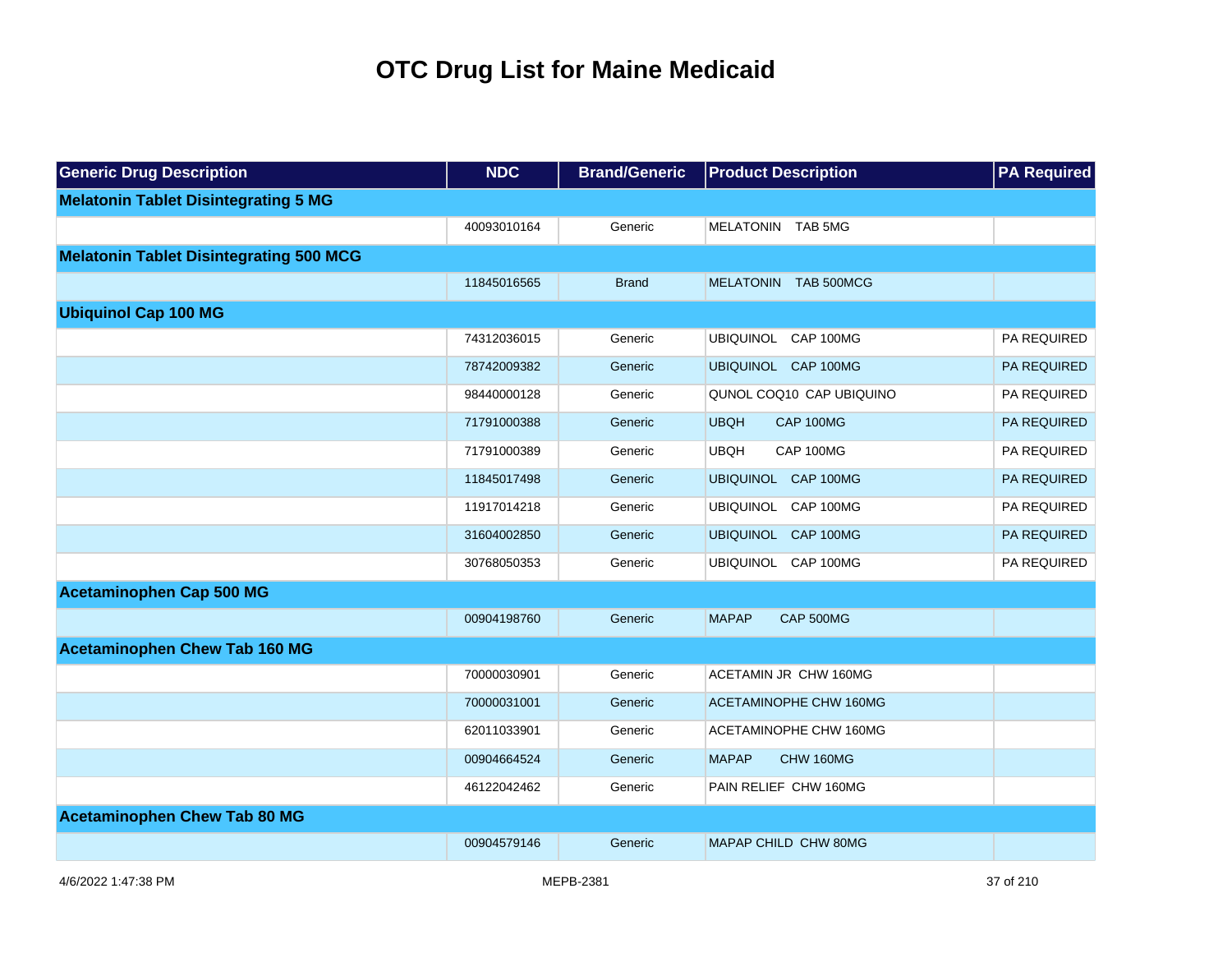| <b>Generic Drug Description</b> | <b>NDC</b>  | <b>Brand/Generic</b> | <b>Product Description</b>            | <b>PA Required</b> |
|---------------------------------|-------------|----------------------|---------------------------------------|--------------------|
| Acetaminophen Liquid 160 MG/5ML |             |                      |                                       |                    |
|                                 | 54838014440 | Generic              | CHLD SILAPAP LIQ 160/5ML              |                    |
|                                 | 54838014470 | Generic              | CHLD SILAPAP LIQ 160/5ML              |                    |
|                                 | 54838014480 | Generic              | CHLD SILAPAP LIQ 160/5ML              |                    |
|                                 | 58657052504 | Generic              | M-PAP<br>LIQ 160/5ML                  |                    |
|                                 | 58657052516 | Generic              | M-PAP<br>LIQ 160/5ML                  |                    |
|                                 | 69367032304 | Generic              | <b>ACETAMIN</b><br>LIQ 160/5ML        |                    |
|                                 | 69367032316 | Generic              | <b>ACETAMIN</b><br>LIQ 160/5ML        |                    |
|                                 | 00485005708 | Generic              | ED-APAP<br>LIQ 80MG/2.5               |                    |
| Acetaminophen Soln 160 MG/5ML   |             |                      |                                       |                    |
|                                 | 66689005401 | Generic              | <b>ACETAMIN</b><br><b>SOL 160/5ML</b> |                    |
|                                 | 66689005499 | Generic              | <b>ACETAMIN</b><br><b>SOL 160/5ML</b> |                    |
|                                 | 66689005501 | Generic              | <b>ACETAMIN</b><br>SOL 325MG          |                    |
|                                 | 66689005599 | Generic              | <b>ACETAMIN</b><br>SOL 325MG          |                    |
|                                 | 66689005601 | Generic              | <b>ACETAMIN</b><br>SOL 650/20.3       |                    |
|                                 | 66689005699 | Generic              | <b>ACETAMIN</b><br>SOL 650/20.3       |                    |
|                                 | 60687057137 | Generic              | <b>ACETAMIN</b><br>SOL 650MG          |                    |
|                                 | 60687057156 | Generic              | <b>ACETAMIN</b><br>SOL 325MG          |                    |
|                                 | 00121197100 | Generic              | <b>ACETAMIN</b><br>SOL 650/20.3       |                    |
|                                 | 00121197121 | Generic              | <b>ACETAMIN</b><br>SOL 650/20.3       |                    |
|                                 | 00121065700 | Generic              | <b>ACETAMIN</b><br><b>SOL 160/5ML</b> |                    |
|                                 | 00121065705 | Generic              | <b>ACETAMIN</b><br><b>SOL 160/5ML</b> |                    |
|                                 | 00121131400 | Generic              | <b>ACETAMIN</b><br>SOL 325MG          |                    |
|                                 | 00121131411 | Generic              | SOL 325MG<br><b>ACETAMIN</b>          |                    |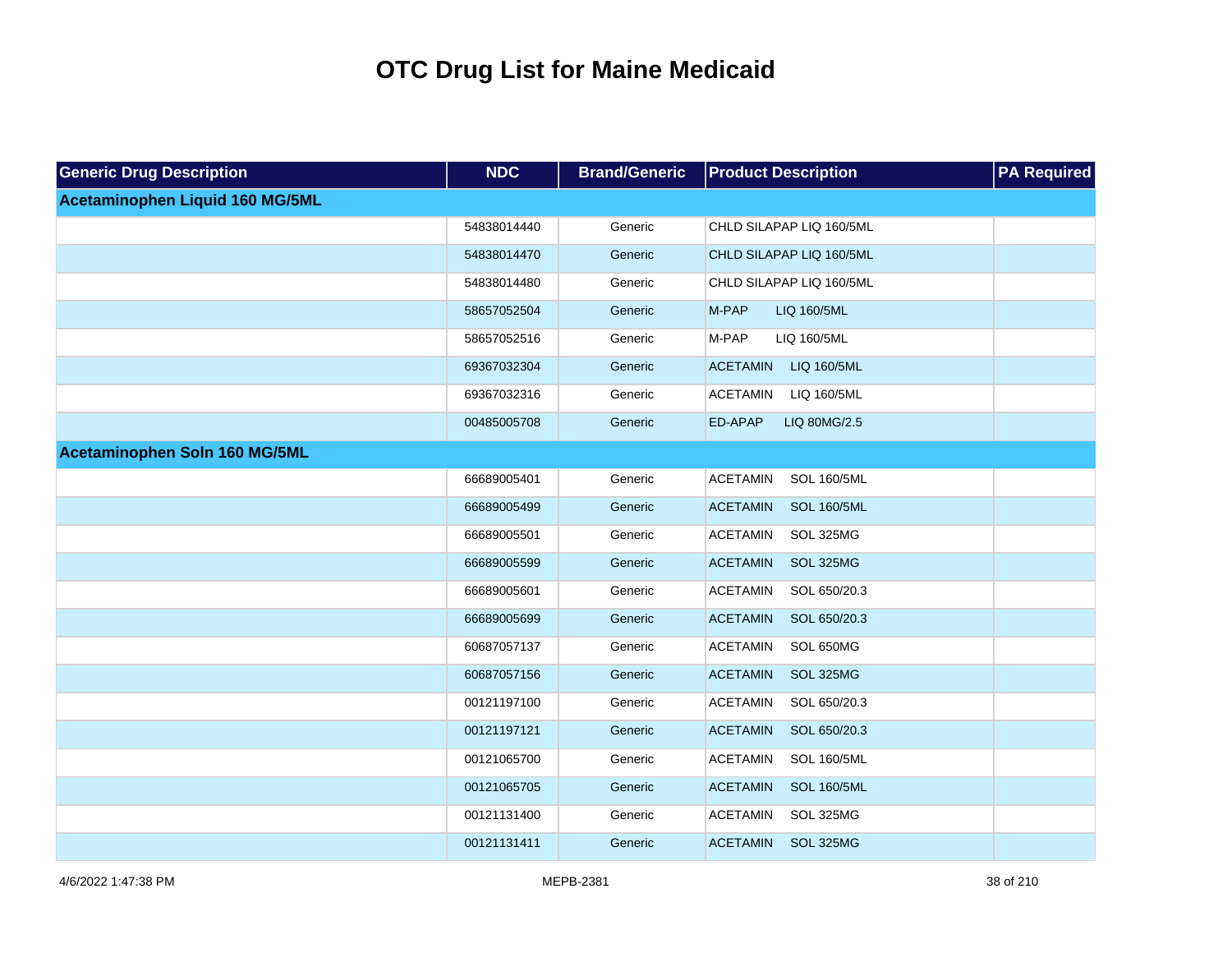| <b>Generic Drug Description</b>    | <b>NDC</b>  | <b>Brand/Generic</b> | <b>Product Description</b>            | <b>PA Required</b> |
|------------------------------------|-------------|----------------------|---------------------------------------|--------------------|
| Acetaminophen Soln 160 MG/5ML      |             |                      |                                       |                    |
|                                    | 00904673870 | Generic              | ACETAMINOPHE SOL 160/5ML              |                    |
|                                    | 00904673971 | Generic              | <b>ACETAMINOPHE SOL 325MG</b>         |                    |
|                                    | 00904682076 | Generic              | ACETAMINOPHE SOL 650/20.3             |                    |
|                                    | 00904701416 | Generic              | <b>ACETAMIN</b><br><b>SOL 160/5ML</b> |                    |
|                                    | 00904701420 | Generic              | <b>ACETAMIN</b><br><b>SOL 160/5ML</b> |                    |
| <b>Acetaminophen Suppos 120 MG</b> |             |                      |                                       |                    |
|                                    | 51672211502 | Generic              | <b>FEVERALL</b><br><b>SUP 120MG</b>   |                    |
|                                    | 51672211504 | Generic              | <b>SUP 120MG</b><br><b>FEVERALL</b>   |                    |
|                                    | 45802073200 | Generic              | <b>SUP 120MG</b><br><b>ACETAMIN</b>   |                    |
|                                    | 45802073230 | Generic              | <b>ACETAMIN</b><br><b>SUP 120MG</b>   |                    |
|                                    | 45802073233 | Generic              | <b>SUP 120MG</b><br><b>ACETAMIN</b>   |                    |
| <b>Acetaminophen Suppos 325 MG</b> |             |                      |                                       |                    |
|                                    | 51672211602 | <b>Brand</b>         | <b>FEVERALL</b><br><b>SUP 325MG</b>   |                    |
|                                    | 51672211604 | <b>Brand</b>         | <b>FEVERALL</b><br><b>SUP 325MG</b>   |                    |
| <b>Acetaminophen Suppos 650 MG</b> |             |                      |                                       |                    |
|                                    | 51672211704 | Generic              | <b>FEVERALL</b><br>SUP 650MG          |                    |
|                                    | 45802073030 | Generic              | <b>ACETAMIN</b><br>SUP 650MG          |                    |
|                                    | 45802073032 | Generic              | <b>ACETAMIN</b><br>SUP 650MG          |                    |
|                                    | 45802073033 | Generic              | <b>ACETAMIN</b><br>SUP 650MG          |                    |
| <b>Acetaminophen Suppos 80 MG</b>  |             |                      |                                       |                    |
|                                    | 51672211402 | <b>Brand</b>         | FEVERALL INF SUP 80MG                 |                    |
|                                    | 51672211404 | <b>Brand</b>         | <b>FEVERALL INF SUP 80MG</b>          |                    |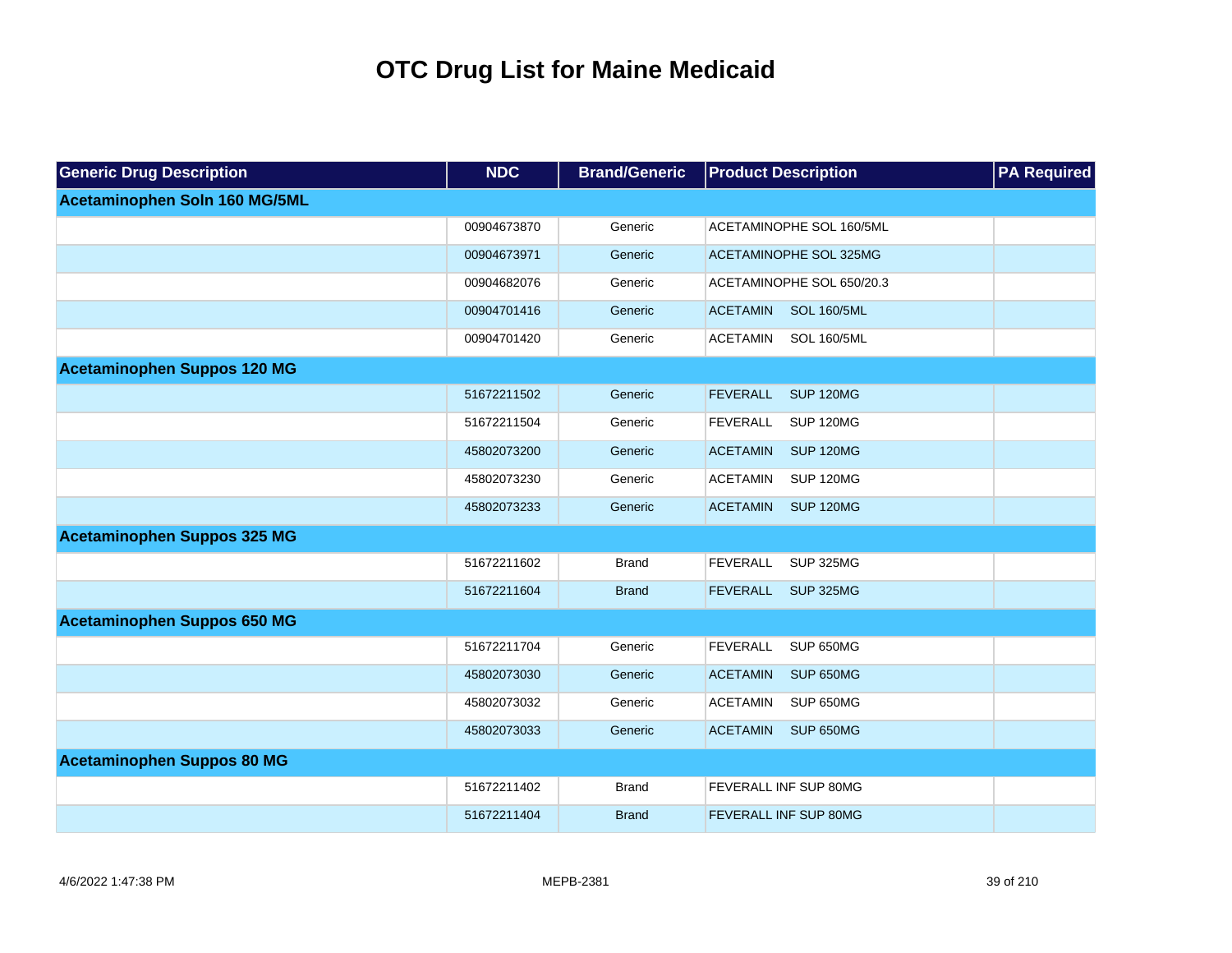| <b>Generic Drug Description</b> | <b>NDC</b>  | <b>Brand/Generic</b> | <b>Product Description</b>    | <b>PA Required</b> |
|---------------------------------|-------------|----------------------|-------------------------------|--------------------|
| Acetaminophen Susp 160 MG/5ML   |             |                      |                               |                    |
|                                 | 62011000101 | Generic              | PAIN & FEVER SUS 160/5ML      |                    |
|                                 | 62011018301 | Generic              | PAIN & FEVER SUS 160/5ML      |                    |
|                                 | 62011024601 | Generic              | PAIN & FEVER SUS 160/5ML      |                    |
|                                 | 62011024701 | Generic              | PAIN & FEVER SUS 160/5ML      |                    |
|                                 | 62011046001 | Generic              | PAIN RELIEVE SUS 160/5ML      |                    |
|                                 | 62011046101 | Generic              | PAIN RELIEVE SUS 160/5ML      |                    |
|                                 | 62011046201 | Generic              | PAIN RELIEVE SUS 160/5ML      |                    |
|                                 | 63868017418 | Generic              | PAIN RELIEF SUS 160/5ML       |                    |
|                                 | 63868017526 | Generic              | NON-ASPIRIN SUS 160/5ML       |                    |
|                                 | 63868017626 | Generic              | NON-ASPIRIN SUS 160/5ML       |                    |
|                                 | 68094003059 | Generic              | ACETAMINOPHN SUS 160/5ML      |                    |
|                                 | 68094003062 | Generic              | ACETAMINOPHN SUS 160/5ML      |                    |
|                                 | 68094023159 | Generic              | ACETAMINOPHN SUS 160/5ML      |                    |
|                                 | 68094023161 | Generic              | ACETAMINOPHN SUS 160/5ML      |                    |
|                                 | 68094023162 | Generic              | ACETAMINOPHN SUS 160/5ML      |                    |
|                                 | 68094033059 | Generic              | <b>ACETAMINOPHN SUS 325MG</b> |                    |
|                                 | 68094033061 | Generic              | ACETAMINOPHN SUS 325MG        |                    |
|                                 | 68094033062 | Generic              | <b>ACETAMINOPHN SUS 325MG</b> |                    |
|                                 | 68094058658 | Generic              | ACETAMINOPHN SUS 160/5ML      |                    |
|                                 | 68094058758 | Generic              | ACETAMINOPHN SUS 160/5ML      |                    |
|                                 | 68094001559 | Generic              | ACETAMINOPHN SUS 160/5ML      |                    |
|                                 | 68094001561 | Generic              | ACETAMINOPHN SUS 160/5ML      |                    |
|                                 | 68094001562 | Generic              | ACETAMINOPHN SUS 160/5ML      |                    |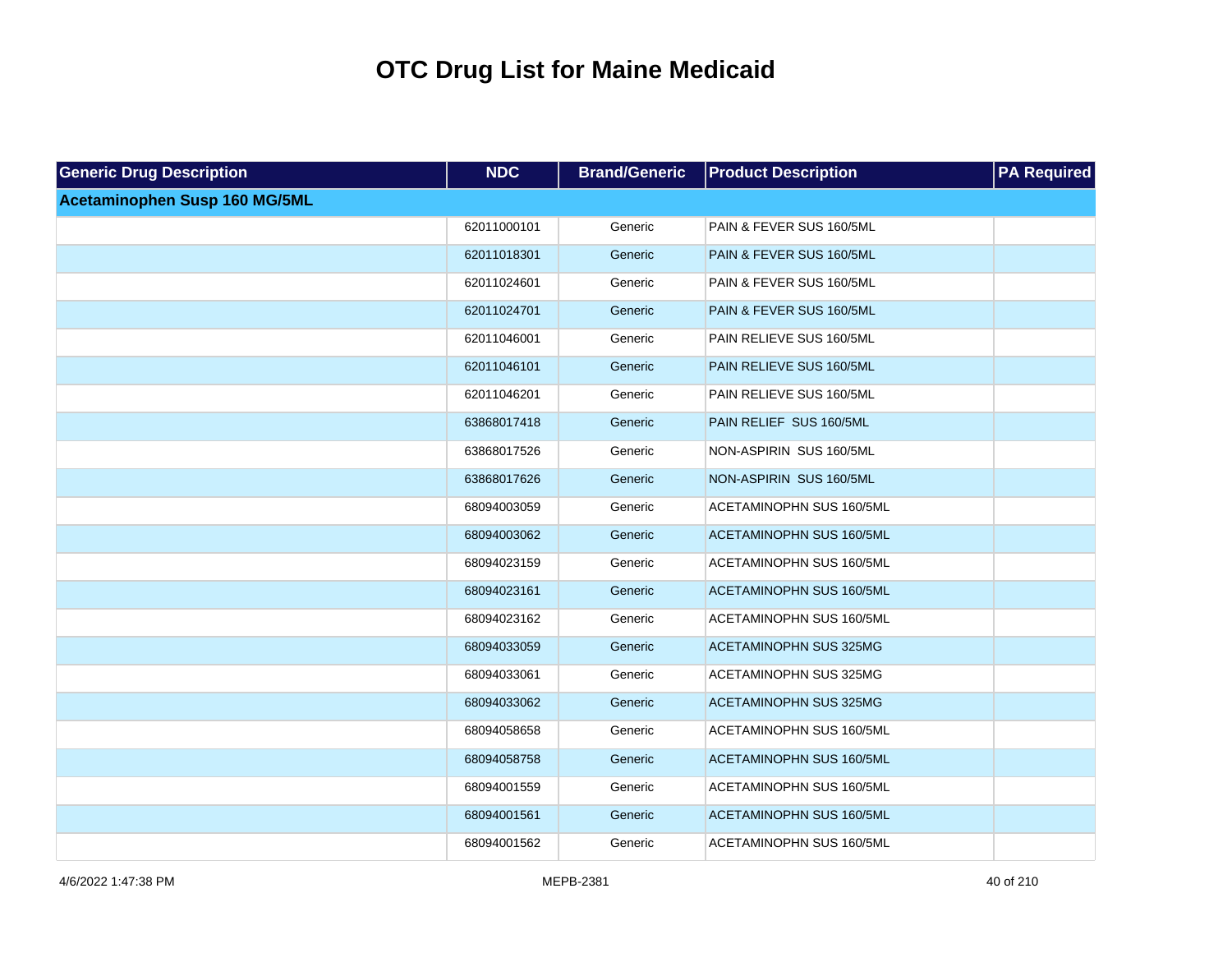| <b>Generic Drug Description</b> | <b>NDC</b>  | <b>Brand/Generic</b> | <b>Product Description</b> | <b>PA Required</b> |
|---------------------------------|-------------|----------------------|----------------------------|--------------------|
| Acetaminophen Susp 160 MG/5ML   |             |                      |                            |                    |
|                                 | 70000002801 | Generic              | PAIN & FEVER SUS 160/5ML   |                    |
|                                 | 70000049601 | Generic              | PAIN & FEVER SUS 160/5ML   |                    |
|                                 | 70000047201 | Generic              | PAIN & FEVER SUS 160/5ML   |                    |
|                                 | 70000048101 | Generic              | PAIN/FEVER SUS 160/5ML     |                    |
|                                 | 70677011601 | Generic              | PAIN RELIEVE SUS 160/5ML   |                    |
|                                 | 70677011801 | Generic              | PAIN RELIEVE SUS 160/5ML   |                    |
|                                 | 46122004203 | Generic              | PAIN & FEVER SUS 160/5ML   |                    |
|                                 | 46122005603 | Generic              | PAIN & FEVER SUS 160/5ML   |                    |
|                                 | 46122020926 | Generic              | PAIN & FEVER SUS 160/5ML   |                    |
|                                 | 46122021026 | Generic              | PAIN & FEVER SUS 160/5ML   |                    |
|                                 | 46122021126 | Generic              | PAIN & FEVER SUS 160/5ML   |                    |
|                                 | 46122021226 | Generic              | PAIN & FEVER SUS 160/5ML   |                    |
|                                 | 46122032226 | Generic              | PAIN & FEVER SUS 160/5ML   |                    |
|                                 | 45802020126 | Generic              | ACETAMINOPHN SUS 160/5ML   |                    |
|                                 | 45802020326 | Generic              | ACETAMINOPHN SUS 160/5ML   |                    |
|                                 | 49348009334 | Generic              | PAIN & FEVER SUS 160/5ML   |                    |
|                                 | 49348011934 | Generic              | PAIN & FEVER SUS 160/5ML   |                    |
|                                 | 49348012334 | Generic              | PAIN & FEVER SUS 160/5ML   |                    |
|                                 | 49348032534 | Generic              | PAIN & FEVER SUS 160/5ML   |                    |
|                                 | 49348043030 | Generic              | PAIN & FEVER SUS 160/5ML   |                    |
|                                 | 00904676620 | Generic              | ACETAMINOPHN SUS 160/5ML   |                    |
|                                 | 00121093900 | Generic              | APAP CHILD SUS 160/5ML     |                    |
|                                 | 00121093905 | Generic              | APAP CHILD SUS 160/5ML     |                    |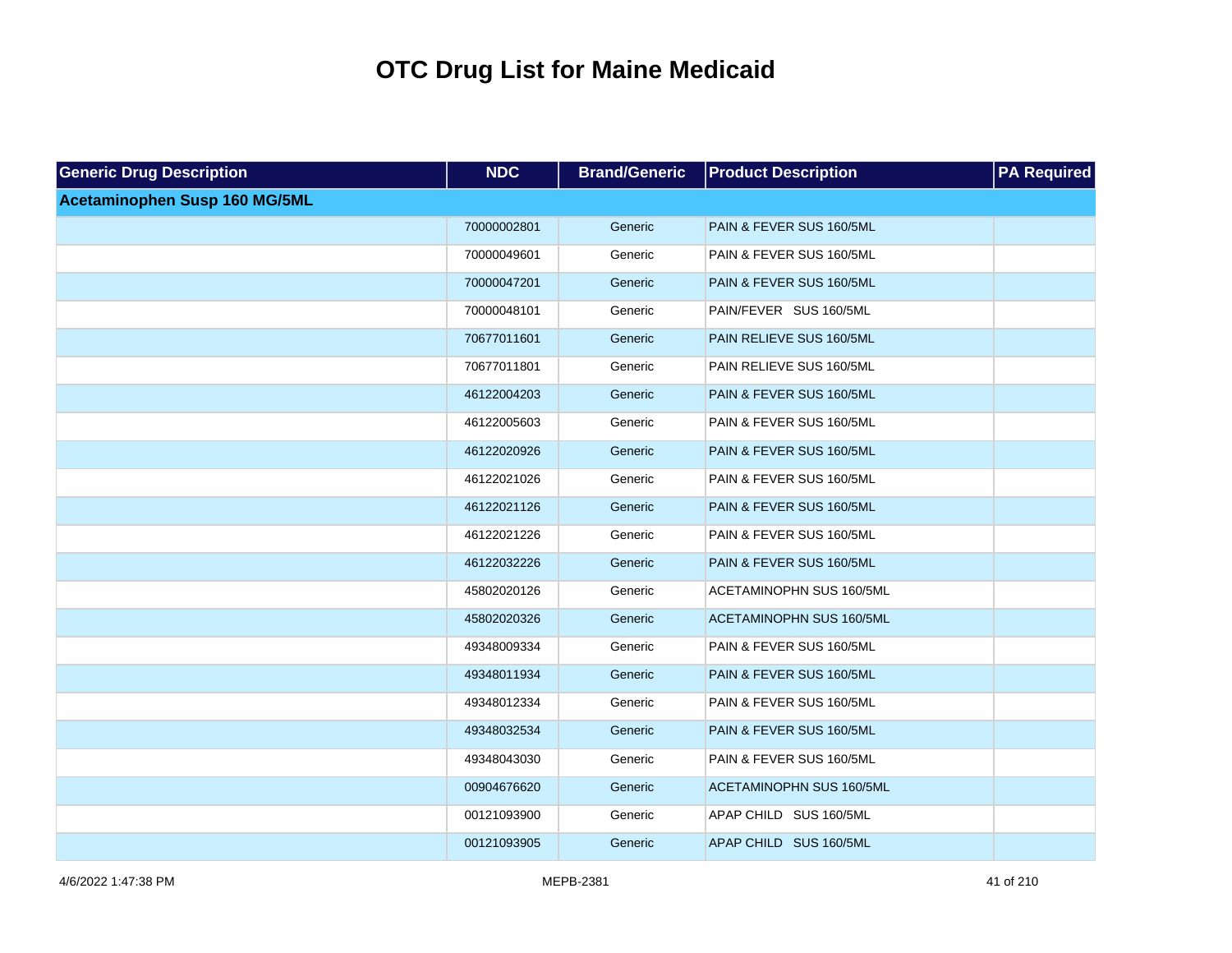| <b>Generic Drug Description</b> | <b>NDC</b>  | <b>Brand/Generic</b> | <b>Product Description</b>    | <b>PA Required</b> |
|---------------------------------|-------------|----------------------|-------------------------------|--------------------|
| Acetaminophen Susp 160 MG/5ML   |             |                      |                               |                    |
|                                 | 00113895926 | Generic              | PAIN & FEVER SUS 160/5ML      |                    |
|                                 | 00113060826 | Generic              | PAIN & FEVER SUS 160/5ML      |                    |
|                                 | 00113059010 | Generic              | PAIN & FEVER SUS 160/5ML      |                    |
|                                 | 00113094610 | Generic              | PAIN & FEVER SUS 160/5ML      |                    |
|                                 | 00121178100 | Generic              | ACETAMINOPHN SUS 160/5ML      |                    |
|                                 | 00121178105 | Generic              | ACETAMINOPHN SUS 160/5ML      |                    |
|                                 | 00113002026 | Generic              | PAIN & FEVER SUS 160/5ML      |                    |
|                                 | 00113016110 | Generic              | PAIN & FEVER SUS 160/5ML      |                    |
|                                 | 00113021226 | Generic              | PAIN & FEVER SUS 160/5ML      |                    |
|                                 | 00113039726 | Generic              | PAIN & FEVER SUS 160/5ML      |                    |
|                                 | 00536132197 | Generic              | ACETAMINOPHN SUS 160/5ML      |                    |
|                                 | 00536121277 | Generic              | ACETAMINOPHN SUS 160/5ML      |                    |
| <b>Acetaminophen Tab 325 MG</b> |             |                      |                               |                    |
|                                 | 71335041701 | Generic              | ACETAMINOPHN TAB 325MG        |                    |
|                                 | 71335041702 | Generic              | <b>ACETAMINOPHN TAB 325MG</b> |                    |
|                                 | 71335041703 | Generic              | ACETAMINOPHN TAB 325MG        |                    |
|                                 | 71335041704 | Generic              | <b>ACETAMINOPHN TAB 325MG</b> |                    |
|                                 | 71335041705 | Generic              | ACETAMINOPHN TAB 325MG        |                    |
|                                 | 71335041706 | Generic              | <b>ACETAMINOPHN TAB 325MG</b> |                    |
|                                 | 71335041707 | Generic              | ACETAMINOPHN TAB 325MG        |                    |
|                                 | 71335041708 | Generic              | <b>ACETAMINOPHN TAB 325MG</b> |                    |
|                                 | 71335041709 | Generic              | ACETAMINOPHN TAB 325MG        |                    |
|                                 | 72189019730 | Generic              | ACETAMIN TAB 325MG            |                    |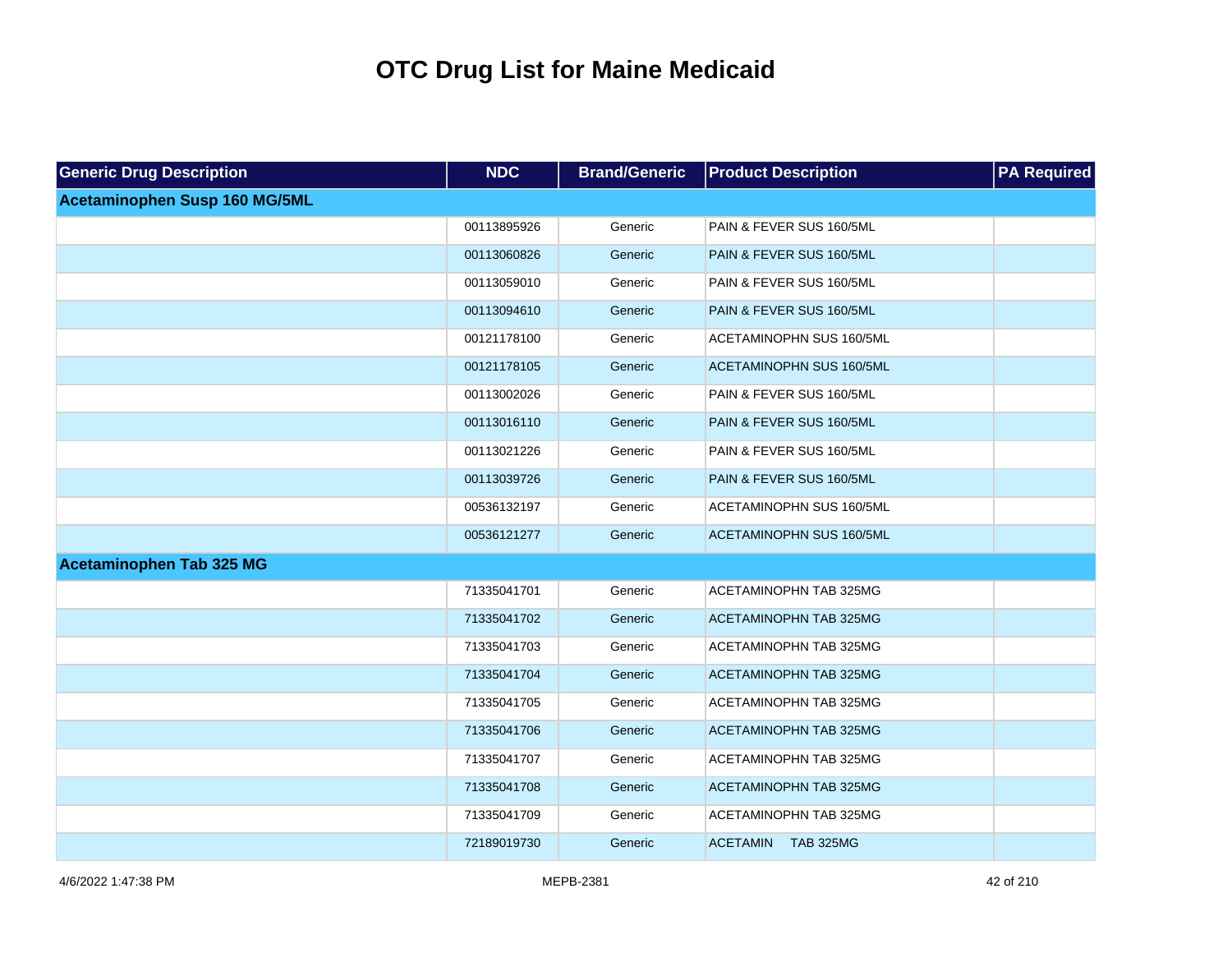| <b>Generic Drug Description</b> | <b>NDC</b>  | <b>Brand/Generic</b> | <b>Product Description</b>          | <b>PA Required</b> |
|---------------------------------|-------------|----------------------|-------------------------------------|--------------------|
| <b>Acetaminophen Tab 325 MG</b> |             |                      |                                     |                    |
|                                 | 72189024730 | Generic              | ACETAMINOPHE TAB 325MG              |                    |
|                                 | 71610023865 | Generic              | <b>ACETAMIN</b><br><b>TAB 325MG</b> |                    |
|                                 | 71399802401 | Generic              | ACETAMINOPHE TAB 325MG              |                    |
|                                 | 71399802402 | Generic              | <b>ACETAMINOPHE TAB 325MG</b>       |                    |
|                                 | 71399802501 | Generic              | ACETAMINOPHE TAB 325MG              |                    |
|                                 | 71399802502 | Generic              | <b>ACETAMINOPHE TAB 325MG</b>       |                    |
|                                 | 71335067402 | Generic              | <b>ACETAMIN</b><br><b>TAB 325MG</b> |                    |
|                                 | 71335067403 | Generic              | <b>TAB 325MG</b><br><b>ACETAMIN</b> |                    |
|                                 | 71335080400 | Generic              | <b>ACETAMIN</b><br><b>TAB 325MG</b> |                    |
|                                 | 71335080402 | Generic              | <b>TAB 325MG</b><br><b>ACETAMIN</b> |                    |
|                                 | 71205045600 | Generic              | <b>ACETAMIN</b><br><b>TAB 325MG</b> |                    |
|                                 | 70000037401 | Generic              | ACETAMINOPHE TAB 325MG              |                    |
|                                 | 70000009201 | Generic              | ACETAMINOPHN TAB 325MG              |                    |
|                                 | 70000015201 | Generic              | <b>ACETAMINOPHN TAB 325MG</b>       |                    |
|                                 | 70000015202 | Generic              | ACETAMINOPHN TAB 325MG              |                    |
|                                 | 70000015203 | Generic              | <b>ACETAMINOPHN TAB 325MG</b>       |                    |
|                                 | 70000015204 | Generic              | ACETAMINOPHN TAB 325MG              |                    |
|                                 | 69618001001 | Generic              | <b>ACETAMIN</b><br><b>TAB 325MG</b> |                    |
|                                 | 69618001010 | Generic              | <b>ACETAMIN</b><br><b>TAB 325MG</b> |                    |
|                                 | 69842087651 | Generic              | <b>CVS ACETAMIN TAB 325MG</b>       |                    |
|                                 | 68788724501 | Generic              | <b>ACETAMIN</b><br><b>TAB 325MG</b> |                    |
|                                 | 68788724503 | Generic              | <b>ACETAMIN</b><br><b>TAB 325MG</b> |                    |
|                                 | 68788724506 | Generic              | <b>ACETAMIN</b><br><b>TAB 325MG</b> |                    |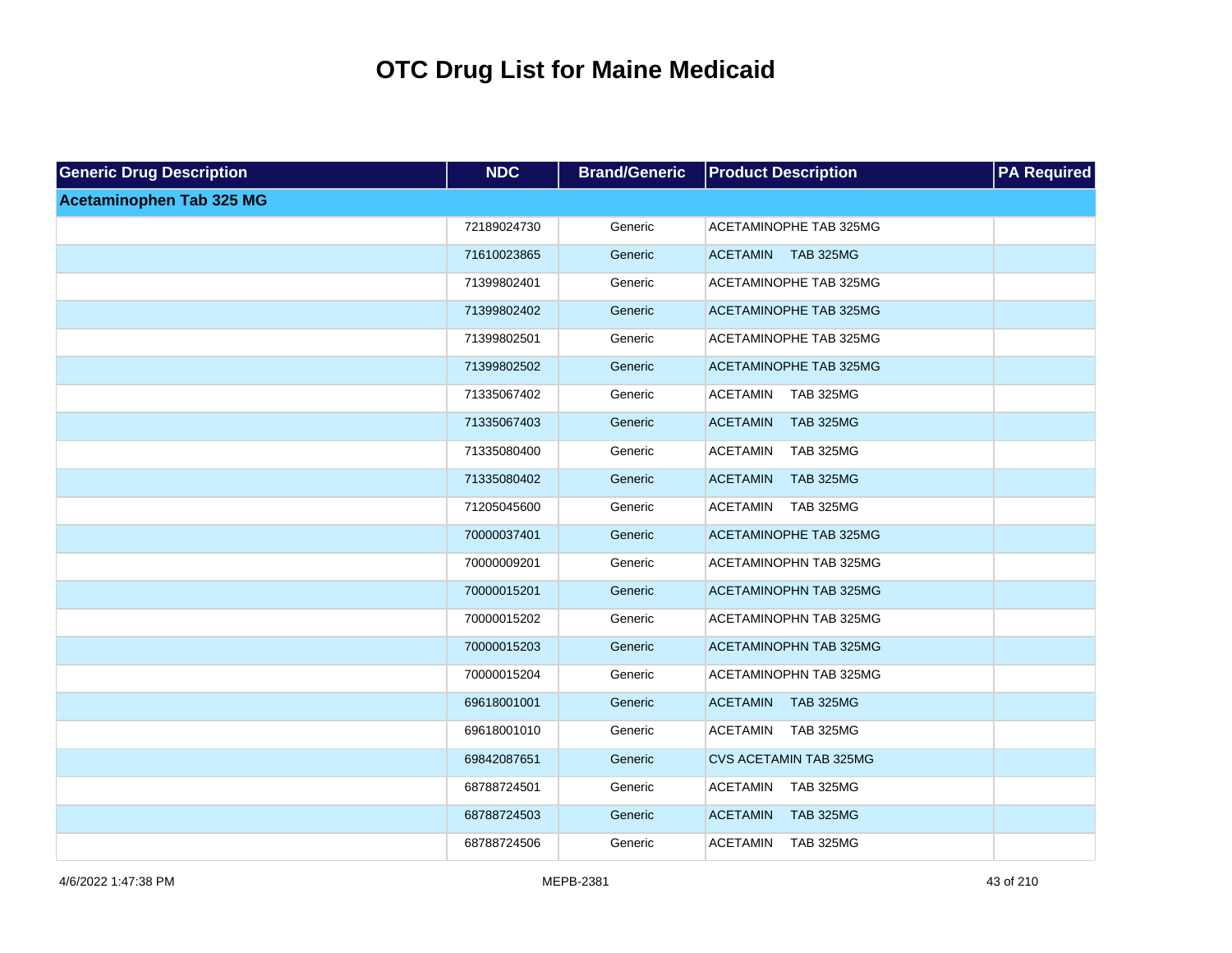| <b>Generic Drug Description</b> | <b>NDC</b>  | <b>Brand/Generic</b> | <b>Product Description</b>          | <b>PA Required</b> |
|---------------------------------|-------------|----------------------|-------------------------------------|--------------------|
| <b>Acetaminophen Tab 325 MG</b> |             |                      |                                     |                    |
|                                 | 68788724509 | Generic              | <b>TAB 325MG</b><br><b>ACETAMIN</b> |                    |
|                                 | 66116067020 | Generic              | <b>MAPAP</b><br><b>TAB 325MG</b>    |                    |
|                                 | 66267000330 | Generic              | <b>TAB 325MG</b><br><b>ACETAMIN</b> |                    |
|                                 | 66267000340 | Generic              | <b>TAB 325MG</b><br><b>ACETAMIN</b> |                    |
|                                 | 66267099900 | Generic              | <b>ACETAMIN</b><br><b>TAB 325MG</b> |                    |
|                                 | 67544048022 | Generic              | <b>ACETAMIN</b><br><b>TAB 325MG</b> |                    |
|                                 | 67544048032 | Generic              | <b>ACETAMIN</b><br><b>TAB 325MG</b> |                    |
|                                 | 67544048065 | Generic              | <b>ACETAMIN</b><br><b>TAB 325MG</b> |                    |
|                                 | 67544048090 | Generic              | <b>ACETAMIN</b><br><b>TAB 325MG</b> |                    |
|                                 | 76420037215 | Generic              | <b>APHEN</b><br><b>TAB 325MG</b>    |                    |
|                                 | 75450029544 | Generic              | PAIN RELIEF TAB 325MG               |                    |
|                                 | 79903005210 | Generic              | PAIN RELIEVE TAB 325MG              |                    |
|                                 | 63868008210 | Generic              | PAIN RELIEF TAB 325MG               |                    |
|                                 | 63868031410 | Generic              | NON-ASPIRIN TAB 325MG               |                    |
|                                 | 63739008702 | Generic              | <b>ACETAMINOPHE TAB 325MG</b>       |                    |
|                                 | 63739044001 | Generic              | <b>ACETAMIN</b><br><b>TAB 325MG</b> |                    |
|                                 | 63739044004 | Generic              | <b>ACETAMIN</b><br><b>TAB 325MG</b> |                    |
|                                 | 65155010201 | Generic              | ACETAMINOPHE TAB 325MG              |                    |
|                                 | 65504010505 | Generic              | ACETAMIN TAB 325MG                  |                    |
|                                 | 65504023095 | Generic              | NON-ASPIRIN TAB 325MG               |                    |
|                                 | 63874000201 | Generic              | <b>ACETAMIN</b><br><b>TAB 325MG</b> |                    |
|                                 | 63874000202 | Generic              | <b>TAB 325MG</b><br><b>ACETAMIN</b> |                    |
|                                 | 63874000215 | Generic              | <b>TAB 325MG</b><br><b>ACETAMIN</b> |                    |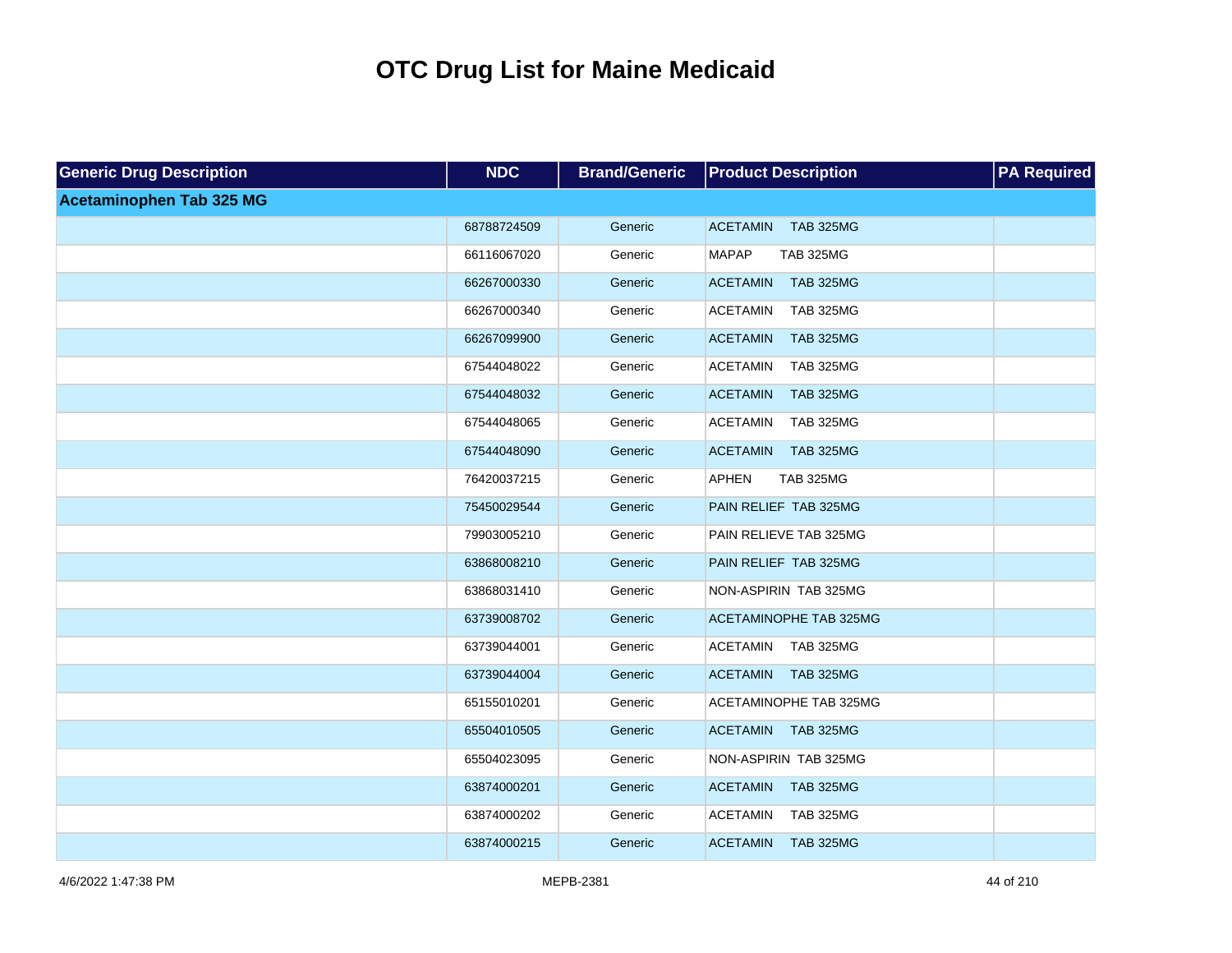| <b>Generic Drug Description</b> | <b>NDC</b>  | <b>Brand/Generic</b> | <b>Product Description</b>          | <b>PA Required</b> |
|---------------------------------|-------------|----------------------|-------------------------------------|--------------------|
| <b>Acetaminophen Tab 325 MG</b> |             |                      |                                     |                    |
|                                 | 63874000216 | Generic              | ACETAMIN<br><b>TAB 325MG</b>        |                    |
|                                 | 63874000220 | Generic              | <b>TAB 325MG</b><br><b>ACETAMIN</b> |                    |
|                                 | 63874000224 | Generic              | <b>ACETAMIN</b><br><b>TAB 325MG</b> |                    |
|                                 | 63874000225 | Generic              | <b>TAB 325MG</b><br><b>ACETAMIN</b> |                    |
|                                 | 63874000230 | Generic              | <b>ACETAMIN</b><br><b>TAB 325MG</b> |                    |
|                                 | 63874000240 | Generic              | <b>ACETAMIN</b><br><b>TAB 325MG</b> |                    |
|                                 | 63874000250 | Generic              | <b>ACETAMIN</b><br><b>TAB 325MG</b> |                    |
|                                 | 63874000260 | Generic              | <b>ACETAMIN</b><br><b>TAB 325MG</b> |                    |
|                                 | 63187052800 | Generic              | <b>ACETAMIN</b><br><b>TAB 325MG</b> |                    |
|                                 | 63629151801 | Generic              | <b>ACETAMIN</b><br><b>TAB 325MG</b> |                    |
|                                 | 63629151802 | Generic              | <b>ACETAMIN</b><br><b>TAB 325MG</b> |                    |
|                                 | 63629151803 | Generic              | <b>ACETAMIN</b><br><b>TAB 325MG</b> |                    |
|                                 | 63629151804 | Generic              | <b>ACETAMIN</b><br><b>TAB 325MG</b> |                    |
|                                 | 62107005201 | Generic              | <b>TACTINAL</b><br><b>TAB 325MG</b> |                    |
|                                 | 62107005210 | Generic              | TACTINAL TAB 325MG                  |                    |
|                                 | 61919085771 | Generic              | <b>MAPAP</b><br><b>TAB 325MG</b>    |                    |
|                                 | 62011003201 | Generic              | PAIN RELIEVE TAB 325MG              |                    |
|                                 | 62011003202 | Generic              | PAIN RELIEVE TAB 325MG              |                    |
|                                 | 60760009750 | Generic              | NON-ASPIRIN TAB 325MG               |                    |
|                                 | 60760044950 | Generic              | <b>MAPAP</b><br><b>TAB 325MG</b>    |                    |
|                                 | 60760045350 | Generic              | ACETAMINOPHE TAB 325MG              |                    |
|                                 | 60760049150 | Generic              | <b>TAB 325MG</b><br><b>TACTINAL</b> |                    |
|                                 | 60760093550 | Generic              | <b>MAPAP</b><br><b>TAB 325MG</b>    |                    |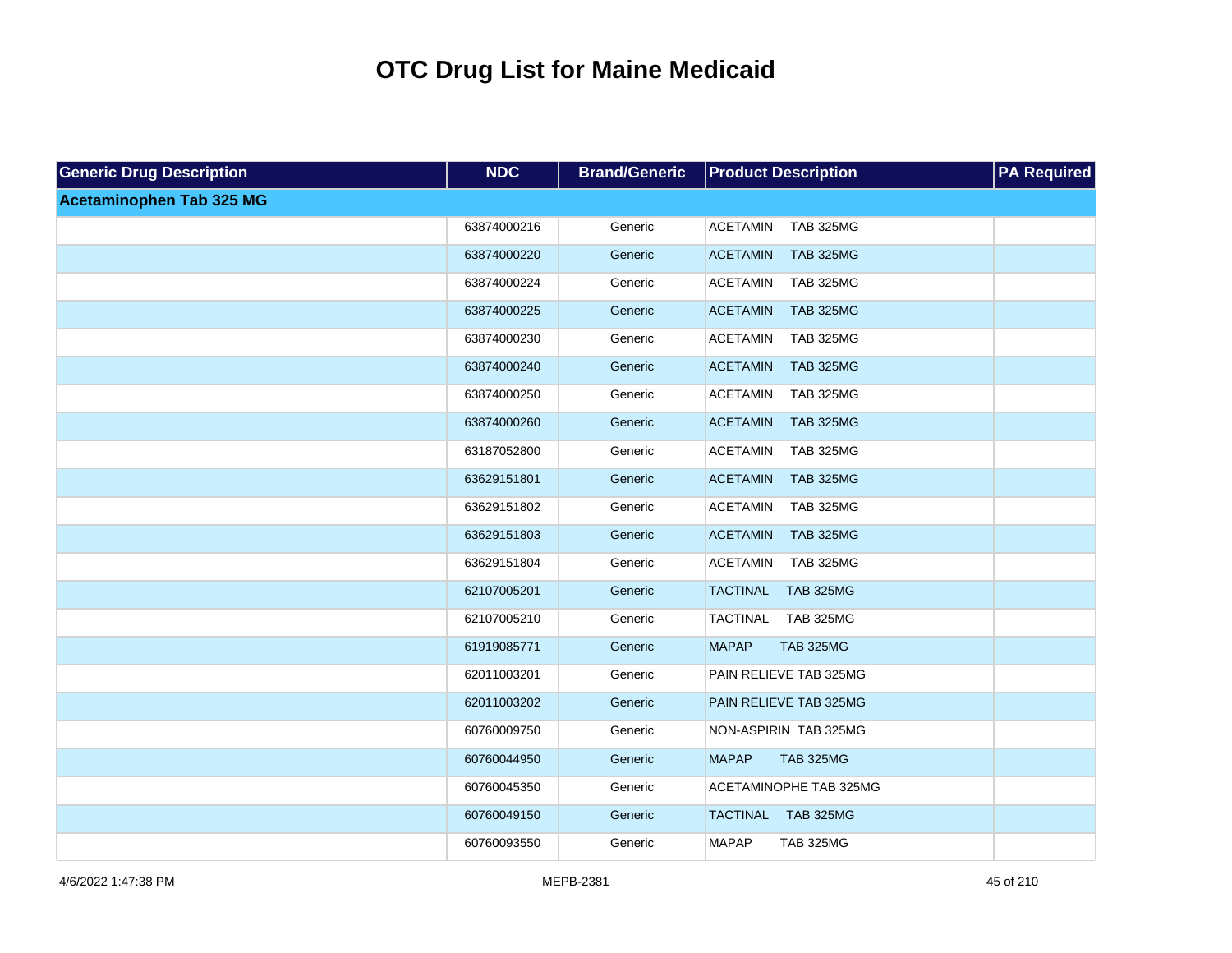| <b>Generic Drug Description</b> | <b>NDC</b>  | <b>Brand/Generic</b> | <b>Product Description</b>          | <b>PA Required</b> |
|---------------------------------|-------------|----------------------|-------------------------------------|--------------------|
| Acetaminophen Tab 325 MG        |             |                      |                                     |                    |
|                                 | 58864000256 | Generic              | ACETAMIN TAB 325MG                  |                    |
|                                 | 59606003020 | Generic              | PAIN RELIEF TAB 325MG               |                    |
|                                 | 59779076678 | Generic              | PAIN RELIEF TAB 325MG               |                    |
|                                 | 60242010101 | Generic              | MAXAPAP RS TAB 325MG                |                    |
|                                 | 60242010110 | Generic              | MAXAPAP RS TAB 325MG                |                    |
|                                 | 55289056301 | Generic              | <b>ACETAMIN</b><br><b>TAB 325MG</b> |                    |
|                                 | 55289056306 | Generic              | <b>TAB 325MG</b><br><b>ACETAMIN</b> |                    |
|                                 | 55289056309 | Generic              | <b>ACETAMIN</b><br><b>TAB 325MG</b> |                    |
|                                 | 55289056312 | Generic              | <b>ACETAMIN</b><br><b>TAB 325MG</b> |                    |
|                                 | 55289056320 | Generic              | <b>ACETAMIN</b><br><b>TAB 325MG</b> |                    |
|                                 | 55289056324 | Generic              | <b>ACETAMIN</b><br><b>TAB 325MG</b> |                    |
|                                 | 55289056330 | Generic              | <b>ACETAMIN</b><br><b>TAB 325MG</b> |                    |
|                                 | 55289056350 | Generic              | <b>ACETAMIN</b><br><b>TAB 325MG</b> |                    |
|                                 | 55289056360 | Generic              | <b>ACETAMIN</b><br><b>TAB 325MG</b> |                    |
|                                 | 54738054801 | Generic              | <b>ACETAMIN</b><br><b>TAB 325MG</b> |                    |
|                                 | 54738054803 | Generic              | <b>ACETAMIN</b><br><b>TAB 325MG</b> |                    |
|                                 | 54738054850 | Generic              | <b>ACETAMIN</b><br><b>TAB 325MG</b> |                    |
|                                 | 57896010010 | Generic              | <b>ACETAMIN</b><br><b>TAB 325MG</b> |                    |
|                                 | 57896010101 | Generic              | NON-ASPIRIN TAB 325MG               |                    |
|                                 | 57896010105 | Generic              | NON-ASPIRIN TAB 325MG               |                    |
|                                 | 57896010110 | Generic              | NON-ASPIRIN TAB 325MG               |                    |
|                                 | 57896010201 | Generic              | ACETAMINOPHE TAB 325MG              |                    |
|                                 | 57896010205 | Generic              | ACETAMINOPHE TAB 325MG              |                    |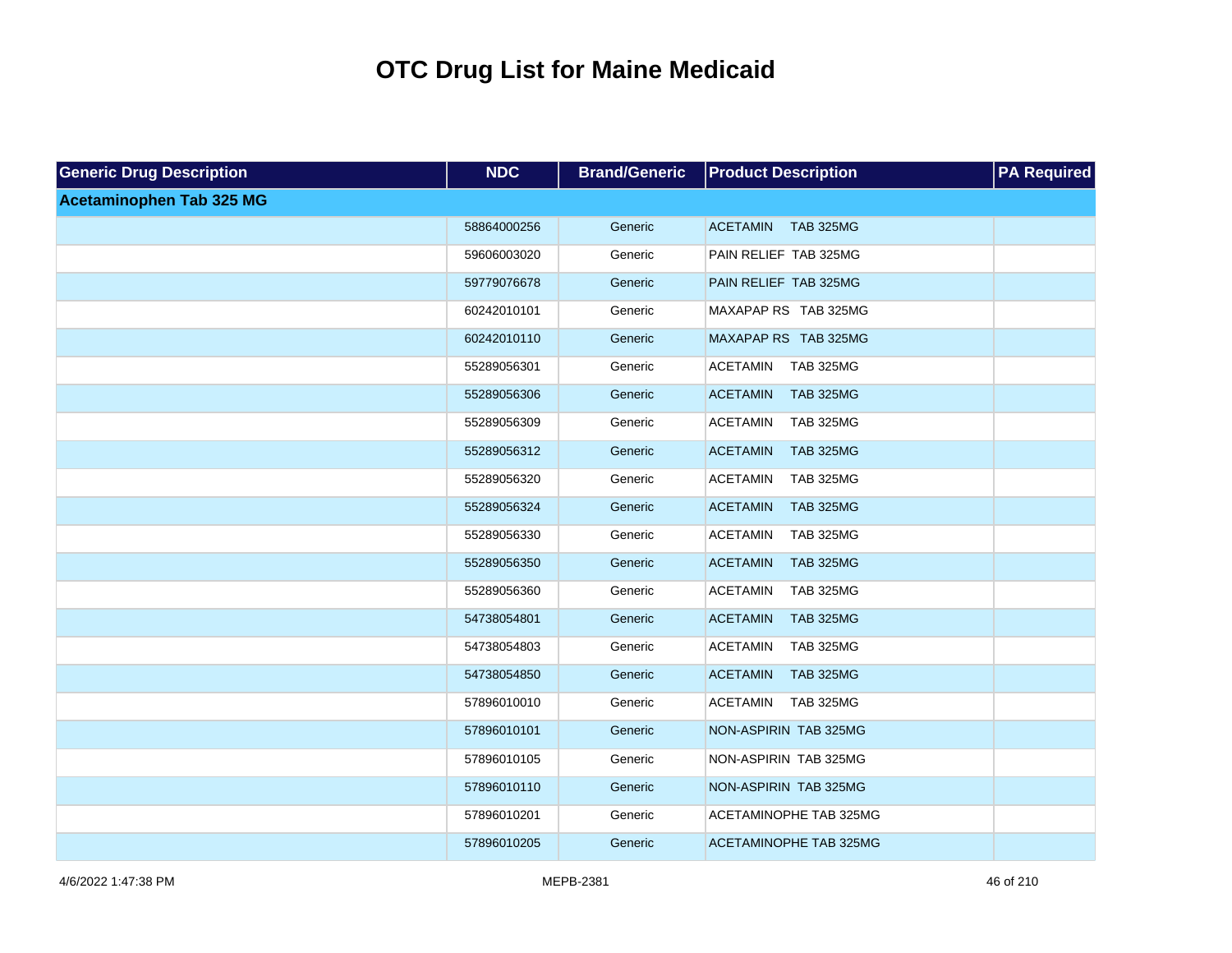| <b>Generic Drug Description</b> | <b>NDC</b>  | <b>Brand/Generic</b> | <b>Product Description</b>          | <b>PA Required</b> |
|---------------------------------|-------------|----------------------|-------------------------------------|--------------------|
| <b>Acetaminophen Tab 325 MG</b> |             |                      |                                     |                    |
|                                 | 57896010210 | Generic              | ACETAMINOPHE TAB 325MG              |                    |
|                                 | 57896010220 | Generic              | <b>ACETAMINOPHE TAB 325MG</b>       |                    |
|                                 | 57896010410 | Generic              | ACETAMINOPHE TAB 325MG              |                    |
|                                 | 57896010420 | Generic              | <b>ACETAMINOPHE TAB 325MG</b>       |                    |
|                                 | 51824006101 | Generic              | NON-ASPIRIN TAB 325MG               |                    |
|                                 | 51469030301 | Generic              | <b>AMINOFEN</b><br><b>TAB 325MG</b> |                    |
|                                 | 52959030200 | Generic              | <b>ACETAMIN</b><br><b>TAB 325MG</b> |                    |
|                                 | 52959030212 | Generic              | <b>ACETAMIN</b><br><b>TAB 325MG</b> |                    |
|                                 | 52959030220 | Generic              | <b>ACETAMIN</b><br><b>TAB 325MG</b> |                    |
|                                 | 52959030224 | Generic              | <b>ACETAMIN</b><br><b>TAB 325MG</b> |                    |
|                                 | 52959030230 | Generic              | <b>ACETAMIN</b><br><b>TAB 325MG</b> |                    |
|                                 | 52959030240 | Generic              | <b>ACETAMIN</b><br><b>TAB 325MG</b> |                    |
|                                 | 52959030260 | Generic              | <b>ACETAMIN</b><br><b>TAB 325MG</b> |                    |
|                                 | 52959030295 | Generic              | <b>ACETAMIN</b><br><b>TAB 325MG</b> |                    |
|                                 | 53002046030 | Generic              | <b>ACETAMIN</b><br><b>TAB 325MG</b> |                    |
|                                 | 53329064230 | Generic              | <b>ACETAMIN</b><br><b>TAB 325MG</b> |                    |
|                                 | 53329064298 | Generic              | <b>ACETAMIN</b><br><b>TAB 325MG</b> |                    |
|                                 | 54569903200 | Generic              | PHARBETOL TAB 325MG                 |                    |
|                                 | 54569510101 | Generic              | <b>ACETAMIN</b><br><b>TAB 325MG</b> |                    |
|                                 | 54569153301 | Generic              | <b>ACETAMIN</b><br><b>TAB 325MG</b> |                    |
|                                 | 54569153302 | Generic              | <b>ACETAMIN</b><br><b>TAB 325MG</b> |                    |
|                                 | 54569153303 | Generic              | <b>ACETAMIN</b><br><b>TAB 325MG</b> |                    |
|                                 | 54569153304 | Generic              | <b>ACETAMIN</b><br><b>TAB 325MG</b> |                    |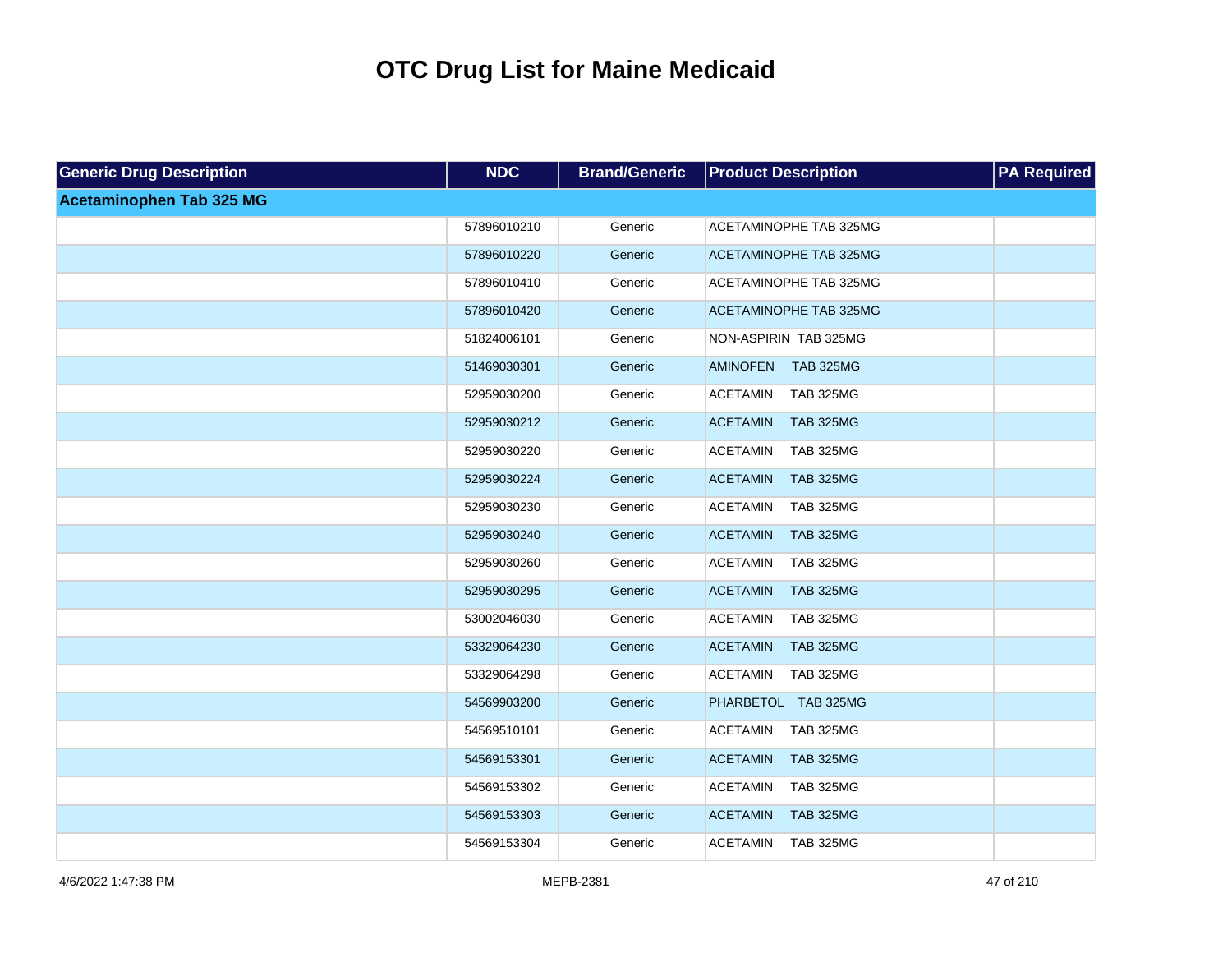| <b>Generic Drug Description</b> | <b>NDC</b>  | <b>Brand/Generic</b> | <b>Product Description</b>          | <b>PA Required</b> |
|---------------------------------|-------------|----------------------|-------------------------------------|--------------------|
| <b>Acetaminophen Tab 325 MG</b> |             |                      |                                     |                    |
|                                 | 54348051012 | Generic              | <b>TAB 325MG</b><br><b>ACETAMIN</b> |                    |
|                                 | 54348051020 | Generic              | <b>TAB 325MG</b><br><b>ACETAMIN</b> |                    |
|                                 | 54348051030 | Generic              | <b>TAB 325MG</b><br><b>ACETAMIN</b> |                    |
|                                 | 49348097310 | Generic              | PAIN RELIEVE TAB 325MG              |                    |
|                                 | 49348097316 | Generic              | PAIN RELIEVE TAB 325MG              |                    |
|                                 | 49781010451 | Generic              | PAIN RELIEVR TAB 325MG              |                    |
|                                 | 49999013130 | Generic              | <b>MAPAP</b><br><b>TAB 325MG</b>    |                    |
|                                 | 50090026702 | Generic              | ACETAMINOPHE TAB 325MG              |                    |
|                                 | 50090026703 | Generic              | <b>ACETAMINOPHE TAB 325MG</b>       |                    |
|                                 | 50090026704 | Generic              | ACETAMINOPHE TAB 325MG              |                    |
|                                 | 50090278300 | Generic              | <b>ACETAMIN</b><br><b>TAB 325MG</b> |                    |
|                                 | 50090290700 | Generic              | <b>ACETAMIN</b><br><b>TAB 325MG</b> |                    |
|                                 | 49483034001 | Generic              | <b>ACETAMIN</b><br><b>TAB 325MG</b> |                    |
|                                 | 49483034010 | Generic              | <b>ACETAMIN</b><br><b>TAB 325MG</b> |                    |
|                                 | 00536132701 | Generic              | <b>ACETAMINOPHE TAB 325MG</b>       |                    |
|                                 | 00536132706 | Generic              | ACETAMINOPHE TAB 325MG              |                    |
|                                 | 00536132710 | Generic              | <b>ACETAMINOPHE TAB 325MG</b>       |                    |
|                                 | 00536116401 | Generic              | <b>TAB 325MG</b><br>ACETAMIN        |                    |
|                                 | 00904198251 | Generic              | <b>MAPAP</b><br><b>TAB 325MG</b>    |                    |
|                                 | 00904198259 | Generic              | <b>MAPAP</b><br><b>TAB 325MG</b>    |                    |
|                                 | 00904198260 | Generic              | <b>MAPAP</b><br><b>TAB 325MG</b>    |                    |
|                                 | 00904198261 | Generic              | <b>MAPAP</b><br><b>TAB 325MG</b>    |                    |
|                                 | 00904198280 | Generic              | <b>MAPAP</b><br><b>TAB 325MG</b>    |                    |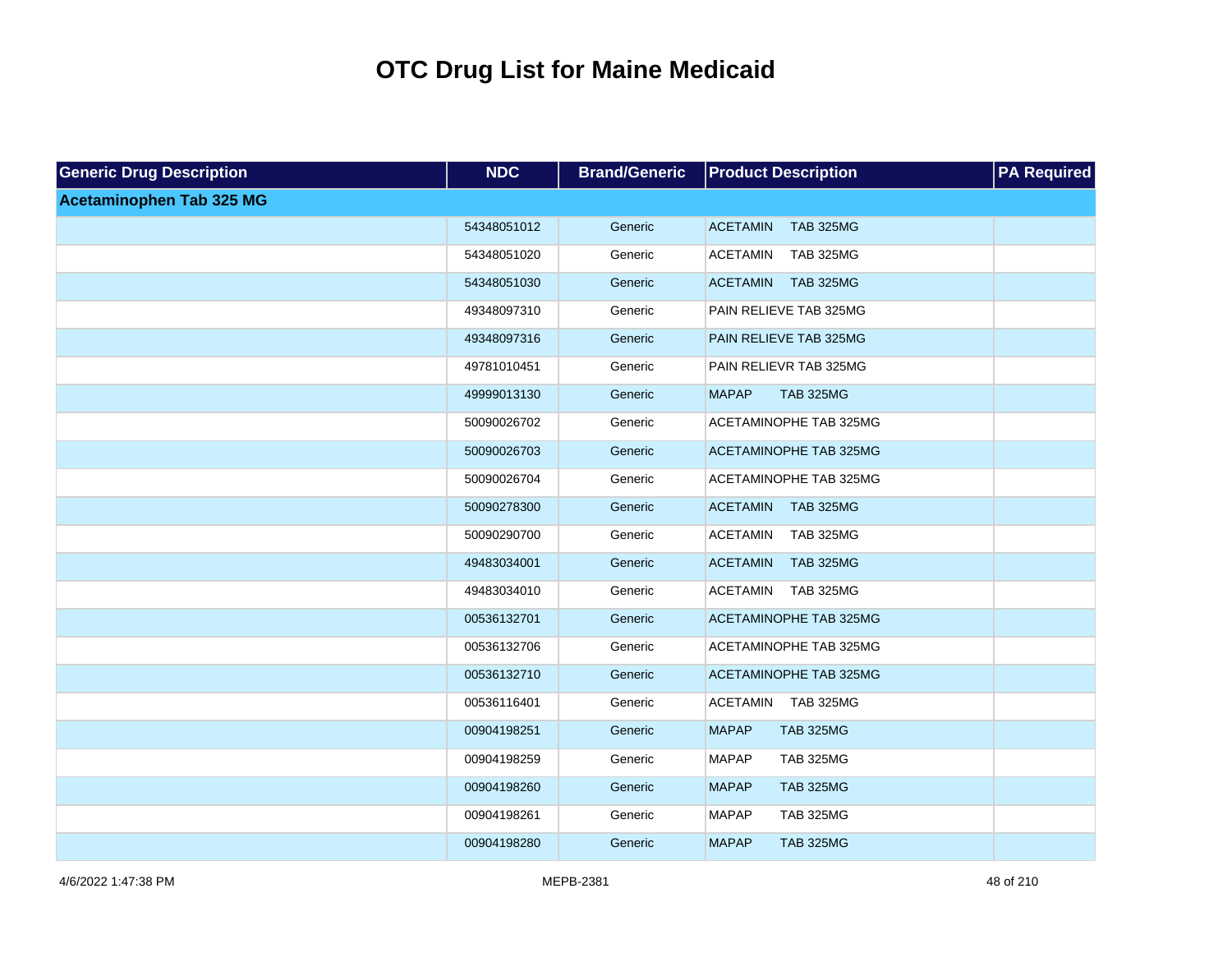| <b>Generic Drug Description</b> | <b>NDC</b>  | <b>Brand/Generic</b> | <b>Product Description</b>          | <b>PA Required</b> |
|---------------------------------|-------------|----------------------|-------------------------------------|--------------------|
| <b>Acetaminophen Tab 325 MG</b> |             |                      |                                     |                    |
|                                 | 00536322201 | Generic              | PAIN & FEVER TAB 325MG              |                    |
|                                 | 00536322210 | Generic              | PAIN & FEVER TAB 325MG              |                    |
|                                 | 00615059138 | Generic              | ACETAMIN TAB 325MG                  |                    |
|                                 | 00113040378 | Generic              | PAIN RELIEF TAB 325MG               |                    |
|                                 | 00440701001 | Generic              | <b>ACETAMIN</b><br><b>TAB 325MG</b> |                    |
|                                 | 00440701006 | Generic              | <b>TAB 325MG</b><br><b>ACETAMIN</b> |                    |
|                                 | 00440701010 | Generic              | <b>ACETAMIN</b><br><b>TAB 325MG</b> |                    |
|                                 | 00440701020 | Generic              | <b>ACETAMIN</b><br><b>TAB 325MG</b> |                    |
|                                 | 00440701024 | Generic              | <b>ACETAMIN</b><br><b>TAB 325MG</b> |                    |
|                                 | 00440701030 | Generic              | <b>ACETAMIN</b><br><b>TAB 325MG</b> |                    |
|                                 | 00440701040 | Generic              | <b>ACETAMIN</b><br><b>TAB 325MG</b> |                    |
|                                 | 00440701050 | Generic              | <b>ACETAMIN</b><br><b>TAB 325MG</b> |                    |
|                                 | 00363010412 | Generic              | PAIN RELIEVR TAB 325MG              |                    |
|                                 | 00904677361 | Generic              | ACETAMINOPHE TAB 325MG              |                    |
|                                 | 00904671950 | Generic              | <b>ACETAMINOPHE TAB 325MG</b>       |                    |
|                                 | 00904671960 | Generic              | ACETAMINOPHE TAB 325MG              |                    |
|                                 | 00904671980 | Generic              | <b>ACETAMINOPHE TAB 325MG</b>       |                    |
|                                 | 11822046713 | Generic              | PAIN RELIEF TAB 325MG               |                    |
|                                 | 11822317640 | Generic              | RA ACETAMIN TAB 325MG               |                    |
|                                 | 10135016313 | Generic              | <b>ACETAMIN</b><br><b>TAB 325MG</b> |                    |
|                                 | 10135016314 | Generic              | <b>ACETAMIN</b><br><b>TAB 325MG</b> |                    |
|                                 | 10135012305 | Generic              | <b>ACETAMIN</b><br><b>TAB 325MG</b> |                    |
|                                 | 10135012310 | Generic              | <b>ACETAMIN</b><br><b>TAB 325MG</b> |                    |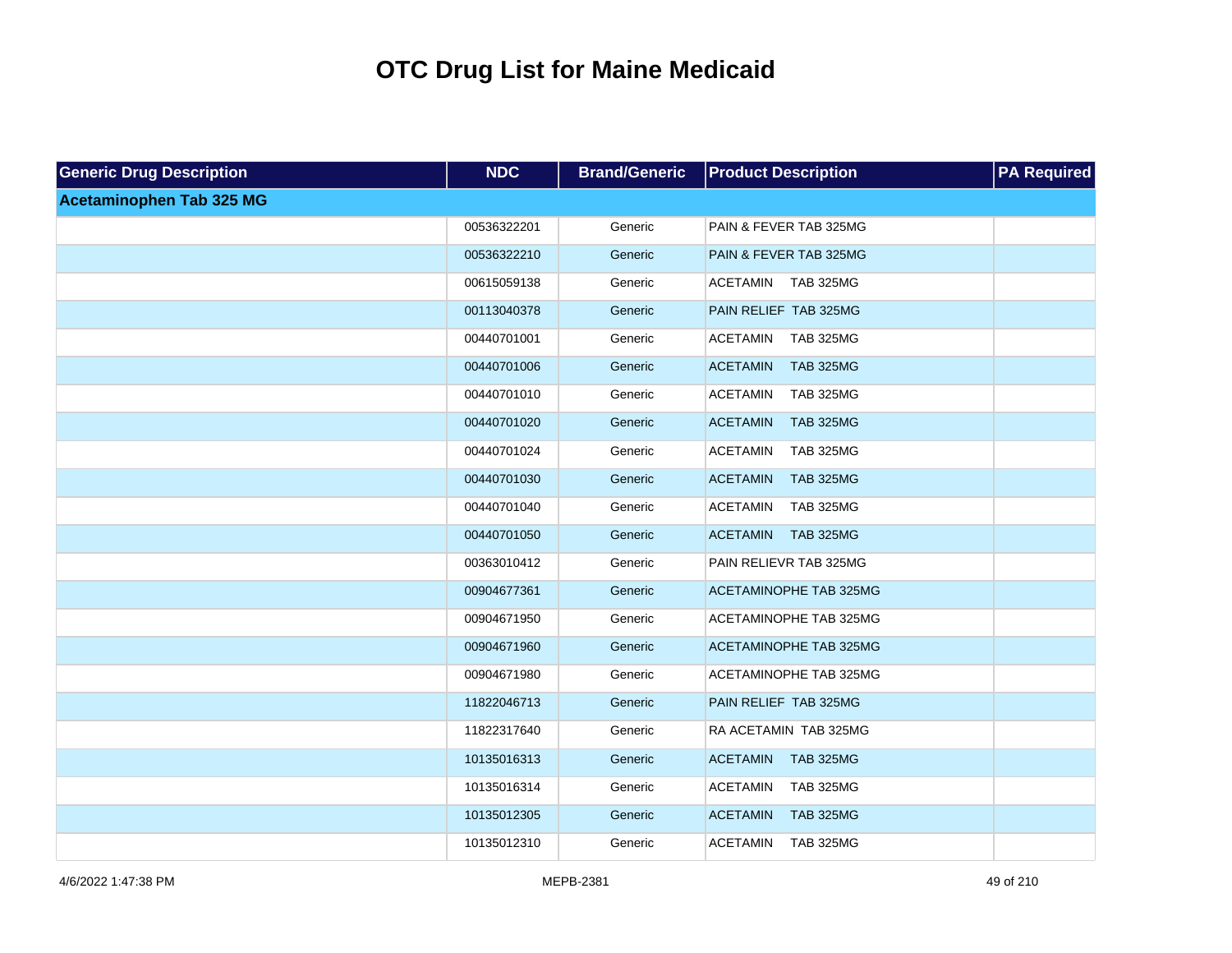| <b>Generic Drug Description</b> | <b>NDC</b>  | <b>Brand/Generic</b> | <b>Product Description</b>          | <b>PA Required</b> |
|---------------------------------|-------------|----------------------|-------------------------------------|--------------------|
| <b>Acetaminophen Tab 325 MG</b> |             |                      |                                     |                    |
|                                 | 10135012324 | Generic              | <b>ACETAMIN</b><br><b>TAB 325MG</b> |                    |
|                                 | 10135012330 | Generic              | <b>TAB 325MG</b><br><b>ACETAMIN</b> |                    |
|                                 | 10135012350 | Generic              | <b>TAB 325MG</b><br><b>ACETAMIN</b> |                    |
|                                 | 10135012360 | Generic              | <b>ACETAMIN</b><br><b>TAB 325MG</b> |                    |
|                                 | 10135012362 | Generic              | <b>ACETAMIN</b><br><b>TAB 325MG</b> |                    |
|                                 | 10135012365 | Generic              | <b>ACETAMIN</b><br><b>TAB 325MG</b> |                    |
|                                 | 10135012370 | Generic              | <b>ACETAMIN</b><br><b>TAB 325MG</b> |                    |
|                                 | 10135012390 | Generic              | <b>ACETAMIN</b><br><b>TAB 325MG</b> |                    |
|                                 | 49035049101 | Generic              | PAIN RELIEVE TAB 325MG              |                    |
|                                 | 49035052378 | Generic              | ACETAMINOPHN TAB 325MG              |                    |
|                                 | 47682014513 | Generic              | <b>ACETAMINOPHN TAB 325MG</b>       |                    |
|                                 | 47682014536 | Generic              | <b>ACETAMINOPHN TAB 325MG</b>       |                    |
|                                 | 47682014548 | Generic              | <b>ACETAMINOPHN TAB 325MG</b>       |                    |
|                                 | 47682014564 | Generic              | <b>ACETAMINOPHN TAB 325MG</b>       |                    |
|                                 | 47682080313 | Generic              | NON-ASPIRIN TAB 325MG               |                    |
|                                 | 47682080333 | Generic              | NON-ASPIRIN TAB 325MG               |                    |
|                                 | 47682080348 | Generic              | NON-ASPIRIN TAB 325MG               |                    |
|                                 | 43353043390 | Generic              | <b>ACETAMIN</b><br><b>TAB 325MG</b> |                    |
|                                 | 43292055591 | Generic              | <b>ACETAMIN</b><br><b>TAB 325MG</b> |                    |
|                                 | 41163051402 | Generic              | EQL ACETAMIN TAB 325MG              |                    |
|                                 | 41250051055 | Generic              | <b>ASPIRIN FREE TAB 325MG</b>       |                    |
|                                 | 46122024778 | Generic              | PAIN RELIEF TAB 325MG               |                    |
|                                 | 46122039078 | Generic              | PAIN RELIEF TAB 325MG               |                    |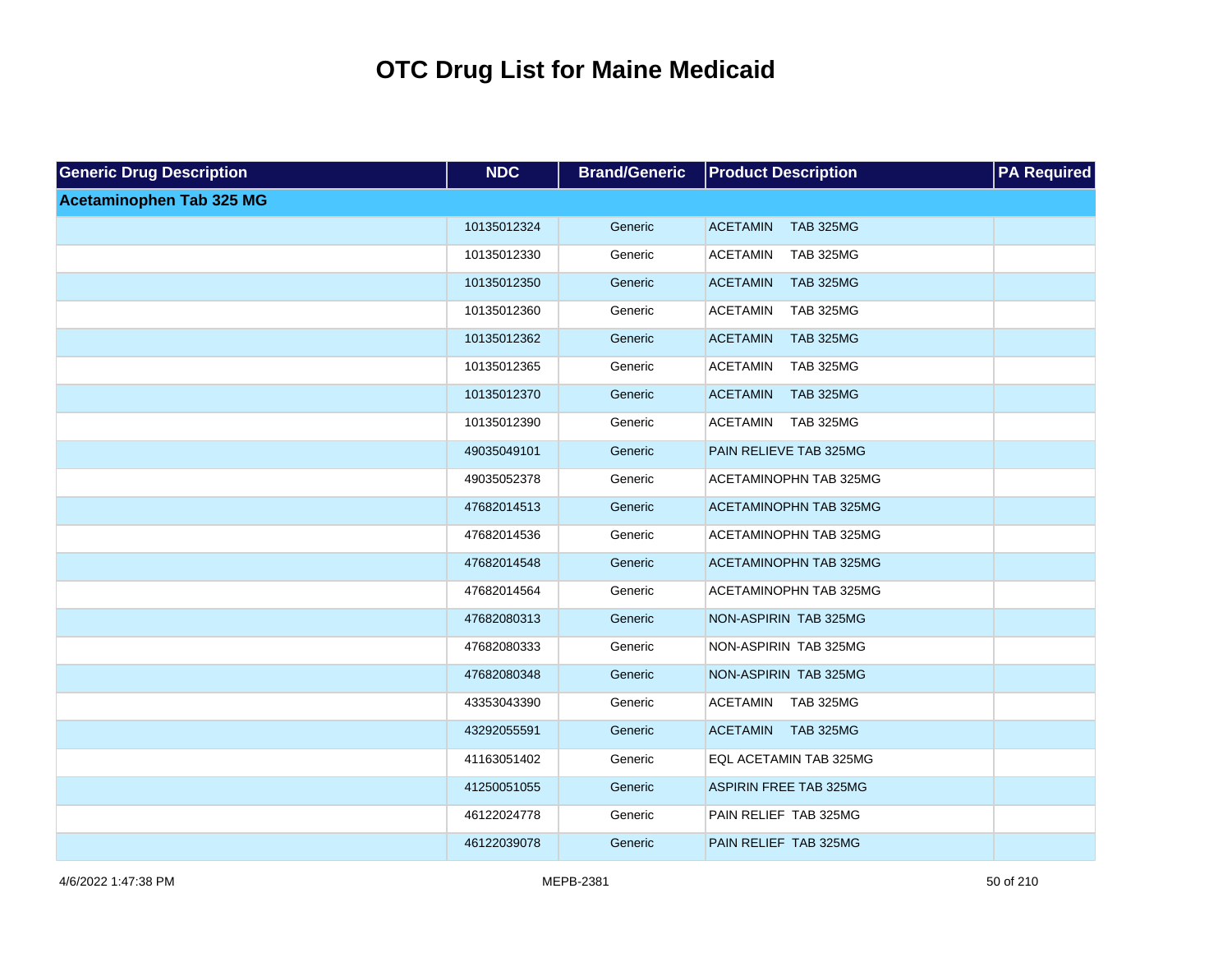| <b>Generic Drug Description</b> | <b>NDC</b>  | <b>Brand/Generic</b> | <b>Product Description</b>          | <b>PA Required</b> |
|---------------------------------|-------------|----------------------|-------------------------------------|--------------------|
| <b>Acetaminophen Tab 325 MG</b> |             |                      |                                     |                    |
|                                 | 46122043078 | Generic              | GNP ACETAMIN TAB 325MG              |                    |
|                                 | 16103035307 | Generic              | PHARBETOL TAB 325MG                 |                    |
|                                 | 16103035308 | Generic              | PHARBETOL TAB 325MG                 |                    |
|                                 | 16103035311 | Generic              | PHARBETOL TAB 325MG                 |                    |
|                                 | 16103035399 | Generic              | PHARBETOL TAB 325MG                 |                    |
|                                 | 15127007208 | Generic              | NON-ASPIRIN TAB 325MG               |                    |
|                                 | 15127007224 | Generic              | NON-ASPIRIN TAB 325MG               |                    |
|                                 | 33261014200 | Generic              | <b>ACETAMIN</b><br><b>TAB 325MG</b> |                    |
|                                 | 33261014230 | Generic              | <b>TAB 325MG</b><br><b>ACETAMIN</b> |                    |
|                                 | 33261014290 | Generic              | <b>TAB 325MG</b><br><b>ACETAMIN</b> |                    |
|                                 | 33261014299 | Generic              | <b>ACETAMIN</b><br><b>TAB 325MG</b> |                    |
|                                 | 33358000620 | Generic              | <b>TAB 325MG</b><br><b>ACETAMIN</b> |                    |
|                                 | 33358000630 | Generic              | <b>ACETAMIN</b><br><b>TAB 325MG</b> |                    |
|                                 | 33358000660 | Generic              | <b>ACETAMIN</b><br><b>TAB 325MG</b> |                    |
|                                 | 36800090002 | Generic              | PAIN RELIEF TAB 325MG               |                    |
|                                 | 37864000101 | Generic              | <b>ACETAMIN</b><br><b>TAB 325MG</b> |                    |
|                                 | 37864000102 | Generic              | <b>ACETAMIN</b><br><b>TAB 325MG</b> |                    |
|                                 | 37864007039 | Generic              | <b>TAB 325MG</b><br><b>ACETAMIN</b> |                    |
| <b>Acetaminophen Tab 500 MG</b> |             |                      |                                     |                    |
|                                 | 49483034101 | Generic              | ACETAMINOPHN TAB 500MG              |                    |
|                                 | 49483034110 | Generic              | <b>ACETAMINOPHN TAB 500MG</b>       |                    |
|                                 | 49483034150 | Generic              | ACETAMINOPHN TAB 500MG              |                    |
|                                 | 49348099810 | Generic              | PAIN RELIEVE TAB 500MG              |                    |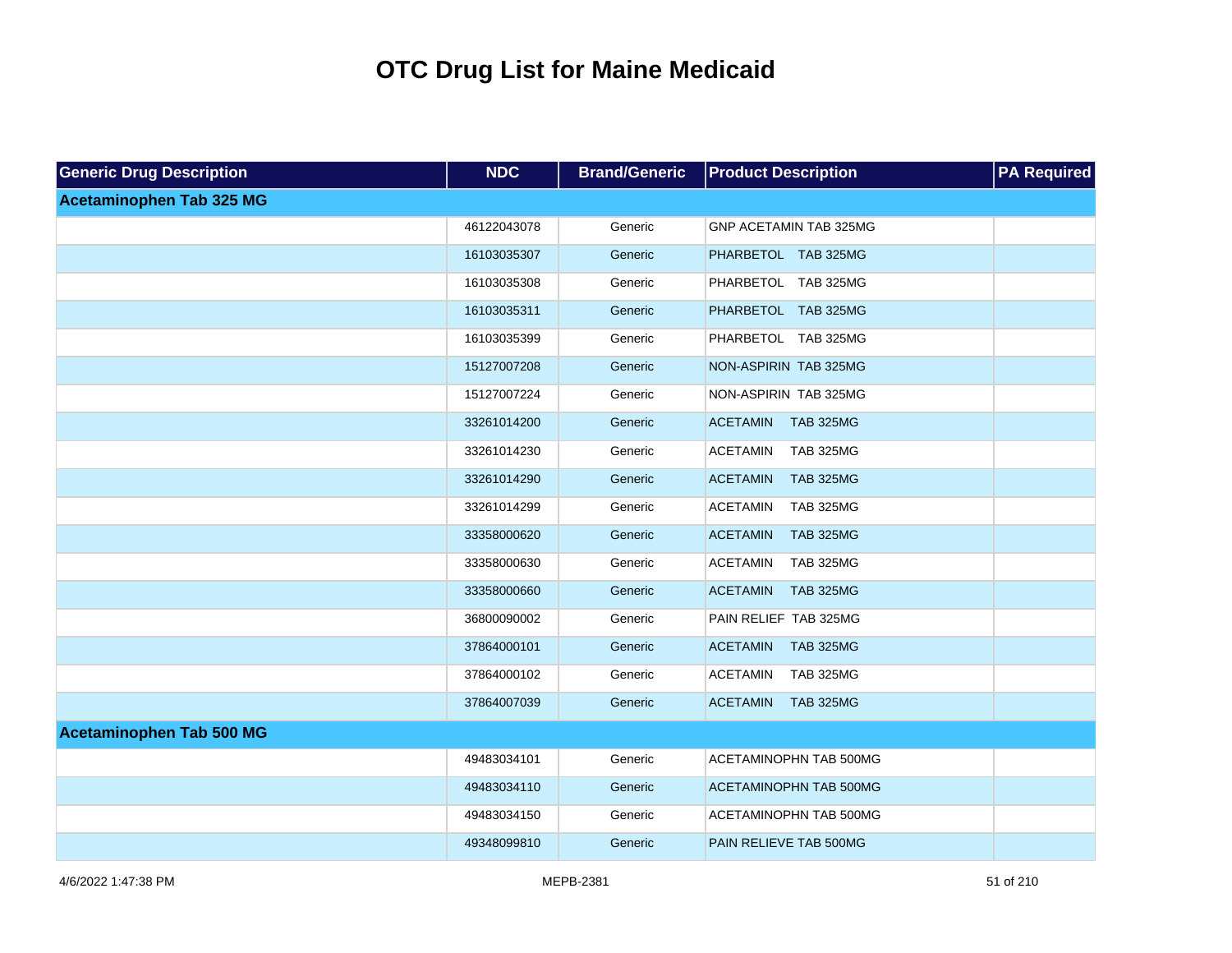| <b>Generic Drug Description</b> | <b>NDC</b>  | <b>Brand/Generic</b> | <b>Product Description</b>          | <b>PA Required</b> |
|---------------------------------|-------------|----------------------|-------------------------------------|--------------------|
| <b>Acetaminophen Tab 500 MG</b> |             |                      |                                     |                    |
|                                 | 62011002701 | Generic              | PAIN RELIEF TAB 500MG               |                    |
|                                 | 62011002301 | Generic              | PAIN RELIEF TAB 500MG               |                    |
|                                 | 62011002302 | Generic              | PAIN RELIEF TAB 500MG               |                    |
|                                 | 62011002303 | Generic              | PAIN RELIEF TAB 500MG               |                    |
|                                 | 62011043401 | Generic              | PAIN RELIEF TAB 500MG               |                    |
|                                 | 62011004901 | Generic              | PAIN RELIEF TAB 500MG               |                    |
|                                 | 63868098710 | Generic              | NON-ASPIRIN TAB 500MG/RR            |                    |
|                                 | 63868098750 | Generic              | NON-ASPIRIN TAB 500MG/RR            |                    |
|                                 | 63868050350 | Generic              | NON-ASPIRIN TAB 500MG               |                    |
|                                 | 63868050701 | Generic              | NON-ASPIRIN TAB 500MG               |                    |
|                                 | 63868008360 | Generic              | PAIN RELIEF TAB 500MG               |                    |
|                                 | 63868008405 | Generic              | PAIN RELIEF TAB 500MG               |                    |
|                                 | 63868008410 | Generic              | PAIN RELIEF TAB 500MG               |                    |
|                                 | 63868008424 | Generic              | PAIN RELIEF TAB 500MG               |                    |
|                                 | 63868008450 | Generic              | PAIN RELIEF TAB 500MG               |                    |
|                                 | 70000003601 | Generic              | <b>ACETAMIN</b><br><b>TAB 500MG</b> |                    |
|                                 | 70000041001 | Generic              | <b>ACETAMIN</b><br><b>TAB 500MG</b> |                    |
|                                 | 70000041002 | Generic              | <b>ACETAMIN</b><br><b>TAB 500MG</b> |                    |
|                                 | 70000037301 | Generic              | <b>ACETAMINOPHN TAB 500MG</b>       |                    |
|                                 | 70000037302 | Generic              | <b>ACETAMINOPHN TAB 500MG</b>       |                    |
|                                 | 70000037303 | Generic              | <b>ACETAMINOPHN TAB 500MG</b>       |                    |
|                                 | 70000037305 | Generic              | <b>ACETAMINOPHN TAB 500MG</b>       |                    |
|                                 | 70000031201 | Generic              | ACETAMIN TAB 500MG                  |                    |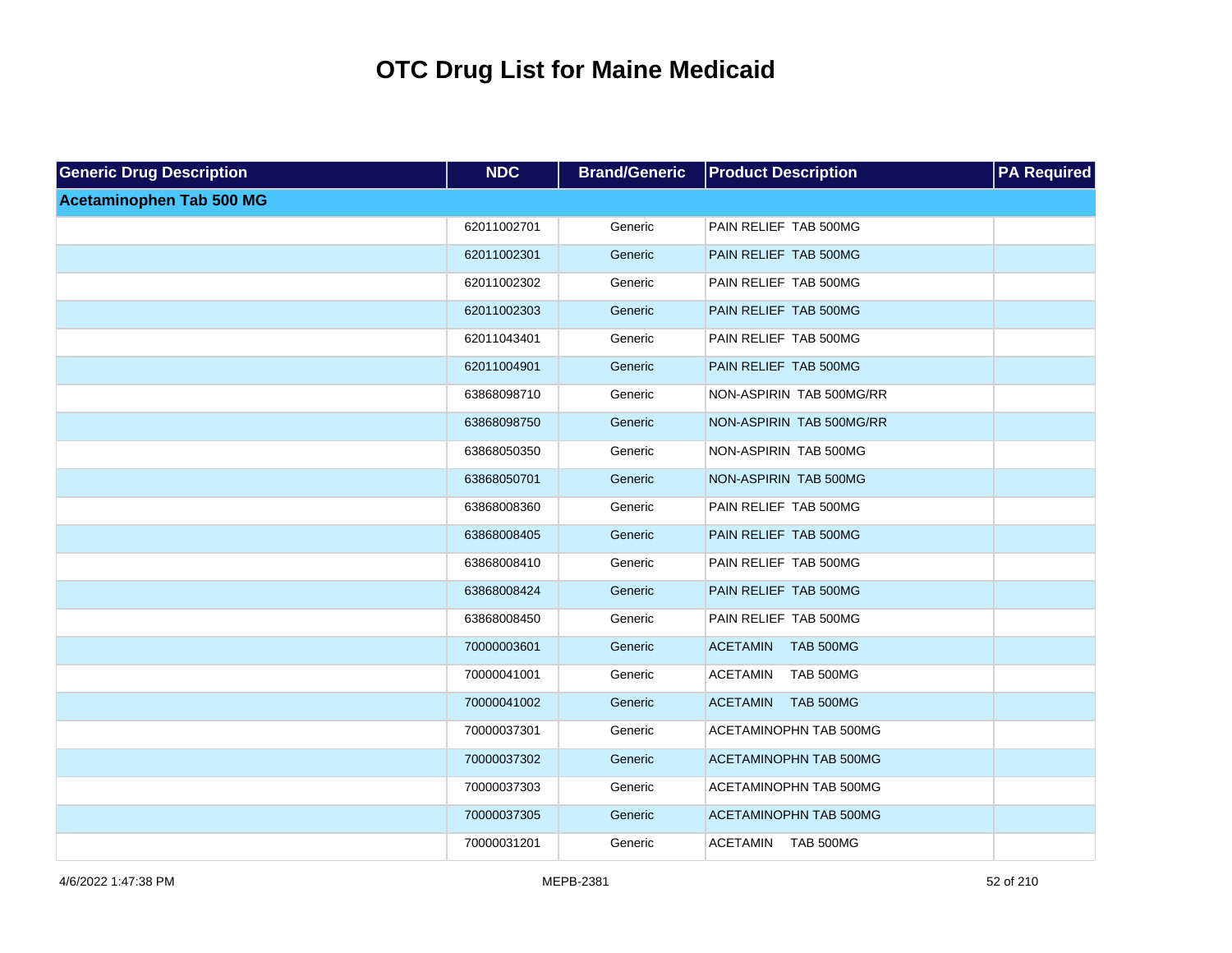| <b>Generic Drug Description</b> | <b>NDC</b>  | <b>Brand/Generic</b> | <b>Product Description</b>          | <b>PA Required</b> |
|---------------------------------|-------------|----------------------|-------------------------------------|--------------------|
| Acetaminophen Tab 500 MG        |             |                      |                                     |                    |
|                                 | 70000031202 | Generic              | ACETAMIN TAB 500MG                  |                    |
|                                 | 24385048447 | Generic              | PAIN RELIEF TAB 500MG               |                    |
|                                 | 24385048471 | Generic              | PAIN RELIEF TAB 500MG               |                    |
|                                 | 24385048490 | Generic              | PAIN RELIEF TAB 500MG               |                    |
|                                 | 24385014571 | Generic              | PAIN RELIEF TAB 500MG               |                    |
|                                 | 46122054382 | Generic              | PAIN RELIEF TAB 500MG               |                    |
|                                 | 46122064971 | Generic              | ACETAMINOPHN TAB 500MG              |                    |
|                                 | 46122031278 | Generic              | PAIN RELIEF TAB 500MG               |                    |
|                                 | 49348004209 | Generic              | PAIN RELIEVE TAB 500MG              |                    |
|                                 | 49348004210 | Generic              | PAIN RELIEVE TAB 500MG              |                    |
|                                 | 49348004214 | Generic              | PAIN RELIEVE TAB 500MG              |                    |
|                                 | 49348011610 | Generic              | SM PAIN REL TAB 500MG               |                    |
|                                 | 49348073010 | Generic              | PAIN RELIEVE TAB 500MG              |                    |
|                                 | 00904672024 | Generic              | <b>ACETAMIN</b><br>TAB 500MG        |                    |
|                                 | 00904672040 | Generic              | <b>ACETAMIN</b><br><b>TAB 500MG</b> |                    |
|                                 | 00904672051 | Generic              | <b>ACETAMIN</b><br>TAB 500MG        |                    |
|                                 | 00904672059 | Generic              | <b>ACETAMIN</b><br><b>TAB 500MG</b> |                    |
|                                 | 00904672060 | Generic              | TAB 500MG<br><b>ACETAMIN</b>        |                    |
|                                 | 00904672080 | Generic              | <b>ACETAMIN</b><br><b>TAB 500MG</b> |                    |
|                                 | 00904673059 | Generic              | TAB 500MG<br><b>ACETAMIN</b>        |                    |
|                                 | 00904673060 | Generic              | <b>ACETAMIN</b><br><b>TAB 500MG</b> |                    |
|                                 | 00904673061 | Generic              | TAB 500MG<br><b>ACETAMIN</b>        |                    |
|                                 | 00904673080 | Generic              | <b>TAB 500MG</b><br><b>ACETAMIN</b> |                    |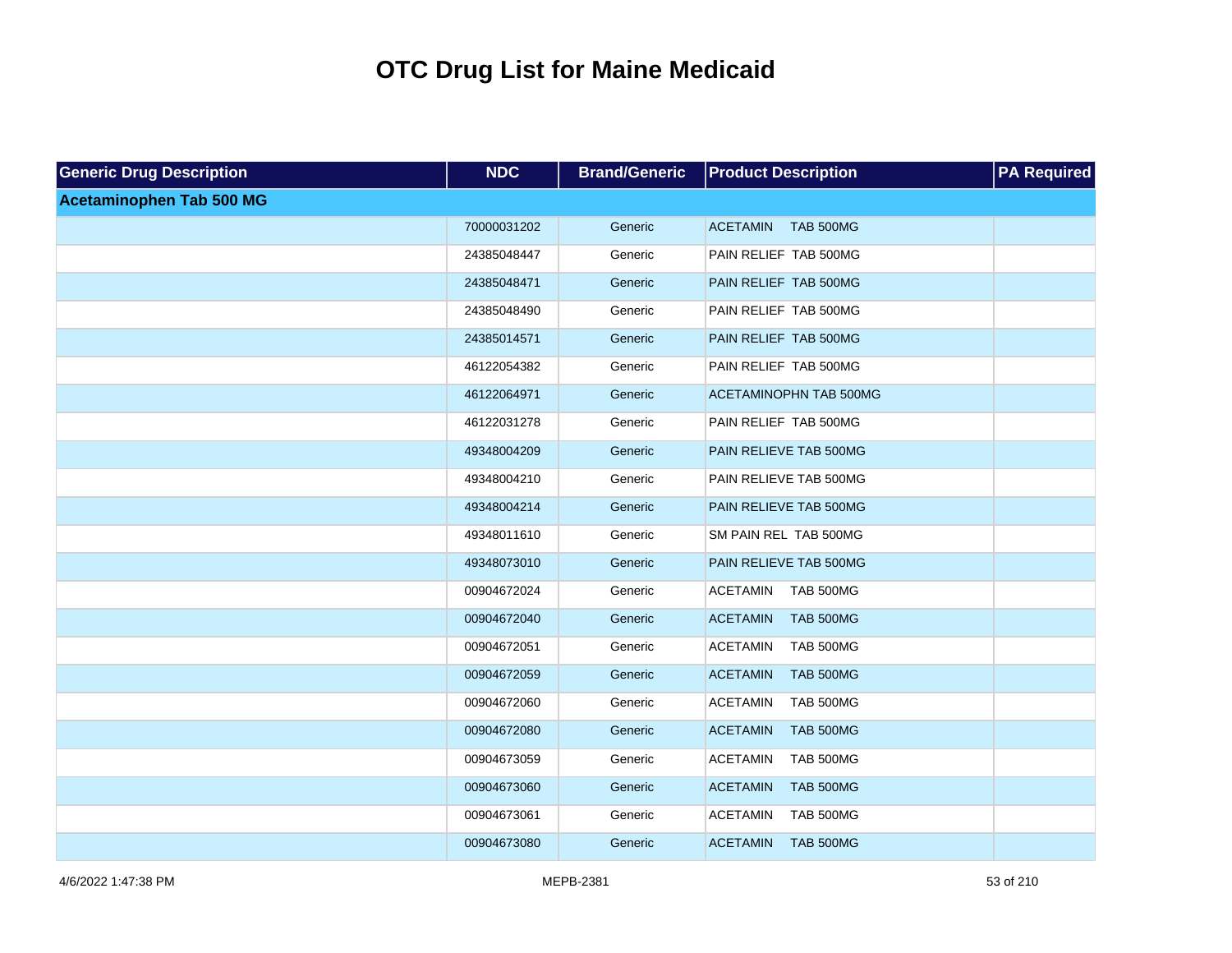| <b>Generic Drug Description</b> | <b>NDC</b>  | <b>Brand/Generic</b> | <b>Product Description</b>          | <b>PA Required</b> |
|---------------------------------|-------------|----------------------|-------------------------------------|--------------------|
| <b>Acetaminophen Tab 500 MG</b> |             |                      |                                     |                    |
|                                 | 00904674959 | Generic              | ACETAMINOPHN TAB 500MG              |                    |
|                                 | 00113048452 | Generic              | PAIN RELIEF TAB 500MG               |                    |
|                                 | 00113048462 | Generic              | PAIN RELIEF TAB 500MG               |                    |
|                                 | 00113048471 | Generic              | PAIN RELIEF TAB 500MG               |                    |
|                                 | 00113048478 | Generic              | PAIN RELIEF TAB 500MG               |                    |
|                                 | 00113048490 | Generic              | PAIN RELIEF TAB 500MG               |                    |
|                                 | 00113022771 | Generic              | PAIN RELIEF TAB 500MG               |                    |
|                                 | 00113002562 | Generic              | PAIN RELIEF TAB 500MG               |                    |
|                                 | 00113002571 | Generic              | PAIN RELIEF TAB 500MG               |                    |
|                                 | 00113002578 | Generic              | PAIN RELIEF TAB 500MG               |                    |
|                                 | 00536117201 | Generic              | <b>ACETAMIN</b><br>TAB 500MG        |                    |
|                                 | 00536117210 | Generic              | <b>TAB 500MG</b><br><b>ACETAMIN</b> |                    |
|                                 | 00536129229 | Generic              | <b>TAB 500MG</b><br><b>ACETAMIN</b> |                    |
| Acetaminophen Tab ER 650 MG     |             |                      |                                     |                    |
|                                 | 70000030601 | Generic              | 8 HOUR PAIN TAB 650MG               |                    |
|                                 | 70677001701 | Generic              | SM PAIN RLVR TAB 650MG              |                    |
|                                 | 70677001801 | Generic              | <b>ARTHRTS PAIN TAB 650MG</b>       |                    |
|                                 | 70000018002 | Generic              | 8 HOUR PAIN TAB 650MG               |                    |
|                                 | 70000018003 | Generic              | 8 HOUR PAIN TAB 650MG               |                    |
|                                 | 70000018005 | Generic              | 8 HOUR PAIN TAB 650MG               |                    |
|                                 | 68084077725 | Generic              | ACETAMINOPHE TAB 650MG ER           | PA REQUIRED        |
|                                 | 68084077795 | Generic              | ACETAMINOPHE TAB 650MG ER           |                    |
|                                 | 68001049500 | Generic              | <b>ACETAMINOPHE TAB 650MG ER</b>    |                    |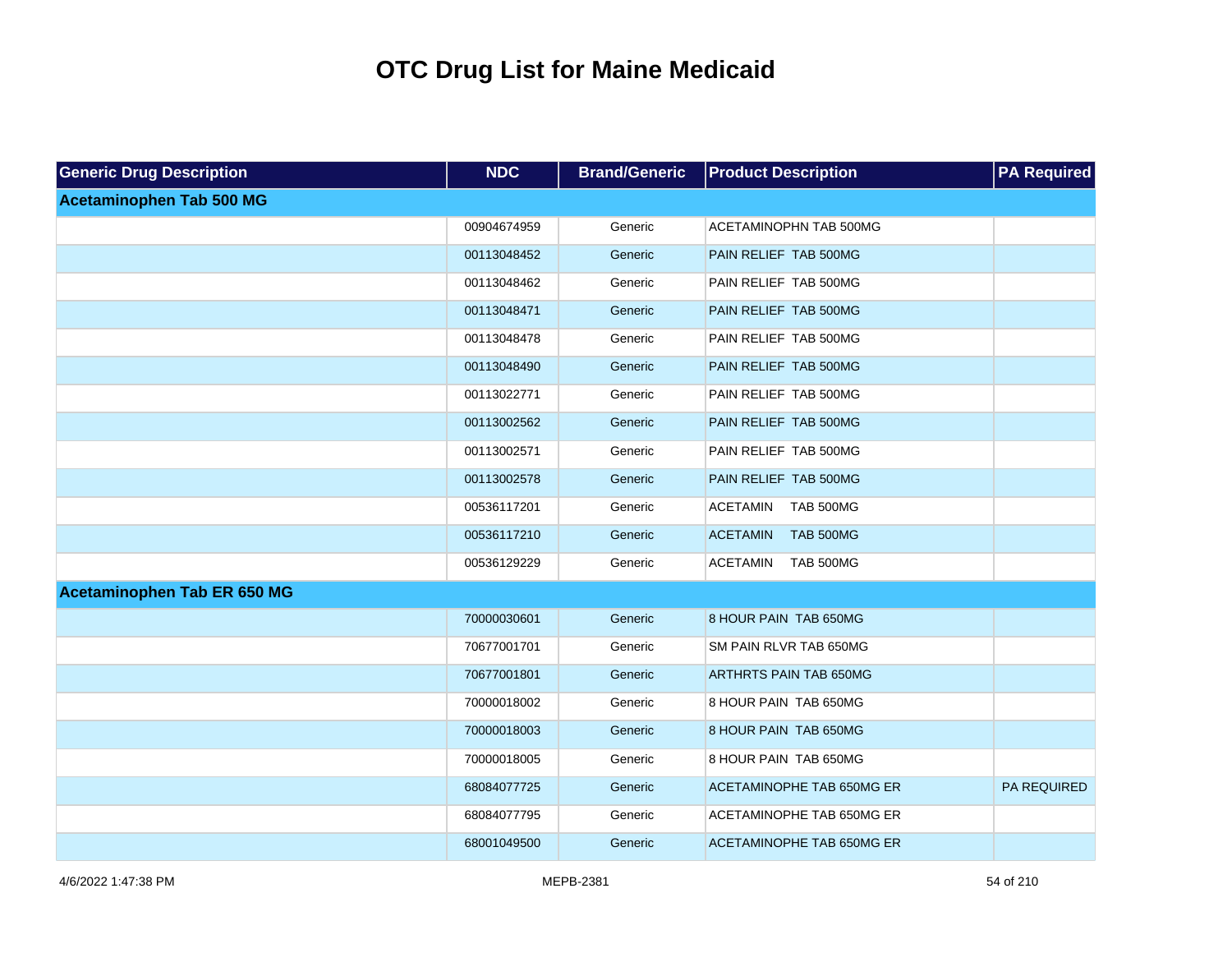| <b>Generic Drug Description</b>                     | <b>NDC</b>  | <b>Brand/Generic</b> | <b>Product Description</b>          | <b>PA Required</b> |
|-----------------------------------------------------|-------------|----------------------|-------------------------------------|--------------------|
| Acetaminophen Tab ER 650 MG                         |             |                      |                                     |                    |
|                                                     | 62011033701 | Generic              | ARTHRTS PAIN TAB 650MG              |                    |
|                                                     | 49483069901 | Generic              | <b>ACETAMIN</b><br><b>TAB 650MG</b> |                    |
|                                                     | 49483069905 | Generic              | <b>ACETAMIN</b><br><b>TAB 650MG</b> |                    |
|                                                     | 50268005211 | Generic              | ACETAMINOPHE TAB 650MG              |                    |
|                                                     | 50268005215 | Generic              | ACETAMINOPHE TAB 650MG              | PA REQUIRED        |
|                                                     | 51660033301 | Generic              | <b>ARTHRTS PAIN TAB 650MG</b>       |                    |
|                                                     | 51660033350 | Generic              | ARTHRTS PAIN TAB 650MG              |                    |
|                                                     | 00113054462 | Generic              | <b>ARTHRTS PAIN TAB 650MG</b>       |                    |
|                                                     | 00113054471 | Generic              | ARTHRTS PAIN TAB 650MG              |                    |
|                                                     | 00113054478 | Generic              | <b>ARTHRTS PAIN TAB 650MG</b>       |                    |
|                                                     | 00904688365 | Generic              | ACETAMINOPHE TAB 650MG ER           |                    |
|                                                     | 00904576960 | Generic              | ARTHRTS PAIN TAB 650MG              |                    |
|                                                     | 46122006271 | Generic              | 8HR PAIN REL TAB 650MG              |                    |
|                                                     | 46122017081 | Generic              | <b>ARTHRTS PAIN TAB 650MG</b>       |                    |
|                                                     | 46122062978 | Generic              | 8 HR ARTHRTS TAB 650MG              |                    |
|                                                     | 46122062981 | Generic              | 8 HR ARTHRTS TAB 650MG              |                    |
|                                                     | 46122063078 | Generic              | 8HR PAIN REL TAB 650MG              |                    |
| Aspirin Buffered (Ca Carb-Mg Carb-Mg Ox) Tab 325 MG |             |                      |                                     |                    |
|                                                     | 70000014701 | Generic              | TRI-BUFF ASA TAB 325MG              |                    |
|                                                     | 00904201559 | Generic              | TRI-BUFF ASA TAB 325MG              |                    |
| <b>Aspirin Chew Tab 81 MG</b>                       |             |                      |                                     |                    |
|                                                     | 70000041901 | Generic              | <b>ASPIRIN</b><br>CHW 81MG          |                    |
|                                                     | 70000042001 | Generic              | <b>ASPIRIN</b><br>CHW 81MG          |                    |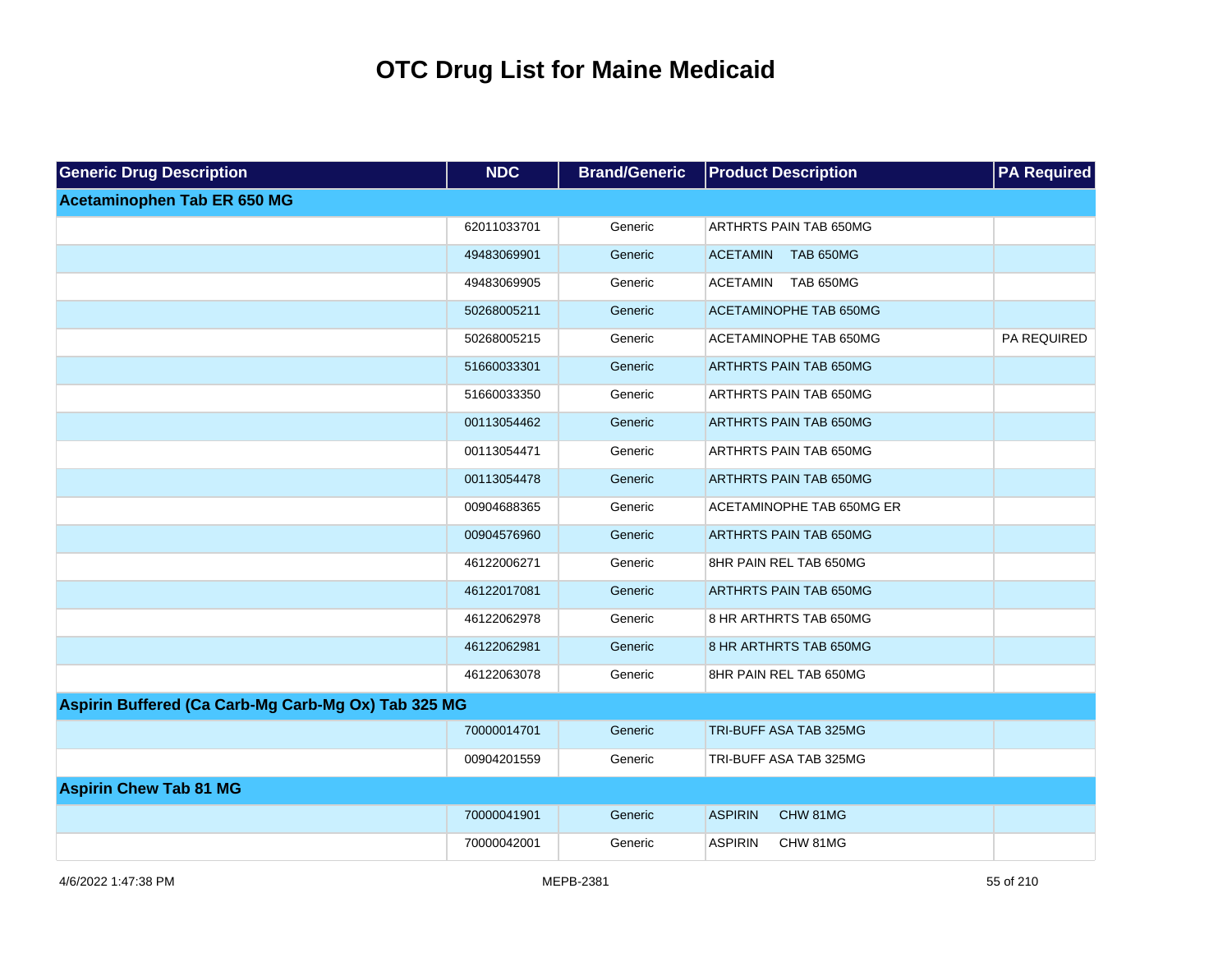| <b>Generic Drug Description</b> | <b>NDC</b>  | <b>Brand/Generic</b> | <b>Product Description</b>  | <b>PA Required</b> |
|---------------------------------|-------------|----------------------|-----------------------------|--------------------|
| <b>Aspirin Chew Tab 81 MG</b>   |             |                      |                             |                    |
|                                 | 70677007001 | Generic              | SM ASPIRIN CHW 81MG         |                    |
|                                 | 49483033463 | Generic              | ASPIRIN LOW CHW 81MG        |                    |
|                                 | 49348075707 | Generic              | SM ASPIRIN CHW 81MG         |                    |
|                                 | 62011021201 | Generic              | HM ASPIRIN CHW 81MG         |                    |
|                                 | 62011040401 | Generic              | HM ASPIRIN CHW 81MG         |                    |
|                                 | 63868024036 | Generic              | ASPIRIN LOW CHW 81MG        |                    |
|                                 | 63739043402 | Generic              | <b>ASPIRIN</b><br>CHW 81MG  |                    |
|                                 | 63868002936 | Generic              | ASPIRIN LOW CHW 81MG        |                    |
|                                 | 62011002801 | Generic              | HM ASPIRIN CHW 81MG         |                    |
|                                 | 00904404073 | Generic              | <b>ASPIRIN</b><br>CHW 81MG  |                    |
|                                 | 00536100836 | Generic              | <b>ASPIRIN</b><br>CHW 81MG  |                    |
|                                 | 00113046708 | Generic              | <b>ASPIRIN</b><br>CHW 81MG  |                    |
|                                 | 00113046768 | Generic              | <b>ASPIRIN</b><br>CHW 81MG  |                    |
|                                 | 00113025968 | Generic              | <b>ASPIRIN</b><br>CHW 81MG  |                    |
|                                 | 00113027468 | Generic              | <b>ASPIRIN</b><br>CHW 81MG  |                    |
|                                 | 00904679480 | Generic              | ASPIRIN LOW CHW 81MG        |                    |
|                                 | 00904679489 | Generic              | <b>ASPIRIN LOW CHW 81MG</b> |                    |
|                                 | 24385027868 | Generic              | GNP ASPIRIN CHW 81MG        |                    |
|                                 | 24385002868 | Generic              | <b>GNP ASPIRIN CHW 81MG</b> |                    |
| <b>Aspirin Tab 325 MG</b>       |             |                      |                             |                    |
|                                 | 63868035203 | Generic              | QC ASPIRIN TAB 325MG        |                    |
|                                 | 63868035210 | Generic              | QC ASPIRIN TAB 325MG        |                    |
|                                 | 62011043201 | Generic              | HM ASPIRIN TAB 325MG        |                    |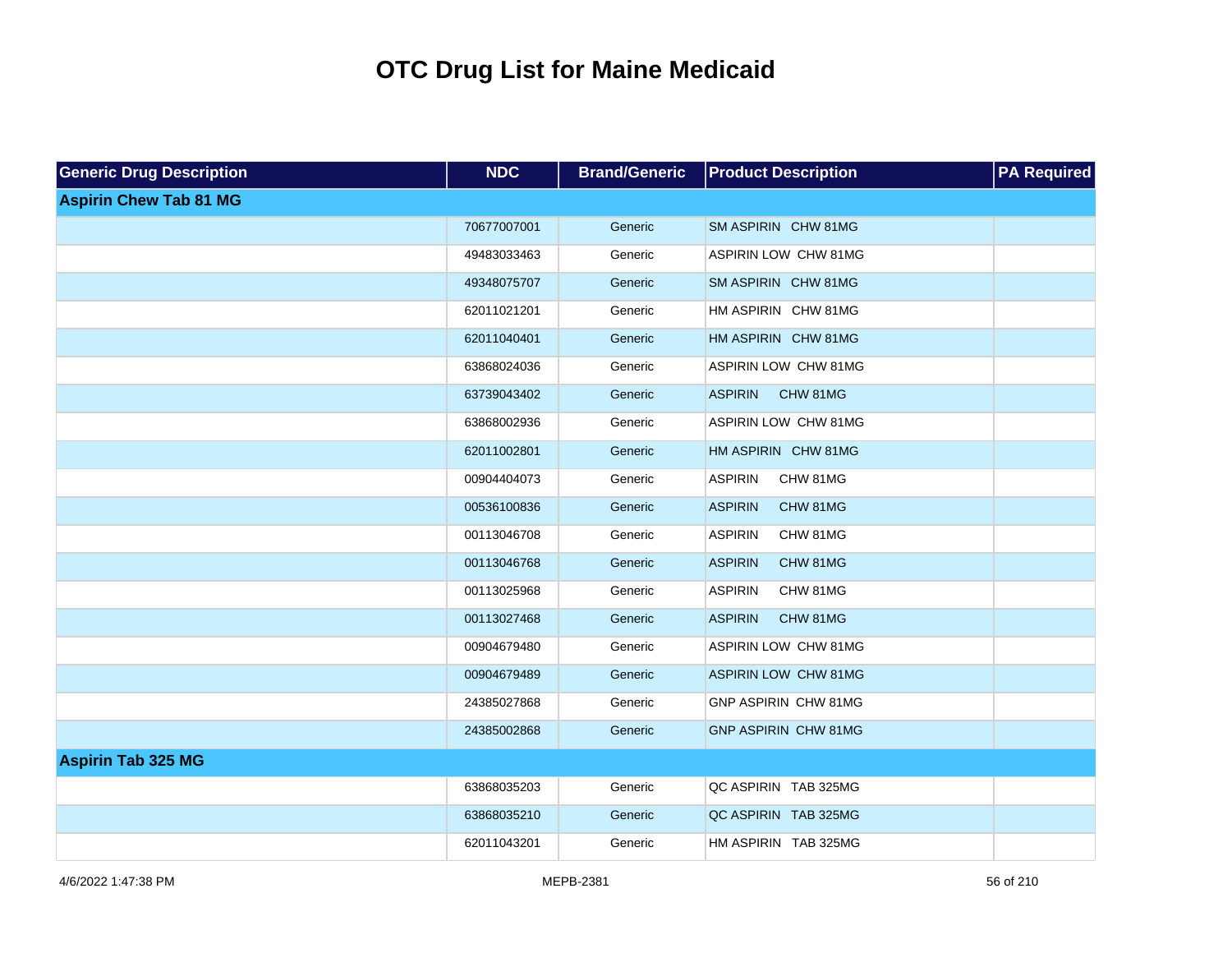| <b>Generic Drug Description</b>           | <b>NDC</b>  | <b>Brand/Generic</b> | <b>Product Description</b>         | <b>PA Required</b> |
|-------------------------------------------|-------------|----------------------|------------------------------------|--------------------|
| <b>Aspirin Tab 325 MG</b>                 |             |                      |                                    |                    |
|                                           | 62011002001 | Generic              | HM ASPIRIN TAB 325MG               |                    |
|                                           | 62011002003 | Generic              | HM ASPIRIN TAB 325MG               |                    |
|                                           | 49483001110 | Generic              | <b>ASPIRIN</b><br><b>TAB 325MG</b> |                    |
|                                           | 70677009202 | Generic              | SM ASPIRIN TAB 325MG               |                    |
|                                           | 70000025302 | Generic              | <b>ASPIRIN</b><br><b>TAB 325MG</b> |                    |
|                                           | 70000025304 | Generic              | <b>ASPIRIN</b><br><b>TAB 325MG</b> |                    |
|                                           | 49348000110 | Generic              | SM ASPIRIN TAB 325MG               |                    |
|                                           | 00904680940 | Generic              | <b>ASPIRIN</b><br><b>TAB 325MG</b> |                    |
|                                           | 00904674460 | Generic              | <b>ASPIRIN</b><br><b>TAB 325MG</b> |                    |
|                                           | 00113041678 | Generic              | <b>ASPIRIN</b><br><b>TAB 325MG</b> |                    |
|                                           | 00113041690 | Generic              | <b>ASPIRIN</b><br><b>TAB 325MG</b> |                    |
|                                           | 00113191978 | Generic              | <b>ASPIRIN</b><br><b>TAB 325MG</b> |                    |
|                                           | 00113191990 | Generic              | <b>ASPIRIN</b><br><b>TAB 325MG</b> |                    |
|                                           | 00536105405 | Generic              | <b>ASPIRIN</b><br><b>TAB 325MG</b> |                    |
|                                           | 00536105429 | Generic              | <b>ASPIRIN</b><br><b>TAB 325MG</b> |                    |
| <b>Aspirin Tab Delayed Release 325 MG</b> |             |                      |                                    |                    |
|                                           | 70677007101 | Generic              | SM ASPIRIN TAB 325MG EC            |                    |
|                                           | 70000003501 | Generic              | <b>ASPIRIN</b><br><b>TAB 325MG</b> |                    |
|                                           | 70000001401 | Generic              | <b>ASPIRIN</b><br>TAB 325MG EC     |                    |
|                                           | 49483033101 | Generic              | <b>ASPIRIN</b><br>TAB 325MG EC     |                    |
|                                           | 49483033110 | Generic              | <b>ASPIRIN</b><br>TAB 325MG EC     |                    |
|                                           | 50844022712 | Generic              | EQ ASPIRIN TAB 325MG EC            |                    |
|                                           | 62011040501 | Generic              | HM ASPIRIN TAB 325MG EC            |                    |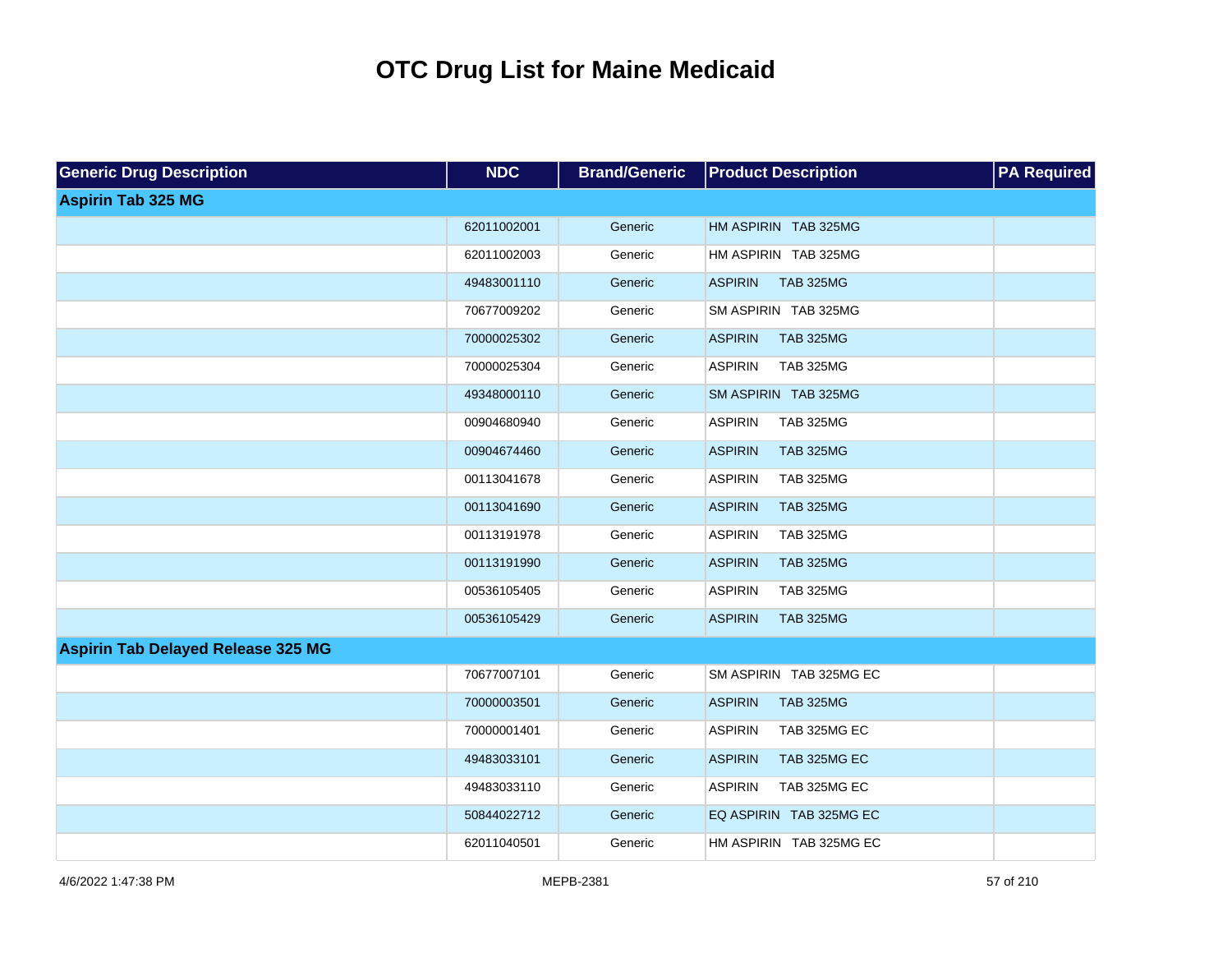| <b>Generic Drug Description</b>           | <b>NDC</b>  | <b>Brand/Generic</b> | <b>Product Description</b>     | <b>PA Required</b> |
|-------------------------------------------|-------------|----------------------|--------------------------------|--------------------|
| <b>Aspirin Tab Delayed Release 325 MG</b> |             |                      |                                |                    |
|                                           | 63739052301 | Generic              | <b>ASPIRIN</b><br>TAB 325MG EC |                    |
|                                           | 63868089810 | Generic              | ENTERIC ASA TAB 325MG EC       |                    |
|                                           | 00536123201 | Generic              | <b>ASPIRIN</b><br>TAB 325MG EC |                    |
|                                           | 00904678480 | Generic              | TAB 325MG EC<br><b>ASPIRIN</b> |                    |
| <b>Aspirin Tab Delayed Release 81 MG</b>  |             |                      |                                |                    |
|                                           | 63868037305 | Generic              | ASPIRIN LOW TAB 81MG EC        |                    |
|                                           | 63739052210 | Generic              | <b>ASPIRIN</b><br>TAB 81MG EC  |                    |
|                                           | 63739021202 | Generic              | ASPIRIN LOW TAB 81MG EC        |                    |
|                                           | 63868036320 | Generic              | ASPIRIN LOW TAB 81MG EC        |                    |
|                                           | 63868036336 | Generic              | ASPIRIN LOW TAB 81MG EC        |                    |
|                                           | 62011001901 | Generic              | ASPIRIN LOW TAB 81MG EC        |                    |
|                                           | 62011001902 | Generic              | ASPIRIN LOW TAB 81MG EC        |                    |
|                                           | 62011000301 | Generic              | ASPIRIN LOW TAB 81MG EC        |                    |
|                                           | 49348098015 | Generic              | SM ASPIRIN TAB 81MG EC         |                    |
|                                           | 49348098023 | Generic              | SM ASPIRIN TAB 81MG EC         |                    |
|                                           | 49348098053 | Generic              | SM ASPIRIN TAB 81MG EC         |                    |
|                                           | 49348098115 | Generic              | SM ASPIRIN TAB 81MG EC         |                    |
|                                           | 49483038710 | Generic              | ASPIRIN LOW TAB 81MG EC        |                    |
|                                           | 49483038712 | Generic              | ASPIRIN LOW TAB 81MG EC        |                    |
|                                           | 49483048110 | Generic              | ASPIRIN LOW TAB 81MG EC        |                    |
|                                           | 49483048112 | Generic              | ASPIRIN LOW TAB 81MG EC        |                    |
|                                           | 70000017801 | Generic              | <b>ASPIRIN</b><br>TAB 81MG EC  |                    |
|                                           | 70000017802 | Generic              | <b>ASPIRIN</b><br>TAB 81MG EC  |                    |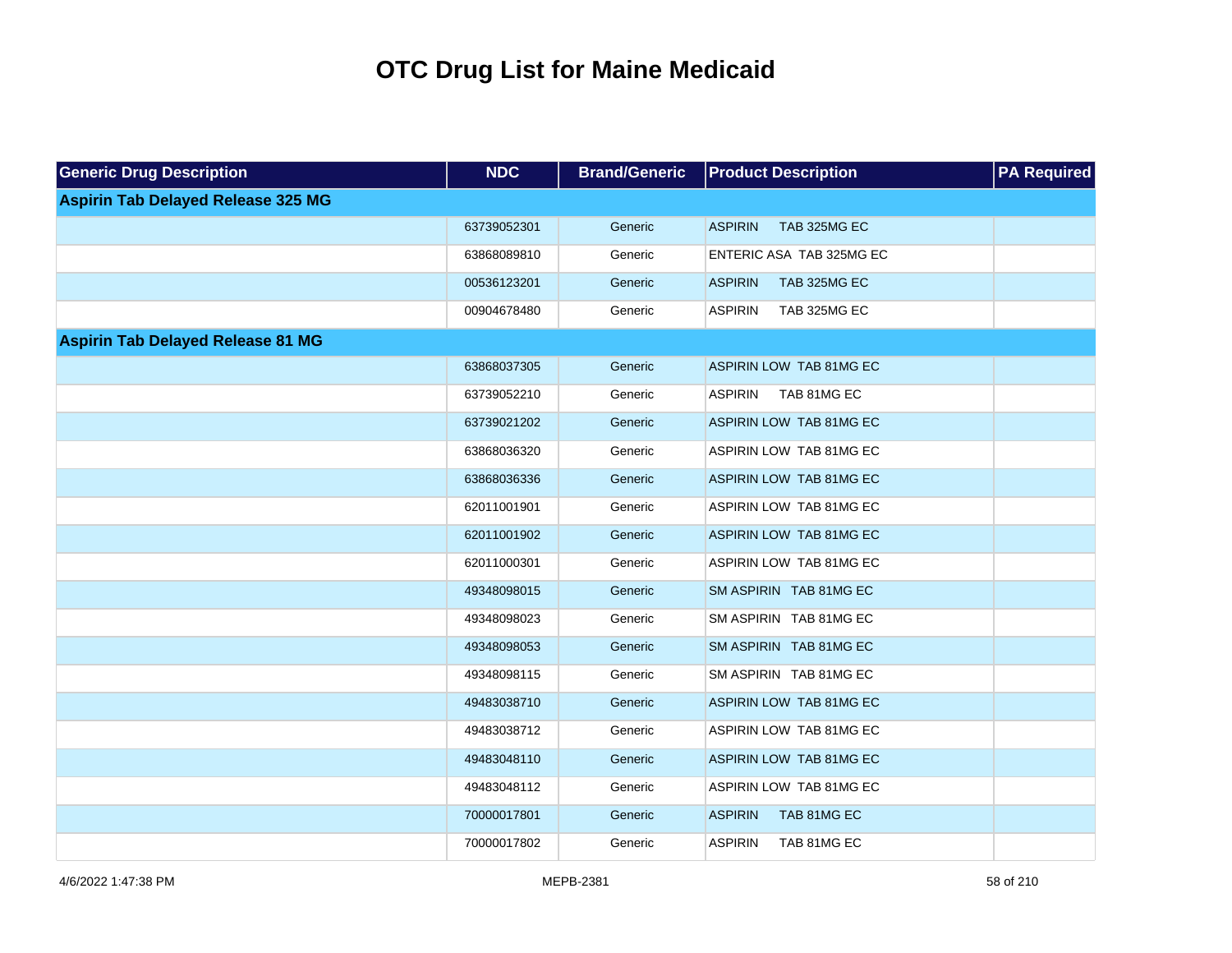| <b>Generic Drug Description</b>                  | <b>NDC</b>  | <b>Brand/Generic</b> | <b>Product Description</b>           | <b>PA</b> Required |
|--------------------------------------------------|-------------|----------------------|--------------------------------------|--------------------|
| <b>Aspirin Tab Delayed Release 81 MG</b>         |             |                      |                                      |                    |
|                                                  | 70000017803 | Generic              | <b>ASPIRIN</b><br>TAB 81MG EC        |                    |
|                                                  | 70000021801 | Generic              | ASPIRIN LOW TAB 81MG EC              |                    |
|                                                  | 70000021802 | Generic              | ASPIRIN LOW TAB 81MG EC              |                    |
|                                                  | 00904675180 | Generic              | ASPIRIN LOW TAB 81MG EC              |                    |
|                                                  | 00904678370 | Generic              | ASPIRIN LOW TAB 81MG EC              |                    |
|                                                  | 00904671318 | Generic              | ASPIRIN LOW TAB 81MG EC              |                    |
|                                                  | 00536123441 | Generic              | ASPIRIN LOW TAB 81MG EC              |                    |
|                                                  | 00536114941 | Generic              | <b>ASPIRIN</b><br>TAB 81MG EC        |                    |
|                                                  | 46122059848 | Generic              | ASPIRIN LOW TAB 81MG EC              |                    |
|                                                  | 46122059887 | Generic              | ASPIRIN LOW TAB 81MG EC              |                    |
|                                                  | 46122061576 | Generic              | GNP ASPIRIN TAB 81MG EC              |                    |
|                                                  | 46122061587 | Generic              | GNP ASPIRIN TAB 81MG EC              |                    |
|                                                  | 46122018076 | Generic              | ASPIRIN LOW TAB 81MG EC              |                    |
|                                                  | 46122018087 | Generic              | ASPIRIN LOW TAB 81MG EC              |                    |
| Aspirin-Acetaminophen-Caffeine Tab 250-250-65 MG |             |                      |                                      |                    |
|                                                  | 70000024701 | Generic              | <b>MIGRAINE</b><br><b>TAB RELIEF</b> |                    |
|                                                  | 70000024702 | Generic              | <b>MIGRAINE</b><br><b>TAB RELIEF</b> |                    |
|                                                  | 70677011901 | Generic              | SM MIGRAINE TAB RELIEF               |                    |
|                                                  | 70000014601 | Generic              | HEADACHE TAB RELIEF                  |                    |
|                                                  | 70000006601 | Generic              | HEADACHE TAB RELIEF                  |                    |
|                                                  | 63868048501 | Generic              | QC HEADACHE TAB RELIEF               |                    |
|                                                  | 63868048524 | Generic              | QC HEADACHE TAB RELIEF               |                    |
|                                                  | 62011024301 | Generic              | HM MIGRAINE TAB FORMULA              |                    |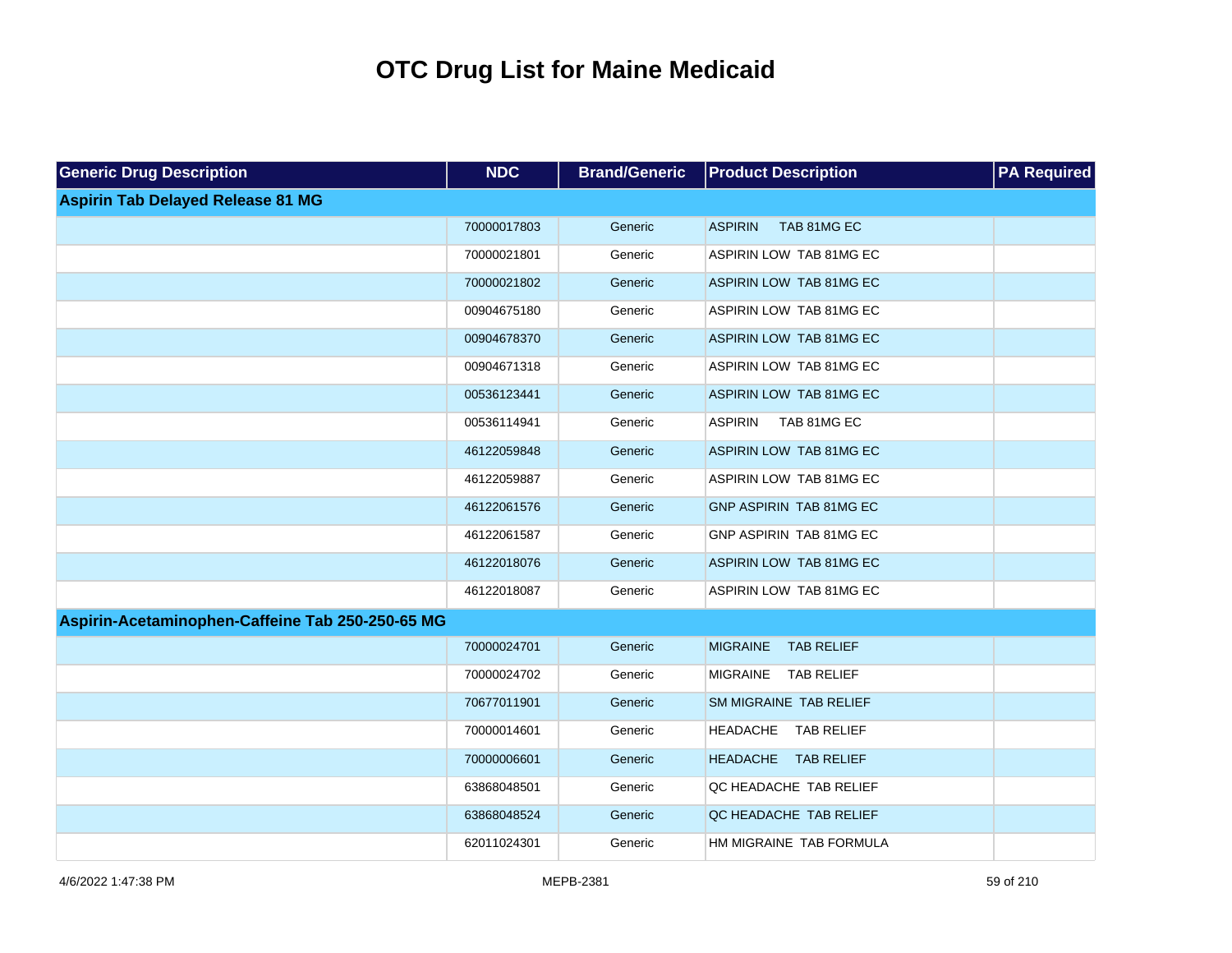| <b>Generic Drug Description</b>                    | <b>NDC</b>  | <b>Brand/Generic</b> | <b>Product Description</b>       | <b>PA Required</b> |
|----------------------------------------------------|-------------|----------------------|----------------------------------|--------------------|
| Aspirin-Acetaminophen-Caffeine Tab 250-250-65 MG   |             |                      |                                  |                    |
|                                                    | 46122038278 | Generic              | <b>GNP HEADACHE TAB EXTRA ST</b> |                    |
|                                                    | 46122069078 | Generic              | GNP HEADACH TAB RELIEF           |                    |
|                                                    | 49348050610 | Generic              | SM MIGRAINE TAB RELIEF           |                    |
|                                                    | 24385036571 | Generic              | <b>GNP MIGRAINE TAB RELIEF</b>   |                    |
|                                                    | 24385036578 | Generic              | <b>GNP MIGRAINE TAB RELIEF</b>   |                    |
|                                                    | 00536132601 | Generic              | PAIN RELIEVR TAB PLUS            |                    |
|                                                    | 00904513559 | Generic              | PAIN RELIEVR TAB PLUS            |                    |
|                                                    | 00113037462 | Generic              | <b>MIGRAINE</b><br>TAB FORMULA   |                    |
|                                                    | 00113037478 | Generic              | MIGRAINE TAB FORMULA             |                    |
| Cromolyn Sodium Nasal Aerosol Soln 5.2 MG/ACT (4%) |             |                      |                                  |                    |
|                                                    | 57782039726 | Generic              | CROMOLYN SOD SPR 5.2/ACT         |                    |
| <b>Meclizine HCI Chew Tab 25 MG</b>                |             |                      |                                  |                    |
|                                                    | 63868016316 | Generic              | TRAVEL EASE CHW 25MG             |                    |
|                                                    | 49483033301 | Generic              | MOTION-TIME CHW 25MG             |                    |
|                                                    | 49483033310 | Generic              | MOTION-TIME CHW 25MG             |                    |
|                                                    | 51645099401 | Generic              | MECLIZINE CHW 25MG               |                    |
|                                                    | 51645099410 | Generic              | MECLIZINE CHW 25MG               |                    |
|                                                    | 00536129901 | Generic              | MECLIZINE CHW 25MG               |                    |
|                                                    | 00536129910 | Generic              | MECLIZINE CHW 25MG               |                    |
|                                                    | 00536101801 | Generic              | TRAVEL SICK CHW 25MG             |                    |
|                                                    | 00536101810 | Generic              | TRAVEL SICK CHW 25MG             |                    |
| <b>Meclizine HCI Tab 12.5 MG</b>                   |             |                      |                                  |                    |
|                                                    | 00536117801 | Generic              | MECLIZINE TAB 12.5MG             |                    |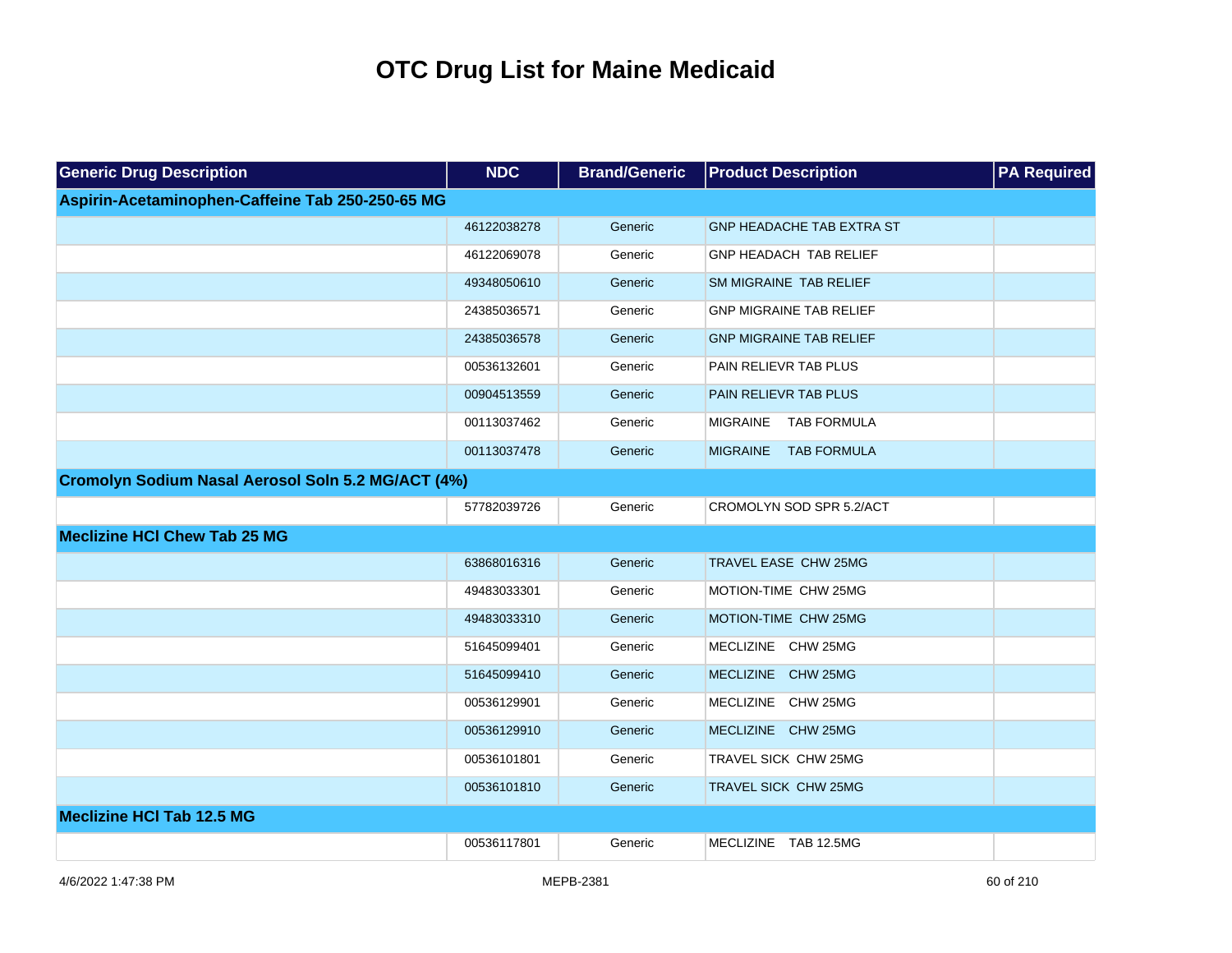| <b>Generic Drug Description</b>             | <b>NDC</b>  | <b>Brand/Generic</b> | <b>Product Description</b>    | <b>PA Required</b> |
|---------------------------------------------|-------------|----------------------|-------------------------------|--------------------|
| <b>Meclizine HCI Tab 12.5 MG</b>            |             |                      |                               |                    |
|                                             | 00536117810 | Generic              | MECLIZINE TAB 12.5MG          |                    |
|                                             | 00536129701 | Generic              | MECLIZINE TAB 12.5MG          |                    |
|                                             | 00536129710 | Generic              | MECLIZINE TAB 12.5MG          |                    |
| <b>Meclizine HCI Tab 25 MG</b>              |             |                      |                               |                    |
|                                             | 62011034501 | Generic              | MOTION RELF TAB 25MG          |                    |
|                                             | 70000009701 | Generic              | <b>MOTION SICKN TAB 25 MG</b> |                    |
|                                             | 70677002601 | Generic              | MOTION SICK TAB 25MG          |                    |
|                                             | 46122053551 | Generic              | MOTION SICK TAB 25MG          |                    |
| Cetirizine HCI Oral Soln 1 MG/ML (5 MG/5ML) |             |                      |                               |                    |
|                                             | 70677001401 | Generic              | ALL DAY ALLG SOL 5MG/5ML      |                    |
|                                             | 70000021401 | Generic              | ALL DAY ALLG SOL 5MG/5ML      |                    |
|                                             | 70000021501 | Generic              | ALL DAY ALLG SOL 1MG/ML       |                    |
|                                             | 70000018601 | Generic              | ALL DAY ALLG SOL 5MG/5ML      |                    |
|                                             | 69230031611 | Generic              | ALLERGY RELF SOL 1MG/ML       |                    |
|                                             | 68094000459 | Generic              | CETIRIZINE SOL 1MG/ML         |                    |
|                                             | 68094000462 | Generic              | CETIRIZINE SOL 1MG/ML         |                    |
|                                             | 62011032201 | Generic              | ALL DAY ALLG SOL 5MG/5ML      |                    |
|                                             | 62011032301 | Generic              | ALL DAY ALLG SOL 5MG/5ML      |                    |
|                                             | 62011028501 | Generic              | ALL DAY ALLG SOL 5MG/5ML      |                    |
|                                             | 63868043004 | Generic              | CHILD ALLRGY SOL 5MG/5ML      |                    |
|                                             | 54838055240 | Generic              | CETIRIZINE SOL 5MG/5ML        |                    |
|                                             | 51672210208 | Generic              | CETIRIZINE SOL 5MG/5ML        |                    |
|                                             | 49348093434 | Generic              | ALL DAY ALLG SOL 5MG/5ML      |                    |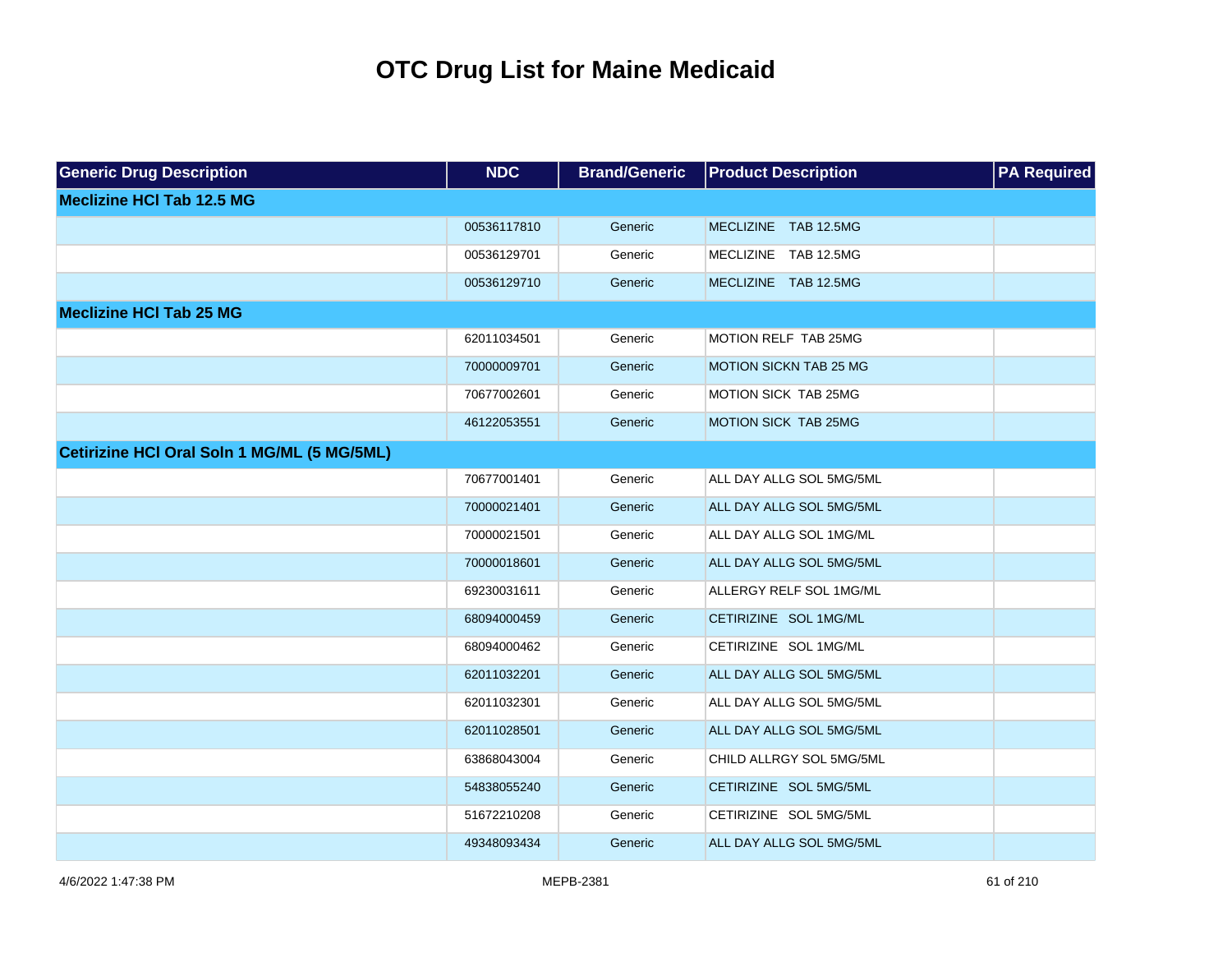| <b>Generic Drug Description</b>             | <b>NDC</b>  | <b>Brand/Generic</b> | <b>Product Description</b> | <b>PA Required</b> |
|---------------------------------------------|-------------|----------------------|----------------------------|--------------------|
| Cetirizine HCI Oral Soln 1 MG/ML (5 MG/5ML) |             |                      |                            |                    |
|                                             | 46122020326 | Generic              | ALL DAY ALLG SOL 1MG/ML    |                    |
|                                             | 46122010126 | Generic              | ALL DAY ALLG SOL 5MG/5ML   |                    |
|                                             | 45802097426 | Generic              | CETIRIZINE SOL 1MG/ML      |                    |
|                                             | 46122002026 | Generic              | ALL DAY ALLG SOL 1MG/ML    |                    |
|                                             | 49348032634 | Generic              | ALL DAY ALLG SOL 5MG/5ML   |                    |
|                                             | 49348007834 | Generic              | ALL DAY ALLG SOL 5MG/5ML   |                    |
|                                             | 00113050326 | Generic              | ALL DAY ALLG SOL 1MG/ML    |                    |
|                                             | 00113018926 | Generic              | ALL DAY ALLG SOL 1MG/ML    |                    |
|                                             | 00904676520 | Generic              | CETIRIZINE SOL 1MG/ML      |                    |
| <b>Cetirizine HCI Tab 10 MG</b>             |             |                      |                            |                    |
|                                             | 51079059701 | Generic              | CETIRIZINE TAB 10MG        |                    |
|                                             | 51079059720 | Generic              | CETIRIZINE TAB 10MG        |                    |
|                                             | 51660093901 | Generic              | CETIRIZINE TAB 10MG        |                    |
|                                             | 51660093930 | Generic              | CETIRIZINE TAB 10MG        |                    |
|                                             | 51660093954 | Generic              | CETIRIZINE TAB 10MG        |                    |
|                                             | 51660093990 | Generic              | CETIRIZINE TAB 10MG        |                    |
|                                             | 55111069990 | Generic              | CETIRIZINE TAB 10MG        |                    |
|                                             | 60505263301 | Generic              | CETIRIZINE TAB 10MG        |                    |
|                                             | 60505263308 | Generic              | CETIRIZINE TAB 10MG        |                    |
|                                             | 63868066514 | Generic              | ALLGY RELIEF TAB 10MG      |                    |
|                                             | 63868066590 | Generic              | ALLGY RELIEF TAB 10MG      |                    |
|                                             | 62011030701 | Generic              | CETIRIZINE TAB 10MG        |                    |
|                                             | 62011041401 | Generic              | ALLERGY RELF TAB 10MG      |                    |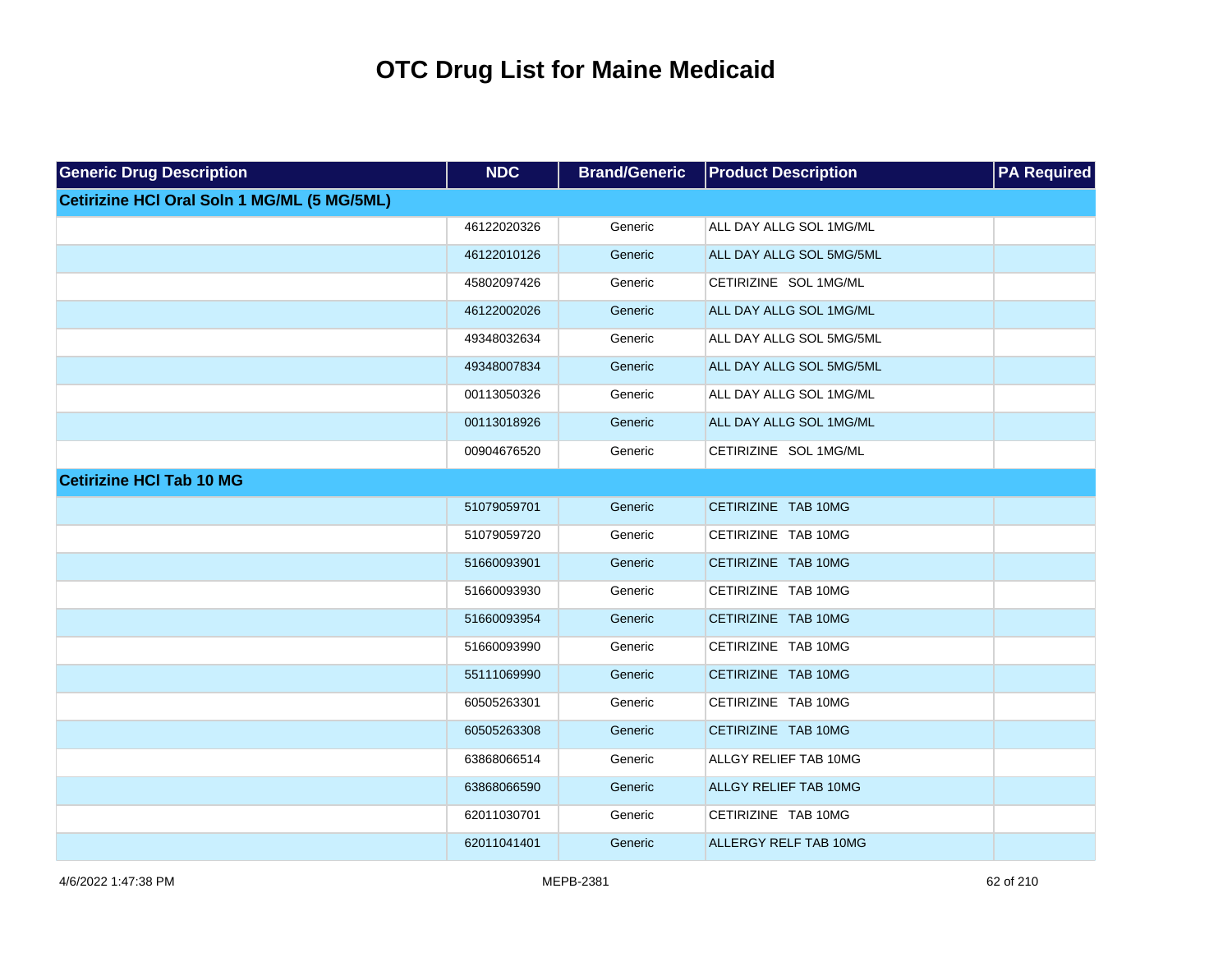| <b>Generic Drug Description</b> | <b>NDC</b>  | <b>Brand/Generic</b> | <b>Product Description</b> | <b>PA Required</b> |
|---------------------------------|-------------|----------------------|----------------------------|--------------------|
| <b>Cetirizine HCI Tab 10 MG</b> |             |                      |                            |                    |
|                                 | 62011038401 | Generic              | ALL DAY ALLG TAB 10MG      |                    |
|                                 | 68001043604 | Generic              | CETIRIZINE TAB 10MG        |                    |
|                                 | 68001043696 | Generic              | CETIRIZINE TAB 10MG        |                    |
|                                 | 68001043697 | Generic              | CETIRIZINE TAB 10MG        |                    |
|                                 | 69230030401 | Generic              | ALLERGY RELI TAB 10MG      |                    |
|                                 | 69230030405 | Generic              | ALLERGY RELI TAB 10MG      |                    |
|                                 | 69230030430 | Generic              | ALLERGY RELI TAB 10MG      |                    |
|                                 | 70000004701 | Generic              | ALL DAY ALLG TAB 10MG      |                    |
|                                 | 70000038001 | Generic              | ALL DAY ALLG TAB 10MG      |                    |
|                                 | 70000038002 | Generic              | ALL DAY ALLG TAB 10MG      |                    |
|                                 | 70000038004 | Generic              | ALL DAY ALLG TAB 10MG      |                    |
|                                 | 70677007502 | Generic              | SM ALL DAY TAB 10MG        |                    |
|                                 | 70677005701 | Generic              | SM ALL DAY TAB 10MG        |                    |
|                                 | 00904671740 | Generic              | CETIRIZINE TAB 10MG        |                    |
|                                 | 00904671741 | Generic              | CETIRIZINE TAB 10MG        |                    |
|                                 | 00904671743 | Generic              | CETIRIZINE TAB 10MG        |                    |
|                                 | 00904671746 | Generic              | CETIRIZINE TAB 10MG        |                    |
|                                 | 00904671760 | Generic              | CETIRIZINE TAB 10MG        |                    |
|                                 | 00904671761 | Generic              | CETIRIZINE TAB 10MG        |                    |
|                                 | 00904671772 | Generic              | CETIRIZINE TAB 10MG        |                    |
|                                 | 00904671786 | Generic              | CETIRIZINE TAB 10MG        |                    |
|                                 | 00113945813 | Generic              | ALL DAY ALLG TAB 10MG      |                    |
|                                 | 00113945839 | Generic              | ALL DAY ALLG TAB 10MG      |                    |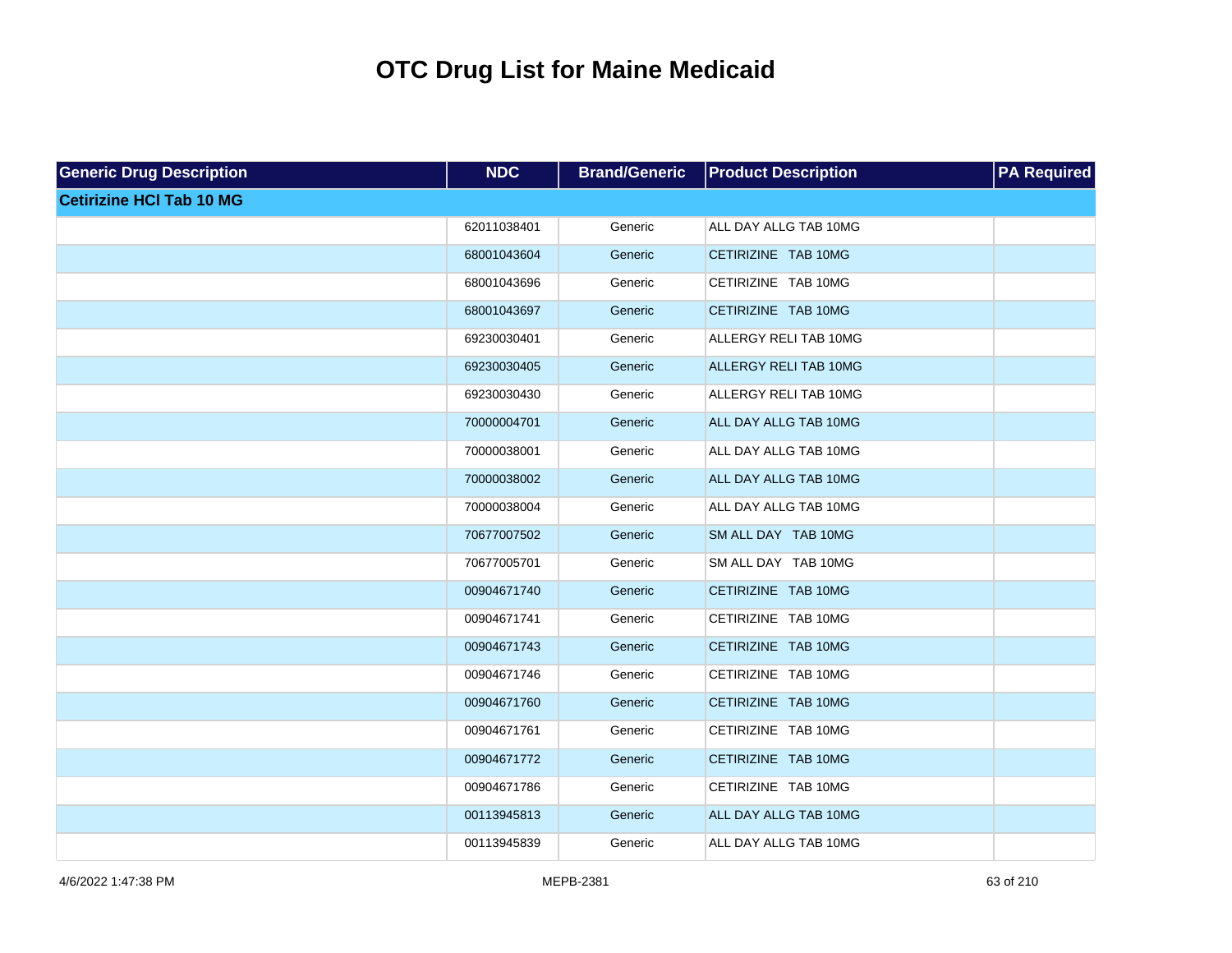| <b>Generic Drug Description</b>    | <b>NDC</b>  | <b>Brand/Generic</b> | <b>Product Description</b>    | <b>PA Required</b> |
|------------------------------------|-------------|----------------------|-------------------------------|--------------------|
| <b>Cetirizine HCI Tab 10 MG</b>    |             |                      |                               |                    |
|                                    | 00113945866 | Generic              | ALL DAY ALLG TAB 10MG         |                    |
|                                    | 00113945895 | Generic              | ALL DAY ALLG TAB 10MG         |                    |
|                                    | 00378363701 | Generic              | CETIRIZINE TAB 10MG           |                    |
|                                    | 00378363705 | Generic              | CETIRIZINE TAB 10MG           |                    |
|                                    | 45802091939 | Generic              | CETIRIZINE TAB 10MG           |                    |
|                                    | 45802091987 | Generic              | CETIRIZINE TAB 10MG           |                    |
|                                    | 43598081112 | Generic              | CETIRIZINE TAB 10MG           |                    |
|                                    | 43598081115 | Generic              | CETIRIZINE TAB 10MG           |                    |
|                                    | 24385099865 | Generic              | GNP ALL DAY TAB ALLERGY       |                    |
|                                    | 24385099874 | Generic              | GNP ALL DAY TAB ALLERGY       |                    |
|                                    | 24385099875 | Generic              | GNP ALL DAY TAB ALLERGY       |                    |
|                                    | 16571040210 | Generic              | CETIRIZINE TAB 10MG           |                    |
|                                    | 16571040250 | Generic              | CETIRIZINE TAB 10MG           |                    |
|                                    | 16714079901 | Generic              | CETIRIZINE TAB 10MG           |                    |
|                                    | 16714079902 | Generic              | CETIRIZINE TAB 10MG           |                    |
|                                    | 16714079903 | Generic              | CETIRIZINE TAB 10MG           |                    |
|                                    | 16714079904 | Generic              | CETIRIZINE TAB 10MG           |                    |
| <b>Cetirizine HCI Tab 5 MG</b>     |             |                      |                               |                    |
|                                    | 60505263201 | Generic              | CETIRIZINE TAB 5MG            |                    |
|                                    | 16571040110 | Generic              | CETIRIZINE TAB 5MG            |                    |
|                                    | 00378363501 | Generic              | CETIRIZINE TAB 5MG            |                    |
| <b>Fexofenadine HCI Tab 180 MG</b> |             |                      |                               |                    |
|                                    | 55111078401 | Generic              | <b>FEXOFENADINE TAB 180MG</b> | <b>PA REQUIRED</b> |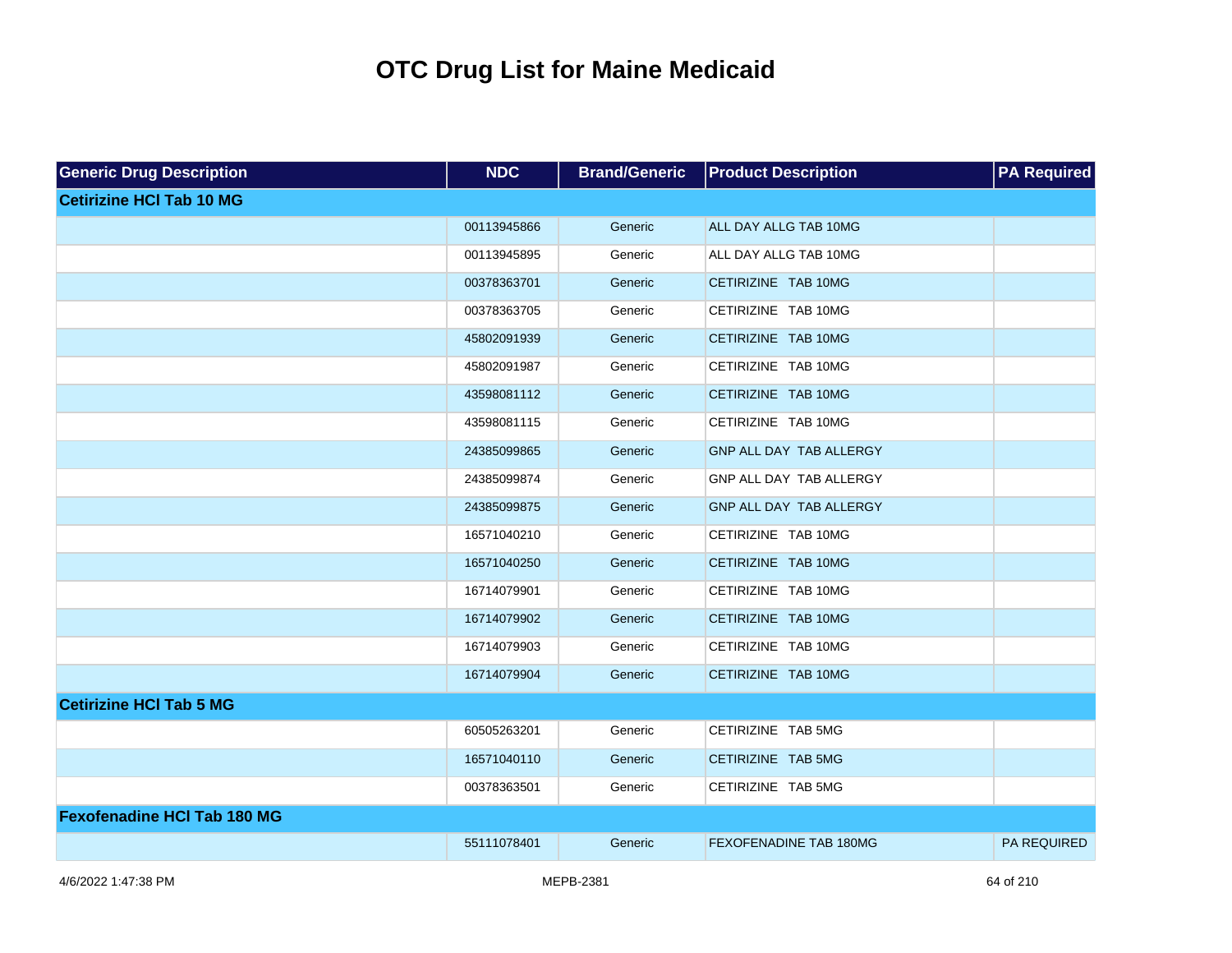| <b>Generic Drug Description</b>    | <b>NDC</b>  | <b>Brand/Generic</b> | <b>Product Description</b>         | <b>PA Required</b> |
|------------------------------------|-------------|----------------------|------------------------------------|--------------------|
| <b>Fexofenadine HCI Tab 180 MG</b> |             |                      |                                    |                    |
|                                    | 55111078430 | Generic              | FEXOFENADINE TAB 180MG             | PA REQUIRED        |
|                                    | 62011040902 | Generic              | HM ALLERGY TAB 180MG               | PA REQUIRED        |
|                                    | 62011023301 | Generic              | FEXOFENADINE TAB 180MG             | PA REQUIRED        |
|                                    | 63868066730 | Generic              | <b>ALLERGY RELF TAB 180MG</b>      | PA REQUIRED        |
|                                    | 63824092605 | Generic              | MUCINEX ALLR TAB 180MG             | PA REQUIRED        |
|                                    | 63824092610 | Generic              | MUCINEX ALLR TAB 180MG             | PA REQUIRED        |
|                                    | 63824092630 | Generic              | MUCINEX ALLR TAB 180MG             | PA REQUIRED        |
|                                    | 63824092640 | Generic              | MUCINEX ALLR TAB 180MG             | PA REQUIRED        |
|                                    | 51079054801 | Generic              | FEXOFENADINE TAB 180MG             | PA REQUIRED        |
|                                    | 51079054820 | Generic              | FEXOFENADINE TAB 180MG             | PA REQUIRED        |
|                                    | 49348096856 | Generic              | FEXOFENADINE TAB 180MG             | PA REQUIRED        |
|                                    | 70677007402 | Generic              | <b>FEXOFENADINE TAB 180MG</b>      | PA REQUIRED        |
|                                    | 70000036101 | Generic              | 24HR ALLERGY TAB 180MG             | PA REQUIRED        |
|                                    | 70000036102 | Generic              | 24HR ALLERGY TAB 180MG             | PA REQUIRED        |
|                                    | 70000036103 | Generic              | 24HR ALLERGY TAB 180MG             | PA REQUIRED        |
|                                    | 70000036104 | Generic              | 24HR ALLERGY TAB 180MG             | PA REQUIRED        |
|                                    | 70000036105 | Generic              | 24HR ALLERGY TAB 180MG             | PA REQUIRED        |
|                                    | 69230020201 | Generic              | <b>ALLERGY</b><br><b>TAB 180MG</b> | PA REQUIRED        |
|                                    | 69230020230 | Generic              | <b>ALLERGY</b><br><b>TAB 180MG</b> | PA REQUIRED        |
|                                    | 69230020260 | Generic              | ALLERGY 24HR TAB 180MG             | PA REQUIRED        |
|                                    | 69230030001 | Generic              | ALLERGY RELF TAB 180MG             | PA REQUIRED        |
|                                    | 69230030005 | Generic              | ALLERGY RELF TAB 180MG             | PA REQUIRED        |
|                                    | 69230030030 | Generic              | ALLERGY RELF TAB 180MG             | PA REQUIRED        |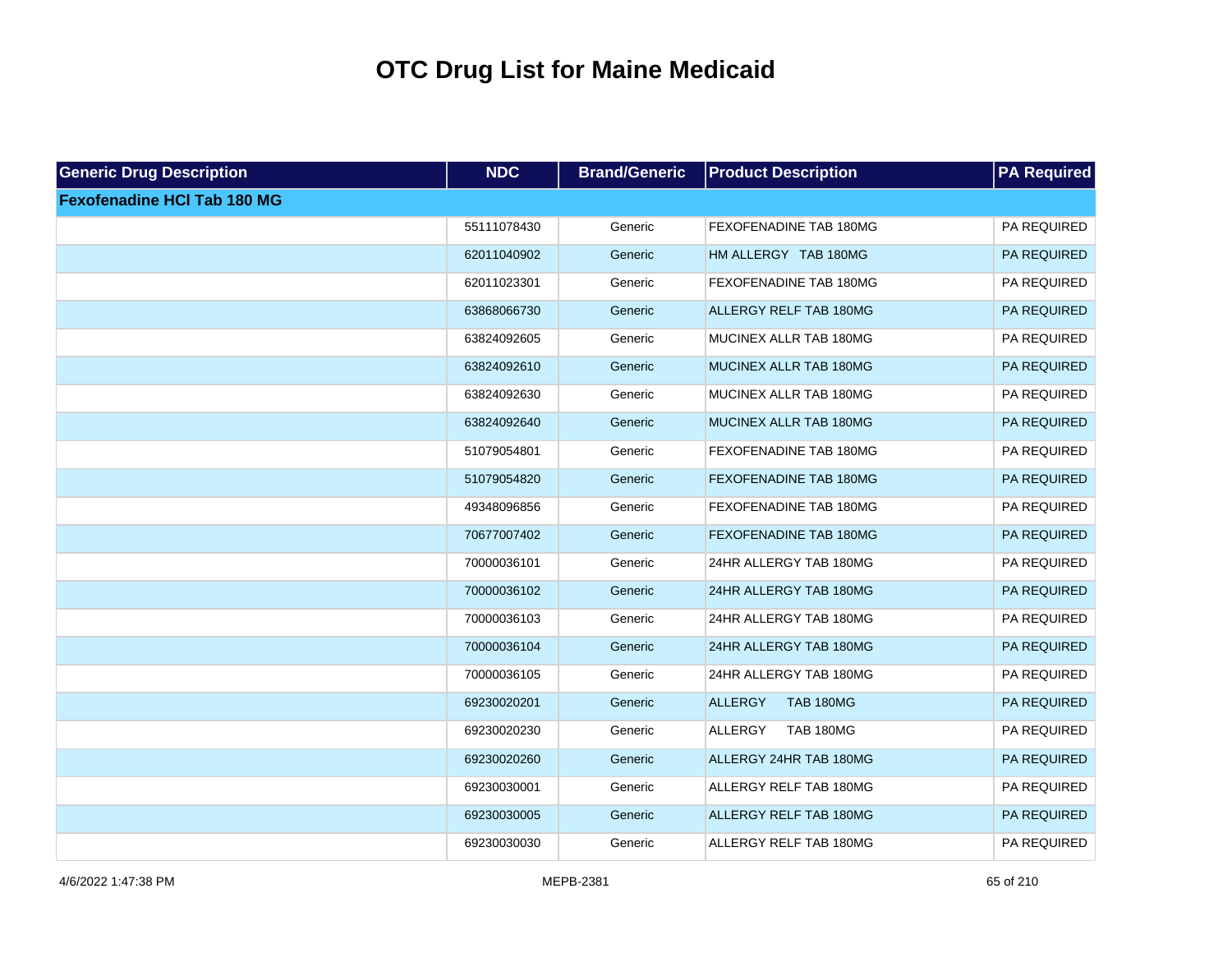| <b>Generic Drug Description</b>    | <b>NDC</b>  | <b>Brand/Generic</b> | <b>Product Description</b>    | <b>PA Required</b> |
|------------------------------------|-------------|----------------------|-------------------------------|--------------------|
| <b>Fexofenadine HCI Tab 180 MG</b> |             |                      |                               |                    |
|                                    | 68001044000 | Generic              | FEXOFENADINE TAB 180MG        | PA REQUIRED        |
|                                    | 68001044004 | Generic              | FEXOFENADINE TAB 180MG        | PA REQUIRED        |
|                                    | 00378078205 | Generic              | FEXOFENADINE TAB 180MG        | PA REQUIRED        |
|                                    | 00378078293 | Generic              | FEXOFENADINE TAB 180MG        | PA REQUIRED        |
|                                    | 00113057122 | Generic              | ALLER-EASE TAB 180MG          | PA REQUIRED        |
|                                    | 00113057139 | Generic              | ALLER-EASE TAB 180MG          | PA REQUIRED        |
|                                    | 00113057195 | Generic              | ALLER-EASE TAB 180MG          | PA REQUIRED        |
|                                    | 00904671110 | Generic              | FEXOFENADINE TAB 180MG        | PA REQUIRED        |
|                                    | 00904671146 | Generic              | <b>FEXOFENADINE TAB 180MG</b> | PA REQUIRED        |
|                                    | 00904705040 | Generic              | FEXOFENADINE TAB 180MG        | PA REQUIRED        |
|                                    | 00904705060 | Generic              | FEXOFENADINE TAB 180MG        | PA REQUIRED        |
|                                    | 16714089901 | Generic              | FEXOFENADINE TAB 180MG        | PA REQUIRED        |
|                                    | 16714089902 | Generic              | <b>FEXOFENADINE TAB 180MG</b> | PA REQUIRED        |
|                                    | 45802057178 | Generic              | FEXOFENADINE TAB 180MG        | PA REQUIRED        |
|                                    | 46122046222 | Generic              | <b>ALLERGY RELF TAB 180MG</b> | PA REQUIRED        |
|                                    | 46122046261 | Generic              | ALLERGY RELF TAB 180MG        | PA REQUIRED        |
|                                    | 46122046265 | Generic              | <b>ALLERGY RELF TAB 180MG</b> | PA REQUIRED        |
|                                    | 46122046275 | Generic              | ALLERGY RELF TAB 180MG        | PA REQUIRED        |
| <b>Fexofenadine HCI Tab 60 MG</b>  |             |                      |                               |                    |
|                                    | 69230020105 | Generic              | <b>FEXOFENADINE TAB 60MG</b>  | PA REQUIRED        |
|                                    | 68001043900 | Generic              | FEXOFENADINE TAB 60MG         | PA REQUIRED        |
|                                    | 70677012801 | Generic              | SM ALLERGY TAB 60MG           | PA REQUIRED        |
|                                    | 51079054701 | Generic              | FEXOFENADINE TAB 60MG         | PA REQUIRED        |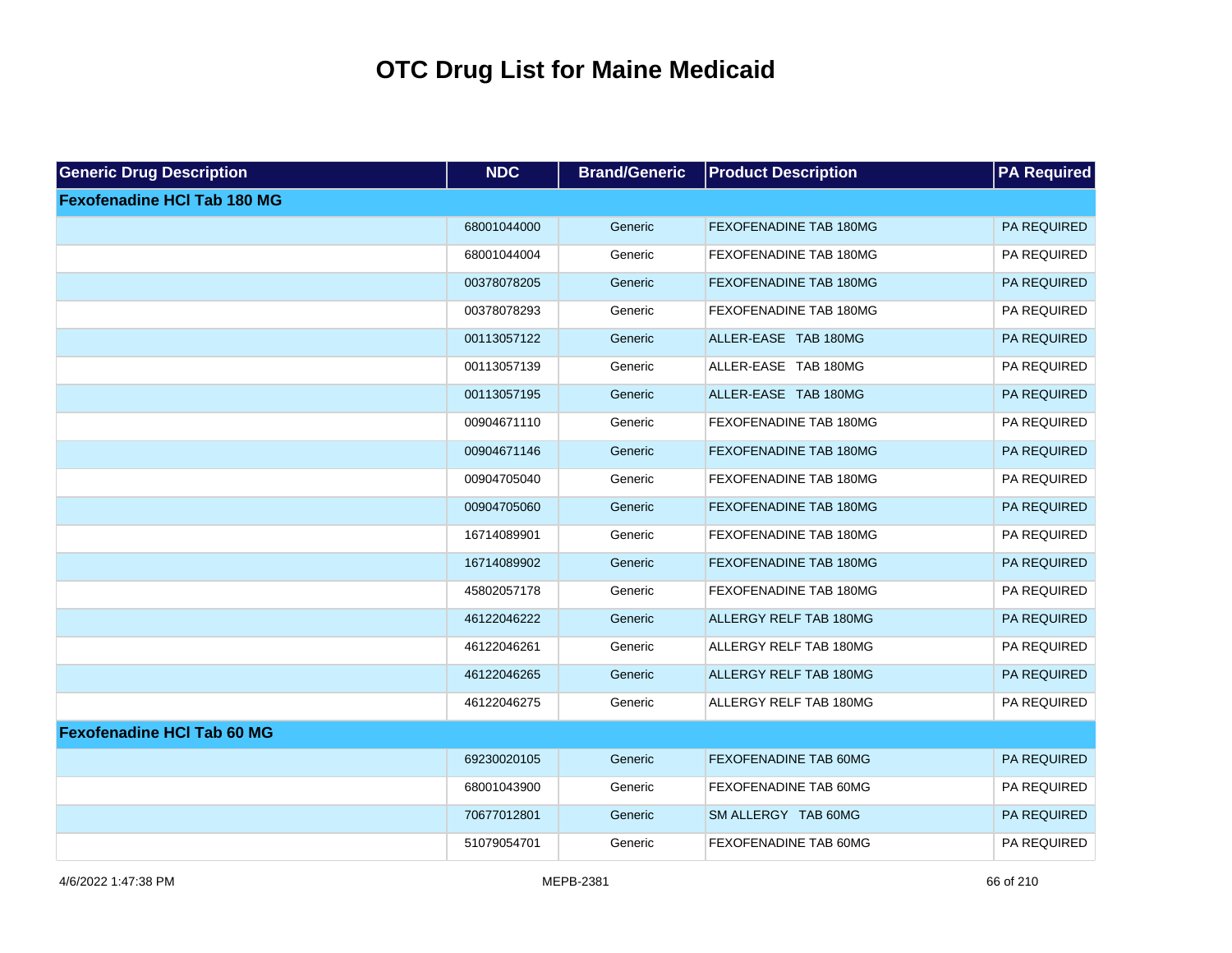| <b>Generic Drug Description</b>                    | <b>NDC</b>  | <b>Brand/Generic</b> | <b>Product Description</b>   | <b>PA Required</b> |
|----------------------------------------------------|-------------|----------------------|------------------------------|--------------------|
| <b>Fexofenadine HCI Tab 60 MG</b>                  |             |                      |                              |                    |
|                                                    | 51079054720 | Generic              | FEXOFENADINE TAB 60MG        | PA REQUIRED        |
|                                                    | 62011041301 | Generic              | FEXOFENADINE TAB 60MG        | PA REQUIRED        |
|                                                    | 62011047601 | Generic              | HM ALLERGY TAB 60MG          | PA REQUIRED        |
|                                                    | 55111078301 | Generic              | FEXOFENADINE TAB 60MG        | PA REQUIRED        |
|                                                    | 45802042578 | Generic              | <b>FEXOFENADINE TAB 60MG</b> | PA REQUIRED        |
|                                                    | 00904697940 | Generic              | FEXOFENADINE TAB 60MG        | PA REQUIRED        |
|                                                    | 00904697960 | Generic              | <b>FEXOFENADINE TAB 60MG</b> | PA REQUIRED        |
|                                                    | 00904719240 | Generic              | FEXOFENADINE TAB 60MG        | PA REQUIRED        |
|                                                    | 00904719260 | Generic              | <b>FEXOFENADINE TAB 60MG</b> | PA REQUIRED        |
|                                                    | 00113042553 | Generic              | ALLER-EASE TAB 60MG          | PA REQUIRED        |
|                                                    | 00378078105 | Generic              | FEXOFENADINE TAB 60MG        | PA REQUIRED        |
|                                                    | 00378078191 | Generic              | FEXOFENADINE TAB 60MG        | PA REQUIRED        |
| <b>Loratadine Rapidly-Disintegrating Tab 10 MG</b> |             |                      |                              |                    |
|                                                    | 46122053952 | Generic              | LORATADINE TAB 10MG          | <b>PA REQUIRED</b> |
| <b>Loratadine Syrup 5 MG/5ML</b>                   |             |                      |                              |                    |
|                                                    | 00121084910 | Generic              | LORATADINE SOL 10/10ML       |                    |
| <b>Loratadine Tab 10 MG</b>                        |             |                      |                              |                    |
|                                                    | 60505014701 | Generic              | LORATADINE TAB 10MG          |                    |
|                                                    | 60505014708 | Generic              | LORATADINE TAB 10MG          |                    |
|                                                    | 62011024802 | Generic              | LORATADINE TAB 10MG          |                    |
|                                                    | 62011024803 | Generic              | LORATADINE TAB 10MG          |                    |
|                                                    | 62011024804 | Generic              | LORATADINE TAB 10MG          |                    |
|                                                    | 62011024805 | Generic              | LORATADINE TAB 10MG          |                    |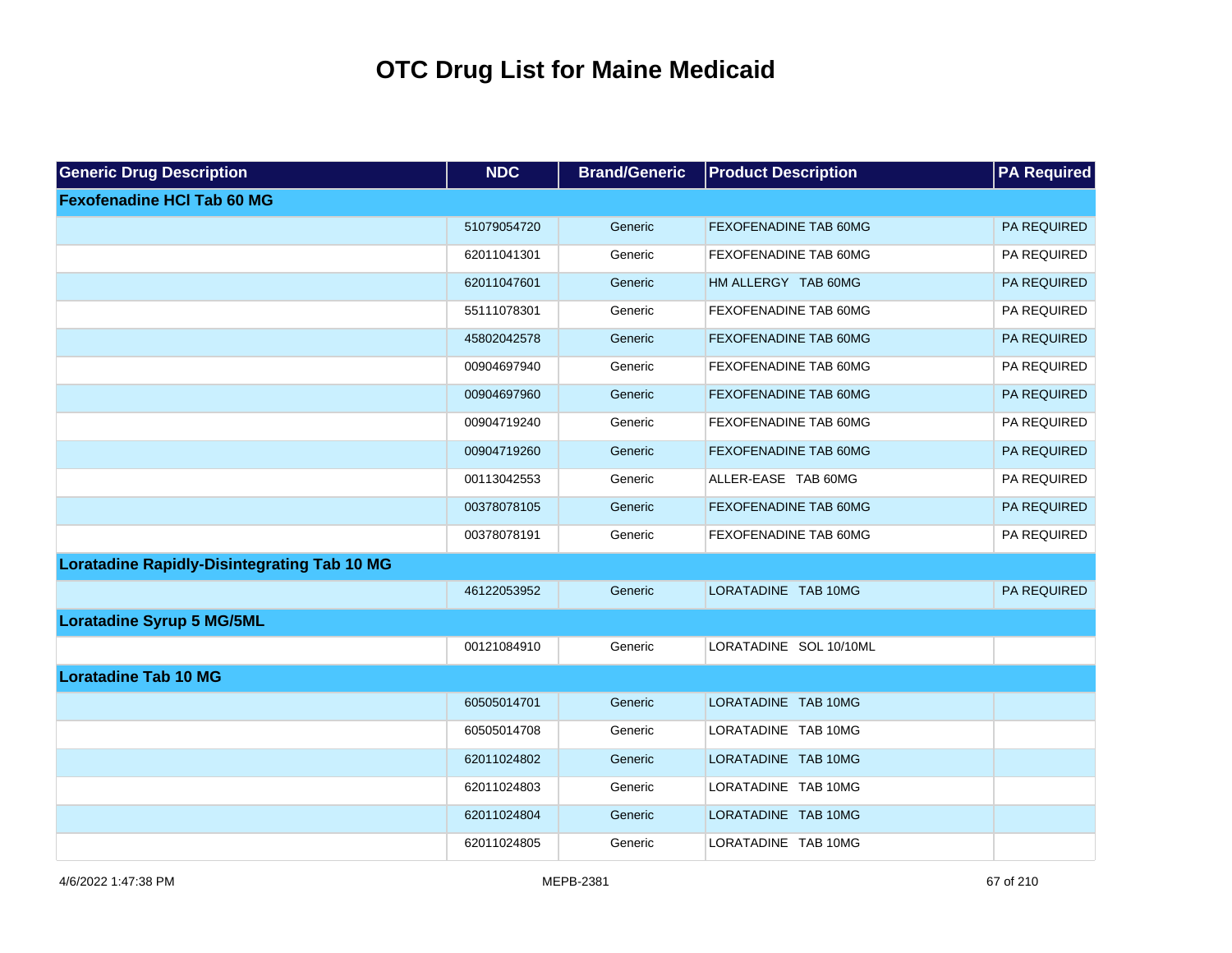| <b>Generic Drug Description</b> | <b>NDC</b>  | <b>Brand/Generic</b> | <b>Product Description</b>   | <b>PA Required</b> |
|---------------------------------|-------------|----------------------|------------------------------|--------------------|
| <b>Loratadine Tab 10 MG</b>     |             |                      |                              |                    |
|                                 | 51079024601 | Generic              | LORATADINE TAB 10MG          |                    |
|                                 | 51079024620 | Generic              | LORATADINE TAB 10MG          |                    |
|                                 | 51660052601 | Generic              | ALLERGY RELF TAB 10MG        |                    |
|                                 | 51660052605 | Generic              | ALLERGY RELF TAB 10MG        |                    |
|                                 | 51660052611 | Generic              | ALLERGY RELF TAB 10MG        |                    |
|                                 | 51660052631 | Generic              | ALLERGY RELF TAB 10MG        |                    |
|                                 | 51660052653 | Generic              | ALLERGY RELF TAB 10MG        |                    |
|                                 | 49348081801 | Generic              | SM LORATADIN TAB 10MG        |                    |
|                                 | 49348081813 | Generic              | SM LORATADIN TAB 10MG        |                    |
|                                 | 49348081845 | Generic              | SM LORATADIN TAB 10MG        |                    |
|                                 | 49348081856 | Generic              | <b>SM LORATADIN TAB 10MG</b> |                    |
|                                 | 50268048915 | Generic              | LORATADINE TAB 10MG          |                    |
|                                 | 70000021301 | Generic              | ALLERGY RELF TAB 10MG        |                    |
|                                 | 70000021302 | Generic              | ALLERGY RELF TAB 10MG        |                    |
|                                 | 70000021303 | Generic              | ALLERGY RELF TAB 10MG        |                    |
|                                 | 70000021304 | Generic              | ALLERGY RELF TAB 10MG        |                    |
|                                 | 70000021306 | Generic              | ALLERGY RELF TAB 10MG        |                    |
|                                 | 70010016201 | Generic              | LORATADINE TAB 10MG          |                    |
|                                 | 69230031201 | Generic              | ALLERGY RELF TAB 10MG        |                    |
|                                 | 69230031203 | Generic              | ALLERGY RELF TAB 10MG        |                    |
|                                 | 69230031230 | Generic              | ALLERGY RELF TAB 10MG        |                    |
|                                 | 69230031701 | Generic              | ALLERGY RELF TAB 10MG        |                    |
|                                 | 69230031703 | Generic              | ALLERGY RELF TAB 10MG        |                    |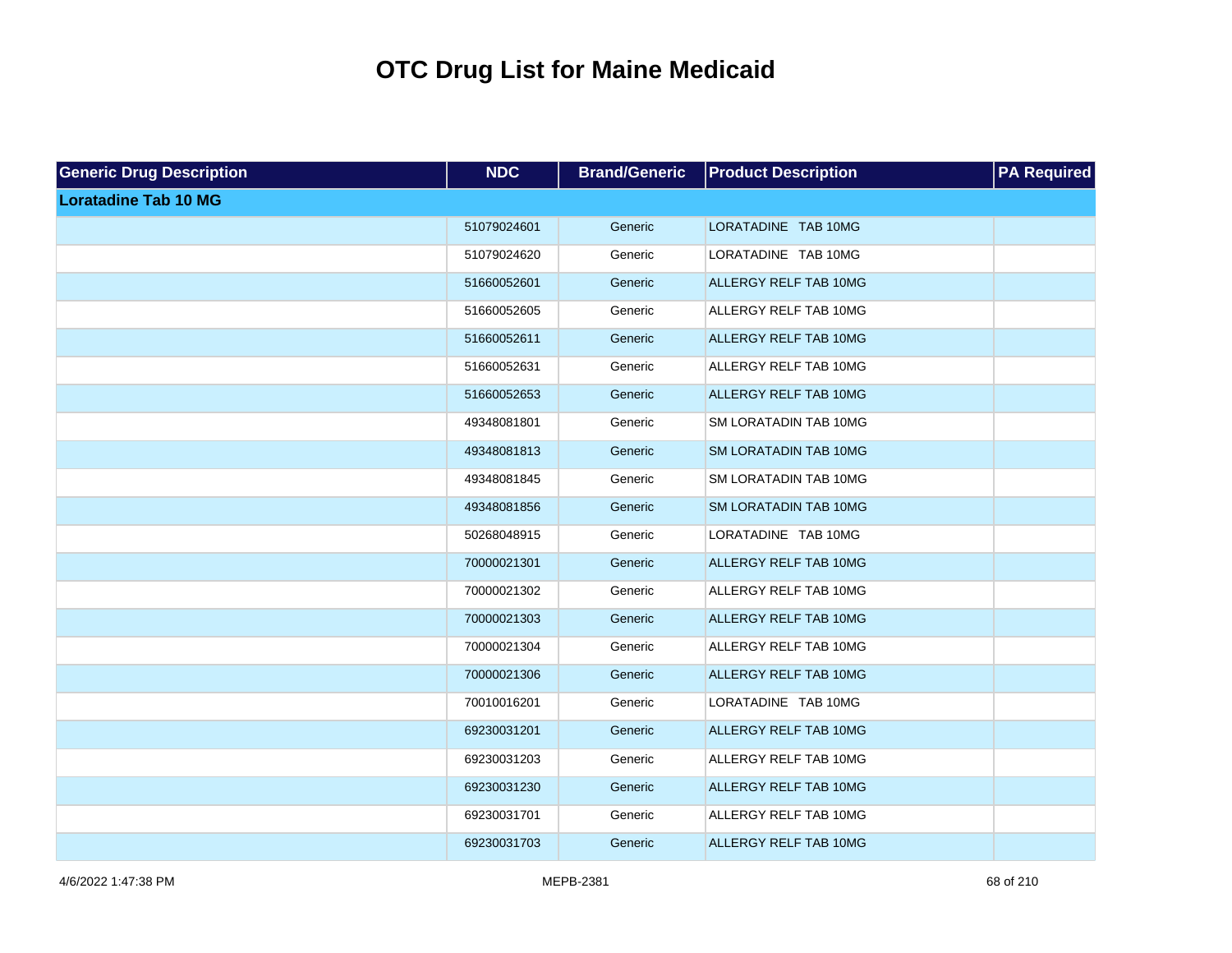| <b>Generic Drug Description</b> | <b>NDC</b>  | <b>Brand/Generic</b> | <b>Product Description</b> | <b>PA Required</b> |
|---------------------------------|-------------|----------------------|----------------------------|--------------------|
| <b>Loratadine Tab 10 MG</b>     |             |                      |                            |                    |
|                                 | 68084024801 | Generic              | LORATADINE TAB 10MG        |                    |
|                                 | 68084024811 | Generic              | LORATADINE TAB 10MG        |                    |
|                                 | 68001043800 | Generic              | LORATADINE TAB 10MG        |                    |
|                                 | 68001043804 | Generic              | LORATADINE TAB 10MG        |                    |
|                                 | 68001043896 | Generic              | LORATADINE TAB 10MG        |                    |
|                                 | 68001043897 | Generic              | LORATADINE TAB 10MG        |                    |
|                                 | 00113061239 | Generic              | ALLERGY RELF TAB 10MG      |                    |
|                                 | 00113061246 | Generic              | ALLERGY RELF TAB 10MG      |                    |
|                                 | 00113061260 | Generic              | ALLERGY RELF TAB 10MG      |                    |
|                                 | 00113061265 | Generic              | ALLERGY RELF TAB 10MG      |                    |
|                                 | 00113061275 | Generic              | ALLERGY RELF TAB 10MG      |                    |
|                                 | 00904685207 | Generic              | LORATADINE TAB 10MG        |                    |
|                                 | 00904685260 | Generic              | LORATADINE TAB 10MG        |                    |
|                                 | 00904685261 | Generic              | LORATADINE TAB 10MG        |                    |
|                                 | 00904685272 | Generic              | LORATADINE TAB 10MG        |                    |
|                                 | 00904685289 | Generic              | LORATADINE TAB 10MG        |                    |
|                                 | 45802065065 | Generic              | LORATADINE TAB 10MG        |                    |
|                                 | 45802065078 | Generic              | LORATADINE TAB 10MG        |                    |
|                                 | 45802065087 | Generic              | LORATADINE TAB 10MG        |                    |
|                                 | 49348011201 | Generic              | LORATADINE TAB 10MG        |                    |
|                                 | 16714089801 | Generic              | LORATADINE TAB 10MG        |                    |
|                                 | 16714089802 | Generic              | LORATADINE TAB 10MG        |                    |
|                                 | 16714089803 | Generic              | LORATADINE TAB 10MG        |                    |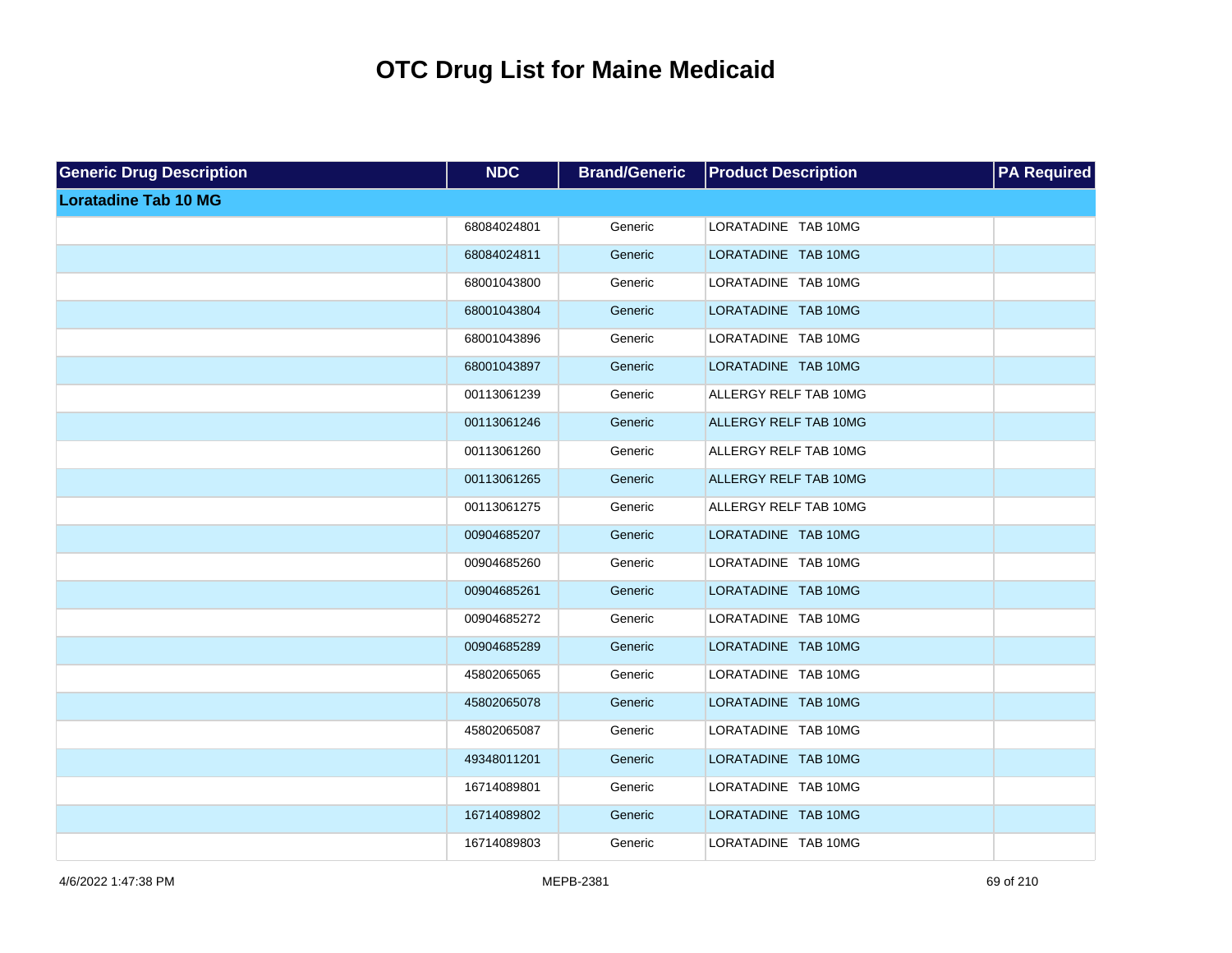| <b>Generic Drug Description</b>                | <b>NDC</b>  | <b>Brand/Generic</b> | <b>Product Description</b> | <b>PA Required</b> |
|------------------------------------------------|-------------|----------------------|----------------------------|--------------------|
| <b>Loratadine Tab 10 MG</b>                    |             |                      |                            |                    |
|                                                | 24385047199 | Generic              | LORATADINE TAB 10MG        |                    |
| <b>Chlorpheniramine Maleate Syrup 2 MG/5ML</b> |             |                      |                            |                    |
|                                                | 00485009816 | Generic              | ED CHLORPED SYP JR         |                    |
| <b>Chlorpheniramine Maleate Tab 4 MG</b>       |             |                      |                            |                    |
|                                                | 70000016001 | Generic              | <b>ALLERGY</b><br>TAB 4MG  |                    |
|                                                | 70000016002 | Generic              | ALLERGY<br>TAB 4MG         |                    |
|                                                | 70677000401 | Generic              | SM ALLERGY TAB 4MG         |                    |
|                                                | 49483024201 | Generic              | ALLERGY-TIME TAB 4MG       |                    |
|                                                | 49483024210 | Generic              | ALLERGY-TIME TAB 4MG       |                    |
|                                                | 62011031101 | Generic              | ALLERGY RELF TAB 4MG       |                    |
|                                                | 63868083324 | Generic              | ALLERGY RELI TAB 4MG       |                    |
|                                                | 00536100601 | Generic              | ALLER-CHLOR TAB 4MG        |                    |
|                                                | 00536100610 | Generic              | ALLER-CHLOR TAB 4MG        |                    |
|                                                | 00904001224 | Generic              | <b>ALLERGY</b><br>TAB 4MG  |                    |
|                                                | 00904001259 | Generic              | <b>ALLERGY</b><br>TAB 4MG  |                    |
|                                                | 00904001280 | Generic              | <b>ALLERGY</b><br>TAB 4MG  |                    |
|                                                | 46122061862 | Generic              | <b>GNP ALLERGY TAB 4MG</b> |                    |
|                                                | 46122061878 | Generic              | GNP ALLERGY TAB 4MG        |                    |
| Diphenhydramine HCI Cap 25 MG                  |             |                      |                            |                    |
|                                                | 63868008701 | Generic              | COMP ALLERGY CAP 25MG      |                    |
|                                                | 63868008724 | Generic              | COMP ALLERGY CAP 25MG      |                    |
|                                                | 62011030901 | Generic              | HM ALLERGY CAP 25MG        |                    |
|                                                | 70000020701 | Generic              | ALLERGY RELF CAP 25MG      |                    |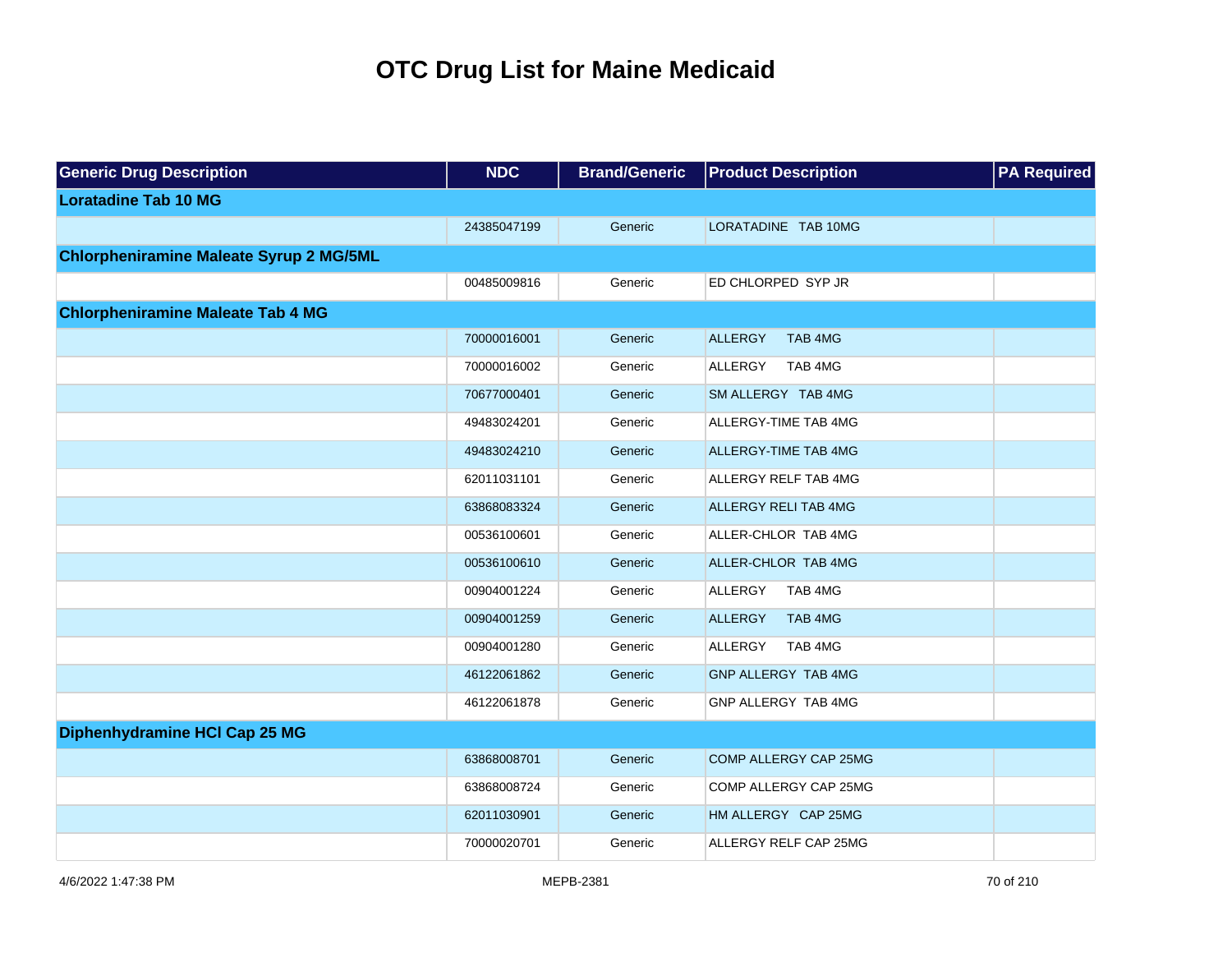| <b>Generic Drug Description</b>        | <b>NDC</b>  | <b>Brand/Generic</b> | <b>Product Description</b>  | <b>PA Required</b> |
|----------------------------------------|-------------|----------------------|-----------------------------|--------------------|
| Diphenhydramine HCI Cap 25 MG          |             |                      |                             |                    |
|                                        | 70000020702 | Generic              | ALLERGY RELF CAP 25MG       |                    |
|                                        | 70000014401 | Generic              | ALLERGY RELF CAP 25MG       |                    |
|                                        | 70000008501 | Generic              | ALLERGY RELF CAP 25MG       |                    |
|                                        | 46122044062 | Generic              | GNP ALLERGY CAP 25MG        |                    |
|                                        | 46122044078 | Generic              | GNP ALLERGY CAP 25MG        |                    |
|                                        | 46122042762 | Generic              | GNP ALLERGY CAP 25MG        |                    |
|                                        | 42806064801 | Generic              | DIPHENHYDRAM CAP 25MG       |                    |
|                                        | 42806064810 | Generic              | DIPHENHYDRAM CAP 25MG       |                    |
|                                        | 00904530624 | Generic              | BANOPHEN CAP 25MG           |                    |
|                                        | 00904530660 | Generic              | <b>BANOPHEN</b><br>CAP 25MG |                    |
|                                        | 00904530661 | Generic              | DIPHENHYDRAM CAP 25MG       |                    |
|                                        | 00904530680 | Generic              | BANOPHEN CAP 25MG           |                    |
|                                        | 00536101001 | Generic              | DIPHENHIST CAP 25MG         |                    |
|                                        | 00113046262 | Generic              | ALLERGY RELF CAP 25MG       |                    |
| Diphenhydramine HCI Cap 50 MG          |             |                      |                             |                    |
|                                        | 00904530760 | Generic              | <b>BANOPHEN</b><br>CAP 50MG |                    |
|                                        | 00904530780 | Generic              | <b>BANOPHEN</b><br>CAP 50MG |                    |
|                                        | 00904205661 | Generic              | DIPHENHYDRAM CAP 50MG       |                    |
|                                        | 42806064901 | Generic              | DIPHENHYDRAM CAP 50MG       |                    |
|                                        | 42806064910 | Generic              | DIPHENHYDRAM CAP 50MG       |                    |
| Diphenhydramine HCI Liquid 12.5 MG/5ML |             |                      |                             |                    |
|                                        | 69339015117 | Generic              | DIPHENHYDRAM LIQ 12.5/5ML   |                    |
|                                        | 69339015119 | Generic              | DIPHENHYDRAM LIQ 12.5/5ML   |                    |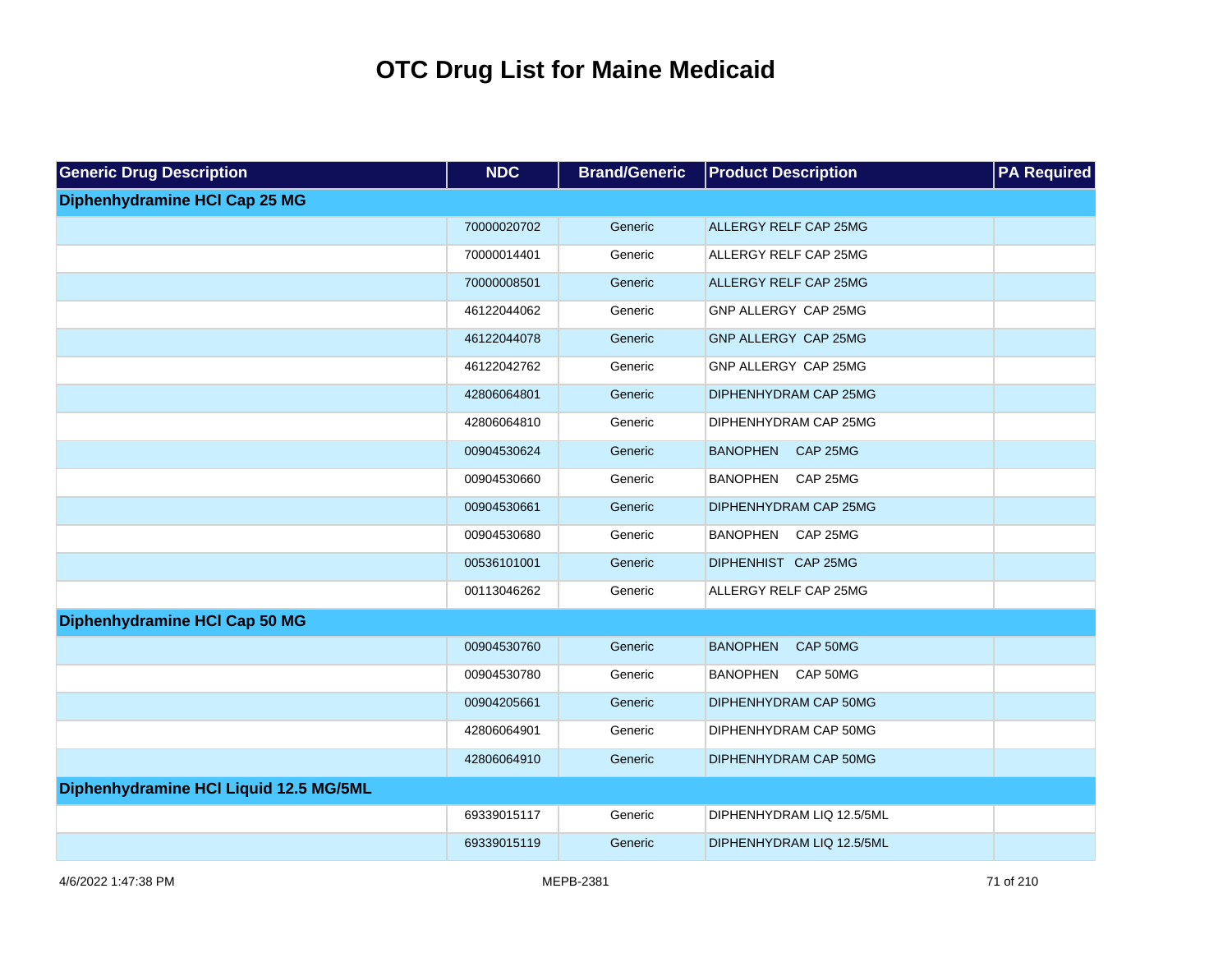| <b>Generic Drug Description</b>        | <b>NDC</b>  | <b>Brand/Generic</b> | <b>Product Description</b>      | <b>PA Required</b> |
|----------------------------------------|-------------|----------------------|---------------------------------|--------------------|
| Diphenhydramine HCI Liquid 12.5 MG/5ML |             |                      |                                 |                    |
|                                        | 69339015217 | Generic              | DIPHENHYDRAM LIQ 25/10ML        |                    |
|                                        | 69339015219 | Generic              | DIPHENHYDRAM LIQ 25/10ML        |                    |
|                                        | 68094002259 | Generic              | DIPHENHYDRAM LIQ 12.5/5ML       |                    |
|                                        | 68094002262 | Generic              | DIPHENHYDRAM LIQ 12.5/5ML       |                    |
|                                        | 68094002459 | Generic              | DIPHENHYDRAM LIQ 25/10ML        |                    |
|                                        | 68094002462 | Generic              | DIPHENHYDRAM LIQ 25/10ML        |                    |
|                                        | 70000049201 | Generic              | ALLERGY RELF LIQ 12.5/5ML       |                    |
|                                        | 70000047401 | Generic              | ALLERGY RELF LIQ 12.5/5ML       |                    |
|                                        | 70000047402 | Generic              | ALLERGY RELF LIQ 12.5/5ML       |                    |
|                                        | 62011028401 | Generic              | ALLERGY RELF LIQ 12.5/5ML       |                    |
|                                        | 63868037004 | Generic              | ALLERGY CHLD LIQ 12.5/5ML       |                    |
|                                        | 63868082354 | Generic              | ALLERGY CHLD LIQ 12.5/5ML       |                    |
|                                        | 58657052804 | Generic              | M-DRYL<br>LIQ 12.5/5ML          |                    |
|                                        | 58657052816 | Generic              | LIQ 12.5/5ML<br>M-DRYL          |                    |
|                                        | 60687026742 | Generic              | DIPHENHYDRAM LIQ 25/10ML        |                    |
|                                        | 60687026756 | Generic              | DIPHENHYDRAM LIQ 25/10ML        |                    |
|                                        | 54838013540 | Generic              | SILADRYL ALR LIQ 12.5/5ML       |                    |
|                                        | 54838013570 | Generic              | SILADRYL ALR LIQ 12.5/5ML       |                    |
|                                        | 54838013580 | Generic              | SILADRYL ALR LIQ 12.5/5ML       |                    |
|                                        | 46122035626 | Generic              | GNP ALLERGY LIQ 50/20ML         |                    |
|                                        | 46122036126 | Generic              | ALLERGY CHLD LIQ 12.5/5ML       |                    |
|                                        | 46122067426 | Generic              | <b>GNP ALLERGY LIQ CHILDREN</b> |                    |
|                                        | 46122068526 | Generic              | ALLERGY RLF LIQ 50/20ML         |                    |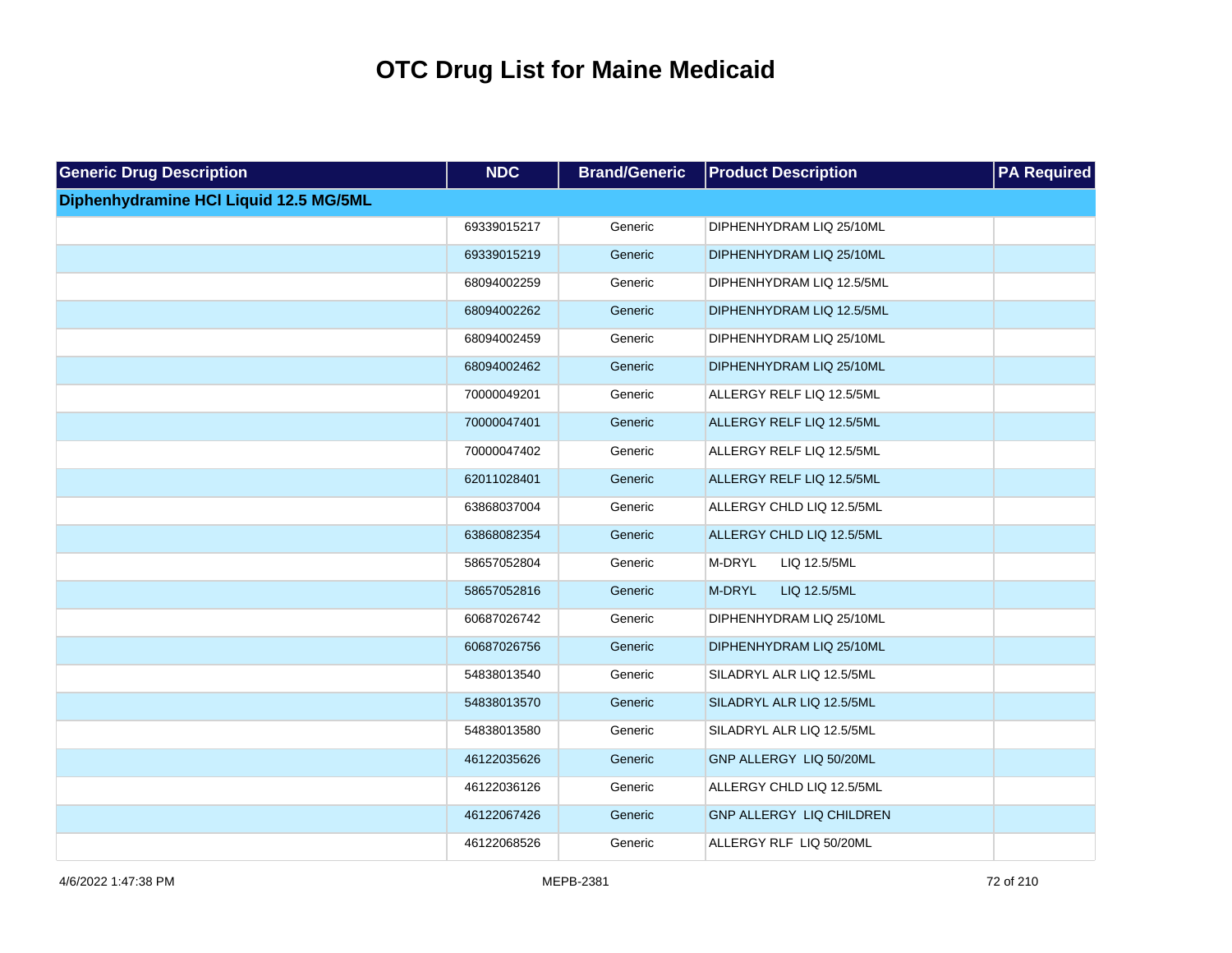| <b>Generic Drug Description</b>        | <b>NDC</b>  | <b>Brand/Generic</b> | <b>Product Description</b>   | <b>PA Required</b> |
|----------------------------------------|-------------|----------------------|------------------------------|--------------------|
| Diphenhydramine HCI Liquid 12.5 MG/5ML |             |                      |                              |                    |
|                                        | 49348004534 | Generic              | ALLERGY RELF LIQ 12.5/5ML    |                    |
|                                        | 49348004537 | Generic              | ALLERGY RELF LIQ 12.5/5ML    |                    |
|                                        | 24385037926 | Generic              | CHLD ALLERGY LIQ 12.5/5ML    |                    |
|                                        | 00121173000 | Generic              | DIPHENHYDRAM LIQ 25/10ML     |                    |
|                                        | 00121173030 | Generic              | DIPHENHYDRAM LIQ 25/10ML     |                    |
|                                        | 00121086500 | Generic              | DIPHENHYDRAM LIQ 12.5/5ML    |                    |
|                                        | 00121086530 | Generic              | DIPHENHYDRAM LIQ 12.5/5ML    |                    |
|                                        | 00113037926 | Generic              | ALLERGY RELF LIQ 12.5/5ML    |                    |
|                                        | 00904698516 | Generic              | DIPHENHYDRAM LIQ 12.5/5ML    |                    |
|                                        | 00904698520 | Generic              | DIPHENHYDRAM LIQ 12.5/5ML    |                    |
|                                        | 00904674070 | Generic              | DIPHENHYDRAM LIQ 12.5/5ML    |                    |
|                                        | 00904674172 | Generic              | DIPHENHYDRAM LIQ 25/10ML     |                    |
| Diphenhydramine HCI Tab 25 MG          |             |                      |                              |                    |
|                                        | 63868049210 | Generic              | QC ALLERGY TAB 25MG          |                    |
|                                        | 63868049224 | Generic              | QC ALLERGY TAB 25MG          |                    |
|                                        | 62011031001 | Generic              | <b>ALLERGY RELF TAB 25MG</b> |                    |
|                                        | 49483006101 | Generic              | DIPHENHYDRAM TAB 25MG        |                    |
|                                        | 49483006110 | Generic              | DIPHENHYDRAM TAB 25MG        |                    |
|                                        | 70677000301 | Generic              | SM ALLERGY TAB 25MG          |                    |
|                                        | 68094001859 | Generic              | DIPHENHYDRAM TAB 25MG        |                    |
|                                        | 68094001861 | Generic              | DIPHENHYDRAM TAB 25MG        |                    |
|                                        | 70000013601 | Generic              | <b>ALLERGY RELF TAB 25MG</b> |                    |
|                                        | 70000013602 | Generic              | ALLERGY RELF TAB 25MG        |                    |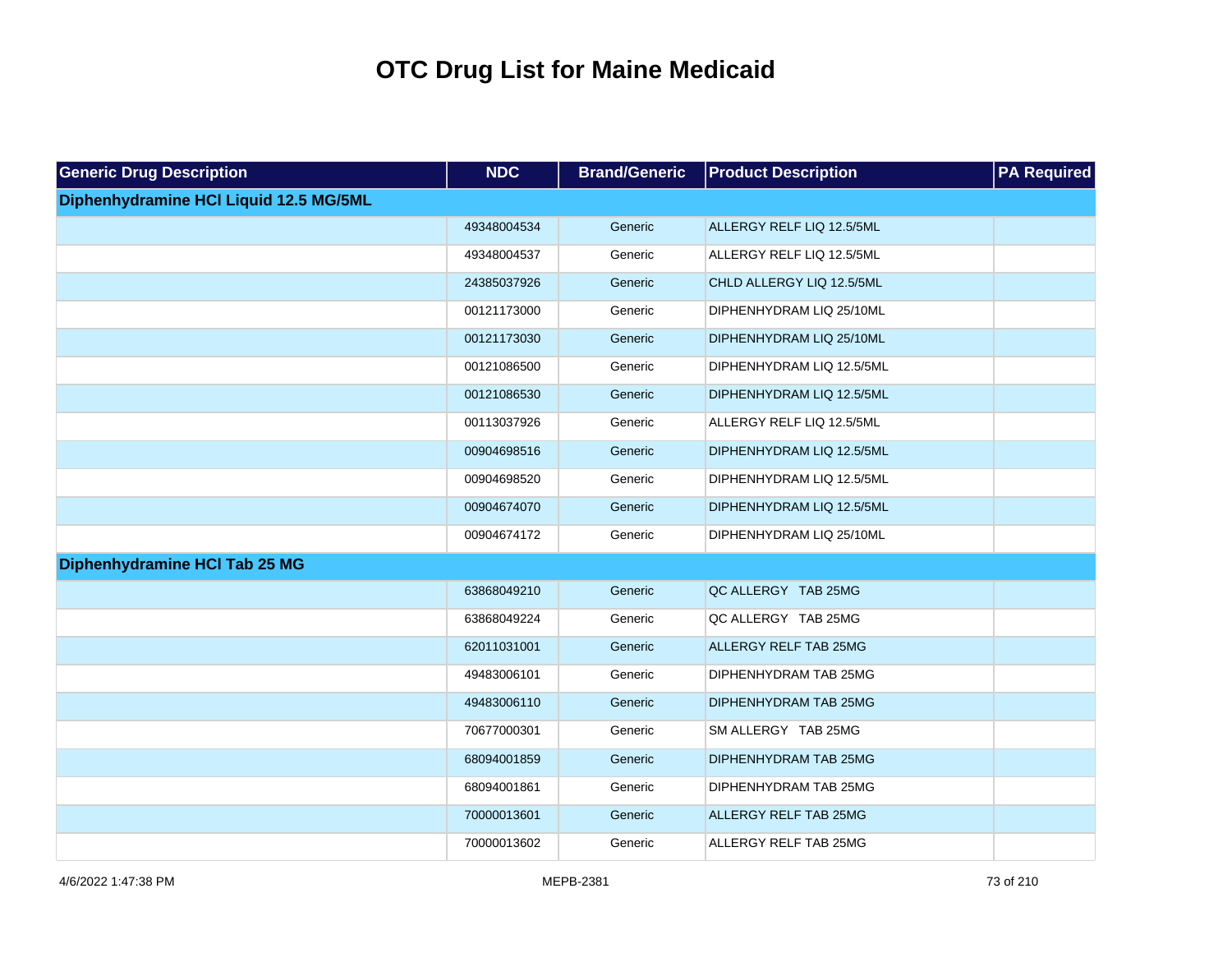| <b>Generic Drug Description</b>      | <b>NDC</b>  | <b>Brand/Generic</b> | <b>Product Description</b>   | <b>PA Required</b> |
|--------------------------------------|-------------|----------------------|------------------------------|--------------------|
| <b>Diphenhydramine HCI Tab 25 MG</b> |             |                      |                              |                    |
|                                      | 70000013603 | Generic              | ALLERGY RELF TAB 25MG        |                    |
|                                      | 00113047962 | Generic              | ALLERGY RELF TAB 25MG        |                    |
|                                      | 00113047978 | Generic              | <b>ALLERGY RELF TAB 25MG</b> |                    |
|                                      | 00113047979 | Generic              | ALLERGY RELF TAB 25MG        |                    |
|                                      | 00904555124 | Generic              | BANOPHEN TAB 25MG            |                    |
|                                      | 00904555159 | Generic              | BANOPHEN TAB 25MG            |                    |
|                                      | 00536121429 | Generic              | DIPHENHYDRAM TAB 25MG        |                    |
|                                      | 24385047978 | Generic              | GNP ALLERGY TAB 25MG         |                    |
| <b>Loratadine Syrup 5 MG/5ML</b>     |             |                      |                              |                    |
|                                      | 70000012501 | Generic              | ALLERGY CHLD SYP 5MG/5ML     |                    |
|                                      | 69230032212 | Generic              | LORATADINE SOL 5MG/5ML       |                    |
|                                      | 69230032224 | Generic              | LORATADINE SOL 5MG/5ML       |                    |
|                                      | 68001044998 | Generic              | LORATADINE SOL 5MG/5ML       |                    |
|                                      | 70677002901 | Generic              | SM ALLERGY SYP 5MG/5ML       |                    |
|                                      | 70000047301 | Generic              | ALLERGY RELF SOL 5MG/5ML     |                    |
|                                      | 70000025201 | Generic              | ALLERGY CHLD SOL 5MG/5ML     |                    |
|                                      | 51672207308 | Generic              | LORATADINE SYP 5MG/5ML       |                    |
|                                      | 51672208508 | Generic              | LORATADINE SYP 5MG/5ML       |                    |
|                                      | 51672209208 | Generic              | LORATADINE SOL 5MG/5ML       |                    |
|                                      | 51672213108 | Generic              | LORATADINE SOL 5MG/5ML       |                    |
|                                      | 62011034801 | Generic              | LORATADINE SYP 5MG/5ML       |                    |
|                                      | 54838055440 | Generic              | LORATADINE SOL 5MG/5ML       |                    |
|                                      | 54838055840 | Generic              | LORATADINE SOL 5MG/5ML       |                    |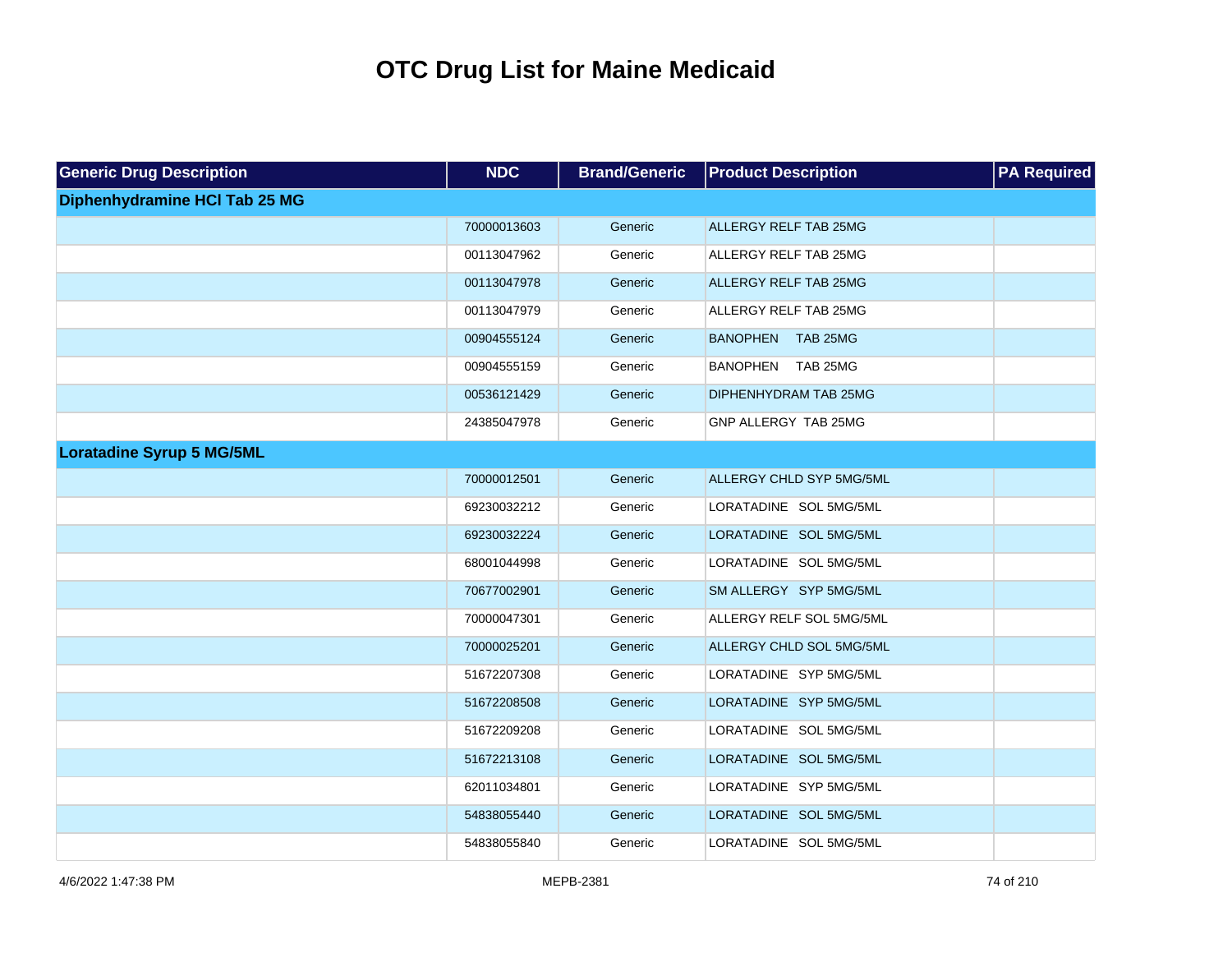| <b>Generic Drug Description</b>                  | <b>NDC</b>  | <b>Brand/Generic</b> | <b>Product Description</b> | <b>PA Required</b> |
|--------------------------------------------------|-------------|----------------------|----------------------------|--------------------|
| <b>Loratadine Syrup 5 MG/5ML</b>                 |             |                      |                            |                    |
|                                                  | 24385053126 | Generic              | LORATADINE SYP 5MG/5ML     |                    |
|                                                  | 49348063634 | Generic              | LORATADINE SYP 5MG/5ML     |                    |
|                                                  | 46122042326 | Generic              | LORATADINE SOL 5MG/5ML     |                    |
|                                                  | 00121084940 | Generic              | LORATADINE SOL 10/10ML     |                    |
|                                                  | 00904676720 | Generic              | LORATADINE SOL 5MG/5ML     |                    |
| Dextromethorphan-Guaifenesin Syrup 10-100 MG/5ML |             |                      |                            |                    |
|                                                  | 54838020940 | Generic              | SILTUSSIN-DM SYP ALC FREE  |                    |
|                                                  | 54838020970 | Generic              | SILTUSSIN-DM SYP ALC FREE  |                    |
|                                                  | 54838020980 | Generic              | SILTUSSIN-DM SYP ALC FREE  |                    |
|                                                  | 58657050508 | Generic              | GG/DM<br>SYP 100-10/5      |                    |
|                                                  | 49348086134 | Generic              | SM TUSSIN SYP DM           |                    |
|                                                  | 49348086137 | Generic              | SM TUSSIN SYP DM           |                    |
|                                                  | 69339014905 | Generic              | GUAIF/DM HBR SYP 100-10/5  |                    |
|                                                  | 69339014919 | Generic              | GUAIF/DM HBR SYP 100-10/5  |                    |
|                                                  | 69339015001 | Generic              | GUAIF/DM HBR SYP 100-10/5  |                    |
|                                                  | 69339015019 | Generic              | GUAIF/DM HBR SYP 100-10/5  |                    |
|                                                  | 00121063800 | Generic              | <b>GUAIFENESIN SYP DM</b>  |                    |
|                                                  | 00121063805 | Generic              | <b>GUAIFENESIN SYP DM</b>  |                    |
|                                                  | 00121127600 | Generic              | <b>GUAIFENESIN SYP DM</b>  |                    |
|                                                  | 00121127610 | Generic              | <b>GUAIFENESIN SYP DM</b>  |                    |
|                                                  | 00113035926 | Generic              | TUSSIN DM SYP 100-10/5     |                    |
|                                                  | 00113035934 | Generic              | TUSSIN DM SYP 100-10/5     |                    |
|                                                  | 00536131385 | Generic              | CHEST CONGES SYP REL DM    |                    |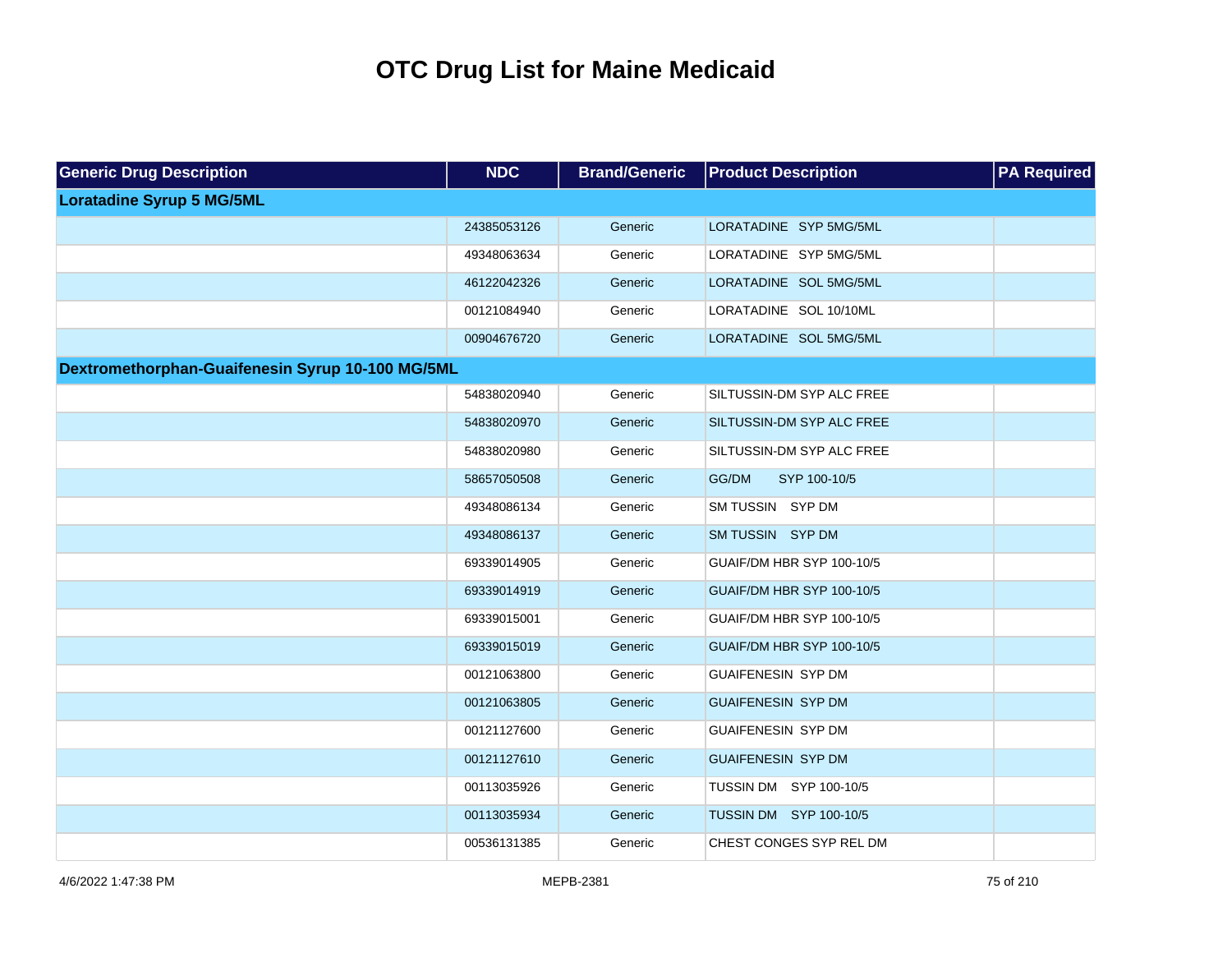| <b>Generic Drug Description</b>                  | <b>NDC</b>  | <b>Brand/Generic</b> | <b>Product Description</b>           | <b>PA Required</b> |
|--------------------------------------------------|-------------|----------------------|--------------------------------------|--------------------|
| Dextromethorphan-Guaifenesin Syrup 10-100 MG/5ML |             |                      |                                      |                    |
|                                                  | 00536118497 | Generic              | COUGH/CHEST SYP DM                   |                    |
|                                                  | 49348001734 | Generic              | SM TUSSIN DM SYP 100-10/5            |                    |
|                                                  | 49348001737 | Generic              | SM TUSSIN DM SYP 100-10/5            |                    |
|                                                  | 49348001739 | Generic              | SM TUSSIN DM SYP 100-10/5            |                    |
| <b>Guaifenesin Syrup 100 MG/5ML</b>              |             |                      |                                      |                    |
|                                                  | 54838011740 | Generic              | SILTUSSIN SA SYP 100/5ML             |                    |
|                                                  | 54838011770 | Generic              | SILTUSSIN SA SYP 100/5ML             |                    |
|                                                  | 54838011780 | Generic              | SILTUSSIN SA SYP 100/5ML             |                    |
|                                                  | 00536131485 | Generic              | CHEST CONGES SYP 100/5ML             |                    |
|                                                  | 00113006126 | Generic              | TUSSIN CHEST SYP 100/5ML             |                    |
|                                                  | 00113006134 | Generic              | TUSSIN CHEST SYP 100/5ML             |                    |
|                                                  | 00904676316 | Generic              | <b>SYP 100/5ML</b><br><b>ROBAFEN</b> |                    |
| <b>Pseudoephedrine HCI Tab 30 MG</b>             |             |                      |                                      |                    |
|                                                  | 62011031201 | Generic              | NASAL DECONG TAB 30MG                |                    |
|                                                  | 62011031202 | Generic              | NASAL DECONG TAB 30MG                |                    |
|                                                  | 62011031203 | Generic              | NASAL DECONG TAB 30MG                |                    |
|                                                  | 70000000201 | Generic              | NASAL DECONG TAB 30MG                |                    |
|                                                  | 70000000202 | Generic              | NASAL DECONG TAB 30MG                |                    |
|                                                  | 70677000501 | Generic              | NASAL DECONG TAB 30MG                |                    |
|                                                  | 70677000502 | Generic              | NASAL DECONG TAB 30MG                |                    |
|                                                  | 70677000503 | Generic              | NASAL DECONG TAB 30MG                |                    |
|                                                  | 00904672760 | Generic              | SUDOGEST TAB 30MG                    |                    |
|                                                  | 00904699061 | Generic              | PSEUDOEPHEDR TAB 30MG                |                    |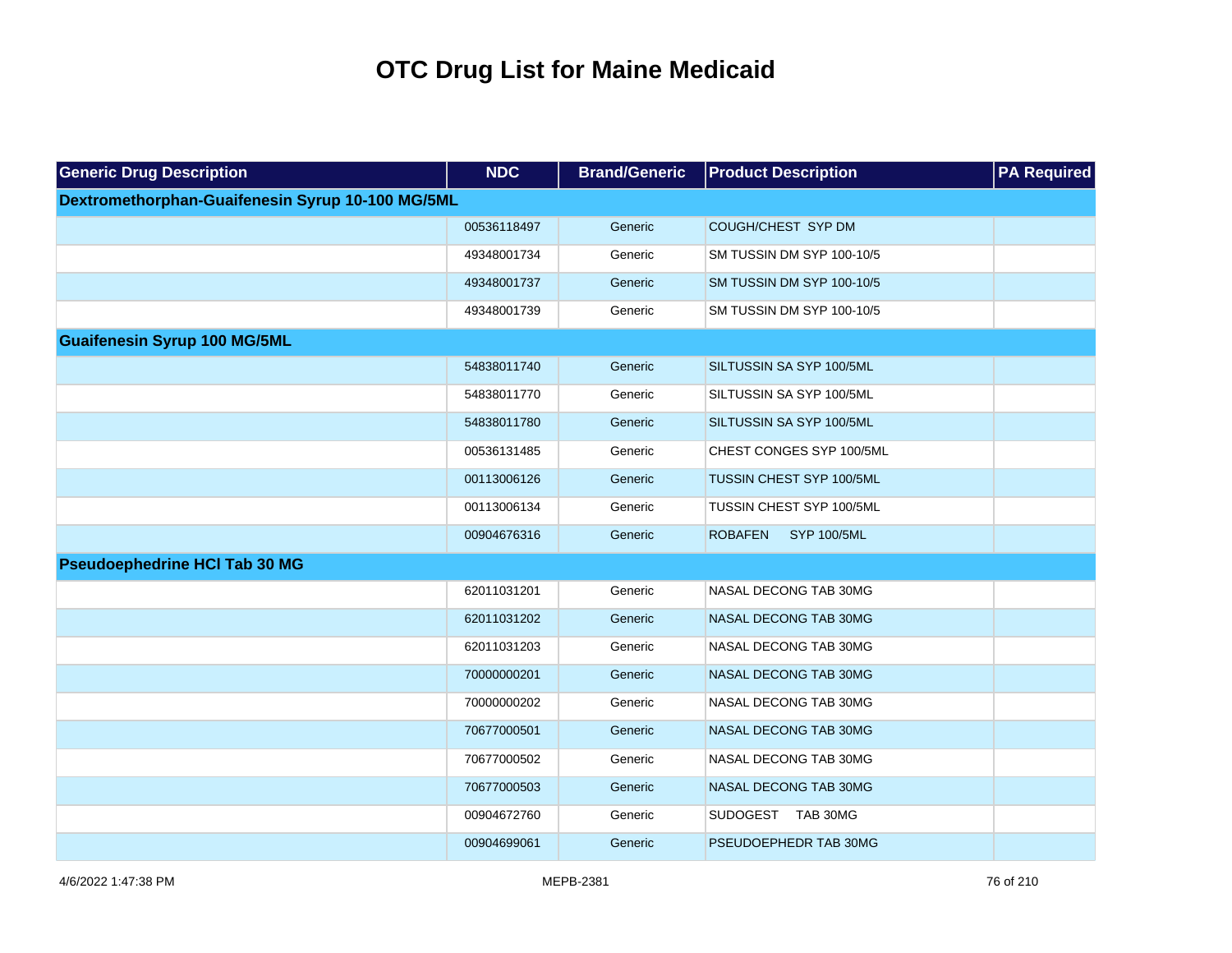| <b>Generic Drug Description</b>          | <b>NDC</b>  | <b>Brand/Generic</b> | <b>Product Description</b>          | <b>PA Required</b> |
|------------------------------------------|-------------|----------------------|-------------------------------------|--------------------|
| <b>Pseudoephedrine HCI Tab 30 MG</b>     |             |                      |                                     |                    |
|                                          | 00904633724 | Generic              | SUDOGEST MAX TAB 30MG               |                    |
|                                          | 00113043262 | Generic              | NASAL DECONG TAB 30MG               |                    |
|                                          | 00113200880 | Generic              | SINUS CNGST TAB 30MG                |                    |
|                                          | 00904505359 | Generic              | SUDOGEST TAB 30MG                   |                    |
|                                          | 00536360735 | Generic              | NASAL DECONG TAB 30MG               |                    |
|                                          | 46122042862 | Generic              | GNP DECONGE TAB 30MG                |                    |
|                                          | 45802043262 | Generic              | PSEUDOEPHEDR TAB 30MG               |                    |
|                                          | 24385043262 | Generic              | NASAL DECONG TAB 30MG               |                    |
|                                          | 24385043280 | Generic              | NASAL DECONG TAB 30MG               |                    |
| <b>Pseudoephedrine HCI Tab 60 MG</b>     |             |                      |                                     |                    |
|                                          | 00904672846 | Generic              | <b>SUDOGEST</b><br>TAB 60MG         |                    |
|                                          | 00904672852 | Generic              | <b>SUDOGEST</b><br>TAB 60MG         |                    |
|                                          | 00904690706 | Generic              | PSEUDOEPHEDR TAB 60MG               |                    |
| <b>Carbamide Peroxide 6.5% Otic Soln</b> |             |                      |                                     |                    |
|                                          | 70000049001 | Generic              | <b>EARWAX</b><br>SOL REMOVAL        |                    |
|                                          | 70000049002 | Generic              | <b>EARWAX</b><br><b>SOL REMOVAL</b> |                    |
|                                          | 63868002615 | Generic              | EARWAX REMVL DRO 6.5% OT            |                    |
|                                          | 63868002616 | Generic              | EARWAX REMVL DRO 6.5% OT            |                    |
|                                          | 00904662735 | Generic              | EAR DROPS DRO 6.5%                  |                    |
| *Amino Acids Oral Liquid***              |             |                      |                                     |                    |
|                                          | 49735012524 | <b>Brand</b>         | PERIFLEX LQ LIQ PKU                 | PA REQUIRED        |
|                                          | 49735012551 | <b>Brand</b>         | PERIFLEX LQ LIQ PKU                 | PA REQUIRED        |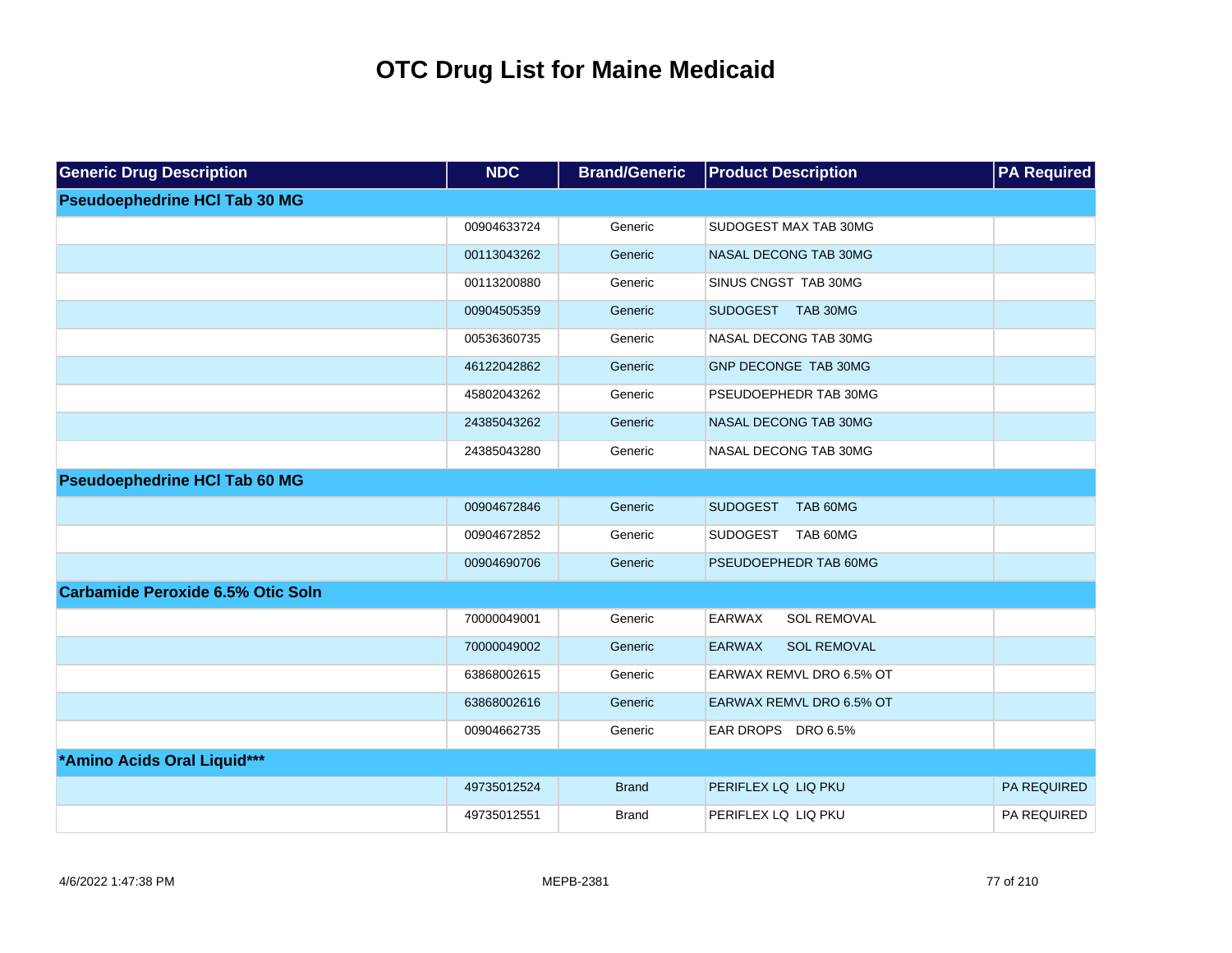| <b>Generic Drug Description</b> | <b>NDC</b>  | <b>Brand/Generic</b> | <b>Product Description</b>       | <b>PA Required</b> |
|---------------------------------|-------------|----------------------|----------------------------------|--------------------|
| *Amino Acids Oral Powder***     |             |                      |                                  |                    |
|                                 | 49735010124 | <b>Brand</b>         | COMPL AMINO POW ACID MIX         | PA REQUIRED        |
|                                 | 49735011490 | <b>Brand</b>         | <b>ESSENT AMINO POW ACID MIX</b> | PA REQUIRED        |
|                                 | 49735013341 | <b>Brand</b>         | COMPL AMINO POW ACID MIX         | PA REQUIRED        |
|                                 | 49735013342 | <b>Brand</b>         | <b>ESSENT AMINO POW ACID MIX</b> | PA REQUIRED        |
|                                 | 49735018323 | <b>Brand</b>         | <b>XPHE MAXAMUM POW</b>          | PA REQUIRED        |
|                                 | 49735018324 | <b>Brand</b>         | <b>XPHE MAXAMUM POW</b>          | PA REQUIRED        |
|                                 | 55198000101 | <b>Brand</b>         | DECUBAMINE POW                   | PA REQUIRED        |
|                                 | 12622000601 | <b>Brand</b>         | NUTRASENTIAL POW ORANGE          | PA REQUIRED        |
|                                 | 12622000602 | <b>Brand</b>         | NUTRASENTIAL POW LEMONADE        | PA REQUIRED        |
|                                 | 12622000603 | <b>Brand</b>         | NUTRASENTIAL POW                 | PA REQUIRED        |
|                                 | 12622000605 | <b>Brand</b>         | NUTRASENTIAL POW CHERRY          | PA REQUIRED        |
|                                 | 12622000606 | <b>Brand</b>         | NUTRASENTIAL POW GRAPE           | PA REQUIRED        |
|                                 | 12622000607 | <b>Brand</b>         | NUTRASENTIAL POW BANANA          | PA REQUIRED        |
|                                 | 12622000608 | <b>Brand</b>         | NUTRASENTIAL POW MANGO           | PA REQUIRED        |
|                                 | 12622000609 | <b>Brand</b>         | NUTRASENTIAL POW                 | PA REQUIRED        |
|                                 | 00847007500 | <b>Brand</b>         | GLUTARADE POW AMINO              | PA REQUIRED        |
|                                 | 00847007510 | <b>Brand</b>         | GLUTARADE POW JUNIOR             | PA REQUIRED        |
|                                 | 00847059000 | <b>Brand</b>         | <b>COMPLEX MSUD POW</b>          | PA REQUIRED        |
|                                 | 00847059102 | <b>Brand</b>         | COMPLEX MSD POW JUNIOR           | PA REQUIRED        |
|                                 | 00847059722 | <b>Brand</b>         | COMPLEX MSD POW VANILLA          | PA REQUIRED        |
|                                 | 00847075000 | <b>Brand</b>         | GLUTARADE POW AMINO              | PA REQUIRED        |
|                                 | 00847075002 | <b>Brand</b>         | GLUTARADE POW AMINO              | PA REQUIRED        |
|                                 | 00847075102 | <b>Brand</b>         | <b>GLUTARADE JR POW GA-1</b>     | PA REQUIRED        |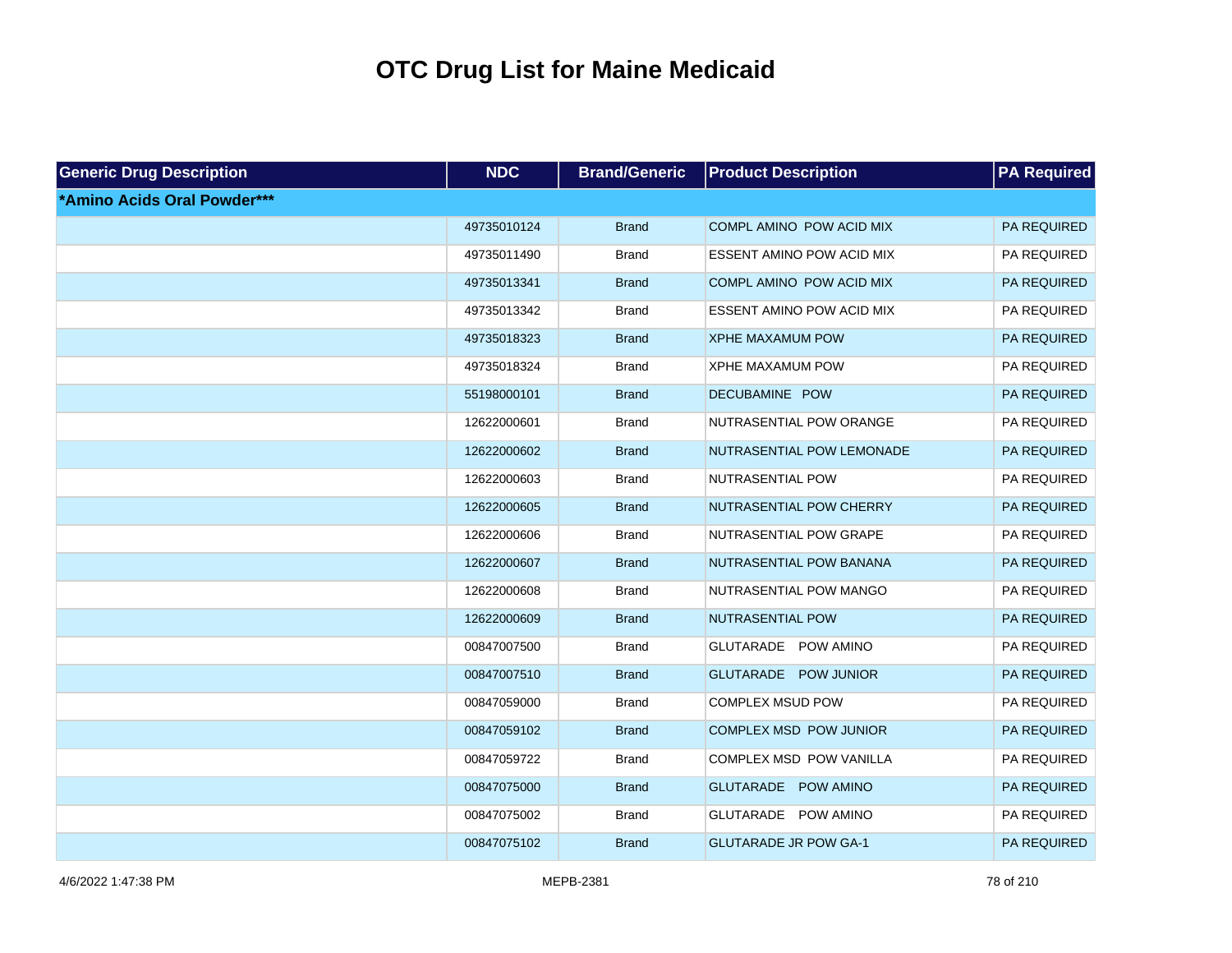| <b>Generic Drug Description</b>             | <b>NDC</b>  | <b>Brand/Generic</b> | <b>Product Description</b>      | <b>PA Required</b> |
|---------------------------------------------|-------------|----------------------|---------------------------------|--------------------|
| *Amino Acids Oral Powder***                 |             |                      |                                 |                    |
|                                             | 00847075422 | <b>Brand</b>         | GLUTARADE POW ESSENTIA          | PA REQUIRED        |
|                                             | 00847095000 | <b>Brand</b>         | PHENYLADE POW                   | PA REQUIRED        |
|                                             | 00847095504 | <b>Brand</b>         | PHENYLADE POW PHEBLOC           | PA REQUIRED        |
|                                             | 00847095960 | <b>Brand</b>         | PHENYLADE POW MTE               | PA REQUIRED        |
| *Amino Acids Pack***                        |             |                      |                                 |                    |
|                                             | 49735002311 | <b>Brand</b>         | XPHE MAXAMUM POW UNFLAVOR       | PA REQUIRED        |
|                                             | 49735002312 | <b>Brand</b>         | <b>XPHE MAXAMUM POW ORANGE</b>  | PA REQUIRED        |
|                                             | 49735012641 | <b>Brand</b>         | ADD-INS<br>PAK COMPLETE         | PA REQUIRED        |
|                                             | 49735012311 | <b>Brand</b>         | XPHE MAXAMUM POW UNFLAVOR       | <b>PA REQUIRED</b> |
|                                             | 49735012312 | <b>Brand</b>         | XPHE MAXAMUM POW ORANGE         | PA REQUIRED        |
|                                             | 50600055279 | <b>Brand</b>         | <b>SOLVIL</b><br><b>POW</b>     | PA REQUIRED        |
|                                             | 94688001201 | <b>Brand</b>         | <b>ARGIMENT</b><br><b>PAK</b>   | PA REQUIRED        |
|                                             | 94688001220 | <b>Brand</b>         | <b>ARGIMENT AT PAK</b>          | PA REQUIRED        |
|                                             | 94688002334 | Brand                | <b>HEPAMENT</b><br><b>POW</b>   | PA REQUIRED        |
|                                             | 00847095964 | <b>Brand</b>         | PHENYLADE PAK AMINO             | PA REQUIRED        |
|                                             | 00847095004 | <b>Brand</b>         | PHENYLADE PAK AMINO             | PA REQUIRED        |
|                                             | 00847095404 | <b>Brand</b>         | PHENYLADE40 POW UNFLAVOR        | PA REQUIRED        |
|                                             | 00847095414 | <b>Brand</b>         | PHENYLADE40 POW CITRUS          | PA REQUIRED        |
| *Medium Chain Triglycerides Oral Emulsion** |             |                      |                                 |                    |
|                                             | 49735011957 | <b>Brand</b>         | <b>LIQUIGEN</b><br><b>EMU</b>   | <b>PA REQUIRED</b> |
|                                             | 49735019573 | <b>Brand</b>         | <b>LIQUIGEN</b><br><b>EMU</b>   | PA REQUIRED        |
| *Omega-3 Fatty Acids Cap 1000 MG**          |             |                      |                                 |                    |
|                                             | 74312003830 | Generic              | <b>EPA</b><br><b>CAP 1000MG</b> |                    |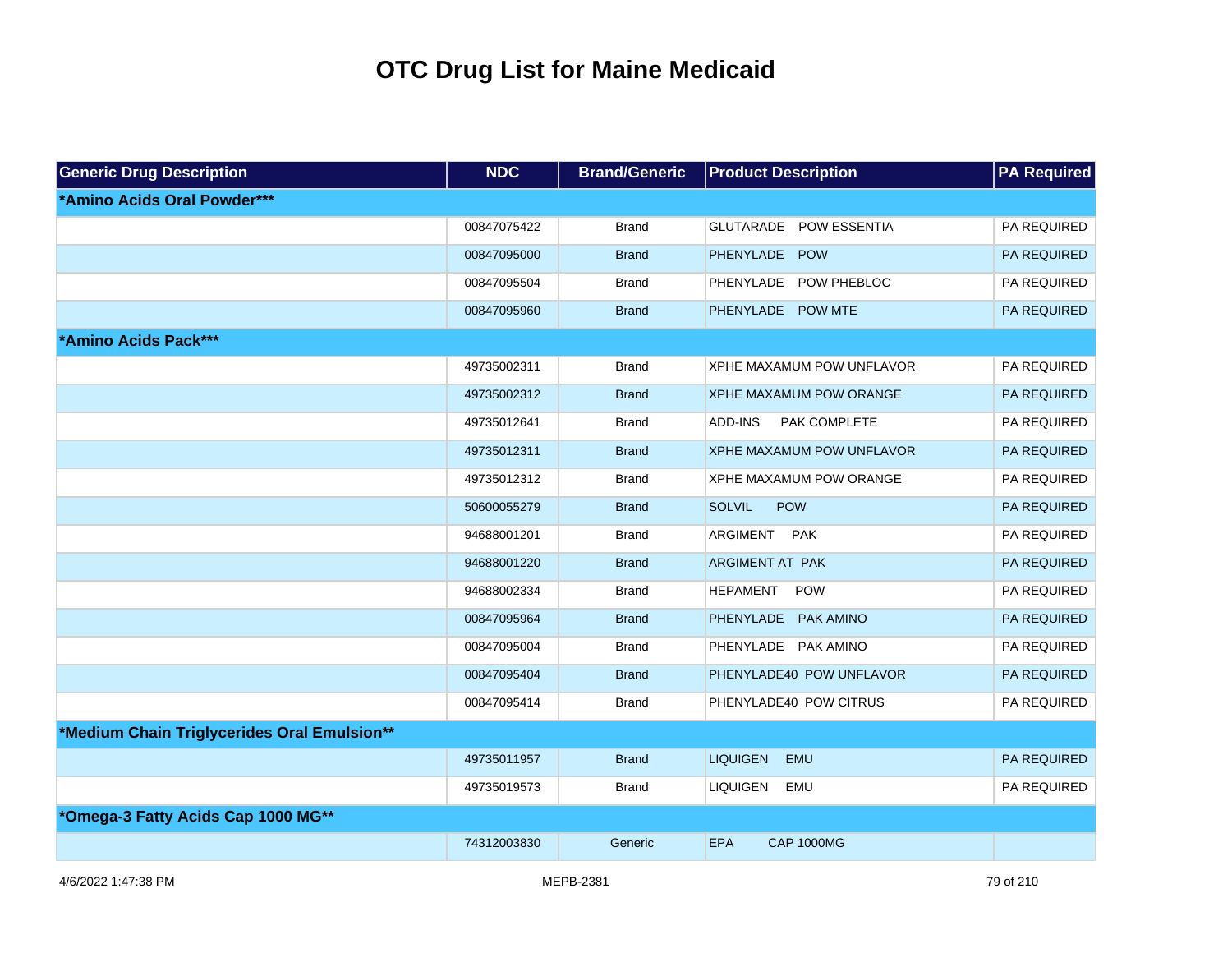| <b>Generic Drug Description</b>       | <b>NDC</b>  | <b>Brand/Generic</b> | <b>Product Description</b>          | <b>PA Required</b> |
|---------------------------------------|-------------|----------------------|-------------------------------------|--------------------|
| *Omega-3 Fatty Acids Cap 1000 MG**    |             |                      |                                     |                    |
|                                       | 00536718706 | Generic              | SEA-OMEGA 50 CAP 1000MG             |                    |
| *Protein Oral Pack***                 |             |                      |                                     |                    |
|                                       | 43900028430 | <b>Brand</b>         | <b>BENEPROTEIN POW</b>              | <b>PA REQUIRED</b> |
| *Protein Oral Powder***               |             |                      |                                     |                    |
|                                       | 43900028410 | <b>Brand</b>         | BENEPROTEIN POW UNFLAVOR            | PA REQUIRED        |
| Acetylcysteine (Nutrient) Tab 600 MG  |             |                      |                                     |                    |
|                                       | 40093010084 | <b>Brand</b>         | <b>NAC</b><br><b>TAB 600MG</b>      | <b>PA REQUIRED</b> |
| <b>Acetylcysteine Cap 500 MG</b>      |             |                      |                                     |                    |
|                                       | 11845017105 | <b>Brand</b>         | <b>NAC</b><br>CAP 500MG             | PA REQUIRED        |
| <b>Acetylcysteine Cap 600 MG</b>      |             |                      |                                     |                    |
|                                       | 71791000174 | Generic              | <b>NAC</b><br>CAP 600MG             | <b>PA REQUIRED</b> |
|                                       | 66298000189 | Generic              | CAP 600MG<br><b>NAC</b>             | PA REQUIRED        |
|                                       | 96295014038 | Generic              | <b>NAC</b><br>CAP 600MG             | <b>PA REQUIRED</b> |
|                                       | 54629409760 | Generic              | <b>NAC</b><br>CAP 600MG             | PA REQUIRED        |
|                                       | 27434000211 | Generic              | <b>NAC 600</b><br>CAP               | PA REQUIRED        |
|                                       | 48107003150 | Generic              | <b>NAC 600</b><br>CAP               | PA REQUIRED        |
| <b>Acetylcysteine Tab ER 600 MG</b>   |             |                      |                                     |                    |
|                                       | 90011007001 | <b>Brand</b>         | N-A-C SUST TAB 600MG                | PA REQUIRED        |
| <b>Arginine Powder Packet 2000 MG</b> |             |                      |                                     |                    |
|                                       | 50600050267 | <b>Brand</b>         | ARGININE2000 PAK 2000MG             | PA REQUIRED        |
| <b>Arginine Powder Packet 500 MG</b>  |             |                      |                                     |                    |
|                                       | 50600054692 | Generic              | <b>ARGININE</b><br><b>PAK 500MG</b> | <b>PA REQUIRED</b> |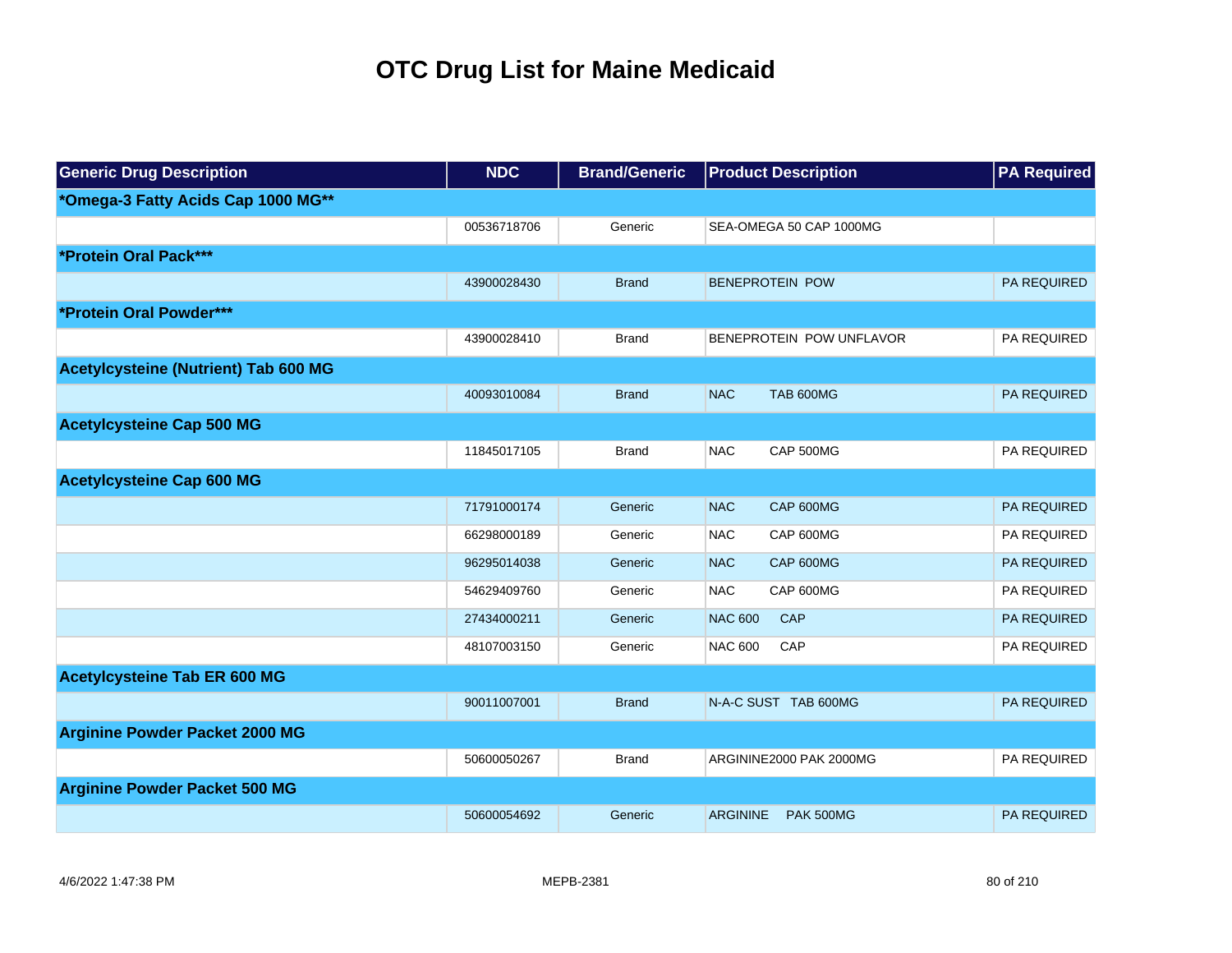| <b>Generic Drug Description</b>                | <b>NDC</b>  | <b>Brand/Generic</b> | <b>Product Description</b>             | <b>PA Required</b> |
|------------------------------------------------|-------------|----------------------|----------------------------------------|--------------------|
| <b>Creatine Monohydrate Liquid 1.5 GM/15ML</b> |             |                      |                                        |                    |
|                                                | 57771000191 | <b>Brand</b>         | <b>CYTOTINE</b><br><b>LIQ</b>          | PA REQUIRED        |
| <b>Glucose Polymers Liqd</b>                   |             |                      |                                        |                    |
|                                                | 70074000431 | <b>Brand</b>         | <b>POLYCOSE</b><br><b>LIQ UNFLAVOR</b> | PA REQUIRED        |
|                                                | 70074080431 | <b>Brand</b>         | <b>POLYCOSE</b><br>LIQ UNFLAVOR        | PA REQUIRED        |
| <b>Glucose Polymers Powder 94%</b>             |             |                      |                                        |                    |
|                                                | 70074000746 | <b>Brand</b>         | <b>POLYCOSE</b><br><b>POW UNFLAVOR</b> | <b>PA REQUIRED</b> |
| Polyethylene Glycol 3350 Oral Packet 17 GM     |             |                      |                                        |                    |
|                                                | 69784018001 | Generic              | POLYETH GLYC POW 3350 NF               | PA REQUIRED        |
|                                                | 69784018010 | Generic              | POLYETH GLYC POW 3350 NF               | PA REQUIRED        |
|                                                | 69784018014 | Generic              | POLYETH GLYC POW 3350 NF               | PA REQUIRED        |
|                                                | 69784018030 | Generic              | POLYETH GLYC POW 3350 NF               | PA REQUIRED        |
|                                                | 60687043192 | Generic              | HEALTHYLAX POW                         | PA REQUIRED        |
|                                                | 60687043198 | Generic              | HEALTHYLAX POW                         | PA REQUIRED        |
|                                                | 60687043199 | Generic              | HEALTHYLAX POW                         | PA REQUIRED        |
|                                                | 63739019861 | Generic              | PEG 3350<br>POW                        | PA REQUIRED        |
|                                                | 63739019862 | Generic              | PEG 3350<br>POW                        | PA REQUIRED        |
|                                                | 62559015710 | Generic              | POLYETH GLYC POW 3350 NF               | PA REQUIRED        |
|                                                | 62559015730 | Generic              | POLYETH GLYC POW 3350 NF               | PA REQUIRED        |
|                                                | 51079030601 | Generic              | POLYETH GLYC POW 3350 NF               | PA REQUIRED        |
|                                                | 51079030630 | Generic              | POLYETH GLYC POW 3350 NF               | PA REQUIRED        |
|                                                | 45802086800 | Generic              | POLYETH GLYC POW 3350 NF               | PA REQUIRED        |
|                                                | 45802086866 | Generic              | POLYETH GLYC POW 3350 NF               | PA REQUIRED        |
|                                                | 46122001452 | Generic              | <b>GNP CLEARLAX PAK 3350 NF</b>        | PA REQUIRED        |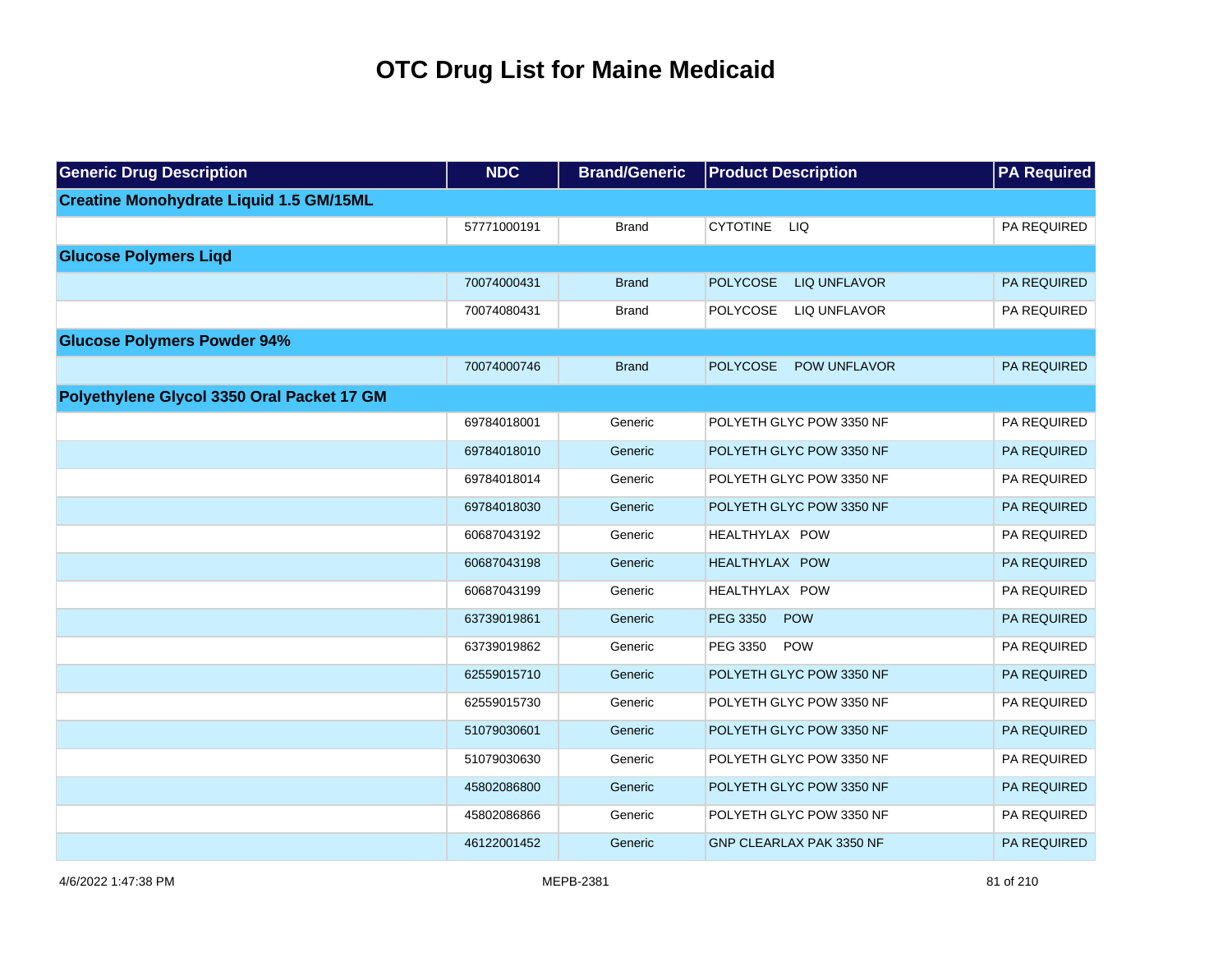| <b>Generic Drug Description</b>                  | <b>NDC</b>  | <b>Brand/Generic</b> | <b>Product Description</b>            | <b>PA Required</b> |
|--------------------------------------------------|-------------|----------------------|---------------------------------------|--------------------|
| Polyethylene Glycol 3350 Oral Packet 17 GM       |             |                      |                                       |                    |
|                                                  | 00904642213 | Generic              | POW<br>PEG 3350                       | PA REQUIRED        |
|                                                  | 00904642286 | Generic              | POW<br><b>PEG 3350</b>                | PA REQUIRED        |
|                                                  | 00904693126 | Generic              | PEG 3350<br><b>POW</b>                | PA REQUIRED        |
|                                                  | 00904693176 | Generic              | POW<br><b>PEG 3350</b>                | PA REQUIRED        |
|                                                  | 00904693181 | Generic              | PEG 3350<br><b>POW</b>                | PA REQUIRED        |
| Polyethylene Glycol 3350 Oral Powder 17 GM/SCOOP |             |                      |                                       |                    |
|                                                  | 51991096158 | Generic              | POLYETH GLYC POW 3350 NF              |                    |
|                                                  | 51991096257 | Generic              | POLYETH GLYC POW 3350 NF              |                    |
|                                                  | 54569652400 | Generic              | POLYETH GLYC POW 3350 NF              |                    |
|                                                  | 49781001961 | Generic              | CLEARLAX POW                          |                    |
|                                                  | 50090243000 | Generic              | POLYETH GLYC POW 3350 NF              |                    |
|                                                  | 50090252600 | Generic              | <b>POW</b><br>PEG3350                 |                    |
|                                                  | 50090312700 | Generic              | SM CLEARLAX POW                       |                    |
|                                                  | 49348089350 | Generic              | SM CLEARLAX POW                       |                    |
|                                                  | 49348089370 | Generic              | <b>SM CLEARLAX POW</b>                |                    |
|                                                  | 49348089392 | Generic              | SM CLEARLAX POW                       |                    |
|                                                  | 50428037702 | Generic              | <b>CVS PURELAX POW</b>                |                    |
|                                                  | 50428885431 | Generic              | <b>CVS PURELAX POW</b>                |                    |
|                                                  | 50428713635 | Generic              | <b>CVS PURELAX POW</b>                |                    |
|                                                  | 50428713638 | Generic              | <b>CVS PURELAX POW</b>                |                    |
|                                                  | 62175019007 | Generic              | <b>POW 3350 NF</b><br><b>GLYCOLAX</b> |                    |
|                                                  | 62175019015 | Generic              | <b>GLYCOLAX</b><br>POW 3350 NF        |                    |
|                                                  | 62175019031 | Generic              | <b>GLYCOLAX</b><br><b>POW 3350 NF</b> |                    |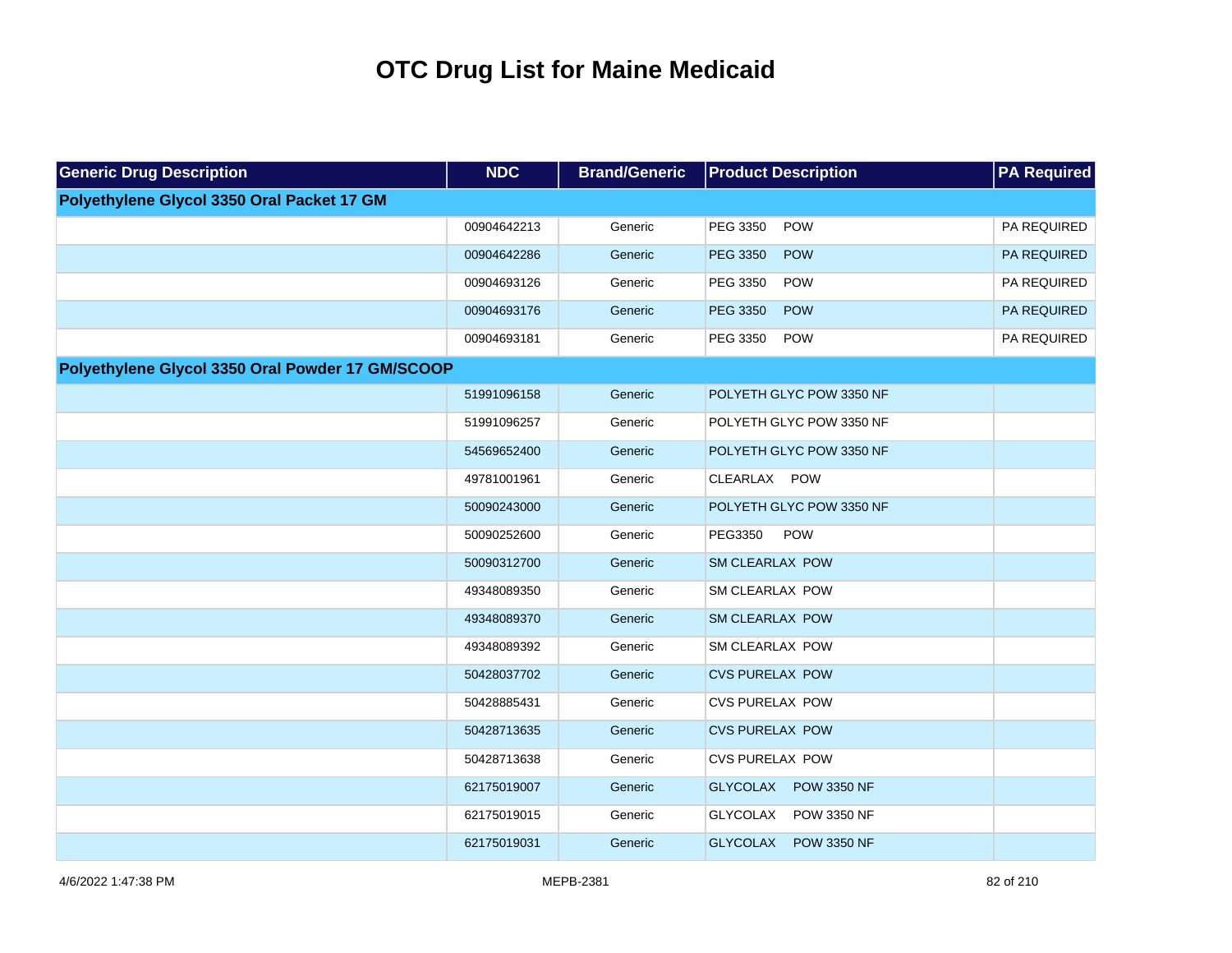| <b>Generic Drug Description</b>                  | <b>NDC</b>  | <b>Brand/Generic</b> | <b>Product Description</b> | <b>PA Required</b> |
|--------------------------------------------------|-------------|----------------------|----------------------------|--------------------|
| Polyethylene Glycol 3350 Oral Powder 17 GM/SCOOP |             |                      |                            |                    |
|                                                  | 62175019507 | Generic              | POLYETH GLYC POW 3350 NF   |                    |
|                                                  | 62175019515 | Generic              | POLYETH GLYC POW 3350 NF   |                    |
|                                                  | 62175019531 | Generic              | POLYETH GLYC POW 3350 NF   |                    |
|                                                  | 62011028701 | Generic              | HM CLEARLAX POW            |                    |
|                                                  | 62011028702 | Generic              | HM CLEARLAX POW            |                    |
|                                                  | 62011015301 | Generic              | HM CLEARLAX POW            |                    |
|                                                  | 62011015302 | Generic              | HM CLEARLAX POW            |                    |
|                                                  | 62011015304 | Generic              | HM CLEARLAX POW            |                    |
|                                                  | 62011015305 | Generic              | HM CLEARLAX POW            |                    |
|                                                  | 63629854101 | Generic              | POLYETH GLYC POW 3350 NF   |                    |
|                                                  | 63868000214 | Generic              | NATURA-LAX POW 3350 NF     |                    |
|                                                  | 63868000230 | Generic              | NATURA-LAX POW 3350 NF     |                    |
|                                                  | 63981030604 | Generic              | LAXACLEAR POW              |                    |
|                                                  | 63981030607 | Generic              | LAXACLEAR POW              |                    |
|                                                  | 61919054251 | Generic              | <b>POW</b><br>GAVILAX      |                    |
|                                                  | 61919087951 | Generic              | POLYETH GLYC POW 3350 NF   |                    |
|                                                  | 59779030601 | Generic              | <b>CVS PURELAX POW</b>     |                    |
|                                                  | 59779030602 | Generic              | <b>CVS PURELAX POW</b>     |                    |
|                                                  | 59779030603 | Generic              | <b>CVS PURELAX POW</b>     |                    |
|                                                  | 59779030604 | Generic              | <b>CVS PURELAX POW</b>     |                    |
|                                                  | 57896048914 | Generic              | POLYETH GLYC POW 3350 NF   |                    |
|                                                  | 57896048930 | Generic              | POLYETH GLYC POW 3350 NF   |                    |
|                                                  | 68196030607 | Generic              | MM CLEARLAX POW            |                    |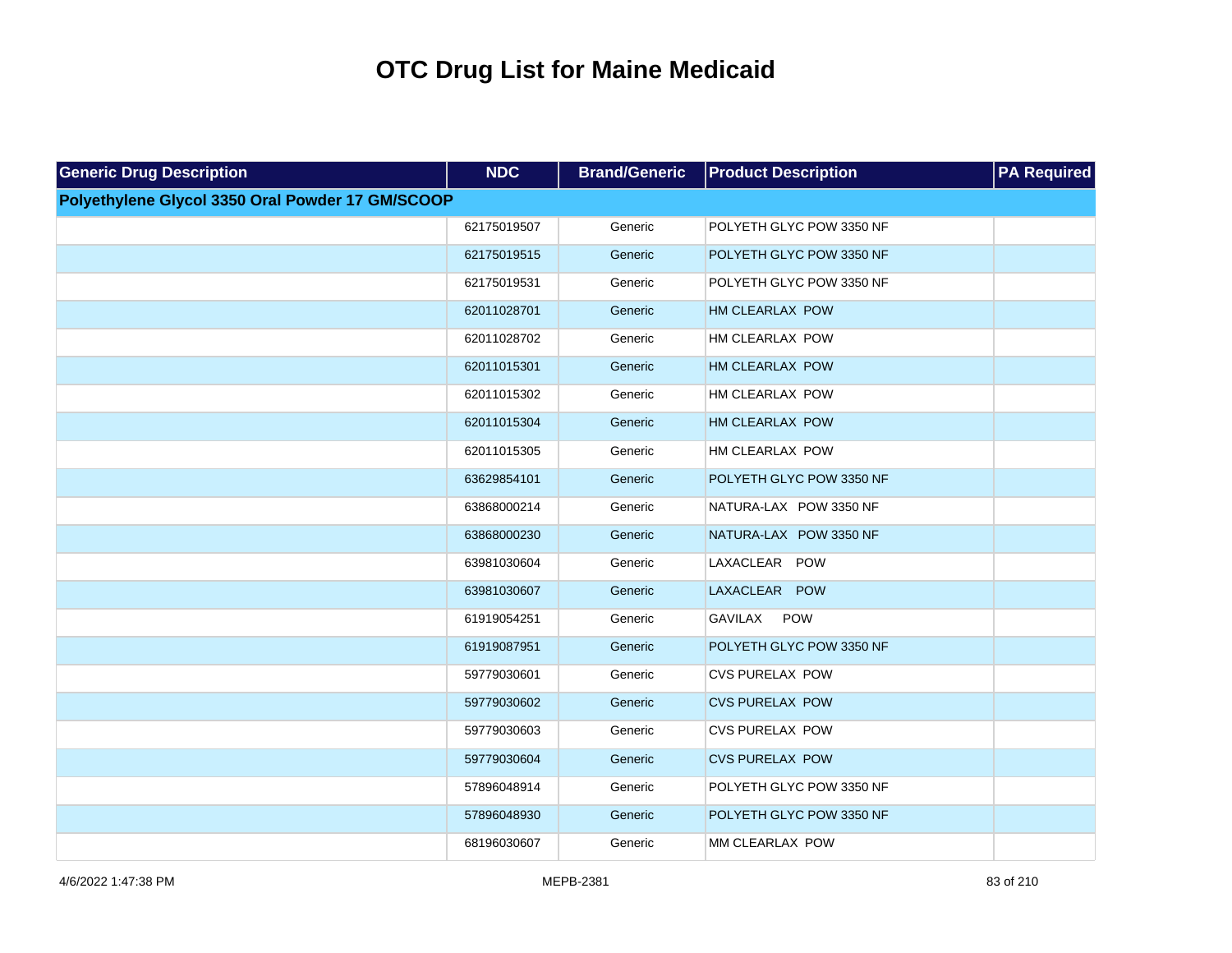| <b>Generic Drug Description</b>                  | <b>NDC</b>  | <b>Brand/Generic</b> | <b>Product Description</b>           | <b>PA Required</b> |
|--------------------------------------------------|-------------|----------------------|--------------------------------------|--------------------|
| Polyethylene Glycol 3350 Oral Powder 17 GM/SCOOP |             |                      |                                      |                    |
|                                                  | 69230032434 | Generic              | POLYETH GLYC POW 3350                |                    |
|                                                  | 68001050555 | Generic              | POLYETH GLYC POW 3350 NF             |                    |
|                                                  | 68001050569 | Generic              | POLYETH GLYC POW 3350 NF             |                    |
|                                                  | 70000041501 | Generic              | POW<br><b>CLEARLAX</b>               |                    |
|                                                  | 70000041502 | Generic              | <b>CLEARLAX</b><br>POW               |                    |
|                                                  | 70000041503 | Generic              | CLEARLAX<br><b>POW</b>               |                    |
|                                                  | 00904602576 | Generic              | PEG 3350 POW                         |                    |
|                                                  | 10135068304 | Generic              | POLYETH GLYC POW 3350 NF             |                    |
|                                                  | 10135068308 | Generic              | POLYETH GLYC POW 3350 NF             |                    |
|                                                  | 10135068312 | Generic              | POLYETH GLYC POW 3350 NF             |                    |
|                                                  | 11523723402 | <b>Brand</b>         | <b>MIRALAX</b><br><b>POW 3350 NF</b> |                    |
|                                                  | 11523723403 | <b>Brand</b>         | <b>MIRALAX</b><br><b>POW 3350 NF</b> |                    |
|                                                  | 11523723404 | <b>Brand</b>         | <b>MIRALAX</b><br><b>POW 3350 NF</b> |                    |
|                                                  | 11523723409 | <b>Brand</b>         | <b>MIRALAX</b><br><b>POW 3350 NF</b> |                    |
|                                                  | 11523726802 | <b>Brand</b>         | <b>MIRALAX</b><br><b>POW 3350 NF</b> | PA REQUIRED        |
|                                                  | 11523726804 | <b>Brand</b>         | <b>MIRALAX</b><br><b>POW 3350 NF</b> | PA REQUIRED        |
|                                                  | 11523726805 | <b>Brand</b>         | <b>MIRALAX</b><br><b>POW 3350 NF</b> |                    |
|                                                  | 11534018019 | Generic              | POLYETH GLYC POW 3350 NF             |                    |
|                                                  | 11534018028 | Generic              | POLYETH GLYC POW 3350 NF             |                    |
|                                                  | 11534018050 | Generic              | POLYETH GLYC POW 3350 NF             |                    |
|                                                  | 11673030602 | Generic              | POWDERLAX POW                        |                    |
|                                                  | 11673030603 | Generic              | POWDERLAX POW                        |                    |
|                                                  | 11673030609 | Generic              | POWDERLAX POW                        |                    |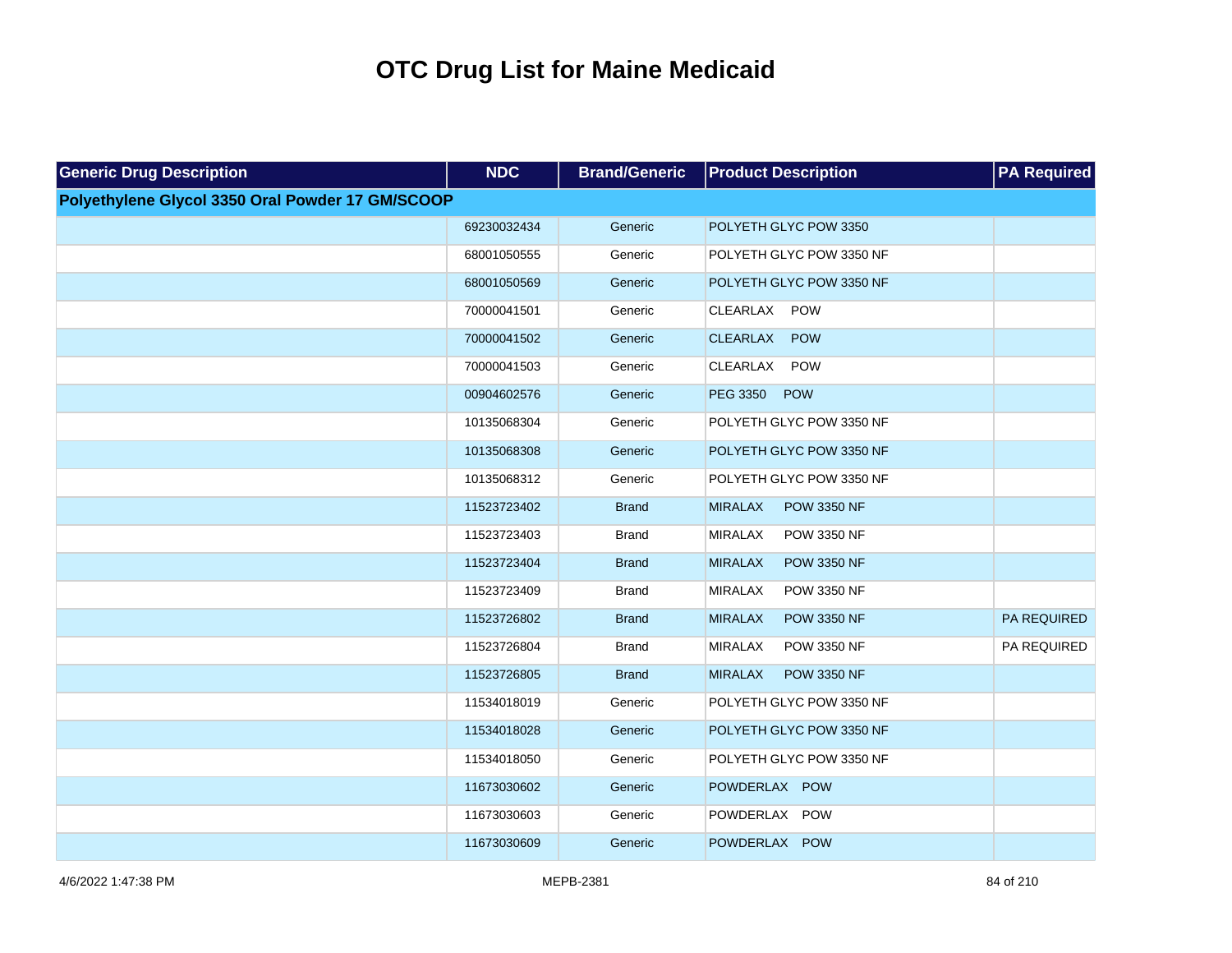| <b>Generic Drug Description</b>                  | <b>NDC</b>  | <b>Brand/Generic</b> | <b>Product Description</b>    | <b>PA Required</b> |
|--------------------------------------------------|-------------|----------------------|-------------------------------|--------------------|
| Polyethylene Glycol 3350 Oral Powder 17 GM/SCOOP |             |                      |                               |                    |
|                                                  | 11822353540 | Generic              | RA LAXATIVE POW               |                    |
|                                                  | 11822393550 | Generic              | RA LAXATIVE POW               |                    |
|                                                  | 11822393560 | Generic              | RA LAXATIVE POW               |                    |
|                                                  | 11917017321 | Generic              | SMOOTH LAX POW                |                    |
|                                                  | 11917018065 | Generic              | SMOOTH LAX POW 3350           |                    |
|                                                  | 00722711601 | Generic              | POLYETH GLYC POW 3350 NF      |                    |
|                                                  | 00722711602 | Generic              | POLYETH GLYC POW 3350 NF      |                    |
|                                                  | 00722711603 | Generic              | POLYETH GLYC POW 3350 NF      |                    |
|                                                  | 00536105224 | Generic              | PEG3350<br><b>POW</b>         |                    |
|                                                  | 00536105227 | Generic              | PEG3350<br>POW                |                    |
|                                                  | 00536105284 | Generic              | PEG3350<br>POW                |                    |
|                                                  | 00363030602 | Generic              | SMOOTH LAX POW                |                    |
|                                                  | 00363030603 | Generic              | SMOOTH LAX POW                |                    |
|                                                  | 00363030604 | Generic              | SMOOTH LAX POW                |                    |
|                                                  | 00113030601 | Generic              | CLEARLAX POW                  |                    |
|                                                  | 00113030602 | Generic              | <b>CLEARLAX</b><br>POW        |                    |
|                                                  | 00113030603 | Generic              | <b>CLEARLAX</b><br>POW        |                    |
|                                                  | 00113030617 | Generic              | <b>CLEARLAX</b><br><b>POW</b> |                    |
|                                                  | 00113030619 | Generic              | CLEARLAX POW                  |                    |
|                                                  | 46122001471 | Generic              | <b>GNP CLEARLAX POW</b>       |                    |
|                                                  | 46122001431 | Generic              | <b>GNP CLEARLAX POW</b>       |                    |
|                                                  | 46122001433 | Generic              | <b>GNP CLEARLAX POW</b>       |                    |
|                                                  | 46122001438 | Generic              | <b>GNP CLEARLAX POW</b>       |                    |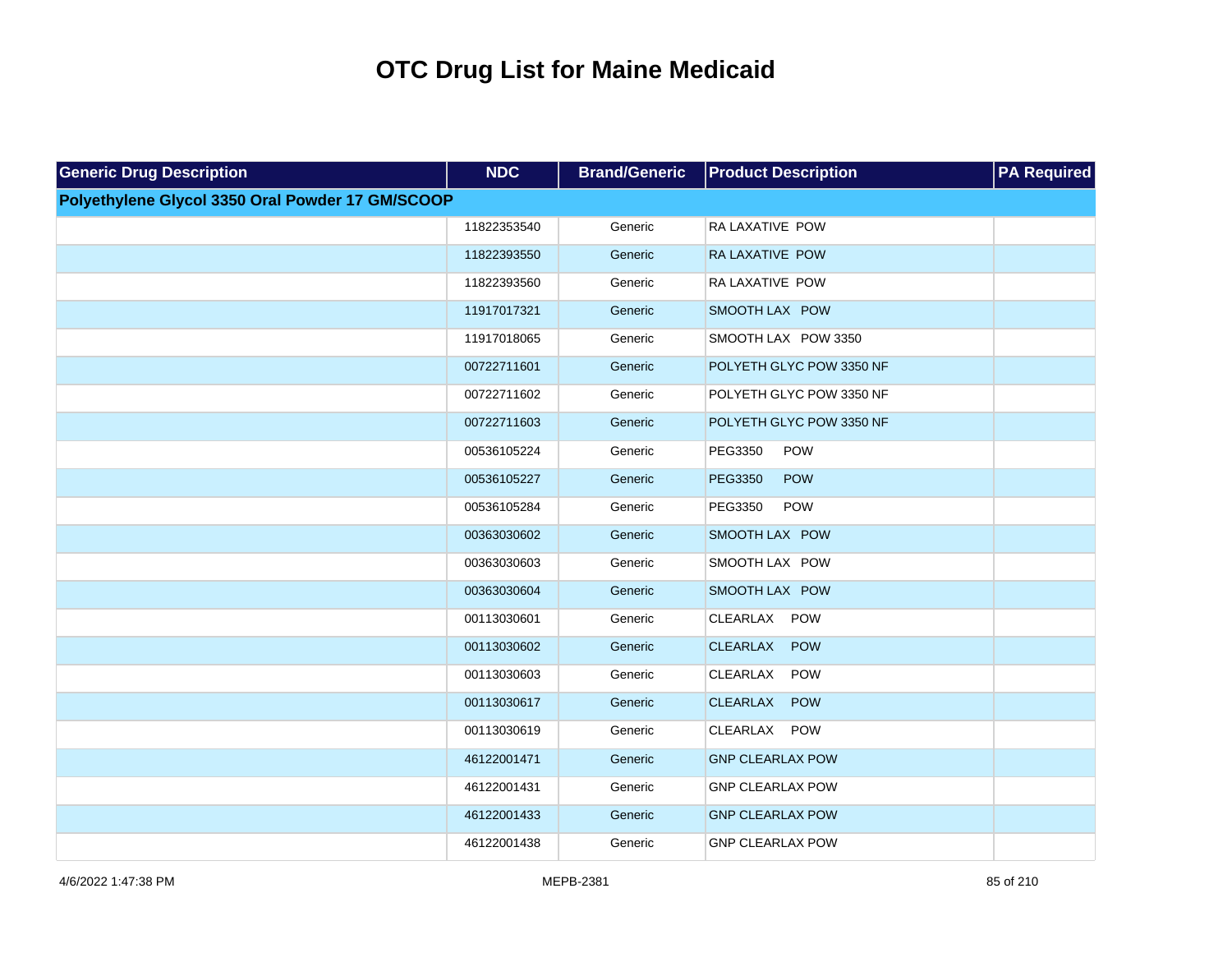| <b>Generic Drug Description</b>                  | <b>NDC</b>  | <b>Brand/Generic</b> | <b>Product Description</b>    | <b>PA Required</b> |
|--------------------------------------------------|-------------|----------------------|-------------------------------|--------------------|
| Polyethylene Glycol 3350 Oral Powder 17 GM/SCOOP |             |                      |                               |                    |
|                                                  | 45802086801 | Generic              | POLYETH GLYC POW 3350 NF      |                    |
|                                                  | 45802086802 | Generic              | POLYETH GLYC POW 3350 NF      |                    |
|                                                  | 45802086803 | Generic              | POLYETH GLYC POW 3350 NF      |                    |
|                                                  | 43386031208 | Generic              | <b>GAVILAX</b><br>POW         |                    |
|                                                  | 43386031214 | Generic              | <b>GAVILAX</b><br>POW         |                    |
|                                                  | 41520031947 | Generic              | <b>CLEARLAX</b><br><b>POW</b> |                    |
|                                                  | 41520031948 | Generic              | CLEARLAX POW                  |                    |
|                                                  | 49035030601 | Generic              | EQ CLEARLAX POW               |                    |
|                                                  | 49035030602 | Generic              | EQ CLEARLAX POW               |                    |
|                                                  | 49035030603 | Generic              | EQ CLEARLAX POW               |                    |
|                                                  | 49035031207 | Generic              | EQ CLEARLAX POW               |                    |
|                                                  | 49348014370 | Generic              | SM CLEARLAX POW               |                    |
|                                                  | 49348014392 | Generic              | <b>SM CLEARLAX POW</b>        |                    |
|                                                  | 30142030601 | Generic              | GENTLELAX POW                 |                    |
|                                                  | 30142030602 | Generic              | GENTLELAX POW                 |                    |
|                                                  | 30142030603 | Generic              | GENTLELAX POW                 |                    |
|                                                  | 15127002246 | Generic              | POLYETH GLYC POW 3350 NF      |                    |
|                                                  | 15127002247 | Generic              | POLYETH GLYC POW 3350 NF      |                    |
|                                                  | 15127002248 | Generic              | POLYETH GLYC POW 3350 NF      |                    |
|                                                  | 37205061271 | Generic              | CLEARLAX POW                  |                    |
|                                                  | 37205061272 | Generic              | CLEARLAX POW                  |                    |
|                                                  | 37205061273 | Generic              | CLEARLAX<br><b>POW</b>        |                    |
|                                                  | 41100056454 | <b>Brand</b>         | <b>MIRALAX</b><br><b>POW</b>  | <b>PA REQUIRED</b> |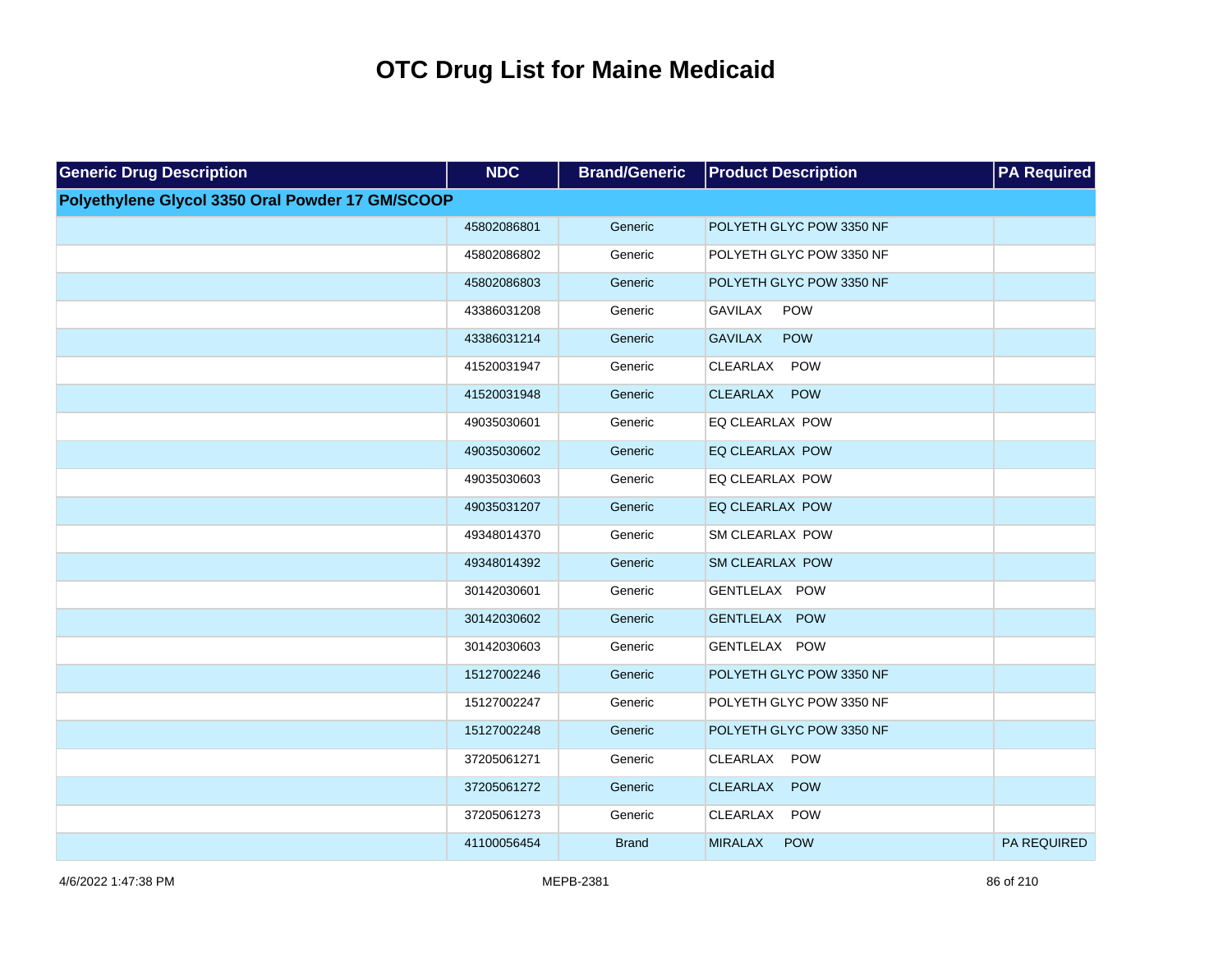| <b>Generic Drug Description</b>                  | <b>NDC</b>  | <b>Brand/Generic</b> | <b>Product Description</b>           | <b>PA</b> Required |
|--------------------------------------------------|-------------|----------------------|--------------------------------------|--------------------|
| Polyethylene Glycol 3350 Oral Powder 17 GM/SCOOP |             |                      |                                      |                    |
|                                                  | 41100080650 | <b>Brand</b>         | <b>MIRALAX</b><br>POW 3350 NF        |                    |
|                                                  | 41100080770 | <b>Brand</b>         | <b>MIRALAX</b><br><b>POW 3350 NF</b> |                    |
|                                                  | 41100081076 | Brand                | <b>MIRALAX</b><br>POW 3350 NF        | PA REQUIRED        |
|                                                  | 41100082071 | <b>Brand</b>         | <b>MIRALAX</b><br><b>POW 3350 NF</b> |                    |
|                                                  | 41100082073 | <b>Brand</b>         | <b>MIRALAX</b><br><b>POW 3350 NF</b> |                    |
|                                                  | 41100082076 | <b>Brand</b>         | <b>MIRALAX</b><br><b>POW 3350 NF</b> |                    |
|                                                  | 41163030601 | Generic              | EQL CLEARLAX POW                     |                    |
|                                                  | 41163030602 | Generic              | <b>EQL CLEARLAX POW</b>              |                    |
|                                                  | 41163030603 | Generic              | EQL CLEARLAX POW                     |                    |
|                                                  | 36800030601 | Generic              | CLEARLAX POW                         |                    |
|                                                  | 36800030602 | Generic              | CLEARLAX POW                         |                    |
|                                                  | 36800030603 | Generic              | CLEARLAX POW                         |                    |
|                                                  | 35356054401 | Generic              | POLYETH GLYC POW 3350 NF             |                    |
|                                                  | 35356054425 | Generic              | POLYETH GLYC POW 3350 NF             |                    |
|                                                  | 33261063601 | Generic              | POLYETH GLYC POW 3350 NF             |                    |
| <b>Simethicone Chew Tab 125 MG</b>               |             |                      |                                      |                    |
|                                                  | 62011018901 | Generic              | HM GAS RELF CHW 125MG                |                    |
|                                                  | 49348086348 | Generic              | SM GAS REL CHW 125MG                 |                    |
|                                                  | 24385030789 | Generic              | GNP GAS RELF CHW 125MG               |                    |
|                                                  | 00536122308 | Generic              | GAS RELIEF CHW 125MG                 |                    |
| <b>Simethicone Chew Tab 80 MG</b>                |             |                      |                                      |                    |
|                                                  | 62011029101 | Generic              | HM GAS RELF CHW 80MG                 |                    |
|                                                  | 70000043401 | Generic              | GAS RELIEF CHW 80MG                  |                    |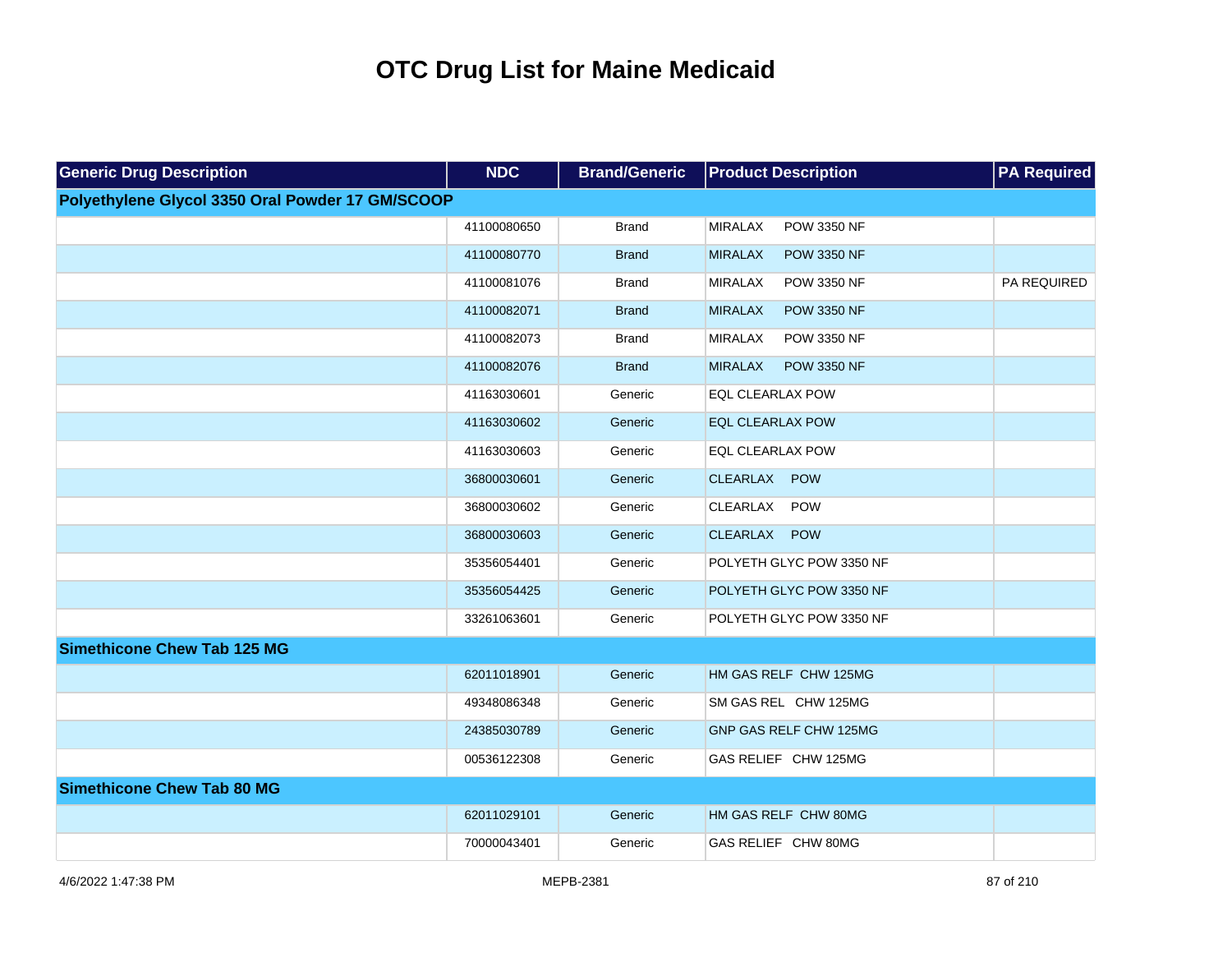| <b>Generic Drug Description</b>     | <b>NDC</b>  | <b>Brand/Generic</b> | <b>Product Description</b>        | <b>PA Required</b> |
|-------------------------------------|-------------|----------------------|-----------------------------------|--------------------|
| <b>Simethicone Chew Tab 80 MG</b>   |             |                      |                                   |                    |
|                                     | 00536120704 | Generic              | GAS RELIEF CHW 80MG               |                    |
|                                     | 00904506860 | Generic              | MI-ACID GAS CHW 80MG              |                    |
|                                     | 24385011878 | Generic              | GNP GAS RELF CHW 80MG             |                    |
|                                     | 49348014707 | Generic              | SM GAS RELIE CHW 80MG             |                    |
|                                     | 49348018810 | Generic              | SM GAS RELF CHW 80MG              |                    |
| <b>Simethicone Susp 40 MG/0.6ML</b> |             |                      |                                   |                    |
|                                     | 70000005101 | Generic              | <b>GAS RELIEF DRO INFANTS</b>     |                    |
|                                     | 62011018701 | Generic              | GAS RELIEF DRO 20/0.3ML           |                    |
|                                     | 49348074027 | Generic              | GAS RELIEF DRO 20/0.3ML           |                    |
|                                     | 00536130375 | Generic              | SIMETHICONE DRO INFANTS           |                    |
|                                     | 00536222075 | Generic              | GAS RELIEF DRO 20/0.3ML           |                    |
|                                     | 00113088210 | Generic              | SIMETHICONE DRO 20/0.3ML          |                    |
|                                     | 00904589430 | Generic              | GAS RELIEF DRO 20/0.3ML           |                    |
| <b>Sorbitol Oral Solution 70%</b>   |             |                      |                                   |                    |
|                                     | 60258090116 | Generic              | <b>SOL 70%</b><br>SORBITOL        | PA REQUIRED        |
|                                     | 54162070016 | Generic              | <b>SORBITOL</b><br>SOL 70%        | PA REQUIRED        |
|                                     | 54162070017 | Generic              | <b>SORBITOL</b><br><b>SOL 70%</b> | PA REQUIRED        |
|                                     | 54162070030 | Generic              | SORBITOL<br>SOL 70%               | PA REQUIRED        |
|                                     | 10135013708 | Generic              | SORBITOL<br><b>SOL 70%</b>        | PA REQUIRED        |
|                                     | 10135013718 | Generic              | SORBITOL<br><b>SOL 70%</b>        | PA REQUIRED        |
| *Lactobacillus Rhamnosus (GG) Cap** |             |                      |                                   |                    |
|                                     | 49100036374 | <b>Brand</b>         | CULTURELLE CAP IMMUNITY           | <b>PA REQUIRED</b> |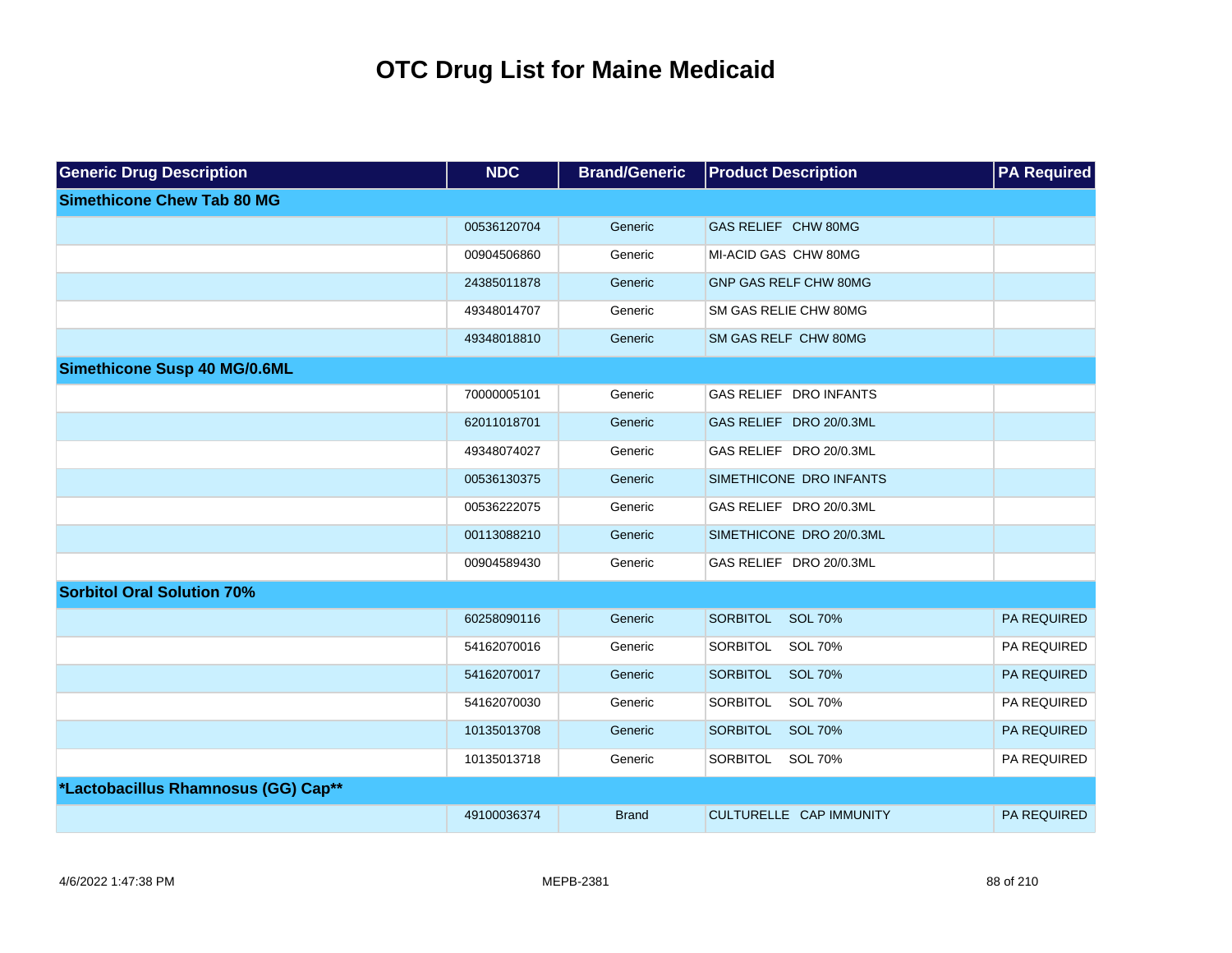| <b>Generic Drug Description</b>               | <b>NDC</b>  | <b>Brand/Generic</b> | <b>Product Description</b>         | <b>PA Required</b> |
|-----------------------------------------------|-------------|----------------------|------------------------------------|--------------------|
| *Lactobacillus Tab**                          |             |                      |                                    |                    |
|                                               | 00536718101 | Generic              | ACIDOPHILUS TAB L-SPORO            | PA REQUIRED        |
| *Probiotic Product - Packet**                 |             |                      |                                    |                    |
|                                               | 49100040054 | <b>Brand</b>         | <b>CULTURE BABY PAK GRW THVE</b>   | <b>PA REQUIRED</b> |
|                                               | 45749001536 | Brand                | VSL#3<br>PAK JUNIOR                | PA REQUIRED        |
|                                               | 45749001780 | <b>Brand</b>         | VSL#3<br>PAK 450BIL                | PA REQUIRED        |
| Aluminum Hydroxide Gel Susp 320 MG/5ML        |             |                      |                                    |                    |
|                                               | 00536009185 | Generic              | ALUM HYDROX SUS 320/5ML            |                    |
| <b>Bismuth Subsalicylate Chew Tab 262 MG</b>  |             |                      |                                    |                    |
|                                               | 49348095344 | Generic              | STOMACH RELF CHW 262MG             |                    |
|                                               | 62011014001 | Generic              | STOMACH RELF CHW 262MG             |                    |
|                                               | 70000043301 | Generic              | STOMACH RELF CHW 262MG             |                    |
|                                               | 70000043302 | Generic              | STOMACH RELF CHW 262MG             |                    |
|                                               | 70000059101 | Generic              | STOMACH RELF CHW 262MG             |                    |
|                                               | 70000059102 | Generic              | STOMACH RELF CHW 262MG             |                    |
|                                               | 00536102107 | Generic              | PEPTIC RELF CHW 262MG              |                    |
|                                               | 00904131546 | Generic              | BISMATROL CHW 262MG                |                    |
|                                               | 00113046991 | Generic              | STOMACH RELF CHW 262MG             |                    |
|                                               | 00904720546 | Generic              | <b>BISMUTH</b><br><b>CHW 262MG</b> |                    |
|                                               | 24385002465 | Generic              | PINK BISMUTH CHW 262MG             |                    |
| <b>Bismuth Subsalicylate Susp 262 MG/15ML</b> |             |                      |                                    |                    |
|                                               | 70677006201 | Generic              | SM STOMACH SUS 525/30ML            |                    |
|                                               | 70000004401 | Generic              | STOMACH RELF SUS 525/30ML          |                    |
|                                               | 70000004402 | Generic              | STOMACH RELF SUS 525/30ML          |                    |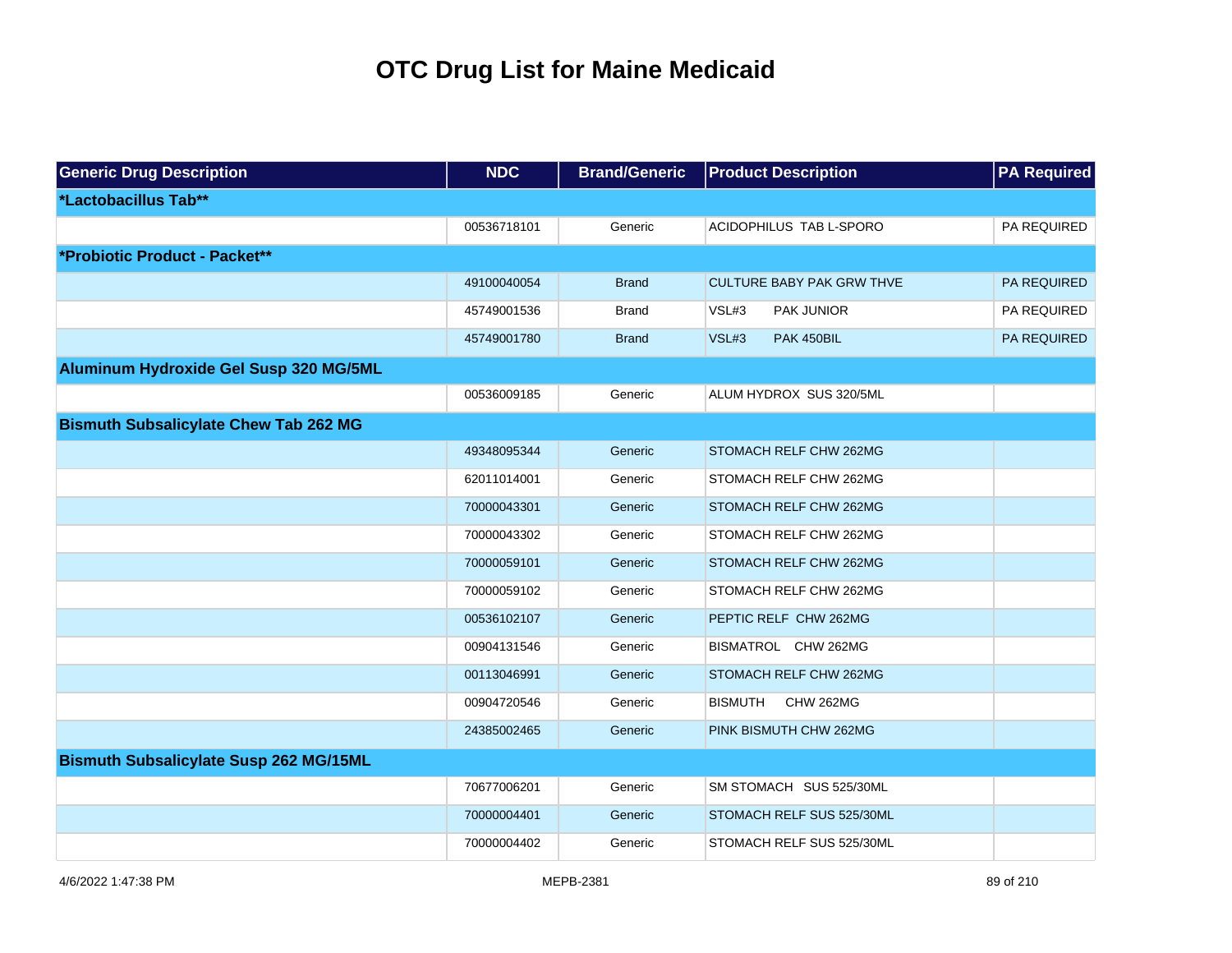| <b>Generic Drug Description</b>                     | <b>NDC</b>  | <b>Brand/Generic</b> | <b>Product Description</b>          | <b>PA Required</b> |
|-----------------------------------------------------|-------------|----------------------|-------------------------------------|--------------------|
| <b>Bismuth Subsalicylate Susp 262 MG/15ML</b>       |             |                      |                                     |                    |
|                                                     | 24385030226 | Generic              | STOMACH RELF SUS 262/15ML           |                    |
|                                                     | 00121091030 | Generic              | BISMUTH SUBS SUS 525/30ML           |                    |
|                                                     | 00121091040 | Generic              | BISMUTH SUBS SUS 525/30ML           |                    |
|                                                     | 00904131309 | Generic              | BISMATROL SUS 262/15ML              |                    |
|                                                     | 00536128636 | Generic              | STOMACH RELF SUS 525/30ML           |                    |
| <b>Bismuth Subsalicylate Tab 262 MG</b>             |             |                      |                                     |                    |
|                                                     | 24385001758 | Generic              | PINK BISMUTH TAB 262MG              |                    |
|                                                     | 49348051159 | Generic              | STOMACH RELF TAB 262MG              |                    |
| <b>Calcium Carbonate (Antacid) Chew Tab 1000 MG</b> |             |                      |                                     |                    |
|                                                     | 70000043601 | Generic              | <b>ANTACID</b><br><b>CHW 1000MG</b> |                    |
|                                                     | 70000045901 | Generic              | <b>ANTACID</b><br><b>CHW 1000MG</b> |                    |
| <b>Calcium Carbonate (Antacid) Chew Tab 500 MG</b>  |             |                      |                                     |                    |
|                                                     | 70677006601 | Generic              | SM ANTACID CHW 500MG                |                    |
|                                                     | 70677006701 | Generic              | SM ANTACID CHW 500MG                |                    |
|                                                     | 70000003401 | Generic              | <b>ANTACID</b><br>CHW 500MG         |                    |
|                                                     | 68084098832 | Generic              | <b>ANTACID</b><br>CHW 500MG         |                    |
|                                                     | 68084098833 | Generic              | <b>ANTACID</b><br>CHW 500MG         |                    |
|                                                     | 62011039801 | Generic              | HM ANTACID CHW 500MG                |                    |
|                                                     | 63868004715 | Generic              | QC ANTACID CHW 500MG                |                    |
|                                                     | 49348010821 | Generic              | CALCIUM ANTA CHW 500MG              |                    |
|                                                     | 00536100715 | Generic              | CAL-GEST CHW 500MG                  |                    |
|                                                     | 00536104815 | Generic              | <b>ANTACID</b><br>CHW 500MG         |                    |
|                                                     | 00904641292 | Generic              | CALC ANTACID CHW 500MG              |                    |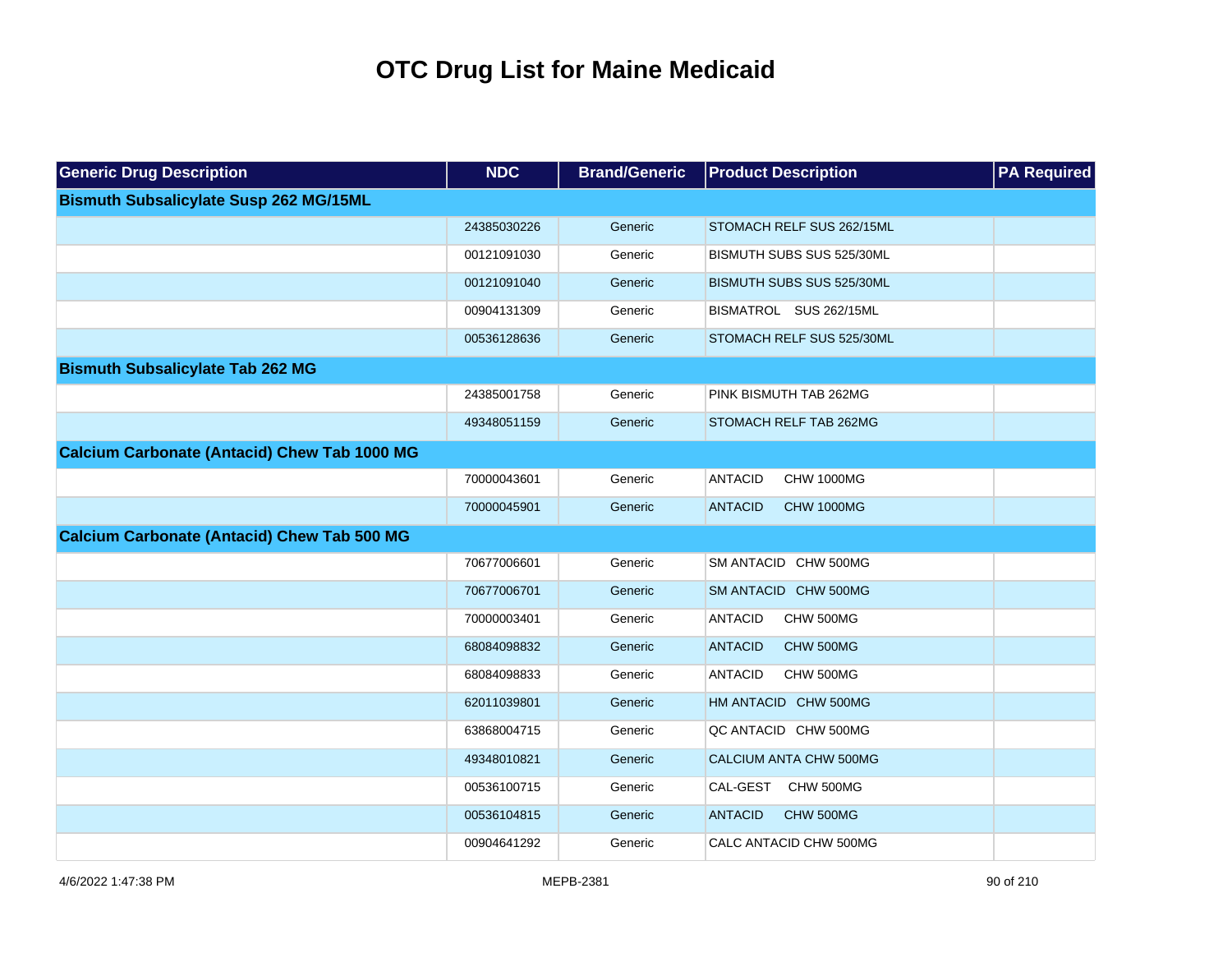| <b>Generic Drug Description</b>                     | <b>NDC</b>  | <b>Brand/Generic</b> | <b>Product Description</b>   | <b>PA Required</b> |
|-----------------------------------------------------|-------------|----------------------|------------------------------|--------------------|
| <b>Calcium Carbonate (Antacid) Chew Tab 750 MG</b>  |             |                      |                              |                    |
|                                                     | 62011039701 | Generic              | HM ANTACID CHW 750MG         |                    |
|                                                     | 62011022901 | Generic              | CALC ANTACID CHW 750MG       |                    |
|                                                     | 70000046001 | Generic              | <b>ANTACID</b><br>CHW 750MG  |                    |
|                                                     | 70000043002 | Generic              | <b>ANTACID</b><br>CHW 750MG  |                    |
|                                                     | 70000043101 | Generic              | <b>ANTACID</b><br>CHW 750MG  |                    |
|                                                     | 00536122522 | Generic              | <b>ANTACID</b><br>CHW 750MG  |                    |
|                                                     | 00536122922 | Generic              | CALC ANTACID CHW 750MG       |                    |
|                                                     | 49348005539 | Generic              | CALC ANTACID CHW 750MG       |                    |
|                                                     | 46122022575 | Generic              | <b>GNP ANTACID CHW 750MG</b> |                    |
|                                                     | 24385010680 | Generic              | CHW 750MG<br><b>ANTACID</b>  |                    |
| <b>Calcium Carbonate (Antacid) Susp 1250 MG/5ML</b> |             |                      |                              |                    |
|                                                     | 00121076616 | Generic              | CALCIUM CARB SUS 1250/5ML    |                    |
|                                                     | 00121476605 | Generic              | CALCIUM CARB SUS 1250/5ML    |                    |
|                                                     | 00054311763 | Generic              | CALCIUM CARB SUS 1250/5ML    |                    |
|                                                     | 00904709894 | Generic              | CALCIUM CARB SUS 1250/5ML    |                    |
| <b>Magnesium Oxide Tab 400 MG</b>                   |             |                      |                              |                    |
|                                                     | 69367029820 | Generic              | MAG OXIDE TAB 400MG          |                    |
|                                                     | 58657012012 | Generic              | MAG OXIDE TAB 400MG          |                    |
|                                                     | 00603020922 | Generic              | MAG OXIDE TAB 400MG          |                    |
| <b>Sodium Bicarbonate Tab 325 MG</b>                |             |                      |                              |                    |
|                                                     | 00536104610 | Generic              | SODIUM BICAR TAB 325MG       |                    |
| Sodium Bicarbonate Tab 650 MG                       |             |                      |                              |                    |
|                                                     | 00536104710 | Generic              | SODIUM BICAR TAB 650MG       |                    |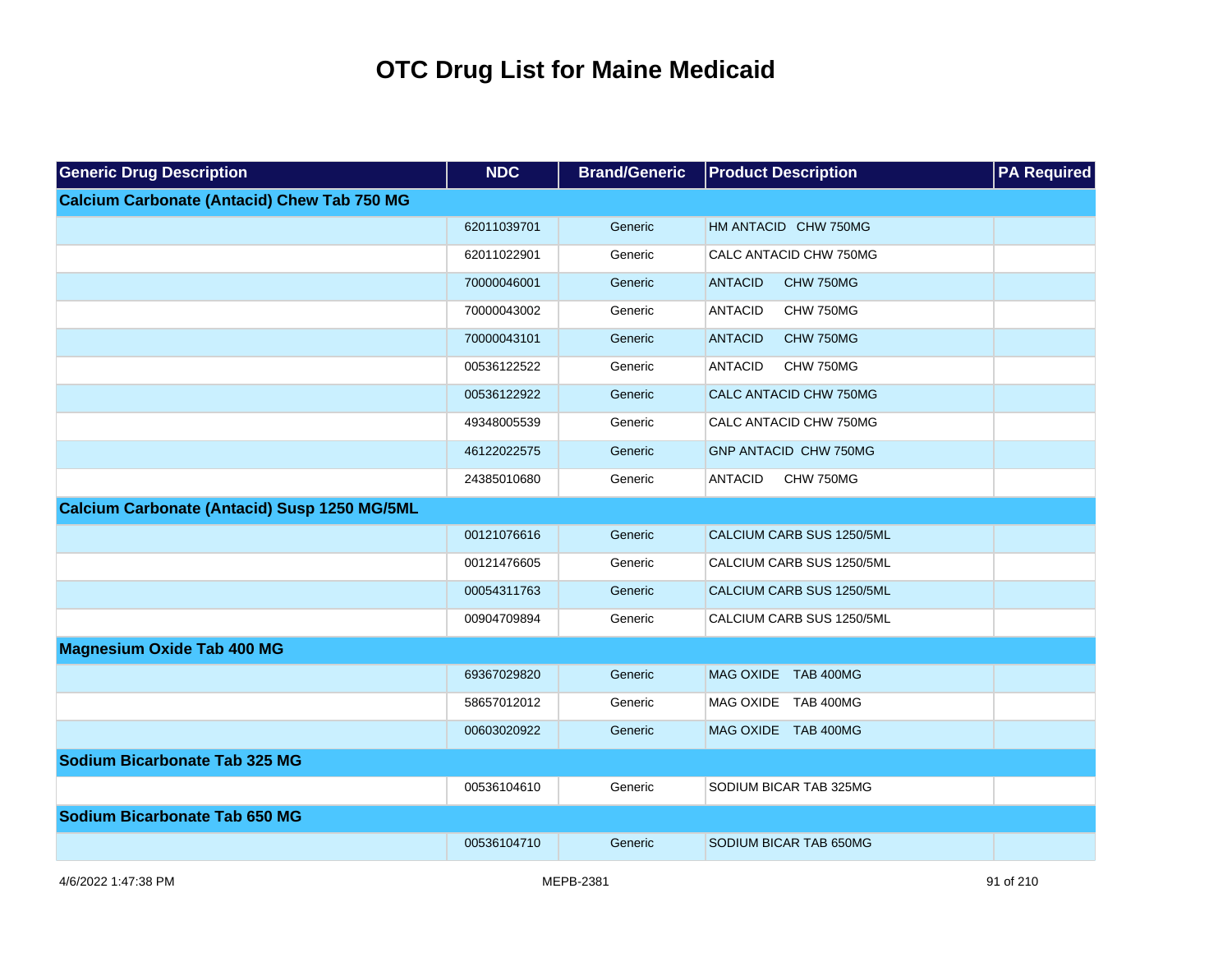| <b>Generic Drug Description</b>   | <b>NDC</b>  | <b>Brand/Generic</b> | <b>Product Description</b>            | <b>PA Required</b> |
|-----------------------------------|-------------|----------------------|---------------------------------------|--------------------|
| <b>Loperamide HCI Cap 2 MG</b>    |             |                      |                                       |                    |
|                                   | 62011039001 | Generic              | ANTI-DIARRHE CAP 2MG                  |                    |
|                                   | 63868087612 | Generic              | QC ANTI-DIAR CAP 2MG                  |                    |
|                                   | 63868087624 | Generic              | QC ANTI-DIAR CAP 2MG                  |                    |
|                                   | 70000046101 | Generic              | <b>ANTI-DIARRHE CAP 2MG</b>           |                    |
|                                   | 70677006001 | Generic              | ANTI-DIARRHE CAP 2MG                  |                    |
|                                   | 46122058162 | Generic              | <b>ANTI-DIARRHE CAP 2MG</b>           |                    |
| <b>Lactase Chew Tab 9000 Unit</b> |             |                      |                                       |                    |
|                                   | 78742009271 | Generic              | DAIRY DIGEST CHW 9000UNIT             |                    |
|                                   | 49614038876 | Generic              | DAIRY DIGES CHW 9000UNIT              | PA REQUIRED        |
|                                   | 50428034017 | Generic              | DAIRY RELIEF CHW 9000UNIT             |                    |
|                                   | 46122014866 | Generic              | DAIRY RELIEF CHW 9000UNIT             |                    |
|                                   | 00045093032 | <b>Brand</b>         | <b>LACTAID FAST CHW 9000UNIT</b>      |                    |
|                                   | 00045093060 | <b>Brand</b>         | <b>LACTAID FAST CHW 9000UNIT</b>      |                    |
|                                   | 00363067660 | Generic              | <b>LACTOSE</b><br><b>CHW FAST ACT</b> |                    |
|                                   | 00363012460 | Generic              | <b>LACTOSE</b><br>CHW FAST ACT        |                    |
|                                   | 11822064460 | Generic              | DAIRY RELIEF CHW 9000UNIT             |                    |
|                                   | 11822000230 | Generic              | DAIRY RELIEF CHW 9000UNIT             |                    |
|                                   | 11822590210 | Generic              | DAIRY RELIEF CHW 9000UNIT             |                    |
| <b>Famotidine Tab 10 MG</b>       |             |                      |                                       |                    |
|                                   | 51660003531 | Generic              | ACID CONTROL TAB 10MG                 |                    |
|                                   | 63868071430 | Generic              | ACID CONTROL TAB 10MG                 |                    |
|                                   | 62011014201 | Generic              | FAMOTIDINE TAB 10MG                   |                    |
|                                   | 55111011890 | Generic              | FAMOTIDINE TAB 10MG                   |                    |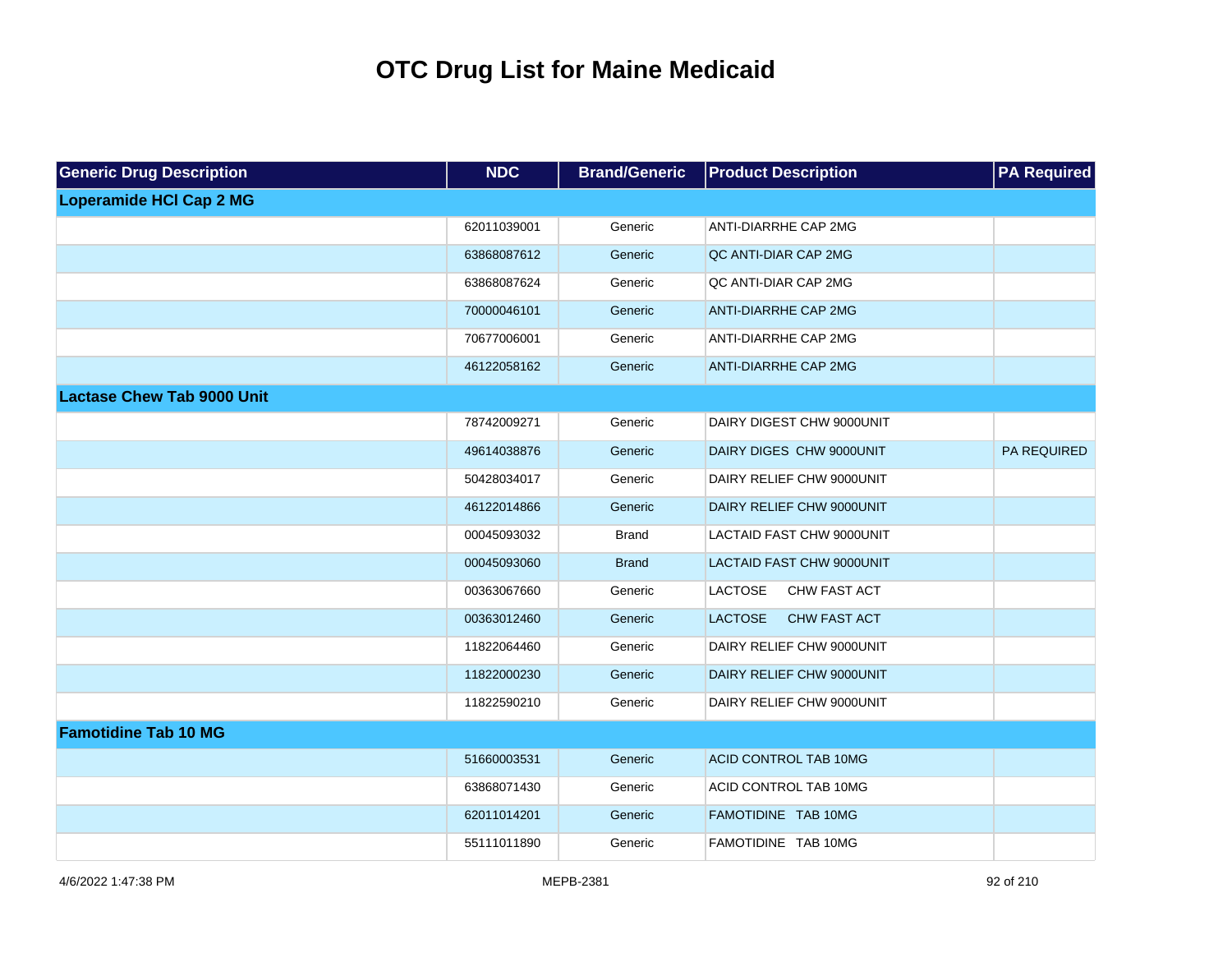| <b>Generic Drug Description</b>         | <b>NDC</b>  | <b>Brand/Generic</b> | <b>Product Description</b>       | <b>PA Required</b> |
|-----------------------------------------|-------------|----------------------|----------------------------------|--------------------|
| <b>Famotidine Tab 10 MG</b>             |             |                      |                                  |                    |
|                                         | 70000004801 | Generic              | <b>ACID REDUCER TAB 10MG</b>     |                    |
|                                         | 68001049404 | Generic              | FAMOTIDINE TAB 10MG              |                    |
|                                         | 68001049406 | Generic              | FAMOTIDINE TAB 10MG              |                    |
|                                         | 00093274865 | Generic              | FAMOTIDINE TAB 10MG              |                    |
|                                         | 00093274892 | Generic              | FAMOTIDINE TAB 10MG              |                    |
|                                         | 00093274894 | Generic              | FAMOTIDINE TAB 10MG              |                    |
|                                         | 00113014165 | Generic              | ACID REDUCER TAB 10MG            |                    |
|                                         | 00904552952 | Generic              | HEARTBURN TAB RELIEF             |                    |
|                                         | 00904552987 | Generic              | HEARTBURN TAB RELIEF             |                    |
|                                         | 46122039465 | Generic              | ACID REDUCER TAB 10MG            |                    |
|                                         | 46122039475 | Generic              | ACID REDUCER TAB 10MG            |                    |
|                                         | 49348012812 | Generic              | ACID REDUCER TAB 10MG            |                    |
|                                         | 49348012813 | Generic              | ACID REDUCER TAB 10MG            |                    |
|                                         | 49348012844 | Generic              | ACID REDUCER TAB 10MG            |                    |
| <b>Ranitidine HCI Tab 75 MG</b>         |             |                      |                                  |                    |
|                                         | 51660035230 | Generic              | <b>ACID REDUCER TAB 75MG</b>     |                    |
|                                         | 51660035260 | Generic              | ACID REDUCER TAB 75MG            |                    |
|                                         | 49348013612 | Generic              | <b>ACID REDUCER TAB 75MG</b>     |                    |
|                                         | 49348013644 | Generic              | ACID REDUCER TAB 75MG            |                    |
|                                         | 00113087665 | Generic              | <b>ACID REDUCER TAB 75MG</b>     |                    |
| *Lactobacillus Acidophilus-Pectin Tab** |             |                      |                                  |                    |
|                                         | 80681002600 | <b>Brand</b>         | ACIDOPHILUS/ TAB CIT PECT        | PA REQUIRED        |
|                                         | 00536718001 | <b>Brand</b>         | <b>ACIDOPHILUS/ TAB CIT PECT</b> | <b>PA REQUIRED</b> |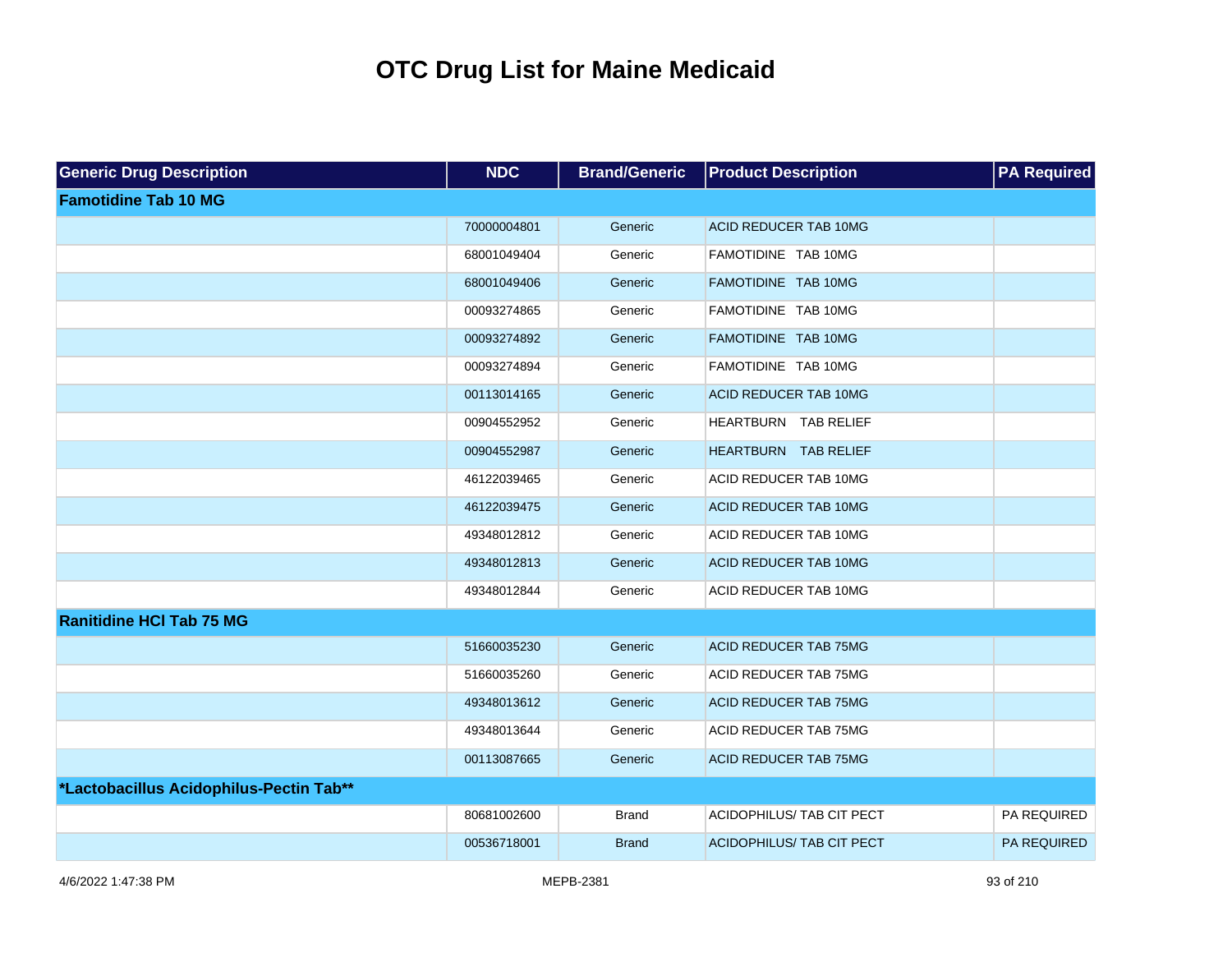| <b>Generic Drug Description</b> | <b>NDC</b>  | <b>Brand/Generic</b> | <b>Product Description</b>          | <b>PA Required</b> |
|---------------------------------|-------------|----------------------|-------------------------------------|--------------------|
| *Sodium Phosphates - Enema***   |             |                      |                                     |                    |
|                                 | 70000010801 | Generic              | <b>ENEMA READY- ENE TO-USE</b>      |                    |
|                                 | 70000010802 | Generic              | <b>ENEMA READY- ENE TO-USE</b>      |                    |
|                                 | 62011027101 | Generic              | HM ENEMA ENE R-T-U                  |                    |
|                                 | 62011027102 | Generic              | <b>HM ENEMA</b><br>ENE R-T-U        |                    |
|                                 | 63868038045 | Generic              | QC ENEMA<br>ENE                     |                    |
|                                 | 63868038090 | Generic              | QC ENEMA<br>ENE                     |                    |
|                                 | 00536741551 | Generic              | ENEMA READY- ENE -TO-USE            |                    |
|                                 | 00132020110 | <b>Brand</b>         | <b>FLEET</b><br>ENE                 |                    |
|                                 | 00132020140 | <b>Brand</b>         | <b>FLEET</b><br>ENE                 |                    |
|                                 | 00132020142 | <b>Brand</b>         | <b>FLEET</b><br><b>ENE</b>          |                    |
|                                 | 00132020145 | <b>Brand</b>         | <b>FLEET</b><br>ENE                 |                    |
|                                 | 00904632078 | Generic              | <b>ENEMA READY- ENE -TO-USE</b>     |                    |
|                                 | 49348018614 | Generic              | ENE<br><b>SM ENEMA</b>              |                    |
|                                 | 49348018620 | Generic              | <b>SM ENEMA</b><br><b>ENE</b>       |                    |
|                                 | 46122036428 | Generic              | GNP ENEMA ENE                       |                    |
|                                 | 46122036436 | Generic              | GNP ENEMA ENE                       |                    |
| *Wheat Dextrin Oral Powder**    |             |                      |                                     |                    |
|                                 | 52569013780 | Generic              | <b>HM CLEAR</b><br><b>POW FIBER</b> | PA REQUIRED        |
|                                 | 81131029773 | Generic              | EQ FIBER<br><b>POW</b>              | PA REQUIRED        |
|                                 | 81131002711 | Generic              | EQ FIBER<br><b>POW</b>              | PA REQUIRED        |
|                                 | 81131002923 | Generic              | EQ FIBER<br>POW                     | PA REQUIRED        |
|                                 | 86790001338 | <b>Brand</b>         | BENEFIBER POW                       | PA REQUIRED        |
|                                 | 86790001362 | <b>Brand</b>         | BENEFIBER POW                       | PA REQUIRED        |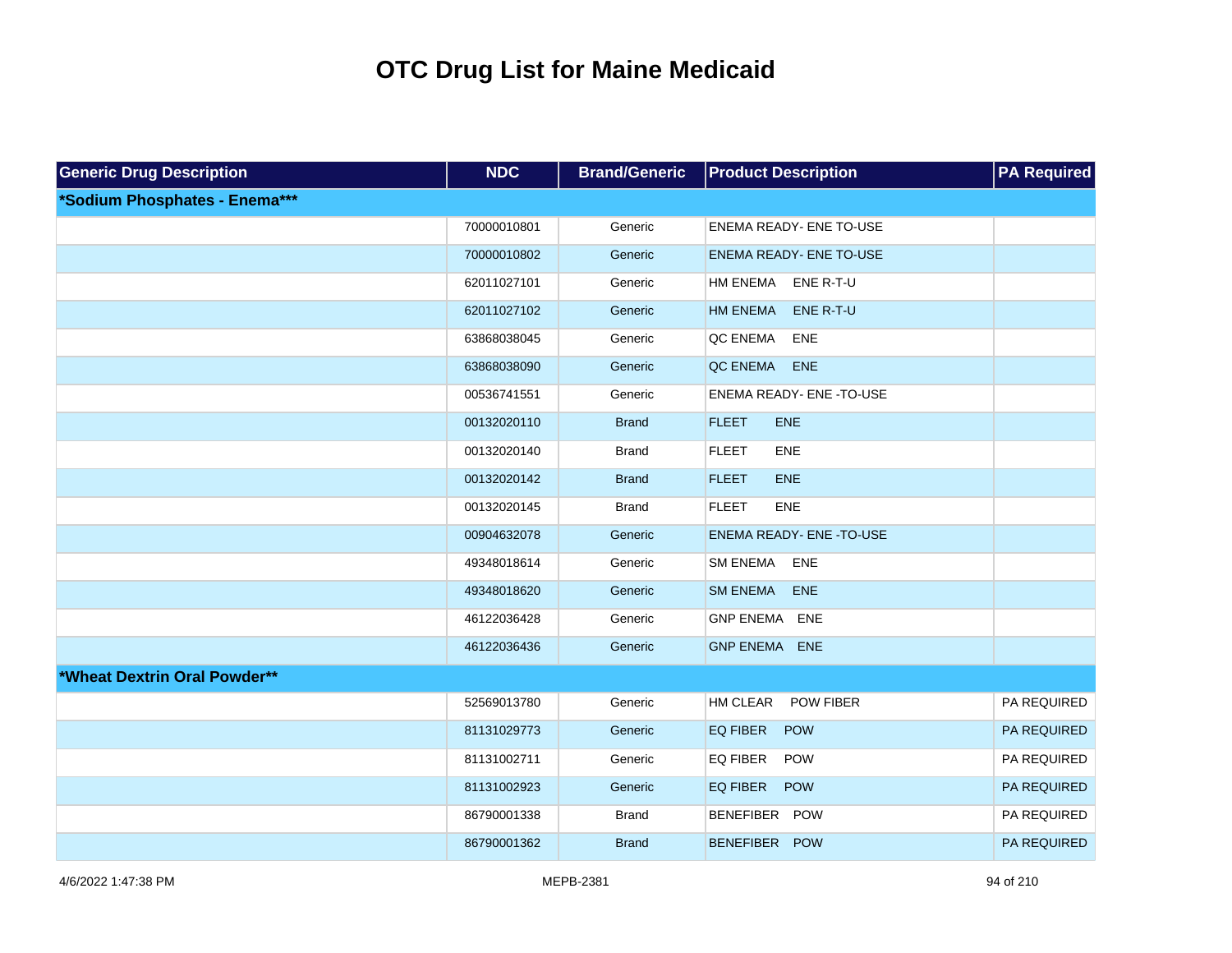| <b>Generic Drug Description</b>                         | <b>NDC</b>  | <b>Brand/Generic</b> | <b>Product Description</b>          | <b>PA Required</b> |
|---------------------------------------------------------|-------------|----------------------|-------------------------------------|--------------------|
| *Wheat Dextrin Oral Powder**                            |             |                      |                                     |                    |
|                                                         | 86790001383 | <b>Brand</b>         | BENEFIBER POW                       | PA REQUIRED        |
|                                                         | 86790016280 | Generic              | BENEFIBER ON POW THE GO             | PA REQUIRED        |
|                                                         | 86790021380 | <b>Brand</b>         | BENEFIBER POW                       | PA REQUIRED        |
|                                                         | 86790021620 | <b>Brand</b>         | BENEFIBER POW                       | PA REQUIRED        |
|                                                         | 86790021830 | <b>Brand</b>         | BENEFIBER POW                       | PA REQUIRED        |
|                                                         | 46122013248 | Generic              | <b>GNP BEST</b><br><b>POW FIBER</b> | PA REQUIRED        |
|                                                         | 46036000361 | Generic              | <b>BEST FIBER POW</b>               | PA REQUIRED        |
|                                                         | 36800005527 | Generic              | TOTAL FIBER POW                     | PA REQUIRED        |
|                                                         | 11917015078 | Generic              | CLR SOLUBLE POW FIBER               | PA REQUIRED        |
|                                                         | 00067003938 | <b>Brand</b>         | BENEFIBER POW CHILDREN              | PA REQUIRED        |
|                                                         | 00067004419 | <b>Brand</b>         | BENEFIBER POW                       | PA REQUIRED        |
|                                                         | 00067004420 | <b>Brand</b>         | BENEFIBER POW                       | PA REQUIRED        |
|                                                         | 00067004438 | <b>Brand</b>         | BENEFIBER POW                       | PA REQUIRED        |
|                                                         | 00067004462 | <b>Brand</b>         | BENEFIBER POW                       | PA REQUIRED        |
|                                                         | 00067004483 | <b>Brand</b>         | BENEFIBER POW                       | PA REQUIRED        |
|                                                         | 00067004490 | <b>Brand</b>         | BENEFIBER POW                       | PA REQUIRED        |
|                                                         | 00067006815 | <b>Brand</b>         | BENEFIBER POW ORANGE                | PA REQUIRED        |
|                                                         | 00067006858 | <b>Brand</b>         | BENEFIBER POW ORANGE                | PA REQUIRED        |
| Alum & Mag Hydroxide-Simethicone Susp 200-200-20 MG/5ML |             |                      |                                     |                    |
|                                                         | 70000006301 | Generic              | <b>ANTACID</b><br><b>SUS MINT</b>   |                    |
|                                                         | 66689006099 | Generic              | ALUMINA/MAG SUS SIMETHIC            |                    |
|                                                         | 70677011501 | Generic              | SM ANTACID SUS                      |                    |
|                                                         | 63868069457 | Generic              | QC ANTACID SUS                      |                    |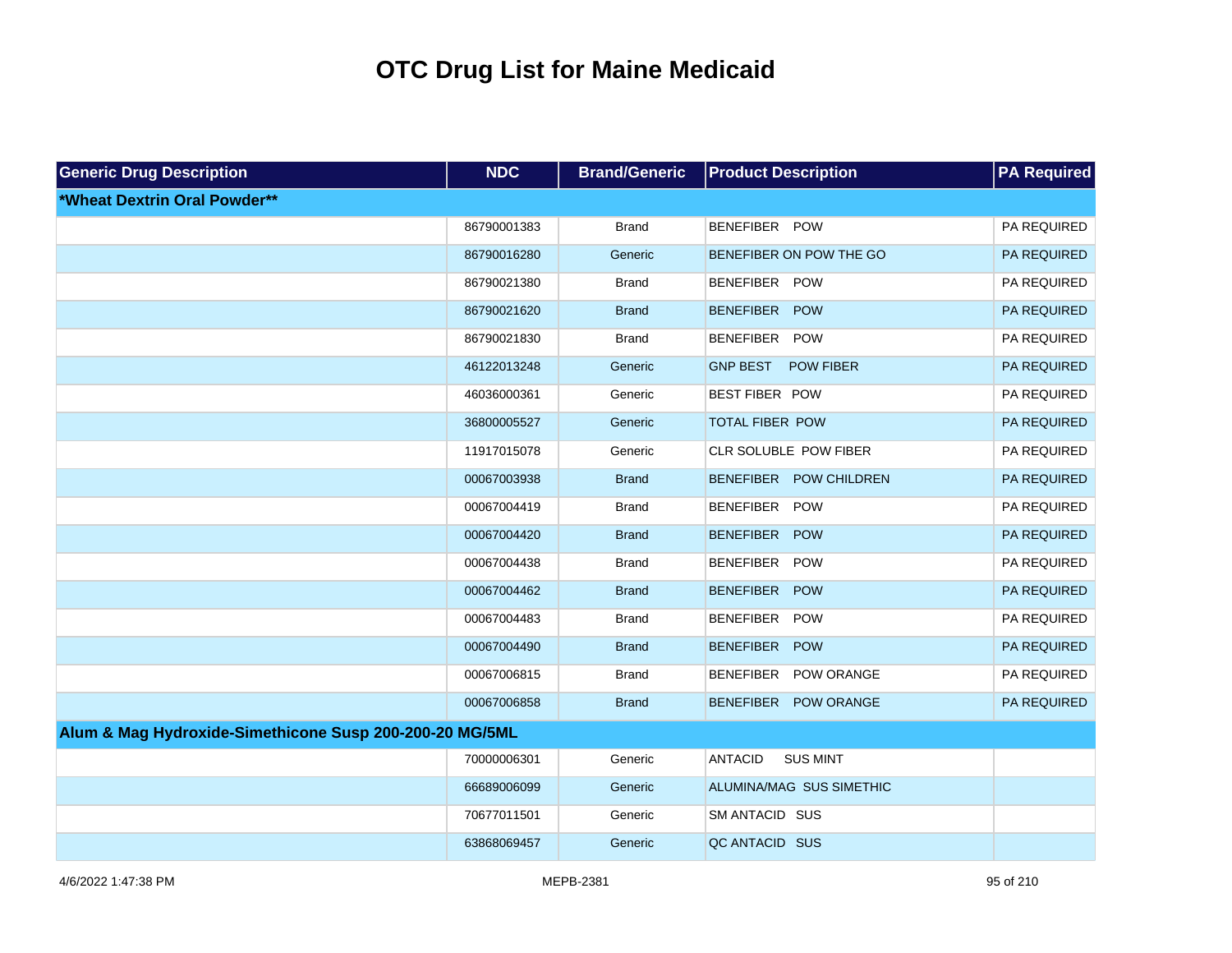| <b>Generic Drug Description</b>                         | <b>NDC</b>  | <b>Brand/Generic</b> | <b>Product Description</b>           | <b>PA Required</b> |
|---------------------------------------------------------|-------------|----------------------|--------------------------------------|--------------------|
| Alum & Mag Hydroxide-Simethicone Susp 200-200-20 MG/5ML |             |                      |                                      |                    |
|                                                         | 63868071257 | Generic              | QC ANTACID SUS ANTI-GAS              |                    |
|                                                         | 62011029201 | Generic              | HM ANTACID SUS                       |                    |
|                                                         | 00113035740 | Generic              | ANTACID PLUS SUS GAS REL             |                    |
|                                                         | 00113085140 | Generic              | <b>ANTACID</b><br><b>SUS</b>         |                    |
|                                                         | 00121176130 | Generic              | MAG-AL PLUS LIQ                      |                    |
|                                                         | 00536118583 | Generic              | ALMACONE SUS                         |                    |
|                                                         | 00536129383 | Generic              | SUS REG ST<br><b>ANTACID</b>         |                    |
|                                                         | 00536131783 | Generic              | <b>SUS ANTIGAS</b><br><b>ANTACID</b> |                    |
|                                                         | 00904683873 | Generic              | ALUM/MAGNES/ SUS SIMETH              |                    |
|                                                         | 00904676414 | Generic              | MINTOX REGUL SUS MINT                |                    |
|                                                         | 46122043340 | Generic              | GNP ANTACID SUS REG ST               |                    |
|                                                         | 46122043440 | Generic              | GNP ANTACID SUS COOLMINT             |                    |
|                                                         | 49348015339 | Generic              | SM ANTACID SUS ADVANCED              |                    |
|                                                         | 49348001939 | Generic              | <b>SM ANTACID/ SUS ANTIGAS</b>       |                    |
| Alum & Mag Hydroxide-Simethicone Susp 400-400-40 MG/5ML |             |                      |                                      |                    |
|                                                         | 62011014901 | Generic              | HM ANTACID SUS ANTI-GAS              |                    |
|                                                         | 62011012201 | Generic              | ADVANCED SUS ANTACID                 |                    |
|                                                         | 63868071557 | Generic              | QC ANTACID SUS ANTI-GAS              |                    |
|                                                         | 70000042201 | Generic              | <b>ANTACID MAX SUS CHERRY</b>        |                    |
|                                                         | 66689006199 | Generic              | ALUM/MAGNES/ SUS SIMETH              | PA REQUIRED        |
|                                                         | 70000006201 | Generic              | <b>SUS MAX ST</b><br><b>ANTACID</b>  |                    |
|                                                         | 49348030239 | Generic              | SM ANTACID SUS ADVANCED              |                    |
|                                                         | 49348030339 | Generic              | SM ANTACID SUS MAX ST                |                    |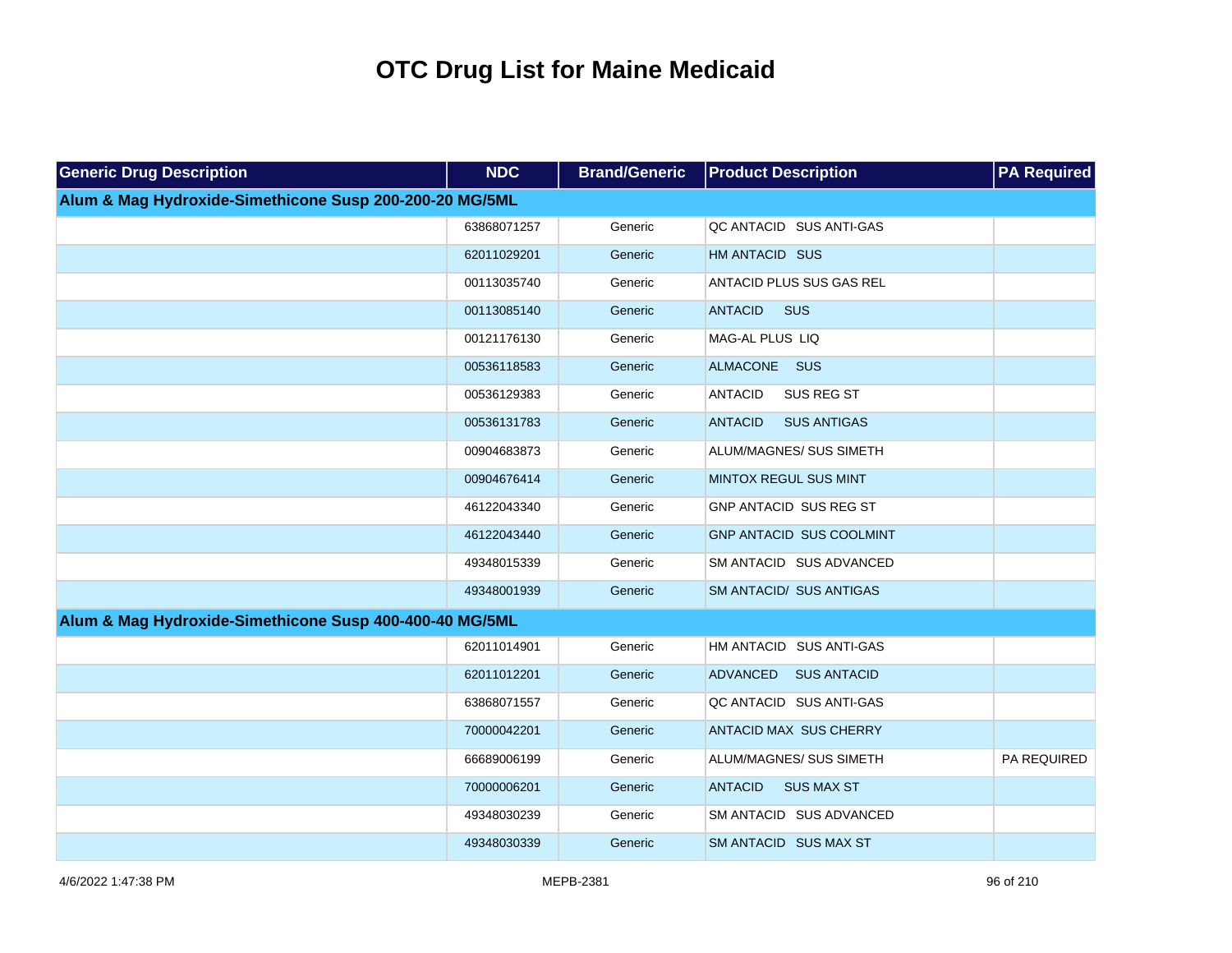| <b>Generic Drug Description</b>                         | <b>NDC</b>  | <b>Brand/Generic</b> | <b>Product Description</b>            | <b>PA Required</b> |
|---------------------------------------------------------|-------------|----------------------|---------------------------------------|--------------------|
| Alum & Mag Hydroxide-Simethicone Susp 400-400-40 MG/5ML |             |                      |                                       |                    |
|                                                         | 46122043140 | Generic              | <b>GNP ANTACID SUS ORIGINAL</b>       |                    |
|                                                         | 46122043240 | Generic              | <b>GNP ANTACID SUS CHERRY</b>         |                    |
|                                                         | 00904675514 | Generic              | MI-ACID<br><b>SUS MAX ST</b>          |                    |
|                                                         | 00904683973 | Generic              | ALUM/MAGNES/ SUS SIMETH               | PA REQUIRED        |
|                                                         | 00904572514 | Generic              | <b>MINTOX</b><br><b>SUS MAX ST</b>    |                    |
|                                                         | 00536131883 | Generic              | <b>ANTACID</b><br><b>SUS ANTIGAS</b>  |                    |
|                                                         | 00536001583 | Generic              | ALMACONE DBL SUS STRENGTH             |                    |
|                                                         | 00121176230 | Generic              | MAG-AL PLUS LIQ XS                    |                    |
|                                                         | 00113034040 | Generic              | ANTACID PLUS SUS GAS REL              |                    |
|                                                         | 00113058840 | Generic              | <b>ANTACID</b><br><b>SUS ANTI-GAS</b> |                    |
| <b>Bisacodyl Suppos 10 MG</b>                           |             |                      |                                       |                    |
|                                                         | 70000045101 | Generic              | <b>GENTLE LAXAT SUP 10MG</b>          |                    |
|                                                         | 70000045102 | Generic              | <b>GENTLE LAXAT SUP 10MG</b>          |                    |
|                                                         | 70000057301 | Generic              | <b>GENTLE LAXAT SUP 10MG</b>          |                    |
|                                                         | 70000057302 | Generic              | <b>GENTLE LAXAT SUP 10MG</b>          |                    |
|                                                         | 63868032808 | Generic              | QC LAXATIVE SUP 10MG                  |                    |
|                                                         | 00536123801 | Generic              | BISACODYL SUP 10MG                    |                    |
|                                                         | 00574705012 | Generic              | BISACODYL SUP 10MG                    |                    |
|                                                         | 00574705050 | Generic              | BISACODYL SUP 10MG                    |                    |
|                                                         | 00904698112 | Generic              | BISACODYL SUP 10MG                    |                    |
|                                                         | 00904698160 | Generic              | BISACODYL SUP 10MG                    |                    |
|                                                         | 00904714212 | Generic              | BISACODYL SUP 10MG                    |                    |
|                                                         | 46122060851 | Generic              | <b>GENTLE LAXAT SUP 10MG</b>          |                    |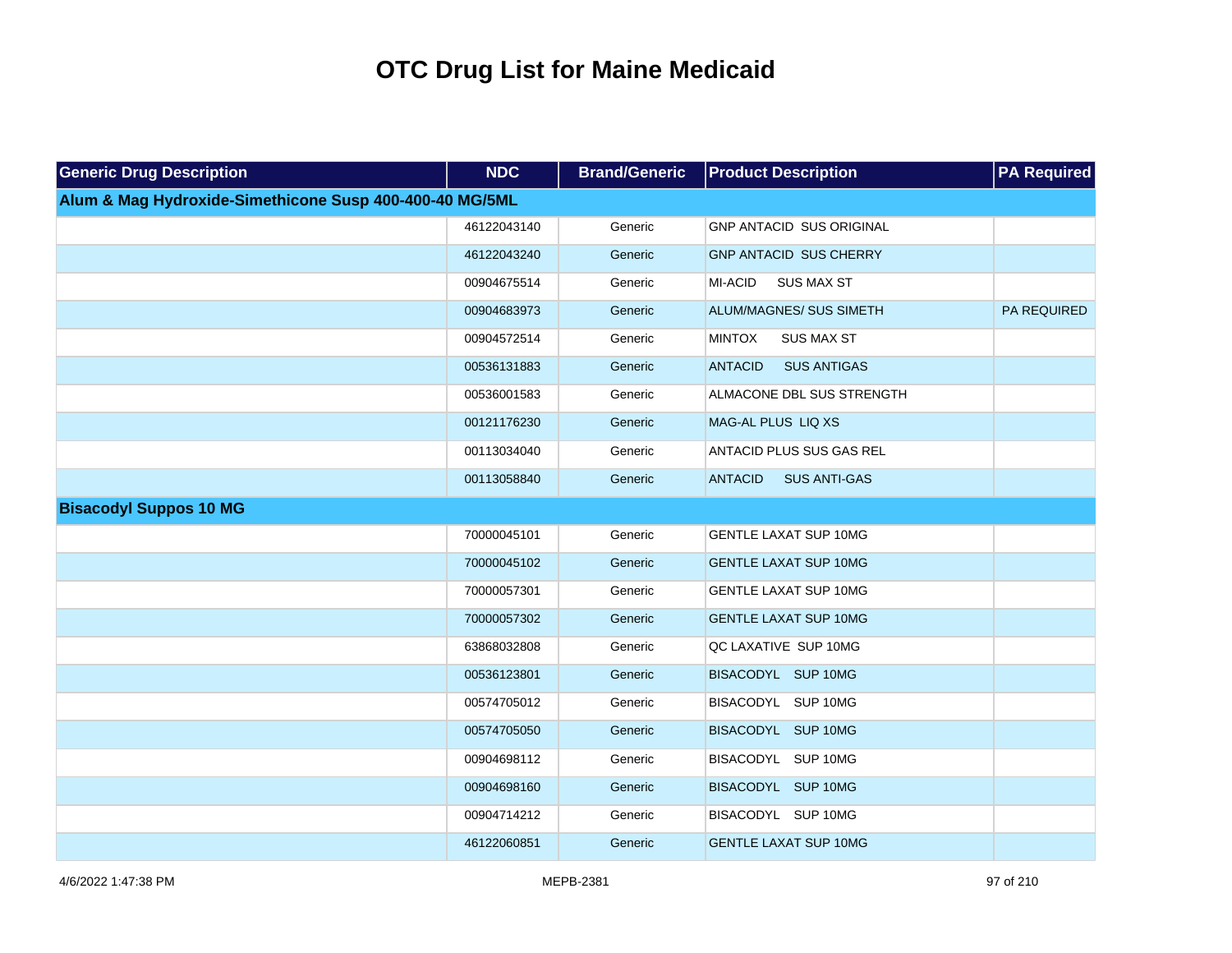| <b>Generic Drug Description</b>           | <b>NDC</b>  | <b>Brand/Generic</b> | <b>Product Description</b>     | <b>PA Required</b> |
|-------------------------------------------|-------------|----------------------|--------------------------------|--------------------|
| <b>Bisacodyl Tab Delayed Release 5 MG</b> |             |                      |                                |                    |
|                                           | 62011027701 | Generic              | HM LAXATIVE TAB 5MG            |                    |
|                                           | 62011027702 | Generic              | HM LAXATIVE TAB 5MG            |                    |
|                                           | 62011027703 | Generic              | HM LAXATIVE TAB 5MG            |                    |
|                                           | 49483000301 | Generic              | BISACODYL TAB 5MG EC           |                    |
|                                           | 49483000310 | Generic              | BISACODYL TAB 5MG EC           |                    |
|                                           | 70000053801 | Generic              | <b>GENTLE LAXAT TAB 5MG EC</b> |                    |
|                                           | 70000022101 | Generic              | GENTLE LAXAT TAB 5MG EC        |                    |
|                                           | 70000022102 | Generic              | <b>GENTLE LAXAT TAB 5MG EC</b> |                    |
|                                           | 70000022103 | Generic              | GENTLE LAXAT TAB 5MG EC        |                    |
|                                           | 46122052963 | Generic              | GNP GNTL LAX TAB 5MG EC        |                    |
|                                           | 46122052978 | Generic              | GNP GNTL LAX TAB 5MG EC        |                    |
|                                           | 46122042963 | Generic              | GNP LAXATIVE TAB 5MG EC        |                    |
|                                           | 49348003205 | Generic              | SM GENTLE TAB LAXATIVE         |                    |
|                                           | 49348003210 | Generic              | SM GENTLE TAB LAXATIVE         |                    |
|                                           | 24385090363 | Generic              | GNP LAXATIVE TAB 5MG EC        |                    |
|                                           | 00904674817 | Generic              | BISACODYL TAB 5MG EC           |                    |
|                                           | 00904674860 | Generic              | BISACODYL TAB 5MG EC           |                    |
|                                           | 00904674880 | Generic              | BISACODYL TAB 5MG EC           |                    |
|                                           | 00904640761 | Generic              | BISACODYL TAB 5MG EC           |                    |
| <b>Calcium Polycarbophil Tab 625 MG</b>   |             |                      |                                |                    |
|                                           | 70000043201 | Generic              | FIBER LAXATV TAB 625MG         |                    |
|                                           | 70000006701 | Generic              | FIBR LAX+CAL TAB 625MG         |                    |
|                                           | 00536430605 | Generic              | FIBER-LAX TAB 625MG            |                    |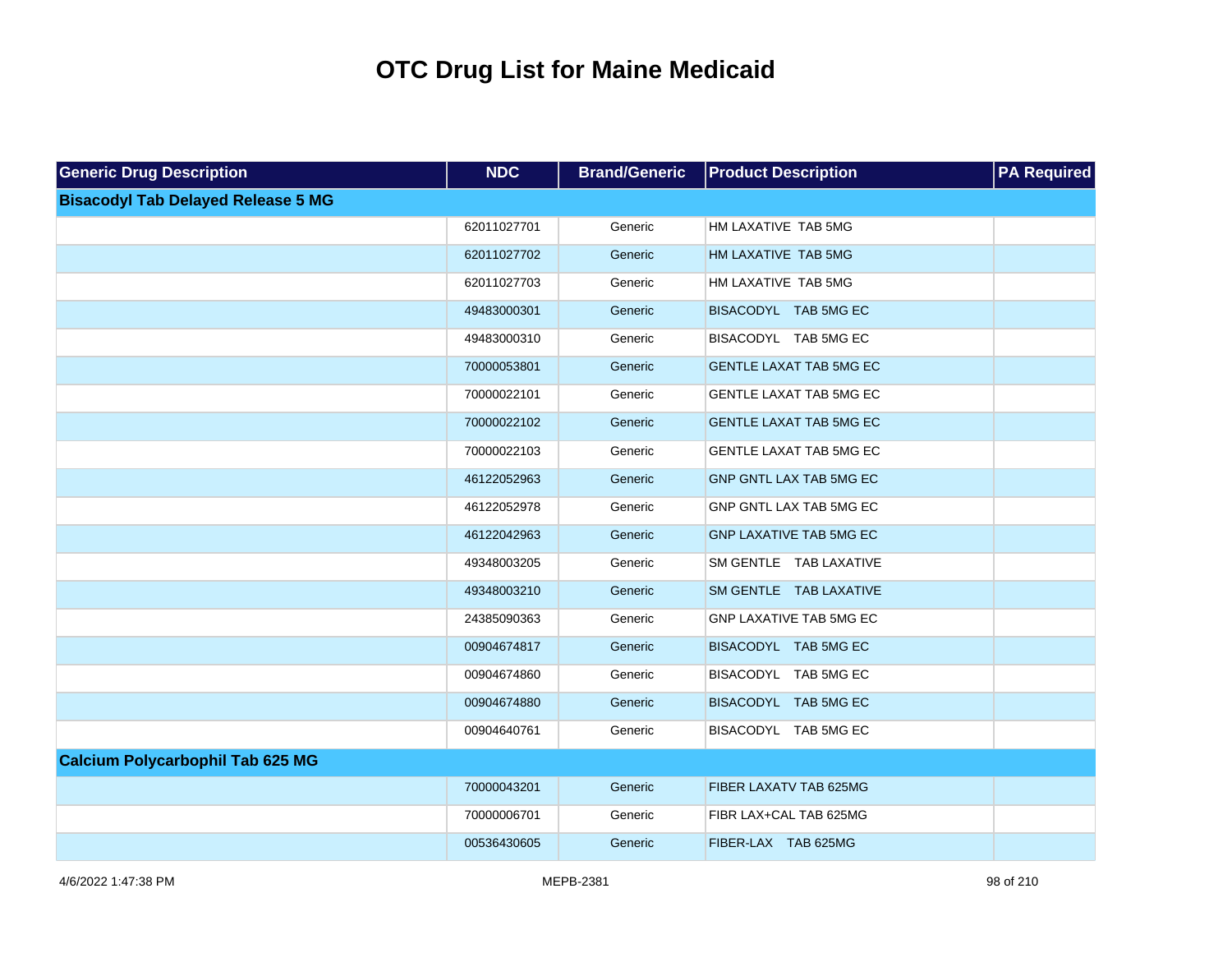| <b>Generic Drug Description</b>         | <b>NDC</b>  | <b>Brand/Generic</b> | <b>Product Description</b>       | <b>PA Required</b> |
|-----------------------------------------|-------------|----------------------|----------------------------------|--------------------|
| <b>Calcium Polycarbophil Tab 625 MG</b> |             |                      |                                  |                    |
|                                         | 00536430608 | Generic              | FIBER-LAX TAB 625MG              |                    |
|                                         | 00536430611 | Generic              | FIBER-LAX TAB 625MG              |                    |
|                                         | 00904250091 | Generic              | <b>FIBER</b><br><b>TAB 625MG</b> |                    |
|                                         | 24385012576 | Generic              | FIBER-CAPS TAB 625MG             |                    |
|                                         | 49348019013 | Generic              | SM FIBER TAB 625MG               |                    |
| <b>Docusate Calcium Cap 240 MG</b>      |             |                      |                                  |                    |
|                                         | 46122068878 | Generic              | STOOL SOFT CAP 240MG             |                    |
|                                         | 00536106505 | Generic              | STOOL SOFTNR CAP 240MG           |                    |
|                                         | 00536106510 | Generic              | STOOL SOFTNR CAP 240MG           |                    |
|                                         | 00904645959 | Generic              | KAO-TIN<br><b>CAP 240MG</b>      |                    |
|                                         | 00904699740 | Generic              | DOCUSATE CAL CAP 240MG           |                    |
|                                         | 00904699760 | Generic              | DOCUSATE CAL CAP 240MG           |                    |
|                                         | 00904699780 | Generic              | DOCUSATE CAL CAP 240MG           |                    |
| <b>Docusate Sodium Cap 100 MG</b>       |             |                      |                                  |                    |
|                                         | 70000009101 | Generic              | STOOL SOFTEN CAP 100MG           |                    |
|                                         | 70000009102 | Generic              | STOOL SOFTEN CAP 100MG           |                    |
|                                         | 70000009103 | Generic              | STOOL SOFTEN CAP 100MG           |                    |
|                                         | 67618010110 | <b>Brand</b>         | <b>COLACE</b><br>CAP 100MG       | PA REQUIRED        |
|                                         | 67618010130 | <b>Brand</b>         | COLACE<br>CAP 100MG              | PA REQUIRED        |
|                                         | 67618010152 | <b>Brand</b>         | <b>COLACE</b><br>CAP 100MG       | PA REQUIRED        |
|                                         | 67618010160 | Brand                | COLACE<br>CAP 100MG              | PA REQUIRED        |
|                                         | 70000036501 | Generic              | STOOL SOFTNR CAP 100MG           |                    |
|                                         | 70000036502 | Generic              | STOOL SOFTNR CAP 100MG           |                    |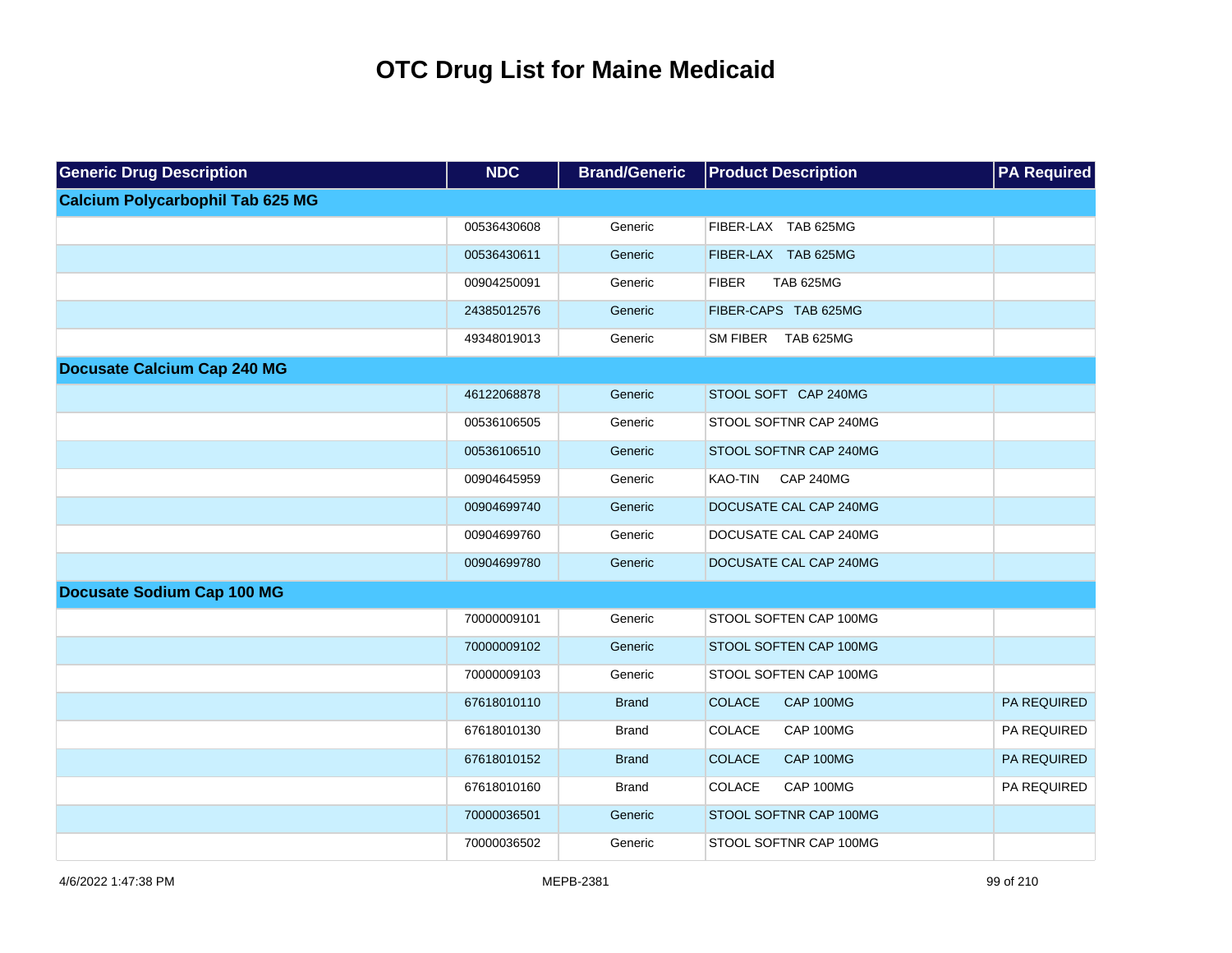| <b>Generic Drug Description</b>   | <b>NDC</b>  | <b>Brand/Generic</b> | <b>Product Description</b> | <b>PA Required</b> |
|-----------------------------------|-------------|----------------------|----------------------------|--------------------|
| <b>Docusate Sodium Cap 100 MG</b> |             |                      |                            |                    |
|                                   | 70000036503 | Generic              | STOOL SOFTNR CAP 100MG     |                    |
|                                   | 70677003401 | Generic              | STOOL SOFTNR CAP 100MG     |                    |
|                                   | 70677003402 | Generic              | STOOL SOFTNR CAP 100MG     |                    |
|                                   | 62011038601 | Generic              | STOOL SOFTNR CAP 100MG     |                    |
|                                   | 62011036101 | Generic              | HM STOOL SOF CAP 100MG     |                    |
|                                   | 62011042102 | Generic              | STOOL SOFTNR CAP 100MG     |                    |
|                                   | 63868056025 | Generic              | STOOL SOFTNR CAP 100MG     |                    |
|                                   | 63739047801 | Generic              | DOCUSATE SOD CAP 100MG     |                    |
|                                   | 63739047802 | Generic              | DOCUSATE SOD CAP 100MG     |                    |
|                                   | 63739047840 | Generic              | DOCUSATE SOD CAP 100MG     |                    |
|                                   | 63739047848 | Generic              | DOCUSATE SOD CAP 100MG     |                    |
|                                   | 60687012901 | Generic              | DOCUSATE SOD CAP 100MG     |                    |
|                                   | 60687012911 | Generic              | DOCUSATE SOD CAP 100MG     |                    |
|                                   | 00904699860 | Generic              | DOCUSATE SOD CAP 100MG     |                    |
|                                   | 00904699880 | Generic              | DOCUSATE SOD CAP 100MG     |                    |
|                                   | 00904711561 | Generic              | DOCUSATE CAP 100MG         | PA REQUIRED        |
|                                   | 00904645561 | Generic              | CAP 100MG<br><b>DOK</b>    |                    |
|                                   | 00904645760 | Generic              | CAP 100MG<br><b>DOK</b>    |                    |
|                                   | 00904645780 | Generic              | CAP 100MG<br><b>DOK</b>    |                    |
|                                   | 00536106210 | Generic              | STOOL SOFTNR CAP 100MG     |                    |
|                                   | 00536106229 | Generic              | STOOL SOFTNR CAP 100MG     |                    |
|                                   | 00113048672 | Generic              | STOOL SOFTNR CAP 100MG     |                    |
|                                   | 46122045172 | Generic              | STOOL SOFTNR CAP 100MG     |                    |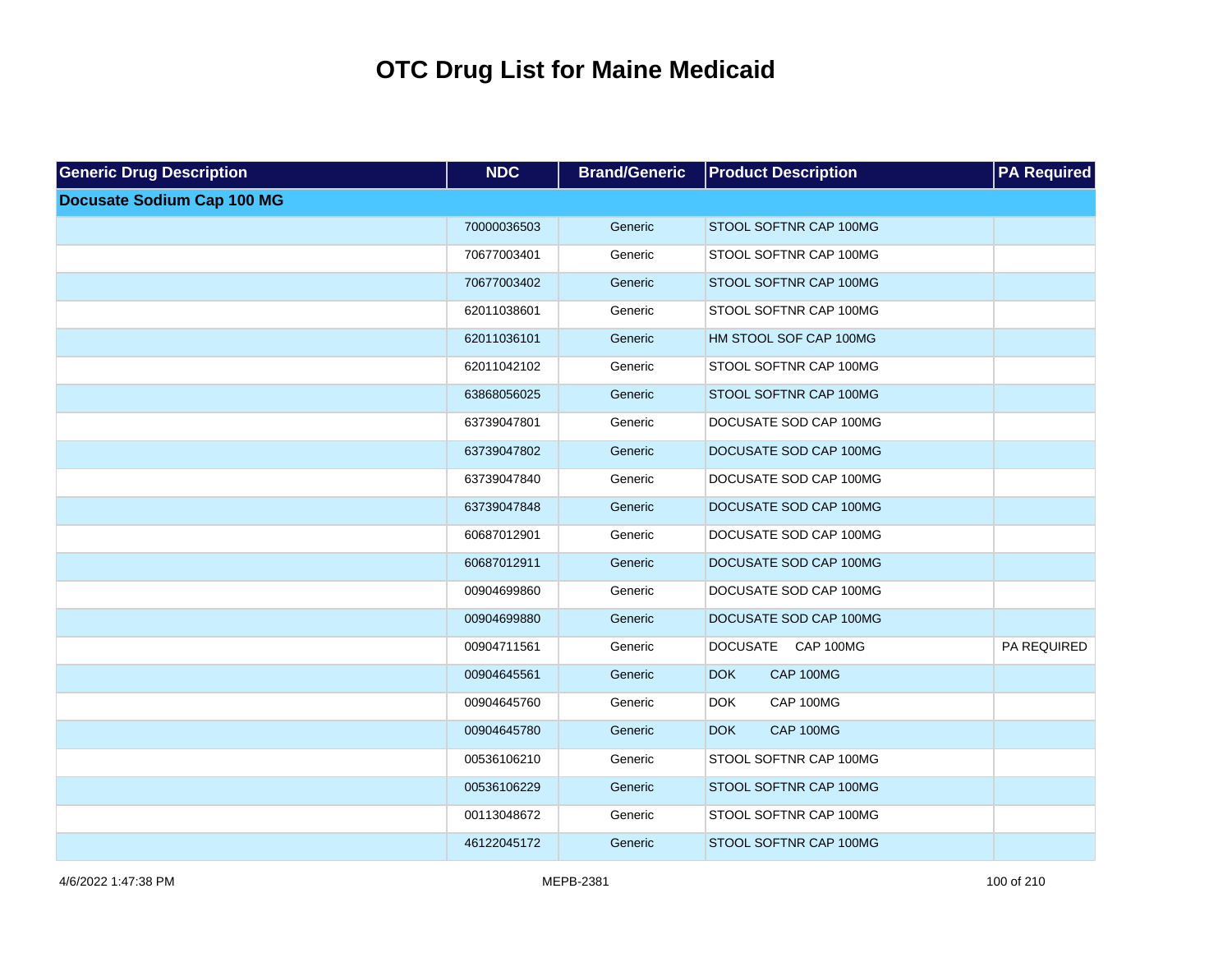| <b>Generic Drug Description</b>    | <b>NDC</b>  | <b>Brand/Generic</b> | <b>Product Description</b>     | <b>PA Required</b> |
|------------------------------------|-------------|----------------------|--------------------------------|--------------------|
| <b>Docusate Sodium Cap 100 MG</b>  |             |                      |                                |                    |
|                                    | 46122045178 | Generic              | STOOL SOFTNR CAP 100MG         |                    |
|                                    | 46122045185 | Generic              | STOOL SOFTNR CAP 100MG         |                    |
|                                    | 45802048678 | Generic              | DOCUSATE SOD CAP 100MG         |                    |
|                                    | 49348048310 | Generic              | STOOL SOFTNR CAP 100MG         |                    |
|                                    | 49348048319 | Generic              | STOOL SOFTNR CAP 100MG         |                    |
| <b>Docusate Sodium Cap 250 MG</b>  |             |                      |                                |                    |
|                                    | 62011047401 | Generic              | STOOL SOFTEN CAP 250MG         |                    |
|                                    | 62011024401 | Generic              | STOOL SOFTNR CAP 250MG         |                    |
|                                    | 70000038501 | Generic              | STOOL SOFTEN CAP 250MG         |                    |
|                                    | 46122026378 | Generic              | STOOL SOFTNR CAP 250MG         |                    |
|                                    | 00536106401 | Generic              | STOOL SOFTNR CAP 250MG         |                    |
|                                    | 00536106410 | Generic              | STOOL SOFTNR CAP 250MG         |                    |
|                                    | 00904645859 | Generic              | <b>DOK</b><br><b>CAP 250MG</b> |                    |
|                                    | 00904699960 | Generic              | DOCUSATE SOD CAP 250MG         |                    |
|                                    | 00904699980 | Generic              | DOCUSATE SOD CAP 250MG         |                    |
| <b>Docusate Sodium Cap 50 MG</b>   |             |                      |                                |                    |
|                                    | 67618011128 | <b>Brand</b>         | <b>COLACE CLEAR CAP 50MG</b>   | PA REQUIRED        |
| Docusate Sodium Enema 283 MG/5ML   |             |                      |                                |                    |
|                                    | 00904692093 | Generic              | DOCUSATE MIN ENE 283MG         | PA REQUIRED        |
|                                    | 17433987603 | Generic              | <b>ENEMEEZ MINI ENE</b>        | PA REQUIRED        |
|                                    | 17433987805 | Generic              | <b>DOCUSOL MINI ENE</b>        | PA REQUIRED        |
| Docusate Sodium Liquid 150 MG/15ML |             |                      |                                |                    |
|                                    | 54838011680 | Generic              | <b>SILACE</b><br>LIQ 10MG/ML   |                    |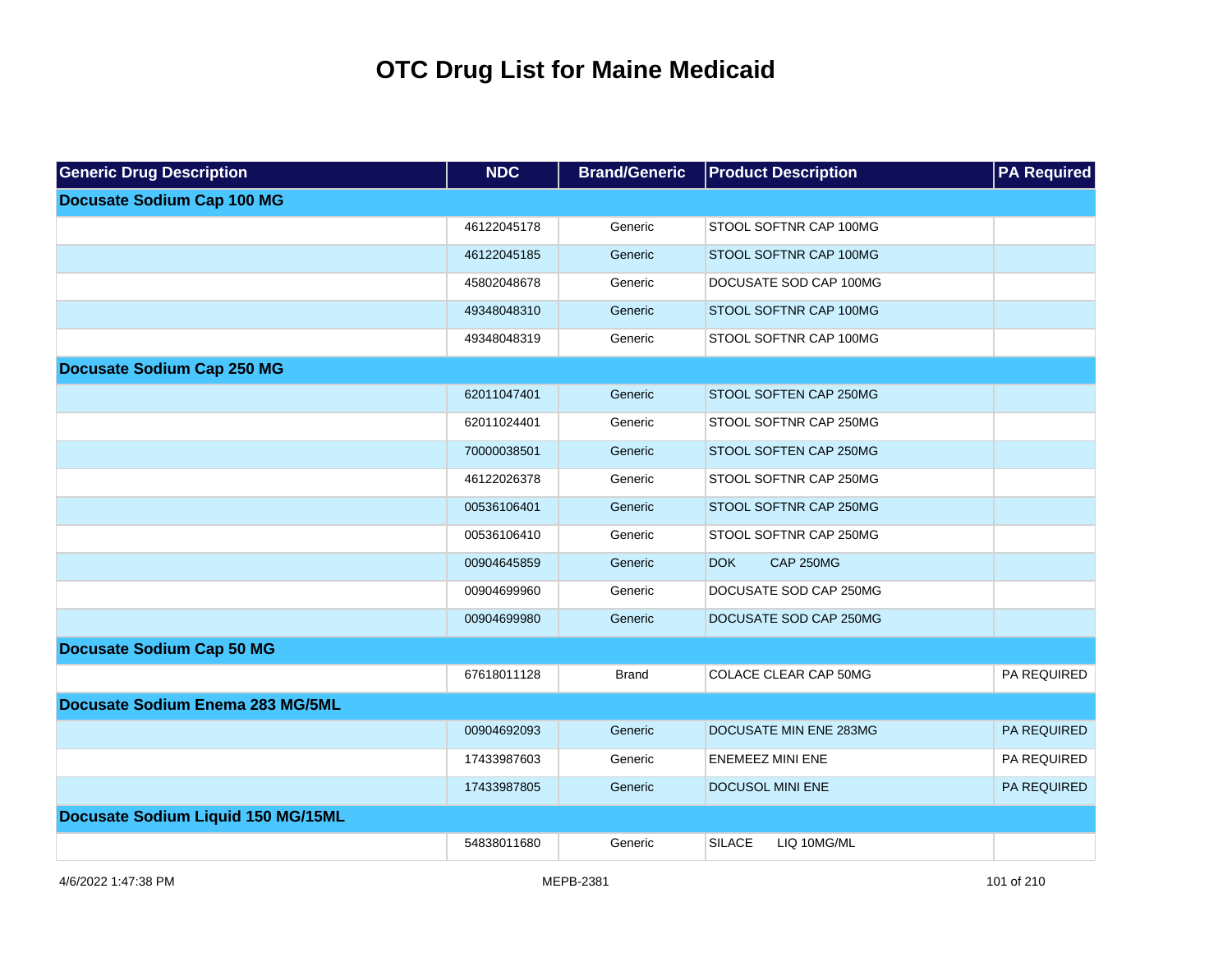| <b>Generic Drug Description</b>    | <b>NDC</b>  | <b>Brand/Generic</b> | <b>Product Description</b>     | <b>PA Required</b> |
|------------------------------------|-------------|----------------------|--------------------------------|--------------------|
| Docusate Sodium Liquid 150 MG/15ML |             |                      |                                |                    |
|                                    | 50383034910 | Generic              | <b>DOCU</b><br>LIQ 100/10ML    |                    |
|                                    | 50383034911 | Generic              | <b>DOCU</b><br>LIQ 100/10ML    |                    |
|                                    | 50383077110 | Generic              | <b>DOCU</b><br>LIQ 50MG/5ML    |                    |
|                                    | 50383077111 | Generic              | <b>DOCU</b><br>LIQ 50MG/5ML    |                    |
|                                    | 50383077116 | Generic              | <b>DOCU</b><br>LIQ 50MG/5ML    |                    |
|                                    | 00536130485 | Generic              | DOCUSATE SOD LIQ 50MG/5ML      |                    |
|                                    | 00121054410 | Generic              | DOCUSATE SOD LIQ 50MG/5ML      |                    |
|                                    | 00121093516 | Generic              | DOCUSATE SOD LIQ 50MG/5ML      |                    |
|                                    | 00121187000 | Generic              | DOCUSATE SOD LIQ 50MG/5ML      |                    |
|                                    | 00121187010 | Generic              | DOCUSATE SOD LIQ 50MG/5ML      |                    |
| Docusate Sodium Syrup 60 MG/15ML   |             |                      |                                |                    |
|                                    | 54838010780 | Generic              | <b>SILACE</b><br>SYP 60/15ML   |                    |
| <b>Magnesium Citrate Soln</b>      |             |                      |                                |                    |
|                                    | 62011038001 | Generic              | MAG CITRATE SOL LEMON          |                    |
|                                    | 62011038101 | Generic              | MAG CITRATE SOL CHERRY         |                    |
|                                    | 63868093510 | Generic              | MAG CITRATE SOL LEMON          |                    |
|                                    | 63868094210 | Generic              | MAG CITRATE SOL CHERRY         |                    |
|                                    | 63868094410 | Generic              | MAG CITRATE SOL GRAPE          |                    |
|                                    | 70000042401 | Generic              | MAG CITRATE SOL LEMON          |                    |
|                                    | 70677005101 | Generic              | MAG CITRATE SOL LEMON          |                    |
|                                    | 70677005301 | Generic              | <b>SM MAGNESIUM SOL CHERRY</b> |                    |
|                                    | 00904678744 | Generic              | MAG CITRATE SOL LEMON          |                    |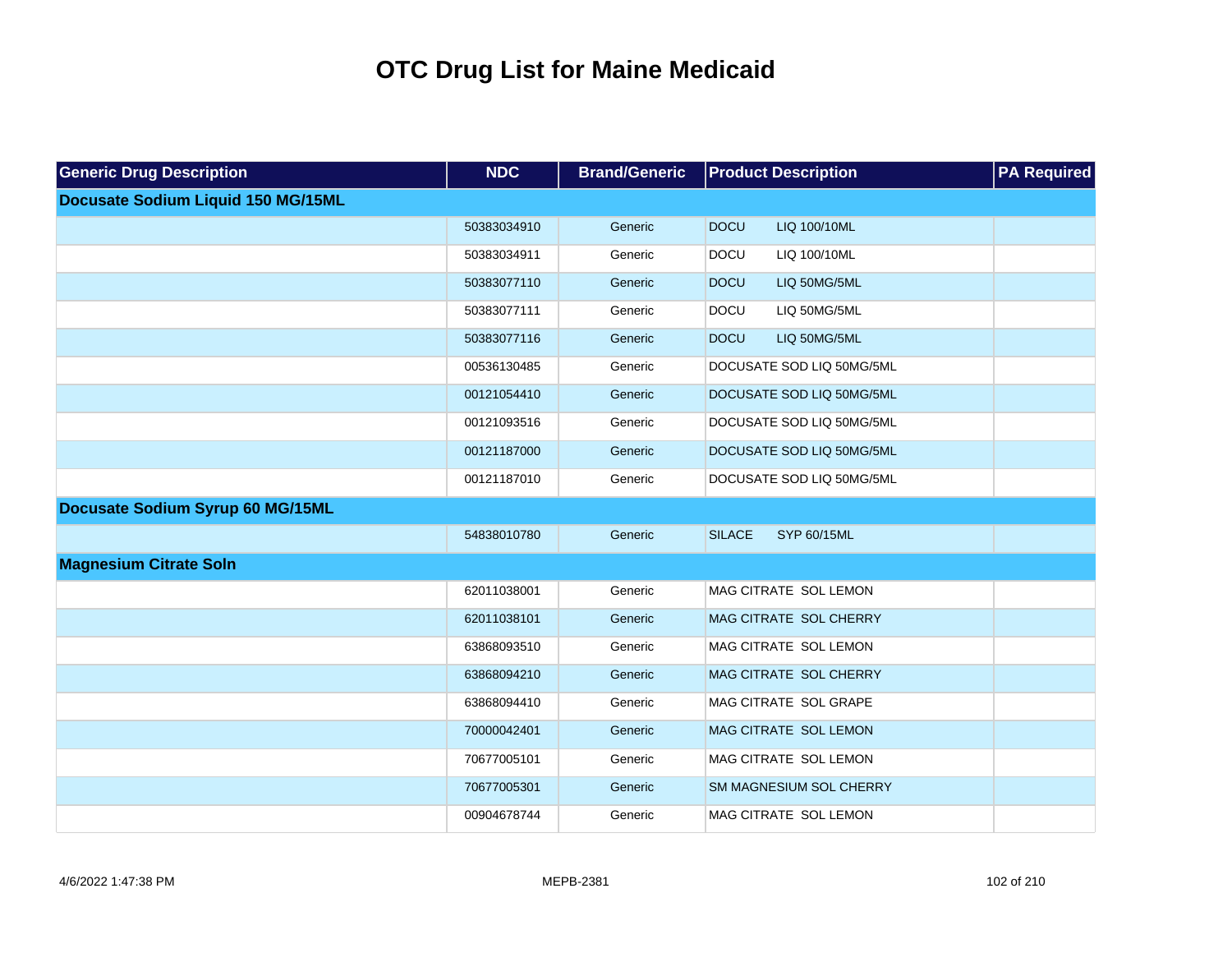| <b>Generic Drug Description</b>            | <b>NDC</b>  | <b>Brand/Generic</b> | <b>Product Description</b>       | <b>PA Required</b> |
|--------------------------------------------|-------------|----------------------|----------------------------------|--------------------|
| <b>Magnesium Hydroxide Susp 400 MG/5ML</b> |             |                      |                                  |                    |
|                                            | 70677004301 | Generic              | <b>SM MILK MAGN SUS ORIGINAL</b> |                    |
|                                            | 70000048301 | Generic              | MILK OF MAGN SUS 1200/15         |                    |
|                                            | 70000048401 | Generic              | MILK OF MAGN SUS CHERRY          |                    |
|                                            | 66689005301 | Generic              | MILK OF MAGN SUS 2400/30         |                    |
|                                            | 66689005399 | Generic              | MILK OF MAGN SUS 2400/30         |                    |
|                                            | 65504001515 | Generic              | <b>MILK OF MAGN SUS</b>          |                    |
|                                            | 70000006401 | Generic              | MILK OF MAGN SUS 400/5ML         |                    |
|                                            | 70000006501 | Generic              | MILK OF MAGN SUS 1200/15         |                    |
|                                            | 70000006101 | Generic              | MILK OF MAGN SUS 1200/15         |                    |
|                                            | 70000002701 | Generic              | MILK OF MAGN SUS 1200/15         |                    |
|                                            | 69339015301 | Generic              | MILK OF MAGN SUS 2400/30         |                    |
|                                            | 69339015317 | Generic              | MILK OF MAGN SUS 2400/30         |                    |
|                                            | 81421002604 | Generic              | DULCOLAX MOM SUS MINT            |                    |
|                                            | 81421002910 | Generic              | DULCOLAX SUS 1200MG              |                    |
|                                            | 81421002920 | Generic              | DULCOLAX SUS                     |                    |
|                                            | 75450029485 | Generic              | MILK OF MAGN SUS 1200/15         |                    |
|                                            | 75450029758 | Generic              | MILK OF MAGN SUS 1200/15         |                    |
|                                            | 63868078757 | Generic              | MILK OF MAGN SUS 400/5ML         |                    |
|                                            | 63868078857 | Generic              | MILK OF MAGN SUS 400/5ML         |                    |
|                                            | 65504030416 | Generic              | MILK OF MAGN SUS 400/5ML         |                    |
|                                            | 63868031012 | Generic              | MILK OF MAGN SUS 400/5ML         |                    |
|                                            | 62107002411 | Generic              | MILK OF MAGN SUS MINT            |                    |
|                                            | 62011012301 | Generic              | MILK OF MAGN SUS 400/5ML         |                    |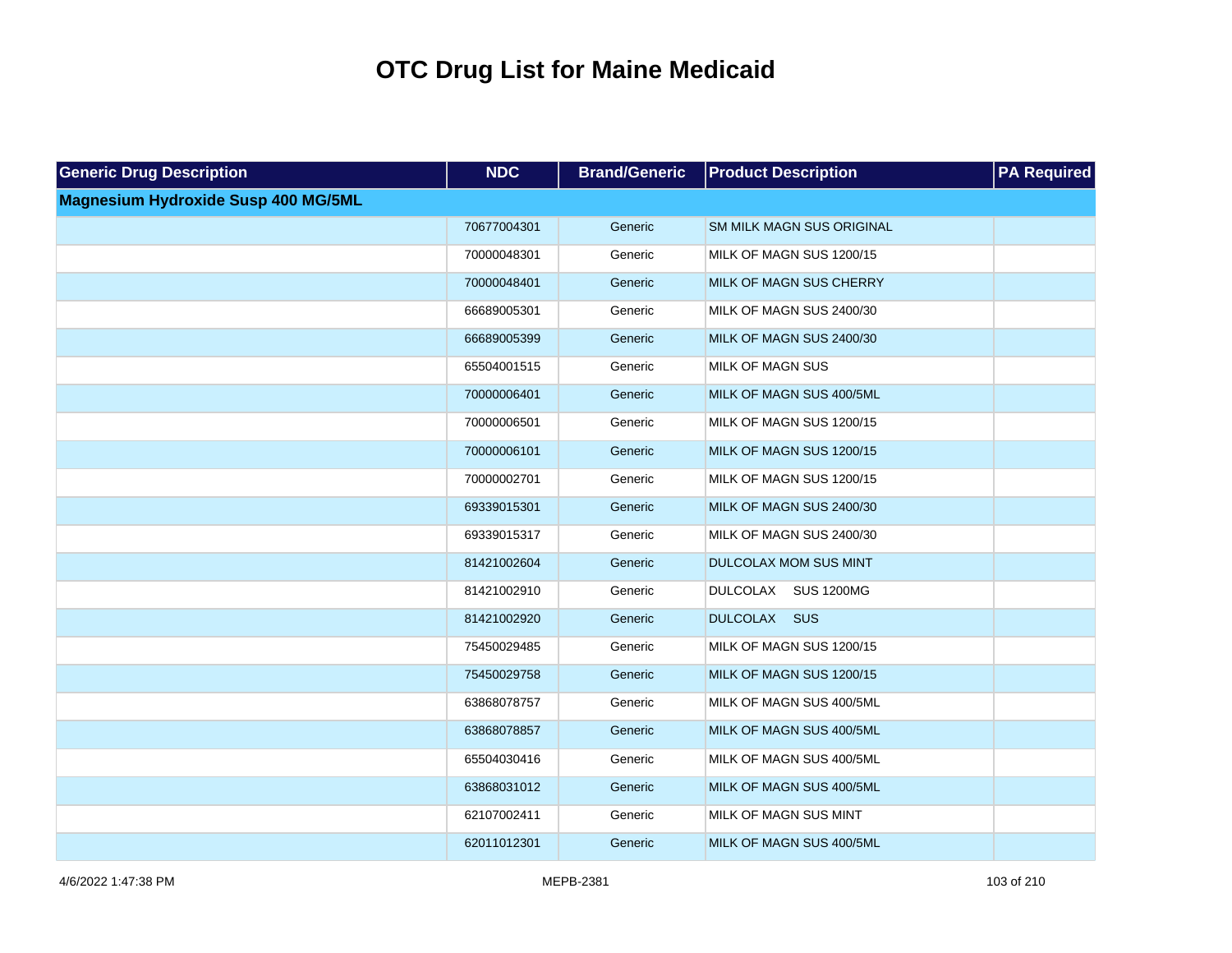| <b>Generic Drug Description</b>            | <b>NDC</b>  | <b>Brand/Generic</b> | <b>Product Description</b> | <b>PA Required</b> |
|--------------------------------------------|-------------|----------------------|----------------------------|--------------------|
| <b>Magnesium Hydroxide Susp 400 MG/5ML</b> |             |                      |                            |                    |
|                                            | 62011012401 | Generic              | MILK OF MAGN SUS 400/5ML   |                    |
|                                            | 57896064712 | Generic              | MILK OF MAGN SUS 1200/15   |                    |
|                                            | 57896064812 | Generic              | MILK OF MAGN SUS 1200/15   |                    |
|                                            | 57896064912 | Generic              | MILK OF MAGN SUS 400/5ML   |                    |
|                                            | 57896064916 | Generic              | MILK OF MAGN SUS 400/5ML   |                    |
|                                            | 57896064928 | Generic              | MILK OF MAGN SUS 400/5ML   |                    |
|                                            | 60687042945 | Generic              | MILK OF MAGN SUS 400/5ML   |                    |
|                                            | 60687042976 | Generic              | MILK OF MAGN SUS 400/5ML   |                    |
|                                            | 59390005745 | Generic              | <b>MILK OF MAGN SUS</b>    |                    |
|                                            | 59390005746 | Generic              | <b>MILK OF MAGN SUS</b>    |                    |
|                                            | 60258096016 | Generic              | MILK OF MAGN SUS 400/5ML   |                    |
|                                            | 50428214916 | Generic              | MILK OF MAGN SUS 400/5ML   |                    |
|                                            | 50428233005 | Generic              | MILK OF MAGN SUS 1200/15   |                    |
|                                            | 50428305623 | Generic              | MILK OF MAGN SUS 400/5ML   |                    |
|                                            | 50428308240 | Generic              | MILK OF MAGN SUS 400/5ML   |                    |
|                                            | 49999076916 | Generic              | <b>MILK OF MAGN SUS</b>    |                    |
|                                            | 50090237900 | Generic              | <b>MILK OF MAGN SUS</b>    |                    |
|                                            | 49781004012 | Generic              | MILK OF MAGN SUS 1200/15   |                    |
|                                            | 54569665700 | Generic              | <b>MILK OF MAGN SUS</b>    |                    |
|                                            | 50428690036 | Generic              | MILK OF MAGN SUS 1200/15   |                    |
|                                            | 00904684673 | Generic              | MILK OF MAGN SUS 2400MG    |                    |
|                                            | 00904675614 | Generic              | <b>MILK OF MAGN SUS</b>    |                    |
|                                            | 00904675714 | Generic              | MILK OF MAGN SUS 1200/15   |                    |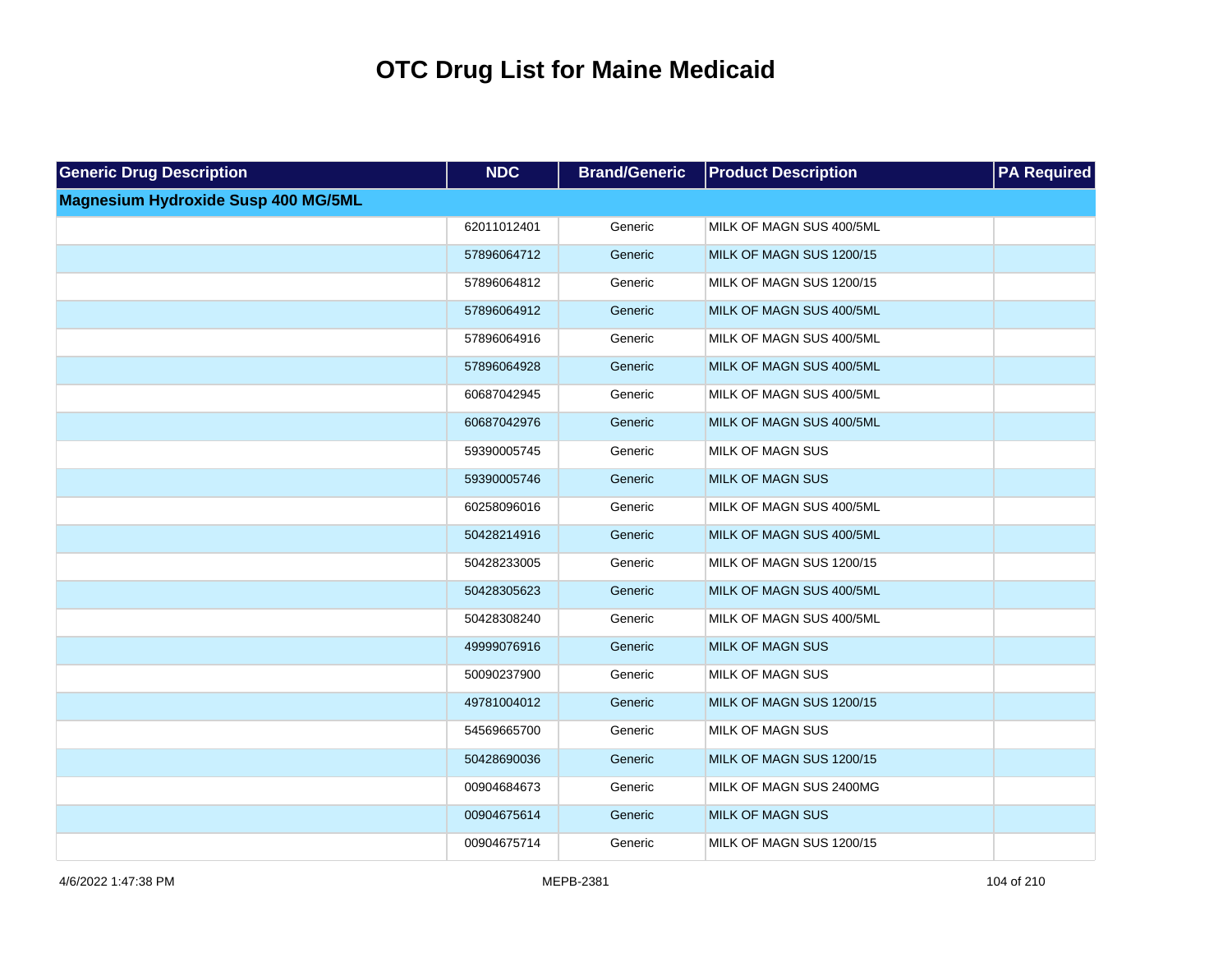| <b>Generic Drug Description</b>            | <b>NDC</b>  | <b>Brand/Generic</b> | <b>Product Description</b> | <b>PA Required</b> |
|--------------------------------------------|-------------|----------------------|----------------------------|--------------------|
| <b>Magnesium Hydroxide Susp 400 MG/5ML</b> |             |                      |                            |                    |
|                                            | 11822039940 | Generic              | RA MILK MAGN SUS 400/5ML   |                    |
|                                            | 11822308100 | Generic              | RA MILK MAGN SUS 400/5ML   |                    |
|                                            | 11822332980 | Generic              | RA MILK MAGN SUS 400/5ML   |                    |
|                                            | 11917015176 | Generic              | MILK OF MAGN SUS 1200/15   |                    |
|                                            | 11917015592 | Generic              | MILK OF MAGN SUS 1200/15   |                    |
|                                            | 11917015593 | Generic              | MILK OF MAGN SUS 1200/15   |                    |
|                                            | 11917015594 | Generic              | MILK OF MAGN SUS 1200/15   |                    |
|                                            | 11917015595 | Generic              | MILK OF MAGN SUS 1200/15   |                    |
|                                            | 11917016878 | Generic              | MILK OF MAGN SUS 1200/15   |                    |
|                                            | 12843035301 | Generic              | MILK OF MAGN SUS 400/5ML   |                    |
|                                            | 12843035303 | Generic              | MILK OF MAGN SUS 400/5ML   |                    |
|                                            | 12843036305 | Generic              | MILK OF MAGN SUS 400/5ML   |                    |
|                                            | 12843036306 | Generic              | MILK OF MAGN SUS 400/5ML   |                    |
|                                            | 12843039324 | Generic              | MILK OF MAGN SUS 400/5ML   |                    |
|                                            | 12843039325 | Generic              | MILK OF MAGN SUS 400/5ML   |                    |
|                                            | 12843055104 | Generic              | MILK OF MAGN SUS 400/5ML   |                    |
|                                            | 11917011505 | Generic              | <b>MILK OF MAGN SUS</b>    |                    |
|                                            | 11822505530 | Generic              | RA MILK MAGN SUS 400/5ML   |                    |
|                                            | 00280003012 | Generic              | MILK OF MAGN SUS 400/5ML   |                    |
|                                            | 00363192112 | Generic              | MILK OF MAGN SUS 400/5ML   |                    |
|                                            | 00363193112 | Generic              | MILK OF MAGN SUS 400/5ML   |                    |
|                                            | 00363193126 | Generic              | MILK OF MAGN SUS 400/5ML   |                    |
|                                            | 00121043130 | Generic              | <b>MILK OF MAGN SUS</b>    |                    |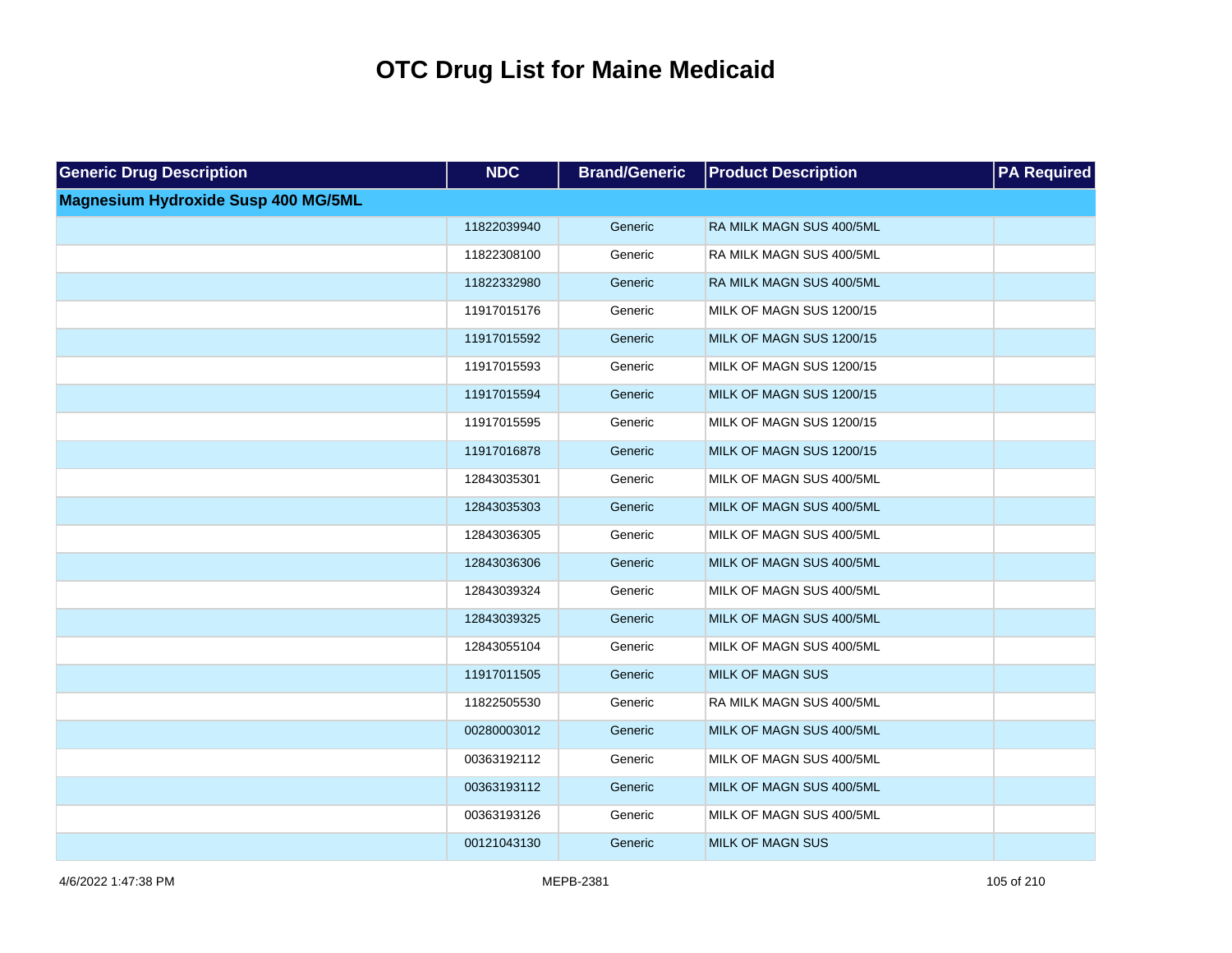| <b>Generic Drug Description</b>            | <b>NDC</b>  | <b>Brand/Generic</b> | <b>Product Description</b>     | <b>PA Required</b> |
|--------------------------------------------|-------------|----------------------|--------------------------------|--------------------|
| <b>Magnesium Hydroxide Susp 400 MG/5ML</b> |             |                      |                                |                    |
|                                            | 00113039640 | Generic              | <b>MILK OF MAGN SUS</b>        |                    |
|                                            | 00113033240 | Generic              | MILK OF MAGN SUS FRSH MNT      |                    |
|                                            | 00536131983 | Generic              | <b>MILK OF MAGN SUS</b>        |                    |
|                                            | 00536247083 | Generic              | <b>MILK OF MAGN SUS</b>        |                    |
|                                            | 00536247085 | Generic              | <b>MILK OF MAGN SUS</b>        |                    |
|                                            | 00395167016 | Generic              | <b>MILK OF MAGN SUS</b>        |                    |
|                                            | 00904078814 | Generic              | MILK OF MAGN SUS 1200/15       |                    |
|                                            | 00904078816 | Generic              | MILK OF MAGN SUS 1200/15       |                    |
|                                            | 00904078914 | Generic              | MILK OF MAGN SUS MINT          |                    |
|                                            | 15127083573 | Generic              | <b>SB MILK MAGN SUS MINT</b>   |                    |
|                                            | 24385033240 | Generic              | <b>GNP MILK MAG SUS</b>        |                    |
|                                            | 24385060840 | Generic              | <b>GNP MILK MAG SUS</b>        |                    |
|                                            | 24385039640 | Generic              | <b>GNP MILK MAG SUS</b>        |                    |
|                                            | 37205083340 | Generic              | MILK OF MAGN SUS 400/5ML       |                    |
|                                            | 37205083440 | Generic              | MILK OF MAGN SUS MINT          |                    |
|                                            | 41163033235 | Generic              | MILK OF MAGN SUS 1200/15       |                    |
|                                            | 41163033240 | Generic              | MILK OF MAGN SUS 1200/15       |                    |
|                                            | 41163039640 | Generic              | MILK OF MAGN SUS 400/5ML       |                    |
|                                            | 36800033240 | Generic              | MILK OF MAGN SUS 1200/15       |                    |
|                                            | 36800039640 | Generic              | <b>MILK OF MAGN SUS</b>        |                    |
|                                            | 36800064912 | Generic              | MILK OF MAGN SUS 1200/15       |                    |
|                                            | 36800094940 | Generic              | MILK OF MAGN SUS CHERRY        |                    |
|                                            | 46122043540 | Generic              | <b>GNP MILK MAG SUS CHERRY</b> |                    |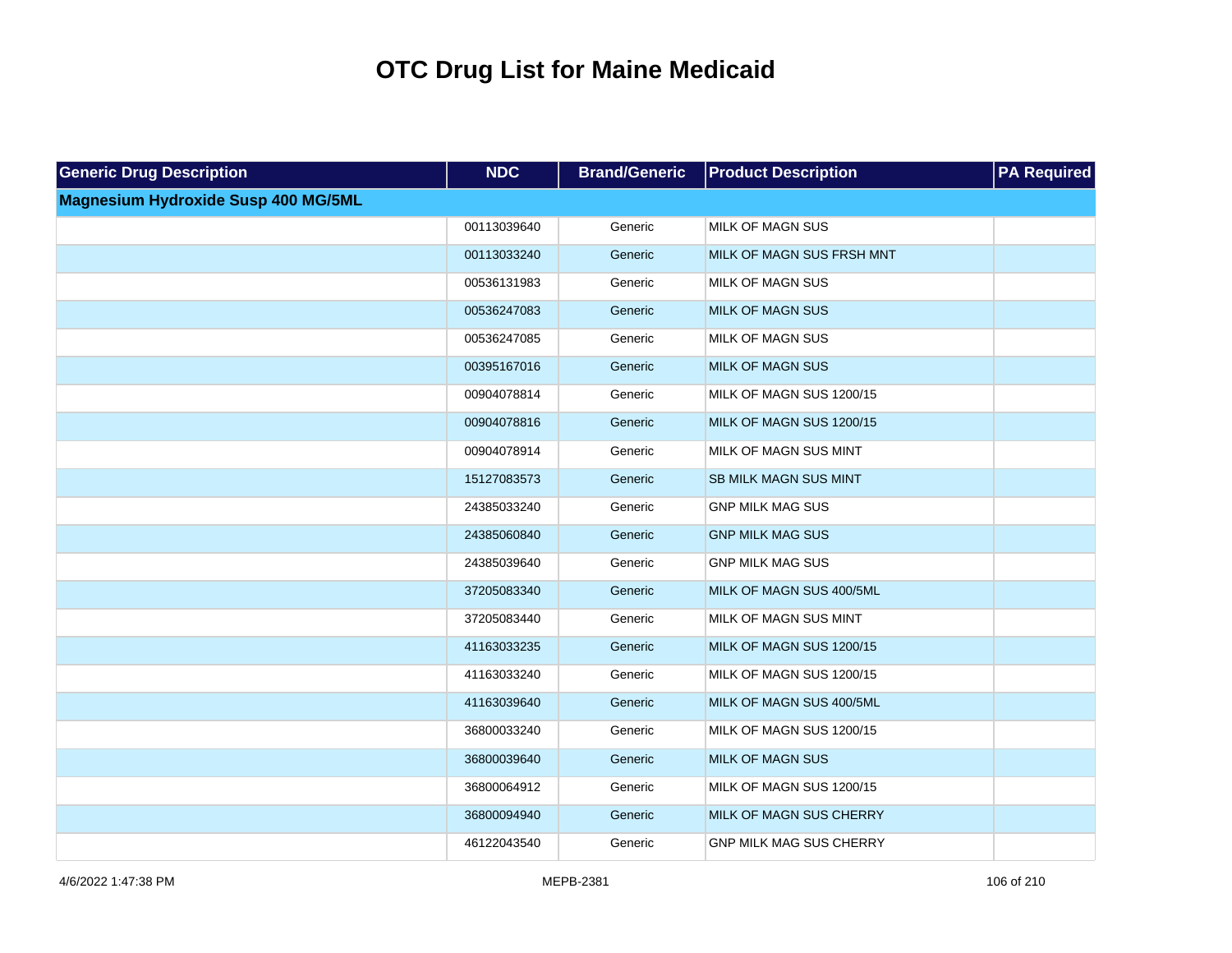| <b>Generic Drug Description</b>            | <b>NDC</b>  | <b>Brand/Generic</b> | <b>Product Description</b>       | <b>PA Required</b> |
|--------------------------------------------|-------------|----------------------|----------------------------------|--------------------|
| <b>Magnesium Hydroxide Susp 400 MG/5ML</b> |             |                      |                                  |                    |
|                                            | 46122043640 | Generic              | <b>GNP MILK MAG SUS MINT</b>     |                    |
|                                            | 46122043740 | Generic              | <b>GNP MILK MAG SUS ORIGINAL</b> |                    |
|                                            | 41520031317 | Generic              | MILK OF MAGN SUS 1200/15         |                    |
|                                            | 41520031319 | Generic              | MILK OF MAGN SUS MINT            |                    |
|                                            | 41250052129 | Generic              | MILK OF MAGN SUS 400/5ML         |                    |
|                                            | 41415023673 | Generic              | <b>MILK OF MAGN SUS</b>          |                    |
|                                            | 41415005073 | Generic              | <b>MILK OF MAGN SUS</b>          |                    |
|                                            | 41415005173 | Generic              | <b>MILK OF MAGN SUS</b>          |                    |
|                                            | 41163094940 | Generic              | MILK OF MAGN SUS 1200/15         |                    |
|                                            | 41250033235 | Generic              | MILK OF MAGN SUS 400/5ML         |                    |
|                                            | 49348030739 | Generic              | MILK OF MAGN SUS 1200/15         |                    |
|                                            | 49348030839 | Generic              | MILK OF MAGN SUS 1200/15         |                    |
|                                            | 49348031344 | Generic              | MILK OF MAGN SUS 1200/15         |                    |
|                                            | 49348017138 | Generic              | MILK OF MAGN SUS 1200/15         |                    |
|                                            | 49348030539 | Generic              | MILK OF MAGN SUS 1200/15         |                    |
| <b>Magnesium Sulfate Powder</b>            |             |                      |                                  |                    |
|                                            | 51552037604 | <b>Brand</b>         | <b>EPSOM SALT POW</b>            | PA REQUIRED        |
|                                            | 51552037606 | <b>Brand</b>         | EPSOM SALT POW                   | PA REQUIRED        |
|                                            | 51552037607 | Brand                | <b>EPSOM SALT POW</b>            | PA REQUIRED        |
|                                            | 51927461000 | Generic              | <b>MAGN SULFATE POW HEPTAHYD</b> | PA REQUIRED        |
|                                            | 49452429501 | Generic              | MAGN SULFATE POW ANHYDROU        | PA REQUIRED        |
|                                            | 49452429503 | Generic              | MAGN SULFATE POW ANHYDROU        | PA REQUIRED        |
|                                            | 49452429505 | Generic              | <b>MAGN SULFATE POW ANHYDROU</b> | PA REQUIRED        |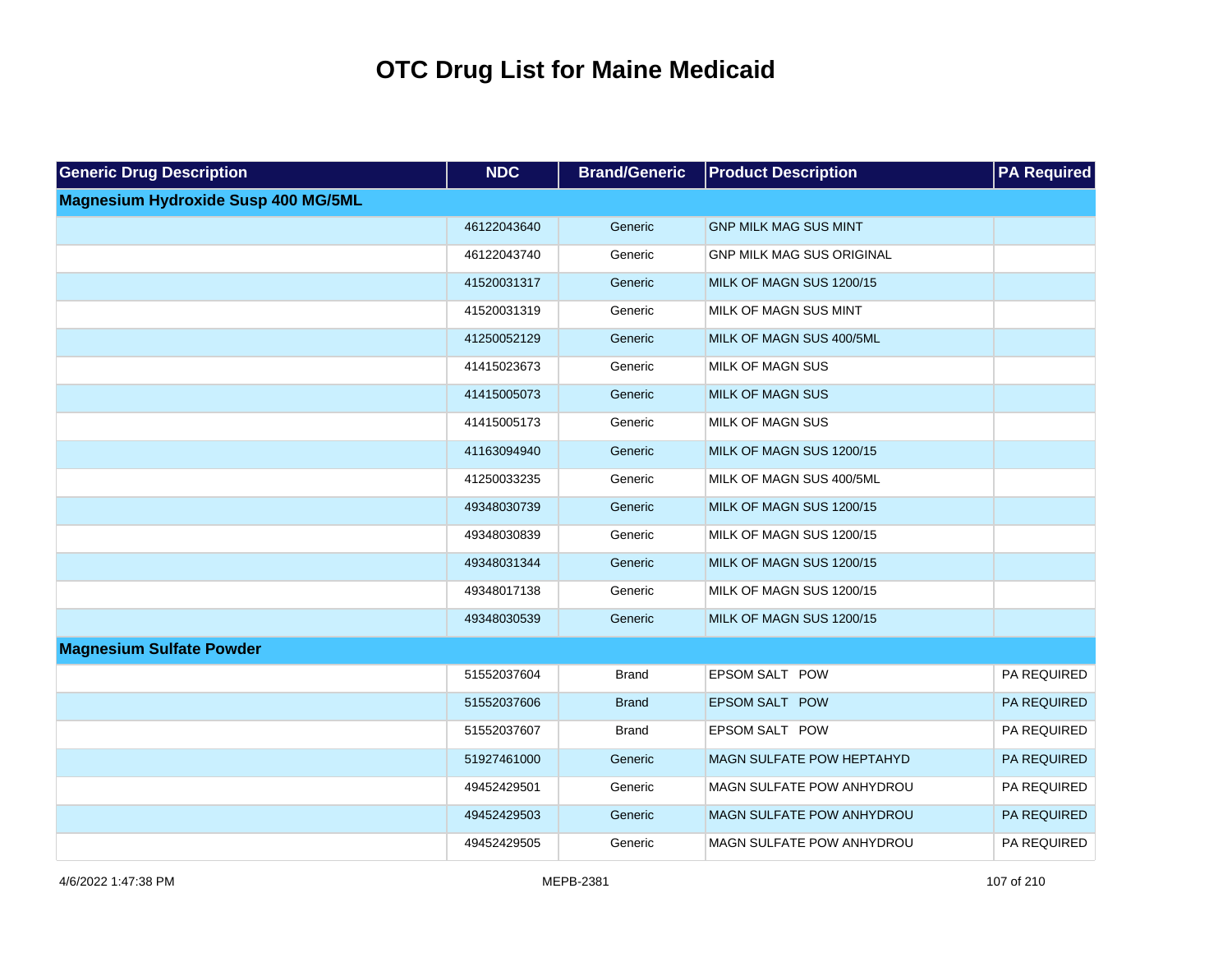| <b>Generic Drug Description</b>        | <b>NDC</b>  | <b>Brand/Generic</b> | <b>Product Description</b>             | <b>PA Required</b> |
|----------------------------------------|-------------|----------------------|----------------------------------------|--------------------|
| <b>Magnesium Sulfate Powder</b>        |             |                      |                                        |                    |
|                                        | 49452430001 | Generic              | <b>MAGN SULFATE POW USP/NF</b>         | PA REQUIRED        |
|                                        | 49452430002 | Generic              | MAGN SULFATE POW USP/NF                | PA REQUIRED        |
|                                        | 49452430003 | Generic              | <b>MAGN SULFATE POW USP/NF</b>         | PA REQUIRED        |
| <b>Methylcellulose Powder Laxative</b> |             |                      |                                        |                    |
|                                        | 00135008969 | <b>Brand</b>         | <b>CITRUCEL</b><br>POW ORANGE          |                    |
|                                        | 00135008971 | <b>Brand</b>         | <b>CITRUCEL</b><br>POW ORANGE          |                    |
|                                        | 00135009070 | <b>Brand</b>         | <b>CITRUCEL</b><br>POW SF ORANG        |                    |
|                                        | 00135009074 | <b>Brand</b>         | <b>CITRUCEL</b><br><b>POW SF ORANG</b> |                    |
|                                        | 00135009075 | <b>Brand</b>         | <b>CITRUCEL</b><br>POW SF ORANG        |                    |
|                                        | 00904567516 | Generic              | SOLUBLE FIB POW THERAPY                |                    |
| <b>Methylcellulose Tab 500 MG</b>      |             |                      |                                        |                    |
|                                        | 62011013401 | Generic              | HM FIBER TAB 500MG                     |                    |
|                                        | 49348054110 | Generic              | SM FIBER LAX TAB 500MG                 |                    |
|                                        | 24385046678 | Generic              | FIBER THERAP TAB 500MG                 |                    |
| <b>Mineral Oil</b>                     |             |                      |                                        |                    |
|                                        | 63868093816 | Generic              | QC MINERAL OIL HEAVY                   |                    |
|                                        | 70000044801 | Generic              | <b>MINERAL</b><br>OIL                  |                    |
|                                        | 46122039516 | Generic              | <b>GNP MINERAL OIL</b>                 |                    |
| <b>Mineral Oil Enema</b>               |             |                      |                                        |                    |
|                                        | 70000010901 | Generic              | MINERAL OIL ENE                        |                    |
|                                        | 62011027001 | Generic              | MINERAL OIL ENE                        |                    |
|                                        | 49348088020 | Generic              | MINERAL OIL ENE                        |                    |
|                                        | 49348018520 | Generic              | <b>SM ENEMA</b><br><b>ENE</b>          |                    |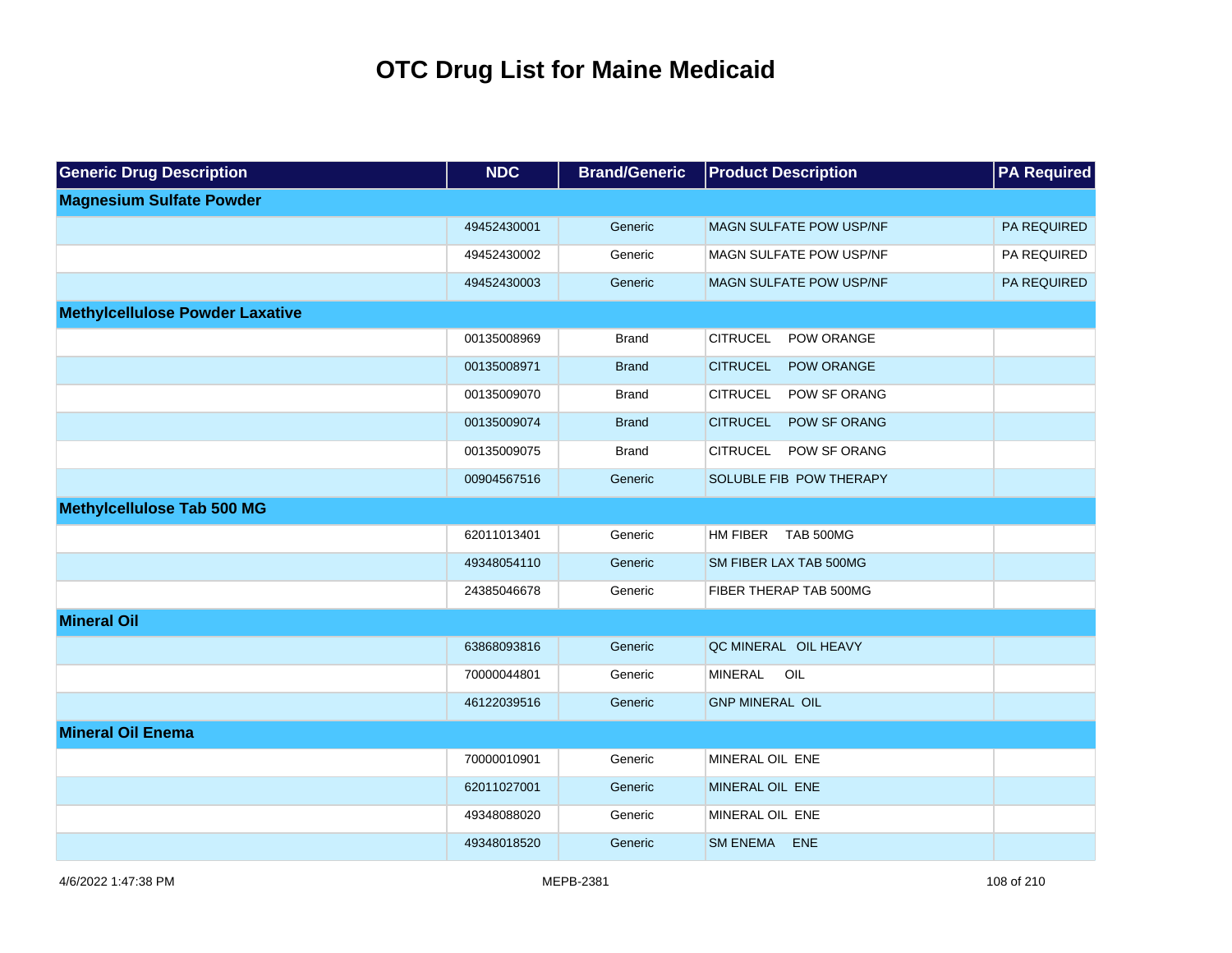| <b>Generic Drug Description</b>    | <b>NDC</b>  | <b>Brand/Generic</b> | <b>Product Description</b>         | <b>PA Required</b> |
|------------------------------------|-------------|----------------------|------------------------------------|--------------------|
| <b>Mineral Oil Enema</b>           |             |                      |                                    |                    |
|                                    | 00132030140 | <b>Brand</b>         | FLEET OIL ENE                      |                    |
| <b>Sennosides Cap 8.6 MG</b>       |             |                      |                                    |                    |
|                                    | 70000044101 | Generic              | CAP 8.6MG<br><b>SENNA</b>          |                    |
| <b>Sennosides Chew Tab 15 MG</b>   |             |                      |                                    |                    |
|                                    | 70000047701 | Generic              | CHOC LAXATIV CHW 15MG              | PA REQUIRED        |
| <b>Sennosides Syrup 8.8 MG/5ML</b> |             |                      |                                    |                    |
|                                    | 70166063605 | Generic              | <b>SENNA</b><br><b>SYP 8.8MG/5</b> |                    |
|                                    | 71399823708 | Generic              | <b>SENNA</b><br><b>SYP 8.8/5ML</b> |                    |
|                                    | 69618006958 | Generic              | <b>SENNA</b><br>SYP 8.8MG/5        |                    |
|                                    | 66424056208 | Generic              | <b>SENNA</b><br>SYP 8.8MG/5        |                    |
|                                    | 76518010008 | Generic              | SENNAZON SYP 8.8MG/5               |                    |
|                                    | 50268073124 | Generic              | <b>SENNA</b><br>SYP 8.8/5ML        |                    |
|                                    | 54162000708 | Generic              | SENNA-GRX SYP 8.8MG/5              |                    |
|                                    | 54162000715 | Generic              | SENNA-GRX SYP 8.8MG/5              |                    |
|                                    | 59390012541 | Generic              | <b>SENNA</b><br><b>SYP 8.8MG/5</b> |                    |
|                                    | 58657051808 | Generic              | <b>SENNA</b><br>SYP 8.8/5ML        |                    |
|                                    | 57896045208 | Generic              | <b>SENNA</b><br>SYP 8.8MG/5        |                    |
|                                    | 57896046208 | Generic              | <b>SENNA</b><br>SYP 8.8MG/5        |                    |
|                                    | 54859080808 | Generic              | <b>SENNA</b><br><b>SYP 8.8/5ML</b> |                    |
|                                    | 00536126659 | Generic              | <b>SENNA</b><br>LIQ 8.8/5ML        |                    |
|                                    | 48433021105 | Generic              | <b>SENNA</b><br>SYP 8.8MG/5        |                    |
|                                    | 48433021905 | Generic              | <b>SENNA</b><br>SYP 8.8MG/5        |                    |
|                                    | 48433021940 | Generic              | <b>SENNA</b><br>SYP 8.8MG/5        |                    |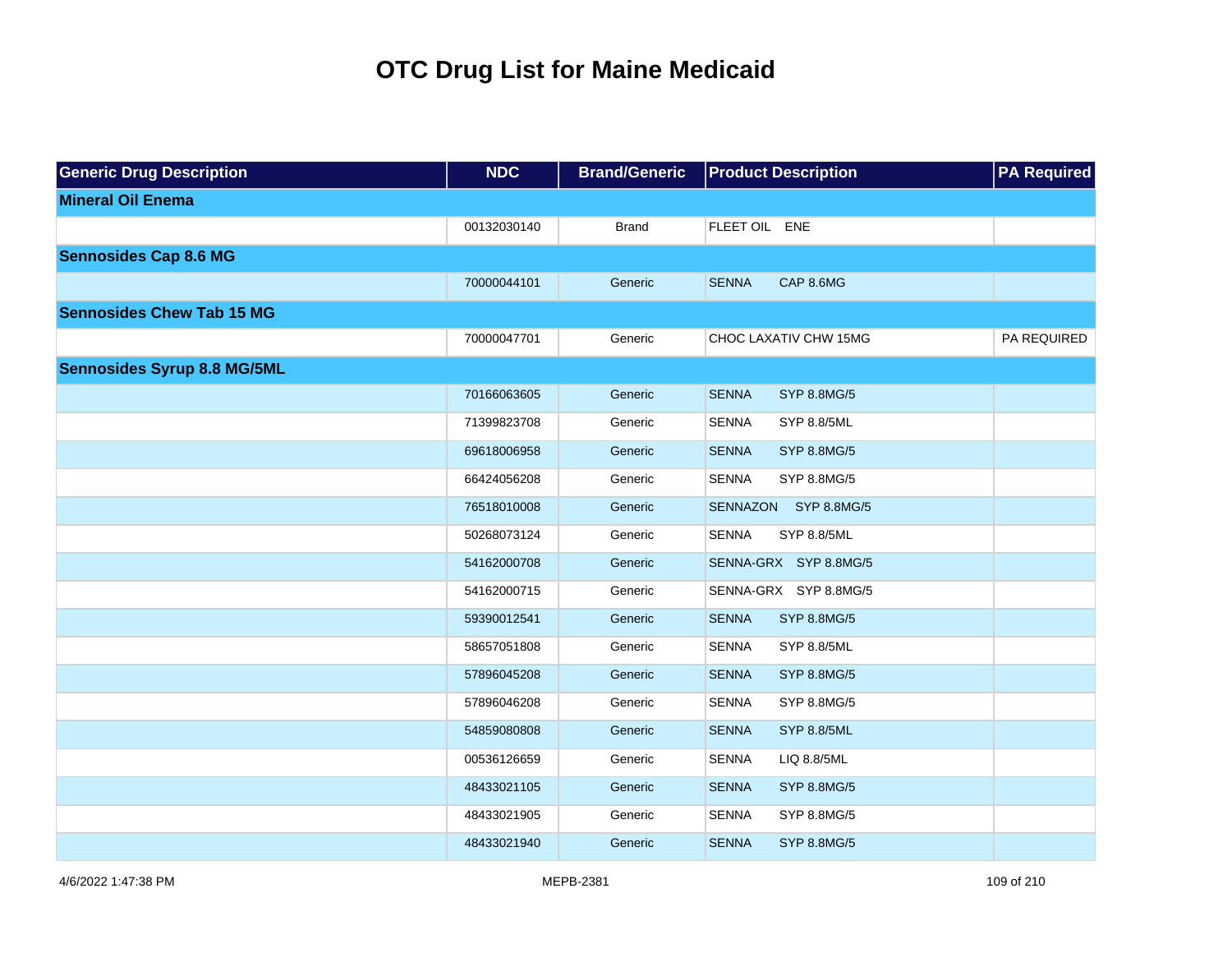| <b>Generic Drug Description</b>    | <b>NDC</b>  | <b>Brand/Generic</b> | <b>Product Description</b>         | <b>PA Required</b> |
|------------------------------------|-------------|----------------------|------------------------------------|--------------------|
| <b>Sennosides Syrup 8.8 MG/5ML</b> |             |                      |                                    |                    |
|                                    | 17856823701 | Generic              | <b>SENNA</b><br>SYP 8.8/5ML        |                    |
|                                    | 17856823702 | Generic              | <b>SENNA</b><br><b>SYP 8.8/5ML</b> |                    |
|                                    | 17856823703 | Generic              | <b>SENNA</b><br><b>SYP 8.8/5ML</b> | PA REQUIRED        |
|                                    | 17856100001 | Generic              | <b>SENEXON</b><br>LIQ 8.8MG/5      |                    |
|                                    | 17856100005 | Generic              | <b>SENEXON</b><br>LIQ 8.8MG/5      |                    |
|                                    | 39328002008 | Generic              | <b>SENNA</b><br><b>SYP 8.8/5ML</b> |                    |
| <b>Sennosides Tab 15 MG</b>        |             |                      |                                    |                    |
|                                    | 70000044301 | Generic              | <b>LAXATIVE REG TAB 15MG</b>       | PA REQUIRED        |
| <b>Sennosides Tab 17.2 MG</b>      |             |                      |                                    |                    |
|                                    | 67618012006 | Generic              | <b>SENOKOT EXTR TAB 17.2MG</b>     | PA REQUIRED        |
|                                    | 67618012012 | Generic              | SENOKOT EXTR TAB 17.2MG            | PA REQUIRED        |
| <b>Sennosides Tab 25 MG</b>        |             |                      |                                    |                    |
|                                    | 70000007701 | Generic              | <b>LAXATIVE MAX TAB 25MG</b>       | PA REQUIRED        |
|                                    | 49348019304 | Generic              | SM LAXATIVE TAB 25MG               | PA REQUIRED        |
| <b>Sennosides Tab 8.6 MG</b>       |             |                      |                                    |                    |
|                                    | 67618030010 | <b>Brand</b>         | <b>SENOKOT</b><br><b>TAB 8.6MG</b> |                    |
|                                    | 67618030020 | <b>Brand</b>         | <b>SENOKOT</b><br>TAB 8.6MG        |                    |
|                                    | 67618030050 | <b>Brand</b>         | <b>SENOKOT</b><br><b>TAB 8.6MG</b> |                    |
|                                    | 70000044701 | Generic              | <b>SENNA</b><br>TAB 8.6MG          |                    |
|                                    | 70000044702 | Generic              | <b>SENNA</b><br>TAB 8.6MG          |                    |
|                                    | 70000044703 | Generic              | <b>SENNA</b><br>TAB 8.6MG          |                    |
|                                    | 70677005801 | Generic              | SM SENNA LAX TAB 8.6MG             |                    |
|                                    | 62011038701 | Generic              | HM SENNA TAB 8.6MG                 |                    |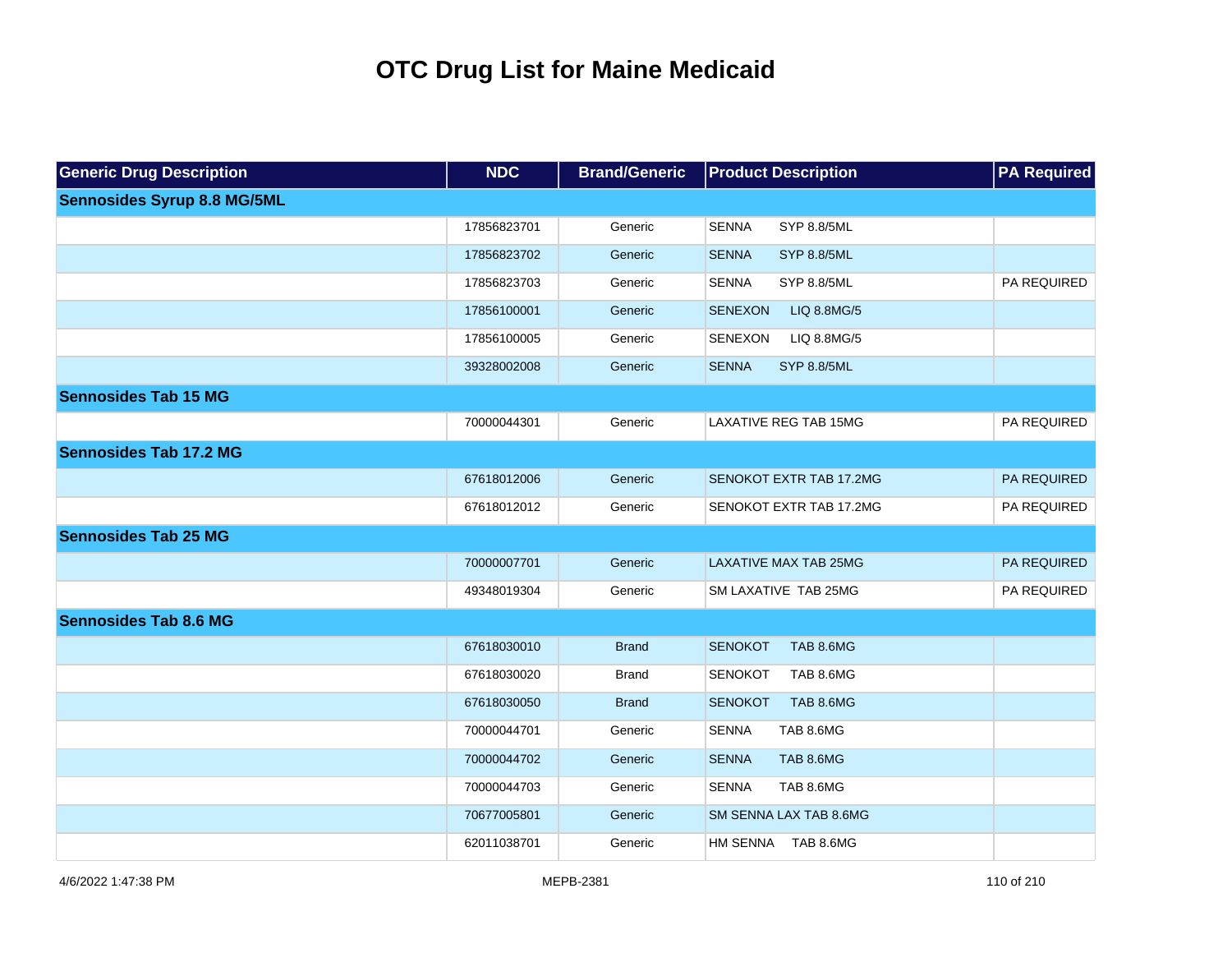| <b>Generic Drug Description</b>          | <b>NDC</b>  | <b>Brand/Generic</b> | <b>Product Description</b> | <b>PA Required</b> |
|------------------------------------------|-------------|----------------------|----------------------------|--------------------|
| <b>Sennosides Tab 8.6 MG</b>             |             |                      |                            |                    |
|                                          | 63868025710 | Generic              | NAT VEG LAX TAB 8.6MG      |                    |
|                                          | 51645085199 | Generic              | TAB 8.6MG<br><b>SENNA</b>  |                    |
|                                          | 49483008001 | Generic              | SENNA-TIME TAB 8.6MG       |                    |
|                                          | 49483008010 | Generic              | SENNA-TIME TAB 8.6MG       |                    |
|                                          | 46122057578 | Generic              | SENNA LAX TAB 8.6MG        |                    |
|                                          | 00904643480 | Generic              | TAB 8.6MG<br><b>SENNA</b>  |                    |
|                                          | 00904652261 | Generic              | SENNA-LAX TAB 8.6MG        |                    |
|                                          | 00904672559 | Generic              | <b>SENNA</b><br>TAB 8.6MG  |                    |
|                                          | 00904672580 | Generic              | <b>SENNA</b><br>TAB 8.6MG  |                    |
| Sennosides-Docusate Sodium Cap 8.6-50 MG |             |                      |                            |                    |
|                                          | 70000044501 | <b>Brand</b>         | SENNA PLUS CAP 8.6-50MG    | PA REQUIRED        |
|                                          | 70000044201 | <b>Brand</b>         | STL SOFT/LAX CAP 8.5-50MG  | PA REQUIRED        |
| Sennosides-Docusate Sodium Tab 8.6-50 MG |             |                      |                            |                    |
|                                          | 70000052601 | Generic              | STOOL SOFTNR TAB 8.6-50MG  |                    |
|                                          | 70000052001 | Generic              | SENNA PLUS TAB 8.6-50MG    |                    |
|                                          | 70677005901 | Generic              | SENNA/DSS TAB 8.6-50MG     |                    |
|                                          | 70677008301 | Generic              | SM STOOL SOF TAB 8.6-50MG  |                    |
|                                          | 70677004201 | Generic              | SM SENNA-S TAB 8.6-50MG    |                    |
|                                          | 67618031001 | <b>Brand</b>         | SENOKOT S TAB 8.6-50MG     |                    |
|                                          | 67618031030 | <b>Brand</b>         | SENOKOT S TAB 8.6-50MG     |                    |
|                                          | 67618031060 | <b>Brand</b>         | SENOKOT S TAB 8.6-50MG     |                    |
|                                          | 67618011010 | Generic              | COLACE 2IN1 TAB 8.6-50MG   |                    |
|                                          | 67618011030 | Generic              | COLACE 2IN1 TAB 8.6-50MG   |                    |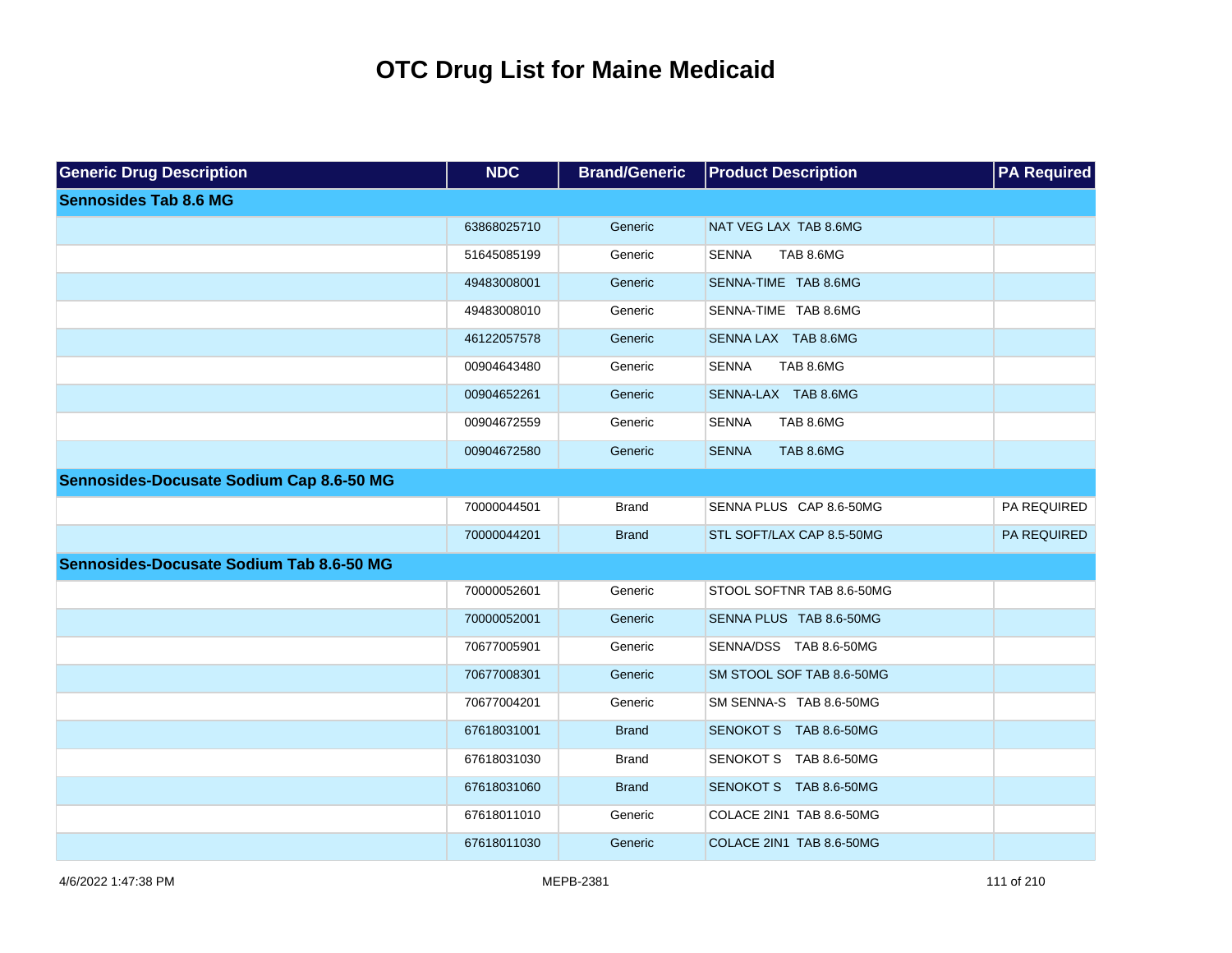| <b>Generic Drug Description</b>          | <b>NDC</b>  | <b>Brand/Generic</b> | <b>Product Description</b>      | <b>PA Required</b> |
|------------------------------------------|-------------|----------------------|---------------------------------|--------------------|
| Sennosides-Docusate Sodium Tab 8.6-50 MG |             |                      |                                 |                    |
|                                          | 67618011060 | Generic              | COLACE 2IN1 TAB 8.6-50MG        |                    |
|                                          | 49483008101 | Generic              | SENNA-TIME S TAB 8.6-50MG       |                    |
|                                          | 49483008110 | Generic              | SENNA-TIME S TAB 8.6-50MG       |                    |
|                                          | 63868013510 | Generic              | STOOL SOFTNR TAB 8.6-50MG       |                    |
|                                          | 63739043201 | Generic              | SENNA/DSS TAB 8.6-50MG          |                    |
|                                          | 63739043210 | Generic              | SENNA/DSS TAB 8.6-50MG          |                    |
|                                          | 63868087460 | Generic              | STOOL SOFTNR TAB 8.6-50MG       |                    |
|                                          | 62011039501 | Generic              | HM STOOL SOF TAB 8.6-50MG       |                    |
|                                          | 62011036401 | Generic              | HM SENNA-S TAB 8.6-50MG         |                    |
|                                          | 62011041701 | Generic              | HM STOOL SOF TAB 8.6-50MG       |                    |
|                                          | 60258095106 | Generic              | SENNA-S<br>TAB 8.6-50MG         |                    |
|                                          | 60687062201 | Generic              | SENNA/DSS TAB 8.6-50MG          |                    |
|                                          | 60687062211 | Generic              | SENNA/DSS TAB 8.6-50MG          |                    |
|                                          | 00904672361 | Generic              | <b>DOK PLUS</b><br>TAB 50-8.6MG |                    |
|                                          | 00904672461 | Generic              | SENNA PLUS TAB 8.6-50MG         |                    |
|                                          | 00536124701 | Generic              | SENEXON-S TAB 8.6-50MG          |                    |
|                                          | 00536124710 | Generic              | SENEXON-S TAB 8.6-50MG          |                    |
|                                          | 00536124801 | Generic              | STIMULANT TAB 8.6-50MG          |                    |
|                                          | 00536124810 | Generic              | STIMULANT TAB 8.6-50MG          |                    |
|                                          | 00536116701 | Generic              | DSS/SENNA TAB 50-8.6MG          |                    |
|                                          | 00536116901 | Generic              | SENEXON-S TAB 8.6-50MG          |                    |
|                                          | 00536408610 | Generic              | SENEXON-S TAB 8.6-50MG          |                    |
|                                          | 46122062572 | Generic              | SENNA PLUS TAB 8.6-50MG         |                    |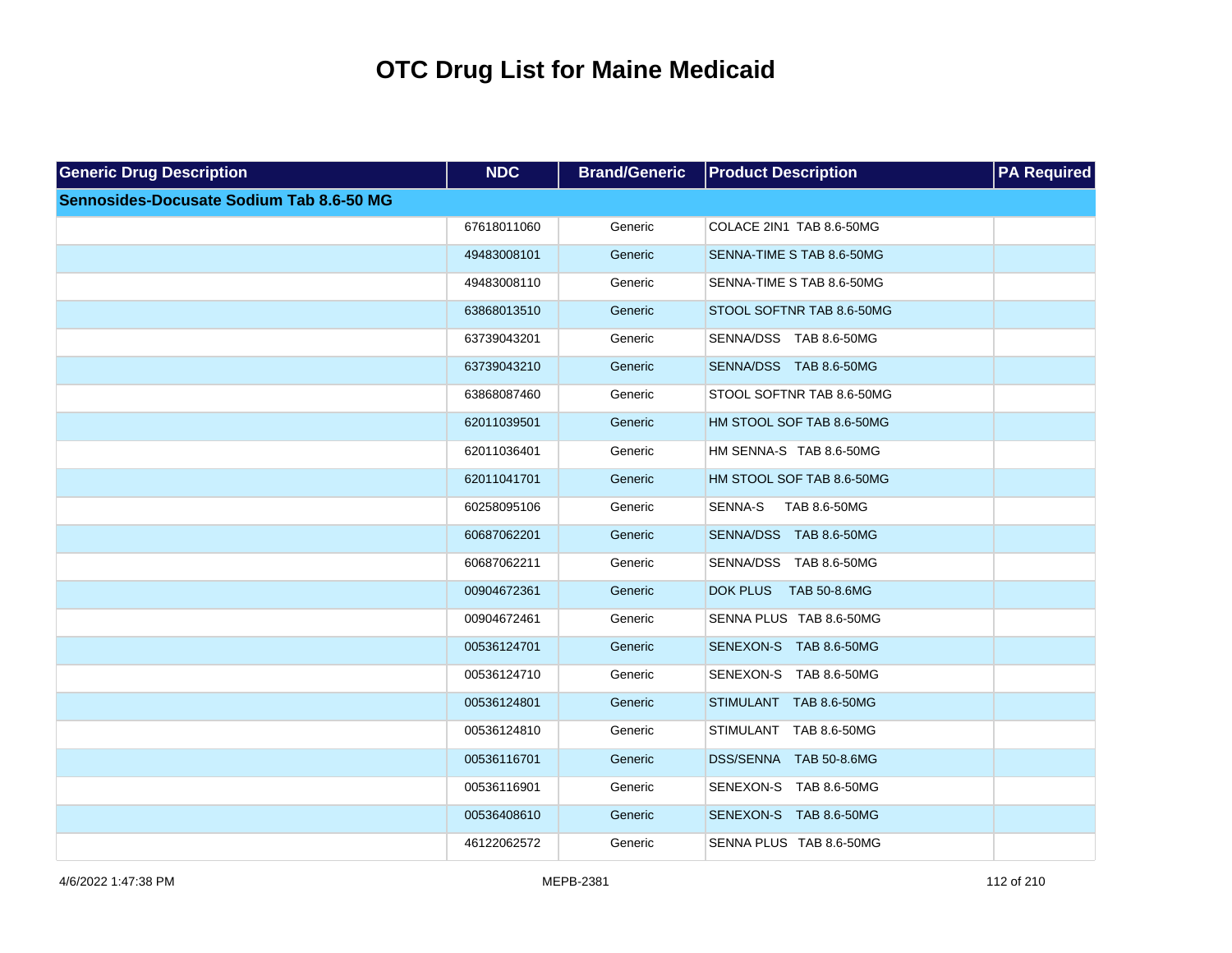| <b>Generic Drug Description</b>                                    | <b>NDC</b>  | <b>Brand/Generic</b> | <b>Product Description</b>        | <b>PA Required</b> |
|--------------------------------------------------------------------|-------------|----------------------|-----------------------------------|--------------------|
| Sennosides-Docusate Sodium Tab 8.6-50 MG                           |             |                      |                                   |                    |
|                                                                    | 46122056778 | Generic              | STOOL SOFTNR TAB 8.6-50MG         |                    |
|                                                                    | 46122066978 | Generic              | STOOL SOFTNR TAB 8.6-50MG         |                    |
|                                                                    | 49348018719 | Generic              | SM STOOL TAB SOFTENER             |                    |
| <b>Sorbitol Solution (Bulk)</b>                                    |             |                      |                                   |                    |
|                                                                    | 49452711001 | Generic              | SORBITOL<br>SOL 70%               |                    |
|                                                                    | 49452711002 | Generic              | SORBITOL<br><b>SOL 70%</b>        |                    |
|                                                                    | 49452711003 | Generic              | SORBITOL<br>SOL 70%               |                    |
|                                                                    | 51552009605 | Generic              | <b>SOL 70%</b><br><b>SORBITOL</b> |                    |
|                                                                    | 51552009608 | Generic              | SOL 70%<br>SORBITOL               |                    |
|                                                                    | 46287050001 | Generic              | SORBITOL<br><b>SOL 70%</b>        |                    |
|                                                                    | 46287050030 | Generic              | SOL 70%<br>SORBITOL               |                    |
|                                                                    | 46287050099 | Generic              | SORBITOL SOL 70%                  |                    |
| <b>Omeprazole Magnesium Delayed Release Tab 20 MG (Base Equiv)</b> |             |                      |                                   |                    |
|                                                                    | 69230031835 | Generic              | OMEPRAZOLE TAB 20MG               | PA REQUIRED        |
|                                                                    | 69230031836 | Generic              | OMEPRAZOLE TAB 20MG               | PA REQUIRED        |
|                                                                    | 69230031837 | Generic              | OMEPRAZOLE TAB 20MG               | PA REQUIRED        |
|                                                                    | 70000052101 | Generic              | OMEPRAZOLE TAB 20MG DR            | PA REQUIRED        |
|                                                                    | 70000052102 | Generic              | OMEPRAZOLE TAB 20MG DR            | PA REQUIRED        |
|                                                                    | 70000052103 | Generic              | OMEPRAZOLE TAB 20MG DR            | PA REQUIRED        |
|                                                                    | 70000052104 | Generic              | OMEPRAZOLE TAB 20MG DR            | PA REQUIRED        |
|                                                                    | 00536132213 | Generic              | OMEPRAZOLE TAB 20MG DR            | PA REQUIRED        |
|                                                                    | 00536132271 | Generic              | OMEPRAZOLE TAB 20MG DR            | PA REQUIRED        |
|                                                                    | 00536132288 | Generic              | OMEPRAZOLE TAB 20MG DR            | <b>PA REQUIRED</b> |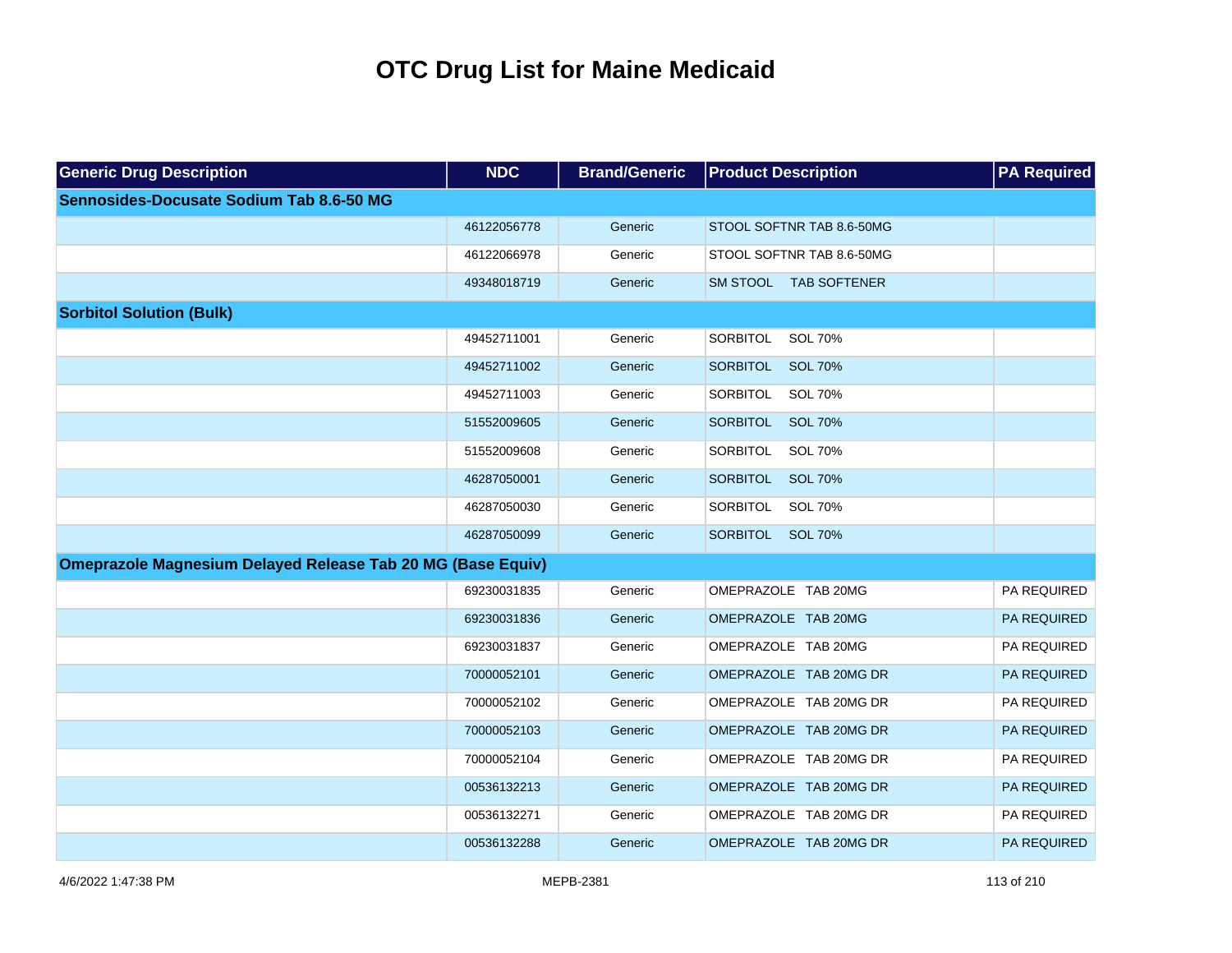| <b>Generic Drug Description</b>                       | <b>NDC</b>  | <b>Brand/Generic</b> | <b>Product Description</b>     | <b>PA Required</b> |
|-------------------------------------------------------|-------------|----------------------|--------------------------------|--------------------|
| Calcium Carbonate-Cholecalciferol Tab 600 MG-400 Unit |             |                      |                                |                    |
|                                                       | 68752064060 | Generic              | CALCIUM CARB TAB /VIT D        |                    |
|                                                       | 68752064093 | Generic              | <b>CALCIUM CARB TAB /VIT D</b> |                    |
|                                                       | 68752064098 | Generic              | CALCIUM CARB TAB /VIT D        |                    |
|                                                       | 80681013900 | Generic              | CALCIUM/D3 TAB 600-10          |                    |
|                                                       | 80681013901 | Generic              | CALCIUM/D3 TAB 600MG           |                    |
|                                                       | 80681002900 | Generic              | CALCIUM/D3 TAB 600-400         |                    |
|                                                       | 52569013404 | Generic              | HM CA/VIT D3 TAB 600-400       |                    |
|                                                       | 52569013409 | Generic              | HM CA/VIT D3 TAB 600-400       |                    |
|                                                       | 54629007200 | Generic              | CALCIUM CARB TAB /VIT D        |                    |
|                                                       | 54629001681 | Generic              | <b>CALCIUM CARB TAB /VIT D</b> |                    |
|                                                       | 50268015011 | Generic              | CALCIUM/D3 TAB 600-400         |                    |
|                                                       | 50268015015 | Generic              | CALCIUM/D3 TAB 600-400         |                    |
|                                                       | 54629073303 | Generic              | CALCIUM/D3 TAB 600-400         |                    |
|                                                       | 57896074806 | Generic              | CALCIUM/D TAB 600-400          |                    |
|                                                       | 00536342408 | Generic              | CALCIUM 600 TAB-D              |                    |
|                                                       | 00904323306 | Generic              | CALCIUM/D TAB 600-400          |                    |
|                                                       | 00904323352 | Generic              | CALCIUM/D TAB 600-400          |                    |
|                                                       | 00904323392 | Generic              | CALCIUM/D TAB 600-400          |                    |
|                                                       | 00904323393 | Generic              | CALCIUM/D TAB 600-400          |                    |
|                                                       | 00179841302 | Generic              | KP CALCIUM TAB 600+D           |                    |
|                                                       | 00440722792 | Generic              | CALCIUM/D TAB 600-400          |                    |
|                                                       | 11822049250 | Generic              | PA CALCIUM TAB VIT D           |                    |
|                                                       | 10939051344 | Generic              | SM CA/VIT D3 TAB 600-400       |                    |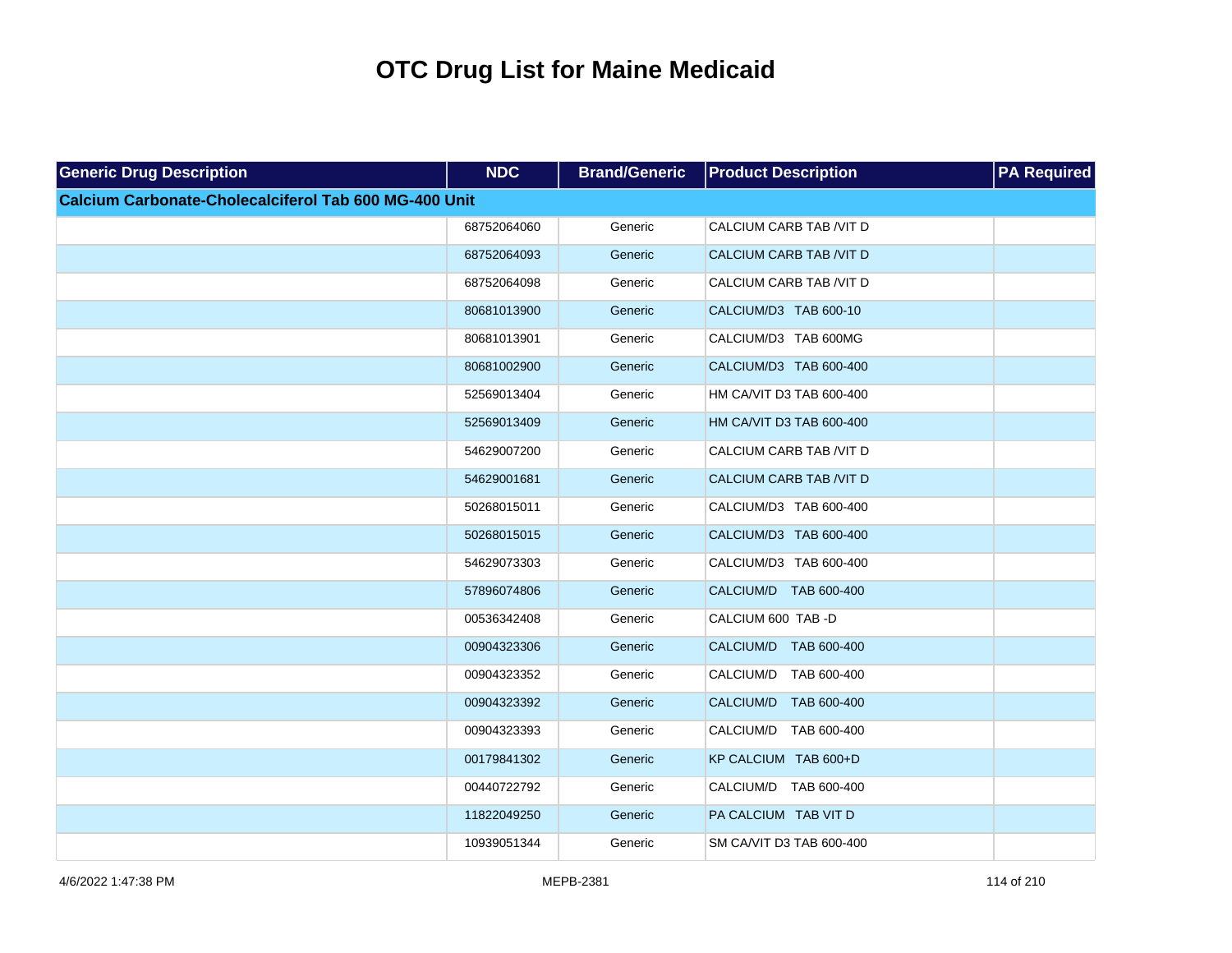| <b>Generic Drug Description</b>                              | <b>NDC</b>  | <b>Brand/Generic</b> | <b>Product Description</b> | <b>PA Required</b> |
|--------------------------------------------------------------|-------------|----------------------|----------------------------|--------------------|
| <b>Calcium Carbonate-Cholecalciferol Tab 600 MG-400 Unit</b> |             |                      |                            |                    |
|                                                              | 11822770050 | Generic              | RA CA/VIT D3 TAB 600-400   |                    |
|                                                              | 11822770390 | Generic              | RA CALCIUM TAB VIT D       |                    |
|                                                              | 11822771220 | Generic              | PA CALCIUM TAB VIT D       |                    |
|                                                              | 11822775250 | Generic              | RA CA/VIT D3 TAB 600-400   |                    |
|                                                              | 11822778450 | Generic              | RA CALCIUM TAB VIT D       |                    |
|                                                              | 11845008891 | Generic              | CALCIUM+D3 TAB 600-400     |                    |
|                                                              | 11845008892 | Generic              | SUPER CA 600 TAB + D3 400  |                    |
|                                                              | 11845008894 | Generic              | SUPER CA 600 TAB + D 400   |                    |
|                                                              | 11845008895 | Generic              | SUPER CA 600 TAB + D3      |                    |
|                                                              | 11917007548 | Generic              | CALCIUM 600 TAB +D         |                    |
|                                                              | 11917007550 | Generic              | CALCIUM 600 TAB +D         |                    |
|                                                              | 11917008809 | Generic              | CALCIUM 600 TAB +D         |                    |
|                                                              | 11917011331 | Generic              | CALCIUM 600 TAB +D         |                    |
|                                                              | 11917011334 | Generic              | CALCIUM 600 TAB +D         |                    |
|                                                              | 11917009241 | Generic              | CALCIUM 600 TAB +D         |                    |
|                                                              | 11917014592 | Generic              | CALCIUM+D3 TAB 600-400     |                    |
|                                                              | 11917017079 | Generic              | CALCIUM+D3 TAB 600-400     |                    |
|                                                              | 11917017080 | Generic              | CALCIUM+D3 TAB 600-400     |                    |
|                                                              | 11917017081 | Generic              | CALCIUM+D3 TAB 600-400     |                    |
|                                                              | 11917014682 | Generic              | CALCIUM+D TAB 600-400      |                    |
|                                                              | 11917014683 | Generic              | CALCIUM+D TAB 600-400      |                    |
|                                                              | 43292056392 | Generic              | CALCIUM/D TAB 600-400      |                    |
|                                                              | 41163026673 | Generic              | EQL CALCIUM TAB W/VIT D    |                    |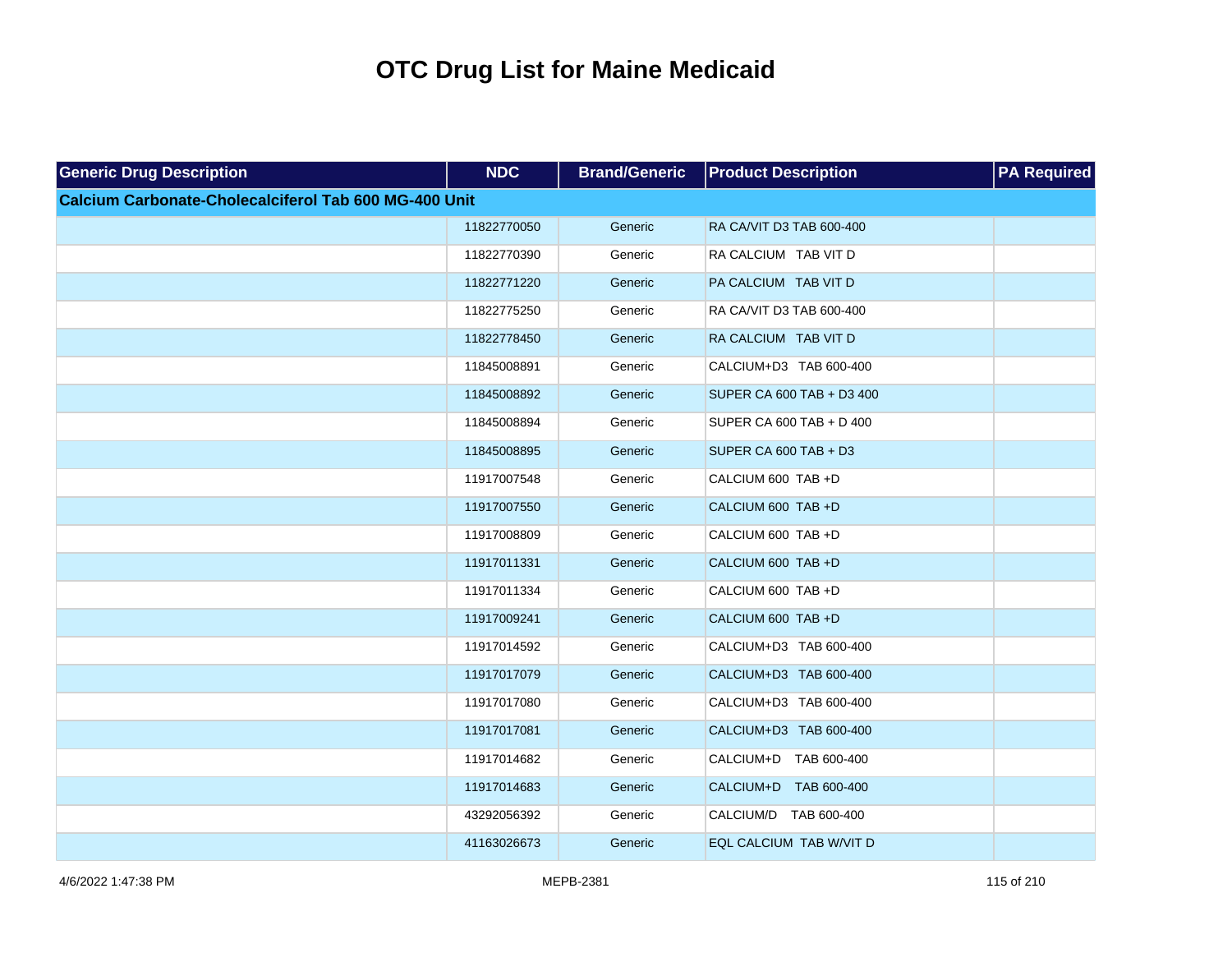| <b>Generic Drug Description</b>                       | <b>NDC</b>  | <b>Brand/Generic</b> | <b>Product Description</b> | <b>PA Required</b> |
|-------------------------------------------------------|-------------|----------------------|----------------------------|--------------------|
| Calcium Carbonate-Cholecalciferol Tab 600 MG-400 Unit |             |                      |                            |                    |
|                                                       | 41163045745 | Generic              | EQL CALCIUM TAB W/VIT D    |                    |
|                                                       | 41415037377 | Generic              | PX CALCIUM&D TAB 600-400   |                    |
|                                                       | 43063078160 | Generic              | CALCIUM/D TAB 600-400      |                    |
|                                                       | 43063078193 | Generic              | CALCIUM/D TAB 600-400      |                    |
|                                                       | 43063078198 | Generic              | CALCIUM/D TAB 600-400      |                    |
|                                                       | 43292055643 | Generic              | CALCIUM 600/ TAB VIT D     |                    |
|                                                       | 49348030423 | Generic              | SM CALCIUM/D TAB 600-400   |                    |
|                                                       | 48433010501 | Generic              | CALCIUM/D3 TAB 600-400     |                    |
|                                                       | 37205082972 | Generic              | CALCIUM 600 TAB + D        |                    |
|                                                       | 37205039272 | Generic              | CALCIUM 600 TAB + D        |                    |
|                                                       | 40985022722 | Generic              | CALCIUM 600 TAB +D         |                    |
|                                                       | 40985022729 | Generic              | CALCIUM 600 TAB +D         |                    |
|                                                       | 35046000057 | Generic              | CALCIUM CARB TAB /VIT D    |                    |
|                                                       | 35046000063 | Generic              | CALCIUM CARB TAB /VIT D    |                    |
|                                                       | 33261079103 | Generic              | CALCIUM/D TAB 600-400      |                    |
|                                                       | 17856323302 | Generic              | CALCIUM/D TAB 600-400      |                    |
|                                                       | 20555001700 | Generic              | CALCIUM/D3 TAB 600-400     |                    |
|                                                       | 16103040299 | Generic              | CALCIUM/D TAB 600-400      |                    |
|                                                       | 24385027372 | Generic              | GNP CALCIUM TAB 600/D      |                    |
|                                                       | 24385027387 | Generic              | GNP CALCIUM TAB 600/D      |                    |
|                                                       | 31604001212 | Generic              | CALCIUM/D TAB 600-400      |                    |
|                                                       | 31604001237 | Generic              | CALCIUM/D TAB 600-400      |                    |
|                                                       | 31604001473 | Generic              | CALCIUM/D TAB 600-400      |                    |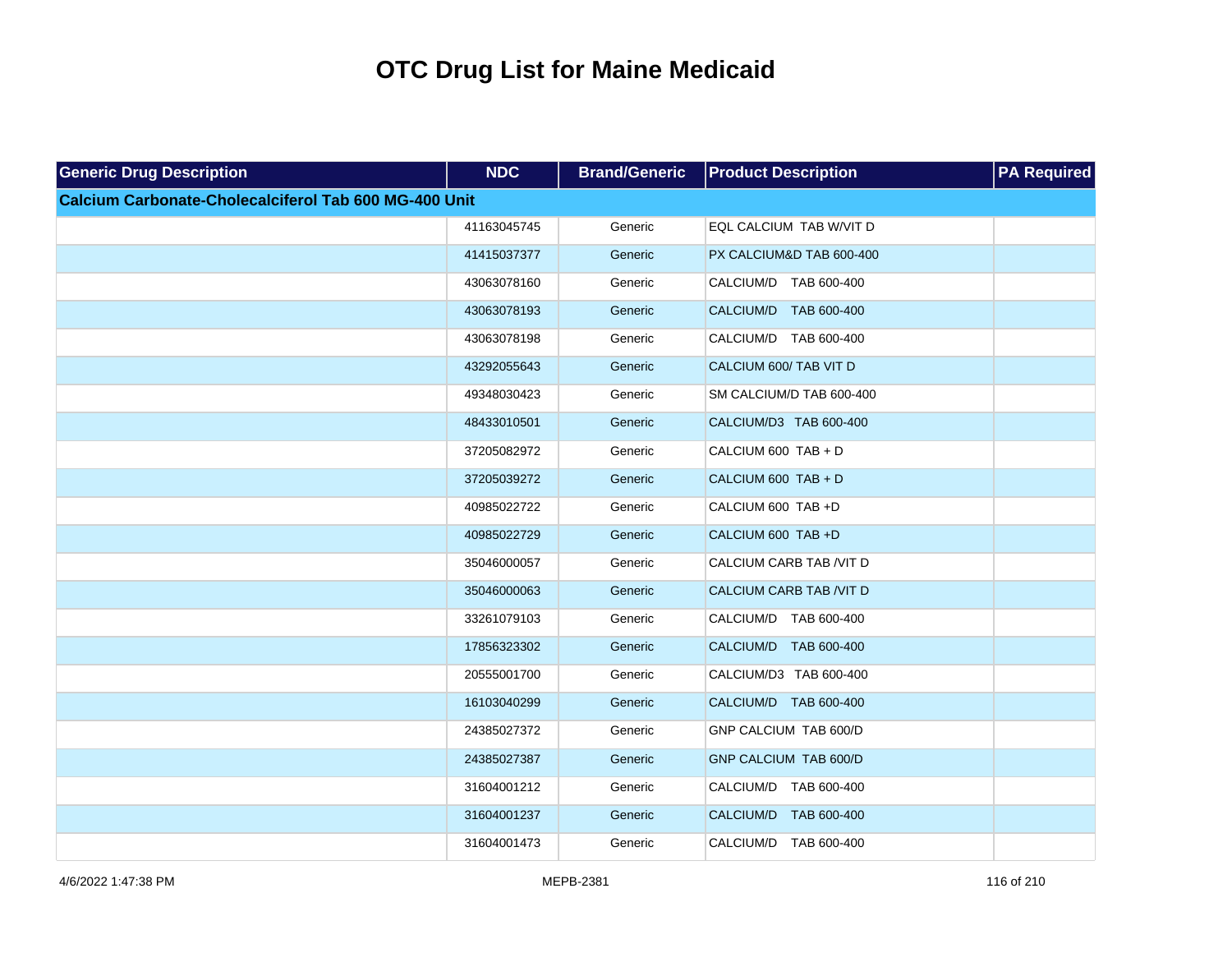| <b>Generic Drug Description</b>                              | <b>NDC</b>  | <b>Brand/Generic</b> | <b>Product Description</b>           | <b>PA Required</b> |
|--------------------------------------------------------------|-------------|----------------------|--------------------------------------|--------------------|
| Calcium Citrate-Vitamin D Tab 200 MG-250 Unit (Elemental Ca) |             |                      |                                      |                    |
|                                                              | 00536322301 | Generic              | CIT CALC/D TAB 200-250               |                    |
| Ferrous Sulfate Elixir 220 MG/5ML (44 MG/5ML Elemental Fe)   |             |                      |                                      |                    |
|                                                              | 57896070916 | Generic              | IRON SUPPMNT ELX 220/5ML             |                    |
|                                                              | 57629010121 | Generic              | FERROUS SULF ELX 220/5ML             |                    |
|                                                              | 54838000180 | Generic              | FERROUS SULF ELX 220/5ML             |                    |
|                                                              | 63629180801 | Generic              | FERROUS SULF ELX 220/5ML             |                    |
|                                                              | 50383077816 | Generic              | FERROUS SULF ELX 220/5ML             |                    |
|                                                              | 54569352800 | Generic              | FERROUS SULF ELX 220/5ML             |                    |
|                                                              | 52959086208 | Generic              | FERROUS SULF ELX 220/5ML             |                    |
|                                                              | 00904146516 | Generic              | <b>FEROSUL</b><br><b>ELX 220/5ML</b> |                    |
|                                                              | 17856146501 | Generic              | FERROUS SULF ELX 220/5ML             |                    |
|                                                              | 17856146502 | Generic              | FERROUS SULF ELX 220/5ML             |                    |
| Ferrous Sulfate Soln 75 MG/ML (15 MG/ML Elemental Fe)        |             |                      |                                      |                    |
|                                                              | 50383062750 | Generic              | FERROUS SULF DRO 15MG/ML             |                    |
|                                                              | 54838001150 | Generic              | FERROUS SULF DRO 15MG/ML             |                    |
|                                                              | 76518006050 | Generic              | PEDIA IRON DRO 15MG/ML               |                    |
|                                                              | 98302014006 | Generic              | PEDIATRIC DRO IRON                   |                    |
|                                                              | 71399748005 | Generic              | FE-VITE IRON SOL 15MG/ML             |                    |
|                                                              | 17856062704 | Generic              | FERROUS SULF DRO 15MG/ML             |                    |
|                                                              | 17856062708 | Generic              | FERROUS SULF DRO 15MG/ML             |                    |
|                                                              | 39328005750 | Generic              | <b>IRON SUPPLMT DRO 15MG/ML</b>      |                    |
|                                                              | 00536115480 | Generic              | FERROUS SULF DRO 15MG/ML             |                    |
|                                                              | 00087074002 | <b>Brand</b>         | FER-IN-SOL DRO 15MG/ML               |                    |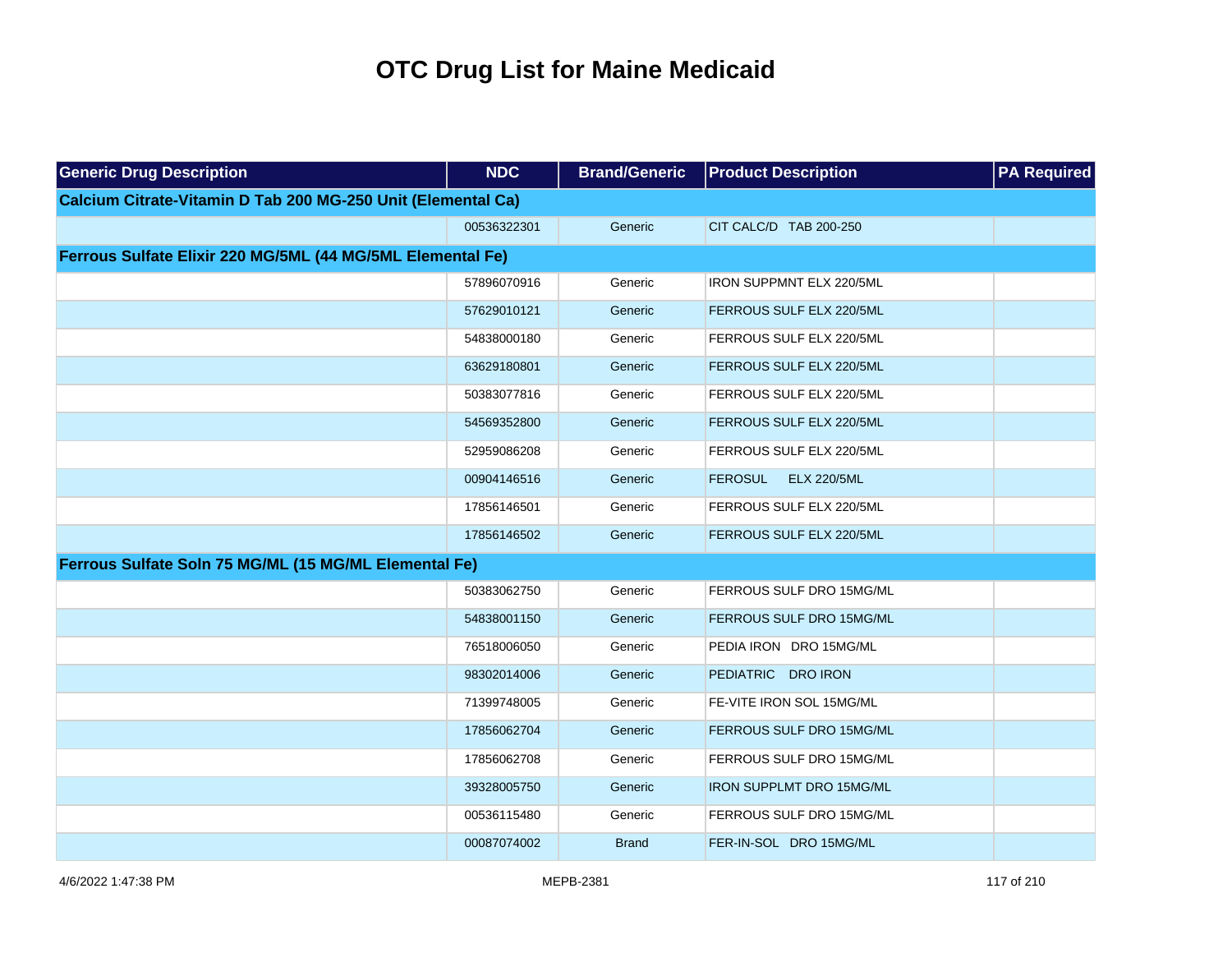| <b>Generic Drug Description</b>                 | <b>NDC</b>  | <b>Brand/Generic</b> | <b>Product Description</b> | <b>PA Required</b> |
|-------------------------------------------------|-------------|----------------------|----------------------------|--------------------|
| Ferrous Sulfate Tab 325 MG (65 MG Elemental Fe) |             |                      |                            |                    |
|                                                 | 71205041400 | Generic              | FERROUS SULF TAB 325MG     |                    |
|                                                 | 71205062800 | Generic              | FERROUS SULF TAB 325MG     |                    |
|                                                 | 70934074290 | Generic              | FERROUS SULF TAB 325MG EC  |                    |
|                                                 | 71335033401 | Generic              | FERROUS SULF TAB 325MG     |                    |
|                                                 | 71335033402 | Generic              | FERROUS SULF TAB 325MG     |                    |
|                                                 | 71335033403 | Generic              | FERROUS SULF TAB 325MG     |                    |
|                                                 | 71335033404 | Generic              | FERROUS SULF TAB 325MG     |                    |
|                                                 | 71335033405 | Generic              | FERROUS SULF TAB 325MG     |                    |
|                                                 | 71335033406 | Generic              | FERROUS SULF TAB 325MG     |                    |
|                                                 | 71335033407 | Generic              | FERROUS SULF TAB 325MG     |                    |
|                                                 | 71335046501 | Generic              | FERROUS SULF TAB 325MG     |                    |
|                                                 | 71335046502 | Generic              | FERROUS SULF TAB 325MG     |                    |
|                                                 | 71335046503 | Generic              | FERROUS SULF TAB 325MG     |                    |
|                                                 | 71335046504 | Generic              | FERROUS SULF TAB 325MG     |                    |
|                                                 | 71335046505 | Generic              | FERROUS SULF TAB 325MG     |                    |
|                                                 | 71335046506 | Generic              | FERROUS SULF TAB 325MG     |                    |
|                                                 | 71335046507 | Generic              | FERROUS SULF TAB 325MG     |                    |
|                                                 | 70030012983 | Generic              | TAB 65MG<br><b>IRON</b>    |                    |
|                                                 | 68788017901 | Generic              | FERROUS SULF TAB 325MG     |                    |
|                                                 | 66267051900 | Generic              | FERROUS SULF TAB 325MG     |                    |
|                                                 | 66267051930 | Generic              | FERROUS SULF TAB 325MG     |                    |
|                                                 | 66267051990 | Generic              | FERROUS SULF TAB 325MG     |                    |
|                                                 | 69618002601 | Generic              | FERROUS SULF TAB 325MG     |                    |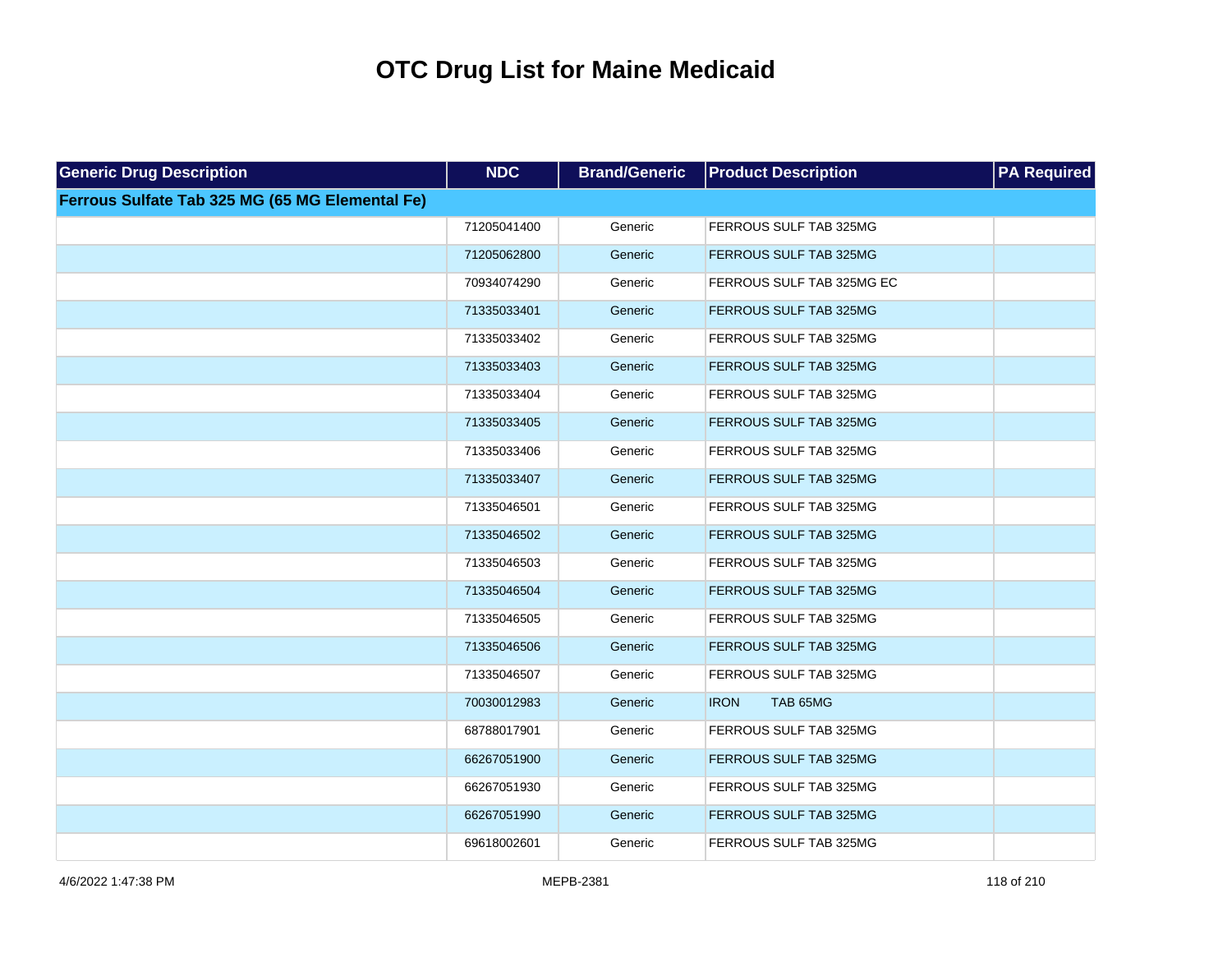| <b>Generic Drug Description</b>                 | <b>NDC</b>  | <b>Brand/Generic</b> | <b>Product Description</b>      | <b>PA Required</b> |
|-------------------------------------------------|-------------|----------------------|---------------------------------|--------------------|
| Ferrous Sulfate Tab 325 MG (65 MG Elemental Fe) |             |                      |                                 |                    |
|                                                 | 74312041383 | Generic              | <b>TAB 325MG</b><br><b>IRON</b> |                    |
|                                                 | 81131074933 | Generic              | <b>TAB 325MG</b><br><b>IRON</b> |                    |
|                                                 | 81131031251 | Generic              | <b>IRON</b><br><b>TAB 325MG</b> |                    |
|                                                 | 94604070202 | Generic              | NAT-RUL IRON TAB 325MG          |                    |
|                                                 | 96295013571 | Generic              | <b>IRON</b><br>TAB 65MG         |                    |
|                                                 | 96295012804 | Generic              | <b>TAB 325MG</b><br><b>IRON</b> |                    |
|                                                 | 54738096301 | Generic              | FERROUS SULF TAB 325MG          |                    |
|                                                 | 54738096303 | Generic              | FERROUS SULF TAB 325MG          |                    |
|                                                 | 54738096313 | Generic              | FERROUS SULF TAB 325MG          |                    |
|                                                 | 54629077500 | Generic              | FERROUS SULF TAB 5GR            |                    |
|                                                 | 55289001360 | Generic              | FERROUS SULF TAB 325MG          |                    |
|                                                 | 55289001390 | Generic              | FERROUS SULF TAB 325MG          |                    |
|                                                 | 57664007001 | Generic              | FERROUS SULF TAB 325MG          |                    |
|                                                 | 57664007010 | Generic              | FERROUS SULF TAB 325MG          |                    |
|                                                 | 57664007101 | Generic              | FERROUS SULF TAB 325MG          |                    |
|                                                 | 57664007110 | Generic              | FERROUS SULF TAB 325MG          |                    |
|                                                 | 57896072301 | Generic              | <b>IRON</b><br><b>TAB 325MG</b> |                    |
|                                                 | 57896070301 | Generic              | <b>TAB 325MG</b><br><b>IRON</b> |                    |
|                                                 | 57896070310 | Generic              | <b>IRON</b><br><b>TAB 325MG</b> |                    |
|                                                 | 57629010020 | Generic              | FERROUS SULF TAB 325MG          |                    |
|                                                 | 61919096330 | Generic              | FERROUS SULF TAB 325MG          |                    |
|                                                 | 58864083601 | Generic              | FERROUS SULF TAB 325MG FC       |                    |
|                                                 | 58607011310 | Generic              | FERROUS SULF TAB 325MG          |                    |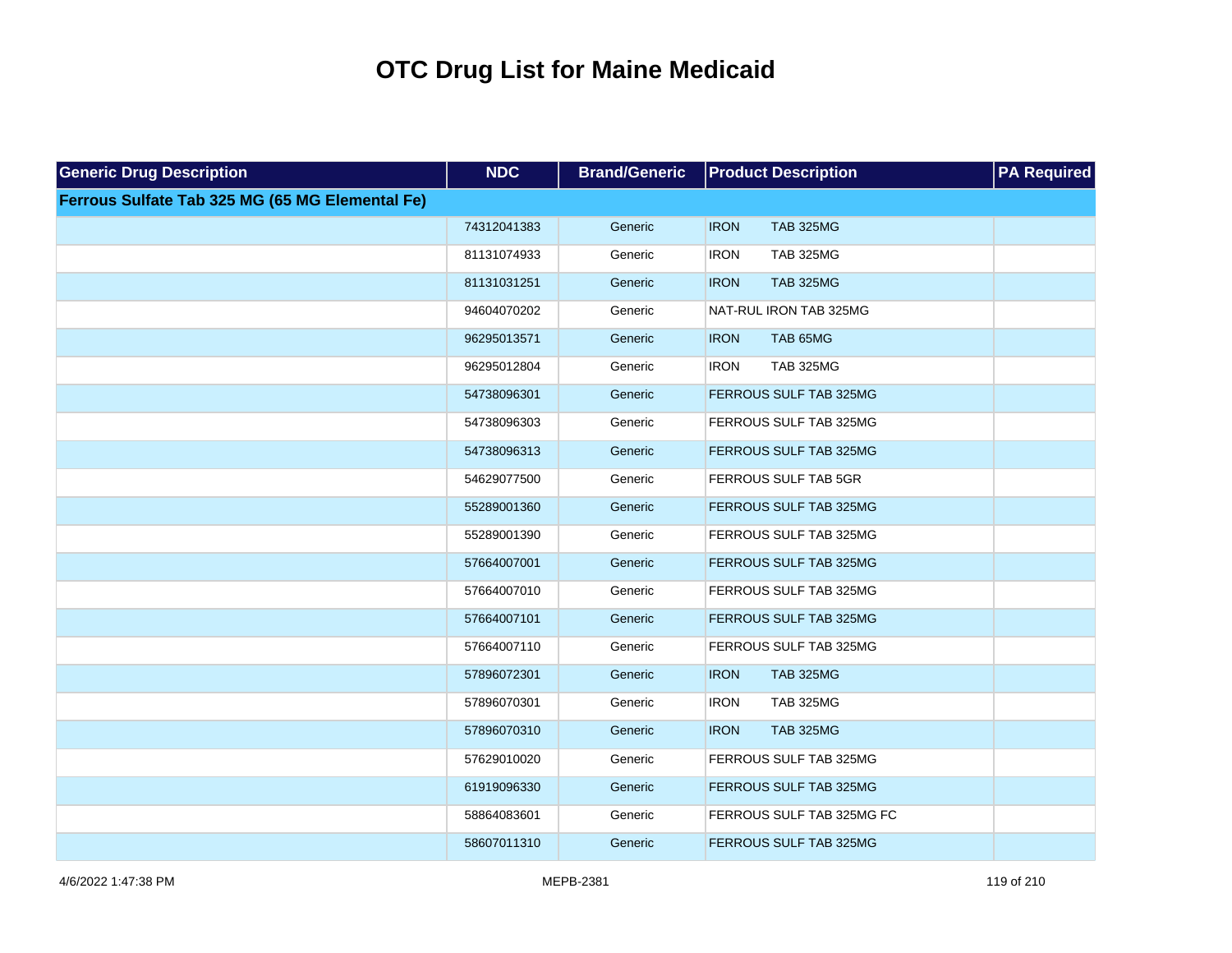| <b>Generic Drug Description</b>                 | <b>NDC</b>  | <b>Brand/Generic</b> | <b>Product Description</b>          | <b>PA Required</b> |
|-------------------------------------------------|-------------|----------------------|-------------------------------------|--------------------|
| Ferrous Sulfate Tab 325 MG (65 MG Elemental Fe) |             |                      |                                     |                    |
|                                                 | 63868061701 | Generic              | FERROUS SULF TAB 325MG              |                    |
|                                                 | 65155070301 | Generic              | FERROUS SULF TAB 325MG              |                    |
|                                                 | 62107004401 | Generic              | FERROUSUL TAB 325MG                 |                    |
|                                                 | 62107004415 | Generic              | FERROUSUL TAB 325MG                 |                    |
|                                                 | 63629175401 | Generic              | FERROUS SULF TAB 325MG              |                    |
|                                                 | 63629175402 | Generic              | FERROUS SULF TAB 325MG              |                    |
|                                                 | 63629175403 | Generic              | FERROUS SULF TAB 325MG              |                    |
|                                                 | 50428029449 | Generic              | <b>CVS IRON</b><br><b>TAB 325MG</b> |                    |
|                                                 | 50428035980 | Generic              | CVS IRON TAB 325MG                  |                    |
|                                                 | 49483006301 | Generic              | FERROUS SULF TAB 325MG              |                    |
|                                                 | 49483006310 | Generic              | FERROUS SULF TAB 325MG              |                    |
|                                                 | 49483006401 | Generic              | FERROUS SULF TAB 325MG              |                    |
|                                                 | 49483006404 | Generic              | FERROUS SULF TAB 325MG              |                    |
|                                                 | 49483006410 | Generic              | FERROUS SULF TAB 325MG              |                    |
|                                                 | 49999019700 | Generic              | FERROUS SULF TAB 325MG              |                    |
|                                                 | 50090255100 | Generic              | <b>FEROSUL</b><br><b>TAB 325MG</b>  |                    |
|                                                 | 50090259900 | Generic              | FERROUS SULF TAB 325MG              |                    |
|                                                 | 49614056078 | Generic              | FERROUS SULF TAB 325MG              |                    |
|                                                 | 52959097600 | Generic              | FERROUS SULF TAB 325MG              |                    |
|                                                 | 54569453700 | Generic              | FERROUS SULF TAB 325MG              |                    |
|                                                 | 54569912200 | Generic              | FERROUS SULF TAB 325MG              |                    |
|                                                 | 54629011090 | Generic              | FERROUS SULF TAB 325MG              |                    |
|                                                 | 00440754190 | Generic              | FERROUS SULF TAB 325MG              |                    |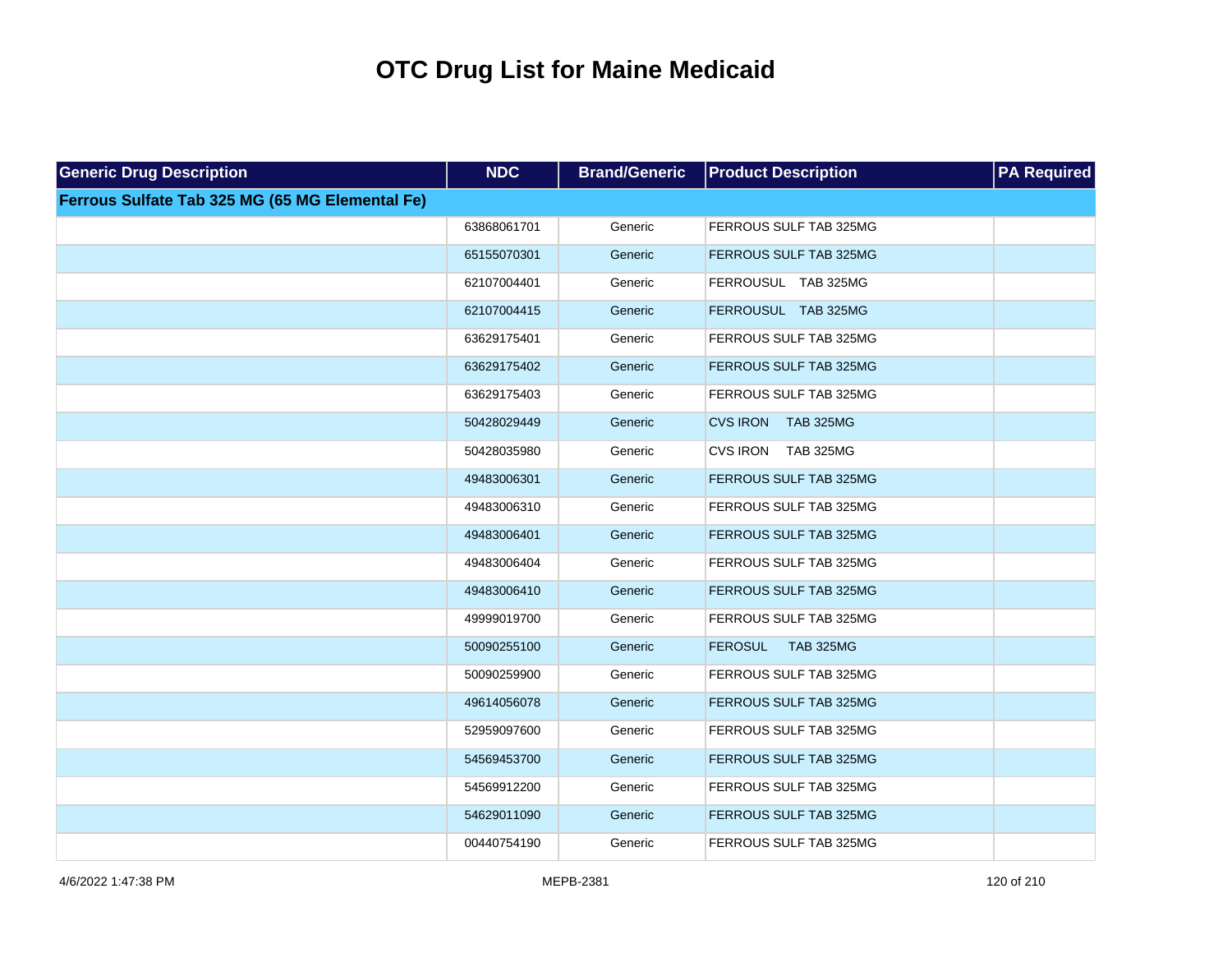| <b>Generic Drug Description</b>                 | <b>NDC</b>  | <b>Brand/Generic</b> | <b>Product Description</b>         | <b>PA Required</b> |
|-------------------------------------------------|-------------|----------------------|------------------------------------|--------------------|
| Ferrous Sulfate Tab 325 MG (65 MG Elemental Fe) |             |                      |                                    |                    |
|                                                 | 00179841901 | Generic              | FERROUS SULF TAB 325MG             |                    |
|                                                 | 00179805401 | Generic              | FERROUS SULF TAB 325MG             |                    |
|                                                 | 00536100901 | Generic              | FERROUS SULF TAB 325MG             |                    |
|                                                 | 00761094020 | Generic              | <b>IRON</b><br>TAB 65MG            |                    |
|                                                 | 00677007001 | Generic              | FERROUS SULF TAB 325MG             |                    |
|                                                 | 11917017126 | Generic              | <b>IRON</b><br><b>TAB 325MG</b>    |                    |
|                                                 | 11917017060 | Generic              | HGH-POT IRON TAB 325MG             |                    |
|                                                 | 11917009215 | Generic              | FERROUS SULF TAB 325MG             |                    |
|                                                 | 11917009216 | Generic              | FERROUS SULF TAB 325MG             |                    |
|                                                 | 11917007568 | Generic              | FERROUS SULF TAB 325MG             |                    |
|                                                 | 11917007569 | Generic              | FERROUS SULF TAB 325MG             |                    |
|                                                 | 11917005585 | Generic              | FERROUS SULF TAB 325MG             |                    |
|                                                 | 11917005586 | Generic              | FERROUS SULF TAB 325MG             |                    |
|                                                 | 11845014971 | Generic              | FERROUS SULF TAB 325MG             |                    |
|                                                 | 11845012731 | Generic              | FERROUS SULF TAB 325MG             |                    |
|                                                 | 11822993250 | Generic              | <b>RA IRON</b><br>TAB 65MG         |                    |
|                                                 | 10939054944 | Generic              | <b>SM IRON</b><br><b>TAB 325MG</b> |                    |
|                                                 | 10135069001 | Generic              | FERROUS SULF TAB 325MG EC          |                    |
|                                                 | 10267095001 | Generic              | FERROUS SULF TAB 325MG             |                    |
|                                                 | 10267095004 | Generic              | FERROUS SULF TAB 325MG             |                    |
|                                                 | 11822110990 | Generic              | <b>TAB 325MG</b><br><b>RA IRON</b> |                    |
|                                                 | 10135024313 | Generic              | FERROUS SULF TAB 325MG             |                    |
|                                                 | 10135024319 | Generic              | FERROUS SULF TAB 325MG             |                    |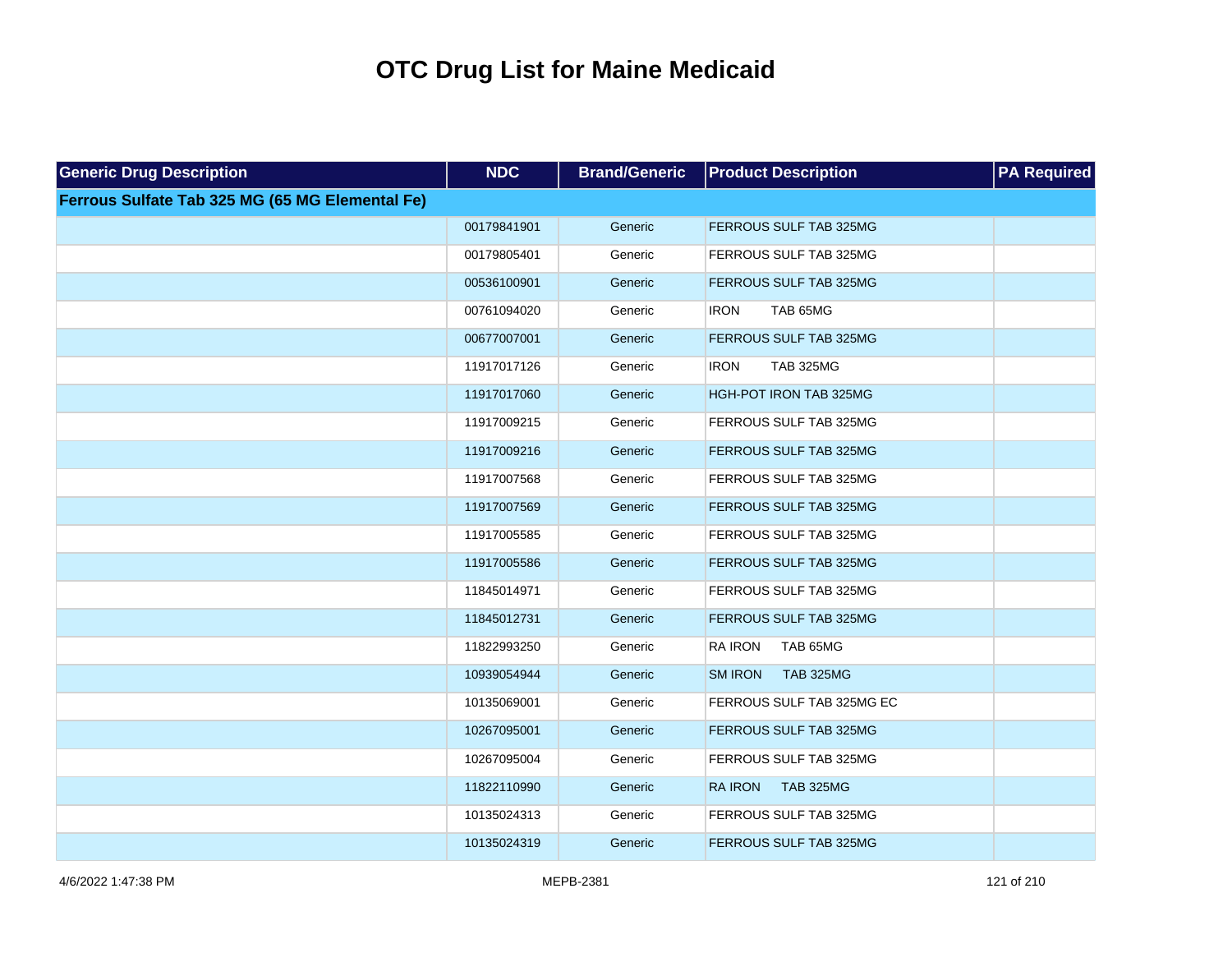| <b>Generic Drug Description</b>                 | <b>NDC</b>  | <b>Brand/Generic</b> | <b>Product Description</b>         | <b>PA Required</b> |
|-------------------------------------------------|-------------|----------------------|------------------------------------|--------------------|
| Ferrous Sulfate Tab 325 MG (65 MG Elemental Fe) |             |                      |                                    |                    |
|                                                 | 00904759060 | Generic              | <b>FEROSUL</b><br><b>TAB 325MG</b> |                    |
|                                                 | 00904759080 | Generic              | <b>TAB 325MG</b><br><b>FEROSUL</b> |                    |
|                                                 | 00904759082 | Generic              | <b>FEROSUL</b><br><b>TAB 325MG</b> |                    |
|                                                 | 00904759160 | Generic              | <b>TAB 325MG</b><br><b>FEROSUL</b> |                    |
|                                                 | 00904759161 | Generic              | FERROUS SULF TAB 325MG             |                    |
|                                                 | 00904759180 | Generic              | <b>FEROSUL</b><br><b>TAB 325MG</b> |                    |
|                                                 | 00904759182 | Generic              | <b>TAB 325MG</b><br><b>FEROSUL</b> |                    |
|                                                 | 40093010134 | Generic              | <b>IRON</b><br>TAB 65MG            |                    |
|                                                 | 40093010390 | Generic              | TAB 65MG<br><b>IRON</b>            |                    |
|                                                 | 37205041396 | Generic              | FERROUS SULF TAB 325MG             |                    |
|                                                 | 37864000028 | Generic              | FERROUS SULF TAB 325MG             |                    |
|                                                 | 37864000041 | Generic              | FERROUS SULF TAB 325MG             |                    |
|                                                 | 37864076099 | Generic              | FERROUS SULF TAB 325MG             |                    |
|                                                 | 41163042350 | Generic              | IRON SUPPLEM TAB THERAPY           |                    |
|                                                 | 41163042886 | Generic              | <b>IRON SUPPLEM TAB THERAPY</b>    |                    |
|                                                 | 40985022670 | Generic              | <b>TAB 325MG</b><br><b>IRON</b>    |                    |
|                                                 | 31604004252 | Generic              | <b>IRON</b><br><b>TAB 325MG</b>    |                    |
|                                                 | 33261071500 | Generic              | FERROUS SULF TAB 325MG             |                    |
|                                                 | 33261071530 | Generic              | FERROUS SULF TAB 325MG             |                    |
|                                                 | 33261071560 | Generic              | FERROUS SULF TAB 325MG             |                    |
|                                                 | 33261071590 | Generic              | FERROUS SULF TAB 325MG             |                    |
|                                                 | 31604001426 | Generic              | FERROUS SULF TAB 325MG             |                    |
|                                                 | 31604002612 | Generic              | <b>IRON</b><br><b>TAB 325MG</b>    |                    |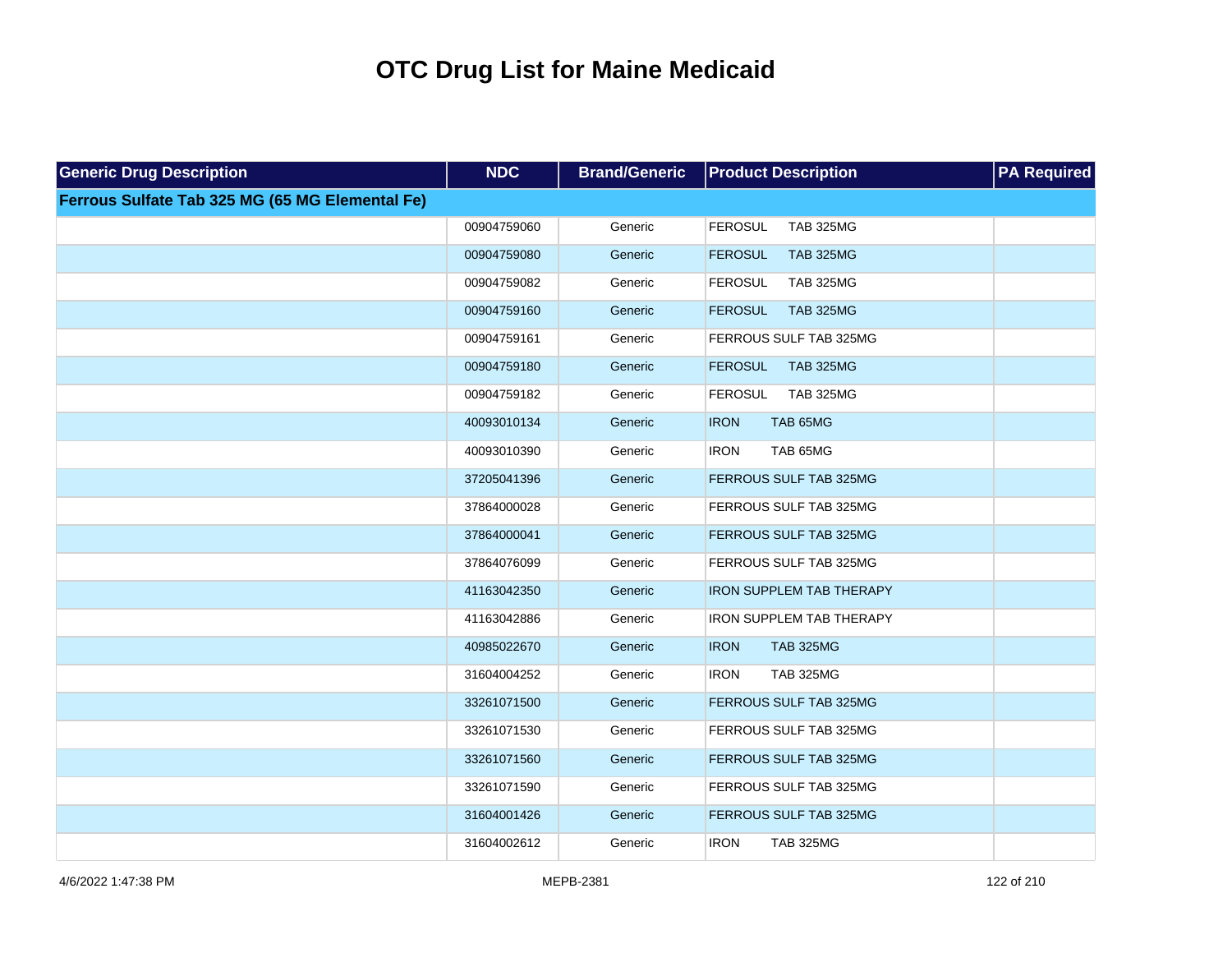| <b>Generic Drug Description</b>                          | <b>NDC</b>  | <b>Brand/Generic</b> | <b>Product Description</b>          | <b>PA Required</b> |
|----------------------------------------------------------|-------------|----------------------|-------------------------------------|--------------------|
| Ferrous Sulfate Tab 325 MG (65 MG Elemental Fe)          |             |                      |                                     |                    |
|                                                          | 17856589001 | Generic              | FERROUS SULF TAB 325MG              |                    |
|                                                          | 20555002101 | Generic              | FERROUS SULF TAB 325MG              |                    |
|                                                          | 16103035908 | Generic              | FERROUS SULF TAB 325MG              |                    |
|                                                          | 16103035911 | Generic              | FERROUS SULF TAB 325MG              |                    |
|                                                          | 16103038208 | Generic              | FERROUS SULF TAB 325MG              |                    |
|                                                          | 16103038211 | Generic              | FERROUS SULF TAB 325MG              |                    |
|                                                          | 30768041283 | Generic              | <b>IRON</b><br>TAB 65MG             |                    |
|                                                          | 24385013778 | Generic              | <b>GNP IRON</b><br><b>TAB 325MG</b> |                    |
|                                                          | 49348018010 | Generic              | <b>SM IRON</b><br><b>TAB 325MG</b>  |                    |
|                                                          | 43063099090 | Generic              | FERROUS SULF TAB 325MG              |                    |
|                                                          | 43292056360 | Generic              | FERROUS SULF TAB 325MG              |                    |
|                                                          | 43292055995 | Generic              | FERROUS SULF TAB 325MG              |                    |
|                                                          | 41250087540 | Generic              | FERROUS SULF TAB 325MG              |                    |
|                                                          | 43353044665 | Generic              | FERROUS SULF TAB 325MG              |                    |
|                                                          | 43353045865 | Generic              | FERROUS SULF TAB 325MG              |                    |
| Magnesium CI-Ca Carbonate Tab DR 70-117 MG (Base Equiv)  |             |                      |                                     |                    |
|                                                          | 57896063506 | Generic              | SLOW MAG/CAL TAB 70-117MG           |                    |
|                                                          | 96295012853 | Generic              | SLOW MAG/CAL TAB 70-117MG           |                    |
| Magnesium CI-Ca Carbonate Tab DR 71.5-119 MG (Elemental) |             |                      |                                     |                    |
|                                                          | 69315020906 | <b>Brand</b>         | NU-MAG<br>TAB 71.5-119              |                    |
|                                                          | 67618010760 | <b>Brand</b>         | <b>SLOW-MAG</b><br><b>TAB</b>       |                    |
|                                                          | 67618011220 | <b>Brand</b>         | <b>SLOW-MAG</b><br>TAB 71.5-119     |                    |
|                                                          | 67618011280 | <b>Brand</b>         | SLOWMAG MG TAB MUS/HRT              |                    |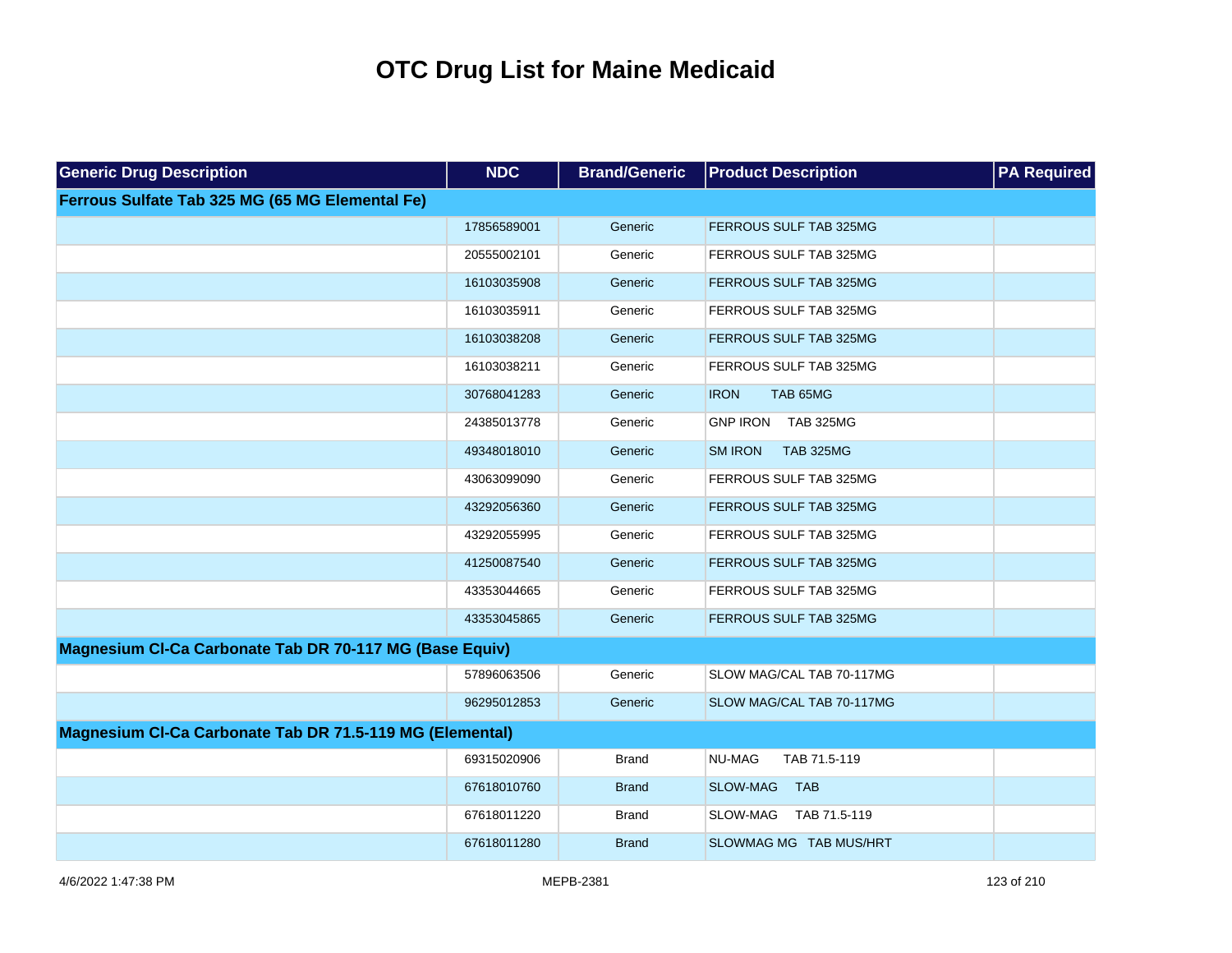| <b>Generic Drug Description</b>                          | <b>NDC</b>  | <b>Brand/Generic</b> | <b>Product Description</b>    | <b>PA Required</b> |
|----------------------------------------------------------|-------------|----------------------|-------------------------------|--------------------|
| Polysaccharide Iron Complex Cap 150 MG (Iron Equivalent) |             |                      |                               |                    |
|                                                          | 69367021001 | Generic              | <b>IRON COMPLEX CAP 150MG</b> | PA REQUIRED        |
|                                                          | 69367021020 | Generic              | <b>IRON COMPLEX CAP 150MG</b> | PA REQUIRED        |
|                                                          | 89411029101 | Generic              | NU-IRON 150 CAP               | PA REQUIRED        |
|                                                          | 57896077701 | Generic              | FERRIC X-150 CAP 150MG        | PA REQUIRED        |
|                                                          | 58607011185 | Generic              | MYFERON 150 CAP 150MG         | PA REQUIRED        |
|                                                          | 60258018501 | Generic              | POLY-IRON CAP 150MG           | PA REQUIRED        |
|                                                          | 63044020301 | Generic              | IFEREX 150 CAP                | PA REQUIRED        |
|                                                          | 63044020361 | Generic              | IFEREX 150 CAP                | PA REQUIRED        |
|                                                          | 51991020301 | Generic              | FERREX 150 CAP 150MG          | PA REQUIRED        |
|                                                          | 51991020311 | Generic              | FERREX 150 CAP 150MG          | PA REQUIRED        |
|                                                          | 42582041110 | Generic              | POLYSAC-IRON CAP 150MG        | PA REQUIRED        |
|                                                          | 00904539561 | Generic              | FERREX 150 CAP 150MG          | PA REQUIRED        |
|                                                          | 00259029101 | Generic              | NU-IRON 150 CAP 150MG         | PA REQUIRED        |
| Potassium & Sodium Phosphates Powder Pack 280-160-250 MG |             |                      |                               |                    |
|                                                          | 60258000601 | <b>Brand</b>         | PHOS-NAK<br>POW CONCENTR      | PA REQUIRED        |
| <b>Sodium Chloride Tab 1 GM</b>                          |             |                      |                               |                    |
|                                                          | 58657011801 | Generic              | SOD CHLORIDE TAB 1GM          | PA REQUIRED        |
|                                                          | 58526000552 | Generic              | SOD CHLORIDE TAB 1000MG       | PA REQUIRED        |
|                                                          | 55154607500 | Generic              | SOD CHLORIDE TAB 1GM          | PA REQUIRED        |
|                                                          | 77333083510 | Generic              | SOD CHLORIDE TAB 1GM          | PA REQUIRED        |
|                                                          | 77333083525 | Generic              | SOD CHLORIDE TAB 1GM          | PA REQUIRED        |
|                                                          | 69367022001 | Generic              | SOD CHLORIDE TAB 1GM          | PA REQUIRED        |
|                                                          | 70795112000 | Generic              | SOD CHLORIDE TAB 1GM          | PA REQUIRED        |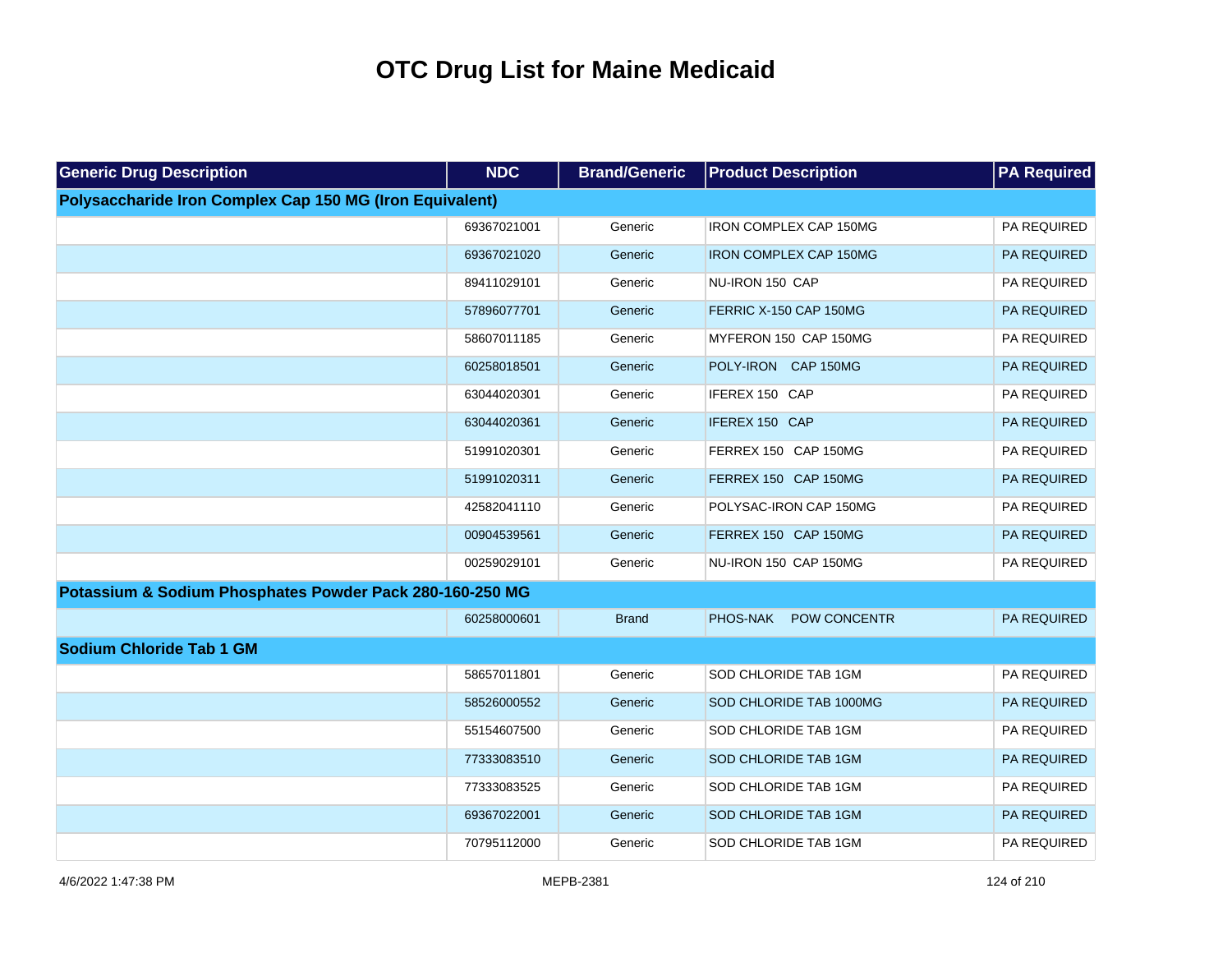| <b>Generic Drug Description</b>                 | <b>NDC</b>  | <b>Brand/Generic</b> | <b>Product Description</b>         | <b>PA Required</b> |
|-------------------------------------------------|-------------|----------------------|------------------------------------|--------------------|
| Sodium Chloride Tab 1 GM                        |             |                      |                                    |                    |
|                                                 | 70795112001 | Generic              | SOD CHLORIDE TAB 1GM               | <b>PA REQUIRED</b> |
|                                                 | 00223176001 | Generic              | SOD CHLORIDE TAB 1GM               | PA REQUIRED        |
|                                                 | 00223176002 | Generic              | SOD CHLORIDE TAB 1GM               | PA REQUIRED        |
|                                                 | 00527111610 | Generic              | SOD CHLORIDE TAB 1000MG            | PA REQUIRED        |
| Zinc Sulfate Cap 220 MG (50 MG Elemental Zn)    |             |                      |                                    |                    |
|                                                 | 68585000801 | Generic              | ZINC SULFATE CAP 220MG             | <b>PA REQUIRED</b> |
|                                                 | 77333098310 | Generic              | ZINC SULFATE CAP 220MG             | PA REQUIRED        |
|                                                 | 77333098325 | Generic              | ZINC SULFATE CAP 220MG             | PA REQUIRED        |
|                                                 | 80681013500 | Generic              | <b>ZINC</b><br><b>CAP 220MG</b>    | PA REQUIRED        |
|                                                 | 00731040101 | Generic              | <b>ZINC-220</b><br>CAP             | PA REQUIRED        |
|                                                 | 00731040106 | Generic              | <b>ZINC-220</b><br>CAP             | PA REQUIRED        |
|                                                 | 00731040110 | Generic              | <b>ZINC-220</b><br><b>CAP</b>      | PA REQUIRED        |
|                                                 | 00394049902 | Generic              | <b>CAP 220MG</b><br><b>ORAZINC</b> | PA REQUIRED        |
|                                                 | 20555004000 | Generic              | ZINC SULFATE CAP 220MG             | PA REQUIRED        |
|                                                 | 37864099101 | Generic              | ZINC SULFATE CAP 220MG             | PA REQUIRED        |
| Zinc Sulfate Cap 50 MG (Elemental Zn)           |             |                      |                                    |                    |
|                                                 | 00904533260 | Generic              | ZINC SULFATE CAP 50MG              | <b>PA REQUIRED</b> |
| Zinc Sulfate Tab 110 MG (25 MG Elemental Zn)    |             |                      |                                    |                    |
|                                                 | 00394012402 | <b>Brand</b>         | <b>ORAZINC</b><br><b>TAB 110MG</b> | PA REQUIRED        |
| Zinc Sulfate Tab 140 MG (50 MG Zinc Equivalent) |             |                      |                                    |                    |
|                                                 | 35046000419 | Generic              | <b>ZINC SULFATE TAB</b>            | <b>PA REQUIRED</b> |
| Zinc Sulfate Tab 220 MG (50 MG Zinc Equivalent) |             |                      |                                    |                    |
|                                                 | 57896086501 | Generic              | ZINC SULFATE TAB 220MG             | PA REQUIRED        |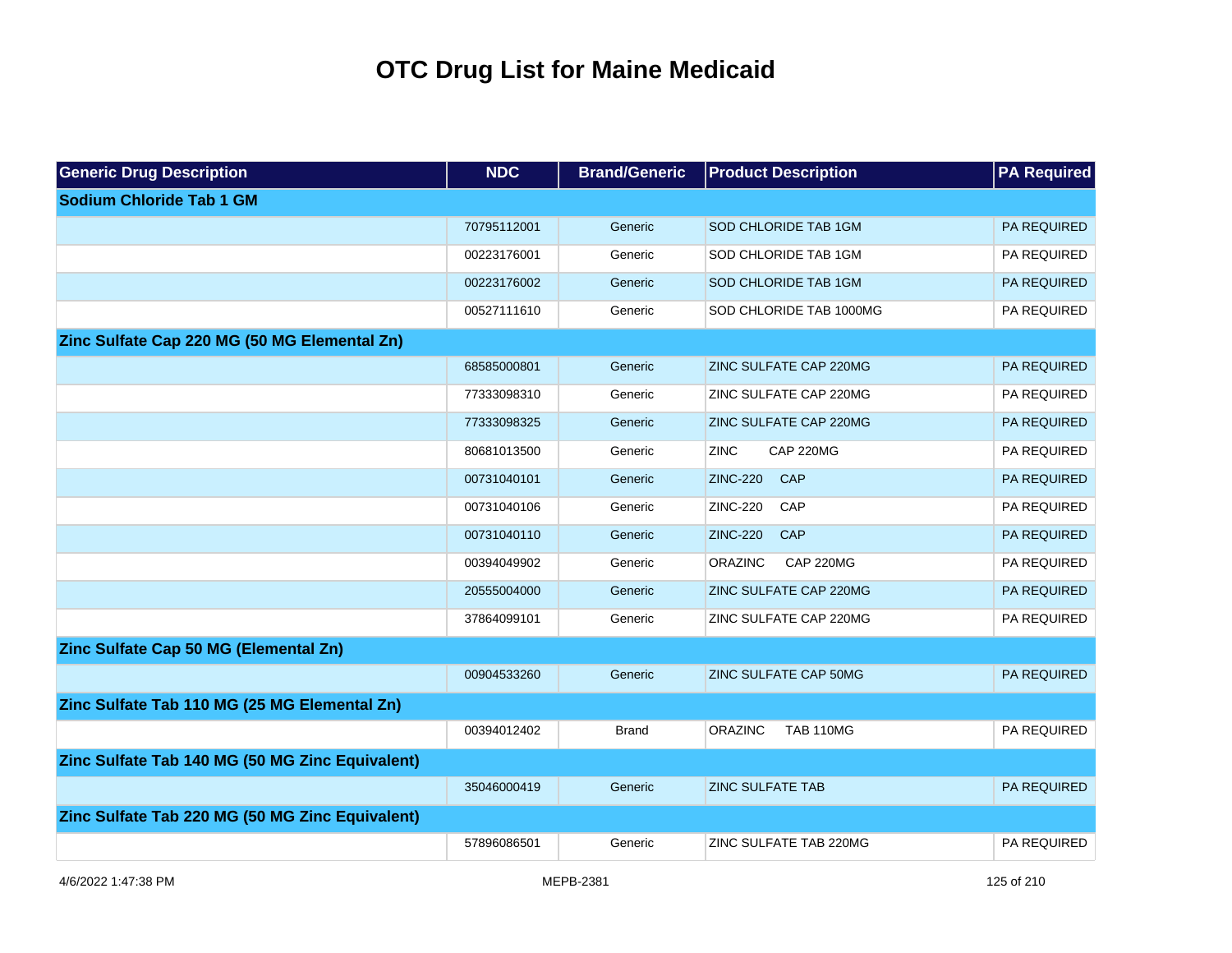| <b>Generic Drug Description</b>                   | <b>NDC</b>  | <b>Brand/Generic</b> | <b>Product Description</b>      | <b>PA Required</b> |
|---------------------------------------------------|-------------|----------------------|---------------------------------|--------------------|
| Zinc Sulfate Tab 220 MG (50 MG Zinc Equivalent)   |             |                      |                                 |                    |
|                                                   | 57896086506 | Generic              | ZINC SULFATE TAB 220MG          | PA REQUIRED        |
|                                                   | 16571069901 | Generic              | ZINC SULFATE TAB 220MG          | PA REQUIRED        |
|                                                   | 42937080710 | Generic              | ZINC SULFATE TAB 220MG          | PA REQUIRED        |
|                                                   | 00536245001 | Generic              | ZINC SULFATE TAB 220MG          | PA REQUIRED        |
|                                                   | 10006073027 | Generic              | ZINC SULFATE TAB 220MG          | PA REQUIRED        |
| Zinc Sulfate Tab 66 MG (15 MG Elemental Zn)       |             |                      |                                 |                    |
|                                                   | 00394012202 | <b>Brand</b>         | ZINC <sub>15</sub><br>TAB 66MG  | PA REQUIRED        |
| Zinc Sulfate Tab ER 220 MG (50 MG Elemental Zinc) |             |                      |                                 |                    |
|                                                   | 71791000374 | <b>Brand</b>         | <b>ZINC</b><br><b>TAB 220MG</b> | <b>PA REQUIRED</b> |
| *Alcohol Nasal Swab Kit***                        |             |                      |                                 |                    |
|                                                   | 56923001177 | <b>Brand</b>         | NOZIN NASAL KIT SANITIZE        | PA REQUIRED        |
| *Alcohol Nasal Swabs***                           |             |                      |                                 |                    |
|                                                   | 56923001122 | <b>Brand</b>         | NOZIN NASAL MIS SANITIZE        |                    |
|                                                   | 56923001153 | <b>Brand</b>         | NOZIN NASAL MIS SANITIZE        |                    |
|                                                   | 56923001160 | <b>Brand</b>         | NOZIN NASAL MIS SANITIZE        |                    |
|                                                   | 56923001164 | <b>Brand</b>         | NOZIN NASAL MIS SANITIZE        |                    |
| *Misc. Devices**                                  |             |                      |                                 |                    |
|                                                   | 49614012594 | Generic              | PILL SPLITTR MIS                | PA REQUIRED        |
|                                                   | 73913154133 | Generic              | PILL SPLITTR MIS                | PA REQUIRED        |
|                                                   | 79573001115 | Generic              | PILL SPLITTR MIS                | <b>PA REQUIRED</b> |
| *Oral Syringe***                                  |             |                      |                                 |                    |
|                                                   | 08290305208 | Generic              | ORAL SYRINGE MIS 5ML            | PA REQUIRED        |
|                                                   | 08290305209 | Generic              | <b>ORAL SYRINGE MIS 10ML</b>    | <b>PA REQUIRED</b> |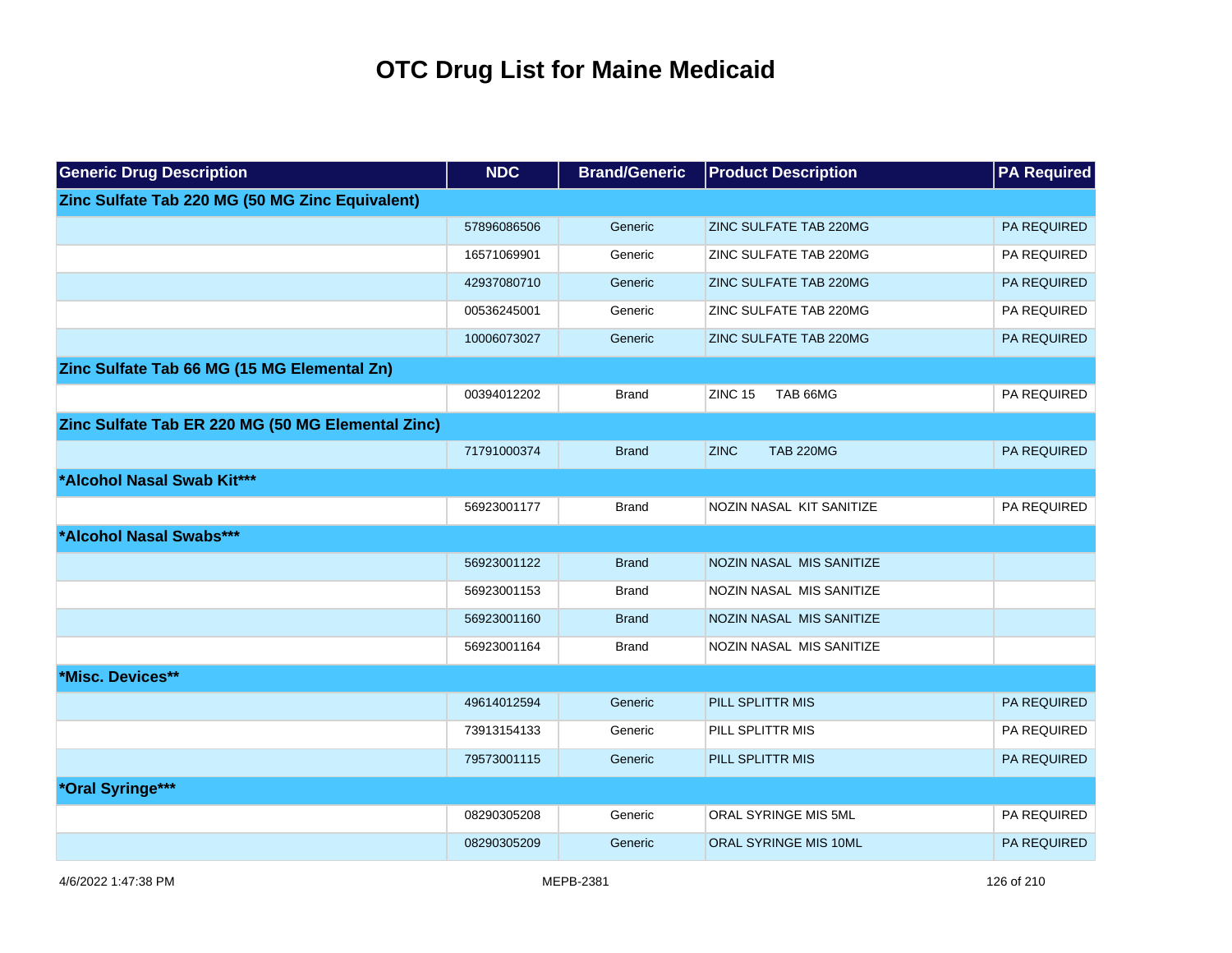| <b>Generic Drug Description</b>        | <b>NDC</b>  | <b>Brand/Generic</b> | <b>Product Description</b>    | <b>PA Required</b> |
|----------------------------------------|-------------|----------------------|-------------------------------|--------------------|
| *Oral Syringe***                       |             |                      |                               |                    |
|                                        | 08290305210 | Generic              | ORAL SYRINGE MIS 3ML          | PA REQUIRED        |
|                                        | 08290305217 | Generic              | ORAL SYRINGE MIS 1ML          | PA REQUIRED        |
|                                        | 08290305218 | Generic              | ORAL SYRINGE MIS 5ML          | PA REQUIRED        |
|                                        | 08290305219 | Generic              | ORAL SYRINGE MIS 10ML         | PA REQUIRED        |
|                                        | 08290305220 | Generic              | ORAL SYRINGE MIS 3ML          | PA REQUIRED        |
| *Oral Vehicles - Susp***               |             |                      |                               |                    |
|                                        | 00574031116 | <b>Brand</b>         | ORA-BLEND SUS                 | <b>PA REQUIRED</b> |
| *Oral Vehicles - Syrup***              |             |                      |                               |                    |
|                                        | 00574030416 | <b>Brand</b>         | ORA-SWEET SYP                 |                    |
| *Oral Vehicles For Susp***             |             |                      |                               |                    |
|                                        | 51552127402 | <b>Brand</b>         | SYRSPEND SF SUS               | PA REQUIRED        |
| *Oral Vehicles***                      |             |                      |                               |                    |
|                                        | 51552107905 | <b>Brand</b>         | SYRSPEND SF LIQ               | PA REQUIRED        |
|                                        | 00574030316 | <b>Brand</b>         | ORA-PLUS<br><b>LIQ</b>        | <b>PA REQUIRED</b> |
| <b>Alpha-Lipoic Acid (Bulk) Powder</b> |             |                      |                               |                    |
|                                        | 51552103204 | Generic              | LIPOIC ACID POW               | PA REQUIRED        |
|                                        | 51552103205 | Generic              | LIPOIC ACID POW               | <b>PA REQUIRED</b> |
| <b>Biotin (Bulk) Powder</b>            |             |                      |                               |                    |
|                                        | 51552065401 | Generic              | <b>BIOTIN-D</b><br>POW        | PA REQUIRED        |
|                                        | 51552065402 | Generic              | <b>BIOTIN-D</b><br><b>POW</b> | PA REQUIRED        |
|                                        | 51552065404 | Generic              | <b>BIOTIN-D</b><br><b>POW</b> | PA REQUIRED        |
|                                        | 51552065405 | Generic              | <b>BIOTIN-D</b><br><b>POW</b> | PA REQUIRED        |
|                                        | 51552065406 | Generic              | <b>BIOTIN-D</b><br>POW        | PA REQUIRED        |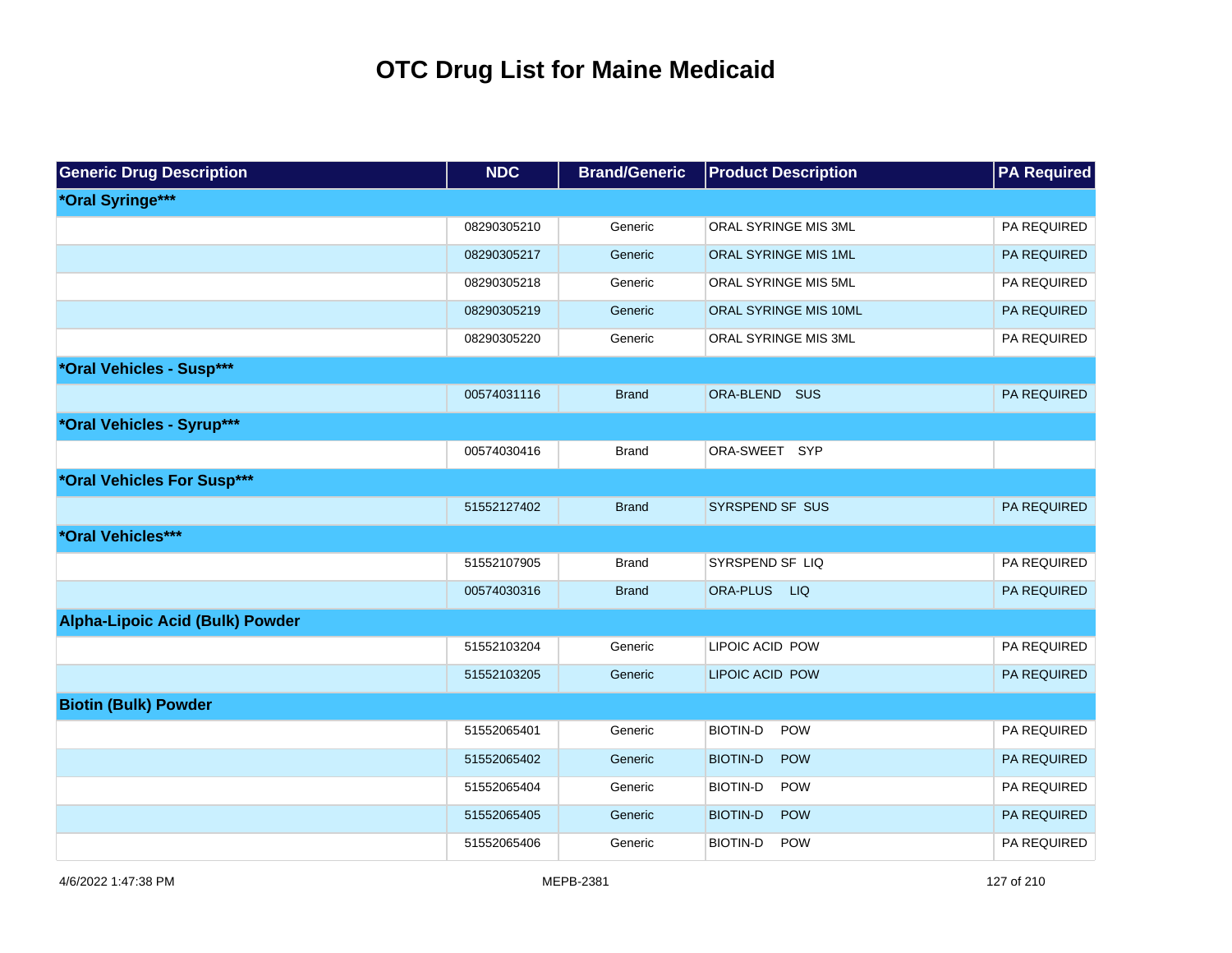| <b>Generic Drug Description</b>          | <b>NDC</b>  | <b>Brand/Generic</b> | <b>Product Description</b>           | <b>PA Required</b> |
|------------------------------------------|-------------|----------------------|--------------------------------------|--------------------|
| <b>Biotin (Bulk) Powder</b>              |             |                      |                                      |                    |
|                                          | 49452111502 | Generic              | POW<br><b>BIOTIN</b>                 | PA REQUIRED        |
|                                          | 49452111503 | Generic              | <b>BIOTIN</b><br>POW                 | PA REQUIRED        |
|                                          | 49452111504 | Generic              | <b>BIOTIN</b><br>POW                 | PA REQUIRED        |
|                                          | 49452111505 | Generic              | POW<br><b>BIOTIN</b>                 | PA REQUIRED        |
| <b>Cherry Syrup</b>                      |             |                      |                                      |                    |
|                                          | 51552029003 | Generic              | <b>CHERRY</b><br><b>SYP CONCENTR</b> | PA REQUIRED        |
| <b>Coal Tar Shampoo 0.5%</b>             |             |                      |                                      |                    |
|                                          | 00904525944 | Generic              | THERAPEUTIC SHA                      |                    |
|                                          | 00096073608 | <b>Brand</b>         | DHS TAR GEL SHA 0.5%                 |                    |
|                                          | 00096073704 | <b>Brand</b>         | <b>DHS TAR</b><br><b>SHA</b>         |                    |
|                                          | 00096073708 | <b>Brand</b>         | <b>DHS TAR</b><br><b>SHA</b>         |                    |
|                                          | 49348060247 | Generic              | ANTI-DANDRUF SHA COAL TAR            |                    |
| <b>Coenzyme Q10 Powder</b>               |             |                      |                                      |                    |
|                                          | 51552064602 | Generic              | COENZYME Q10 POW                     | PA REQUIRED        |
|                                          | 51552064604 | Generic              | COENZYME Q10 POW                     | PA REQUIRED        |
|                                          | 51552064605 | Generic              | COENZYME Q10 POW                     | PA REQUIRED        |
|                                          | 51552064607 | Generic              | COENZYME Q10 POW                     | PA REQUIRED        |
|                                          | 37803035804 | Generic              | COENZYME Q10 POW                     | PA REQUIRED        |
|                                          | 37803035805 | Generic              | COENZYME Q10 POW                     | PA REQUIRED        |
|                                          | 37803035807 | Generic              | COENZYME Q10 POW                     | PA REQUIRED        |
| <b>COVID-19 At Home Antigen Test Kit</b> |             |                      |                                      |                    |
|                                          | 50021086001 | <b>Brand</b>         | ELLUME COV19 KIT HOME TES            |                    |
|                                          | 56362000589 | <b>Brand</b>         | IHEALTH 2-PK KIT COVID-19            |                    |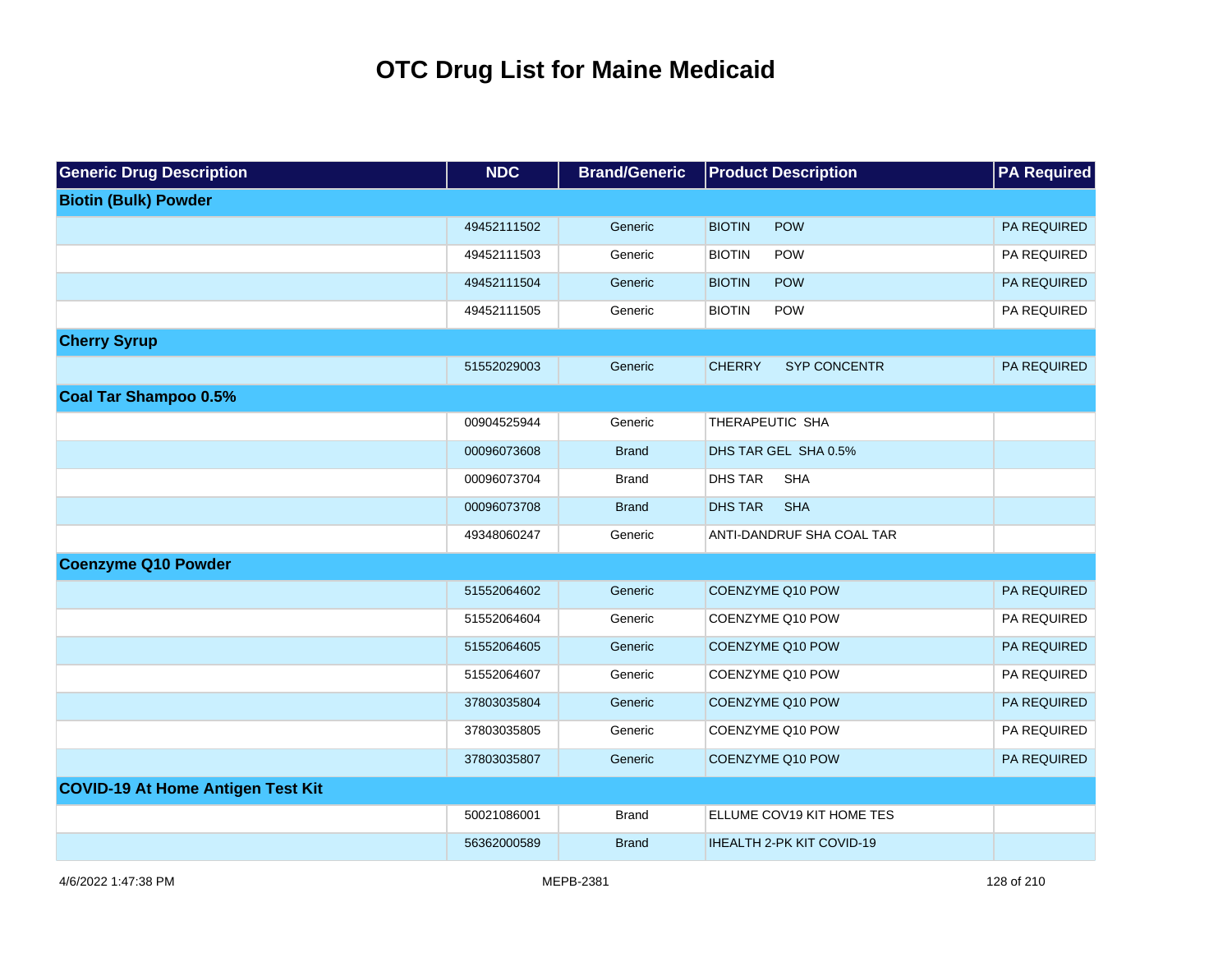| <b>Generic Drug Description</b>            | <b>NDC</b>  | <b>Brand/Generic</b> | <b>Product Description</b>       | <b>PA Required</b> |
|--------------------------------------------|-------------|----------------------|----------------------------------|--------------------|
| <b>COVID-19 At Home Antigen Test Kit</b>   |             |                      |                                  |                    |
|                                            | 56362000590 | <b>Brand</b>         | IHEALTH 5-PK KIT COVID-19        |                    |
|                                            | 56362000596 | <b>Brand</b>         | IHEALTH 40PK KIT COVID-19        |                    |
|                                            | 56964000000 | <b>Brand</b>         | ELLUME COV19 KIT HOME TES        |                    |
|                                            | 60006019166 | <b>Brand</b>         | ON/GO COVID KIT ANTIGEN          |                    |
|                                            | 82607066026 | <b>Brand</b>         | FLOWFLEX KIT TEST                |                    |
|                                            | 82607066027 | <b>Brand</b>         | FLOWFLEX KIT TEST                |                    |
|                                            | 82607066028 | <b>Brand</b>         | FLOWFLEX KIT TEST                |                    |
|                                            | 82607066047 | <b>Brand</b>         | FLOWFLEX KIT TEST                |                    |
|                                            | 95893053317 | Generic              | OTC ANTIGENT KIT 2-PACK          |                    |
|                                            | 95893077490 | Generic              | OTC ANTIGENT KIT 1-PACK          |                    |
|                                            | 16490002574 | <b>Brand</b>         | CLINITEST KIT SELF-TST           |                    |
|                                            | 14613033967 | <b>Brand</b>         | QUICKVUE HOM KIT COVID-19        |                    |
|                                            | 14613033968 | <b>Brand</b>         | QUICKVUE HOM KIT COVID-19        |                    |
|                                            | 14613033972 | <b>Brand</b>         | QUICKVUE HOM KIT COVID-19        |                    |
|                                            | 00111070752 | Generic              | COVID-19 AT-KIT 1-PACK           |                    |
|                                            | 00111070772 | Generic              | COVID-19 AT-KIT 4-PACK           |                    |
|                                            | 08337000158 | <b>Brand</b>         | INTELISWAB KIT COVID-19          |                    |
|                                            | 11877001133 | <b>Brand</b>         | <b>BINAXNOW COV KIT HOME TES</b> |                    |
|                                            | 11877001140 | <b>Brand</b>         | <b>BINAXNOW COV KIT HOME TES</b> |                    |
| <b>COVID-19 At Home Molecular Test Kit</b> |             |                      |                                  |                    |
|                                            | 10055097004 | <b>Brand</b>         | LUCIRA CHECK KIT COVID-19        |                    |
| <b>COVID-19 Home Collection Test Kit</b>   |             |                      |                                  |                    |
|                                            | 95893095898 | <b>Brand</b>         | SIMPLICITY KIT COVID-19          | PA REQUIRED        |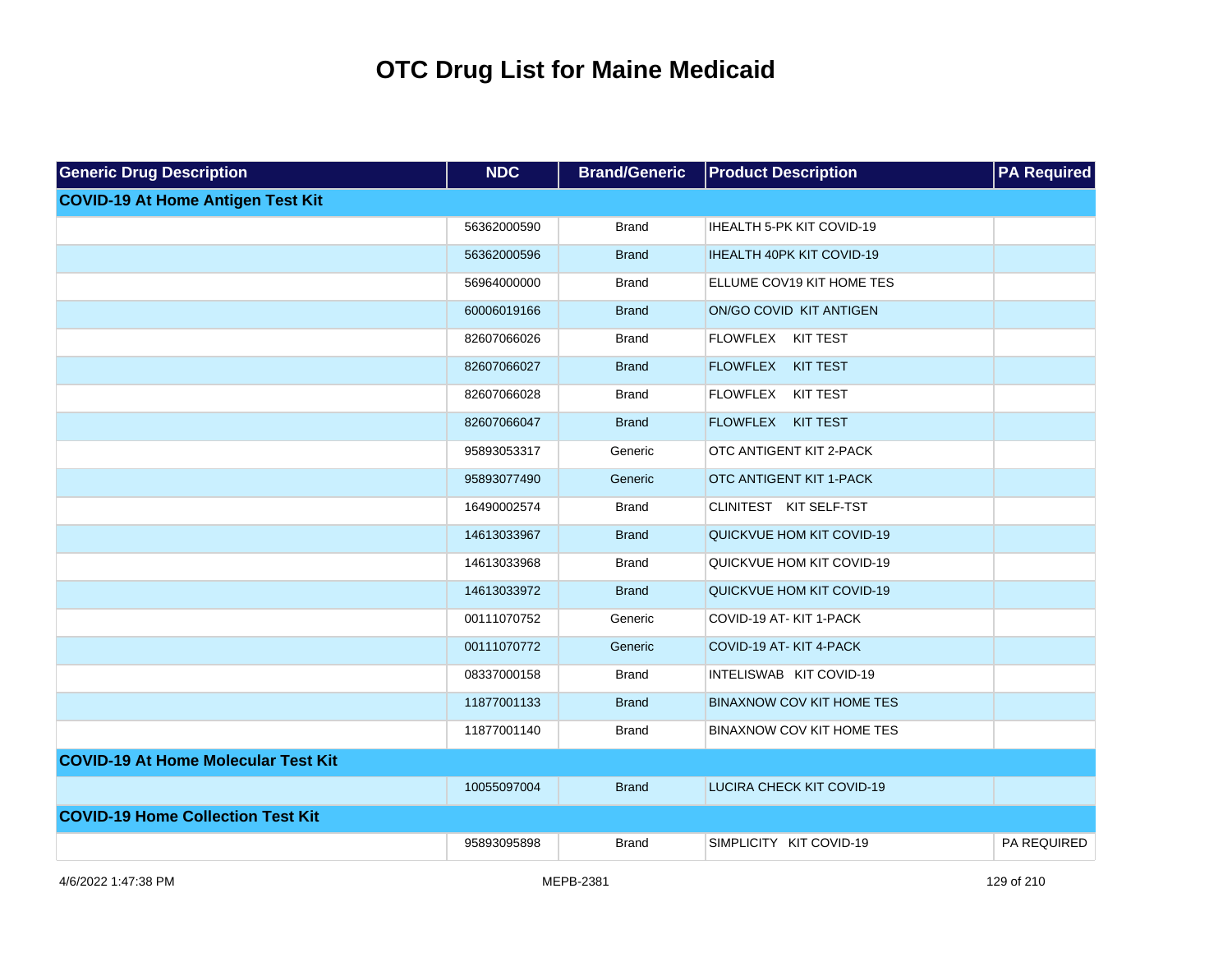| <b>Generic Drug Description</b>                     | <b>NDC</b>  | <b>Brand/Generic</b> | <b>Product Description</b>      | <b>PA Required</b> |
|-----------------------------------------------------|-------------|----------------------|---------------------------------|--------------------|
| <b>COVID-19 Home Collection Test Kit</b>            |             |                      |                                 |                    |
|                                                     | 50024092400 | <b>Brand</b>         | PIXEL COVID KIT HOME TES        | <b>PA REQUIRED</b> |
|                                                     | 50521000612 | <b>Brand</b>         | DXTERITY TES KIT COVID-19       | PA REQUIRED        |
|                                                     | 53346000799 | <b>Brand</b>         | MYLAB BOX KIT COVID-19          | PA REQUIRED        |
| <b>Creatine Monohydrate (Bulk) Powder</b>           |             |                      |                                 |                    |
|                                                     | 51552048904 | Generic              | <b>CREATINE</b><br>POW MONOHYDR | PA REQUIRED        |
|                                                     | 51552048905 | Generic              | <b>CREATINE</b><br>POW MONOHYDR | PA REQUIRED        |
|                                                     | 51552048907 | Generic              | <b>CREATINE</b><br>POW MONOHYDR | PA REQUIRED        |
| Diphenhydramine HCI Syrup 12.5 MG/5ML               |             |                      |                                 |                    |
|                                                     | 54838015440 | <b>Brand</b>         | SILPHEN COUG SYP 12.5/5ML       | <b>PA REQUIRED</b> |
|                                                     | 54838015470 | <b>Brand</b>         | SILPHEN COUG SYP 12.5/5ML       | PA REQUIRED        |
|                                                     | 54838015480 | <b>Brand</b>         | SILPHEN COUG SYP 12.5/5ML       | PA REQUIRED        |
| Diphenhydramine-Acetaminophen Tab 25-500 MG (sleep) |             |                      |                                 |                    |
|                                                     | 62011002501 | Generic              | ACETAMIN PM TAB 25-500MG        |                    |
|                                                     | 62011025601 | Generic              | PAIN RELIEVR TAB 25-500MG       |                    |
|                                                     | 62011025001 | Generic              | PAIN RELIEVE TAB 25-500         |                    |
|                                                     | 63868009450 | Generic              | PAIN RELIEF TAB PM              |                    |
|                                                     | 63868032501 | Generic              | PAIN RELIEVE TAB 25-500MG       |                    |
|                                                     | 63868032550 | Generic              | PAIN RELIEVE TAB 25-500MG       |                    |
|                                                     | 70000041101 | Generic              | ACETAMIN PM TAB 25-500MG        |                    |
|                                                     | 70000041102 | Generic              | ACETAMIN PM TAB 25-500MG        |                    |
|                                                     | 70000041103 | Generic              | ACETAMIN PM TAB 25-500MG        |                    |
|                                                     | 00904673151 | Generic              | ACETAMIN PM TAB 25-500MG        |                    |
|                                                     | 00113035571 | Generic              | <b>HEADACHE PM TAB 25-500MG</b> |                    |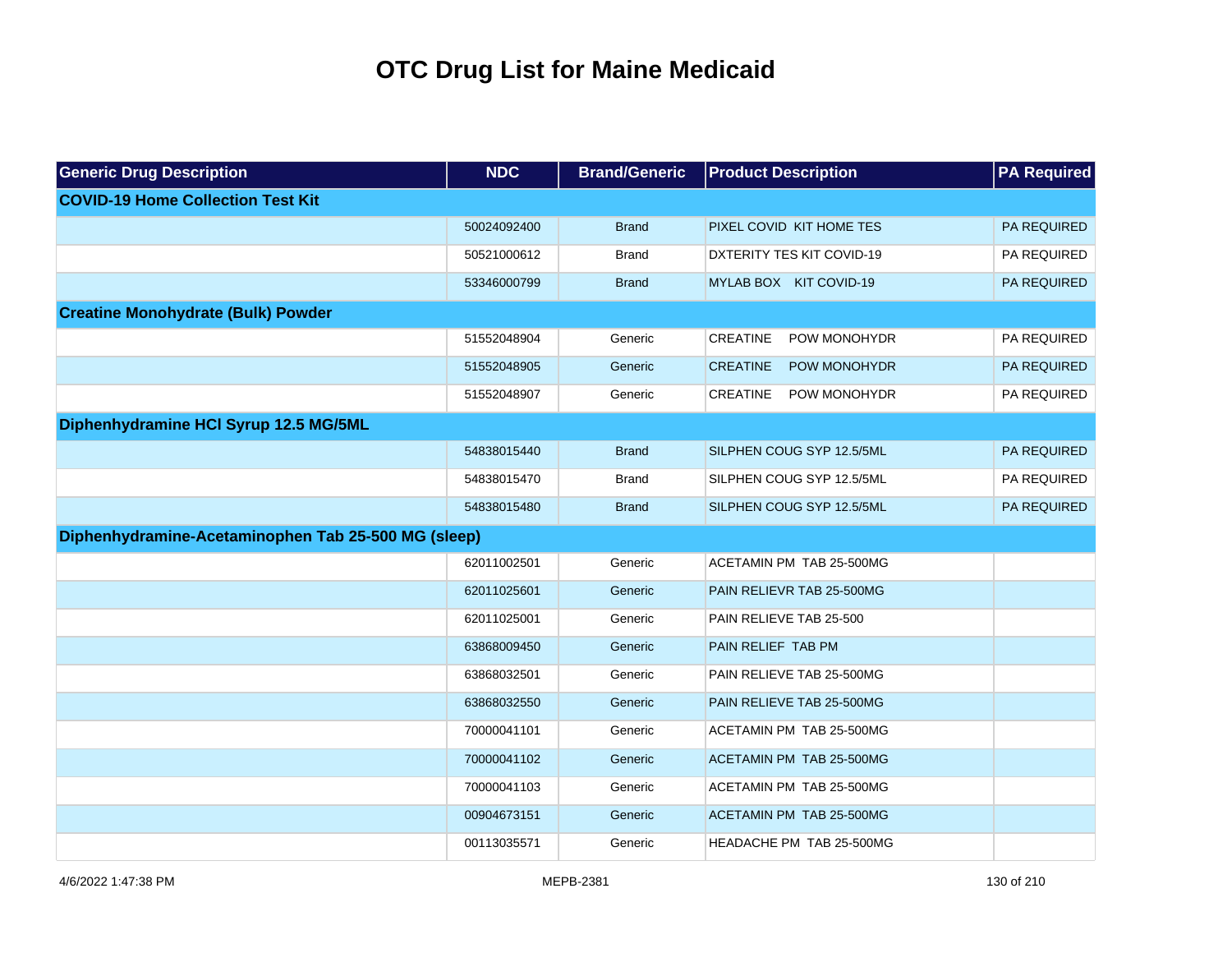| <b>Generic Drug Description</b>                     | <b>NDC</b>  | <b>Brand/Generic</b> | <b>Product Description</b>     | <b>PA Required</b> |
|-----------------------------------------------------|-------------|----------------------|--------------------------------|--------------------|
| Diphenhydramine-Acetaminophen Tab 25-500 MG (sleep) |             |                      |                                |                    |
|                                                     | 00113043771 | Generic              | PAIN RELIEF TAB 25-500MG       |                    |
|                                                     | 49348015109 | Generic              | PAIN RELIEVE TAB 25-500MG      |                    |
|                                                     | 49348014010 | Generic              | PAIN RELIEVE TAB 25-500        |                    |
|                                                     | 46122041971 | Generic              | GNP PAIN PM TAB 25-500MG       |                    |
|                                                     | 46122064371 | Generic              | PAIN RELIEF TAB 25-500MG       |                    |
| <b>Glucosamine Sulfate Tab 1000 MG</b>              |             |                      |                                |                    |
|                                                     | 96295012851 | Generic              | GLUCOSAMINE TAB 1000MG         | PA REQUIRED        |
|                                                     | 96295013722 | Generic              | GLUCOSAMINE TAB 1000MG         | PA REQUIRED        |
|                                                     | 87701040758 | Generic              | GLUCOSAMINE TAB 1000MG         | PA REQUIRED        |
|                                                     | 90011019012 | Generic              | <b>GLUCOSAMINE TAB SULFATE</b> | PA REQUIRED        |
|                                                     | 81131004601 | Generic              | GLUCOSAMINE TAB 1000MG         | PA REQUIRED        |
|                                                     | 81131004602 | Generic              | GLUCOSAMINE TAB 1000MG         | PA REQUIRED        |
|                                                     | 48107001043 | Generic              | GLUCOSAMINE TAB 1000MG         | PA REQUIRED        |
|                                                     | 49348056553 | Generic              | GLUCOSAMINE TAB 1000MG         | PA REQUIRED        |
|                                                     | 37205055976 | Generic              | GLUCOSAMINE TAB 1000MG         | PA REQUIRED        |
|                                                     | 40985022215 | Generic              | GLUCOSAMINE TAB 1000MG         | PA REQUIRED        |
|                                                     | 40985021394 | Generic              | GLUCOSAMINE TAB 1000MG         | PA REQUIRED        |
|                                                     | 11917018861 | Generic              | GLUCOSAMINE TAB 1000MG         | PA REQUIRED        |
| <b>Glycerin Liquid</b>                              |             |                      |                                |                    |
|                                                     | 62991271501 | Generic              | <b>GLYCERIN</b><br><b>LIQ</b>  | PA REQUIRED        |
|                                                     | 51552009404 | Generic              | <b>GLYCERIN</b><br><b>LIQ</b>  | PA REQUIRED        |
|                                                     | 51552009406 | Generic              | <b>GLYCERIN</b><br>LIQ         | PA REQUIRED        |
|                                                     | 51552009408 | Generic              | <b>GLYCERIN</b><br><b>LIQ</b>  | PA REQUIRED        |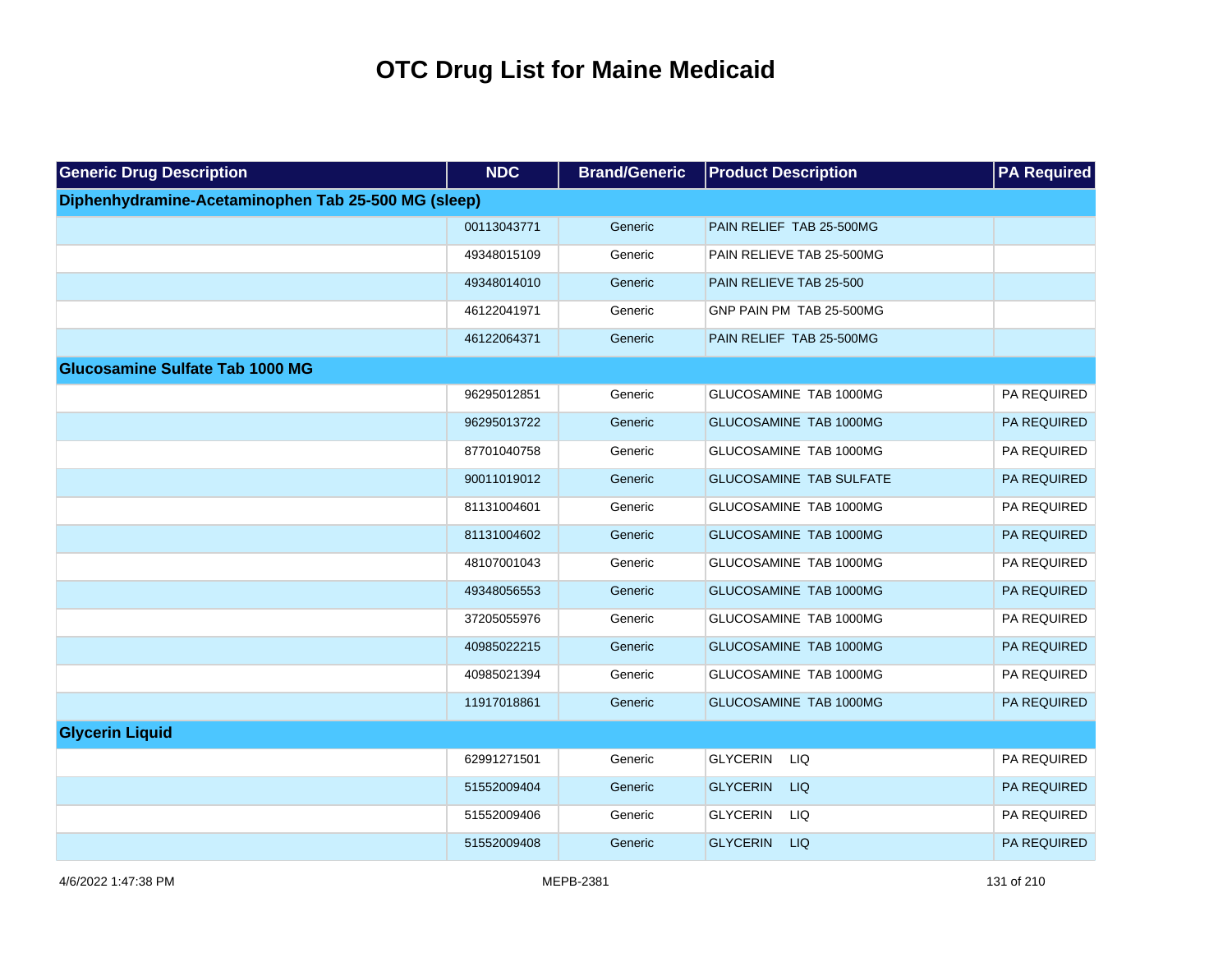| <b>Generic Drug Description</b> | <b>NDC</b>  | <b>Brand/Generic</b> | <b>Product Description</b>    | <b>PA Required</b> |
|---------------------------------|-------------|----------------------|-------------------------------|--------------------|
| <b>Glycerin Liquid</b>          |             |                      |                               |                    |
|                                 | 51552009409 | Generic              | <b>GLYCERIN</b><br>LIQ        | PA REQUIRED        |
|                                 | 51552102605 | Generic              | <b>GLYCERIN</b><br><b>LIQ</b> | PA REQUIRED        |
|                                 | 49452335901 | Generic              | <b>GLYCERIN</b><br>LIQ        | PA REQUIRED        |
|                                 | 49452335902 | Generic              | <b>GLYCERIN</b><br><b>LIQ</b> | PA REQUIRED        |
|                                 | 49452335903 | Generic              | <b>GLYCERIN</b><br>LIQ        | PA REQUIRED        |
|                                 | 49452336001 | Generic              | <b>GLYCERIN</b><br><b>LIQ</b> | PA REQUIRED        |
|                                 | 49452336002 | Generic              | <b>GLYCERIN</b><br>LIQ        | PA REQUIRED        |
|                                 | 49452336003 | Generic              | <b>GLYCERIN</b><br><b>LIQ</b> | PA REQUIRED        |
|                                 | 11917000347 | Generic              | <b>GLYCERIN</b><br>LIQ        | PA REQUIRED        |
|                                 | 00395103116 | Generic              | <b>GLYCERIN</b><br><b>LIQ</b> | PA REQUIRED        |
|                                 | 00395103128 | Generic              | <b>GLYCERIN</b><br>LIQ        | PA REQUIRED        |
|                                 | 00395103175 | Generic              | <b>GLYCERIN</b><br><b>LIQ</b> | PA REQUIRED        |
|                                 | 00395103185 | Generic              | <b>GLYCERIN</b><br>LIQ        | PA REQUIRED        |
|                                 | 00395103196 | Generic              | <b>GLYCERIN</b><br><b>LIQ</b> | PA REQUIRED        |
|                                 | 00869089126 | Generic              | <b>GLYCERIN</b><br>LIQ        | PA REQUIRED        |
|                                 | 00574017810 | Generic              | <b>GLYCERIN</b><br><b>LIQ</b> | PA REQUIRED        |
|                                 | 31722013747 | Generic              | <b>GLYCERIN</b><br>LIQ        | PA REQUIRED        |
|                                 | 31722093947 | Generic              | <b>LIQ</b><br><b>GLYCERIN</b> | PA REQUIRED        |
| <b>Riboflavin (Bulk) Powder</b> |             |                      |                               |                    |
|                                 | 51552087706 | Generic              | RIBOFLAVIN POW                | PA REQUIRED        |
| <b>Simple - Syrup</b>           |             |                      |                               |                    |
|                                 | 51552069206 | Generic              | <b>SIMPLE</b><br><b>SYP</b>   |                    |
|                                 | 51552069208 | Generic              | <b>SIMPLE</b><br>SYP          |                    |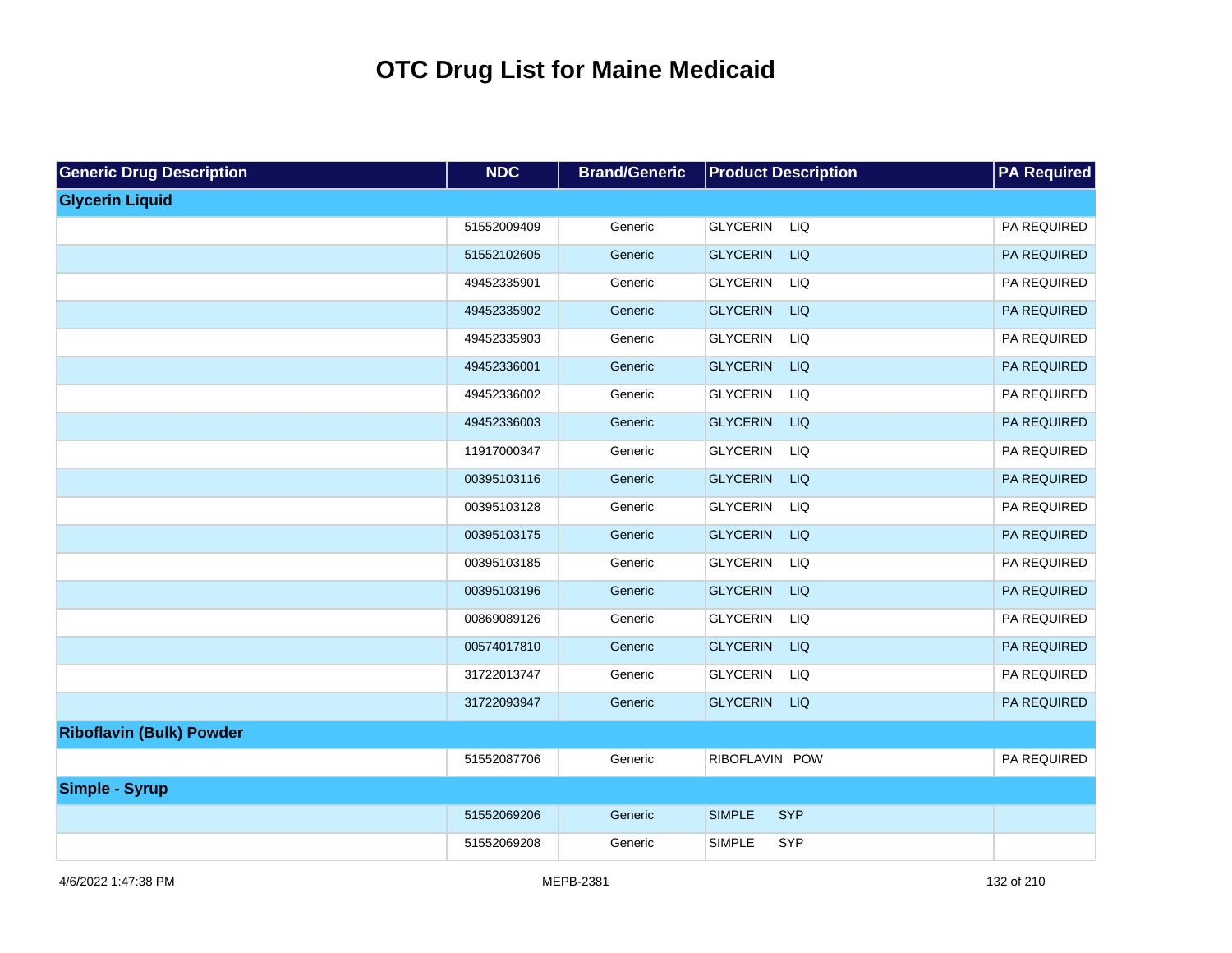| <b>Generic Drug Description</b>        | <b>NDC</b>  | <b>Brand/Generic</b> | <b>Product Description</b>    | <b>PA Required</b> |
|----------------------------------------|-------------|----------------------|-------------------------------|--------------------|
| <b>Simple - Syrup</b>                  |             |                      |                               |                    |
|                                        | 49452759001 | <b>Brand</b>         | <b>SYRUP</b><br><b>SYP NF</b> | PA REQUIRED        |
|                                        | 49452759002 | <b>Brand</b>         | <b>SYRUP</b><br>SYP NF        | PA REQUIRED        |
|                                        | 31722093747 | Generic              | SIMPLE SYRUP SYP NF           |                    |
| <b>Vitamin E Acetate (Bulk) Liquid</b> |             |                      |                               |                    |
|                                        | 51552072604 | Generic              | VITAMIN E LIQ ACETATE         | PA REQUIRED        |
|                                        | 51552072605 | Generic              | VITAMIN E LIQ ACETATE         | PA REQUIRED        |
| <b>Xanthan Gum Oral Thickening Gel</b> |             |                      |                               |                    |
|                                        | 20513001001 | <b>Brand</b>         | SIMPLYTHICK GEL NECTAR        | PA REQUIRED        |
|                                        | 20513001004 | <b>Brand</b>         | SIMPLYTHICK GEL NECTAR        | PA REQUIRED        |
|                                        | 20513001005 | <b>Brand</b>         | SIMPLYTHICK GEL NECTAR        | PA REQUIRED        |
|                                        | 20513001006 | <b>Brand</b>         | SIMPLYTHICK GEL NECTAR        | PA REQUIRED        |
|                                        | 20513002001 | <b>Brand</b>         | SIMPLYTHICK GEL HONEY         | PA REQUIRED        |
|                                        | 20513002004 | <b>Brand</b>         | SIMPLYTHICK GEL HONEY         | PA REQUIRED        |
|                                        | 20513002005 | <b>Brand</b>         | SIMPLYTHICK GEL HONEY         | PA REQUIRED        |
|                                        | 20513002006 | <b>Brand</b>         | SIMPLYTHICK GEL HONEY         | PA REQUIRED        |
|                                        | 20513004001 | <b>Brand</b>         | SIMPLYTHICK GEL EASYMIX       | PA REQUIRED        |
|                                        | 20513005000 | <b>Brand</b>         | SIMPLYTHICK GEL               | PA REQUIRED        |
|                                        | 20513005005 | <b>Brand</b>         | SIMPLYTHICK GEL               | PA REQUIRED        |
|                                        | 20513005010 | <b>Brand</b>         | SIMPLYTHICK GEL               | PA REQUIRED        |
|                                        | 20513006005 | <b>Brand</b>         | SIMPLYTHICK GEL EASYMIX       | PA REQUIRED        |
|                                        | 20513007001 | <b>Brand</b>         | SIMPLYTHICK GEL EASY MIX      | PA REQUIRED        |
|                                        | 20513007004 | <b>Brand</b>         | SIMPLYTHICK GEL EASY MIX      | PA REQUIRED        |
|                                        | 20513007005 | <b>Brand</b>         | SIMPLYTHICK GEL EASY MIX      | PA REQUIRED        |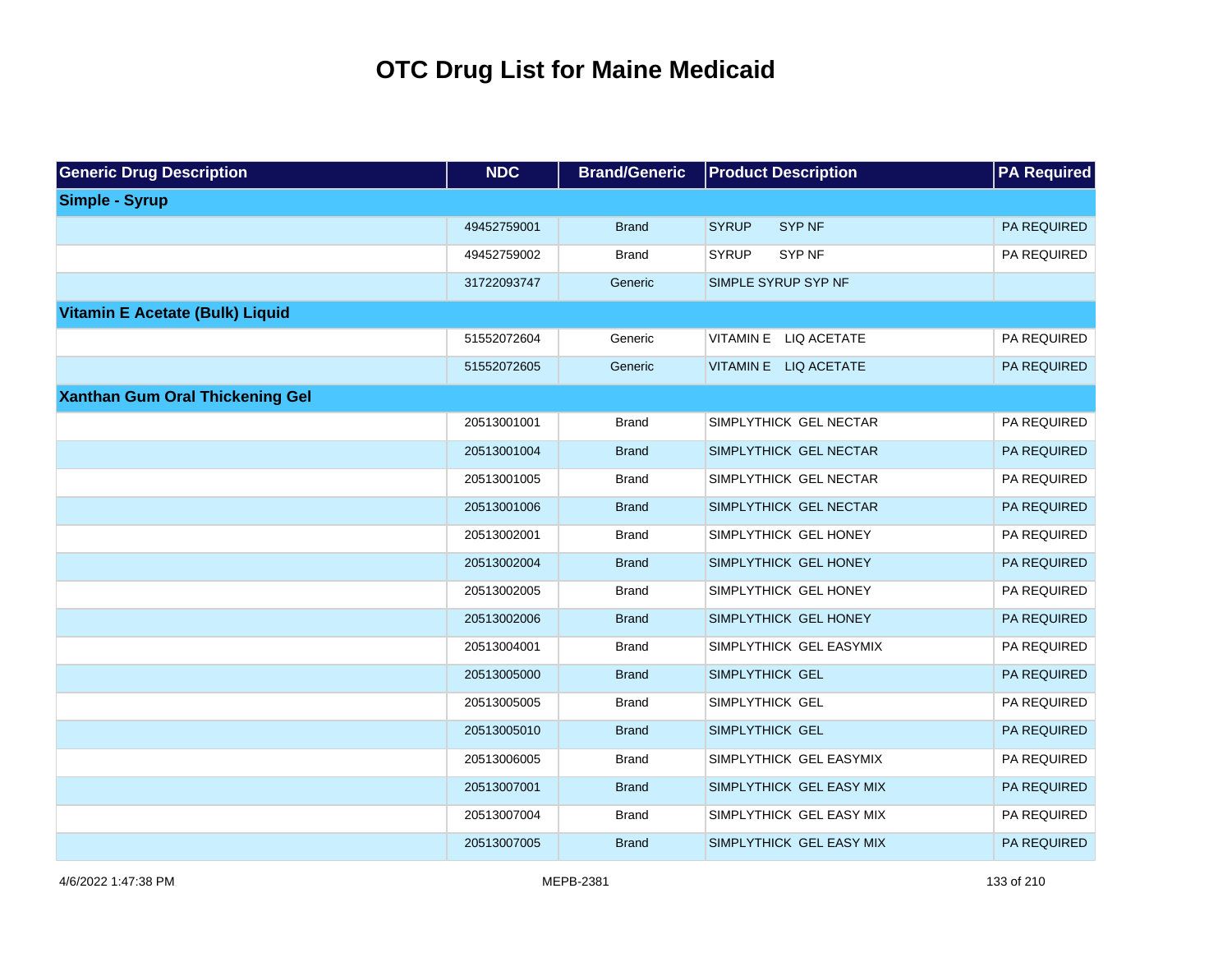| <b>Generic Drug Description</b>        | <b>NDC</b>  | <b>Brand/Generic</b> | <b>Product Description</b> | <b>PA Required</b> |
|----------------------------------------|-------------|----------------------|----------------------------|--------------------|
| <b>Xanthan Gum Oral Thickening Gel</b> |             |                      |                            |                    |
|                                        | 20513007006 | <b>Brand</b>         | SIMPLYTHICK GEL EASY MIX   | PA REQUIRED        |
|                                        | 20513008001 | <b>Brand</b>         | SIMPLYTHICK GEL EASY MIX   | PA REQUIRED        |
|                                        | 20513008004 | Brand                | SIMPLYTHICK GEL EASY MIX   | PA REQUIRED        |
|                                        | 20513008005 | <b>Brand</b>         | SIMPLYTHICK GEL EASY MIX   | PA REQUIRED        |
|                                        | 20513008006 | <b>Brand</b>         | SIMPLYTHICK GEL EASY MIX   | PA REQUIRED        |
| Nicotine TD Patch 24HR 14 MG/24HR      |             |                      |                            |                    |
|                                        | 62011035001 | Generic              | HM NICOTINE DIS 14MG/24H   |                    |
|                                        | 70000051101 | Generic              | NICOTINE TD DIS 14MG/24H   |                    |
|                                        | 70000051102 | Generic              | NICOTINE TD DIS 14MG/24H   |                    |
|                                        | 70677003101 | Generic              | SM NICOTINE DIS 14MG/24H   |                    |
|                                        | 68001043388 | Generic              | NICOTINE TD DIS 14MG/24H   |                    |
|                                        | 68001043390 | Generic              | NICOTINE TD DIS 14MG/24H   |                    |
|                                        | 46122035274 | Generic              | GNP NICOTINE DIS 14MG/24H  |                    |
|                                        | 43598044770 | Generic              | NICOTINE TD DIS 14MG/24H   |                    |
|                                        | 43598044774 | Generic              | NICOTINE TD DIS 14MG/24H   |                    |
|                                        | 00536589553 | Generic              | NICOTINE TD DIS 14MG/24H   |                    |
|                                        | 00536589571 | Generic              | NICOTINE TD DIS 14MG/24H   |                    |
|                                        | 00536589588 | Generic              | NICOTINE TD DIS 14MG/24H   |                    |
|                                        | 00536110788 | Generic              | NICOTINE TD DIS 14MG/24H   |                    |
| Nicotine TD Patch 24HR 21 MG/24HR      |             |                      |                            |                    |
|                                        | 68001043488 | Generic              | NICOTINE TD DIS STEP 1     |                    |
|                                        | 68001043490 | Generic              | NICOTINE TD DIS STEP 1     |                    |
|                                        | 68001043491 | Generic              | NICOTINE TD DIS STEP 1     |                    |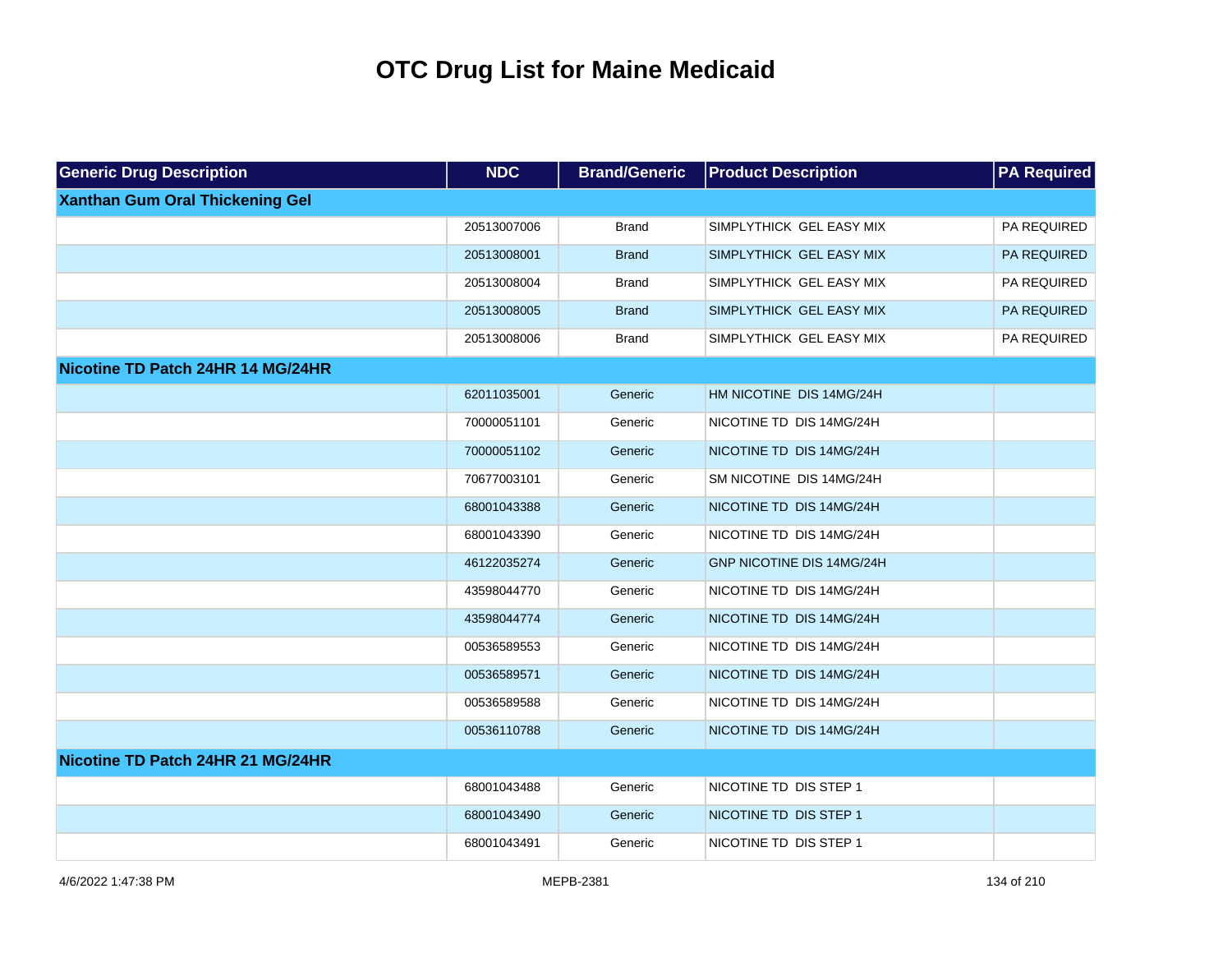| <b>Generic Drug Description</b>   | <b>NDC</b>  | <b>Brand/Generic</b> | <b>Product Description</b>       | <b>PA Required</b> |
|-----------------------------------|-------------|----------------------|----------------------------------|--------------------|
| Nicotine TD Patch 24HR 21 MG/24HR |             |                      |                                  |                    |
|                                   | 70677003201 | Generic              | SM NICOTINE DIS 21MG/24H         |                    |
|                                   | 70000051201 | Generic              | NICOTINE TD DIS 21MG/24H         |                    |
|                                   | 70000051202 | Generic              | NICOTINE TD DIS 21MG/24H         |                    |
|                                   | 62011035101 | Generic              | HM NICOTINE DIS 21MG/24H         |                    |
|                                   | 00536110888 | Generic              | NICOTINE TD DIS 21MG/24H         |                    |
|                                   | 00536589653 | Generic              | NICOTINE TD DIS 21MG/24H         |                    |
|                                   | 00536589671 | Generic              | NICOTINE TD DIS 21MG/24H         |                    |
|                                   | 00536589688 | Generic              | NICOTINE TD DIS 21MG/24H         |                    |
|                                   | 43598044828 | Generic              | NICOTINE TD DIS 21MG/24H         |                    |
|                                   | 43598044870 | Generic              | NICOTINE TD DIS 21MG/24H         |                    |
|                                   | 43598044874 | Generic              | NICOTINE TD DIS 21MG/24H         |                    |
|                                   | 46122035374 | Generic              | GNP NICOTINE DIS 21MG/24H        |                    |
|                                   | 46122056807 | Generic              | GNP NICOTINE DIS 21MG/24H        |                    |
| Nicotine TD Patch 24HR 7 MG/24HR  |             |                      |                                  |                    |
|                                   | 62011034901 | Generic              | HM NICOTINE DIS 7MG/24HR         |                    |
|                                   | 70000051001 | Generic              | NICOTINE TD DIS 7MG/24HR         |                    |
|                                   | 70677003001 | Generic              | SM NICOTINE DIS 7MG/24HR         |                    |
|                                   | 68001043288 | Generic              | NICOTINE TD DIS STEP 3           |                    |
|                                   | 68001043290 | Generic              | NICOTINE TD DIS STEP 3           |                    |
|                                   | 46122035474 | Generic              | <b>GNP NICOTINE DIS 7MG/24HR</b> |                    |
|                                   | 43598044670 | Generic              | NICOTINE TD DIS 7MG/24HR         |                    |
|                                   | 43598044674 | Generic              | NICOTINE TD DIS 7MG/24HR         |                    |
|                                   | 00536589453 | Generic              | NICOTINE TD DIS 7MG/24HR         |                    |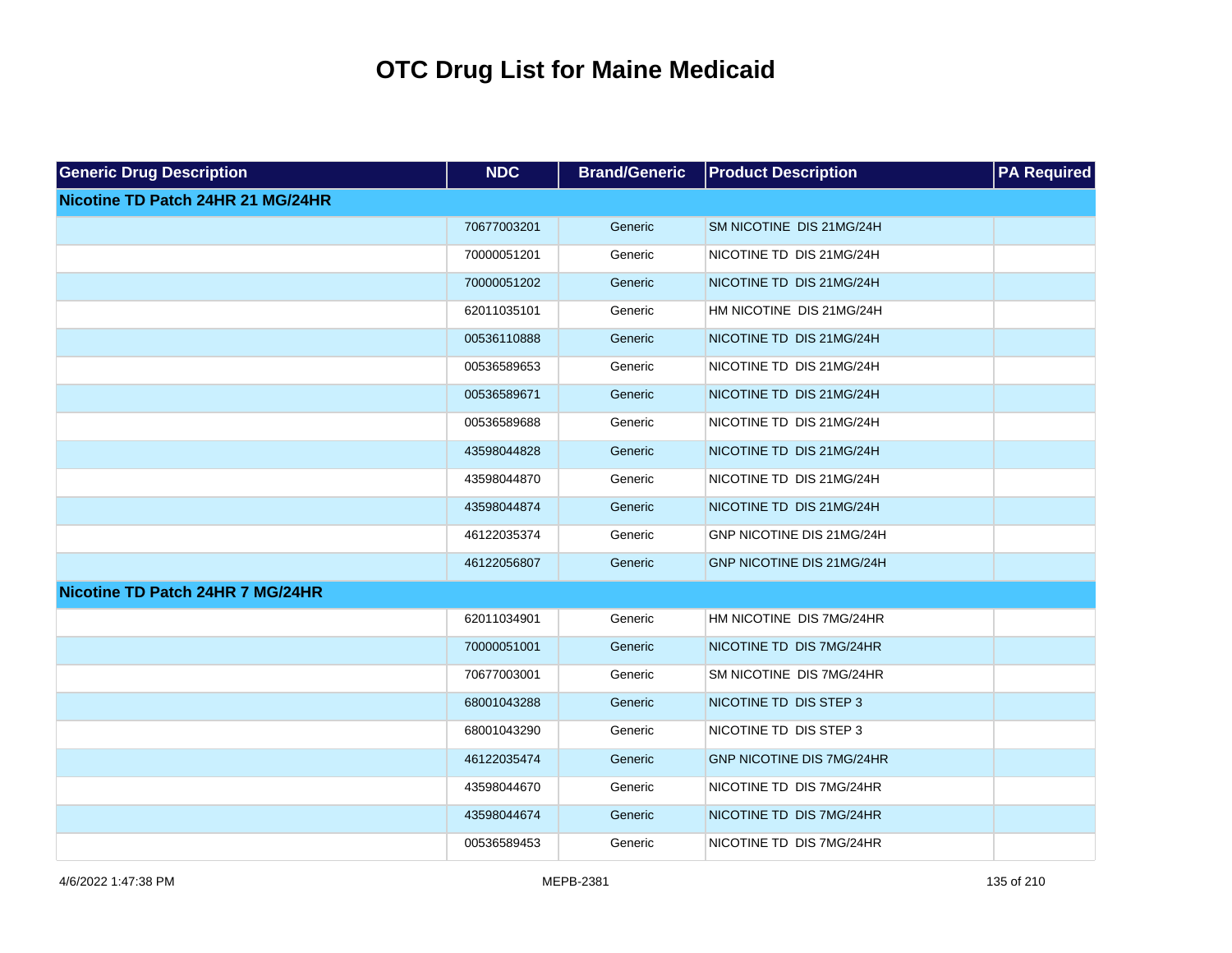| <b>Generic Drug Description</b>     | <b>NDC</b>  | <b>Brand/Generic</b> | <b>Product Description</b> | <b>PA Required</b> |
|-------------------------------------|-------------|----------------------|----------------------------|--------------------|
| Nicotine TD Patch 24HR 7 MG/24HR    |             |                      |                            |                    |
|                                     | 00536589488 | Generic              | NICOTINE TD DIS 7MG/24HR   |                    |
|                                     | 00536110688 | Generic              | NICOTINE TD DIS 7MG/24HR   |                    |
| <b>Nicotine Polacrilex Gum 2 MG</b> |             |                      |                            |                    |
|                                     | 70677008501 | Generic              | SM NICOTINE GUM 2MG        |                    |
|                                     | 70000034501 | Generic              | NICOTINE POL GUM 2MG ORIG  |                    |
|                                     | 70000034601 | Generic              | NICOTINE POL GUM 2MGFRUIT  |                    |
|                                     | 70000034701 | Generic              | NICOTINE POL GUM 2MG MINT  |                    |
|                                     | 70000034801 | Generic              | NICOTINE POL GUM 2MG MINT  |                    |
|                                     | 70000034802 | Generic              | NICOTINE POL GUM 2MG MINT  |                    |
|                                     | 62011042501 | Generic              | HM NICOTINE GUM 2MG        |                    |
|                                     | 63739037010 | Generic              | NICOTINE POL GUM 2MG CINN  |                    |
|                                     | 63739037163 | Generic              | NICOTINE POL GUM 2MG       |                    |
|                                     | 62011004702 | Generic              | HM NICOTINE GUM 2MG MINT   |                    |
|                                     | 49348078710 | Generic              | SM NICOTINE GUM 2MG MINT   |                    |
|                                     | 00536302906 | Generic              | NICOTINE POL GUM 2MG ORIG  |                    |
|                                     | 00536302923 | Generic              | NICOTINE POL GUM 2MG ORIG  |                    |
|                                     | 00536302934 | Generic              | NICOTINE POL GUM 2MG ORIG  |                    |
|                                     | 00536311201 | Generic              | NICOTINE POL GUM 2MG MINT  |                    |
|                                     | 00536311237 | Generic              | NICOTINE POL GUM 2MG MINT  |                    |
|                                     | 00536136206 | Generic              | NICOTINE POL GUM 2MG       |                    |
|                                     | 00536136223 | Generic              | NICOTINE POL GUM 2MG       |                    |
|                                     | 00536136234 | Generic              | NICOTINE POL GUM 2MG       |                    |
|                                     | 00536338601 | Generic              | NICOTINE POL GUM 2MGFRUIT  |                    |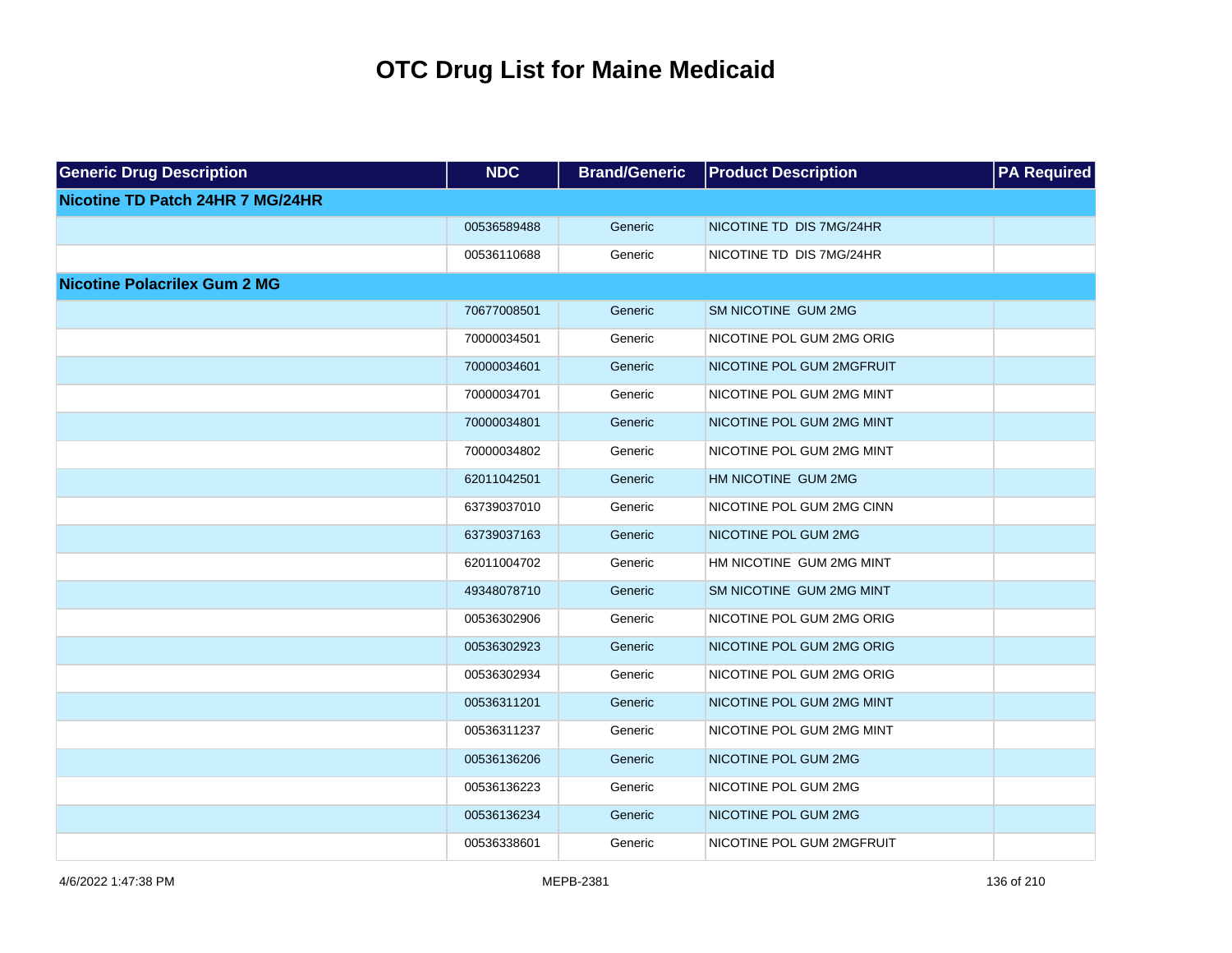| <b>Generic Drug Description</b>     | <b>NDC</b>  | <b>Brand/Generic</b> | <b>Product Description</b>        | <b>PA Required</b> |
|-------------------------------------|-------------|----------------------|-----------------------------------|--------------------|
| <b>Nicotine Polacrilex Gum 2 MG</b> |             |                      |                                   |                    |
|                                     | 00536340401 | Generic              | NICOTINE POL GUM 2MG CINN         |                    |
|                                     | 00113045660 | Generic              | <b>NICOTINE</b><br><b>GUM 2MG</b> |                    |
|                                     | 00113002971 | Generic              | <b>NICOTINE</b><br><b>GUM 2MG</b> |                    |
|                                     | 00113020625 | Generic              | NICOTINE POL GUM 2MG MINT         |                    |
|                                     | 45802020625 | Generic              | NICOTINE POL GUM 2MG MINT         |                    |
|                                     | 46122028460 | Generic              | GNP NICOTINE GUM 2MG MINT         |                    |
|                                     | 46122017125 | Generic              | <b>GNP NICOTINE GUM 2MG MINT</b>  |                    |
|                                     | 46122017320 | Generic              | GNP NICOTINE GUM 2MG ORIG         |                    |
|                                     | 46122044858 | Generic              | <b>GNP NICOTINE GUM 2MG MINT</b>  |                    |
|                                     | 46122066478 | Generic              | <b>GNP NICOTINE GUM 2MG FRT</b>   |                    |
|                                     | 49348069136 | Generic              | SM NICOTINE GUM 2MG MINT          |                    |
|                                     | 49348057308 | Generic              | SM NICOTINE GUM 2MG               |                    |
|                                     | 49348057336 | Generic              | SM NICOTINE GUM 2MG               |                    |
| <b>Nicotine Polacrilex Gum 4 MG</b> |             |                      |                                   |                    |
|                                     | 49348078810 | Generic              | SM NICOTINE GUM 4MG MINT          |                    |
|                                     | 63739036810 | Generic              | NICOTINE POL GUM 4MGFRUIT         |                    |
|                                     | 63739036910 | Generic              | NICOTINE POL GUM 4MG CINN         |                    |
|                                     | 62011042601 | Generic              | HM NICOTINE GUM 4MG FRT           |                    |
|                                     | 62011017001 | Generic              | HM NICOTINE GUM 4MG MINT          |                    |
|                                     | 70000034101 | Generic              | NICOTINE POL GUM 4MG ORIG         |                    |
|                                     | 70000034201 | Generic              | NICOTINE POL GUM 4MGFRUIT         |                    |
|                                     | 70000034301 | Generic              | NICOTINE POL GUM 4MG MINT         |                    |
|                                     | 70000034401 | Generic              | NICOTINE POL GUM 4MG MINT         |                    |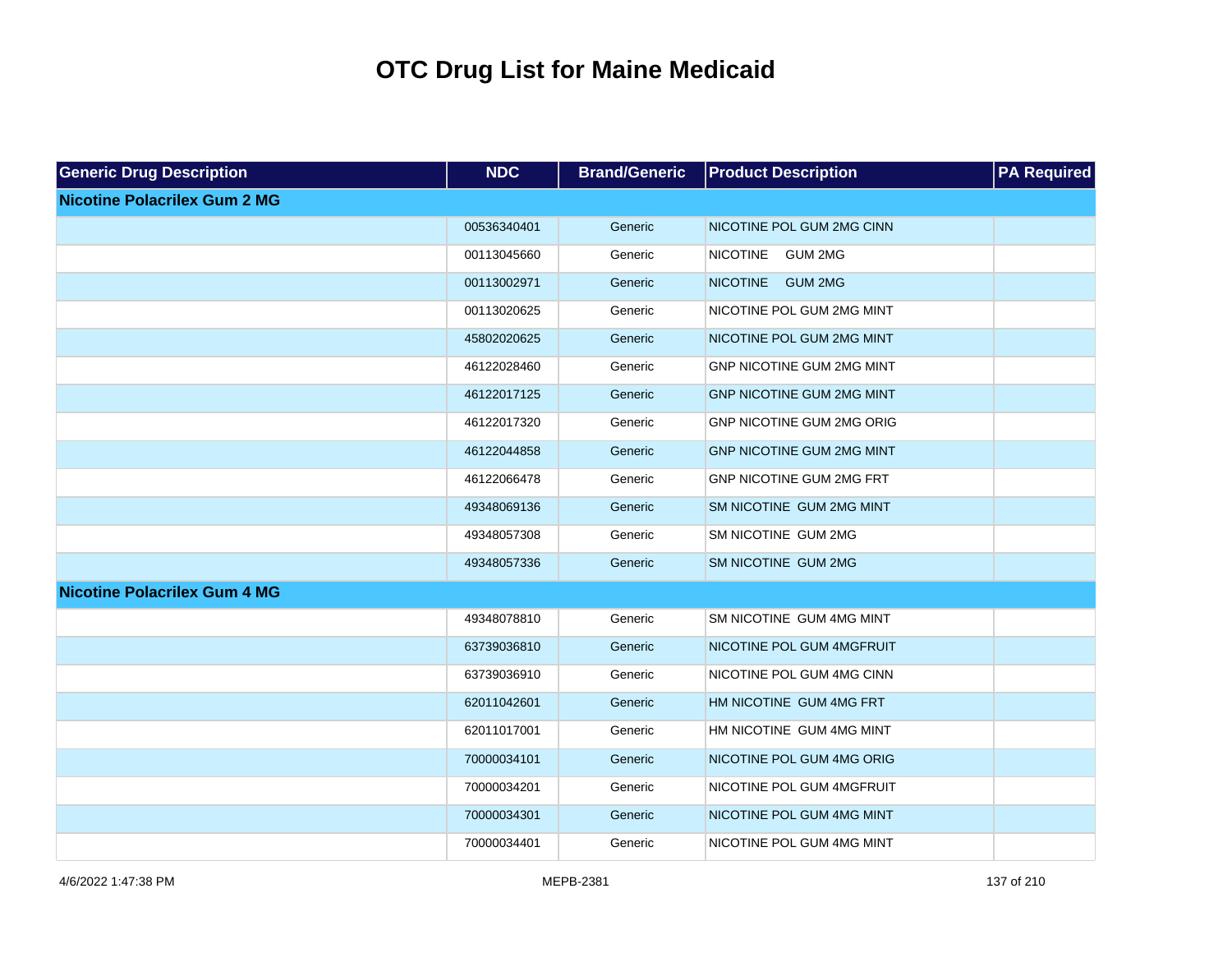| <b>Generic Drug Description</b>     | <b>NDC</b>  | <b>Brand/Generic</b> | <b>Product Description</b>        | <b>PA Required</b> |
|-------------------------------------|-------------|----------------------|-----------------------------------|--------------------|
| <b>Nicotine Polacrilex Gum 4 MG</b> |             |                      |                                   |                    |
|                                     | 70000034402 | Generic              | NICOTINE POL GUM 4MG MINT         |                    |
|                                     | 70677008601 | Generic              | SM NICOTINE GUM 4MG               |                    |
|                                     | 49348069236 | Generic              | SM NICOTINE GUM 4MG MINT          |                    |
|                                     | 49348057208 | Generic              | SM NICOTINE GUM 4MG               |                    |
|                                     | 49348057236 | Generic              | SM NICOTINE GUM 4MG               |                    |
|                                     | 46122066678 | Generic              | GNP NICOTINE GUM 4MG FRT          |                    |
|                                     | 46122044958 | Generic              | <b>GNP NICOTINE GUM 4MG MINT</b>  |                    |
|                                     | 46122017460 | Generic              | GNP NICOTINE GUM 4MG ORIG         |                    |
|                                     | 46122017225 | Generic              | <b>GNP NICOTINE GUM 4MG MINT</b>  |                    |
|                                     | 46122028660 | Generic              | GNP NICOTINE GUM 4MG MINT         |                    |
|                                     | 45802000125 | Generic              | NICOTINE POL GUM 4MG MINT         |                    |
|                                     | 24385059871 | Generic              | GNP NICOTINE GUM 4MG MINT         |                    |
|                                     | 00113017060 | Generic              | NICOTINE GUM 4MG                  |                    |
|                                     | 00113017071 | Generic              | <b>NICOTINE</b><br><b>GUM 4MG</b> |                    |
|                                     | 00113042225 | Generic              | NICOTINE POL GUM 4MG MINT         |                    |
|                                     | 00113053260 | Generic              | <b>NICOTINE</b><br><b>GUM 4MG</b> |                    |
|                                     | 00113053278 | Generic              | NICOTINE GUM 4MG                  |                    |
|                                     | 00536340501 | Generic              | NICOTINE POL GUM 4MG              |                    |
|                                     | 00536338701 | Generic              | NICOTINE POL GUM 4MG              |                    |
|                                     | 00536137206 | Generic              | NICOTINE POL GUM 4MG MINT         |                    |
|                                     | 00536137223 | Generic              | NICOTINE POL GUM 4MG MINT         |                    |
|                                     | 00536137234 | Generic              | NICOTINE POL GUM 4MG MINT         |                    |
|                                     | 00536311301 | Generic              | NICOTINE POL GUM 4MG MINT         |                    |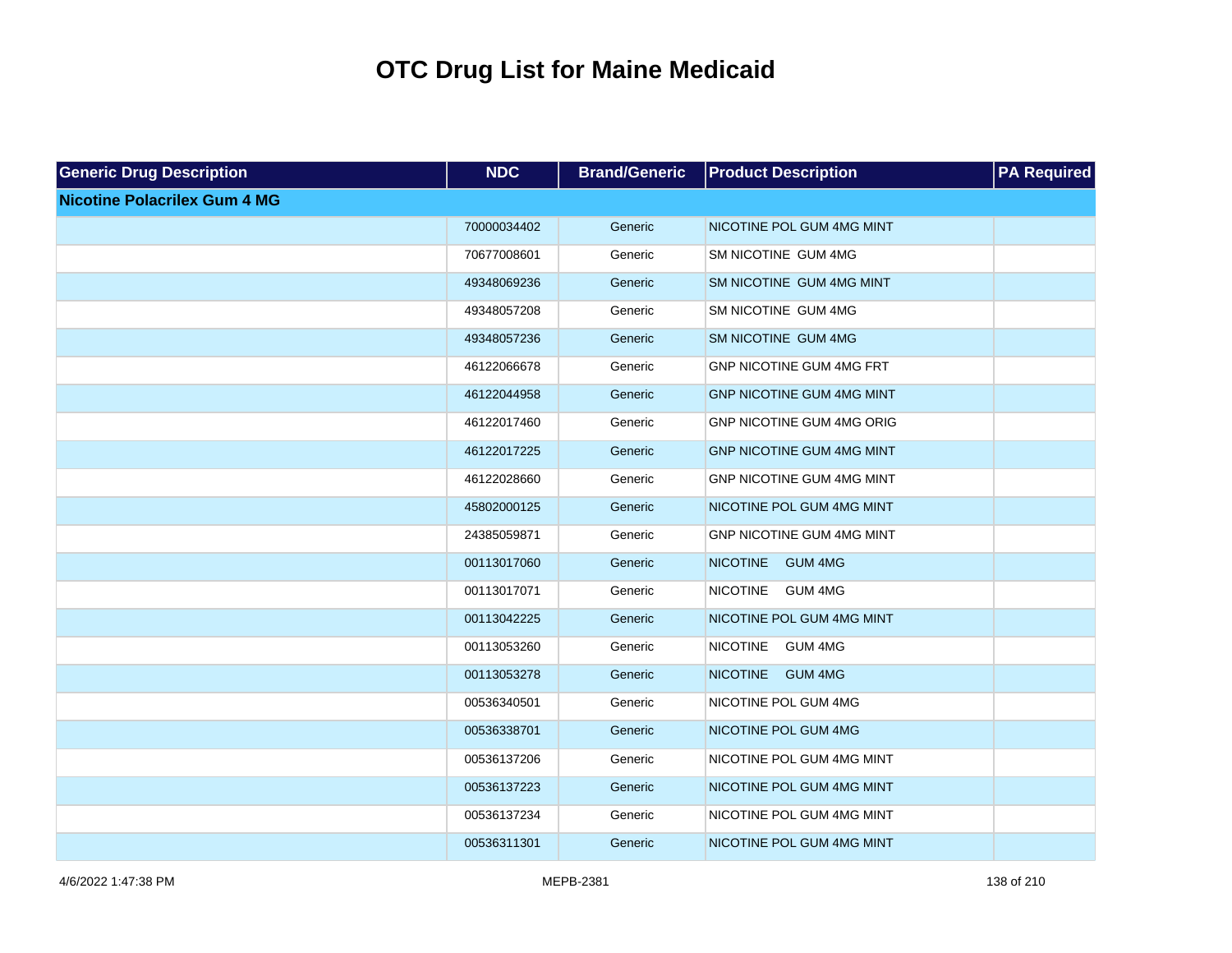| <b>Generic Drug Description</b>         | <b>NDC</b>  | <b>Brand/Generic</b> | <b>Product Description</b>       | <b>PA Required</b> |
|-----------------------------------------|-------------|----------------------|----------------------------------|--------------------|
| <b>Nicotine Polacrilex Gum 4 MG</b>     |             |                      |                                  |                    |
|                                         | 00536311337 | Generic              | NICOTINE POL GUM 4MG MINT        |                    |
|                                         | 00536303006 | Generic              | NICOTINE POL GUM 4MG ORIG        |                    |
|                                         | 00536303023 | Generic              | NICOTINE POL GUM 4MG ORIG        |                    |
| <b>Nicotine Polacrilex Lozenge 2 MG</b> |             |                      |                                  |                    |
|                                         | 70677008701 | Generic              | SM NICOTINE LOZ 2MG CINN         |                    |
|                                         | 70677008901 | Generic              | SM NICOTINE LOZ 2MG CHRY         |                    |
|                                         | 70000056001 | Generic              | NICOTINE POL LOZ 2MG MINI        |                    |
|                                         | 70000056201 | Generic              | NICOTINE POL LOZ 2MG MINT        |                    |
|                                         | 62011019901 | Generic              | HM NICOTINE LOZ 2MG MINT         |                    |
|                                         | 62011042701 | Generic              | HM NICOTINE LOZ 2MG CINN         |                    |
|                                         | 62011042901 | Generic              | HM NICOTINE LOZ 2MG              |                    |
|                                         | 62011004801 | Generic              | HM NICOTINE LOZ 2MG MINT         |                    |
|                                         | 49348085216 | Generic              | SM NICOTINE LOZ 2MG MINT         |                    |
|                                         | 00536133709 | Generic              | NICOTINE POL LOZ 2MG MINT        |                    |
|                                         | 00536123981 | Generic              | NICOTINE LOZ MINI 2MG            |                    |
|                                         | 00113034405 | Generic              | NICOTINE POL LOZ 2MG MINT        |                    |
|                                         | 00113073402 | Generic              | <b>NICOTINE</b><br>LOZ 2MG MINT  |                    |
|                                         | 43598048672 | Generic              | <b>NICOTINE</b><br>LOZ 2MG MINT  |                    |
|                                         | 45802008901 | Generic              | <b>NICOTINE</b><br>LOZ 2MG MINT  |                    |
|                                         | 45802008902 | Generic              | <b>NICOTINE</b><br>LOZ 2MG MINT  |                    |
|                                         | 45802034403 | Generic              | NICOTINE POL LOZ 2MG MINT        |                    |
|                                         | 45802034405 | Generic              | NICOTINE POL LOZ 2MG MINT        |                    |
|                                         | 46122025415 | Generic              | <b>GNP NICOTINE LOZ MINI 2MG</b> |                    |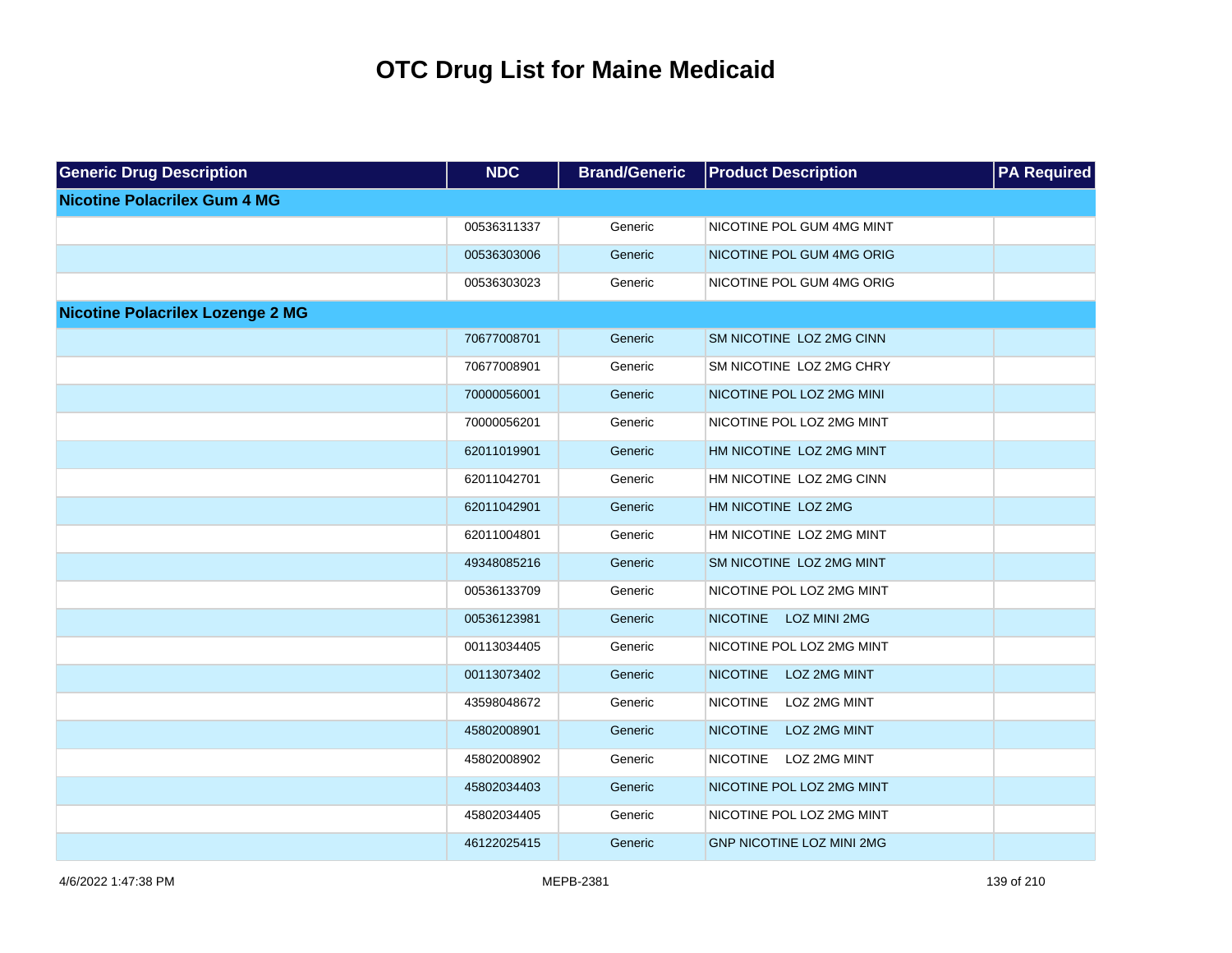| <b>Generic Drug Description</b>         | <b>NDC</b>  | <b>Brand/Generic</b> | <b>Product Description</b>       | <b>PA Required</b> |
|-----------------------------------------|-------------|----------------------|----------------------------------|--------------------|
| <b>Nicotine Polacrilex Lozenge 2 MG</b> |             |                      |                                  |                    |
|                                         | 46122025460 | Generic              | <b>GNP NICOTINE LOZ MINI 2MG</b> |                    |
|                                         | 46122017608 | Generic              | GNP NICOTINE LOZ 2MG MINT        |                    |
|                                         | 46122066315 | Generic              | GNP NICOTINE LOZ MINI 2MG        |                    |
| <b>Nicotine Polacrilex Lozenge 4 MG</b> |             |                      |                                  |                    |
|                                         | 49348085316 | Generic              | SM NICOTINE LOZ 4MG MINT         |                    |
|                                         | 62011043001 | Generic              | HM NICOTINE LOZ 4MG MINT         |                    |
|                                         | 62011042801 | Generic              | HM NICOTINE LOZ 4MG CINN         |                    |
|                                         | 62011020001 | Generic              | HM NICOTINE LOZ 4MG MINT         |                    |
|                                         | 62011017101 | Generic              | HM NICOTINE LOZ 4MG MINT         |                    |
|                                         | 70000055901 | Generic              | NICOTINE POL LOZ 4MG MINT        |                    |
|                                         | 70000056101 | Generic              | NICOTINE LOZ 4MG MINT            |                    |
|                                         | 70677009001 | Generic              | SM NICOTINE LOZ 4MG              |                    |
|                                         | 70677008801 | Generic              | SM NICOTINE LOZ 4MG CINN         |                    |
|                                         | 46122066515 | Generic              | GNP NICOTINE LOZ 4MG CHER        |                    |
|                                         | 46122017708 | Generic              | GNP NICOTINE LOZ 4MG MINT        |                    |
|                                         | 45802095701 | Generic              | LOZ 4MG MINT<br><b>NICOTINE</b>  |                    |
|                                         | 45802095702 | Generic              | NICOTINE LOZ 4MG MINT            |                    |
|                                         | 46122025515 | Generic              | GNP NICOTINE LOZ 4MG MINT        |                    |
|                                         | 46122025560 | Generic              | GNP NICOTINE LOZ 4MG MINT        |                    |
|                                         | 45802087303 | Generic              | NICOTINE POL LOZ 4MG MINT        |                    |
|                                         | 45802087305 | Generic              | NICOTINE POL LOZ 4MG MINT        |                    |
|                                         | 43598048772 | Generic              | NICOTINE POL LOZ 4MG MINT        |                    |
|                                         | 00113087305 | Generic              | NICOTINE POL LOZ 4MG MINT        |                    |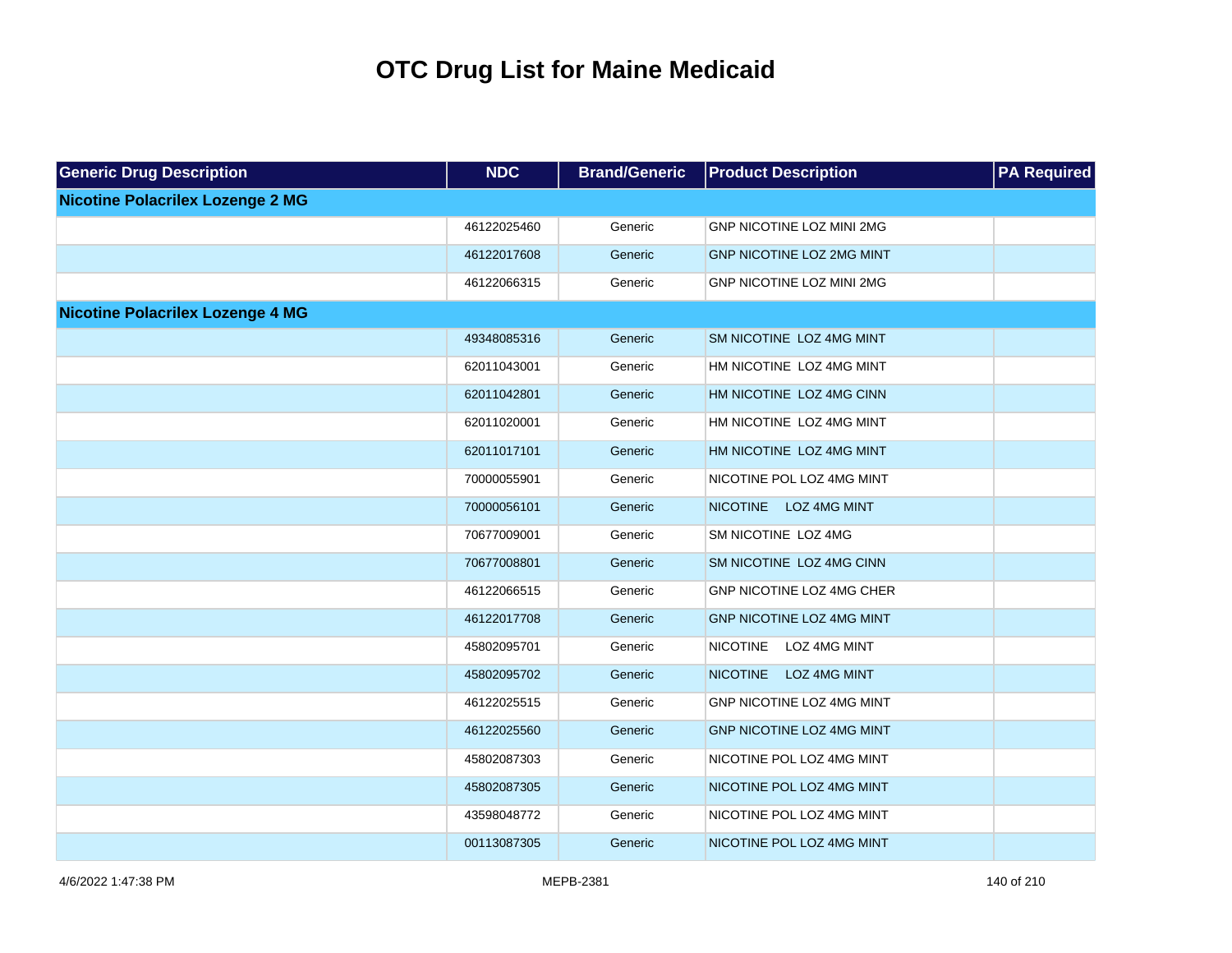| <b>Generic Drug Description</b>         | <b>NDC</b>  | <b>Brand/Generic</b> | <b>Product Description</b>      | <b>PA Required</b> |
|-----------------------------------------|-------------|----------------------|---------------------------------|--------------------|
| <b>Nicotine Polacrilex Lozenge 4 MG</b> |             |                      |                                 |                    |
|                                         | 00113087306 | Generic              | NICOTINE POL LOZ 4MG MINT       |                    |
|                                         | 00113095702 | Generic              | <b>NICOTINE</b><br>LOZ 4MG MINT |                    |
|                                         | 00113095760 | Generic              | NICOTINE LOZ 4MG MINT           |                    |
|                                         | 00536124181 | Generic              | NICOTINE POL LOZ 4MG MINT       |                    |
|                                         | 00536133809 | Generic              | NICOTINE LOZ 4MG MINT           |                    |
| <b>Ibuprofen Susp 100 MG/5ML</b>        |             |                      |                                 |                    |
|                                         | 70000025901 | Generic              | IBUPROFEN SUS 100/5ML           |                    |
|                                         | 70000026201 | Generic              | IBUPROFEN SUS 100/5ML           |                    |
|                                         | 70000026301 | Generic              | IBUPROFEN SUS 100/5ML           |                    |
|                                         | 70000026302 | Generic              | IBUPROFEN SUS 100/5ML           |                    |
|                                         | 70000026401 | Generic              | IBUPROFEN SUS 100/5ML           |                    |
|                                         | 68001043592 | Generic              | IBUPROFEN SUS 100/5ML           |                    |
|                                         | 68001043594 | Generic              | IBUPROFEN SUS 100/5ML           |                    |
|                                         | 68094003701 | Generic              | IBUPROFEN SUS 100/5ML           |                    |
|                                         | 68094003758 | Generic              | IBUPROFEN SUS 100/5ML           |                    |
|                                         | 68094060059 | Generic              | IBUPROFEN SUS 100/5ML           |                    |
|                                         | 68094060061 | Generic              | IBUPROFEN SUS 100/5ML           |                    |
|                                         | 68094060062 | Generic              | IBUPROFEN SUS 100/5ML           |                    |
|                                         | 68094049459 | Generic              | IBUPROFEN SUS 100/5ML           |                    |
|                                         | 68094049461 | Generic              | IBUPROFEN SUS 100/5ML           |                    |
|                                         | 68094049462 | Generic              | IBUPROFEN SUS 100/5ML           |                    |
|                                         | 68094050359 | Generic              | IBUPROFEN SUS 100/5ML           |                    |
|                                         | 68094050361 | Generic              | IBUPROFEN SUS 100/5ML           |                    |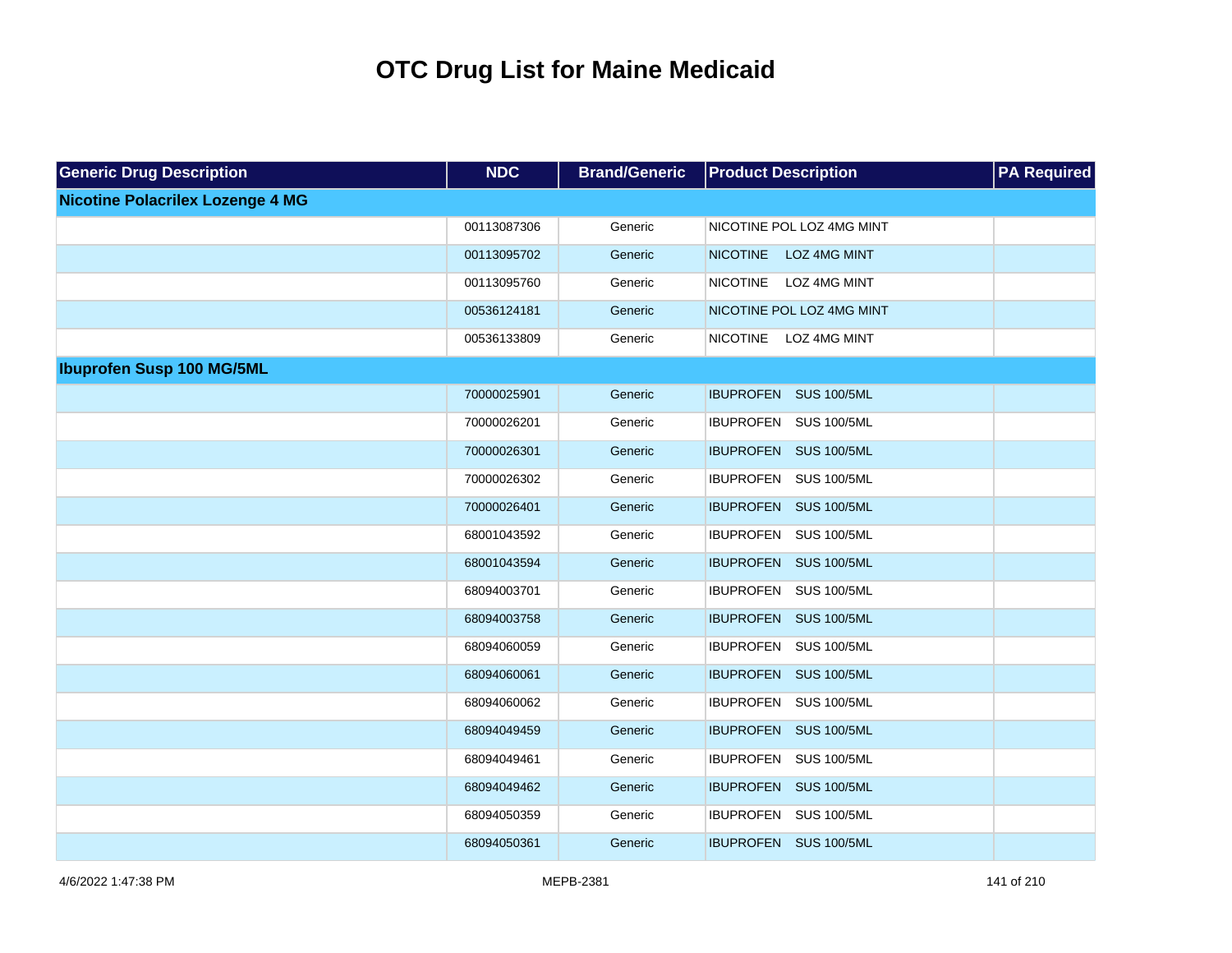| <b>Generic Drug Description</b>  | <b>NDC</b>  | <b>Brand/Generic</b> | <b>Product Description</b>      | <b>PA Required</b> |
|----------------------------------|-------------|----------------------|---------------------------------|--------------------|
| <b>Ibuprofen Susp 100 MG/5ML</b> |             |                      |                                 |                    |
|                                  | 68094050362 | Generic              | IBUPROFEN SUS 100/5ML           |                    |
|                                  | 69230030811 | Generic              | IBUPROFEN SUS 100/5ML           |                    |
|                                  | 69230030812 | Generic              | IBUPROFEN SUS 100/5ML           |                    |
|                                  | 69230030911 | Generic              | IBUPROFEN SUS 100/5ML           |                    |
|                                  | 69230030912 | Generic              | IBUPROFEN SUS 100/5ML           |                    |
|                                  | 69230031011 | Generic              | IBUPROFEN SUS 100/5ML           |                    |
|                                  | 69230031012 | Generic              | IBUPROFEN SUS 100/5ML           |                    |
|                                  | 69230031111 | Generic              | IBUPROFEN SUS 100/5ML           |                    |
|                                  | 69230031112 | Generic              | IBUPROFEN SUS 100/5ML           |                    |
|                                  | 70000018101 | Generic              | IBUPROFEN SUS 100/5ML           |                    |
|                                  | 62011021401 | Generic              | IBUPROFEN SUS 100/5ML           |                    |
|                                  | 63868075618 | Generic              | IBUPROFEN SUS 100/5ML           |                    |
|                                  | 63868075818 | Generic              | IBUPROFEN SUS 100/5ML           |                    |
|                                  | 63868077604 | Generic              | IBUPROFEN SUS 100/5ML           |                    |
|                                  | 63868077904 | Generic              | IBUPROFEN SUS 100/5ML           |                    |
|                                  | 63868077908 | Generic              | IBUPROFEN SUS 100/5ML           |                    |
|                                  | 62011003001 | Generic              | IBUPROFEN SUS 100/5ML           |                    |
|                                  | 62011003002 | Generic              | IBUPROFEN SUS 100/5ML           |                    |
|                                  | 61269076194 | Generic              | IBUPROFEN CH SUS 100/5ML        |                    |
|                                  | 61269076394 | Generic              | <b>IBUPROFEN CH SUS 100/5ML</b> |                    |
|                                  | 62011001001 | Generic              | IBUPROFEN SUS 100/5ML           |                    |
|                                  | 62011001101 | Generic              | IBUPROFEN SUS 100/5ML           |                    |
|                                  | 49348087634 | Generic              | IBUPROFEN SUS 100/5ML           |                    |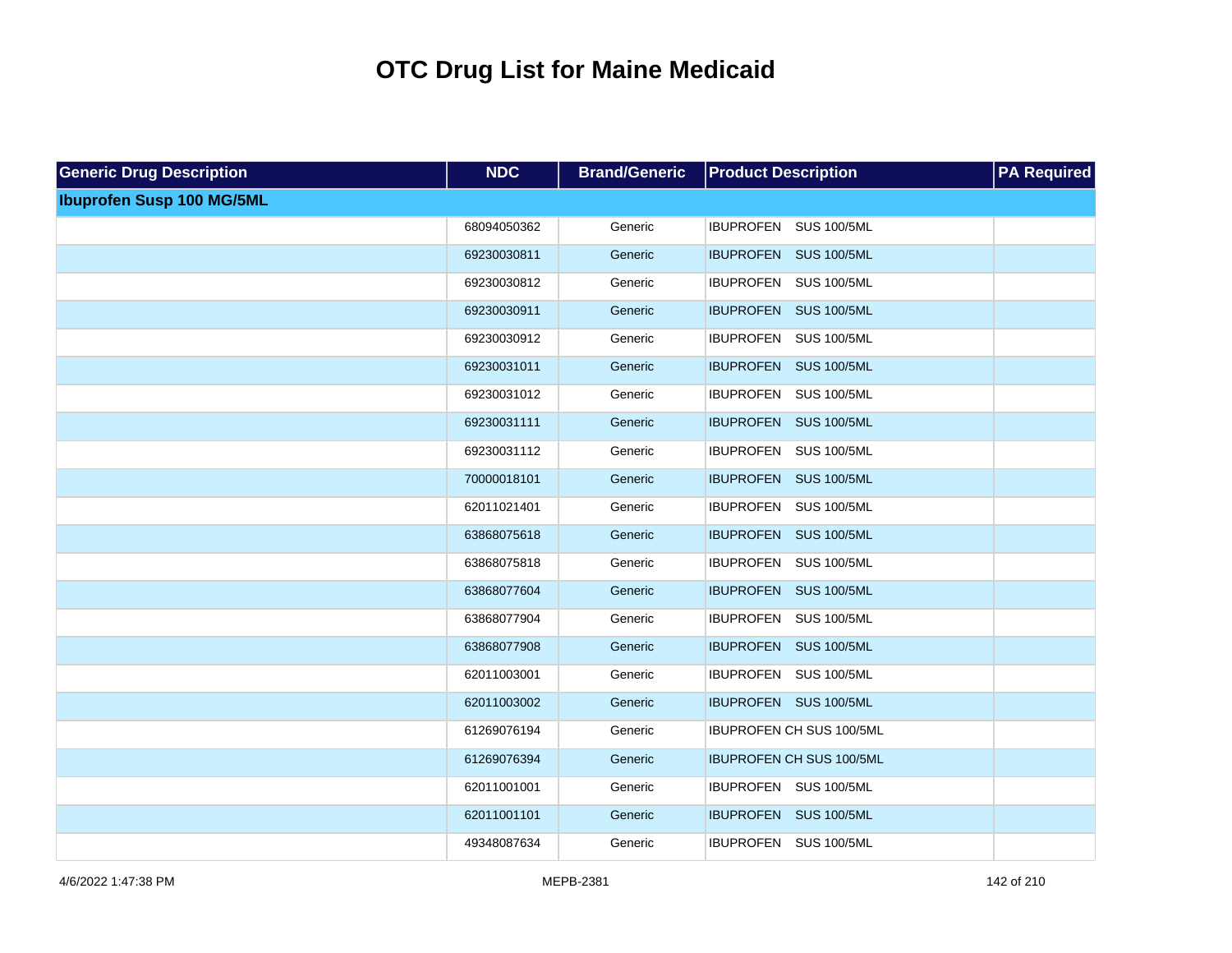| <b>Generic Drug Description</b>  | <b>NDC</b>  | <b>Brand/Generic</b> | <b>Product Description</b>      | <b>PA</b> Required |
|----------------------------------|-------------|----------------------|---------------------------------|--------------------|
| <b>Ibuprofen Susp 100 MG/5ML</b> |             |                      |                                 |                    |
|                                  | 51672213001 | Generic              | IBUPROFEN SUS 100/5ML           |                    |
|                                  | 51672213008 | Generic              | IBUPROFEN SUS 100/5ML           |                    |
|                                  | 00472176098 | Generic              | IBUPROFEN SUS 100/5ML           |                    |
|                                  | 00472176194 | Generic              | IBUPROFEN CH SUS 100/5ML        |                    |
|                                  | 00472176394 | Generic              | IBUPROFEN SUS 100/5ML           |                    |
|                                  | 00472176494 | Generic              | IBUPROFEN SUS 100/5ML           |                    |
|                                  | 00904557720 | Generic              | IBUPROFEN SUS 100/5ML           |                    |
|                                  | 00904530909 | Generic              | IBUPROFEN SUS 100/5ML           |                    |
|                                  | 00904530920 | Generic              | IBUPROFEN SUS 100/5ML           |                    |
|                                  | 00113089726 | Generic              | IBUPROFEN SUS 100/5ML           |                    |
|                                  | 00113089734 | Generic              | IBUPROFEN SUS 100/5ML           |                    |
|                                  | 00113066026 | Generic              | IBUPROFEN SUS 100/5ML           |                    |
|                                  | 00113068526 | Generic              | IBUPROFEN SUS 100/5ML           |                    |
|                                  | 00121091400 | Generic              | IBUPROFEN SUS 100/5ML           |                    |
|                                  | 00121091405 | Generic              | IBUPROFEN SUS 100/5ML           |                    |
|                                  | 00121091700 | Generic              | IBUPROFEN CH SUS 100/5ML        |                    |
|                                  | 00121091705 | Generic              | <b>IBUPROFEN CH SUS 100/5ML</b> |                    |
|                                  | 00121182800 | Generic              | IBUPROFEN SUS 200/10ML          |                    |
|                                  | 00121182810 | Generic              | IBUPROFEN SUS 200/10ML          |                    |
|                                  | 00121183605 | Generic              | IBUPROFEN SUS 100/5ML           |                    |
|                                  | 00113016626 | Generic              | IBUPROFEN SUS 100/5ML           |                    |
|                                  | 00113016634 | Generic              | IBUPROFEN SUS 100/5ML           |                    |
|                                  | 45802089726 | Generic              | IBUPROFEN SUS 100/5ML           |                    |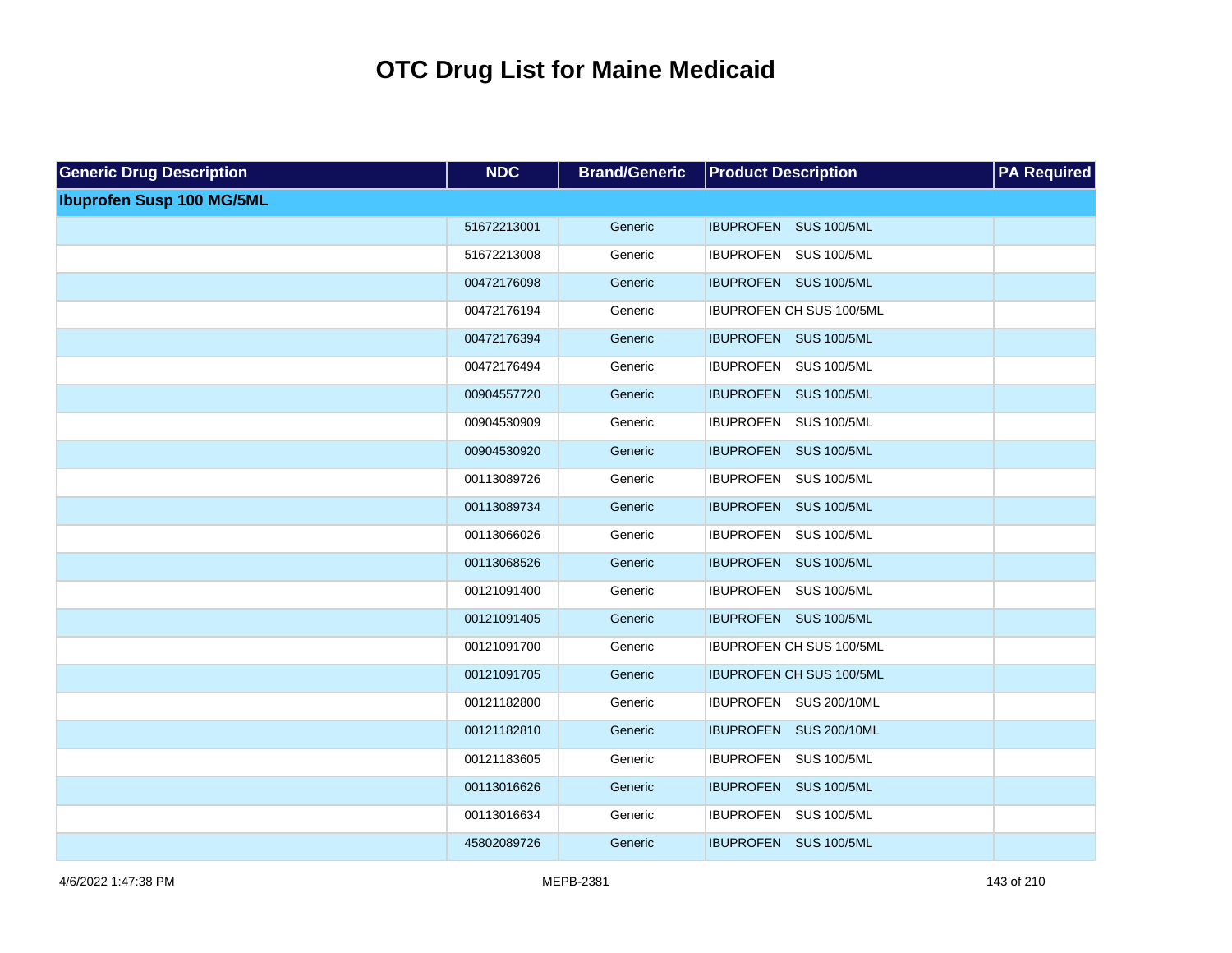| <b>Generic Drug Description</b>  | <b>NDC</b>  | <b>Brand/Generic</b> | <b>Product Description</b> | <b>PA</b> Required |
|----------------------------------|-------------|----------------------|----------------------------|--------------------|
| <b>Ibuprofen Susp 100 MG/5ML</b> |             |                      |                            |                    |
|                                  | 45802089734 | Generic              | IBUPROFEN SUS 100/5ML      |                    |
|                                  | 45802013326 | Generic              | IBUPROFEN SUS 100/5ML      |                    |
|                                  | 45802014026 | Generic              | IBUPROFEN SUS 100/5ML      |                    |
|                                  | 49348022934 | Generic              | IBUPROFEN SUS 100/5ML      |                    |
|                                  | 49348022937 | Generic              | IBUPROFEN SUS 100/5ML      |                    |
|                                  | 49348049934 | Generic              | IBUPROFEN SUS 100/5ML      |                    |
|                                  | 49348050034 | Generic              | IBUPROFEN SUS 100/5ML      |                    |
|                                  | 24385037226 | Generic              | IBUPROFEN SUS 100/5ML      |                    |
|                                  | 24385090526 | Generic              | IBUPROFEN SUS 100/5ML      |                    |
|                                  | 24385090534 | Generic              | IBUPROFEN SUS 100/5ML      |                    |
|                                  | 24385036126 | Generic              | IBUPROFEN SUS 100/5ML      |                    |
|                                  | 24385036134 | Generic              | IBUPROFEN SUS 100/5ML      |                    |
|                                  | 24385000926 | Generic              | IBUPROFEN SUS 100/5ML      |                    |
|                                  | 24385000934 | Generic              | IBUPROFEN SUS 100/5ML      |                    |
| <b>Ibuprofen Tab 200 MG</b>      |             |                      |                            |                    |
|                                  | 49348092709 | Generic              | SM IBUPROFEN TAB 200MG     |                    |
|                                  | 49348092710 | Generic              | SM IBUPROFEN TAB 200MG     |                    |
|                                  | 49483060101 | Generic              | IBUPROFEN TAB 200MG        |                    |
|                                  | 49483060110 | Generic              | IBUPROFEN TAB 200MG        |                    |
|                                  | 62011001401 | Generic              | HM IBUPROFEN TAB 200MG     |                    |
|                                  | 62011001402 | Generic              | HM IBUPROFEN TAB 200MG     |                    |
|                                  | 62011001403 | Generic              | HM IBUPROFEN TAB 200MG     |                    |
|                                  | 62011001407 | Generic              | HM IBUPROFEN TAB 200MG     |                    |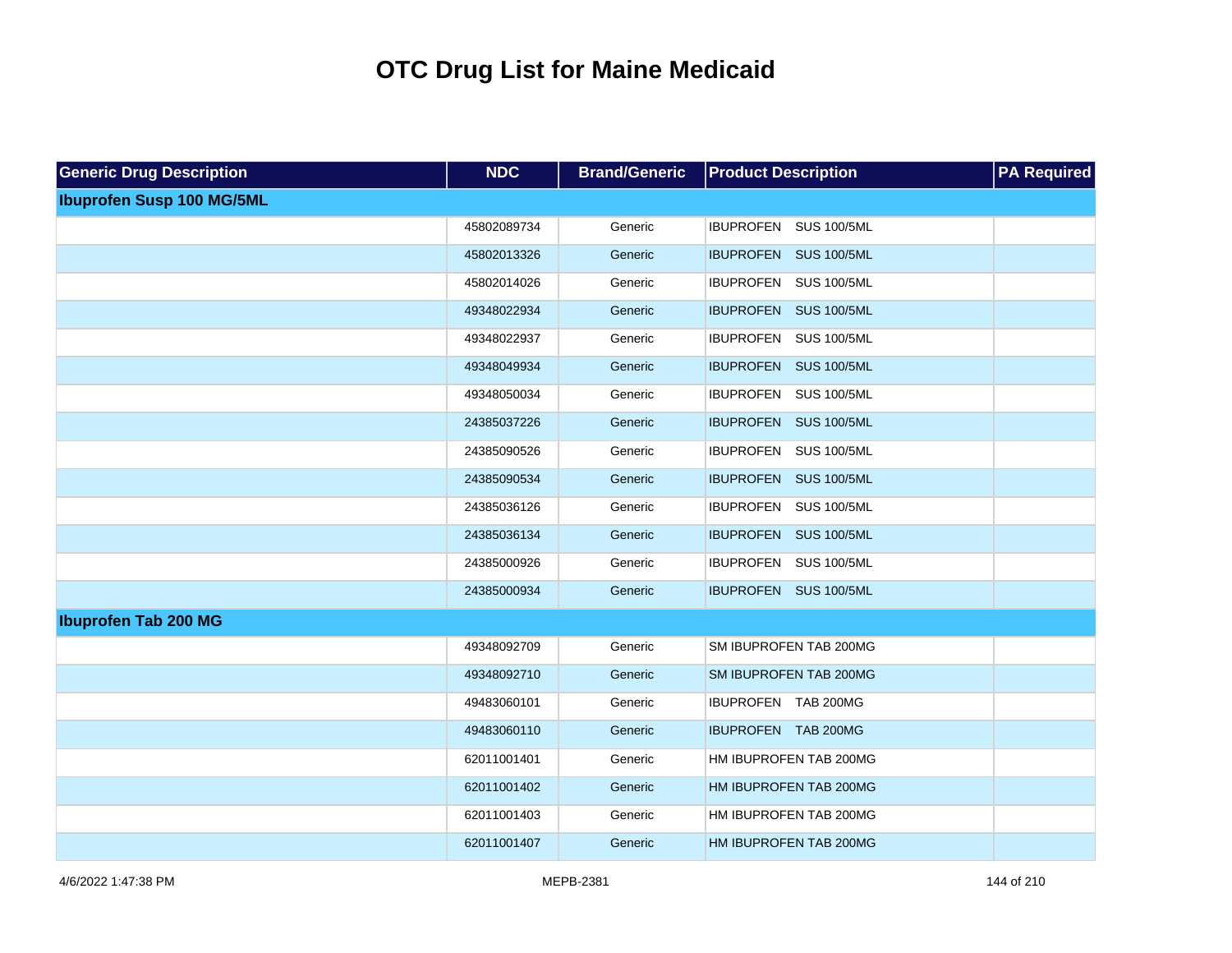| <b>Generic Drug Description</b> | <b>NDC</b>  | <b>Brand/Generic</b> | <b>Product Description</b> | <b>PA Required</b> |
|---------------------------------|-------------|----------------------|----------------------------|--------------------|
| <b>Ibuprofen Tab 200 MG</b>     |             |                      |                            |                    |
|                                 | 62011001501 | Generic              | HM IBUPROFEN TAB 200MG     |                    |
|                                 | 62011001502 | Generic              | HM IBUPROFEN TAB 200MG     |                    |
|                                 | 63868077324 | Generic              | QC IBUPROFEN TAB 200MG     |                    |
|                                 | 63868079150 | Generic              | QC IBUPROFEN TAB 200MG     |                    |
|                                 | 63868079301 | Generic              | QC IBUPROFEN TAB 200MG     |                    |
|                                 | 63868079401 | Generic              | QC IBUPROFEN TAB 200MG     |                    |
|                                 | 63868097924 | Generic              | QC IBUPROFEN TAB 200MG     |                    |
|                                 | 63868098350 | Generic              | QC IBUPROFEN TAB 200MG     |                    |
|                                 | 62011022201 | Generic              | HM IBUPROFEN TAB 200MG     |                    |
|                                 | 62011022202 | Generic              | HM IBUPROFEN TAB 200MG     |                    |
|                                 | 70000017501 | Generic              | IBUPROFEN TAB 200MG        |                    |
|                                 | 70000017502 | Generic              | IBUPROFEN TAB 200MG        |                    |
|                                 | 70000017503 | Generic              | IBUPROFEN TAB 200MG        |                    |
|                                 | 70000017505 | Generic              | IBUPROFEN TAB 200MG        |                    |
|                                 | 70000017508 | Generic              | IBUPROFEN TAB 200MG        |                    |
|                                 | 70000017601 | Generic              | IBUPROFEN TAB 200MG        |                    |
|                                 | 70000017604 | Generic              | IBUPROFEN TAB 200MG        |                    |
|                                 | 70000017605 | Generic              | IBUPROFEN TAB 200MG        |                    |
|                                 | 70000000301 | Generic              | IBUPROFEN TAB 200MG        |                    |
|                                 | 70000000302 | Generic              | IBUPROFEN TAB 200MG        |                    |
|                                 | 70000029101 | Generic              | IBUPROFEN TAB 200MG        |                    |
|                                 | 70000030801 | Generic              | IBUPROFEN TAB 200MG        |                    |
|                                 | 70000030802 | Generic              | IBUPROFEN TAB 200MG        |                    |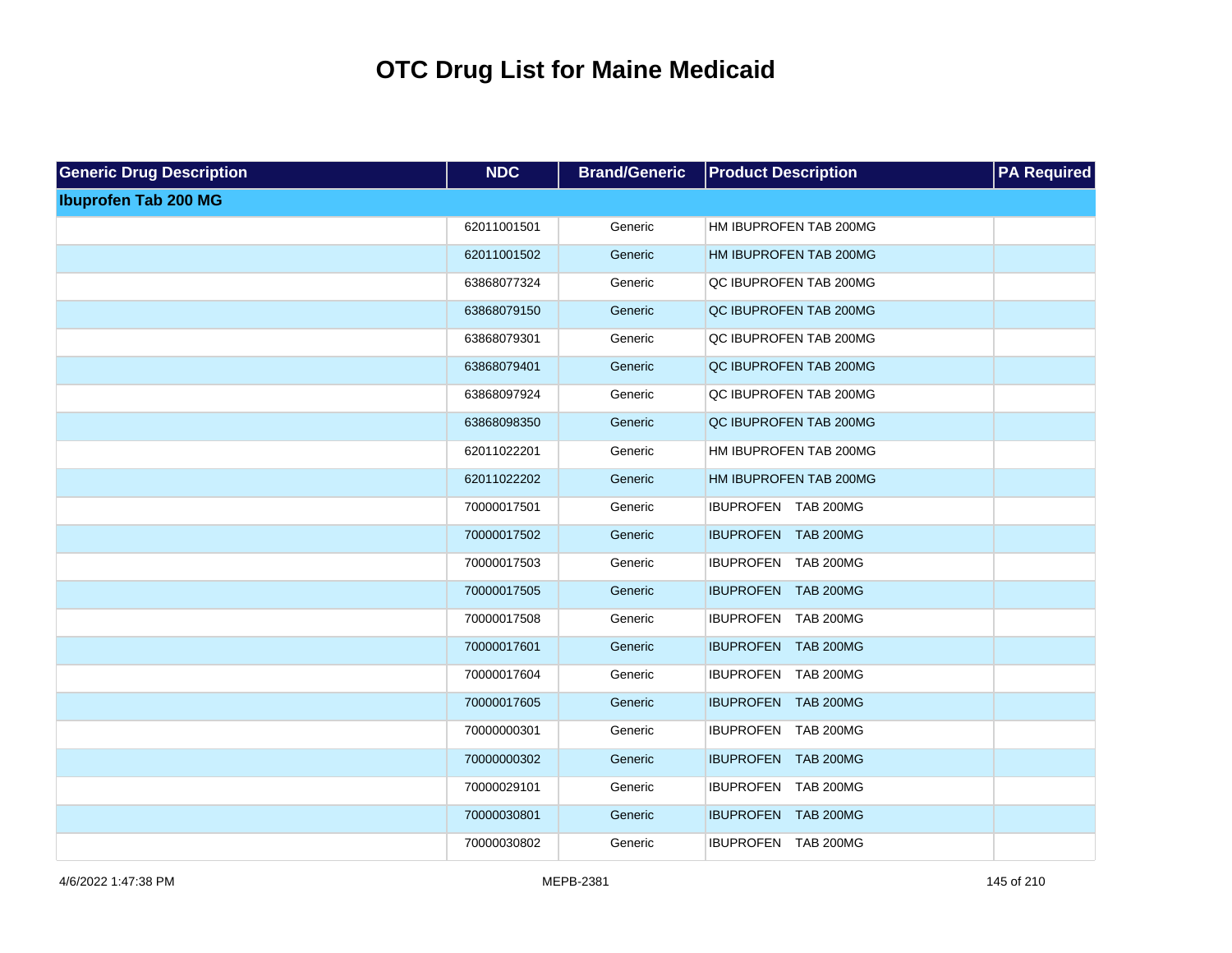| <b>Generic Drug Description</b> | <b>NDC</b>  | <b>Brand/Generic</b> | <b>Product Description</b> | <b>PA Required</b> |
|---------------------------------|-------------|----------------------|----------------------------|--------------------|
| <b>Ibuprofen Tab 200 MG</b>     |             |                      |                            |                    |
|                                 | 24385005878 | Generic              | IBUPROFEN TAB 200MG        |                    |
|                                 | 24385005978 | Generic              | IBUPROFEN TAB 200MG        |                    |
|                                 | 24385064771 | Generic              | IBUPROFEN TAB 200MG        |                    |
|                                 | 24385064778 | Generic              | IBUPROFEN TAB 200MG        |                    |
|                                 | 24385060471 | Generic              | IBUPROFEN TAB 200MG        |                    |
|                                 | 24385060478 | Generic              | IBUPROFEN TAB 200MG        |                    |
|                                 | 24385060485 | Generic              | IBUPROFEN TAB 200MG        |                    |
|                                 | 49348019609 | Generic              | IBUPROFEN TAB 200MG        |                    |
|                                 | 49348019610 | Generic              | IBUPROFEN TAB 200MG        |                    |
|                                 | 49348019635 | Generic              | IBUPROFEN TAB 200MG        |                    |
|                                 | 49348070604 | Generic              | IBUPROFEN TAB 200MG        |                    |
|                                 | 49348070609 | Generic              | IBUPROFEN TAB 200MG        |                    |
|                                 | 49348070610 | Generic              | IBUPROFEN TAB 200MG        |                    |
|                                 | 49348070614 | Generic              | IBUPROFEN TAB 200MG        |                    |
|                                 | 49348070616 | Generic              | IBUPROFEN TAB 200MG        |                    |
|                                 | 49348072710 | Generic              | SM IBUPROFEN TAB 200MG     |                    |
|                                 | 46122054890 | Generic              | IBUPROFEN TAB 200MG        |                    |
|                                 | 00113007471 | Generic              | IBUPROFEN TAB 200MG        |                    |
|                                 | 00113007478 | Generic              | IBUPROFEN TAB 200MG        |                    |
|                                 | 00113051771 | Generic              | IBUPROFEN TAB 200MG        |                    |
|                                 | 00113060462 | Generic              | IBUPROFEN TAB 200MG        |                    |
|                                 | 00113060471 | Generic              | IBUPROFEN TAB 200MG        |                    |
|                                 | 00113060478 | Generic              | IBUPROFEN TAB 200MG        |                    |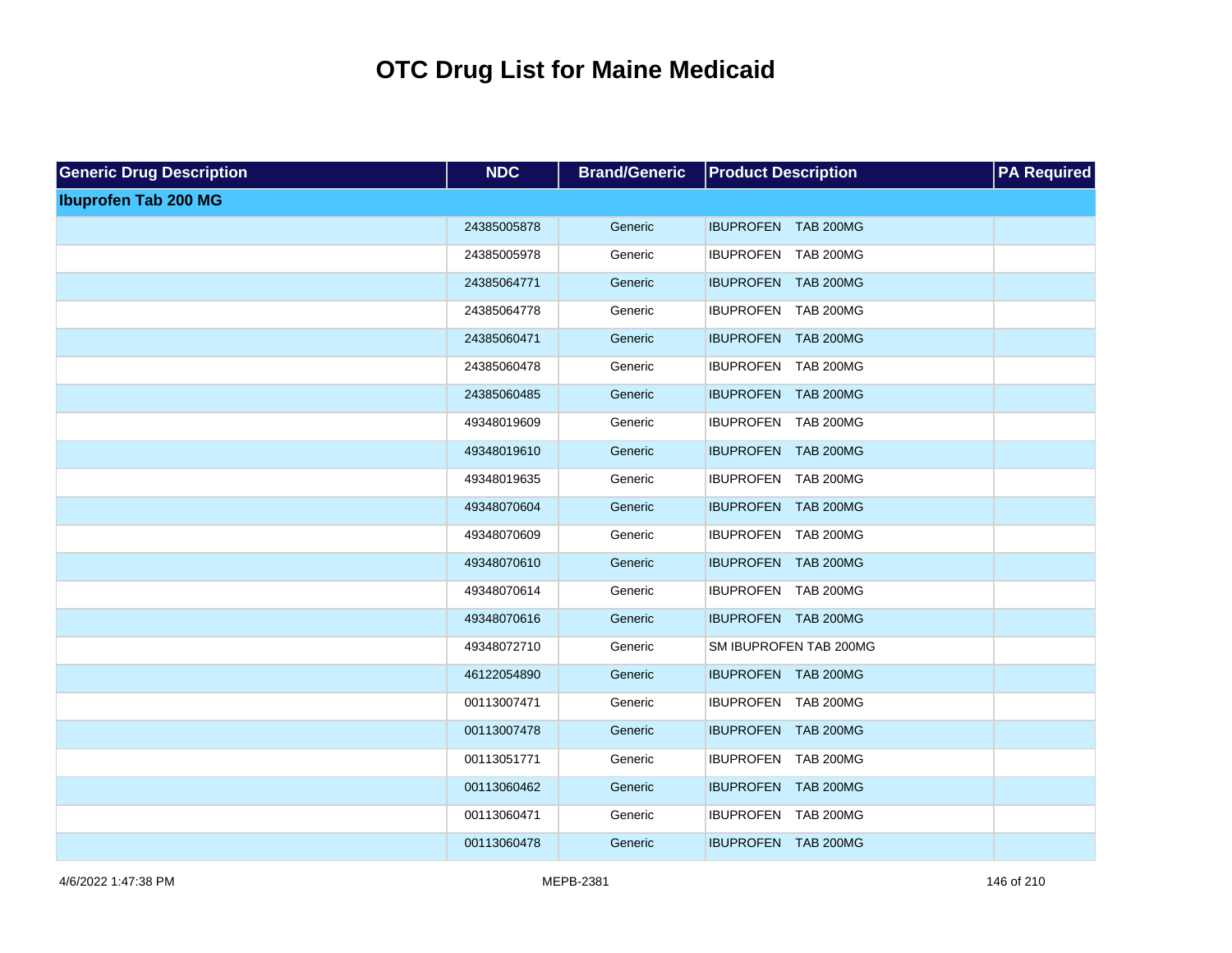| <b>Generic Drug Description</b>   | <b>NDC</b>  | <b>Brand/Generic</b> | <b>Product Description</b>         | <b>PA Required</b> |
|-----------------------------------|-------------|----------------------|------------------------------------|--------------------|
| <b>Ibuprofen Tab 200 MG</b>       |             |                      |                                    |                    |
|                                   | 00113060485 | Generic              | IBUPROFEN TAB 200MG                |                    |
|                                   | 00113060490 | Generic              | IBUPROFEN TAB 200MG                |                    |
|                                   | 00113064762 | Generic              | IBUPROFEN TAB 200MG                |                    |
|                                   | 00113064771 | Generic              | IBUPROFEN TAB 200MG                |                    |
|                                   | 00113064778 | Generic              | IBUPROFEN TAB 200MG                |                    |
|                                   | 00904674724 | Generic              | IBUPROFEN TAB 200MG                |                    |
|                                   | 00904674740 | Generic              | IBUPROFEN TAB 200MG                |                    |
|                                   | 00904674751 | Generic              | IBUPROFEN TAB 200MG                |                    |
|                                   | 00904674759 | Generic              | IBUPROFEN TAB 200MG                |                    |
|                                   | 00904674770 | Generic              | IBUPROFEN TAB 200MG                |                    |
|                                   | 00904674780 | Generic              | IBUPROFEN TAB 200MG                |                    |
|                                   | 00904791251 | Generic              | IBUPROFEN TAB 200MG                |                    |
|                                   | 00904791259 | Generic              | IBUPROFEN TAB 200MG                |                    |
|                                   | 00904791451 | Generic              | <b>IBU-200</b><br><b>TAB 200MG</b> |                    |
|                                   | 00904791459 | Generic              | <b>IBU-200</b><br><b>TAB 200MG</b> |                    |
|                                   | 00904791461 | Generic              | IBUPROFEN TAB 200MG                |                    |
| <b>Naproxen Sodium Tab 220 MG</b> |             |                      |                                    |                    |
|                                   | 69230031301 | Generic              | ALL DAY PAIN TAB 220MG             |                    |
|                                   | 69230031305 | Generic              | ALL DAY PAIN TAB 220MG             |                    |
|                                   | 69230031350 | Generic              | ALL DAY PAIN TAB 220MG             |                    |
|                                   | 70000017101 | Generic              | ALL DAY PAIN TAB 220MG             |                    |
|                                   | 70000017103 | Generic              | ALL DAY PAIN TAB 220MG             |                    |
|                                   | 70000020101 | Generic              | ALL DAY PAIN TAB 220MG             |                    |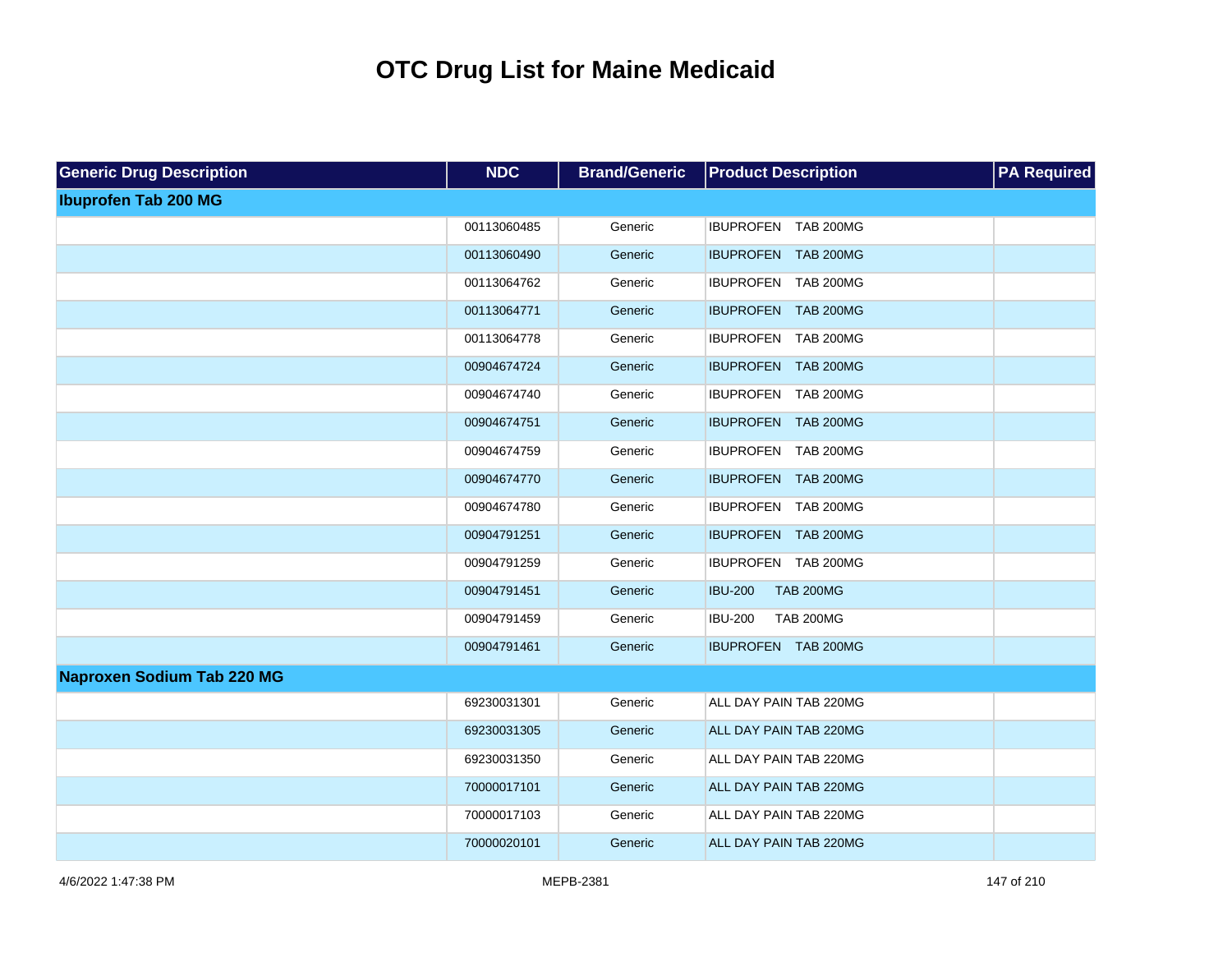| <b>Generic Drug Description</b>   | <b>NDC</b>  | <b>Brand/Generic</b> | <b>Product Description</b>          | <b>PA Required</b> |
|-----------------------------------|-------------|----------------------|-------------------------------------|--------------------|
| <b>Naproxen Sodium Tab 220 MG</b> |             |                      |                                     |                    |
|                                   | 70000020102 | Generic              | ALL DAY PAIN TAB 220MG              |                    |
|                                   | 70000020103 | Generic              | ALL DAY PAIN TAB 220MG              |                    |
|                                   | 63868046501 | Generic              | NAPROXEN SOD TAB 220MG              |                    |
|                                   | 63868046550 | Generic              | NAPROXEN SOD TAB 220MG              |                    |
|                                   | 63868046650 | Generic              | NAPROXEN SOD TAB 220MG              |                    |
|                                   | 62011001701 | Generic              | NAPROXEN SOD TAB 220MG              |                    |
|                                   | 62011001702 | Generic              | NAPROXEN SOD TAB 220MG              |                    |
|                                   | 49483060901 | Generic              | NAPROXEN SOD TAB 220MG              |                    |
|                                   | 49483060905 | Generic              | NAPROXEN SOD TAB 220MG              |                    |
|                                   | 00113090162 | Generic              | NAPROXEN SOD TAB 220MG              |                    |
|                                   | 00113090178 | Generic              | NAPROXEN SOD TAB 220MG              |                    |
|                                   | 00113436862 | Generic              | NAPROXEN SOD TAB 220MG              |                    |
|                                   | 00113436871 | Generic              | NAPROXEN SOD TAB 220MG              |                    |
|                                   | 00113436878 | Generic              | NAPROXEN SOD TAB 220MG              |                    |
|                                   | 00536109301 | Generic              | ALL DAY RELF TAB 220MG              |                    |
|                                   | 00536109306 | Generic              | ALL DAY RELF TAB 220MG              |                    |
|                                   | 00536109401 | Generic              | ALL DAY RELF TAB 220MG              |                    |
|                                   | 00536109406 | Generic              | ALL DAY RELF TAB 220MG              |                    |
|                                   | 46122056271 | Generic              | <b>NAPROXEN</b><br><b>TAB 220MG</b> |                    |
|                                   | 46122056278 | Generic              | <b>NAPROXEN</b><br><b>TAB 220MG</b> |                    |
|                                   | 46122056471 | Generic              | <b>TAB 220MG</b><br><b>NAPROXEN</b> |                    |
|                                   | 46122056478 | Generic              | <b>NAPROXEN</b><br><b>TAB 220MG</b> |                    |
|                                   | 46122056481 | Generic              | <b>NAPROXEN</b><br><b>TAB 220MG</b> |                    |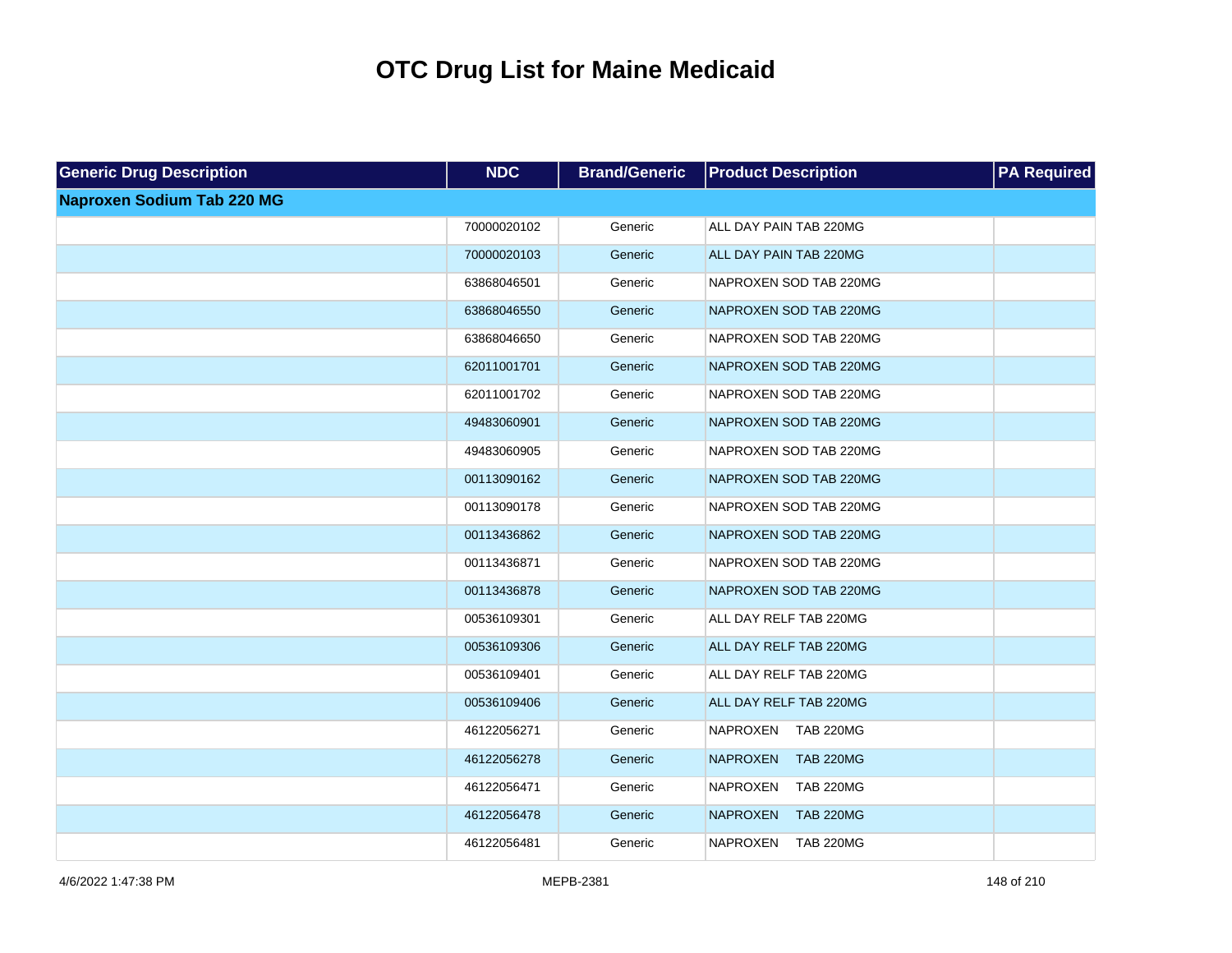| <b>Generic Drug Description</b>                   | <b>NDC</b>  | <b>Brand/Generic</b> | <b>Product Description</b>     | <b>PA Required</b> |
|---------------------------------------------------|-------------|----------------------|--------------------------------|--------------------|
| <b>Naproxen Sodium Tab 220 MG</b>                 |             |                      |                                |                    |
|                                                   | 45802049071 | Generic              | NAPROXEN SOD TAB 220MG         |                    |
|                                                   | 45802049078 | Generic              | NAPROXEN SOD TAB 220MG         |                    |
|                                                   | 49348030609 | Generic              | NAPROXEN SOD TAB 220MG         |                    |
|                                                   | 49348030610 | Generic              | NAPROXEN SOD TAB 220MG         |                    |
| Ketotifen Fumarate Ophth Soln 0.025% (Base Equiv) |             |                      |                                |                    |
|                                                   | 70000012401 | Generic              | EYE ITCH REL DRO 0.025%OP      |                    |
|                                                   | 70000052201 | Generic              | EYE ITCH REL DRO 0.025%OP      |                    |
|                                                   | 70000052202 | Generic              | EYE ITCH REL DRO 0.025%OP      |                    |
|                                                   | 76385010617 | Generic              | <b>KETOTIF FUM DRO</b>         |                    |
|                                                   | 49348010717 | Generic              | EYE ITCH REL DRO 0.025%OP      |                    |
|                                                   | 17478071710 | Generic              | KETOTIF FUM DRO 0.025%OP       |                    |
|                                                   | 24208060105 | Generic              | ALAWAY CHILD DRO 0.025%OP      |                    |
|                                                   | 24208060110 | Generic              | <b>ALAWAY</b><br>DRO 0.025%OP  |                    |
|                                                   | 00536125240 | Generic              | EYE ITCH REL DRO 0.025%OP      |                    |
|                                                   | 00065401105 | <b>Brand</b>         | <b>ZADITOR</b><br>DRO 0.025%OP |                    |
|                                                   | 00065401106 | <b>Brand</b>         | <b>ZADITOR</b><br>DRO 0.025%OP |                    |
| Olopatadine HCI Ophth Soln 0.1% (Base Equivalent) |             |                      |                                |                    |
|                                                   | 70000005401 | Generic              | EYE ALLERGY SOL ITCH/RED       |                    |
|                                                   | 62011046901 | Generic              | EYE ALLERGY SOL ITCH/RED       |                    |
|                                                   | 00065427401 | <b>Brand</b>         | PATADAY<br>SOL 0.1%            | PA REQUIRED        |
|                                                   | 00536130840 | Generic              | OLOPATADINE DRO 0.1%           |                    |
|                                                   | 46122067264 | Generic              | OLOPATADINE DRO 0.1% OP        |                    |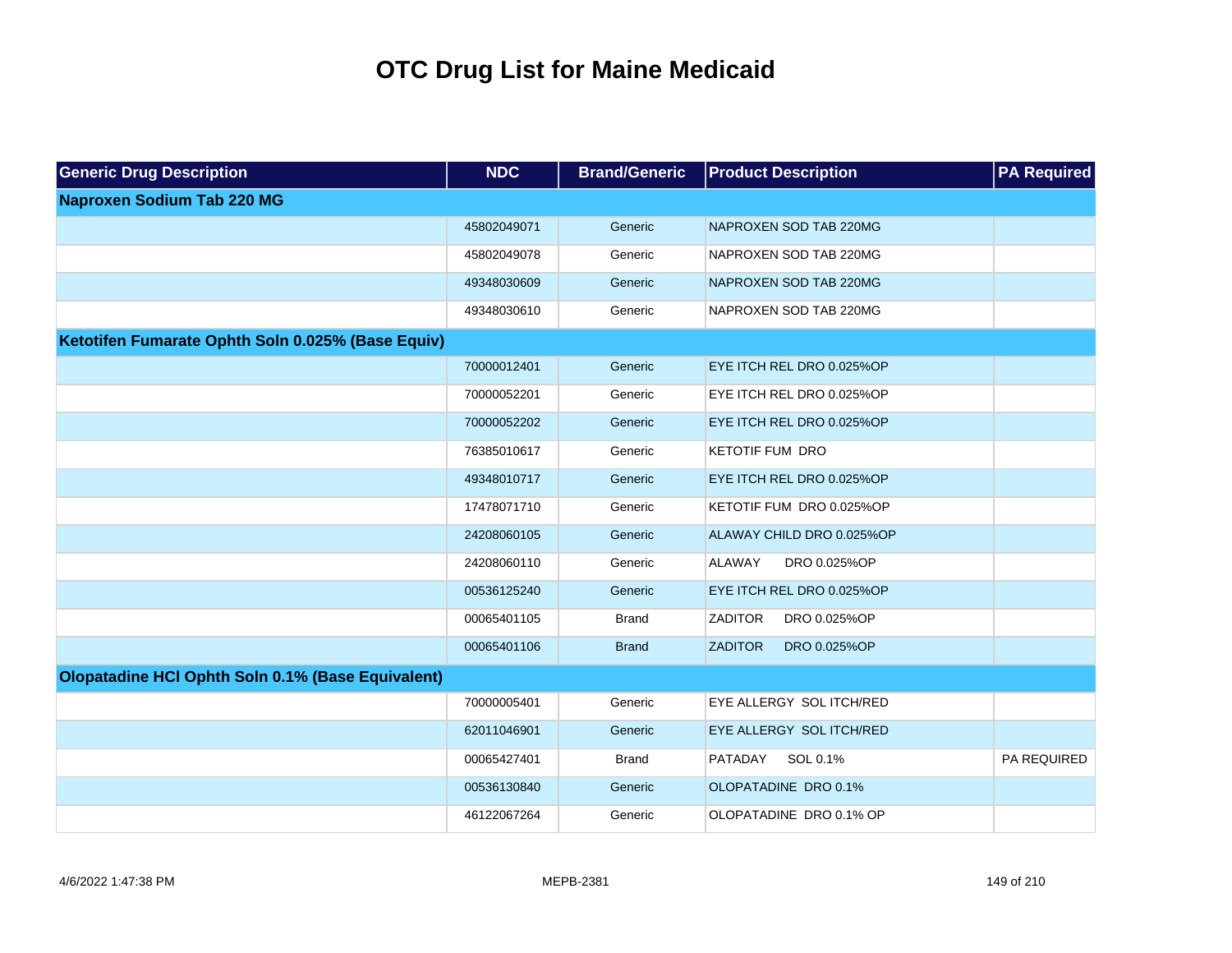| <b>Generic Drug Description</b>                    | <b>NDC</b>  | <b>Brand/Generic</b> | <b>Product Description</b>       | <b>PA Required</b> |
|----------------------------------------------------|-------------|----------------------|----------------------------------|--------------------|
| Olopatadine HCI Ophth Soln 0.2% (Base Equivalent)  |             |                      |                                  |                    |
|                                                    | 70000005301 | Generic              | EYE ALLERGY SOL ITCH REL         | <b>PA REQUIRED</b> |
|                                                    | 70677012201 | Generic              | SM OLOPATADI SOL 0.2%            | PA REQUIRED        |
|                                                    | 46122067127 | Generic              | GNP OLOPATAD SOL 0.2%            | PA REQUIRED        |
|                                                    | 00536130723 | Generic              | OLOPATADINE SOL 0.2%             | PA REQUIRED        |
|                                                    | 00065815001 | <b>Brand</b>         | <b>PATADAY</b><br>SOL 0.2%       | PA REQUIRED        |
|                                                    | 00065815003 | <b>Brand</b>         | SOL 0.2%<br><b>PATADAY</b>       | PA REQUIRED        |
| Olopatadine HCI Ophth Soln 0.7% (Base Equivalent)  |             |                      |                                  |                    |
|                                                    | 00065081601 | <b>Brand</b>         | <b>PATADAY</b><br>SOL 0.7%       | <b>PA REQUIRED</b> |
|                                                    | 00065081604 | <b>Brand</b>         | SOL 0.7%<br><b>PATADAY</b>       | PA REQUIRED        |
| *Artificial Tear Ophth Solution***                 |             |                      |                                  |                    |
|                                                    | 00065042636 | Generic              | <b>GENTEAL TEAR SOL MODERATE</b> |                    |
|                                                    | 00065042637 | Generic              | <b>GENTEAL TEAR SOL MODERATE</b> |                    |
| *White Petrolatum-Mineral Oil Ophth Ointment***    |             |                      |                                  |                    |
|                                                    | 70000051301 | Generic              | <b>LUBRICNT EYE OIN NIGHTTIM</b> | <b>PA REQUIRED</b> |
|                                                    | 00065050935 | Generic              | <b>SYSTANE</b><br>OIN            | PA REQUIRED        |
|                                                    | 00065051801 | Generic              | <b>GENTEAL TEAR OIN NT-TIME</b>  | PA REQUIRED        |
|                                                    | 00023024004 | Generic              | REFRESH P.M. OIN OP              | <b>PA REQUIRED</b> |
|                                                    | 00023031204 | Generic              | REFRESH LACR OIN OP              | PA REQUIRED        |
|                                                    | 00023031207 | Generic              | REFRESH LACR OIN OP              | <b>PA REQUIRED</b> |
|                                                    | 00904648838 | Generic              | LUBRIFRESH OIN P.M.              |                    |
|                                                    | 17478006235 | Generic              | ARTIFI TEARS OIN OP              | PA REQUIRED        |
| Carboxymethylcellulose Sodium (PF) Ophth Soln 0.5% |             |                      |                                  |                    |
|                                                    | 70000001201 | Generic              | LUBRICNT EYE DRO 0.5% OP         | <b>PA REQUIRED</b> |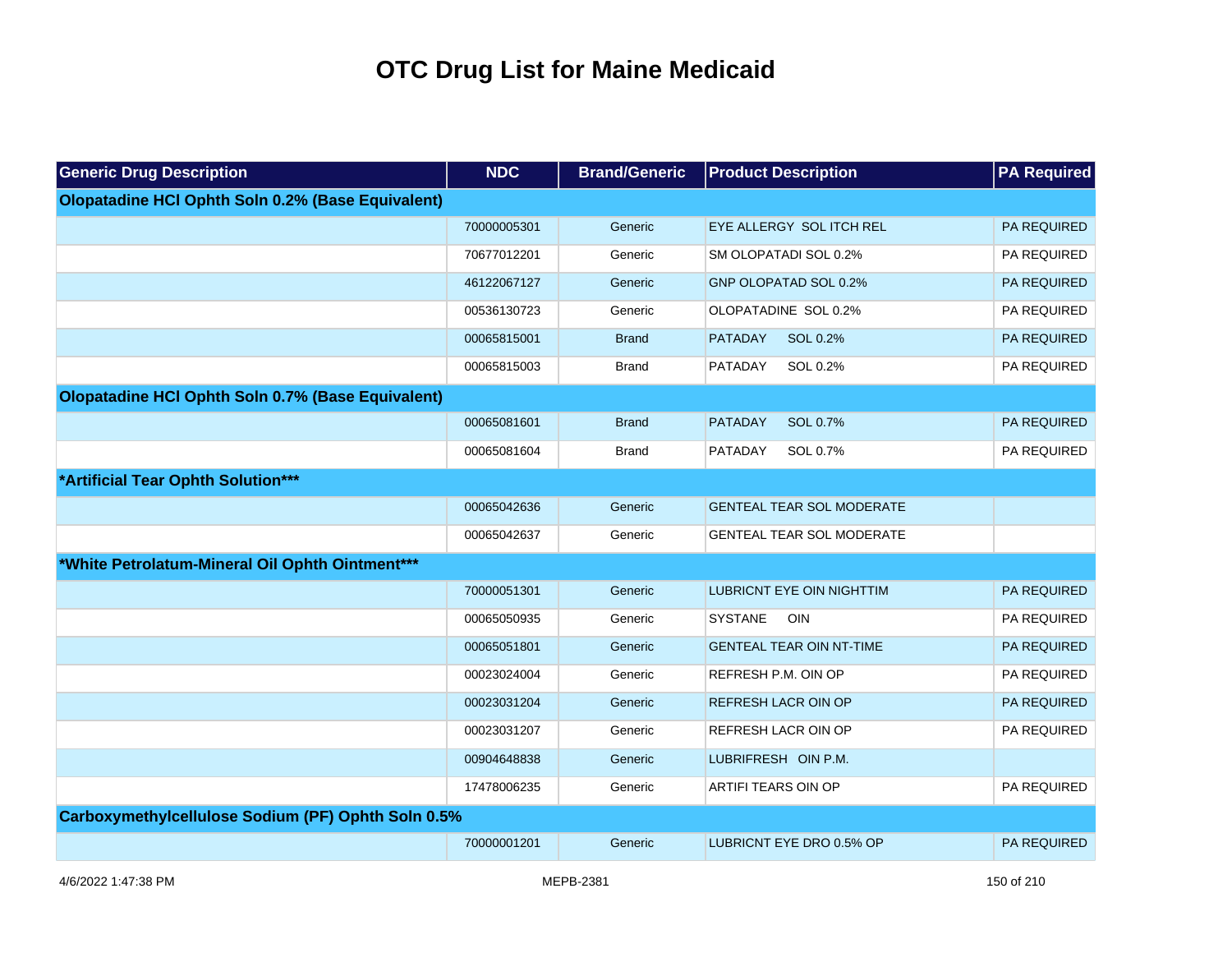| <b>Generic Drug Description</b>                      | <b>NDC</b>  | <b>Brand/Generic</b> | <b>Product Description</b>     | <b>PA Required</b> |
|------------------------------------------------------|-------------|----------------------|--------------------------------|--------------------|
| Carboxymethylcellulose Sodium (PF) Ophth Soln 0.5%   |             |                      |                                |                    |
|                                                      | 70000001202 | Generic              | LUBRICNT EYE DRO 0.5% OP       | PA REQUIRED        |
|                                                      | 62011020301 | Generic              | LUBRICATING DRO 0.5%           | PA REQUIRED        |
|                                                      | 46122019565 | Generic              | LUBRICNT EYE DRO 0.5% OP       | PA REQUIRED        |
|                                                      | 49348032944 | Generic              | LUBRICATING DRO 0.5%           | PA REQUIRED        |
|                                                      | 00904632946 | Generic              | LUBRICNT EYE DRO 0.5% OP       | PA REQUIRED        |
|                                                      | 00904632951 | Generic              | LUBRICNT EYE DRO 0.5% OP       | PA REQUIRED        |
|                                                      | 00023040330 | <b>Brand</b>         | REFRESH PLUS DRO 0.5% OP       |                    |
|                                                      | 00023040350 | <b>Brand</b>         | REFRESH PLUS DRO 0.5% OP       |                    |
|                                                      | 00023040370 | <b>Brand</b>         | REFRESH PLUS DRO 0.5% OP       |                    |
|                                                      | 00113032365 | Generic              | LUBRICATING DRO 0.5%           | PA REQUIRED        |
| <b>Carboxymethylcellulose Sodium Ophth Gel 1%</b>    |             |                      |                                |                    |
|                                                      | 70000008901 | Generic              | DRY EYE RELF GEL 1%            | PA REQUIRED        |
|                                                      | 00023920515 | <b>Brand</b>         | <b>REFRESH LIQU DRO 1% OP</b>  | <b>PA REQUIRED</b> |
| <b>Carboxymethylcellulose Sodium Ophth Soln 0.5%</b> |             |                      |                                |                    |
|                                                      | 70000009001 | Generic              | LUBRICNT EYE DRO 0.5% OP       |                    |
|                                                      | 70000009002 | Generic              | LUBRICNT EYE DRO 0.5% OP       |                    |
|                                                      | 50268006815 | Generic              | CARBOXYMETHY SOL 0.5%          |                    |
|                                                      | 00023079801 | <b>Brand</b>         | REFRESH TEAR DRO 0.5% OP       |                    |
|                                                      | 00023079815 | <b>Brand</b>         | REFRESH TEAR DRO 0.5% OP       |                    |
| Dextran 70-Hypromellose (PF) Ophth Soln 0.1-0.3%     |             |                      |                                |                    |
|                                                      | 00065041928 | Generic              | <b>BION TEARS SOL OP</b>       |                    |
|                                                      | 00065806301 | Brand                | <b>GENTEAL TEAR SOL MOD PF</b> | PA REQUIRED        |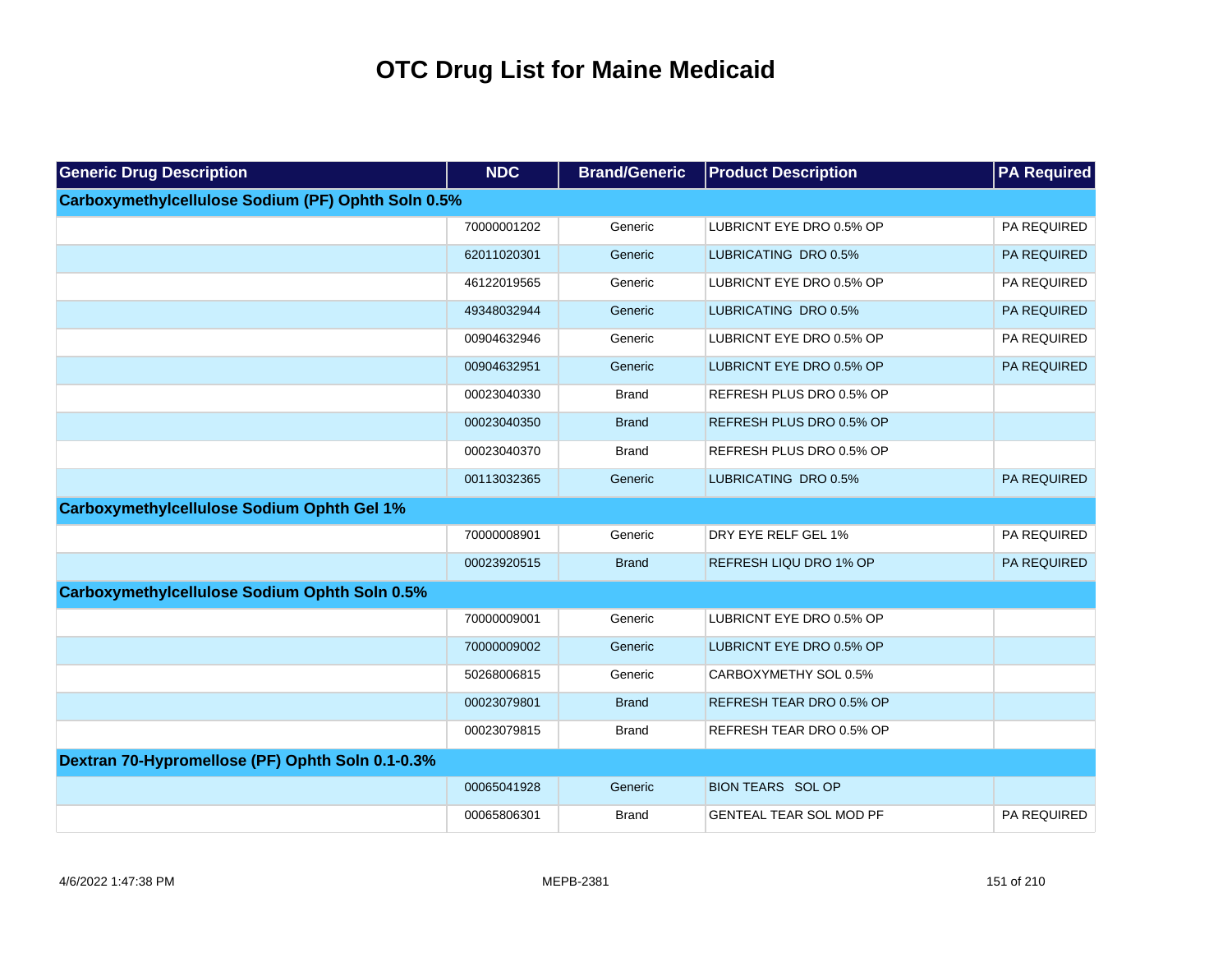| <b>Generic Drug Description</b>                  | <b>NDC</b>  | <b>Brand/Generic</b> | <b>Product Description</b>          | <b>PA Required</b> |
|--------------------------------------------------|-------------|----------------------|-------------------------------------|--------------------|
| Dextran 70-Hypromellose Ophth Soln 0.1-0.3%      |             |                      |                                     |                    |
|                                                  | 00536128294 | Generic              | <b>LUBRICATING SOL TEARS</b>        |                    |
| <b>Polyvinyl Alcohol Ophth Soln 1.4%</b>         |             |                      |                                     |                    |
|                                                  | 00536132594 | Generic              | POLYVINYL AL SOL 1.4% OP            |                    |
|                                                  | 17478006012 | Generic              | ARTIFI TEARS SOL 1.4% OP            |                    |
| Naphazoline w/ Pheniramine Ophth Soln 0.025-0.3% |             |                      |                                     |                    |
|                                                  | 00065008515 | <b>Brand</b>         | NAPHCON-A SOL OP                    |                    |
|                                                  | 00065008542 | <b>Brand</b>         | NAPHCON-A SOL OP                    |                    |
| <b>Sodium Chloride Hypertonic Ophth Oint 5%</b>  |             |                      |                                     |                    |
|                                                  | 00536125391 | Generic              | SOD CHLORIDE OIN 5% OP              |                    |
|                                                  | 17478062235 | Generic              | SOD CHLORIDE OIN 5% OP              |                    |
|                                                  | 24208038555 | <b>Brand</b>         | <b>MURO 128</b><br><b>OIN 5% OP</b> |                    |
|                                                  | 24208038556 | <b>Brand</b>         | <b>MURO 128</b><br><b>OIN 5% OP</b> |                    |
| <b>Sodium Chloride Hypertonic Ophth Soln 5%</b>  |             |                      |                                     |                    |
|                                                  | 24208027715 | <b>Brand</b>         | MURO 128 SOL 5% OP                  |                    |
|                                                  | 17478062312 | Generic              | SOD CHLORIDE SOL 5% OP              |                    |
|                                                  | 00536125494 | Generic              | SOD CHLORIDE SOL 5% OP              |                    |
| Tetrahydrozoline HCI Ophth Soln 0.05%            |             |                      |                                     |                    |
|                                                  | 62011010201 | Generic              | HM EYE DROPS SOL 0.05% OP           |                    |
|                                                  | 70000045401 | Generic              | EYE DROPS SOL 0.05% OP              |                    |
|                                                  | 00536121794 | Generic              | EYE DROPS SOL 0.05% OP              |                    |
|                                                  | 24385007505 | Generic              | GNP EYE DROP SOL 0.05% OP           |                    |
| <b>Benzoyl Peroxide Gel 10%</b>                  |             |                      |                                     |                    |
|                                                  | 45802030801 | Generic              | BENZOYL PER GEL 10%                 | <b>PA REQUIRED</b> |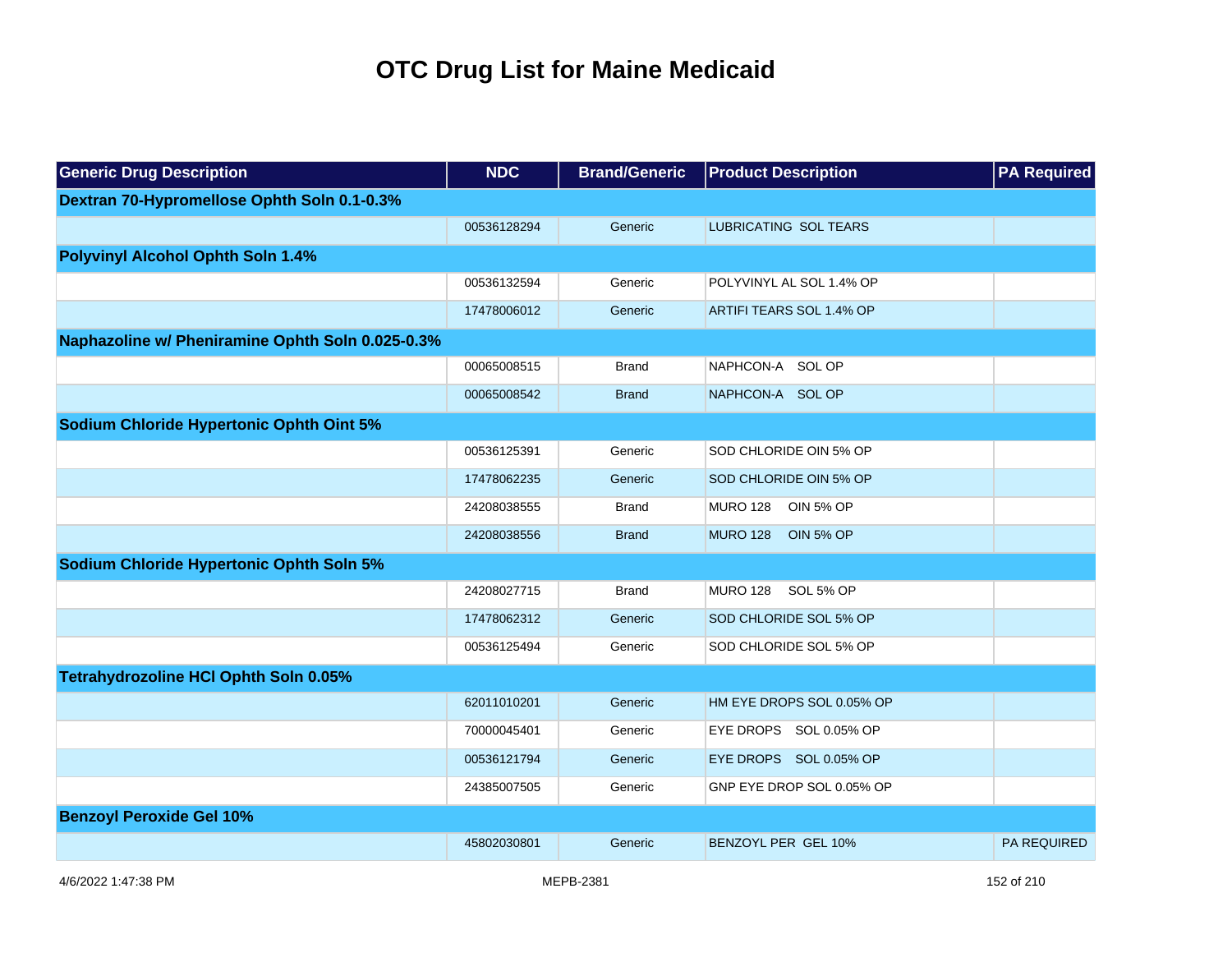| <b>Generic Drug Description</b>        | <b>NDC</b>  | <b>Brand/Generic</b> | <b>Product Description</b>  | <b>PA Required</b> |
|----------------------------------------|-------------|----------------------|-----------------------------|--------------------|
| <b>Benzoyl Peroxide Gel 10%</b>        |             |                      |                             |                    |
|                                        | 45802030896 | Generic              | BENZOYL PER GEL 10%         | PA REQUIRED        |
|                                        | 00536105625 | Generic              | <b>ACNE MEDICAT GEL 10%</b> | PA REQUIRED        |
|                                        | 00536105656 | Generic              | ACNE MEDICAT GEL 10%        | PA REQUIRED        |
| <b>Benzoyl Peroxide Gel 5%</b>         |             |                      |                             |                    |
|                                        | 00536105525 | Generic              | <b>ACNE MEDICAT GEL 5%</b>  | PA REQUIRED        |
|                                        | 00536105556 | Generic              | ACNE MEDICAT GEL 5%         | PA REQUIRED        |
|                                        | 00536105557 | Generic              | <b>ACNE MEDICAT GEL 5%</b>  | PA REQUIRED        |
|                                        | 45802021601 | Generic              | BENZOYL PER GEL 5%          | PA REQUIRED        |
|                                        | 45802021696 | Generic              | BENZOYL PER GEL 5%          | PA REQUIRED        |
| <b>Benzoyl Peroxide Lig 10%</b>        |             |                      |                             |                    |
|                                        | 67405083005 | Generic              | BENZOYL PER LIQ 10% WASH    | PA REQUIRED        |
|                                        | 67405083008 | Generic              | BENZOYL PER LIQ 10% WASH    | PA REQUIRED        |
|                                        | 45802031801 | Generic              | BENZOYL PER LIQ 10% WASH    | PA REQUIRED        |
|                                        | 45802031834 | Generic              | BENZOYL PER LIQ 10% WASH    | PA REQUIRED        |
|                                        | 00536126163 | Generic              | BENZOYL PER LIQ 10% WASH    | PA REQUIRED        |
| <b>Benzoyl Peroxide Lotion 5%</b>      |             |                      |                             |                    |
|                                        | 00536105775 | <b>Brand</b>         | <b>ACNE MEDICAT LOT 5%</b>  | PA REQUIRED        |
| *Neomycin-Bacitracin-Polymyxin Oint*** |             |                      |                             |                    |
|                                        | 68001048345 | Generic              | TRIPLE ANTIB OIN            |                    |
|                                        | 68001048346 | Generic              | <b>TRIPLE ANTIB OIN</b>     |                    |
|                                        | 70000009401 | Generic              | TRIPLE ANTIB OIN            |                    |
|                                        | 70000005801 | Generic              | <b>TRIPLE ANTIB OIN</b>     |                    |
|                                        | 70677001301 | Generic              | SM TRIPLE OIN ANTIBIOT      |                    |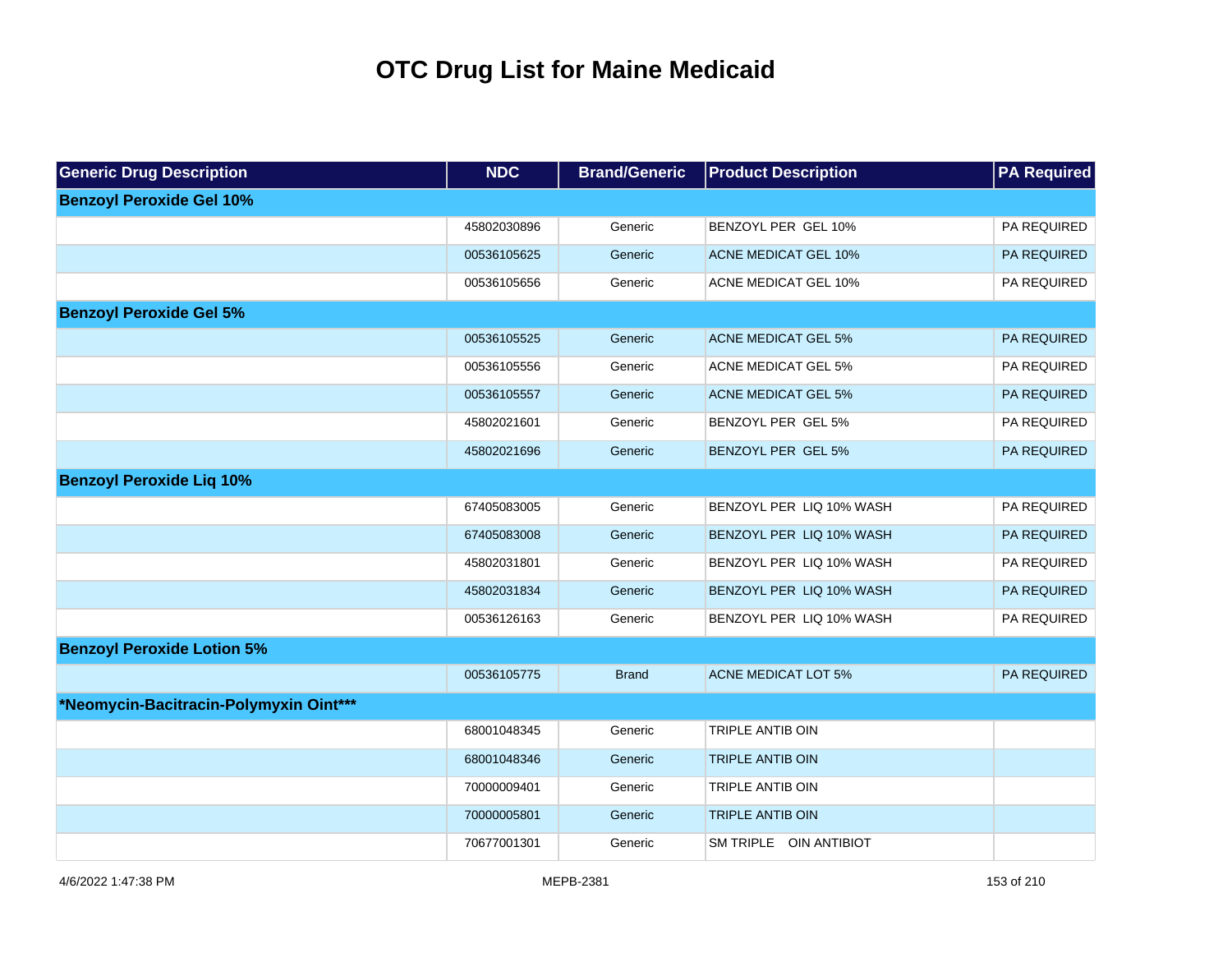| <b>Generic Drug Description</b>        | <b>NDC</b>  | <b>Brand/Generic</b> | <b>Product Description</b> | <b>PA Required</b> |
|----------------------------------------|-------------|----------------------|----------------------------|--------------------|
| *Neomycin-Bacitracin-Polymyxin Oint*** |             |                      |                            |                    |
|                                        | 70512010230 | Generic              | <b>TRIPLE ANTIB OIN</b>    |                    |
|                                        | 62011032101 | Generic              | HM TRIPLE OIN ANTIBIOT     |                    |
|                                        | 61269017934 | Generic              | <b>TRIPLE ANTIB OIN</b>    |                    |
|                                        | 61269017956 | Generic              | TRIPLE ANTIB OIN           |                    |
|                                        | 51672201601 | Generic              | <b>TRIPLE ANTIB OIN</b>    |                    |
|                                        | 51672201602 | Generic              | <b>TRIPLE ANTIB OIN</b>    |                    |
|                                        | 51672212001 | Generic              | TRIPLE ANTIB OIN           |                    |
|                                        | 51672212002 | Generic              | TRIPLE ANTIB OIN           |                    |
|                                        | 00904073431 | Generic              | <b>TRIPLE ANTIB OIN</b>    |                    |
|                                        | 00713026831 | Generic              | <b>TRIPLE ANTIB OIN</b>    |                    |
|                                        | 00113008464 | Generic              | FIRST AID OIN ANTIBIOT     |                    |
|                                        | 00472017934 | Generic              | <b>TRIPLE ANTIB OIN</b>    |                    |
|                                        | 00472017956 | Generic              | <b>TRIPLE ANTIB OIN</b>    |                    |
|                                        | 00904668067 | Generic              | TRIPLE ANTIB OIN FRST AID  |                    |
|                                        | 00904880567 | Generic              | <b>TRIPLE ANTIB OIN</b>    |                    |
|                                        | 45802014301 | Generic              | <b>TRIPLE ANTIB OIN</b>    |                    |
|                                        | 45802014303 | Generic              | <b>TRIPLE ANTIB OIN</b>    |                    |
|                                        | 45802014370 | Generic              | <b>TRIPLE ANTIB OIN</b>    |                    |
|                                        | 46122041403 | Generic              | GNP TRIPLE OIN ANTIBIOT    |                    |
|                                        | 46122041405 | Generic              | GNP TRIPLE OIN ANTIBIOT    |                    |
| <b>Bacitracin Oint 500 Unit/GM</b>     |             |                      |                            |                    |
|                                        | 63868096028 | Generic              | BACITRACIN OIN 500/GM      |                    |
|                                        | 68001047746 | Generic              | BACITRACIN OIN 500/GM      |                    |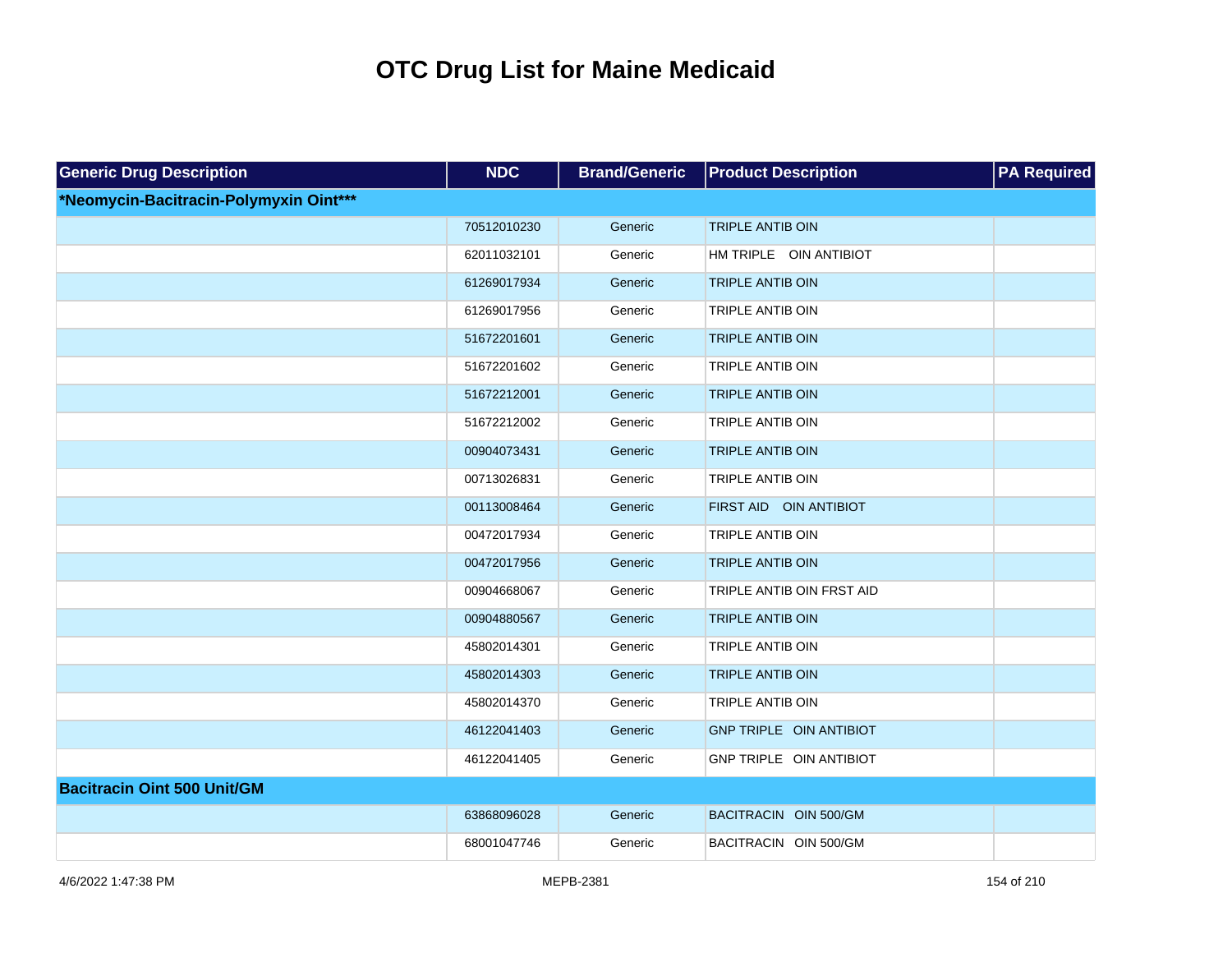| <b>Generic Drug Description</b>         | <b>NDC</b>  | <b>Brand/Generic</b> | <b>Product Description</b> | <b>PA Required</b> |
|-----------------------------------------|-------------|----------------------|----------------------------|--------------------|
| <b>Bacitracin Oint 500 Unit/GM</b>      |             |                      |                            |                    |
|                                         | 68001047747 | Generic              | BACITRACIN OIN 500/GM      |                    |
|                                         | 68001047748 | Generic              | BACITRACIN OIN 500/GM      |                    |
|                                         | 45802006001 | Generic              | BACITRACIN OIN 500/GM      |                    |
|                                         | 45802006003 | Generic              | BACITRACIN OIN 500/GM      |                    |
|                                         | 45802006070 | Generic              | BACITRACIN OIN 500/GM      |                    |
|                                         | 00713028031 | Generic              | BACITRACIN OIN 500/GM      |                    |
|                                         | 00536125628 | Generic              | BACITRACIN OIN 500/GM      |                    |
| <b>Bacitracin Zinc Oint 500 Unit/GM</b> |             |                      |                            |                    |
|                                         | 70000047001 | Generic              | BACITR ZINC OIN 500/GM     | PA REQUIRED        |
|                                         | 70000054701 | Generic              | BACITR ZINC OIN 500UNIT    | PA REQUIRED        |
|                                         | 62011009401 | Generic              | BACITRACIN OIN 500/GM      | PA REQUIRED        |
|                                         | 61269010534 | Generic              | BACITR ZINC OIN 500UNIT    | PA REQUIRED        |
|                                         | 61269010556 | Generic              | BACITR ZINC OIN 500UNIT    | PA REQUIRED        |
|                                         | 51672207501 | Generic              | BACITR ZINC OIN 500/GM     | PA REQUIRED        |
|                                         | 51672207502 | Generic              | BACITR ZINC OIN 500/GM     | PA REQUIRED        |
|                                         | 00536126328 | Generic              | BACITR ZINC OIN 500/GM     | PA REQUIRED        |
|                                         | 00472110534 | Generic              | BACITR ZINC OIN 500/GM     | PA REQUIRED        |
|                                         | 00472110556 | Generic              | BACITR ZINC OIN 500/GM     | PA REQUIRED        |
|                                         | 00904880467 | Generic              | BACITR ZINC OIN 500/GM     |                    |
|                                         | 00904702367 | Generic              | BACITRACIN OIN 500/GM      | PA REQUIRED        |
|                                         | 00904667967 | Generic              | BACITR ZINC OIN 500/GM     | PA REQUIRED        |
|                                         | 49348015472 | Generic              | SM ANTIBIOTI OIN 500/GM    | PA REQUIRED        |
|                                         | 24385006003 | Generic              | BACITR ZINC OIN 500/GM     | PA REQUIRED        |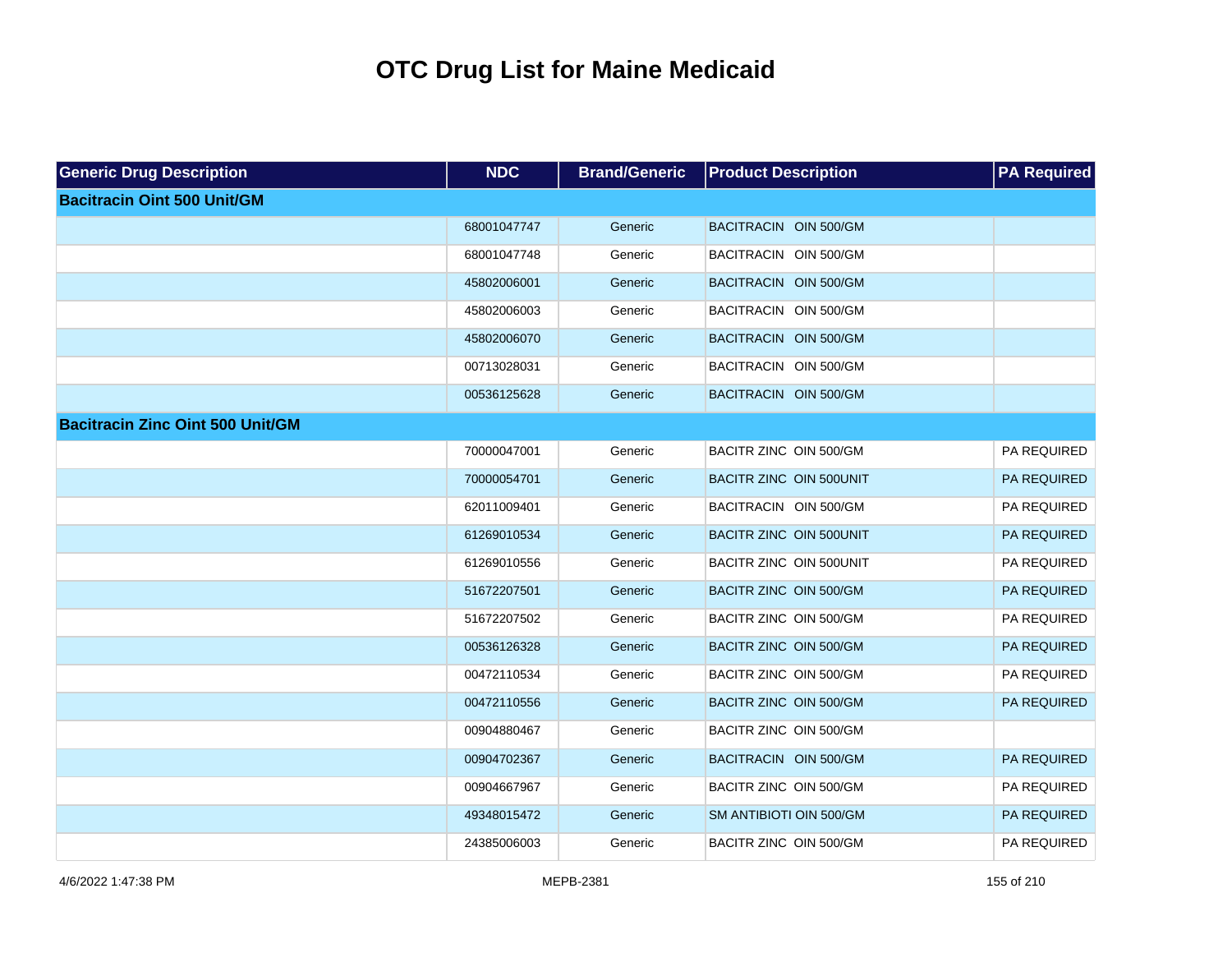| <b>Generic Drug Description</b>    | <b>NDC</b>  | <b>Brand/Generic</b> | <b>Product Description</b> | <b>PA Required</b> |
|------------------------------------|-------------|----------------------|----------------------------|--------------------|
| <b>Clotrimazole Cream 1%</b>       |             |                      |                            |                    |
|                                    | 51672200201 | Generic              | <b>CLOTRIMAZOLE CRE 1%</b> |                    |
|                                    | 51672200202 | Generic              | <b>CLOTRIMAZOLE CRE 1%</b> |                    |
|                                    | 59088047607 | Generic              | MICOTRIN AC CRE 1%         |                    |
|                                    | 70000054202 | Generic              | ATHLETE FOOT CRE 1%        |                    |
|                                    | 70512010030 | Generic              | <b>CLOTRIMAZOLE CRE 1%</b> |                    |
|                                    | 68001047545 | Generic              | ANTIFUNGAL CRE 1%          |                    |
|                                    | 68001047547 | Generic              | ANTIFUNGAL CRE 1%          |                    |
|                                    | 24385020501 | Generic              | ATHLETE FOOT CRE 1%        |                    |
|                                    | 24385020503 | Generic              | <b>ATHLETE FOOT CRE 1%</b> |                    |
|                                    | 49348027972 | Generic              | <b>CLOTRIMAZOLE CRE 1%</b> |                    |
|                                    | 45802043401 | Generic              | <b>CLOTRIMAZOLE CRE 1%</b> |                    |
|                                    | 45802043411 | Generic              | <b>CLOTRIMAZOLE CRE 1%</b> |                    |
|                                    | 00904782231 | Generic              | <b>CLOTRIMAZOLE CRE 1%</b> |                    |
|                                    | 00904782236 | Generic              | <b>CLOTRIMAZOLE CRE 1%</b> |                    |
|                                    | 00472035056 | Generic              | <b>CLOTRIMAZOLE CRE 1%</b> |                    |
|                                    | 00536126526 | Generic              | <b>CLOTRIMAZOLE CRE 1%</b> |                    |
|                                    | 00536127211 | Generic              | ANTIFUNGAL CRE 1%          |                    |
|                                    | 00536127222 | Generic              | ANTIFUNGAL CRE 1%          |                    |
| <b>Miconazole Nitrate Cream 2%</b> |             |                      |                            |                    |
|                                    | 70000034001 | Generic              | MICONAZOLE CRE 2%          |                    |
|                                    | 61269073514 | Generic              | MICONAZOLE CRE 2%          |                    |
|                                    | 61269073542 | Generic              | MICONAZOLE CRE 2%          |                    |
|                                    | 61269073556 | Generic              | MICONAZOLE CRE 2%          |                    |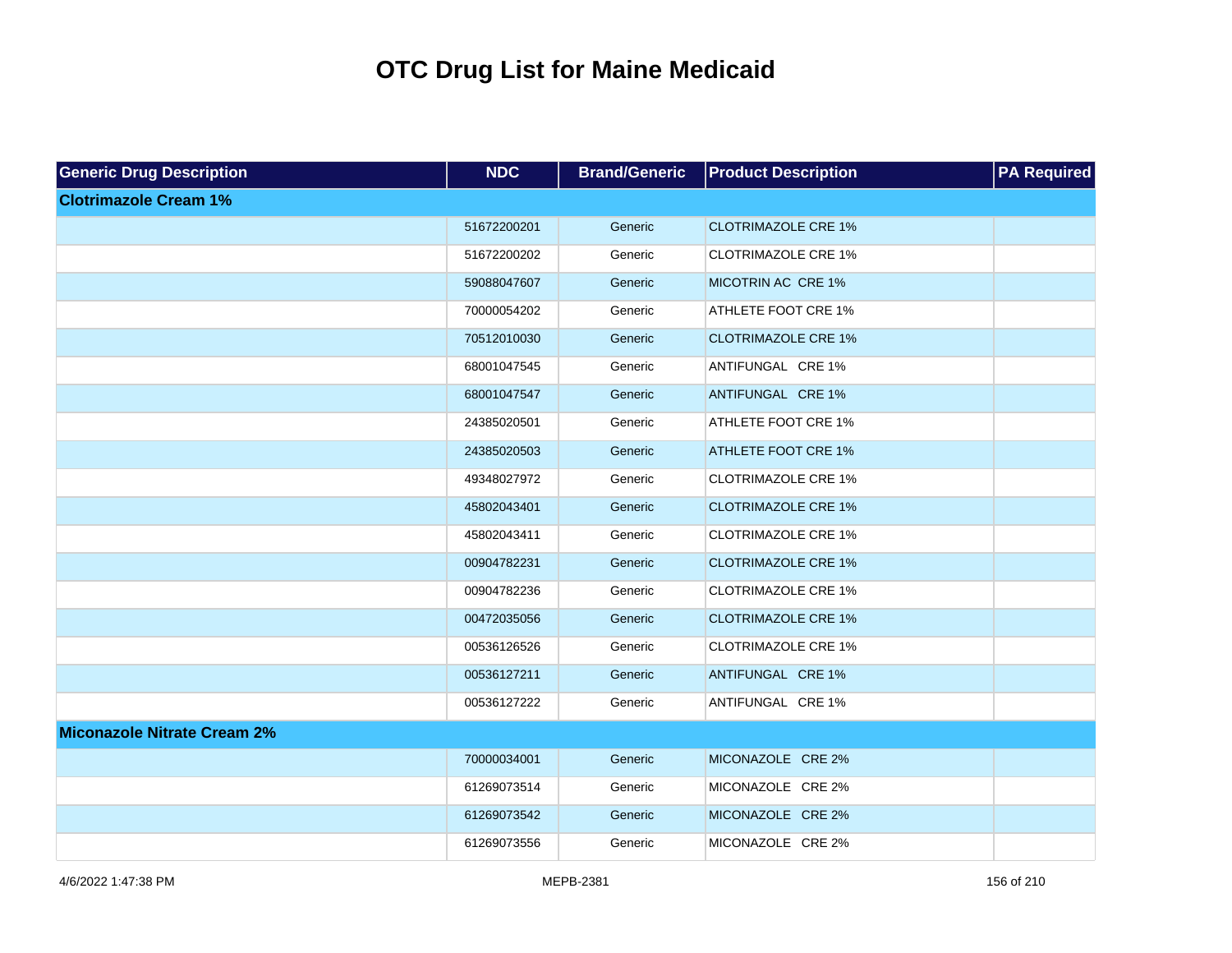| <b>Generic Drug Description</b>    | <b>NDC</b>  | <b>Brand/Generic</b> | <b>Product Description</b> | <b>PA Required</b> |
|------------------------------------|-------------|----------------------|----------------------------|--------------------|
| <b>Miconazole Nitrate Cream 2%</b> |             |                      |                            |                    |
|                                    | 51672200101 | Generic              | MICONAZOLE CRE 2%          |                    |
|                                    | 51672200102 | Generic              | MICONAZOLE CRE 2%          |                    |
|                                    | 00472073514 | Generic              | ANTIFUNGAL CRE 2%          |                    |
|                                    | 00472073542 | Generic              | ANTIFUNGAL CRE 2%          |                    |
|                                    | 00472073556 | Generic              | ANTIFUNGAL CRE 2%          |                    |
|                                    | 00536113428 | Generic              | MICONAZOLE CRE 2%          |                    |
|                                    | 49348068972 | Generic              | <b>SM ANTIFUNGL CRE 2%</b> |                    |
| <b>Terbinafine HCI Cream 1%</b>    |             |                      |                            |                    |
|                                    | 51672208001 | Generic              | TERBINAFINE CRE 1%         | PA REQUIRED        |
|                                    | 51672208002 | Generic              | <b>TERBINAFINE CRE 1%</b>  | PA REQUIRED        |
|                                    | 49348079072 | Generic              | <b>ATHLETE FOOT CRE 1%</b> | PA REQUIRED        |
|                                    | 70000033801 | Generic              | <b>ATHLETE FOOT CRE 1%</b> | PA REQUIRED        |
|                                    | 24385052403 | Generic              | TERBINAFINE CRE 1%         | PA REQUIRED        |
|                                    | 24385052405 | Generic              | <b>TERBINAFINE CRE 1%</b>  | PA REQUIRED        |
| <b>Tolnaftate Aerosol Pow 1%</b>   |             |                      |                            |                    |
|                                    | 70000032201 | Generic              | ATHLETES FT AER 1% POW     |                    |
| <b>Tolnaftate Cream 1%</b>         |             |                      |                            |                    |
|                                    | 70000049401 | Generic              | TOLNAFTATE CRE 1%          |                    |
|                                    | 70000008401 | Generic              | TOLNAFTATE CRE 1%          |                    |
|                                    | 51672202001 | Generic              | TOLNAFTATE CRE 1%          |                    |
|                                    | 51672202002 | Generic              | TOLNAFTATE CRE 1%          |                    |
|                                    | 63868010446 | Generic              | TOLNAFTATE CRE 1%          |                    |
|                                    | 24385003203 | Generic              | TOLNAFTATE CRE 1%          |                    |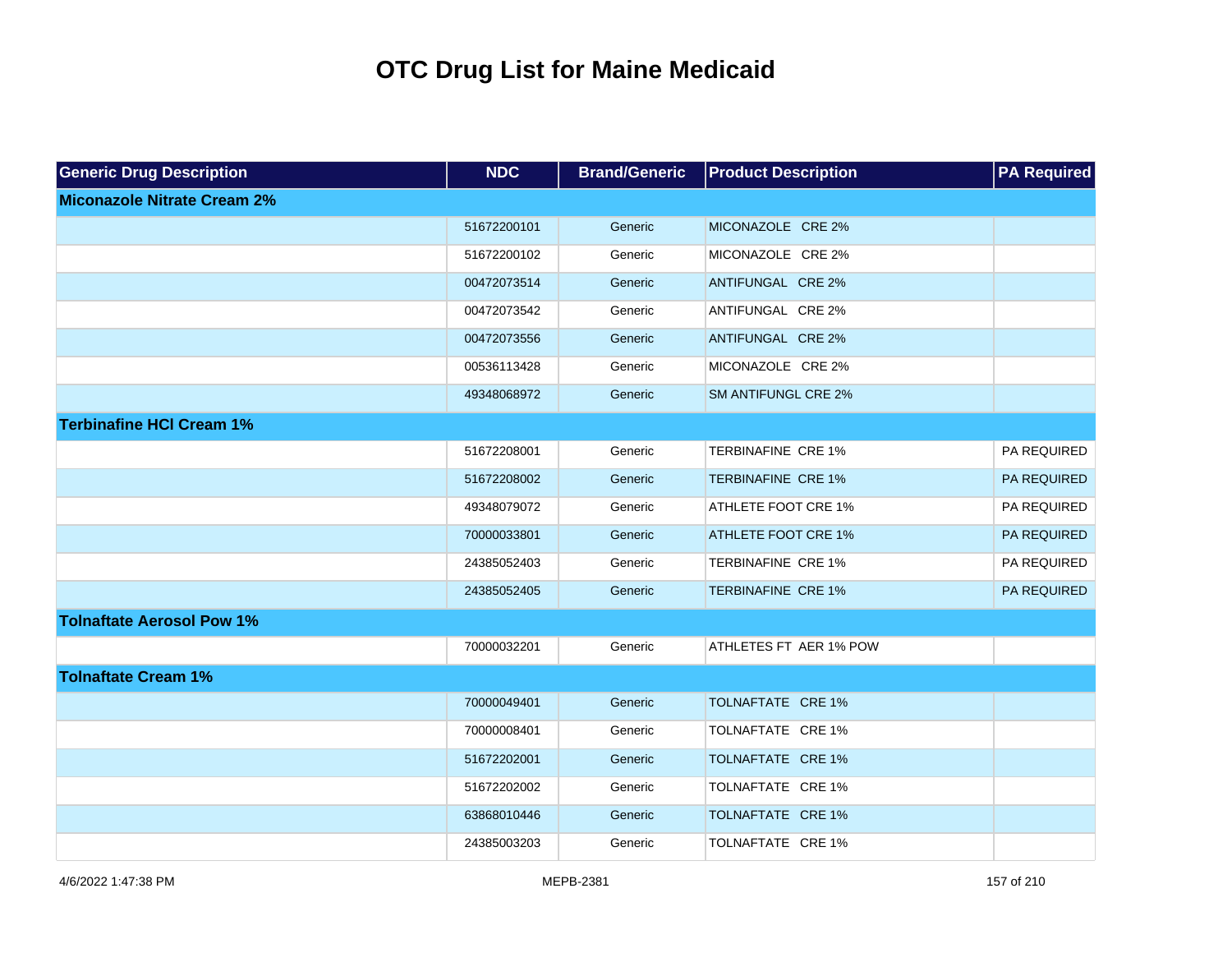| <b>Generic Drug Description</b>          | <b>NDC</b>  | <b>Brand/Generic</b> | <b>Product Description</b>       | <b>PA Required</b> |
|------------------------------------------|-------------|----------------------|----------------------------------|--------------------|
| <b>Tolnaftate Cream 1%</b>               |             |                      |                                  |                    |
|                                          | 49348015529 | Generic              | <b>SM ANTIFUNGL CRE 1%</b>       |                    |
|                                          | 00536131543 | Generic              | TOLNAFTATE CRE 1%                |                    |
|                                          | 00904072236 | Generic              | ANTIFUNGAL CRE 1%                |                    |
| <b>Selenium Sulfide Lotion 1%</b>        |             |                      |                                  |                    |
|                                          | 70000053101 | Generic              | DANDRUFF SHA 1%                  |                    |
|                                          | 00536199553 | Generic              | <b>ANTI-DANDRUF SHA 1%</b>       |                    |
| <b>Chlorhexidine Gluconate Liquid 4%</b> |             |                      |                                  |                    |
|                                          | 67618020004 | Generic              | <b>BETASEPT</b><br><b>LIQ 4%</b> |                    |
|                                          | 67618020008 | Generic              | <b>BETASEPT</b><br><b>LIQ 4%</b> |                    |
|                                          | 67618020016 | Generic              | <b>BETASEPT</b><br><b>LIQ 4%</b> |                    |
|                                          | 67618020030 | Generic              | <b>BETASEPT</b><br><b>LIQ 4%</b> |                    |
|                                          | 67618020032 | Generic              | <b>BETASEPT</b><br><b>LIQ 4%</b> |                    |
| <b>Oxychlorosene Sodium Powder</b>       |             |                      |                                  |                    |
|                                          | 00327000110 | <b>Brand</b>         | CLORPACTIN POW WCS-90            | PA REQUIRED        |
| <b>Povidone-lodine Soln 10%</b>          |             |                      |                                  |                    |
|                                          | 67618015001 | <b>Brand</b>         | <b>BETADINE</b><br>SOL 10%       | PA REQUIRED        |
|                                          | 67618015004 | <b>Brand</b>         | BETADINE SOL 10%                 | PA REQUIRED        |
|                                          | 67618015005 | <b>Brand</b>         | <b>BETADINE</b><br>SOL 10%       | PA REQUIRED        |
|                                          | 67618015008 | <b>Brand</b>         | BETADINE SOL 10%                 | PA REQUIRED        |
|                                          | 67618015009 | <b>Brand</b>         | <b>BETADINE</b><br>SOL 10%       | PA REQUIRED        |
|                                          | 67618015017 | <b>Brand</b>         | BETADINE SOL 10%                 | PA REQUIRED        |
|                                          | 67618015032 | <b>Brand</b>         | BETADINE SOL 10%                 | PA REQUIRED        |
|                                          | 70000006001 | Generic              | POVIDONE-IOD SOL 10%             |                    |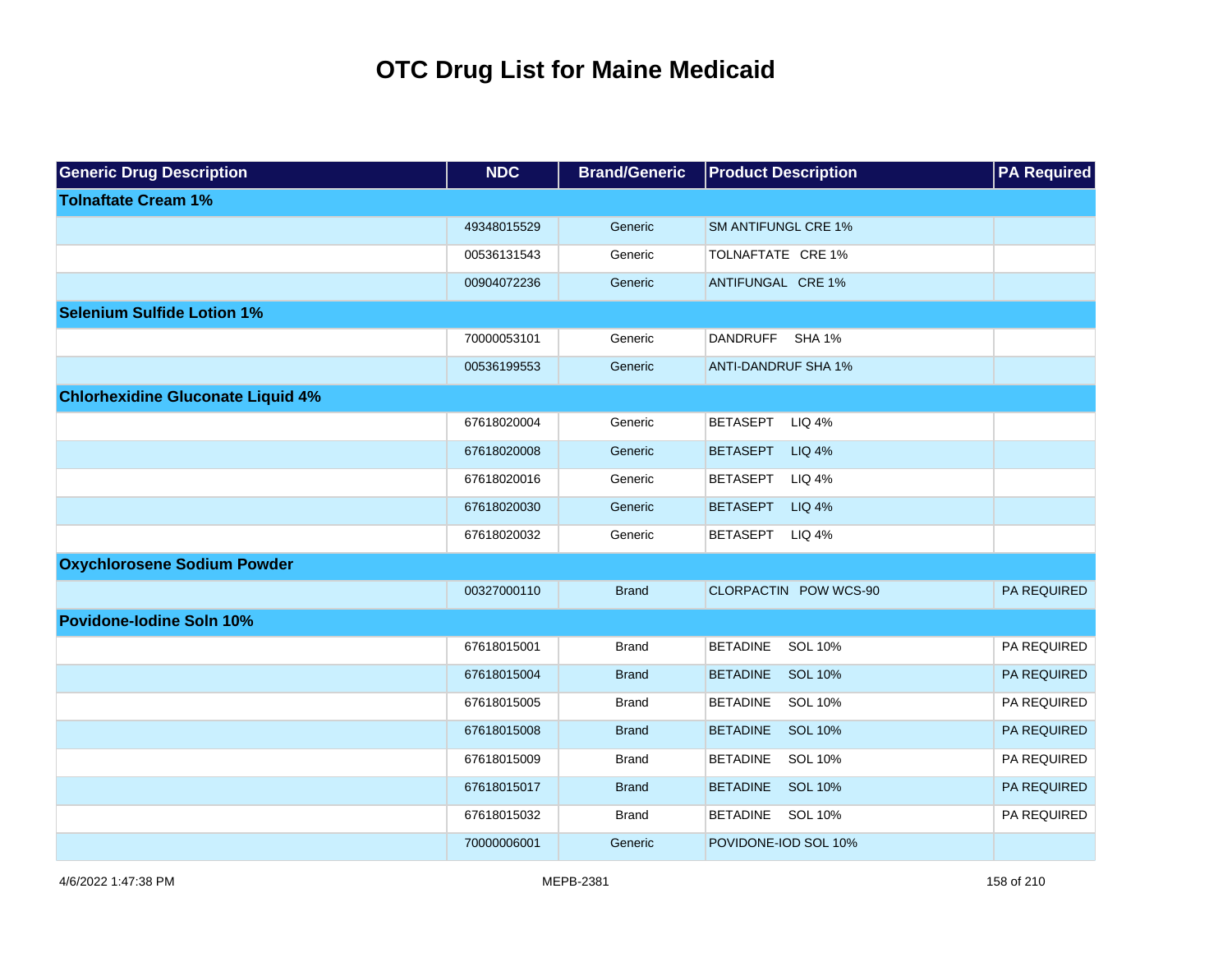| <b>Generic Drug Description</b>  | <b>NDC</b>  | <b>Brand/Generic</b> | <b>Product Description</b> | <b>PA Required</b> |
|----------------------------------|-------------|----------------------|----------------------------|--------------------|
| <b>Povidone-lodine Soln 10%</b>  |             |                      |                            |                    |
|                                  | 70000040201 | Generic              | POVIDONE-IOD SOL 10%       |                    |
|                                  | 63868023008 | Generic              | POVIDONE/IOD SOL 10%       |                    |
|                                  | 62011011801 | Generic              | HM POVID-IOD SOL 10%       |                    |
|                                  | 00904110309 | Generic              | POVIDONE-IOD SOL 10%       |                    |
|                                  | 49348062237 | Generic              | SM POVID-IOD SOL 10%       |                    |
|                                  | 49348062238 | Generic              | SM POVID-IOD SOL 10%       |                    |
| <b>Zinc Oxide Oint 20%</b>       |             |                      |                            |                    |
|                                  | 70000033401 | Generic              | ZINC OXIDE OIN 20%         |                    |
|                                  | 70512010330 | Generic              | ZINC OXIDE OIN 20%         |                    |
|                                  | 46122011846 | Generic              | ZINC OXIDE OIN 20%         |                    |
|                                  | 00536570025 | Generic              | ZINC OXIDE OIN 20%         |                    |
|                                  | 00536570028 | Generic              | ZINC OXIDE OIN 20%         |                    |
|                                  | 00536570098 | Generic              | ZINC OXIDE OIN 20%         |                    |
|                                  | 00536131625 | Generic              | ZINC OXIDE OIN 20%         |                    |
|                                  | 00536131628 | Generic              | ZINC OXIDE OIN 20%         |                    |
|                                  | 00536131698 | Generic              | ZINC OXIDE OIN 20%         |                    |
| <b>Hydrocortisone Cream 0.5%</b> |             |                      |                            |                    |
|                                  | 24385019003 | Generic              | HYDROCORT CRE 0.5%         |                    |
| <b>Hydrocortisone Cream 1%</b>   |             |                      |                            |                    |
|                                  | 70000048501 | Generic              | HYDROCORT CRE 1%           |                    |
|                                  | 61269034356 | Generic              | HYDROCORT CRE 1%           |                    |
|                                  | 51672201301 | Generic              | HYDROCORT CRE 1%           |                    |
|                                  | 51672201302 | Generic              | HYDROCORT CRE 1%           |                    |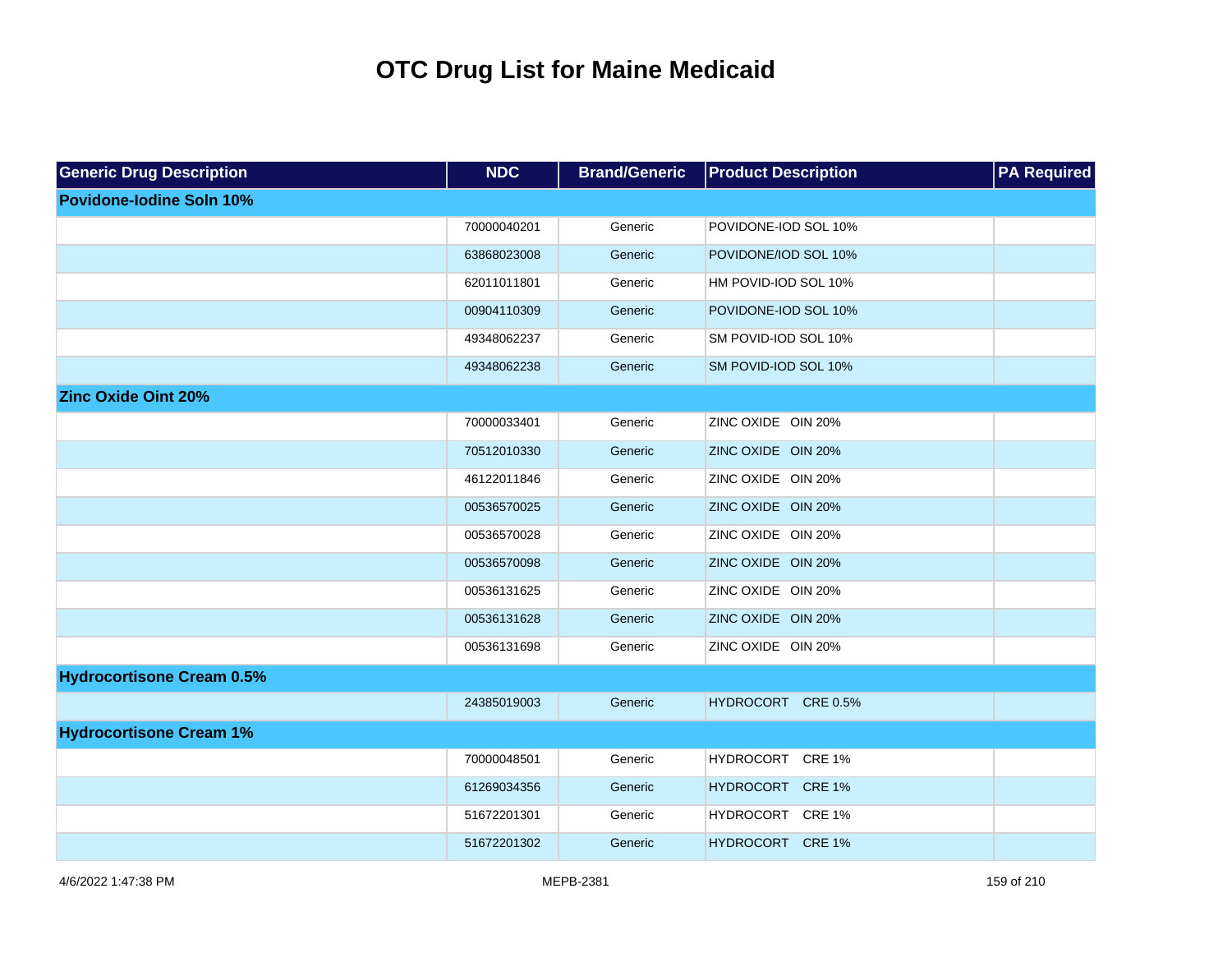| <b>Generic Drug Description</b>           | <b>NDC</b>  | <b>Brand/Generic</b> | <b>Product Description</b>        | <b>PA Required</b> |
|-------------------------------------------|-------------|----------------------|-----------------------------------|--------------------|
| <b>Hydrocortisone Cream 1%</b>            |             |                      |                                   |                    |
|                                           | 51672206302 | Generic              | HYDROCORT CRE 1%                  |                    |
|                                           | 51672206902 | Generic              | HYDROCORT CRE 1%                  |                    |
|                                           | 24385002103 | Generic              | GNP HYDROCOR CRE 1% PLUS          |                    |
|                                           | 45802043803 | Generic              | HYDROCORT CRE 1%                  |                    |
|                                           | 45802043805 | Generic              | HYDROCORT CRE 1%                  |                    |
|                                           | 49348052172 | Generic              | <b>SM HYDROCORT CRE 1%</b>        |                    |
|                                           | 49348052178 | Generic              | SM HYDROCORT CRE 1%               |                    |
|                                           | 00472034356 | Generic              | HYDROCORT CRE 1%                  |                    |
|                                           | 00113097364 | Generic              | ANTI-ITCH CRE 1%                  |                    |
|                                           | 00113054164 | Generic              | ANTI-ITCH CRE 1%                  |                    |
| <b>Hydrocortisone Oint 1%</b>             |             |                      |                                   |                    |
|                                           | 51672201802 | Generic              | <b>HYDROCORT</b><br><b>OIN 1%</b> |                    |
|                                           | 61269034556 | Generic              | HYDROCORT OIN 1%                  |                    |
|                                           | 00113047164 | Generic              | ANTI-ITCH OIN 1%                  |                    |
|                                           | 00472034556 | Generic              | HYDROCORT OIN 1%                  |                    |
|                                           | 49348052272 | Generic              | SM HYDROCORT OIN 1%               |                    |
|                                           | 45802027603 | Generic              | HYDROCORT OIN 1%                  |                    |
|                                           | 24385027603 | Generic              | HYDROCORT OIN 1%                  |                    |
| *COVID-19 Test Specimen Collection Kit*** |             |                      |                                   |                    |
|                                           | 99999099211 | Generic              | <b>COVID-19 TES KIT SPECIMEN</b>  |                    |
| <b>Glycerin Topical Liquid</b>            |             |                      |                                   |                    |
|                                           | 10135010404 | Generic              | <b>GLYCERIN</b><br><b>LIQ</b>     | PA REQUIRED        |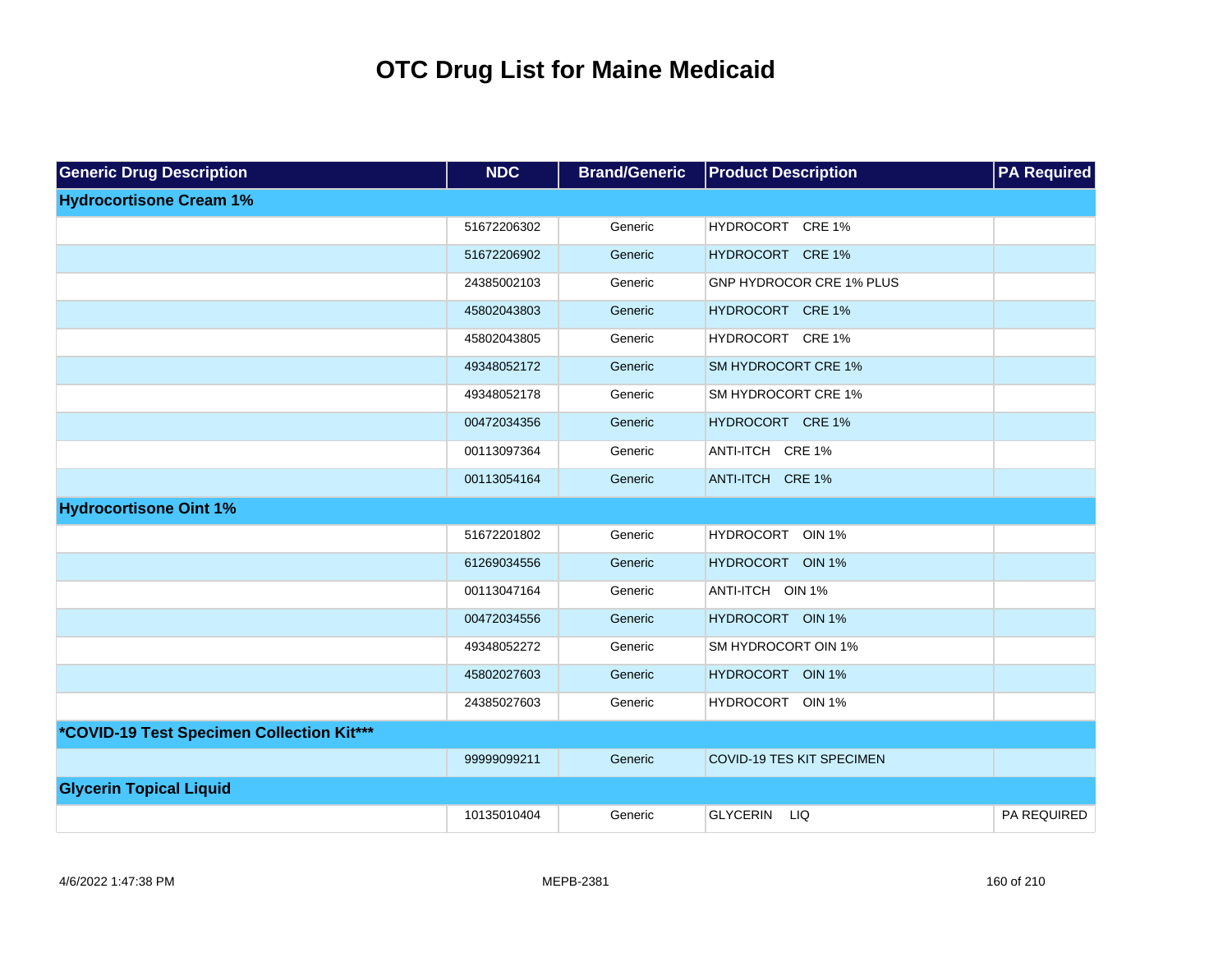| <b>Generic Drug Description</b>                              | <b>NDC</b>  | <b>Brand/Generic</b> | <b>Product Description</b>   | <b>PA Required</b> |
|--------------------------------------------------------------|-------------|----------------------|------------------------------|--------------------|
| Lactic Acid (Ammonium Lactate) Cream 12%                     |             |                      |                              |                    |
|                                                              | 63044040420 | Generic              | AMMONIUM LAC CRE 12%         |                    |
| <b>Lactic Acid (Ammonium Lactate) Lotion 12%</b>             |             |                      |                              |                    |
|                                                              | 63044048409 | Generic              | AMMONIUM LAC LOT 12%         |                    |
| <b>Capsaicin Cream 0.025%</b>                                |             |                      |                              |                    |
|                                                              | 00536252525 | Generic              | CAPSAICIN CRE 0.025%         |                    |
| <b>Capsaicin Cream 0.075%</b>                                |             |                      |                              |                    |
|                                                              | 00536111825 | Generic              | ARTH PAIN CRE 0.075%         |                    |
| <b>Dibucaine Oint 1%</b>                                     |             |                      |                              |                    |
|                                                              | 00536121195 | Generic              | DIBUCAINE OIN 1%             |                    |
| <b>Permethrin Creme Rinse 1%</b>                             |             |                      |                              |                    |
|                                                              | 62011025501 | Generic              | LICE TRTMNT LIQ 1%           |                    |
|                                                              | 63736012002 | <b>Brand</b>         | NIX CREM RIN LIQ 1%          |                    |
|                                                              | 63736012003 | <b>Brand</b>         | NIX CREM RIN LIQ 1%          |                    |
|                                                              | 70000004101 | Generic              | <b>LICE TREATMT LIQ 1%</b>   |                    |
|                                                              | 46122010846 | Generic              | LICE TRTMNT LIQ 1%           |                    |
| <b>Permethrin Lotion 1%</b>                                  |             |                      |                              |                    |
|                                                              | 49348015078 | Generic              | <b>LICE TREATMT LOT 1%</b>   |                    |
| Pyreth-Piperonyl Butox Sham-Permeth Aero-Nit Remover Gel Kit |             |                      |                              |                    |
|                                                              | 16500050492 | <b>Brand</b>         | <b>RID COMPLETE KIT LICE</b> |                    |
|                                                              | 16500052990 | <b>Brand</b>         | RID COMPLETE KIT LICE        |                    |
| Pyrethrins-Piperonyl Butoxide Liq 0.33-4%                    |             |                      |                              |                    |
|                                                              | 74300000320 | <b>Brand</b>         | LIQ<br><b>RID</b>            |                    |
|                                                              | 74300000412 | <b>Brand</b>         | <b>RID</b><br><b>LIQ</b>     |                    |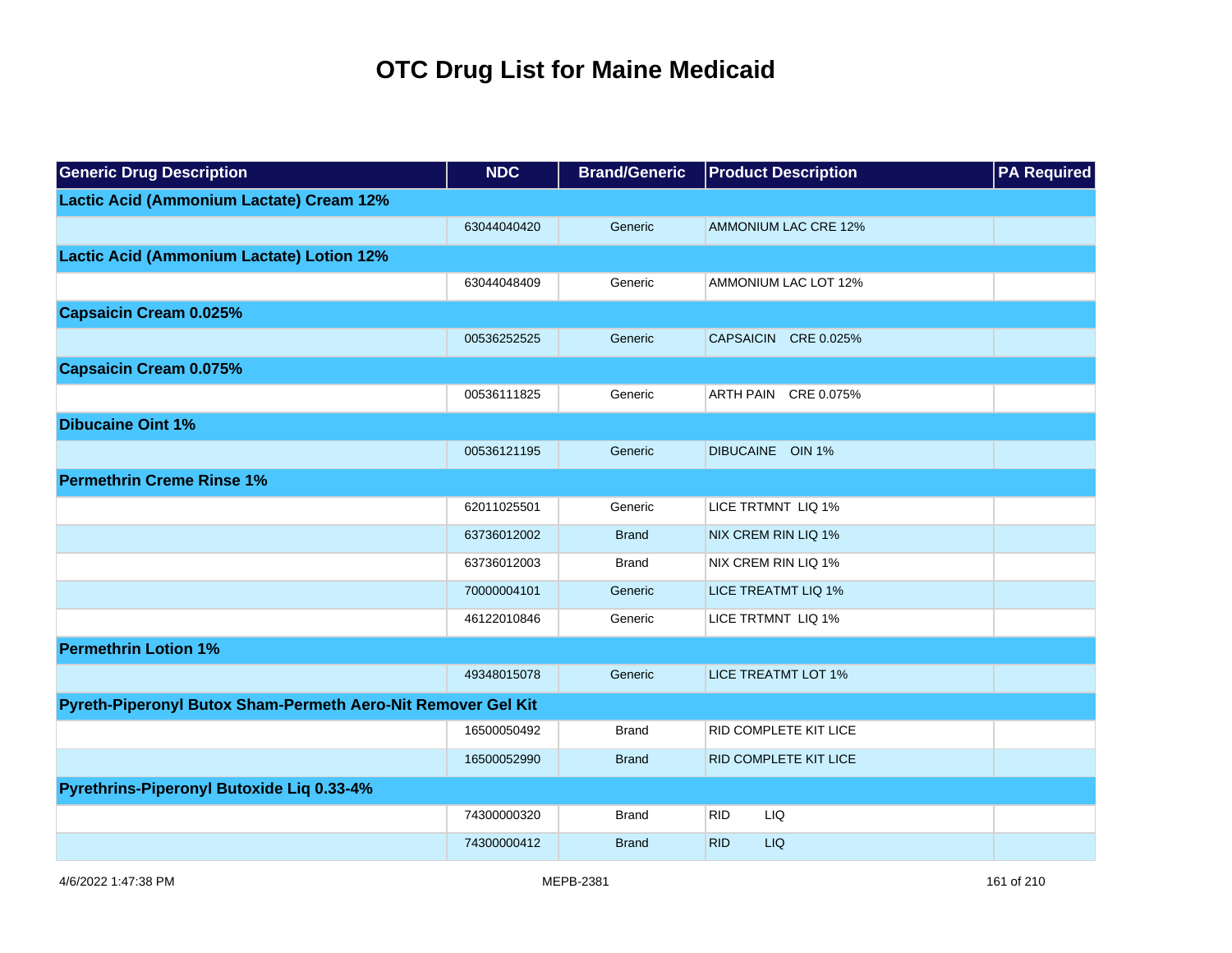| <b>Generic Drug Description</b>               | <b>NDC</b>  | <b>Brand/Generic</b> | <b>Product Description</b>     | <b>PA Required</b> |
|-----------------------------------------------|-------------|----------------------|--------------------------------|--------------------|
| Pyrethrins-Piperonyl Butoxide Liq 0.33-4%     |             |                      |                                |                    |
|                                               | 74300000414 | <b>Brand</b>         | <b>RID</b><br>LIQ              |                    |
| Pyrethrins-Piperonyl Butoxide Shampoo 0.33-4% |             |                      |                                |                    |
|                                               | 70000054001 | Generic              | LICE KILLING SHA 0.33-4%       |                    |
|                                               | 62011011902 | Generic              | LICE KILLING SHA 0.33-4%       |                    |
|                                               | 24385011603 | Generic              | LICE TREATMT SHA 0.33-4%       |                    |
|                                               | 49348044334 | Generic              | LICE KILLING SHA 0.33-4%       |                    |
|                                               | 00904252820 | Generic              | LICE KILLING SHA 0.33-4%       |                    |
|                                               | 00113086626 | Generic              | LICE KILLING SHA 0.33-4%       |                    |
| <b>Clotrimazole Vaginal Cream 1%</b>          |             |                      |                                |                    |
|                                               | 61269022041 | Generic              | <b>CLOTRIMAZOLE CRE 1% VAG</b> |                    |
|                                               | 61269022063 | Generic              | CLOTRIMAZOLE CRE 1% VAG        |                    |
|                                               | 51672200306 | Generic              | <b>CLOTRIMAZOLE CRE 1% VAG</b> |                    |
|                                               | 49348079376 | Generic              | CLOTRIMAZOLE CRE 1% VAG        |                    |
|                                               | 00472022041 | Generic              | <b>CLOTRIMAZOLE CRE 1%</b>     |                    |
|                                               | 00472022063 | Generic              | <b>CLOTRIMAZOLE CRE 1%</b>     |                    |
| <b>Clotrimazole Vaginal Cream 2%</b>          |             |                      |                                |                    |
|                                               | 51672206200 | Generic              | 3 DAY VAGINL CRE 2%            |                    |
|                                               | 49348037954 | Generic              | 3 DAY VAGINL CRE 2%            |                    |
|                                               | 24385011009 | Generic              | <b>CLOTRIMAZOLE CRE 3 DAY</b>  |                    |
| <b>Miconazole Nitrate Vaginal Cream 2%</b>    |             |                      |                                |                    |
|                                               | 51672203506 | Generic              | MICONAZOLE CRE 2%              |                    |
|                                               | 49348087277 | Generic              | MICONAZOLE 7 CRE 2%            |                    |
|                                               | 61269073041 | Generic              | MICONAZOLE 7 CRE 2%            |                    |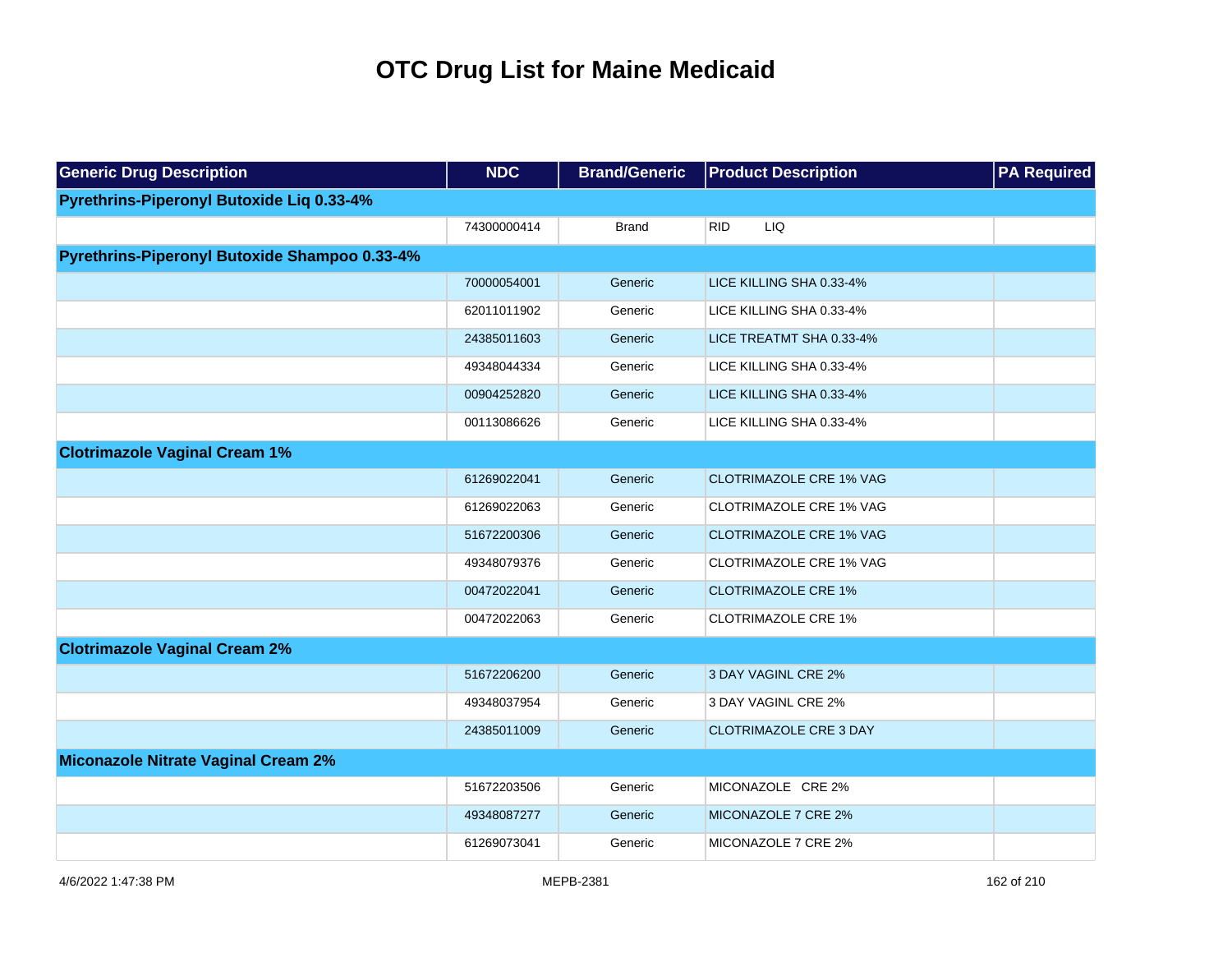| <b>Generic Drug Description</b>                            | <b>NDC</b>  | <b>Brand/Generic</b> | <b>Product Description</b> | <b>PA Required</b> |
|------------------------------------------------------------|-------------|----------------------|----------------------------|--------------------|
| <b>Miconazole Nitrate Vaginal Cream 2%</b>                 |             |                      |                            |                    |
|                                                            | 61269073063 | Generic              | MICONAZOLE 7 CRE 2%        |                    |
|                                                            | 63868019845 | Generic              | MICONAZOLE 7 CRE 2%        |                    |
|                                                            | 70000000901 | Generic              | MICONAZOLE 7 CRE 2%        |                    |
|                                                            | 24385059029 | Generic              | MICONAZOLE 7 CRE 2%        |                    |
|                                                            | 49348053077 | Generic              | MICONAZOLE 7 CRE 2%        |                    |
|                                                            | 00113082529 | Generic              | MICONAZOLE 7 CRE 2%        |                    |
|                                                            | 00113021429 | Generic              | MICONAZOLE 7 CRE TUBE/KIT  |                    |
|                                                            | 00472073041 | Generic              | MICONAZOLE CRE 2%          |                    |
|                                                            | 00472073063 | Generic              | MICONAZOLE CRE 2%          |                    |
|                                                            | 00904773445 | Generic              | MICONAZOLE 7 CRE 2%        |                    |
| Miconazole Nitrate Vaginal Supp 200 MG & 2% Cream 9 GM Kit |             |                      |                            |                    |
|                                                            | 70000002501 | Generic              | MICONAZOLE 3 KIT COMBO PK  |                    |
|                                                            | 70000002502 | Generic              | MICONAZOLE 3 KIT COMBO PK  |                    |
|                                                            | 00904541501 | Generic              | MICONAZOLE 3 KIT COMBO PK  |                    |
|                                                            | 00113008100 | Generic              | MICONAZOLE 3 KIT COMBO PK  |                    |
|                                                            | 49348035543 | Generic              | MICONAZOLE 3 KIT COMBO PK  |                    |
|                                                            | 24385060602 | Generic              | MICONAZOLE 3 KIT COMBO PK  |                    |
| Miconazole Nitrate Vaginal Suppos 100 MG                   |             |                      |                            |                    |
|                                                            | 61269073607 | Generic              | MICONAZOLE 7 SUP 100MG     |                    |
|                                                            | 49348083361 | Generic              | SM MICON 7 SUP 100MG       |                    |
|                                                            | 00472173607 | Generic              | MICONAZOLE 7 SUP 100MG     |                    |
| <b>Levonorgestrel Tab 1.5 MG</b>                           |             |                      |                            |                    |
|                                                            | 50102011101 | Generic              | ECONTRA EZ TAB 1.5MG       |                    |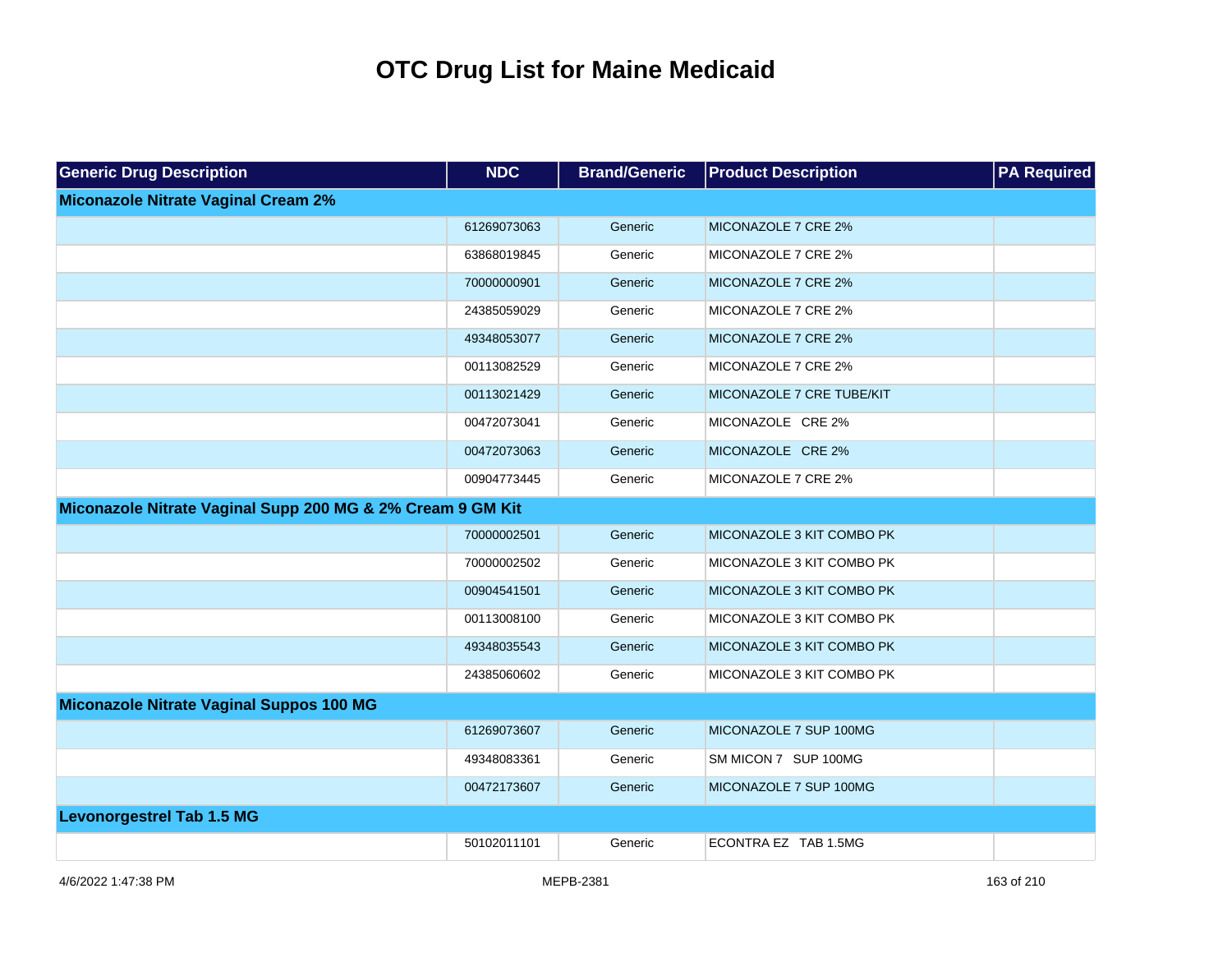| <b>Generic Drug Description</b>          | <b>NDC</b>  | <b>Brand/Generic</b> | <b>Product Description</b>                | <b>PA Required</b> |
|------------------------------------------|-------------|----------------------|-------------------------------------------|--------------------|
| <b>Levonorgestrel Tab 1.5 MG</b>         |             |                      |                                           |                    |
|                                          | 50102011112 | Generic              | ECONTRA EZ TAB 1.5MG                      |                    |
|                                          | 50102021111 | Generic              | ECONTRA OS TAB 1.5MG                      |                    |
|                                          | 50102021113 | Generic              | ECONTRA OS TAB 1.5MG                      |                    |
|                                          | 50102021116 | Generic              | ECONTRA OS TAB 1.5MG                      |                    |
|                                          | 62756071860 | Generic              | <b>TAB 1.5MG</b><br><b>OPCICON</b>        |                    |
|                                          | 62756072060 | Generic              | MY CHOICE TAB 1.5MG                       |                    |
|                                          | 68180085211 | Generic              | <b>TAB 1.5MG</b><br><b>MY WAY</b>         |                    |
|                                          | 68180085212 | Generic              | MY WAY<br>TAB 1.5MG                       |                    |
|                                          | 70700016406 | Generic              | LEVONORGESTR TAB 1.5MG                    |                    |
|                                          | 00536114263 | Generic              | LEVONORGESTR TAB 1.5MG                    |                    |
|                                          | 00113200312 | Generic              | OPTION 2 TAB 1.5MG                        |                    |
|                                          | 16714080901 | Generic              | <b>TAB 1.5MG</b><br><b>NEW DAY</b>        |                    |
| Cholecalciferol Cap 1.25 MG (50000 Unit) |             |                      |                                           |                    |
|                                          | 70934067012 | Generic              | VITAMIN D3 CAP 50000UNT                   | PA REQUIRED        |
|                                          | 67112090250 | Generic              | <b>DECARA</b><br><b>CAP 50000UNT</b>      | PA REQUIRED        |
|                                          | 75834002001 | Generic              | VITAMIN D3 CAP 50000UNT                   | PA REQUIRED        |
|                                          | 75834002012 | Generic              | VITAMIN D3 CAP 50000UNT                   | PA REQUIRED        |
|                                          | 75834016712 | Generic              | <b>WEEKLY-D</b><br><b>CAP 50000UNT</b>    | PA REQUIRED        |
|                                          | 75834016724 | Generic              | WEEKLY-D<br><b>CAP 50000UNT</b>           | PA REQUIRED        |
|                                          | 80681017400 | Generic              | VITAMIN D3 CAP 50000UNT                   | PA REQUIRED        |
|                                          | 80681017401 | Generic              | VITAMIN D3 CAP 1.25MG                     | PA REQUIRED        |
|                                          | 63044040201 | Generic              | VITAMIN D3 CAP 1.25MG                     | PA REQUIRED        |
|                                          | 50090170000 | Generic              | D <sub>3</sub> -50<br><b>CAP 50000UNT</b> | PA REQUIRED        |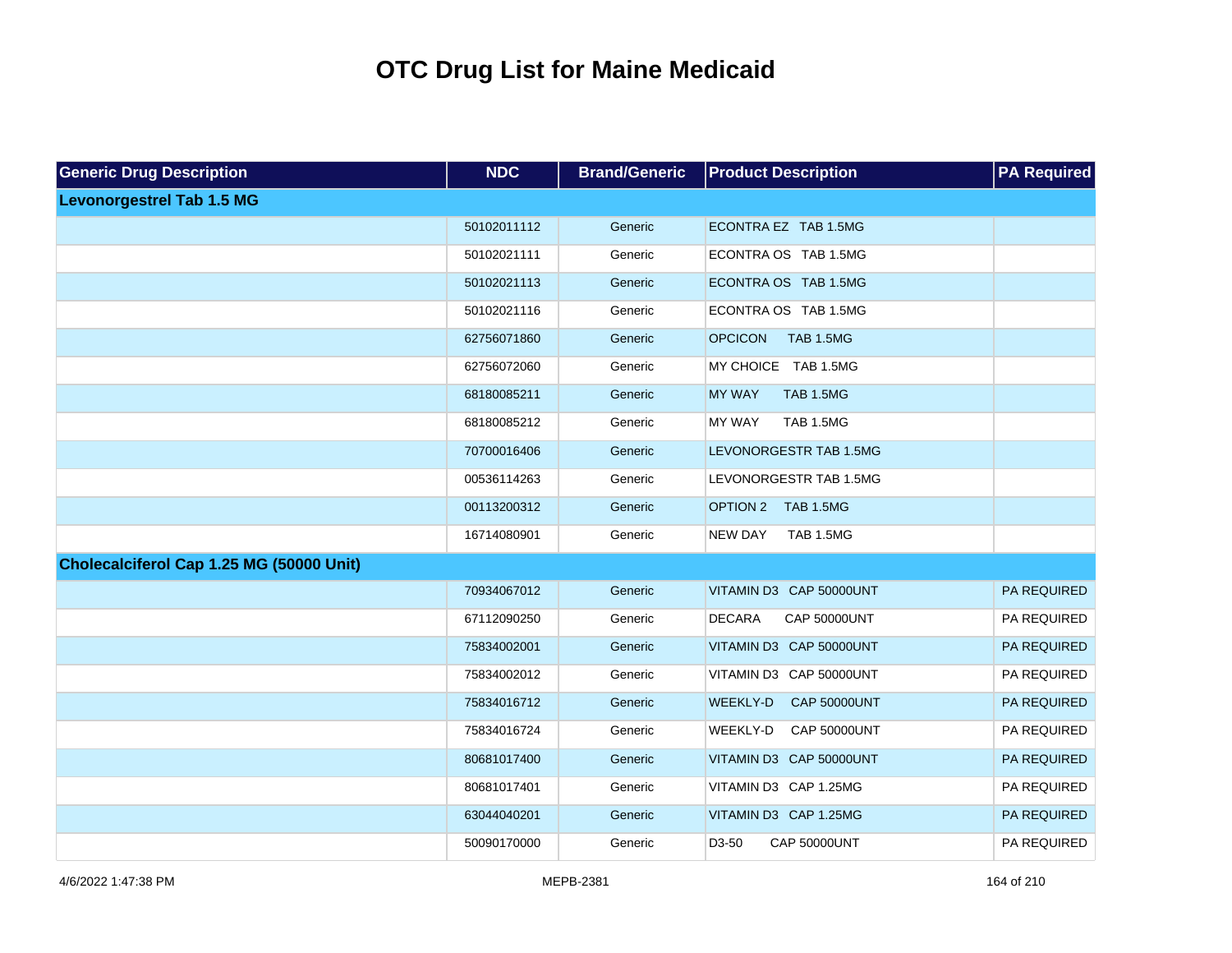| <b>Generic Drug Description</b>              | <b>NDC</b>  | <b>Brand/Generic</b> | <b>Product Description</b>       | <b>PA Required</b> |
|----------------------------------------------|-------------|----------------------|----------------------------------|--------------------|
| Cholecalciferol Cap 1.25 MG (50000 Unit)     |             |                      |                                  |                    |
|                                              | 51663000507 | Generic              | VITAMIN D3 CAP 50000UNT          | PA REQUIRED        |
|                                              | 51663000500 | Generic              | OPTIMAL-D CAP 50000UNT           | PA REQUIRED        |
|                                              | 51663000501 | Generic              | OPTIMAL-D CAP 50000UNT           | PA REQUIRED        |
|                                              | 53191036201 | Generic              | <b>CAP 50000UNT</b><br>D3-50     | PA REQUIRED        |
|                                              | 53191036212 | Generic              | D3-50<br><b>CAP 50000UNT</b>     | PA REQUIRED        |
|                                              | 53191048901 | Generic              | D3-50<br><b>CAP 50000UNT</b>     | PA REQUIRED        |
|                                              | 54569659000 | Generic              | VITAMIN D3 CAP 50000UNT          | PA REQUIRED        |
| <b>Cholecalciferol Cap 10 MCG (400 Unit)</b> |             |                      |                                  |                    |
|                                              | 49614057878 | Generic              | VITAMIN D CAP 400UNIT            |                    |
|                                              | 50428038354 | Generic              | CVS <sub>D3</sub><br>CAP 10MCG   |                    |
|                                              | 50428006520 | Generic              | CVS <sub>D3</sub><br>CAP 400UNIT |                    |
|                                              | 88395001441 | Generic              | VITAMIN D3 CAP 400UNIT           |                    |
|                                              | 96121000262 | Generic              | VITAMIN D CAP 400UNIT            |                    |
|                                              | 41163049712 | Generic              | VITAMIN D3 CAP 400UNIT           |                    |
|                                              | 05388099945 | Generic              | VITAMIN D3 CAP 400UNIT           |                    |
|                                              | 11917005831 | Generic              | VITAMIN D CAP 400UNIT            |                    |
|                                              | 11917007506 | Generic              | VITAMIN D CAP 400UNIT            |                    |
|                                              | 11845011831 | Generic              | VITAMIN D3 CAP 400UNIT           |                    |
|                                              | 11917013944 | Generic              | CAP 400UNIT<br>D <sub>3</sub>    |                    |
|                                              | 11917011823 | Generic              | D <sub>3</sub><br>CAP 400UNIT    |                    |
| Cholecalciferol Cap 100 MCG (4000 Unit)      |             |                      |                                  |                    |
|                                              | 52569013401 | Generic              | VITAMIN D3 CAP 4000UNIT          |                    |
|                                              | 10939052244 | <b>Brand</b>         | VITAMIN D3 CAP 4000UNIT          | <b>PA REQUIRED</b> |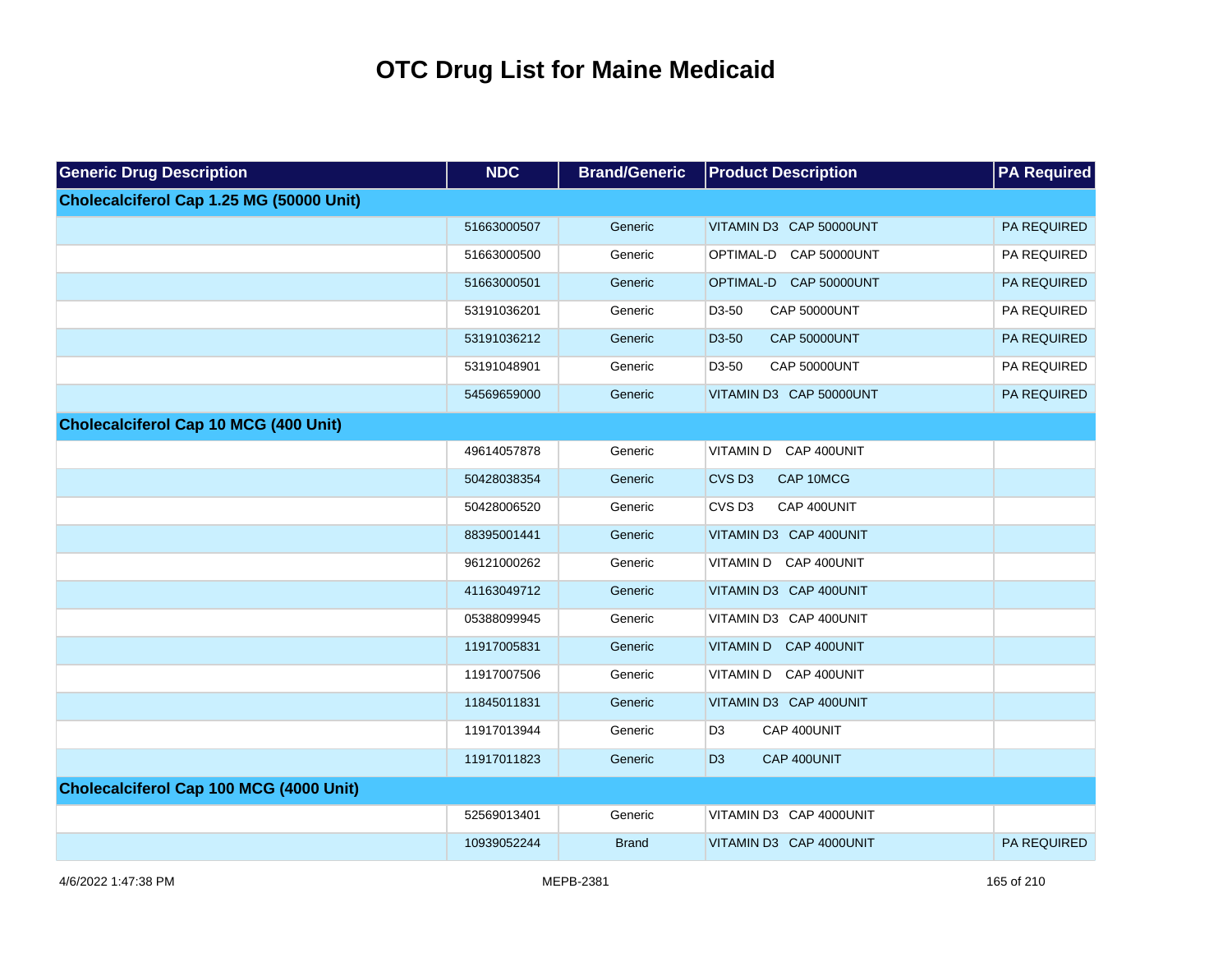| <b>Generic Drug Description</b>         | <b>NDC</b>  | <b>Brand/Generic</b> | <b>Product Description</b>        | <b>PA Required</b> |
|-----------------------------------------|-------------|----------------------|-----------------------------------|--------------------|
| Cholecalciferol Cap 125 MCG (5000 Unit) |             |                      |                                   |                    |
|                                         | 51663000503 | Generic              | VITAMIN D CAP 5000UNIT            | PA REQUIRED        |
|                                         | 53191024401 | Generic              | VITAMIN D3 CAP 5000UNIT           |                    |
|                                         | 53191024425 | Generic              | VITAMIN D3 CAP 5000UNIT           |                    |
|                                         | 53191008201 | Generic              | VITAMIN D3 CAP 5000UNIT           |                    |
|                                         | 53191008225 | Generic              | VITAMIN D3 CAP 5000UNIT           |                    |
|                                         | 50268086811 | Generic              | VITAMIN D3 CAP US 5000U           |                    |
|                                         | 50268086815 | Generic              | VITAMIN D3 CAP US 5000U           |                    |
|                                         | 50428016516 | Generic              | CVS <sub>D3</sub><br>CAP 5000UNIT | <b>PA REQUIRED</b> |
|                                         | 50428041389 | Generic              | CVS <sub>D3</sub><br>CAP 5000UNIT | PA REQUIRED        |
|                                         | 50428054089 | Generic              | CVS <sub>D3</sub><br>CAP 5000UNIT | PA REQUIRED        |
|                                         | 54629090980 | Generic              | VITAMIN D3 CAP 5000UNIT           | PA REQUIRED        |
|                                         | 88395014110 | Generic              | VITAMIN D3 CAP 5000UNIT           | PA REQUIRED        |
|                                         | 81131031271 | Generic              | VITAMIN D3 CAP 5000UNIT           | PA REQUIRED        |
|                                         | 80681013100 | Generic              | VITAMIN D3 CAP 5000UNIT           | PA REQUIRED        |
|                                         | 74312019377 | Generic              | VITAMIN D3 CAP 5000UNIT           | PA REQUIRED        |
|                                         | 74312029176 | Generic              | D3 MAXIMUM CAP 5000UNIT           | PA REQUIRED        |
|                                         | 69618004201 | Generic              | VITAMIN D3 CAP 5000UNIT           | PA REQUIRED        |
|                                         | 10542009090 | Generic              | DIALYVITE D CAP 5000UNIT          | PA REQUIRED        |
|                                         | 10939086944 | Generic              | VITAMIN D3 CAP 5000UNIT           | PA REQUIRED        |
|                                         | 03573015331 | Generic              | VITAMIN D3 CAP 5000UNIT           | PA REQUIRED        |
|                                         | 03573015334 | Generic              | VITAMIN D3 CAP 5000UNIT           | PA REQUIRED        |
|                                         | 03573015337 | Generic              | VITAMIN D3 CAP 5000UNIT           | PA REQUIRED        |
|                                         | 05388000927 | Generic              | D3 MAXIMUM CAP 5000UNIT           | PA REQUIRED        |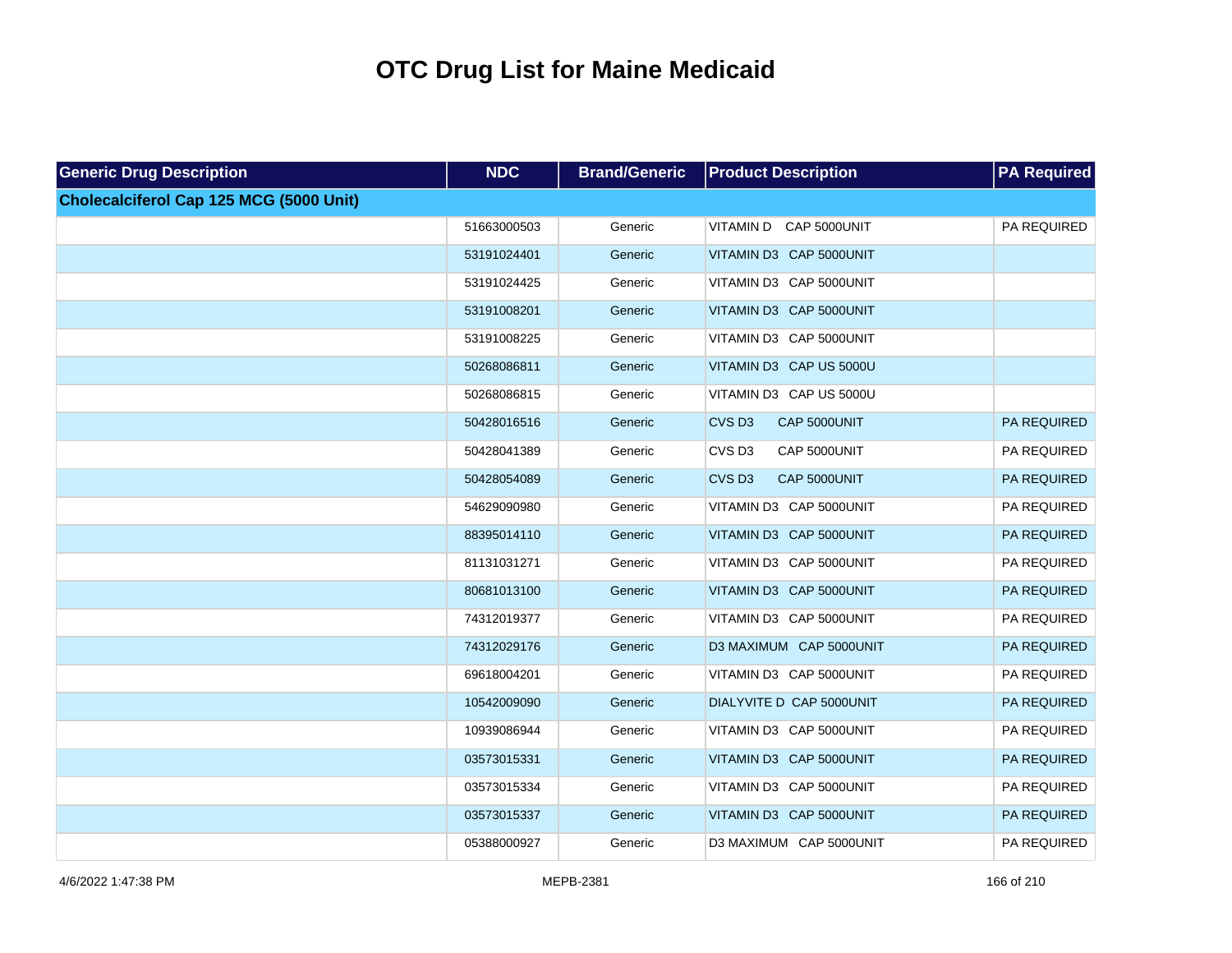| <b>Generic Drug Description</b>                | <b>NDC</b>  | <b>Brand/Generic</b> | <b>Product Description</b>  | <b>PA</b> Required |
|------------------------------------------------|-------------|----------------------|-----------------------------|--------------------|
| <b>Cholecalciferol Cap 125 MCG (5000 Unit)</b> |             |                      |                             |                    |
|                                                | 00904598660 | Generic              | VITAMIN D3 CAP 5000UNIT     | PA REQUIRED        |
|                                                | 11917013981 | Generic              | VITAMIN D3 CAP 5000UNIT     | PA REQUIRED        |
|                                                | 11917014360 | Generic              | VITAMIN D3 CAP 5000UNIT     | PA REQUIRED        |
|                                                | 11917011540 | Generic              | VITAMIN D3 CAP 5000UNIT     | PA REQUIRED        |
|                                                | 11917017183 | Generic              | VITAMIN D3 CAP 5000UNIT     | PA REQUIRED        |
|                                                | 11917014767 | Generic              | VITAMIN D3 CAP 5000UNIT     | PA REQUIRED        |
|                                                | 11822517560 | Generic              | VITAMIN D3 CAP 5000UNIT     | PA REQUIRED        |
|                                                | 11822549870 | Generic              | VITAMIN D3 CAP 5000UNIT     | PA REQUIRED        |
|                                                | 11822511220 | Generic              | VITAMIN D3 CAP 5000UNIT     | PA REQUIRED        |
|                                                | 11822490000 | Generic              | VITAMIN D3 CAP 5000UNIT     | PA REQUIRED        |
|                                                | 11822489720 | Generic              | VITAMIN D3 CAP 5000UNIT     | PA REQUIRED        |
|                                                | 11845015331 | Generic              | VITAMIN D3 CAP 5000UNIT     | PA REQUIRED        |
|                                                | 11845015339 | Generic              | VITAMIN D3 CAP 5000UNIT     | PA REQUIRED        |
|                                                | 41163048256 | Generic              | EQL VITAMIN CAP D3          | PA REQUIRED        |
|                                                | 30768029173 | Generic              | VITAMIN D3 CAP 5000UNIT     | PA REQUIRED        |
|                                                | 31604002621 | Generic              | VITAMIN D3 CAP 5000UNIT     | PA REQUIRED        |
|                                                | 33739000373 | Generic              | VITAMIN D-3 CAP 5000UNIT    | PA REQUIRED        |
|                                                | 40093010107 | Generic              | D3 HIGH POT CAP 125MCG      | PA REQUIRED        |
|                                                | 40093010323 | Generic              | D3 HIGH POT CAP 125MCG      | PA REQUIRED        |
| Cholecalciferol Cap 25 MCG (1000 Unit)         |             |                      |                             |                    |
|                                                | 74312030413 | Generic              | CAP 25MCG<br>D <sub>3</sub> | PA REQUIRED        |
|                                                | 74312015605 | Generic              | CAP 1000UNIT<br>D3-1000     | PA REQUIRED        |
|                                                | 74312015606 | Generic              | D <sub>3</sub><br>CAP 25MCG | PA REQUIRED        |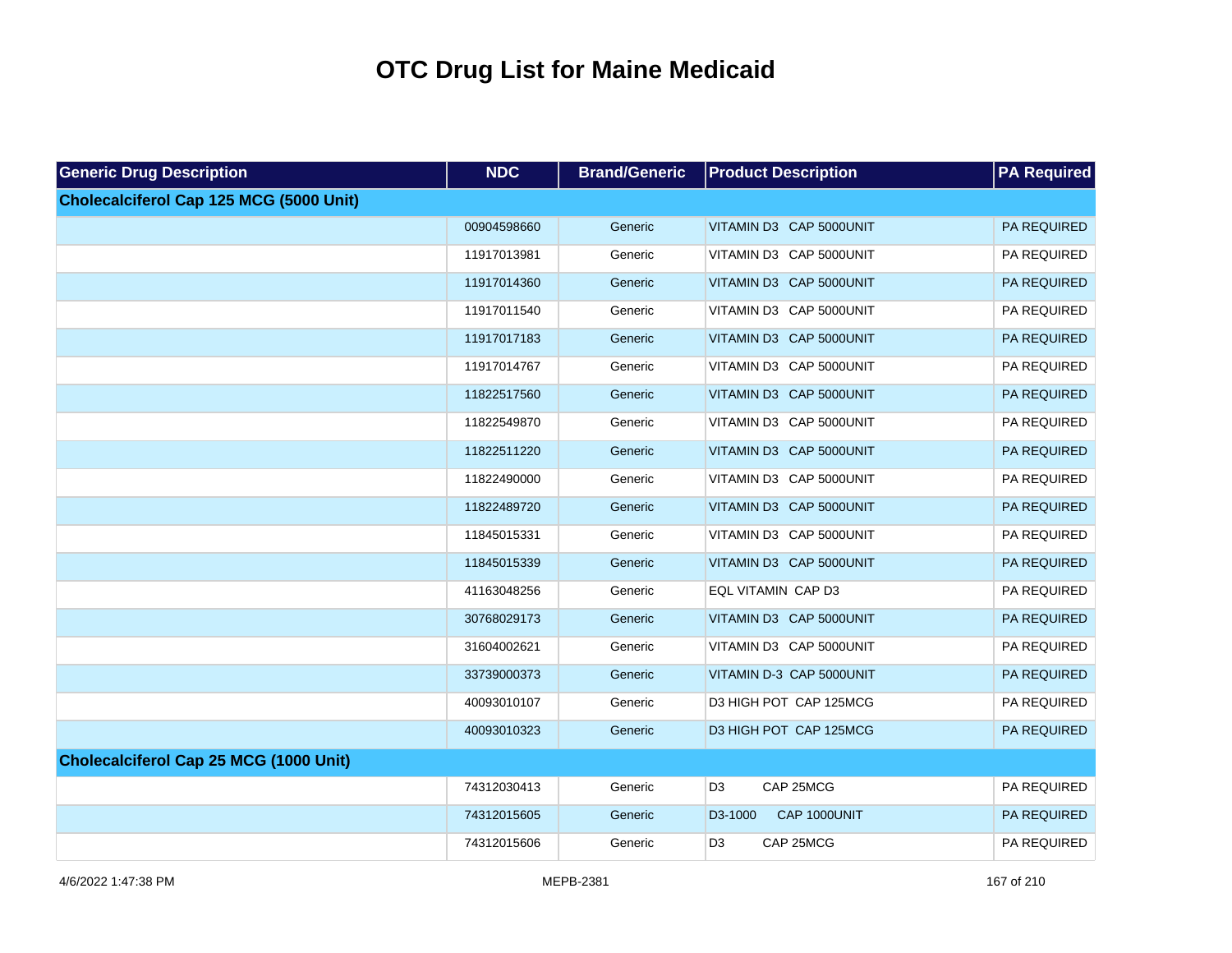| <b>Generic Drug Description</b>        | <b>NDC</b>  | <b>Brand/Generic</b> | <b>Product Description</b>        | <b>PA Required</b> |
|----------------------------------------|-------------|----------------------|-----------------------------------|--------------------|
| Cholecalciferol Cap 25 MCG (1000 Unit) |             |                      |                                   |                    |
|                                        | 88395001451 | Generic              | VITAMIN D3 CAP 1000UNIT           | PA REQUIRED        |
|                                        | 88395001452 | Generic              | VITAMIN D3 CAP 1000UNIT           | PA REQUIRED        |
|                                        | 87701041269 | Generic              | <b>GNP D</b><br>CAP 1000UNIT      | PA REQUIRED        |
|                                        | 81131007165 | Generic              | D <sub>3</sub><br>CAP 1000UNIT    | PA REQUIRED        |
|                                        | 96295013867 | Generic              | VITAMIN D3 CAP 25MCG              | PA REQUIRED        |
|                                        | 50428067309 | Generic              | CVS <sub>D3</sub><br>CAP 1000UNIT | PA REQUIRED        |
|                                        | 50428031441 | Generic              | CVS <sub>D3</sub><br>CAP 1000UNIT | PA REQUIRED        |
|                                        | 50428015144 | Generic              | CVS <sub>D3</sub><br>CAP 1000UNIT | PA REQUIRED        |
|                                        | 54629009310 | Generic              | VITAMIN D3 CAP 1000UNIT           | PA REQUIRED        |
|                                        | 54629009330 | Generic              | VITAMIN D3 CAP 1000UNIT           | PA REQUIRED        |
|                                        | 54458032334 | Generic              | VITAMIN D CAP 1000UNIT            | PA REQUIRED        |
|                                        | 54458032344 | Generic              | VITAMIN D CAP 1000UNIT            | PA REQUIRED        |
|                                        | 51663000517 | Generic              | VITAMIN D3 CAP 25MCG              | PA REQUIRED        |
|                                        | 40093010306 | Generic              | D <sub>3</sub><br>CAP 25MCG       | PA REQUIRED        |
|                                        | 40093010150 | Generic              | CAP 1000UNIT<br>D <sub>3</sub>    | PA REQUIRED        |
|                                        | 40093010230 | Generic              | D <sub>3</sub><br>CAP 1000UNIT    | PA REQUIRED        |
|                                        | 37205074685 | Generic              | CAP 1000UNIT<br>D <sub>3</sub>    | PA REQUIRED        |
|                                        | 40985027415 | Generic              | D3-1000<br>CAP 1000UNIT           | PA REQUIRED        |
|                                        | 35515095723 | Generic              | QC VIT D3 CAP 1000UNIT            | PA REQUIRED        |
|                                        | 31604002511 | Generic              | VITAMIN D CAP 1000UNIT            | PA REQUIRED        |
|                                        | 31604002675 | Generic              | D <sub>3</sub><br>CAP 1000UNIT    | PA REQUIRED        |
|                                        | 31604002676 | Generic              | D <sub>3</sub><br>CAP 1000UNIT    | PA REQUIRED        |
|                                        | 31604002677 | Generic              | D <sub>3</sub><br>CAP 1000UNIT    | PA REQUIRED        |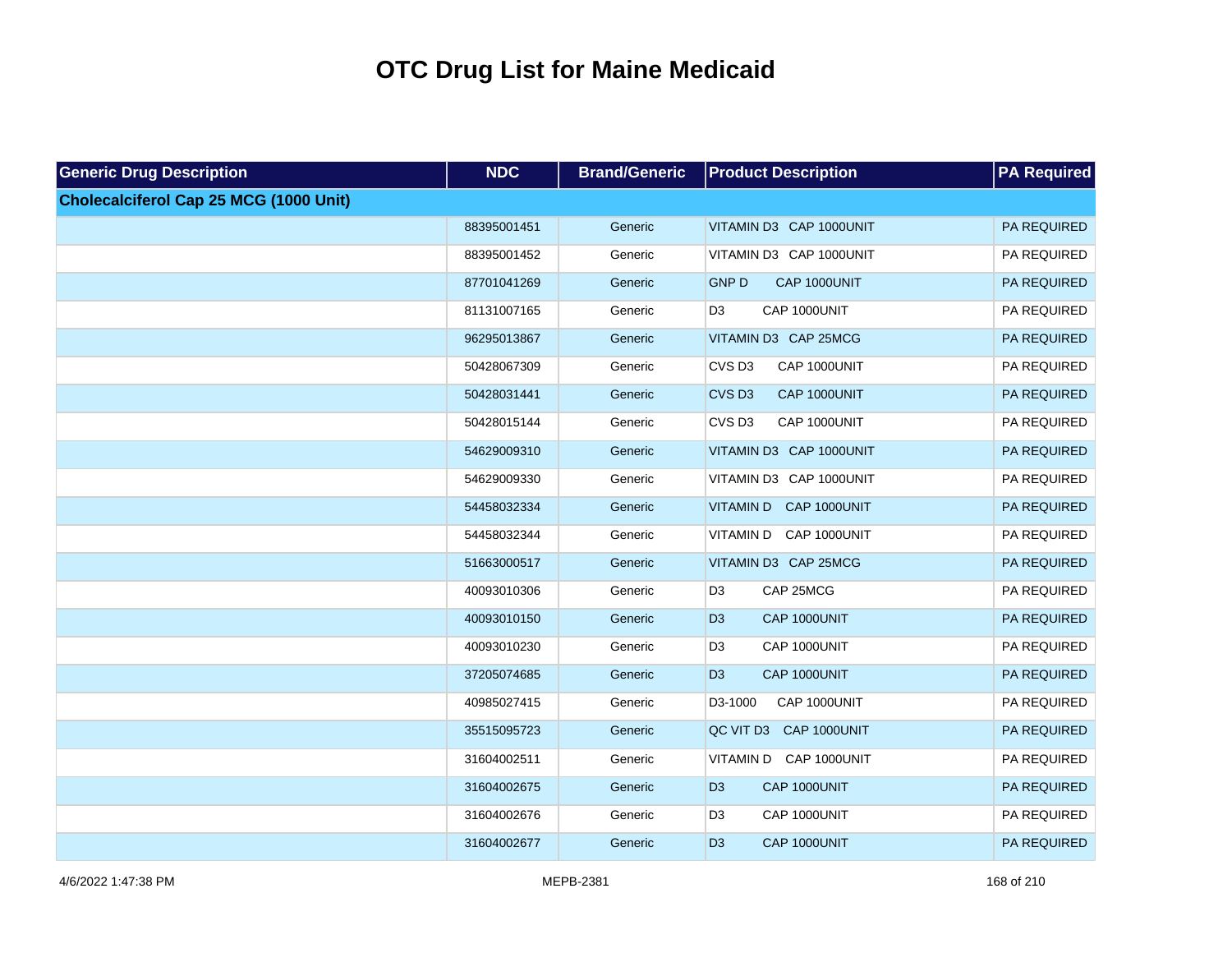| <b>Generic Drug Description</b>               | <b>NDC</b>  | <b>Brand/Generic</b> | <b>Product Description</b>     | <b>PA Required</b> |
|-----------------------------------------------|-------------|----------------------|--------------------------------|--------------------|
| <b>Cholecalciferol Cap 25 MCG (1000 Unit)</b> |             |                      |                                |                    |
|                                               | 31604004251 | Generic              | D <sub>3</sub><br>CAP 25MCG    | PA REQUIRED        |
|                                               | 30768019969 | Generic              | VITAMIN D3 CAP 1000UNIT        | PA REQUIRED        |
|                                               | 30768019995 | Generic              | VITAMIN D3 CAP 1000UNIT        | PA REQUIRED        |
|                                               | 30768015605 | Generic              | VITAMIN D CAP 1000UNIT         | PA REQUIRED        |
|                                               | 11917020345 | Generic              | VITAMIN D3 CAP 25MCG           | PA REQUIRED        |
|                                               | 11917022014 | Generic              | FINEST NUTRT CAP VIT D3        | PA REQUIRED        |
|                                               | 11917019835 | Generic              | VITAMIN D3 CAP 25MCG           | PA REQUIRED        |
|                                               | 41163048255 | Generic              | VITAMIN D3 CAP 1000UNIT        | PA REQUIRED        |
|                                               | 41163049147 | Generic              | VITAMIN D3 CAP 1000UNIT        | PA REQUIRED        |
|                                               | 11845014770 | Generic              | D 1000<br>CAP 1000UNIT         | PA REQUIRED        |
|                                               | 11845014772 | Generic              | CAP 1000UNIT<br>D 1000         | PA REQUIRED        |
|                                               | 11845014775 | Generic              | D 1000<br>CAP 1000UNIT         | PA REQUIRED        |
|                                               | 11917007630 | Generic              | VITAMIN D CAP 1000UNIT         | PA REQUIRED        |
|                                               | 11917014763 | Generic              | VITAMIN D3 CAP 1000UNIT        | PA REQUIRED        |
|                                               | 11917014764 | Generic              | VITAMIN D3 CAP 1000UNIT        | PA REQUIRED        |
|                                               | 11917014765 | Generic              | VITAMIN D3 CAP 1000UNIT        | PA REQUIRED        |
|                                               | 11917017181 | Generic              | VITAMIN D3 CAP 1000UNIT        | PA REQUIRED        |
|                                               | 11917017182 | Generic              | VITAMIN D3 CAP 1000UNIT        | PA REQUIRED        |
|                                               | 11917011810 | Generic              | CAP 1000UNIT<br>D <sub>3</sub> | PA REQUIRED        |
|                                               | 11917011811 | Generic              | D <sub>3</sub><br>CAP 1000UNIT | PA REQUIRED        |
|                                               | 11917011820 | Generic              | VITAMIN D3 CAP 1000UNIT        | PA REQUIRED        |
|                                               | 11917011822 | Generic              | VITAMIN D3 CAP 1000UNIT        | PA REQUIRED        |
|                                               | 11917009247 | Generic              | VITAMIN D CAP 1000UNIT         | PA REQUIRED        |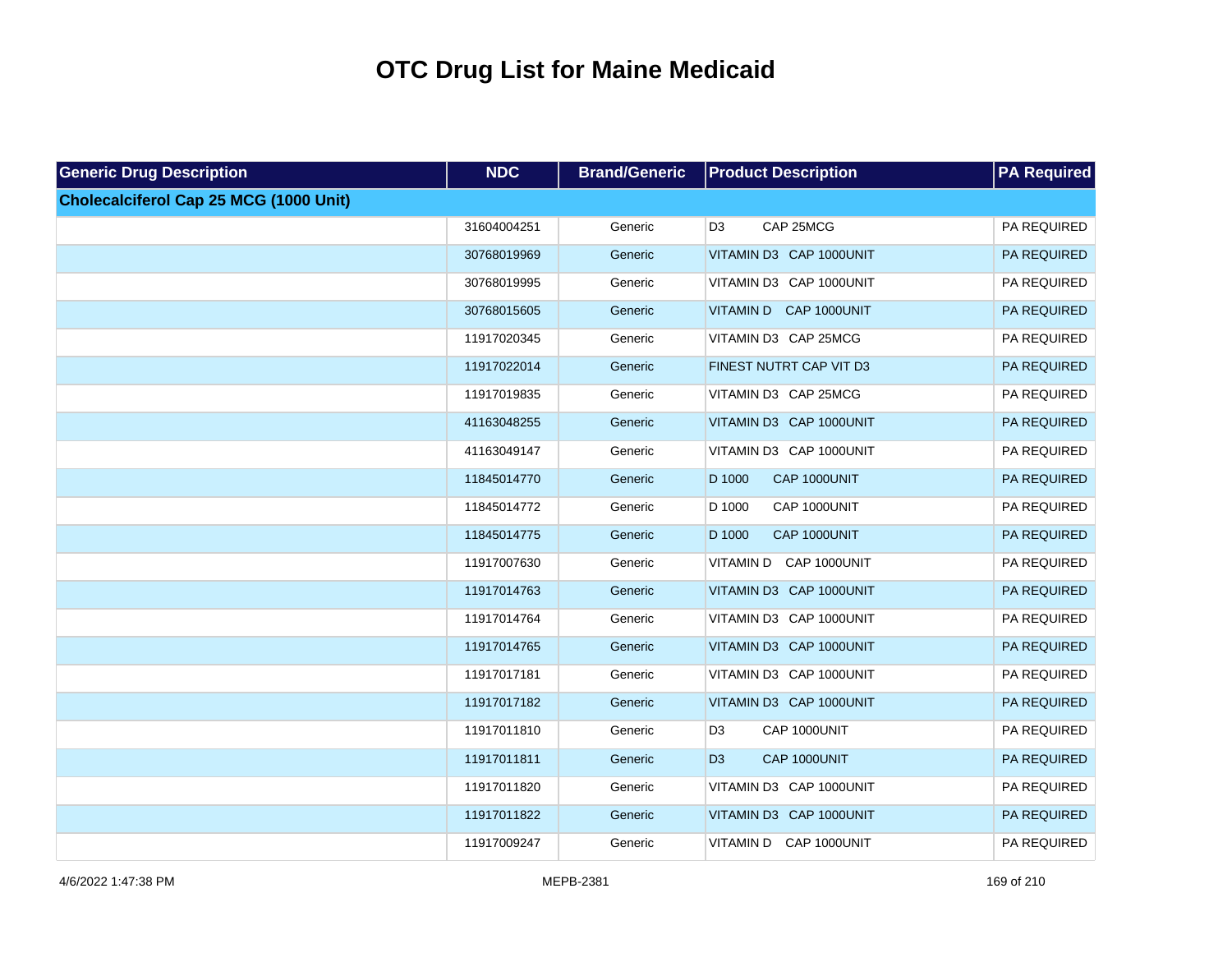| <b>Generic Drug Description</b>               | <b>NDC</b>  | <b>Brand/Generic</b> | <b>Product Description</b>           | <b>PA Required</b> |
|-----------------------------------------------|-------------|----------------------|--------------------------------------|--------------------|
| <b>Cholecalciferol Cap 25 MCG (1000 Unit)</b> |             |                      |                                      |                    |
|                                               | 11917009248 | Generic              | VITAMIN D CAP 1000UNIT               | <b>PA REQUIRED</b> |
|                                               | 11917009905 | Generic              | VITAMIN D3 CAP 1000UNIT              | PA REQUIRED        |
|                                               | 11917010165 | Generic              | VITAMIN D CAP 1000UNIT               | PA REQUIRED        |
|                                               | 11917013940 | Generic              | D <sub>3</sub><br>CAP 1000UNIT       | PA REQUIRED        |
|                                               | 05388000924 | Generic              | VITAMIN D-3 CAP 1000UNIT             | PA REQUIRED        |
|                                               | 05388062842 | Generic              | VITAMIN D-3 CAP 1000UNIT             | PA REQUIRED        |
|                                               | 00179844502 | Generic              | VITAMIN D CAP 1000UNIT               | PA REQUIRED        |
|                                               | 00179806002 | Generic              | VITAMIN D3 CAP 1000UNIT              | PA REQUIRED        |
|                                               | 00005760880 | Generic              | VITAMIN D3 CAP 1000UNIT              | PA REQUIRED        |
| Cholecalciferol Cap 250 MCG (10000 Unit)      |             |                      |                                      |                    |
|                                               | 51663000508 | Generic              | VITAMIN D3 CAP 10000UNT              | PA REQUIRED        |
|                                               | 54629009332 | Generic              | VITAMIN D3 CAP 10000                 | PA REQUIRED        |
|                                               | 50428054266 | Generic              | VITAMIN D3 CAP 10000UNT              | PA REQUIRED        |
|                                               | 63044401101 | Generic              | VITAMIN D3 CAP 10000UNT              | PA REQUIRED        |
|                                               | 63044040101 | Generic              | VITAMIN D3 CAP 10000UNT              | PA REQUIRED        |
|                                               | 88395001421 | Generic              | VITAMIN D3 CAP 10000UNT              | PA REQUIRED        |
|                                               | 74312035873 | Generic              | D <sub>3</sub><br>CAP 250MCG         | PA REQUIRED        |
|                                               | 76420011430 | Generic              | IS-D 10000 CAP 250MCG                | PA REQUIRED        |
|                                               | 67112090350 | Generic              | <b>DECARA</b><br><b>CAP 10000UNT</b> | PA REQUIRED        |
|                                               | 11917018556 | Generic              | CAP 10000<br>D <sub>3</sub>          | PA REQUIRED        |
|                                               | 11845016238 | Generic              | VITAMIN D3 CAP 10000UNT              | PA REQUIRED        |
|                                               | 31604002888 | Generic              | VITAMIN D3 CAP 10000UNT              | PA REQUIRED        |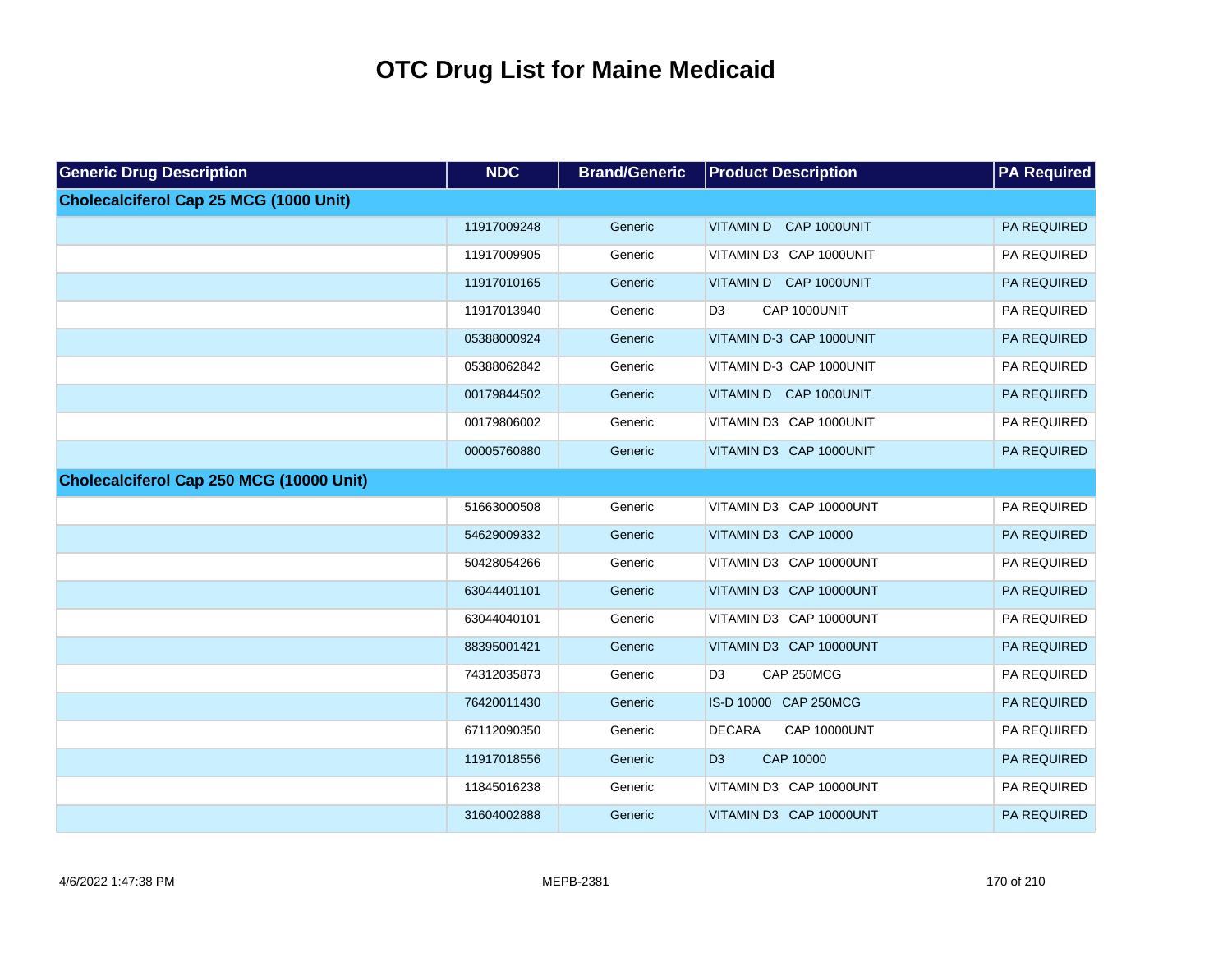| <b>Generic Drug Description</b>          | <b>NDC</b>  | <b>Brand/Generic</b> | <b>Product Description</b>        | <b>PA Required</b> |
|------------------------------------------|-------------|----------------------|-----------------------------------|--------------------|
| Cholecalciferol Cap 350 MCG (14000 Unit) |             |                      |                                   |                    |
|                                          | 51663000511 | <b>Brand</b>         | OPTIMAL D3 M CAP                  | PA REQUIRED        |
|                                          | 51663000506 | <b>Brand</b>         | OPTIMAL D3 M CAP                  | PA REQUIRED        |
| Cholecalciferol Cap 50 MCG (2000 Unit)   |             |                      |                                   |                    |
|                                          | 52569013400 | Generic              | HM VIT D3 CAP 2000UNIT            |                    |
|                                          | 54569651500 | Generic              | VITAMIN D3 CAP 2000UNIT           |                    |
|                                          | 54569651501 | Generic              | VITAMIN D3 CAP 2000UNIT           |                    |
|                                          | 54458032345 | Generic              | VITAMIN D CAP 2000UNIT            |                    |
|                                          | 54458032355 | Generic              | VITAMIN D CAP 2000UNIT            |                    |
|                                          | 50428016183 | Generic              | CVS <sub>D3</sub><br>CAP 2000UNIT |                    |
|                                          | 50428014677 | Generic              | CVS <sub>D3</sub><br>CAP 2000UNIT |                    |
|                                          | 50428028110 | Generic              | CVS <sub>D3</sub><br>CAP 50MCG    |                    |
|                                          | 50428032343 | Generic              | CVS <sub>D3</sub><br>CAP 50MCG    |                    |
|                                          | 50268086711 | Generic              | VITAMIN D3 CAP 2000 UNT           |                    |
|                                          | 50268086715 | Generic              | VITAMIN D3 CAP 2000 UNT           |                    |
|                                          | 50090163700 | Generic              | VITAMIN D3 CAP 2000UNIT           |                    |
|                                          | 50090163701 | Generic              | VITAMIN D3 CAP 2000UNIT           |                    |
|                                          | 54629090970 | Generic              | VITAMIN D3 CAP 2000UNIT           |                    |
|                                          | 69618000901 | Generic              | VITAMIN D3 CAP 2000UNIT           |                    |
|                                          | 74312052807 | Generic              | D <sub>3</sub><br>CAP 50MCG       |                    |
|                                          | 74312017621 | Generic              | D <sub>3</sub><br>CAP 50MCG       |                    |
|                                          | 74312030698 | Generic              | D3 SUPER STR CAP 2000UNIT         |                    |
|                                          | 74312019939 | Generic              | D <sub>3</sub><br>CAP 2000UNIT    |                    |
|                                          | 80681000900 | Generic              | VITAMIN D3 CAP 50MCG              |                    |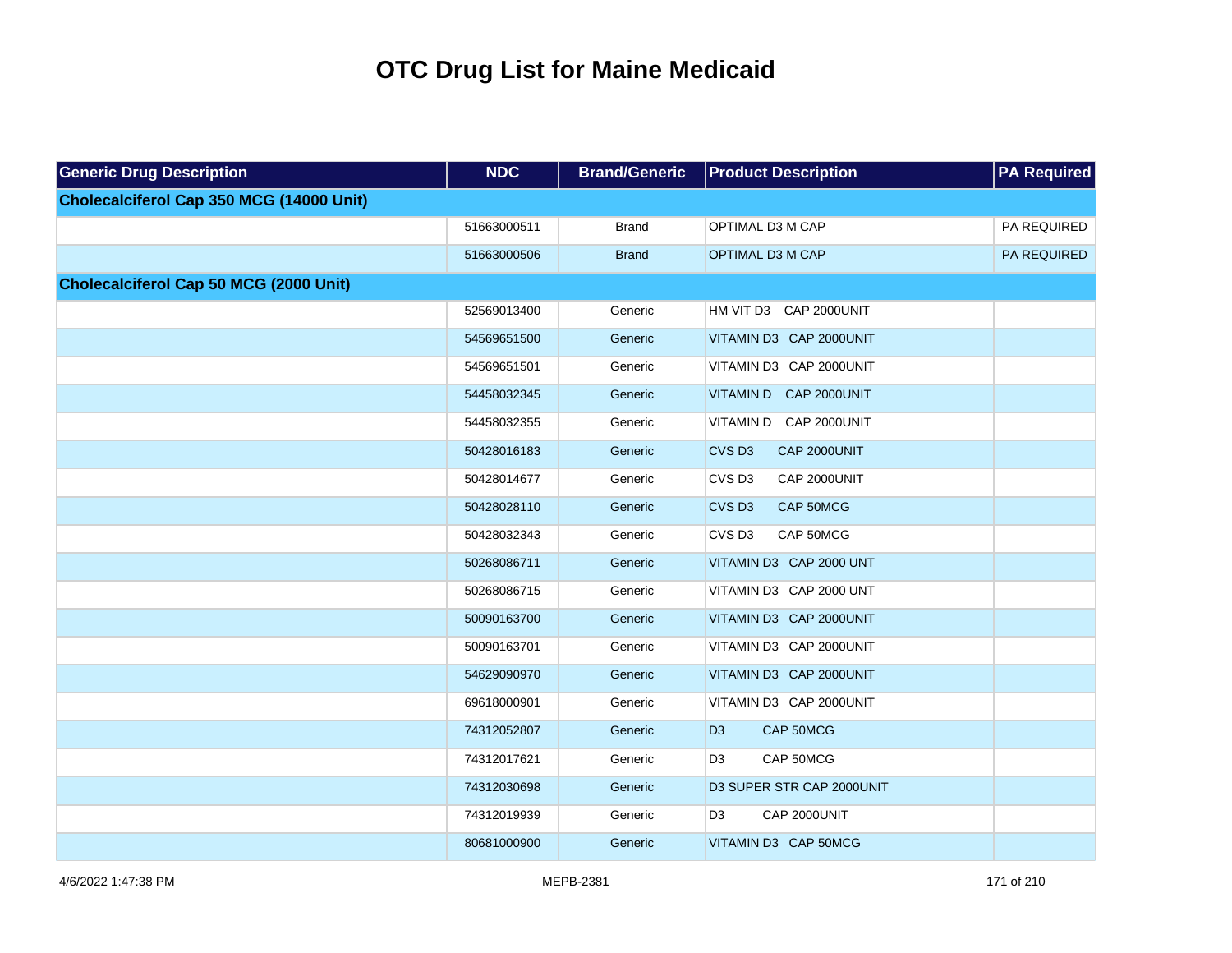| <b>Generic Drug Description</b>               | <b>NDC</b>  | <b>Brand/Generic</b> | <b>Product Description</b>      | <b>PA Required</b> |
|-----------------------------------------------|-------------|----------------------|---------------------------------|--------------------|
| <b>Cholecalciferol Cap 50 MCG (2000 Unit)</b> |             |                      |                                 |                    |
|                                               | 81131031282 | Generic              | D <sub>3</sub><br>CAP 2000UNIT  |                    |
|                                               | 81131000720 | Generic              | CAP 2000UNIT<br>D <sub>3</sub>  |                    |
|                                               | 96295013869 | Generic              | VITAMIN D3 CAP 50MCG            |                    |
|                                               | 96295013967 | Generic              | VITAMIN D3 CAP 50MCG            |                    |
|                                               | 96619039391 | Generic              | KLS D <sub>3</sub><br>CAP 50MCG |                    |
|                                               | 31604002585 | Generic              | VITAMIN D CAP 2000UNIT          |                    |
|                                               | 31604002678 | Generic              | D <sub>3</sub><br>CAP 2000UNIT  |                    |
|                                               | 31604004073 | Generic              | D <sub>3</sub><br>CAP 2000UNIT  |                    |
|                                               | 35515096680 | Generic              | QC VIT D3 CAP 2000UNIT          |                    |
|                                               | 33739000377 | Generic              | VITAMIN D3 CAP 50MCG            |                    |
|                                               | 40985027416 | Generic              | D3 SUPER STR CAP 2000UNIT       |                    |
|                                               | 40093014002 | Generic              | D3 HIGH POTE CAP 50MCG          |                    |
|                                               | 37205074797 | Generic              | D3 SUPER STR CAP 2000UNIT       |                    |
|                                               | 40093010231 | Generic              | VIT D3 HP CAP 2000UNIT          |                    |
|                                               | 40093010373 | Generic              | D <sub>3</sub><br>CAP 50MCG     |                    |
|                                               | 40093010116 | Generic              | D <sub>3</sub><br>CAP 2000UNIT  |                    |
|                                               | 11917022013 | Generic              | VITAMIN D3 CAP 50MCG            |                    |
|                                               | 11917019833 | Generic              | VITAMIN D3 CAP 2000UNIT         |                    |
|                                               | 30768017621 | Generic              | VITAMIN D3 CAP 2000UNIT         |                    |
|                                               | 30768019941 | Generic              | VITAMIN D3 CAP 50MCG            |                    |
|                                               | 41163049713 | Generic              | VITAMIN D3 CAP 2000UNIT         |                    |
|                                               | 43063070560 | Generic              | D3 SUPER STR CAP 2000UNIT       |                    |
|                                               | 11845015010 | Generic              | VITAMIN D CAP 2000UNIT          |                    |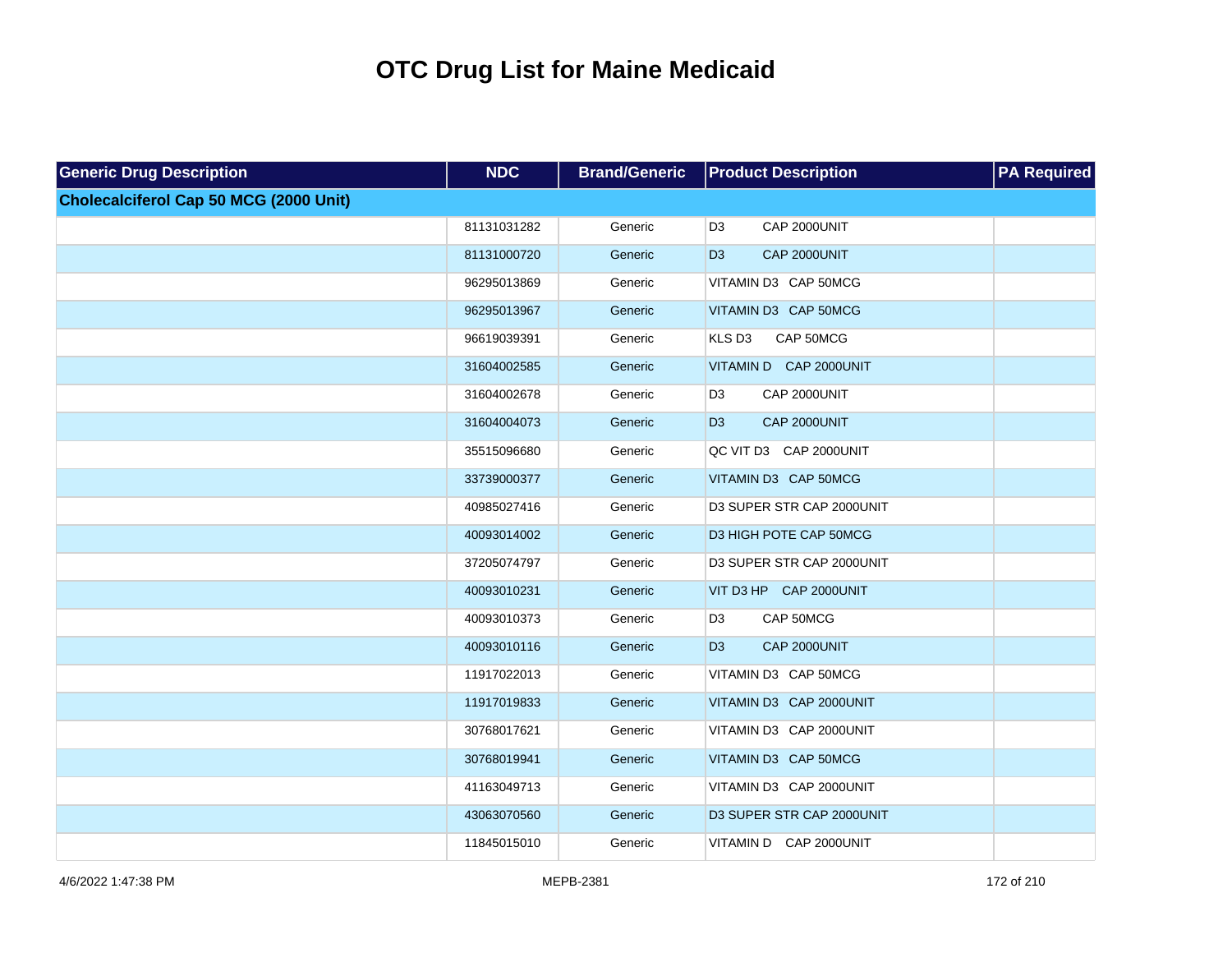| <b>Generic Drug Description</b>        | <b>NDC</b>  | <b>Brand/Generic</b> | <b>Product Description</b>     | <b>PA Required</b> |
|----------------------------------------|-------------|----------------------|--------------------------------|--------------------|
| Cholecalciferol Cap 50 MCG (2000 Unit) |             |                      |                                |                    |
|                                        | 11845015012 | Generic              | VITAMIN D CAP 2000UNIT         |                    |
|                                        | 11845015015 | Generic              | VITAMIN D CAP 2000UNIT         |                    |
|                                        | 11917008608 | Generic              | VITAMIN D3 CAP 2000UNIT        |                    |
|                                        | 11822489990 | Generic              | RA VITAMIN CAP 2000UNIT        |                    |
|                                        | 11822489670 | Generic              | PA VITAMIN CAP 2000UNIT        |                    |
|                                        | 11822511200 | Generic              | VITAMIN D-3 CAP 2000UNIT       |                    |
|                                        | 11822511210 | Generic              | VITAMIN D-3 CAP 2000UNIT       |                    |
|                                        | 11822547890 | Generic              | VITAMIN D-3 CAP 2000UNIT       |                    |
|                                        | 11917014678 | Generic              | VITAMIN D3 CAP 2000UNIT        |                    |
|                                        | 11917014679 | Generic              | VITAMIN D3 CAP 2000UNIT        |                    |
|                                        | 11917016632 | Generic              | VITAMIN D3 CAP 2000UNIT        |                    |
|                                        | 11917017094 | Generic              | VITAMIN D3 CAP 2000UNIT        |                    |
|                                        | 11917017096 | Generic              | VITAMIN D3 CAP 2000UNIT        |                    |
|                                        | 11917013941 | Generic              | CAP 2000UNIT<br>D <sub>3</sub> |                    |
|                                        | 11917013942 | Generic              | CAP 2000UNIT<br>D <sub>3</sub> |                    |
|                                        | 11917013943 | Generic              | D <sub>3</sub><br>CAP 2000UNIT |                    |
|                                        | 11917012697 | Generic              | VITAMIN D3 CAP 2000UNIT        |                    |
|                                        | 11917012698 | Generic              | VITAMIN D3 CAP 2000UNIT        |                    |
|                                        | 11917012703 | Generic              | VITAMIN D3 CAP 2000UNIT        |                    |
|                                        | 11917010706 | Generic              | VITAMIN D3 CAP 2000UNIT        |                    |
|                                        | 11917011818 | Generic              | CAP 2000UNIT<br>D <sub>3</sub> |                    |
|                                        | 11917011819 | Generic              | CAP 2000UNIT<br>D <sub>3</sub> |                    |
|                                        | 10939095376 | Generic              | SM VIT D3 CAP 50MCG            |                    |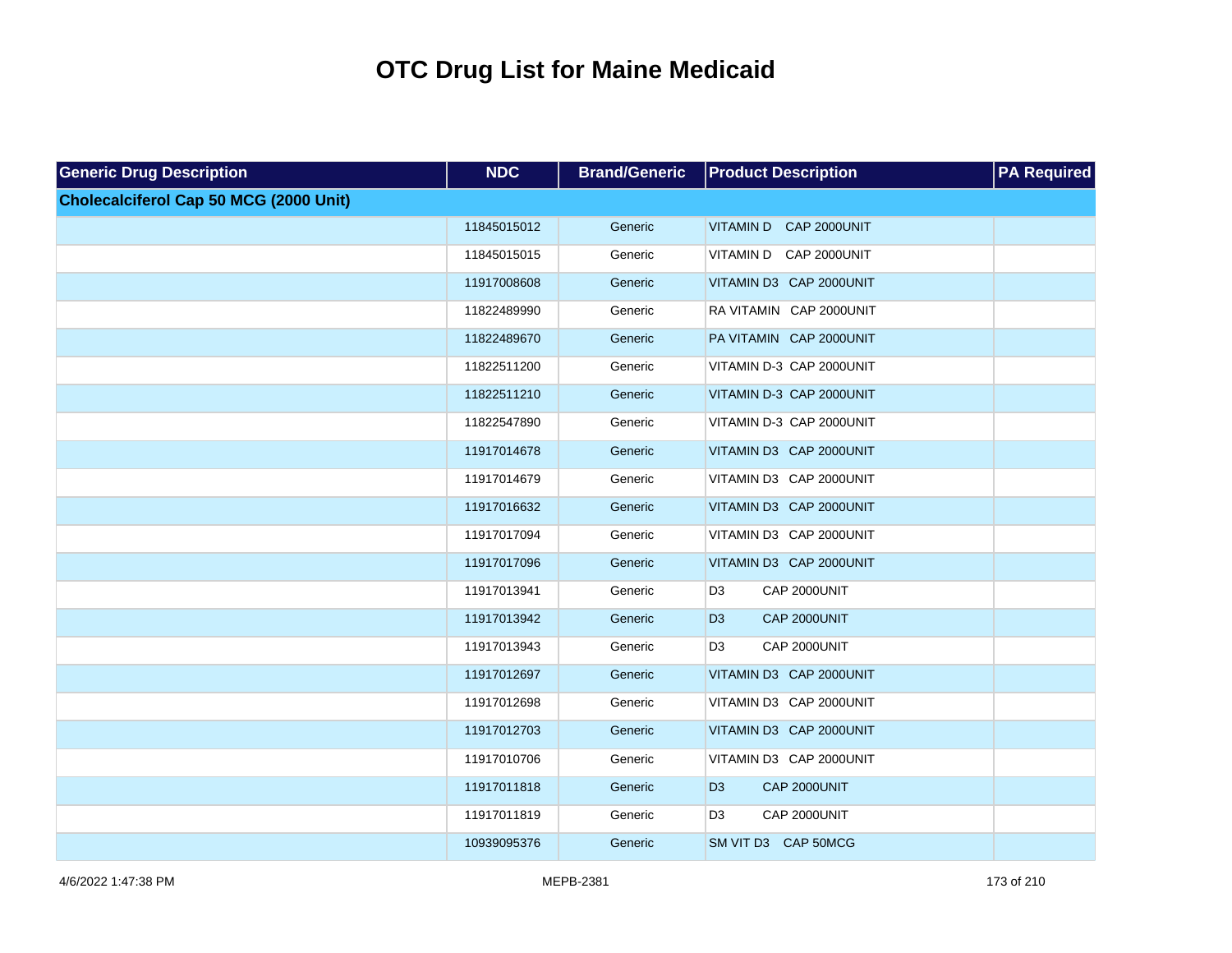| <b>Generic Drug Description</b>                          | <b>NDC</b>  | <b>Brand/Generic</b> | <b>Product Description</b>   | <b>PA Required</b> |
|----------------------------------------------------------|-------------|----------------------|------------------------------|--------------------|
| <b>Cholecalciferol Cap 50 MCG (2000 Unit)</b>            |             |                      |                              |                    |
|                                                          | 10939052444 | Generic              | VITAMIN D3 CAP 2000UNIT      |                    |
|                                                          | 00179805701 | Generic              | VITAMIN D3 CAP 2000UNIT      |                    |
|                                                          | 00179802401 | Generic              | VITAMIN D3 CAP 2000UNIT      |                    |
|                                                          | 00536379001 | Generic              | VITAMIN D3 CAP 2000UNIT      |                    |
| Cholecalciferol Drops 50 MCG/0.028ML (2000 Unit/0.028ML) |             |                      |                              |                    |
|                                                          | 88395001280 | <b>Brand</b>         | SUPER DAILY DRO D3           | PA REQUIRED        |
|                                                          | 51228000009 | <b>Brand</b>         | <b>DDROPS</b><br><b>LIQ</b>  | PA REQUIRED        |
| Cholecalciferol Oral Liquid 10 MCG/ML (400 Unit/ML)      |             |                      |                              |                    |
|                                                          | 53217006501 | Generic              | VITAMIN D<br>DRO 400UNIT     |                    |
|                                                          | 50383091750 | Generic              | VITAMIN D DRO 400UNIT        |                    |
|                                                          | 54629077232 | Generic              | VITAMIN D3 DRO 400UNIT       |                    |
|                                                          | 54838000650 | Generic              | VITAMIN D3 DRO 10MCG/ML      |                    |
|                                                          | 84984000001 | Generic              | <b>JUST D</b><br>LIQ 400UNIT |                    |
|                                                          | 76518005050 | Generic              | PEDIA D-VITE DRO 400UNIT     |                    |
|                                                          | 98302014002 | Generic              | D-VITAMIN DRO 400UNIT        |                    |
|                                                          | 69618001959 | Generic              | VITAMIN D DRO 400UNIT        |                    |
|                                                          | 71399740105 | Generic              | D-VITE PEDIA DRO 400UNIT     |                    |
|                                                          | 00536115680 | Generic              | D3 VITAMIN LIQ 400UNIT       |                    |
|                                                          | 00087086604 | <b>Brand</b>         | D-VI-SOL LIQ 400UNIT         |                    |
|                                                          | 00087086644 | <b>Brand</b>         | D-VI-SOL LIQ 400UNIT         |                    |
| Cholecalciferol Tab 1.25 MG (50000 Unit)                 |             |                      |                              |                    |
|                                                          | 96348000272 | Generic              | VITAMIN D3 TAB 50000UNI      |                    |
|                                                          | 57896081501 | Generic              | VITAMIN D3 TAB 50000UNI      |                    |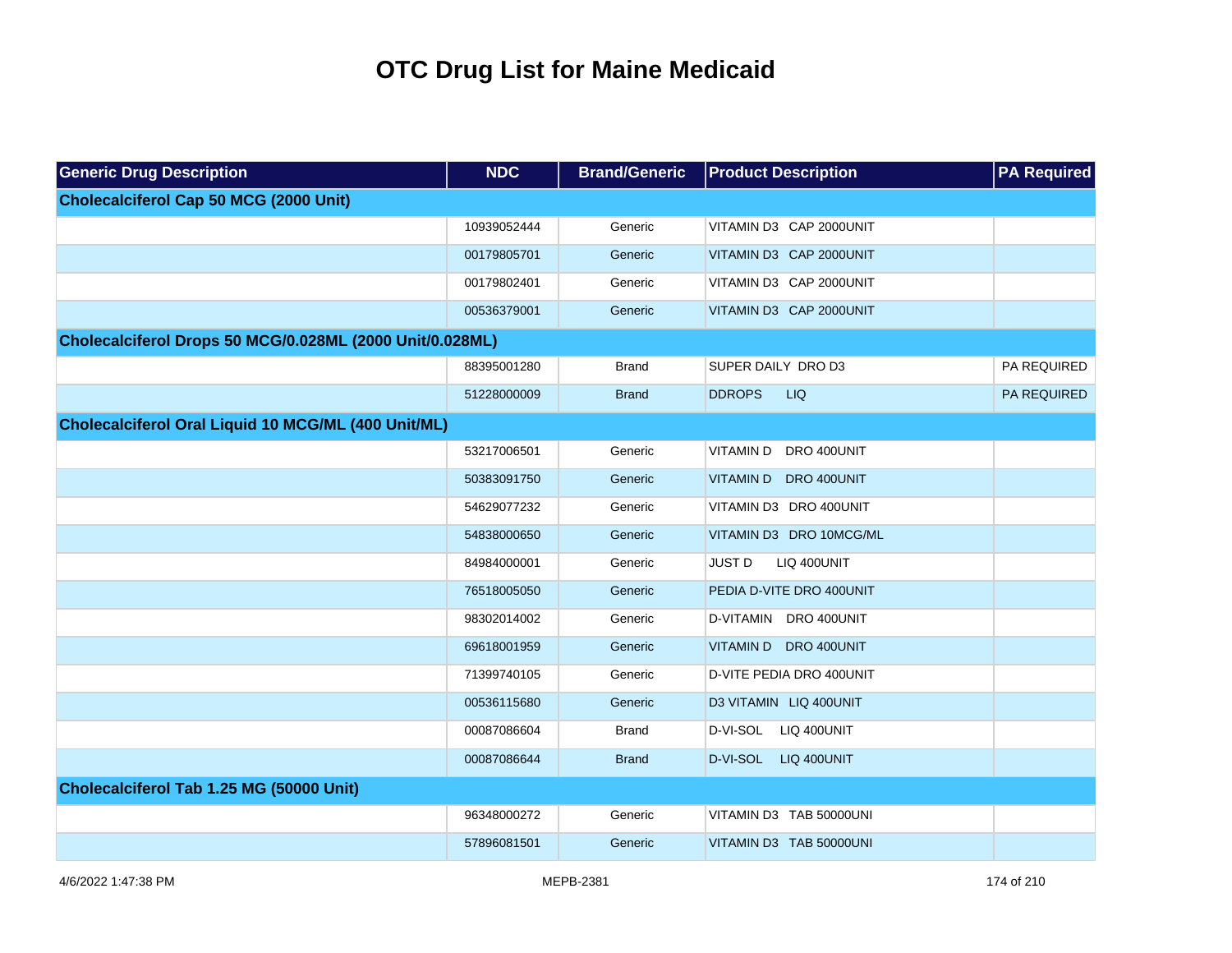| <b>Generic Drug Description</b>              | <b>NDC</b>  | <b>Brand/Generic</b> | <b>Product Description</b> | <b>PA Required</b> |
|----------------------------------------------|-------------|----------------------|----------------------------|--------------------|
| Cholecalciferol Tab 1.25 MG (50000 Unit)     |             |                      |                            |                    |
|                                              | 10542010002 | Generic              | VITAMIN D3 TAB 50000UNT    |                    |
|                                              | 10542010008 | Generic              | VITAMIN D3 TAB 50000UNT    |                    |
| <b>Cholecalciferol Tab 10 MCG (400 Unit)</b> |             |                      |                            |                    |
|                                              | 57896087401 | Generic              | VITAMIN D TAB 400UNIT      |                    |
|                                              | 58526000550 | Generic              | D 400<br>TAB 400UNIT       |                    |
|                                              | 58487001702 | Generic              | DELTA D3<br>TAB 400UNIT    |                    |
|                                              | 58487001703 | Generic              | DELTA D3 TAB 400UNIT       |                    |
|                                              | 50268086311 | Generic              | VITAMIN D3 TAB 400UNIT     |                    |
|                                              | 50268086315 | Generic              | VITAMIN D3 TAB 400UNIT     |                    |
|                                              | 52569013452 | Generic              | VITAMIN D3 TAB 400UNIT     |                    |
|                                              | 77333094810 | Generic              | VITAMIN D3 TAB 400UNIT     |                    |
|                                              | 77333094825 | Generic              | VITAMIN D3 TAB 400UNIT     |                    |
|                                              | 79854001162 | Generic              | VITAMIN D3 TAB 400UNIT     |                    |
|                                              | 96295012845 | Generic              | VITAMIN D3 TAB 400UNIT     |                    |
|                                              | 94604010192 | Generic              | VITAMIN D TAB 400UNIT      |                    |
|                                              | 74312001140 | Generic              | VITAMIN D TAB 400UNIT      |                    |
|                                              | 10939052344 | Generic              | SM VITAMIN D TAB 400UNIT   |                    |
|                                              | 00904582360 | Generic              | VITAMIN D3 TAB 400UNIT     |                    |
|                                              | 00761005820 | Generic              | VITAMIN D3 TAB 400UNIT     |                    |
|                                              | 43292055881 | Generic              | VITAMIN D TAB 400UNIT      |                    |
|                                              | 43292056083 | Generic              | VITAMIN D TAB 400UNIT      |                    |
|                                              | 43353046660 | Generic              | VITAMIN D TAB 400UNIT      |                    |
|                                              | 43353046680 | Generic              | VITAMIN D TAB 400UNIT      |                    |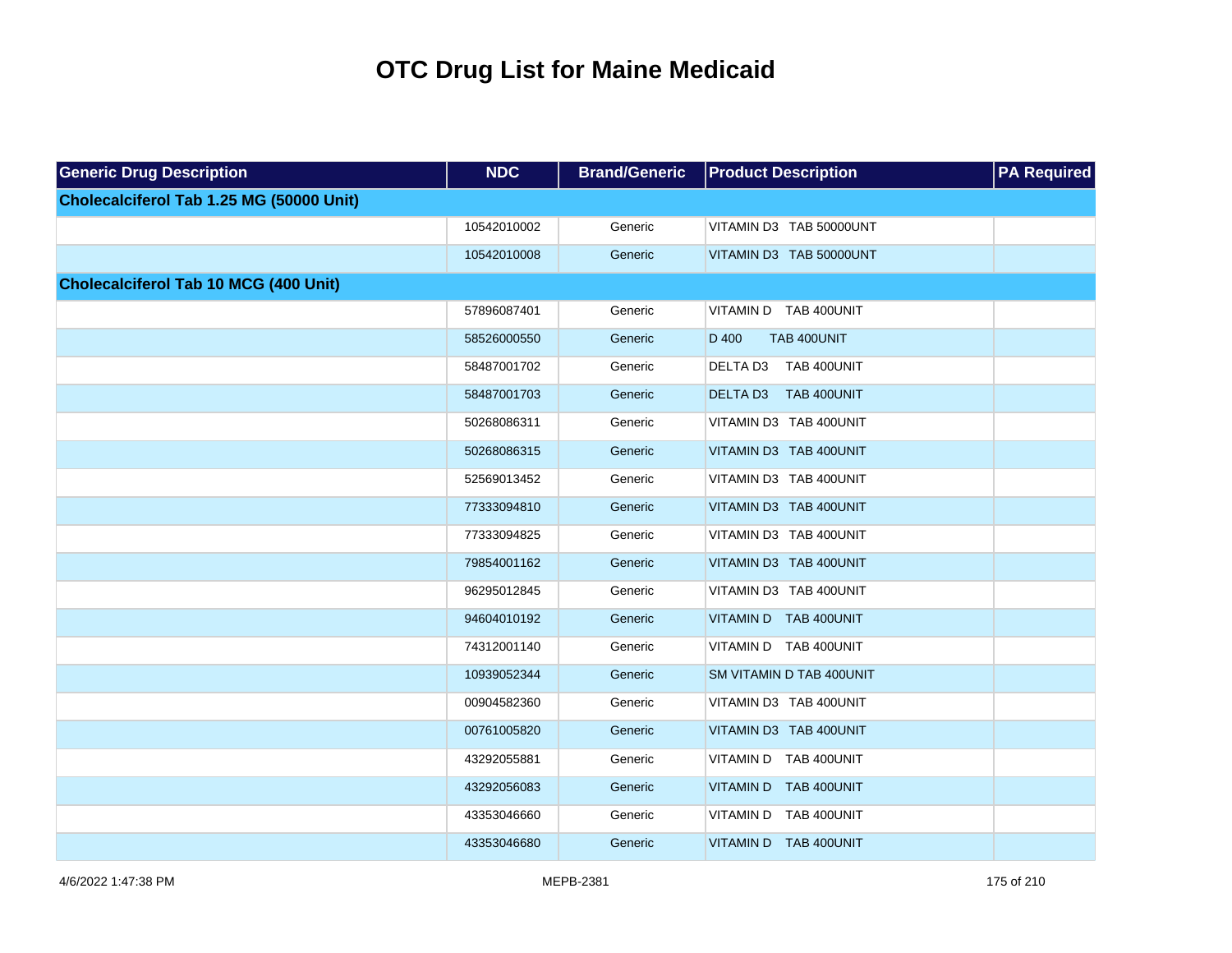| <b>Generic Drug Description</b>              | <b>NDC</b>  | <b>Brand/Generic</b> | <b>Product Description</b>      | <b>PA Required</b> |
|----------------------------------------------|-------------|----------------------|---------------------------------|--------------------|
| <b>Cholecalciferol Tab 10 MCG (400 Unit)</b> |             |                      |                                 |                    |
|                                              | 43353053332 | Generic              | VITAMIN D TAB 400UNIT           |                    |
|                                              | 43353053353 | Generic              | VITAMIN D TAB 400UNIT           |                    |
|                                              | 43353053360 | Generic              | VITAMIN D TAB 400UNIT           |                    |
|                                              | 43353053380 | Generic              | VITAMIN D TAB 400UNIT           |                    |
|                                              | 46122015978 | Generic              | VITAMIN D TAB 400UNIT           |                    |
|                                              | 48433010901 | Generic              | VITAMIN D3 TAB 400UNIT          |                    |
|                                              | 31604001688 | Generic              | VITAMIN D TAB 400UNIT           |                    |
|                                              | 16563011302 | Generic              | VITAMIN D TAB 400UNIT           |                    |
|                                              | 37205042678 | Generic              | D 400<br>TAB 400UNIT            |                    |
|                                              | 40093010618 | Generic              | D <sub>3</sub><br>TAB 400UNIT   |                    |
|                                              | 40985022661 | Generic              | VITAMIN D3 TAB 400UNIT          |                    |
|                                              | 35046000215 | Generic              | VITAMIN D3 TAB 400UNIT          |                    |
|                                              | 35515095917 | Generic              | QC VIT D3 TAB 400UNIT           |                    |
|                                              | 31604002671 | Generic              | VITAMIN D3 TAB 400UNIT          |                    |
| Cholecalciferol Tab 100 MCG (4000 Unit)      |             |                      |                                 |                    |
|                                              | 13349001023 | <b>Brand</b>         | THERA-D<br>TAB 4000UNIT         |                    |
| Cholecalciferol Tab 125 MCG (5000 Unit)      |             |                      |                                 |                    |
|                                              | 68071099404 | Generic              | TAB 5000UNIT<br><b>VITAMIND</b> | <b>PA REQUIRED</b> |
|                                              | 94604010199 | Generic              | VITAMIN D TAB 5000IU            | PA REQUIRED        |
|                                              | 96295012846 | Generic              | VITAMIN D3 TAB 5000UNIT         | <b>PA REQUIRED</b> |
|                                              | 87701040752 | Generic              | GNP VIT D TAB 5000UNIT          | PA REQUIRED        |
|                                              | 96295014036 | Generic              | VITAMIN D3 TAB 125MCG           | PA REQUIRED        |
|                                              | 50268086611 | Generic              | VITAMIN D3 TAB 5000UNIT         | PA REQUIRED        |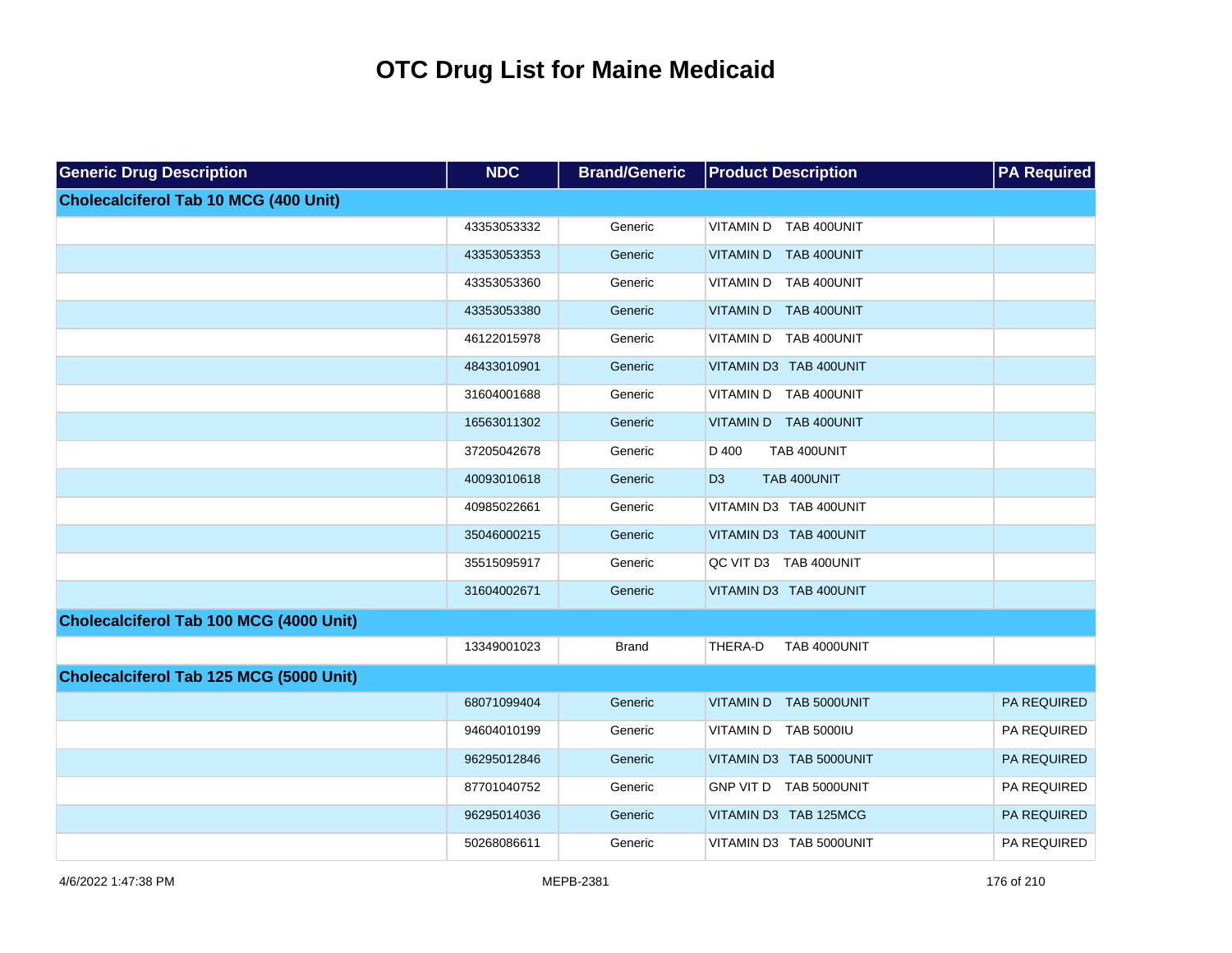| <b>Generic Drug Description</b>         | <b>NDC</b>  | <b>Brand/Generic</b> | <b>Product Description</b> | <b>PA Required</b> |
|-----------------------------------------|-------------|----------------------|----------------------------|--------------------|
| Cholecalciferol Tab 125 MCG (5000 Unit) |             |                      |                            |                    |
|                                         | 50268086615 | Generic              | VITAMIN D3 TAB 5000UNIT    | <b>PA REQUIRED</b> |
|                                         | 50428057523 | Generic              | VITAMIN D3 TAB 5000UNIT    | PA REQUIRED        |
|                                         | 58487003702 | Generic              | VITAMIN D3 TAB 5000UNIT    | PA REQUIRED        |
|                                         | 54629794101 | Generic              | VITAMIN D3 TAB 5000UNIT    | PA REQUIRED        |
|                                         | 35515098643 | Generic              | QC VIT D3 TAB 5000UNIT     | PA REQUIRED        |
|                                         | 37205024678 | Generic              | VITAMIN D-3 TAB 5000UNIT   | PA REQUIRED        |
|                                         | 35046000218 | Generic              | VITAMIN D-3 TAB 5000UNIT   | PA REQUIRED        |
|                                         | 40985027288 | Generic              | VITAMIN D3 TAB 5000UNIT    | PA REQUIRED        |
|                                         | 43292056338 | Generic              | VITAMIN D3 TAB 5000UNIT    | PA REQUIRED        |
|                                         | 07610017840 | Generic              | VITAMIN D-3 TAB 5000UNIT   | PA REQUIRED        |
| Cholecalciferol Tab 20 MCG (800 Unit)   |             |                      |                            |                    |
|                                         | 43913020390 | Generic              | VITAMIN D3 TAB 20MCG       |                    |
| Cholecalciferol Tab 25 MCG (1000 Unit)  |             |                      |                            |                    |
|                                         | 57896087601 | Generic              | VITAMIN D TAB 1000UNIT     |                    |
|                                         | 58487002371 | Generic              | VITAMIN D3 TAB 1000UNIT    |                    |
|                                         | 58487002373 | Generic              | VITAMIN D3 TAB 1000UNIT    |                    |
|                                         | 50090138101 | Generic              | VITAMIN D3 TAB 1000UNIT    |                    |
|                                         | 49348087410 | Generic              | VITAMIN D3 TAB 1000UNIT    |                    |
|                                         | 52569013458 | Generic              | HM VITAMIN D TAB 1000UNIT  |                    |
|                                         | 52569014194 | Generic              | HM VITAMIN D TAB 25MCG     |                    |
|                                         | 54569644300 | Generic              | VITAMIN D3 TAB 1000UNIT    |                    |
|                                         | 54569644301 | Generic              | VITAMIN D3 TAB 1000UNIT    |                    |
|                                         | 54629005024 | Generic              | VITAMIN D3 TAB 1000UNIT    |                    |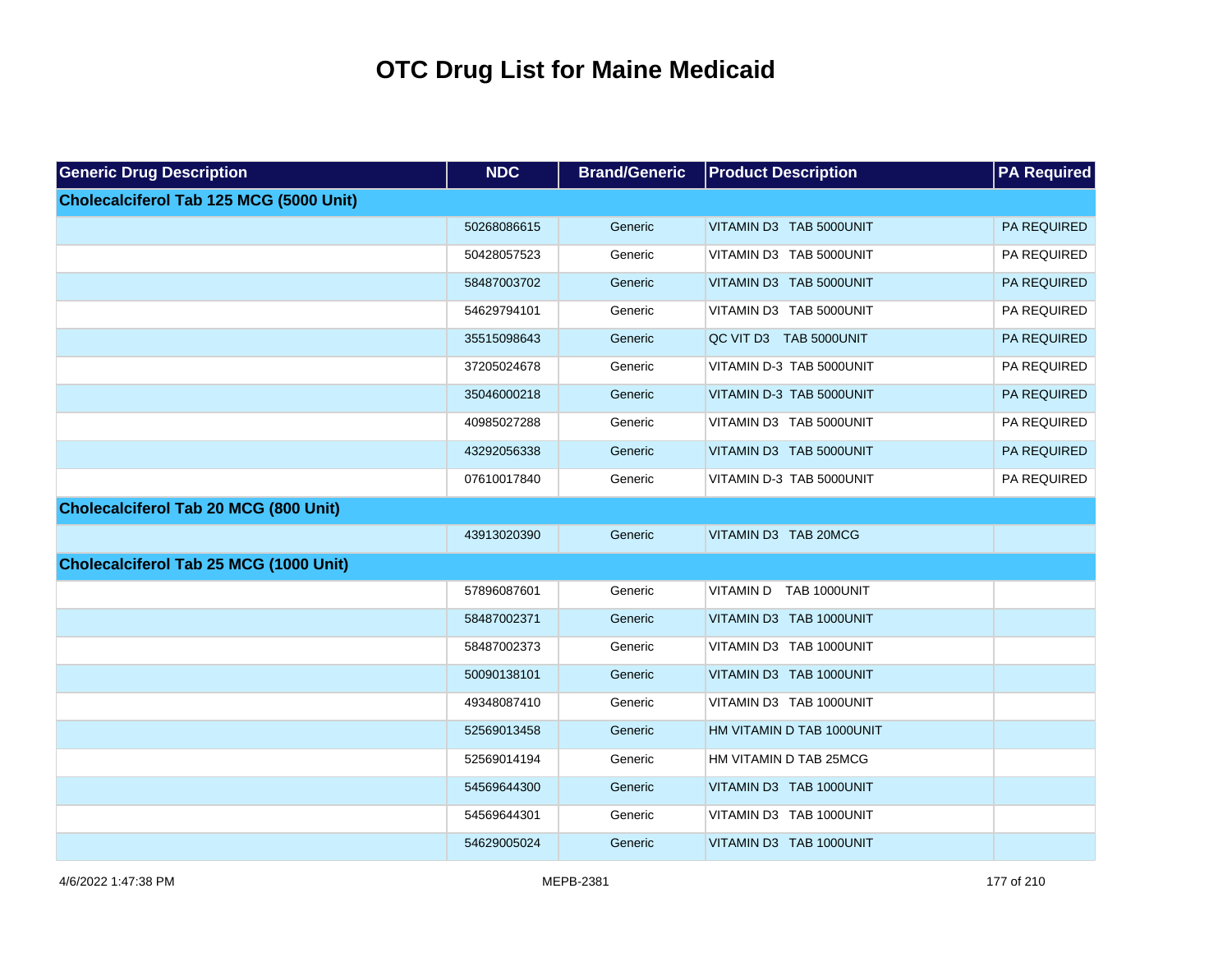| <b>Generic Drug Description</b>        | <b>NDC</b>  | <b>Brand/Generic</b> | <b>Product Description</b> | <b>PA Required</b> |
|----------------------------------------|-------------|----------------------|----------------------------|--------------------|
| Cholecalciferol Tab 25 MCG (1000 Unit) |             |                      |                            |                    |
|                                        | 51645091999 | Generic              | VITAMIN D3 TAB 1000UNIT    |                    |
|                                        | 87701040749 | Generic              | GNP VIT D TAB 1000UNIT     |                    |
|                                        | 87701040750 | Generic              | GNP VIT D3 TAB 1000UNIT    |                    |
|                                        | 96295012848 | Generic              | VITAMIN D3 TAB 1000UNIT    |                    |
|                                        | 94604010195 | Generic              | VITAMIN D TAB 1000UNIT     |                    |
|                                        | 96121000261 | Generic              | VITAMIN D TAB 1000UNIT     |                    |
|                                        | 96295012844 | Generic              | VITAMIN D3 TAB 1000UNIT    |                    |
|                                        | 79854005023 | Generic              | VITAMIN D3 TAB 1000UNIT    |                    |
|                                        | 80681016800 | Generic              | VITAMIN D3 TAB 25MCG       |                    |
|                                        | 80681016801 | Generic              | VITAMIN D3 TAB 25MCG       |                    |
|                                        | 80681016900 | Generic              | VITAMIN D3 TAB 25MCG       |                    |
|                                        | 71791000373 | Generic              | VITAMIN D3 TAB 1000UNIT    |                    |
|                                        | 43353062460 | Generic              | VITAMIN D TAB 1000UNIT     |                    |
|                                        | 43292056299 | Generic              | VITAMIN D TAB 1000UNIT     |                    |
|                                        | 43292056286 | Generic              | VITAMIN D TAB 1000UNIT     |                    |
|                                        | 48433010401 | Generic              | VITAMIN D3 TAB 1000UNIT    |                    |
|                                        | 40985027292 | Generic              | VITAMIN D TAB 1000UNIT     |                    |
|                                        | 40985027062 | Generic              | VITAMIN D3 TAB 1000UNIT    |                    |
|                                        | 40985027139 | Generic              | VITAMIN D3 TAB 1000UNIT    |                    |
|                                        | 35515098641 | Generic              | QC VIT D3 TAB 1000UNIT     |                    |
|                                        | 37205024897 | Generic              | VITAMIN D TAB 1000UNIT     |                    |
|                                        | 37205024898 | Generic              | VITAMIN D TAB 1000UNIT     |                    |
|                                        | 37864091901 | Generic              | VITAMIN D TAB 1000UNIT     |                    |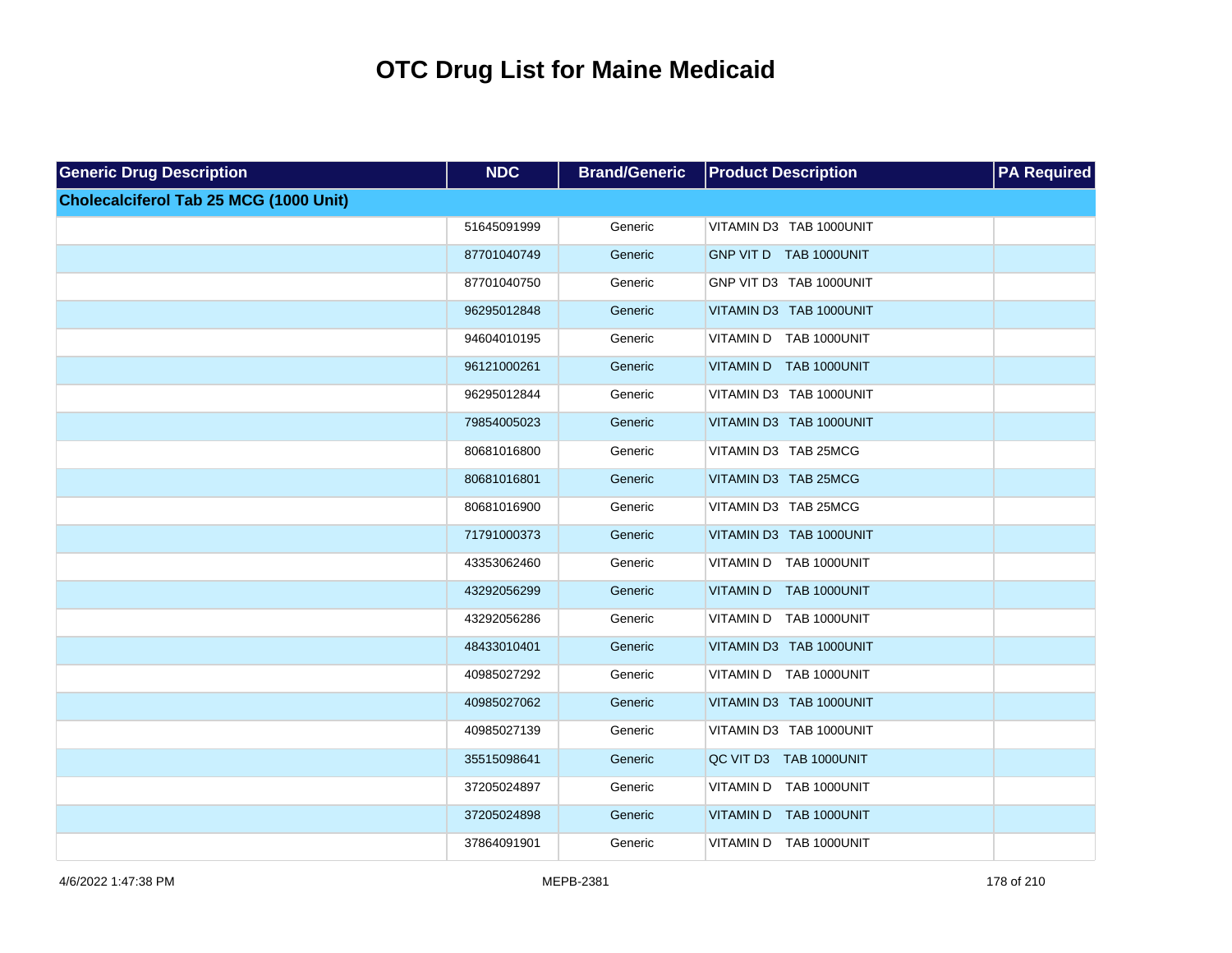| <b>Generic Drug Description</b>        | <b>NDC</b>  | <b>Brand/Generic</b> | <b>Product Description</b>            | <b>PA</b> Required |
|----------------------------------------|-------------|----------------------|---------------------------------------|--------------------|
| Cholecalciferol Tab 25 MCG (1000 Unit) |             |                      |                                       |                    |
|                                        | 35046000105 | Generic              | VITAMIN D3 TAB 1000UNIT               |                    |
|                                        | 35356056300 | Generic              | VITAMIN D3 TAB 1000UNIT               |                    |
|                                        | 31604002683 | Generic              | <b>TAB 1000UNIT</b><br>D <sub>3</sub> |                    |
|                                        | 31604002793 | Generic              | TAB 1000UNIT<br>D <sub>3</sub>        |                    |
|                                        | 33261076000 | Generic              | VITAMIN D TAB 1000UNIT                |                    |
|                                        | 31604004069 | Generic              | TAB 1000UNIT<br>D <sub>3</sub>        |                    |
|                                        | 31604004070 | Generic              | D <sub>3</sub><br><b>TAB 1000UNIT</b> |                    |
|                                        | 31604001870 | Generic              | VITAMIN D TAB 1000UNIT                |                    |
|                                        | 24385065578 | Generic              | GNP VIT D TAB 1000UNIT                |                    |
|                                        | 20555003300 | Generic              | VITAMIN D3 TAB 25MCG                  |                    |
|                                        | 10006070033 | Generic              | VITAMIN-D3 TAB 25MCG                  |                    |
|                                        | 10939052744 | Generic              | VITAMIN D3 TAB 1000UNIT               |                    |
|                                        | 10939090444 | Generic              | SM VITAMIND3 TAB 1000UNIT             |                    |
|                                        | 11822044719 | Generic              | VITAMIN D-3 TAB 1000UNIT              |                    |
|                                        | 11822002601 | Generic              | VITAMIN D-3 TAB 1000UNIT              |                    |
|                                        | 11822026010 | Generic              | VITAMIN D-3 TAB 1000UNIT              |                    |
|                                        | 11822334220 | Generic              | VITAMIN D-3 TAB 1000UNIT              |                    |
|                                        | 11822447190 | Generic              | VITAMIN D-3 TAB 1000UNIT              |                    |
|                                        | 00904582460 | Generic              | VITAMIN D3 TAB 1000UNIT               |                    |
|                                        | 00904582461 | Generic              | VITAMIN D3 TAB 1000UNIT               |                    |
|                                        | 00904582489 | Generic              | VITAMIN D3 TAB 1000UNIT               |                    |
|                                        | 00904582493 | Generic              | VITAMIN D3 TAB 1000UNIT               |                    |
|                                        | 11822967310 | Generic              | VITAMIN D-3 TAB 1000UNIT              |                    |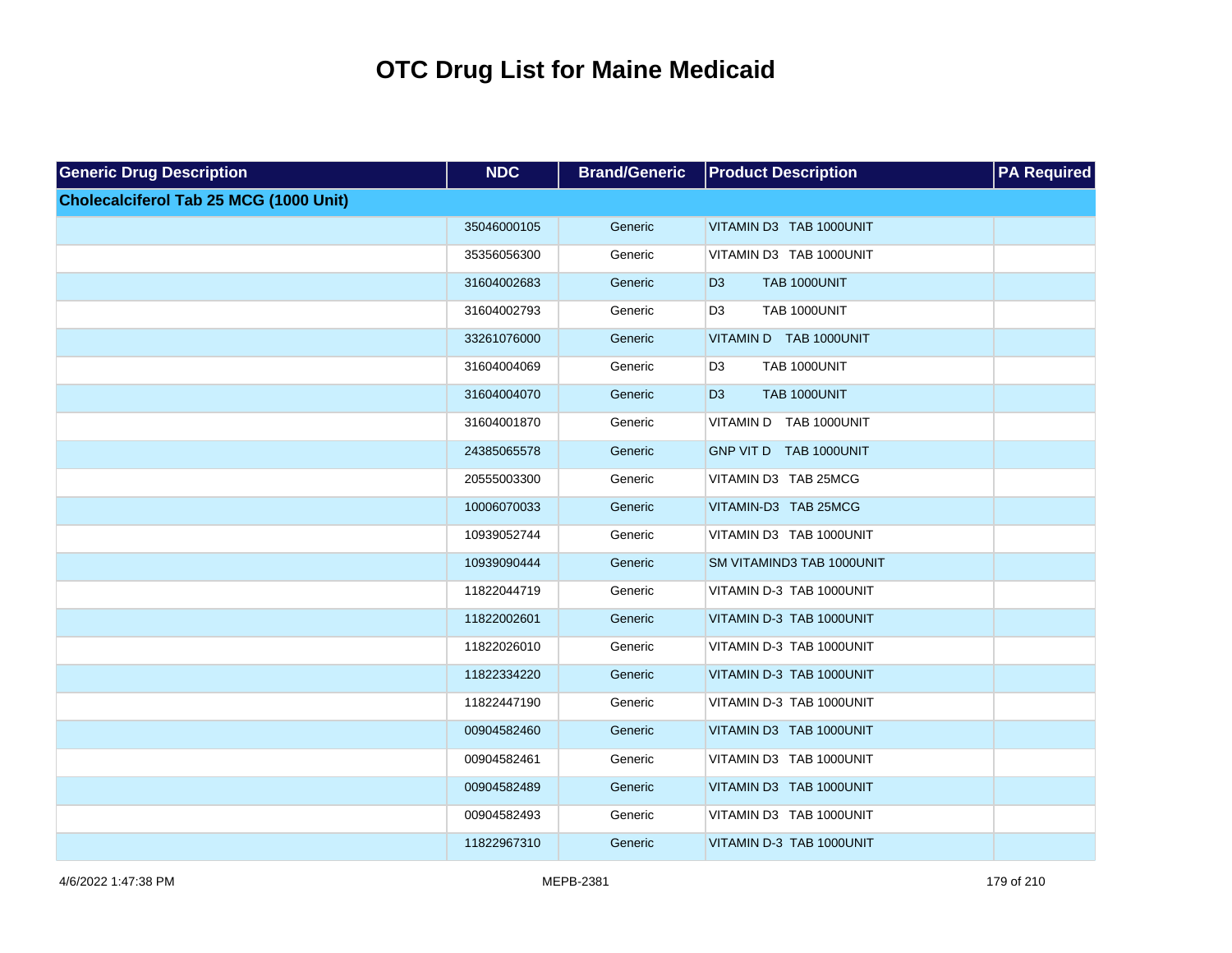| <b>Generic Drug Description</b>               | <b>NDC</b>  | <b>Brand/Generic</b> | <b>Product Description</b>            | <b>PA Required</b> |
|-----------------------------------------------|-------------|----------------------|---------------------------------------|--------------------|
| Cholecalciferol Tab 25 MCG (1000 Unit)        |             |                      |                                       |                    |
|                                               | 00761009840 | Generic              | VITAMIN D3 TAB 1000UNIT               |                    |
|                                               | 00536333401 | Generic              | VITAMIN D TAB 1000UNIT                |                    |
| Cholecalciferol Tab 250 MCG (10000 Unit)      |             |                      |                                       |                    |
|                                               | 76420011630 | Generic              | VITAMIN D3 TAB 10000UNT               |                    |
|                                               | 96295012564 | Generic              | VITAMIN D3 TAB 10000UNT               |                    |
|                                               | 40985027504 | Generic              | VITAMIN D3 TAB 10000UNT               |                    |
| <b>Cholecalciferol Tab 50 MCG (2000 Unit)</b> |             |                      |                                       |                    |
|                                               | 94604010198 | Generic              | VITAMIN D TAB 2000UNIT                |                    |
|                                               | 96295012847 | Generic              | VITAMIN D3 TAB 2000UNIT               |                    |
|                                               | 96295012795 | Generic              | VITAMIN D3 TAB 2000UNIT               |                    |
|                                               | 87701040751 | Generic              | VITAMIN D3 TAB 2000UNIT               |                    |
|                                               | 80681017000 | Generic              | VITAMIN D3 TAB 50MCG                  |                    |
|                                               | 80681013200 | Generic              | VITAMIN D TAB 50MCG                   |                    |
|                                               | 51645092199 | Generic              | VITAMIN D3 TAB 2000UNIT               |                    |
|                                               | 54629041120 | Generic              | VITAMIN D3 TAB 2000UNIT               |                    |
|                                               | 50268086511 | Generic              | VITAMIN D3 TAB 2000UNIT               |                    |
|                                               | 50268086515 | Generic              | VITAMIN D3 TAB 2000UNIT               |                    |
|                                               | 58526000542 | Generic              | <b>TAB 2000UNIT</b><br>D 2000         |                    |
|                                               | 40985027111 | Generic              | D <sub>3</sub><br><b>TAB 2000UNIT</b> |                    |
|                                               | 37864092001 | Generic              | VITAMIN D TAB 2000UNIT                |                    |
|                                               | 31604004071 | Generic              | D3 2000<br>TAB 2000UNIT               |                    |
|                                               | 31604002758 | Generic              | <b>TAB 2000UNIT</b><br>D <sub>3</sub> |                    |
|                                               | 31604002673 | Generic              | D <sub>3</sub><br><b>TAB 2000UNIT</b> |                    |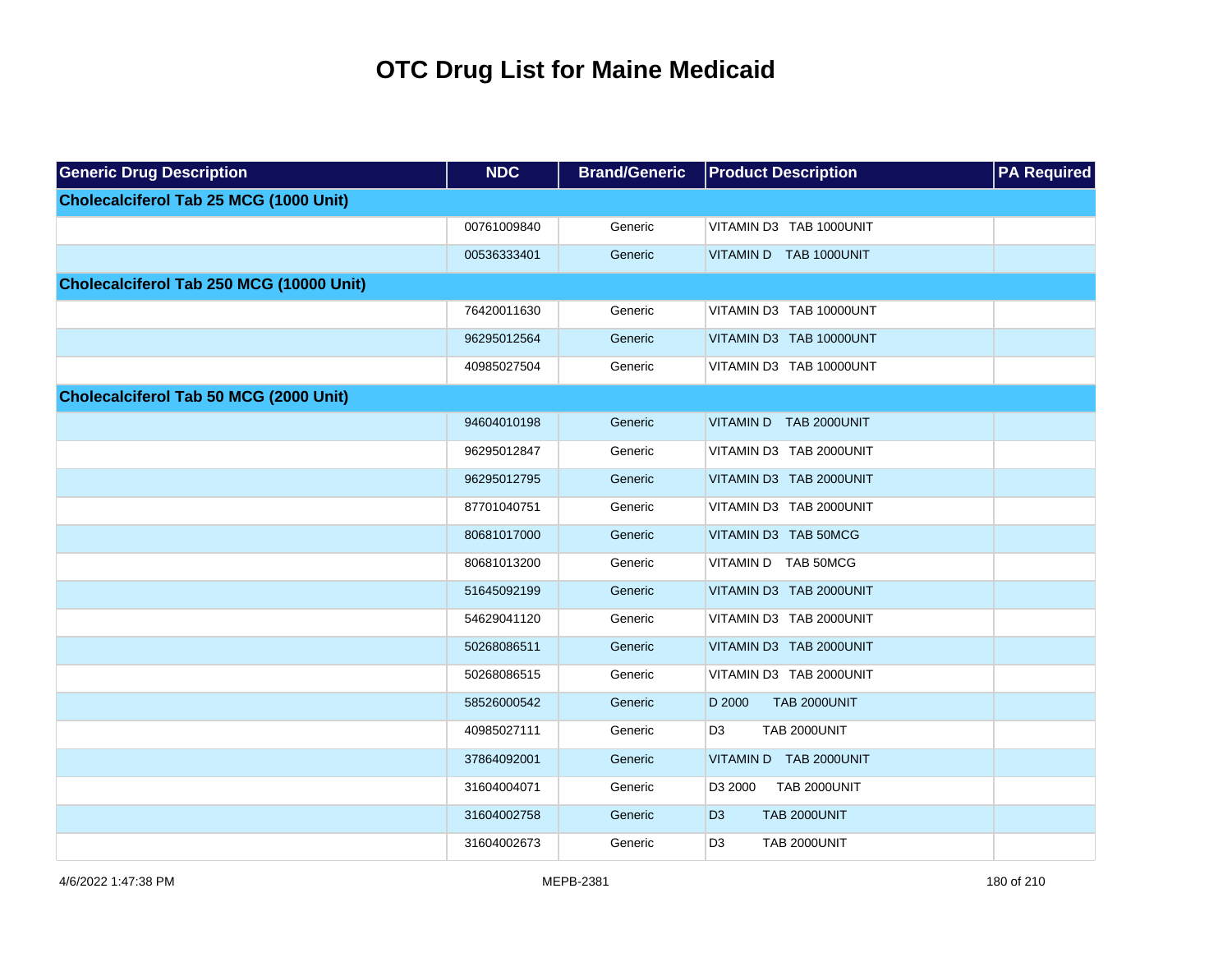| <b>Generic Drug Description</b>        | <b>NDC</b>  | <b>Brand/Generic</b> | <b>Product Description</b>            | <b>PA Required</b> |
|----------------------------------------|-------------|----------------------|---------------------------------------|--------------------|
| Cholecalciferol Tab 50 MCG (2000 Unit) |             |                      |                                       |                    |
|                                        | 31604002674 | Generic              | D <sub>3</sub><br><b>TAB 2000UNIT</b> |                    |
|                                        | 31604002516 | Generic              | VITAMIN D3 TAB 2000UNIT               |                    |
|                                        | 37205024798 | Generic              | VITAMIN D3 TAB 2000UNIT               |                    |
|                                        | 35515096685 | Generic              | QC VIT D3 TAB 2000UNIT                |                    |
|                                        | 13349001045 | Generic              | THERA-D<br><b>TAB 2000UNIT</b>        |                    |
|                                        | 43292056371 | Generic              | VITAMIN D3 TAB 2000UNIT               |                    |
|                                        | 43353085960 | Generic              | VITAMIN D-3 TAB 2000UNIT              |                    |
|                                        | 43353085980 | Generic              | VITAMIN D-3 TAB 2000UNIT              |                    |
|                                        | 13349001022 | Generic              | THERA-D<br><b>TAB 2000UNIT</b>        |                    |
|                                        | 00904615760 | Generic              | VITAMIN D TAB 2000UNIT                |                    |
|                                        | 07610016840 | Generic              | VITAMIN D-3 TAB 2000UNIT              |                    |
|                                        | 10006070162 | Generic              | VITAMIN D3 TAB 2000UNIT               |                    |
| Cholecalciferol Tab 75 MCG (3000 Unit) |             |                      |                                       |                    |
|                                        | 58487003691 | Generic              | VITAMIN D3 TAB 3000UNIT               | <b>PA REQUIRED</b> |
| <b>Cyanocobalamin Cap 1000 MCG</b>     |             |                      |                                       |                    |
|                                        | 31604002732 | Generic              | CAP 1000MCG<br>$B-12$                 |                    |
|                                        | 31604004130 | Generic              | <b>B12</b><br>CAP 1000MCG             |                    |
| <b>Cyanocobalamin Cap 3000 MCG</b>     |             |                      |                                       |                    |
|                                        | 31604002720 | Generic              | $B-12$<br>CAP 3000MCG                 |                    |
| <b>Cyanocobalamin Cap 5000 MCG</b>     |             |                      |                                       |                    |
|                                        | 31604002886 | Generic              | $B-12$<br>CAP 5000MCG                 |                    |
| <b>Cyanocobalamin Lozenge 1000 MCG</b> |             |                      |                                       |                    |
|                                        | 31604002717 | Generic              | $B-12$<br><b>LOZ 1000MCG</b>          | PA REQUIRED        |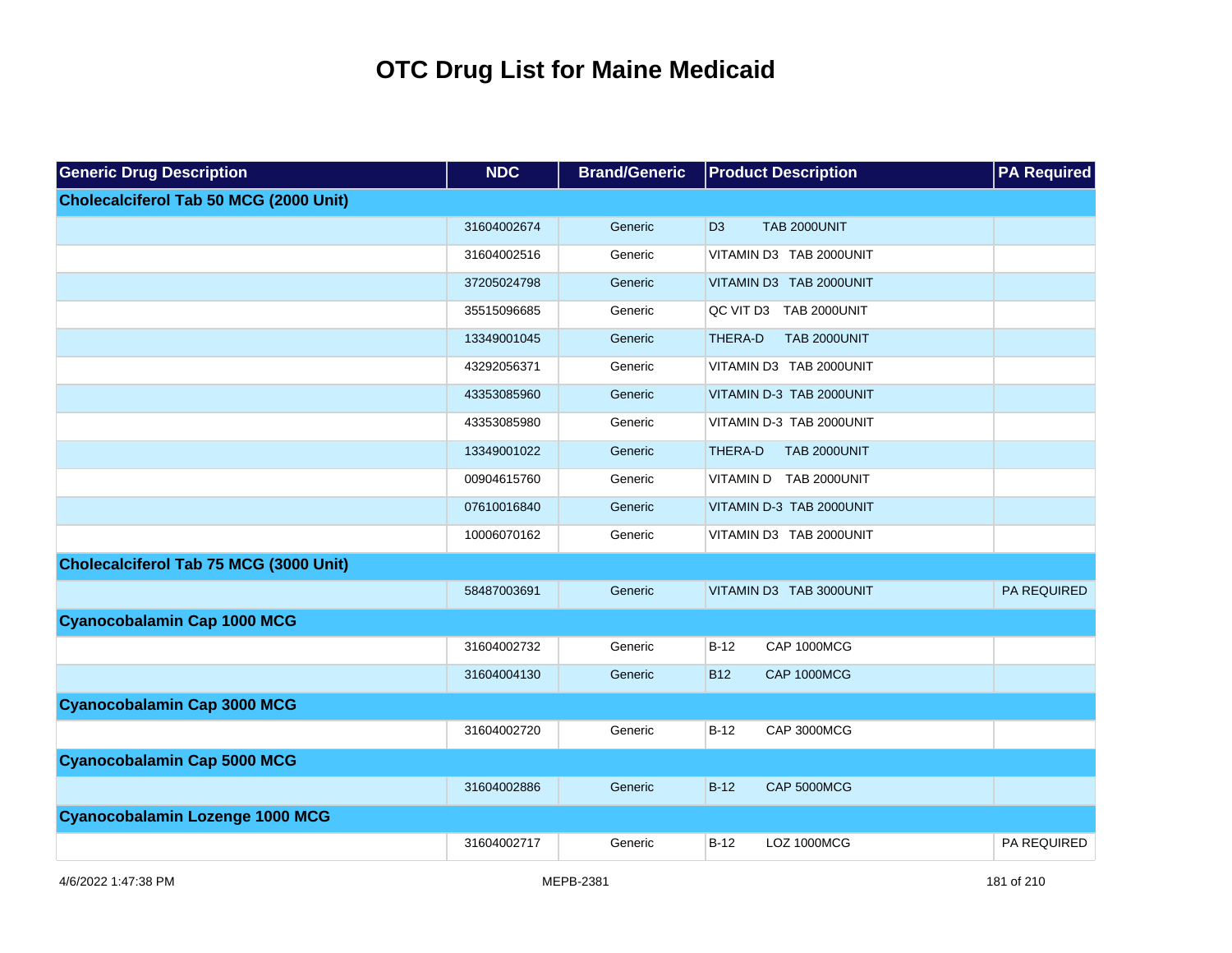| <b>Generic Drug Description</b>       | <b>NDC</b>  | <b>Brand/Generic</b> | <b>Product Description</b>           | <b>PA Required</b> |
|---------------------------------------|-------------|----------------------|--------------------------------------|--------------------|
| <b>Cyanocobalamin SL Tab 1000 MCG</b> |             |                      |                                      |                    |
|                                       | 58765000054 | Generic              | VITAMIN B-12 SUB 1000MCG             |                    |
|                                       | 63629438001 | Generic              | VITAMIN B-12 SUB 1000MCG             |                    |
|                                       | 63629438002 | Generic              | VITAMIN B-12 SUB 1000MCG             |                    |
|                                       | 63629438003 | Generic              | VITAMIN B-12 SUB 1000MCG             |                    |
|                                       | 63629438004 | Generic              | VITAMIN B-12 SUB 1000MCG             |                    |
|                                       | 63629438005 | Generic              | VITAMIN B-12 SUB 1000MCG             |                    |
|                                       | 88395002432 | Generic              | <b>SUB 1000MCG</b><br><b>B-12-SL</b> |                    |
|                                       | 88395002434 | Generic              | <b>B-12-SL</b><br><b>SUB 1000MCG</b> |                    |
|                                       | 35046001130 | Generic              | $B-12$<br><b>SUB 1000MCG</b>         |                    |
|                                       | 43292055992 | Generic              | VITAMIN B-12 SUB 1000MCG             |                    |
|                                       | 11845009661 | Generic              | VITAMIN B-12 SUB 1000MCG             |                    |
|                                       | 11845009662 | Generic              | $B-12$<br>SUB 1000MCG                |                    |
| <b>Cyanocobalamin Tab 100 MCG</b>     |             |                      |                                      |                    |
|                                       | 80681007100 | Generic              | VITAMIN B-12 TAB 100MCG              |                    |
|                                       | 74312001170 | Generic              | VITAMIN B-12 TAB 100MCG              |                    |
|                                       | 57896085601 | Generic              | VITAMIN B-12 TAB 100MCG              |                    |
|                                       | 50268085211 | Generic              | VITAMIN B12 TAB 100MCG               |                    |
|                                       | 50268085215 | Generic              | VITAMIN B12 TAB 100MCG               |                    |
|                                       | 54629005801 | Generic              | VITAMIN B-12 TAB 100MCG              |                    |
|                                       | 11845005741 | Generic              | $B-12$<br>TAB 100MCG                 |                    |
|                                       | 11917007928 | Generic              | VITAMIN B-12 TAB 100MCG              |                    |
|                                       | 11917003929 | Generic              | VITAMIN B12 TAB 100MCG               |                    |
|                                       | 11917017170 | Generic              | VITAMIN B12 TAB 100MCG               |                    |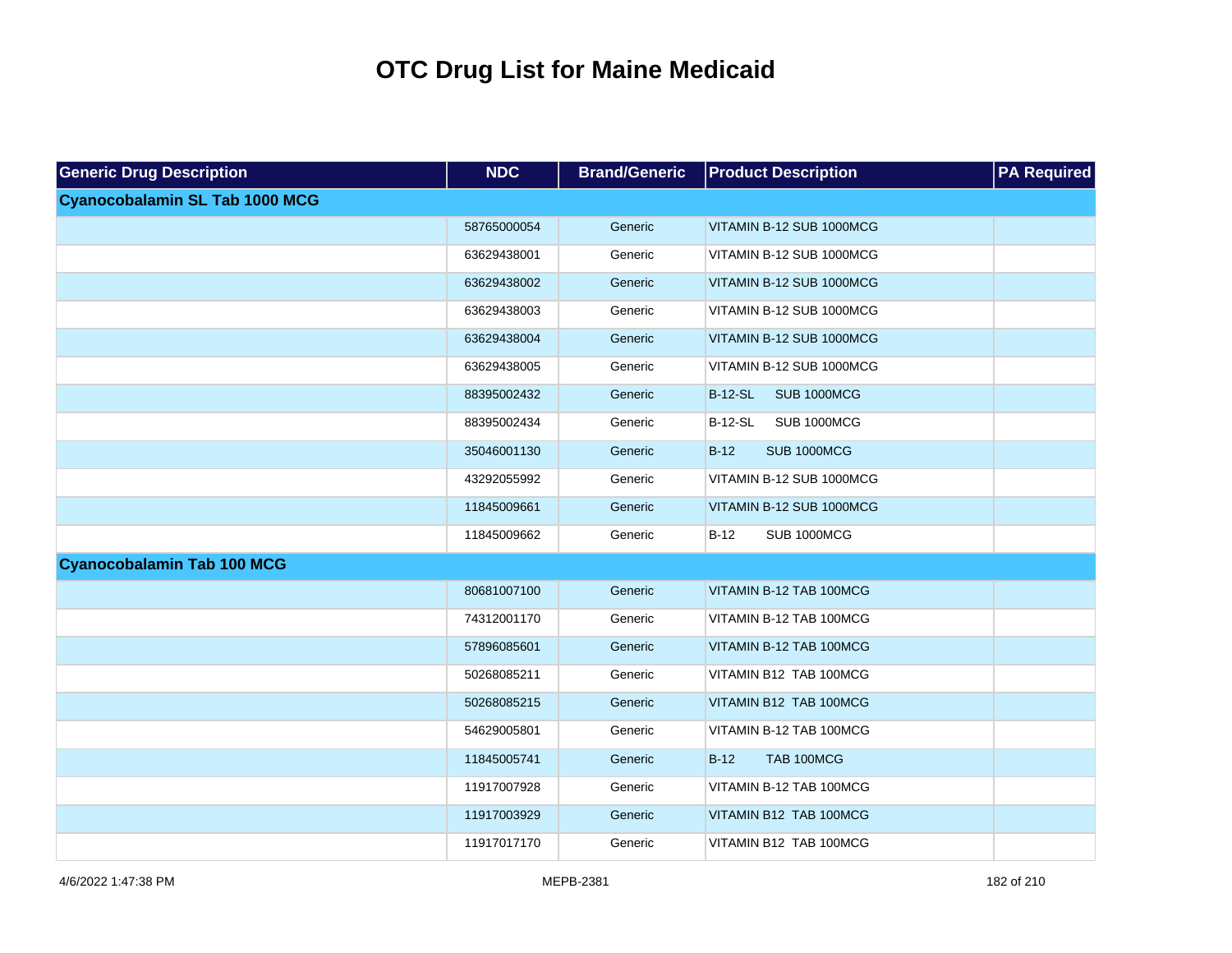| <b>Generic Drug Description</b>    | <b>NDC</b>  | <b>Brand/Generic</b> | <b>Product Description</b> | <b>PA Required</b> |
|------------------------------------|-------------|----------------------|----------------------------|--------------------|
| <b>Cyanocobalamin Tab 100 MCG</b>  |             |                      |                            |                    |
|                                    | 11917014672 | Generic              | TAB 100MCG<br>$B-12$       |                    |
|                                    | 10006073035 | Generic              | VITAMIN B12 TAB 100MCG     |                    |
|                                    | 11822003360 | Generic              | RA VIT B-12 TAB 100MCG     |                    |
|                                    | 00536354201 | Generic              | VITAMIN B-12 TAB 100MCG    |                    |
|                                    | 00761037220 | Generic              | VITAMIN B-12 TAB 100MCG    |                    |
|                                    | 00904113213 | Generic              | VITAMIN B-12 TAB 100MCG    |                    |
|                                    | 43292055566 | Generic              | VITAMIN B-12 TAB 100MCG    |                    |
|                                    | 43292056358 | Generic              | VITAMIN B-12 TAB 100MCG    |                    |
|                                    | 49348039210 | Generic              | SM VIT B-12 TAB 100MCG     |                    |
|                                    | 35046000127 | Generic              | TAB 100MCG<br>$B-12$       |                    |
| <b>Cyanocobalamin Tab 1000 MCG</b> |             |                      |                            |                    |
|                                    | 54629058605 | Generic              | VITAMIN B-12 TAB 1000MCG   |                    |
|                                    | 54569288100 | Generic              | VITAMIN B-12 TAB 1000MCG   |                    |
|                                    | 50268085511 | Generic              | VITAMIN B-12 TAB 1000MCG   |                    |
|                                    | 50268085515 | Generic              | VITAMIN B-12 TAB 1000MCG   |                    |
|                                    | 50428029936 | Generic              | VITAMIN B12 TAB 1000MCG    |                    |
|                                    | 50428037624 | Generic              | VITAMIN B12 TAB 1000MCG    |                    |
|                                    | 57896089601 | Generic              | VITAMIN B-12 TAB 1000MCG   |                    |
|                                    | 54738000301 | Generic              | VITAMIN B-12 TAB 1000MCG   |                    |
|                                    | 54738000333 | Generic              | VITAMIN B-12 TAB 1000MCG   |                    |
|                                    | 54738000350 | Generic              | VITAMIN B-12 TAB 1000MCG   |                    |
|                                    | 55154681100 | Generic              | VITAMIN B-12 TAB 1000MCG   |                    |
|                                    | 74312001380 | Generic              | VITAMIN B-12 TAB 1000MCG   |                    |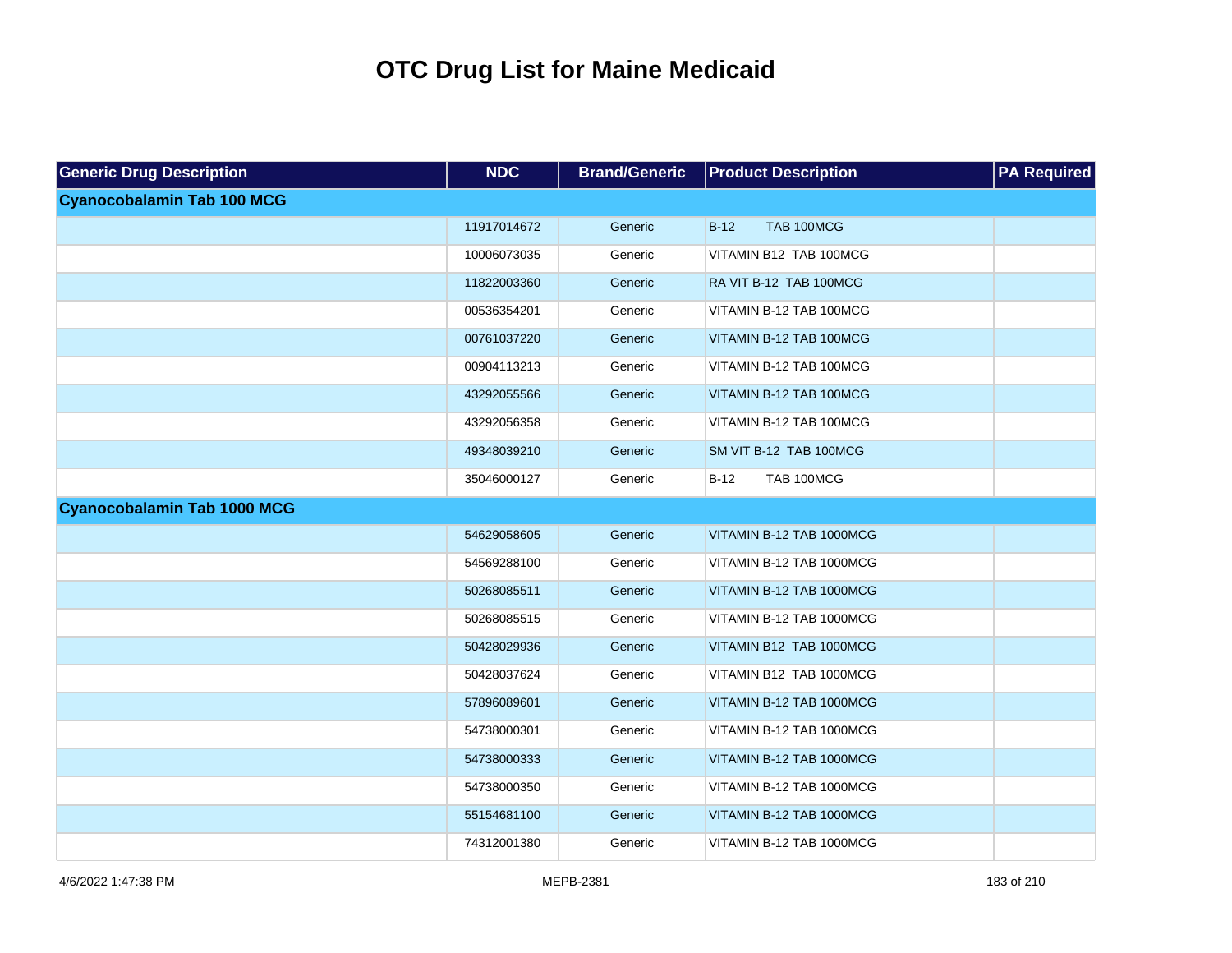| <b>Generic Drug Description</b>    | <b>NDC</b>  | <b>Brand/Generic</b> | <b>Product Description</b>   | <b>PA Required</b> |
|------------------------------------|-------------|----------------------|------------------------------|--------------------|
| <b>Cyanocobalamin Tab 1000 MCG</b> |             |                      |                              |                    |
|                                    | 68094011561 | Generic              | VITAMIN B-12 TAB 1000MCG     |                    |
|                                    | 69618003701 | Generic              | VITAMIN B-12 TAB 1000MCG     |                    |
|                                    | 77333093810 | Generic              | VITAMIN B-12 TAB 1000MCG     |                    |
|                                    | 77333093825 | Generic              | VITAMIN B-12 TAB 1000MCG     |                    |
|                                    | 74312052805 | Generic              | VITAMIN B-12 TAB 1000MCG     |                    |
|                                    | 96295013587 | Generic              | VITAMIN B-12 TAB 1000MCG     |                    |
|                                    | 94604010450 | Generic              | VITAMIN B-12 TAB 1000MCG     |                    |
|                                    | 33261098000 | Generic              | VITAMIN B-12 TAB 1000MCG     |                    |
|                                    | 33261098030 | Generic              | VITAMIN B-12 TAB 1000MCG     |                    |
|                                    | 33261098060 | Generic              | VITAMIN B-12 TAB 1000MCG     |                    |
|                                    | 33261098090 | Generic              | VITAMIN B-12 TAB 1000MCG     |                    |
|                                    | 37864091401 | Generic              | VITAMIN B-12 TAB 1000MCG     |                    |
|                                    | 40093010137 | Generic              | $B-12$<br><b>TAB 1000MCG</b> |                    |
|                                    | 40093010602 | Generic              | $B-12$<br><b>TAB 1000MCG</b> |                    |
|                                    | 20555000600 | Generic              | VITAMIN B-12 TAB 1000MCG     |                    |
|                                    | 20555001600 | Generic              | VITAMIN B-12 TAB 1000MCG     |                    |
|                                    | 30768060693 | Generic              | VITAMIN B-12 TAB 1000MCG     |                    |
|                                    | 41163049000 | Generic              | EQL B-12 TAB 1000MCG         |                    |
|                                    | 00904421713 | Generic              | VITAMIN B-12 TAB 1000MCG     |                    |
|                                    | 00536355601 | Generic              | VITAMIN B-12 TAB 1000MCG     |                    |
|                                    | 00179805802 | Generic              | VITAMIN B-12 TAB 1000MCG     |                    |
|                                    | 10006073043 | Generic              | VITAMIN B-12 TAB 1000MCG     |                    |
|                                    | 10006070165 | Generic              | VITAMIN B-12 TAB 1000MCG     |                    |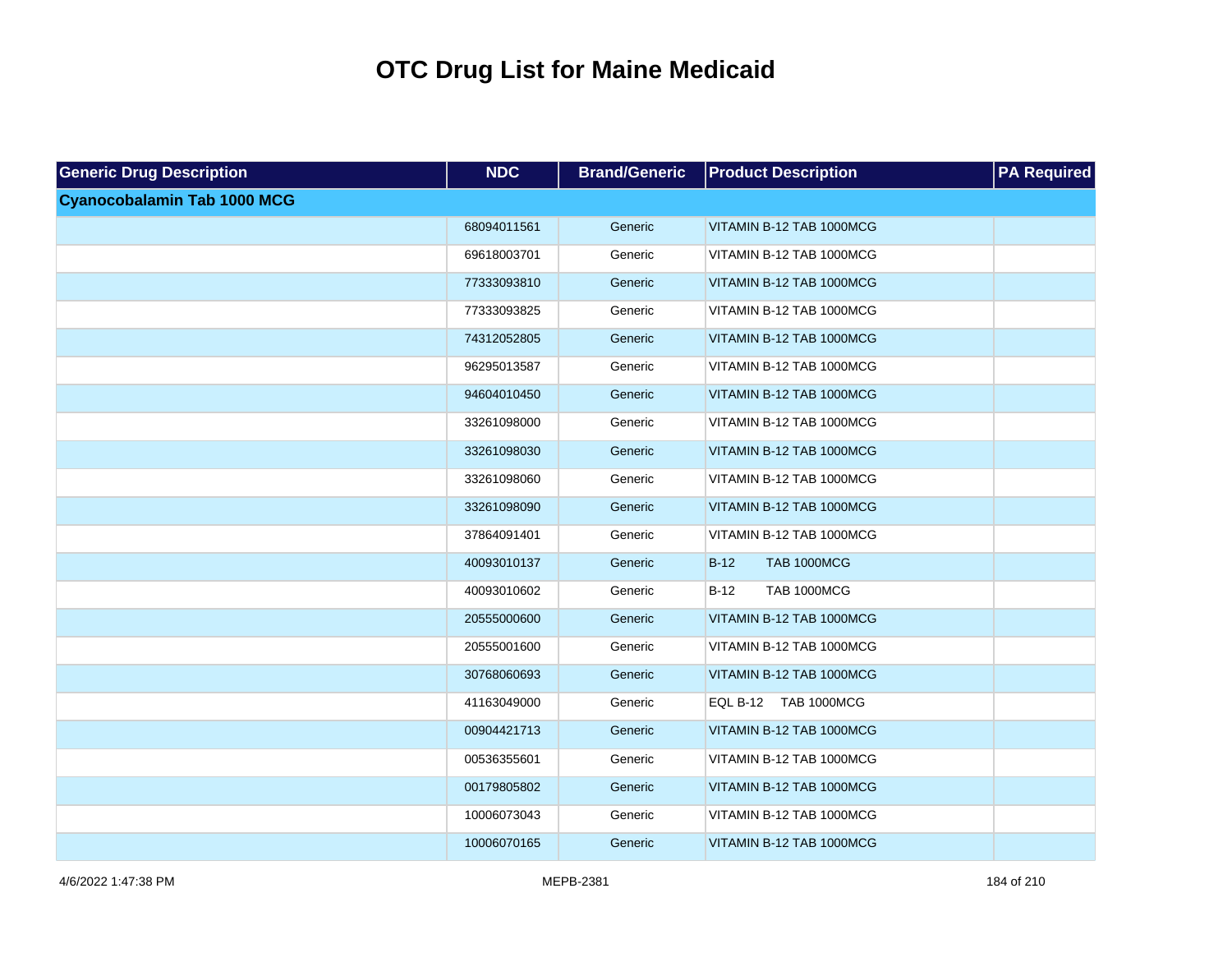| <b>Generic Drug Description</b>    | <b>NDC</b>  | <b>Brand/Generic</b> | <b>Product Description</b>   | <b>PA Required</b> |
|------------------------------------|-------------|----------------------|------------------------------|--------------------|
| <b>Cyanocobalamin Tab 1000 MCG</b> |             |                      |                              |                    |
|                                    | 10006070163 | Generic              | VITAMIN B-12 TAB 1000MCG     |                    |
|                                    | 10006070022 | Generic              | VITAMIN B-12 TAB 1000MCG     |                    |
|                                    | 10135065201 | Generic              | <b>TAB 1000MCG</b><br>$B-12$ |                    |
|                                    | 10135065250 | Generic              | <b>TAB 1000MCG</b><br>$B-12$ |                    |
|                                    | 10135065263 | Generic              | <b>TAB 1000MCG</b><br>$B-12$ |                    |
|                                    | 11845006935 | Generic              | VITAMIN B-12 TAB 1000MCG     |                    |
| <b>Cyanocobalamin Tab 2000 MCG</b> |             |                      |                              |                    |
|                                    | 50428204743 | Generic              | VITAMIN B-12 TAB 2000MCG     |                    |
|                                    | 11845007625 | Generic              | <b>TAB 2000MCG</b><br>$B-12$ |                    |
| <b>Cyanocobalamin Tab 250 MCG</b>  |             |                      |                              |                    |
|                                    | 50268085311 | Generic              | VITAMIN B-12 TAB 250MCG      |                    |
|                                    | 50268085315 | Generic              | VITAMIN B-12 TAB 250MCG      |                    |
|                                    | 54629058001 | Generic              | VITAMIN B-12 TAB 250MCG      |                    |
|                                    | 54738000133 | Generic              | VITAMIN B-12 TAB 250MCG      |                    |
|                                    | 94604010430 | Generic              | VITAMIN B-12 TAB 250MCG      |                    |
|                                    | 80681016500 | Generic              | VITAMIN B-12 TAB 250MCG      |                    |
|                                    | 74312000660 | Generic              | VITAMIN B-12 TAB 250MCG      |                    |
|                                    | 11845005751 | Generic              | $B-12$<br>TAB 250MCG         |                    |
|                                    | 00904421813 | Generic              | VITAMIN B-12 TAB 250MCG      |                    |
|                                    | 43292012349 | Generic              | VITAMIN B-12 TAB 250MCG      |                    |
|                                    | 31604001289 | Generic              | VITAMIN B-12 TAB 250MCG      |                    |
|                                    | 30768004067 | Generic              | VITAMIN B-12 TAB 250MCG      |                    |
|                                    | 30768003989 | Generic              | VITAMIN B-12 TAB 250MCG      |                    |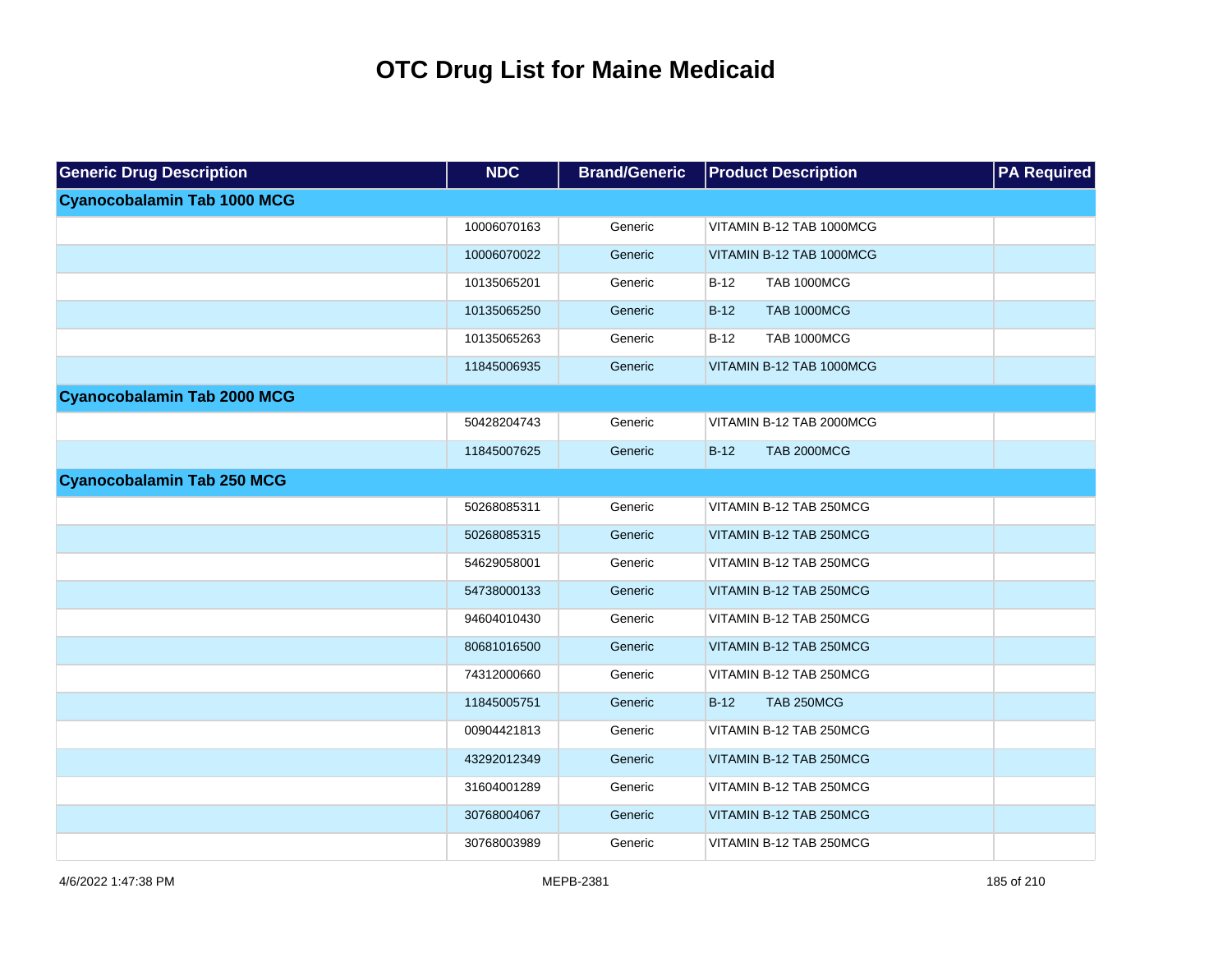| <b>Generic Drug Description</b>    | <b>NDC</b>  | <b>Brand/Generic</b> | <b>Product Description</b>   | <b>PA Required</b> |
|------------------------------------|-------------|----------------------|------------------------------|--------------------|
| <b>Cyanocobalamin Tab 250 MCG</b>  |             |                      |                              |                    |
|                                    | 35046000128 | Generic              | $B-12$<br>TAB 250MCG         |                    |
| <b>Cyanocobalamin Tab 2500 MCG</b> |             |                      |                              |                    |
|                                    | 31604002718 | Generic              | $B-12$<br><b>TAB 2500MCG</b> |                    |
| <b>Cyanocobalamin Tab 50 MCG</b>   |             |                      |                              |                    |
|                                    | 11845005731 | Generic              | $B-12$<br>TAB 50MCG          |                    |
|                                    | 11917003928 | Generic              | VITAMIN B-12 TAB 50MCG       |                    |
| <b>Cyanocobalamin Tab 500 MCG</b>  |             |                      |                              |                    |
|                                    | 74312001370 | Generic              | VITAMIN B-12 TAB 500MCG      |                    |
|                                    | 80681007200 | Generic              | VITAMIN B-12 TAB 500MCG      |                    |
|                                    | 80681012800 | Generic              | VITAMIN B-12 TAB 500MCG      |                    |
|                                    | 78742000986 | Generic              | VITAMIN B12 TAB 500MCG       |                    |
|                                    | 77333093710 | Generic              | VITAMIN B-12 TAB 500MCG      |                    |
|                                    | 77333093725 | Generic              | VITAMIN B-12 TAB 500MCG      |                    |
|                                    | 94604010440 | Generic              | VITAMIN B-12 TAB 500MCG      |                    |
|                                    | 96295012778 | Generic              | VITAMIN B-12 TAB 500MCG      |                    |
|                                    | 96295013675 | Generic              | VITAMIN B12 TAB 500MCG       |                    |
|                                    | 87701040731 | Generic              | GNP VIT B-12 TAB 500MCG      |                    |
|                                    | 54738000201 | Generic              | VITAMIN B-12 TAB 500MCG      |                    |
|                                    | 54738000233 | Generic              | VITAMIN B-12 TAB 500MCG      |                    |
|                                    | 57896088601 | Generic              | VITAMIN B-12 TAB 500MCG      |                    |
|                                    | 54629058501 | Generic              | VITAMIN B-12 TAB 500MCG      |                    |
|                                    | 52569014185 | Generic              | HM VIT B12 TAB 500MCG        |                    |
|                                    | 52569013439 | Generic              | HM VIT B12 TAB 500MCG        |                    |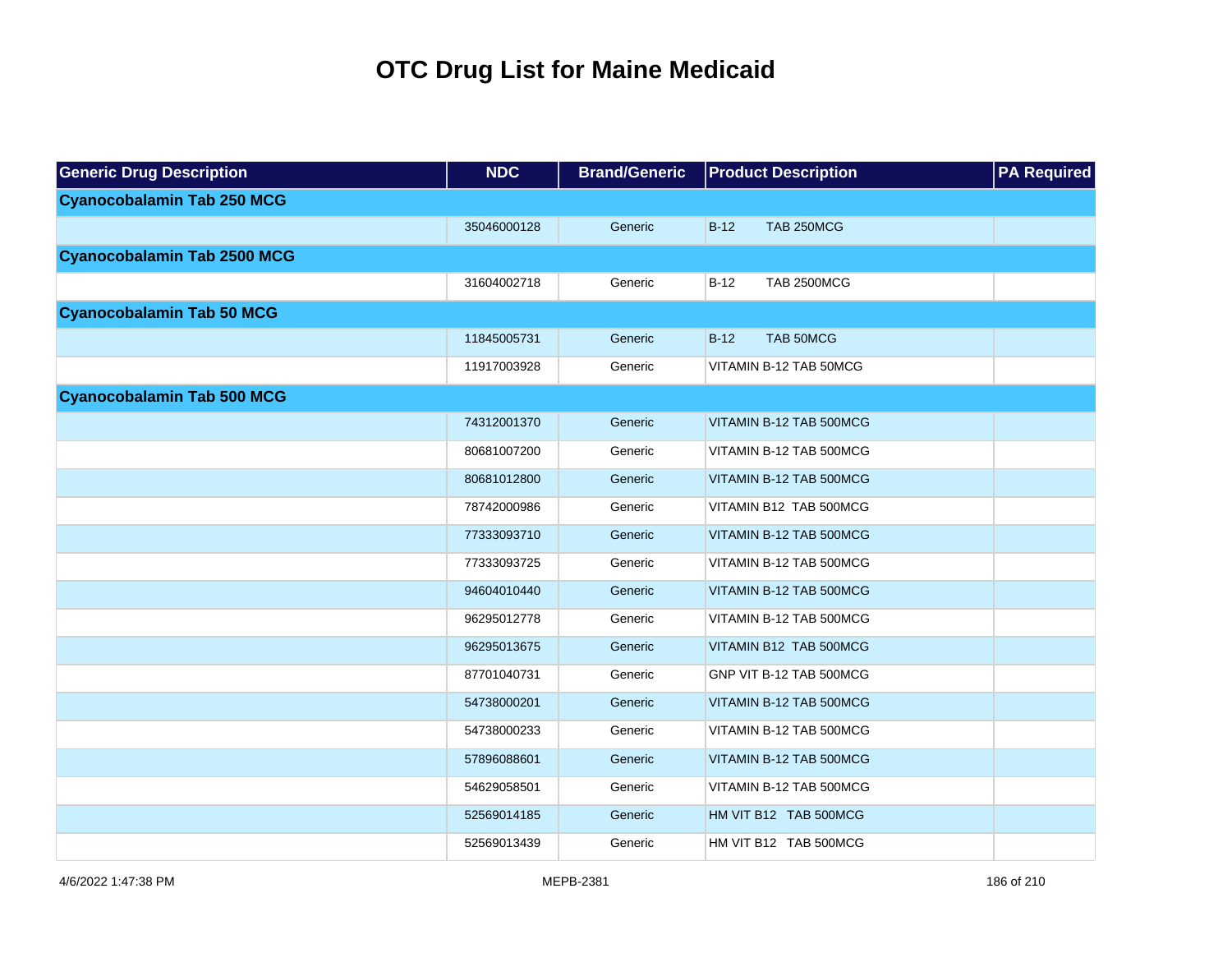| <b>Generic Drug Description</b>   | <b>NDC</b>  | <b>Brand/Generic</b> | <b>Product Description</b> | <b>PA Required</b> |
|-----------------------------------|-------------|----------------------|----------------------------|--------------------|
| <b>Cyanocobalamin Tab 500 MCG</b> |             |                      |                            |                    |
|                                   | 50268085411 | Generic              | VITAMIN B12 TAB 500MCG     |                    |
|                                   | 50268085415 | Generic              | VITAMIN B12 TAB 500MCG     |                    |
|                                   | 50428005345 | Generic              | TAB 500MCG<br>$B-12$       |                    |
|                                   | 49348082110 | Generic              | SM VIT B-12 TAB 500MCG     |                    |
|                                   | 49614065478 | Generic              | VITAMIN B-12 TAB 500MCG    |                    |
|                                   | 11917003940 | Generic              | VITAMIN B-12 TAB 500MCG    |                    |
|                                   | 11917007929 | Generic              | VITAMIN B-12 TAB 500MCG    |                    |
|                                   | 11917007930 | Generic              | $B-12$<br>TAB 500MCG       |                    |
|                                   | 11917006545 | Generic              | VITAMIN B-12 TAB 500MCG    |                    |
|                                   | 11845005761 | Generic              | TAB 500MCG<br>$B-12$       |                    |
|                                   | 11917013971 | Generic              | TAB 500MCG<br>$B-12$       |                    |
|                                   | 11917013972 | Generic              | TAB 500MCG<br>$B-12$       |                    |
|                                   | 10006070023 | Generic              | VITAMIN B12 TAB 500MCG     |                    |
|                                   | 10006070164 | Generic              | VITAMIN B-12 TAB 500MCG    |                    |
|                                   | 10006073036 | Generic              | VITAMIN B-12 TAB 500MCG    |                    |
|                                   | 10939050444 | Generic              | SM VIT B12 TAB 500MCG      |                    |
|                                   | 00904320713 | Generic              | VITAMIN B-12 TAB 500MCG    |                    |
|                                   | 00761044020 | Generic              | VITAMIN B-12 TAB 500MCG    |                    |
|                                   | 00536355101 | Generic              | VITAMIN B-12 TAB 500MCG    |                    |
|                                   | 35046000129 | Generic              | $B-12$<br>TAB 500MCG       |                    |
|                                   | 35515095912 | Generic              | QC VIT B12 TAB 500MCG      |                    |
|                                   | 40093010600 | Generic              | TAB 500MCG<br>$B-12$       |                    |
|                                   | 40093010646 | Generic              | $B-12$<br>TAB 500MCG       |                    |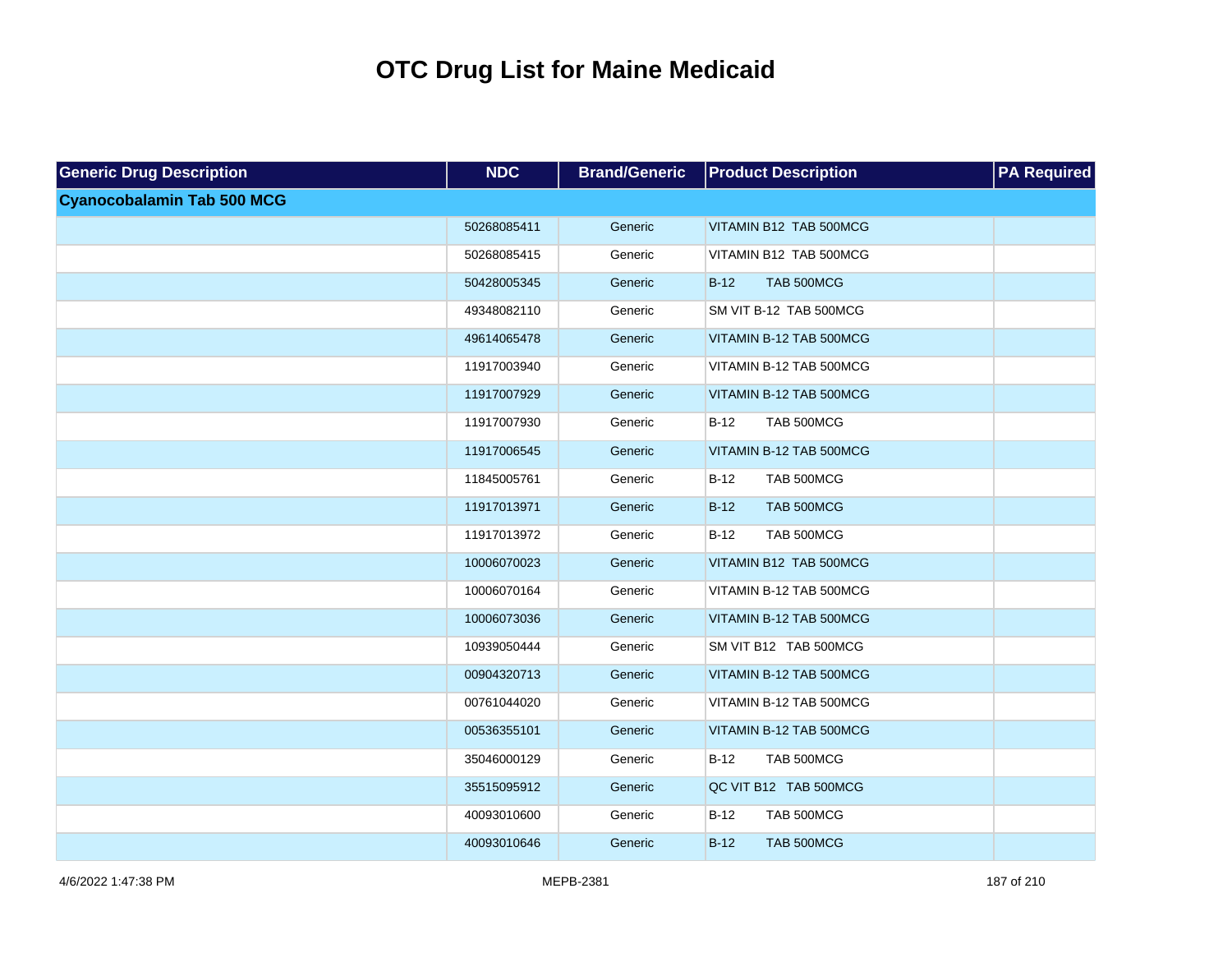| <b>Generic Drug Description</b>               | <b>NDC</b>  | <b>Brand/Generic</b> | <b>Product Description</b>            | <b>PA</b> Required |
|-----------------------------------------------|-------------|----------------------|---------------------------------------|--------------------|
| <b>Cyanocobalamin Tab 500 MCG</b>             |             |                      |                                       |                    |
|                                               | 40985022309 | Generic              | TAB 500MCG<br>$B-12$                  |                    |
|                                               | 41163023154 | Generic              | VITAMIN B-12 TAB 500MCG               |                    |
|                                               | 37864091301 | Generic              | VITAMIN B-12 TAB 500MCG               |                    |
|                                               | 37205049178 | Generic              | VITAMIN B12 TAB 500MCG                |                    |
|                                               | 30768000576 | Generic              | VITAMIN B-12 TAB 500MCG               |                    |
|                                               | 30768012608 | Generic              | VITAMIN B-12 TAB 500MCG               |                    |
|                                               | 31604001290 | Generic              | VITAMIN B-12 TAB 500MCG               |                    |
|                                               | 31604001079 | Generic              | VITAMIN B-12 TAB 500MCG               |                    |
|                                               | 24385011778 | Generic              | GNP VIT B-12 TAB 500MCG               |                    |
|                                               | 20555003200 | Generic              | VITAMIN B-12 TAB 500MCG               |                    |
|                                               | 43353063160 | Generic              | VITAMIN B-12 TAB 500MCG               |                    |
|                                               | 43353063180 | Generic              | VITAMIN B-12 TAB 500MCG               |                    |
|                                               | 48107004899 | Generic              | VITAMIN B-12 TAB 500MCG               |                    |
| Ergocalciferol Soln 200 MCG/ML (8000 Unit/ML) |             |                      |                                       |                    |
|                                               | 58980050021 | Generic              | ERGOCALCIFER DRO 8000/ML              |                    |
|                                               | 75834001060 | Generic              | ERGOCALCIFER SOL 8000/ML              |                    |
|                                               | 69543023460 | Generic              | ERGOCALCIFER SOL 8000/ML              |                    |
|                                               | 69367028302 | Generic              | ERGOCALCIFER DRO 8000/ML              |                    |
|                                               | 47781064726 | Generic              | ERGOCALCIFER DRO 8000/ML              |                    |
|                                               | 43199001560 | Generic              | ERGOCALCIFER SOL 8000/ML              |                    |
|                                               | 13811065560 | Generic              | ERGOCALCIFER DRO 8000/ML              |                    |
|                                               | 39328035760 | Generic              | <b>CALCIDOL</b><br><b>DRO 8000/ML</b> |                    |
|                                               | 00091415060 | Generic              | CALCIFEROL DRO 8000/ML                |                    |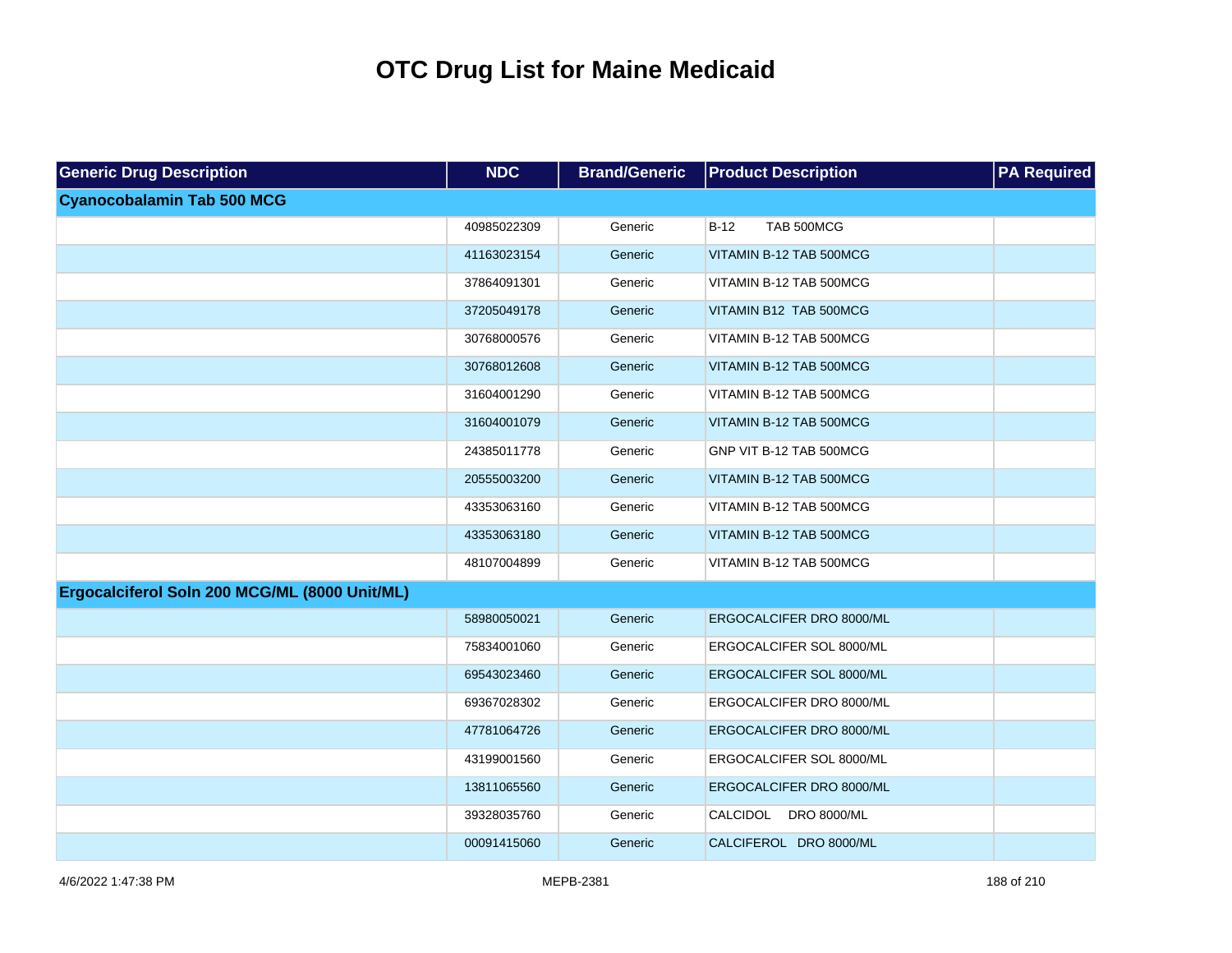| <b>Generic Drug Description</b>  | <b>NDC</b>  | <b>Brand/Generic</b> | <b>Product Description</b>            | <b>PA Required</b> |
|----------------------------------|-------------|----------------------|---------------------------------------|--------------------|
| <b>Niacin Cap ER 250 MG</b>      |             |                      |                                       |                    |
|                                  | 49483001401 | Generic              | <b>NIACIN</b><br>CAP 250MG SR         |                    |
|                                  | 49483001410 | Generic              | <b>NIACIN</b><br>CAP 250MG SR         |                    |
| <b>Niacin Cap ER 500 MG</b>      |             |                      |                                       |                    |
|                                  | 49483001801 | Generic              | <b>NIACIN</b><br>CAP 500MG SR         |                    |
| <b>Pyridoxine HCI Tab 100 MG</b> |             |                      |                                       |                    |
|                                  | 49614059378 | Generic              | VITAMIN B-6 TAB 100MG                 |                    |
|                                  | 49999080330 | Generic              | VITAMIN B-6 TAB 100MG                 |                    |
|                                  | 50428028945 | Generic              | CVS <sub>B6</sub><br><b>TAB 100MG</b> |                    |
|                                  | 50268085911 | Generic              | VITAMIN B6 TAB 100MG                  |                    |
|                                  | 50268085915 | Generic              | VITAMIN B6 TAB 100MG                  |                    |
|                                  | 50428043019 | Generic              | CVS <sub>B6</sub><br><b>TAB 100MG</b> |                    |
|                                  | 52569013440 | Generic              | HM VIT B6 TAB 100MG                   |                    |
|                                  | 52959021500 | Generic              | VITAMIN B-6 TAB 100MG                 |                    |
|                                  | 52959021520 | Generic              | VITAMIN B-6 TAB 100MG                 |                    |
|                                  | 52959021530 | Generic              | VITAMIN B-6 TAB 100MG                 |                    |
|                                  | 54569259800 | Generic              | VITAMIN B-6 TAB 100MG                 |                    |
|                                  | 58487000881 | Generic              | VITAMIN B-6 TAB 100MG                 |                    |
|                                  | 58487000882 | Generic              | VITAMIN B-6 TAB 100MG                 |                    |
|                                  | 57896085401 | Generic              | VITAMIN B-6 TAB 100MG                 |                    |
|                                  | 54629063001 | Generic              | VITAMIN B-6 TAB 100MG                 |                    |
|                                  | 62107006101 | Generic              | VITAMIN B-6 TAB 100MG                 |                    |
|                                  | 74312000650 | Generic              | VITAMIN B-6 TAB 100MG                 |                    |
|                                  | 74970005285 | Generic              | YL VIT B-6 TAB 100MG                  |                    |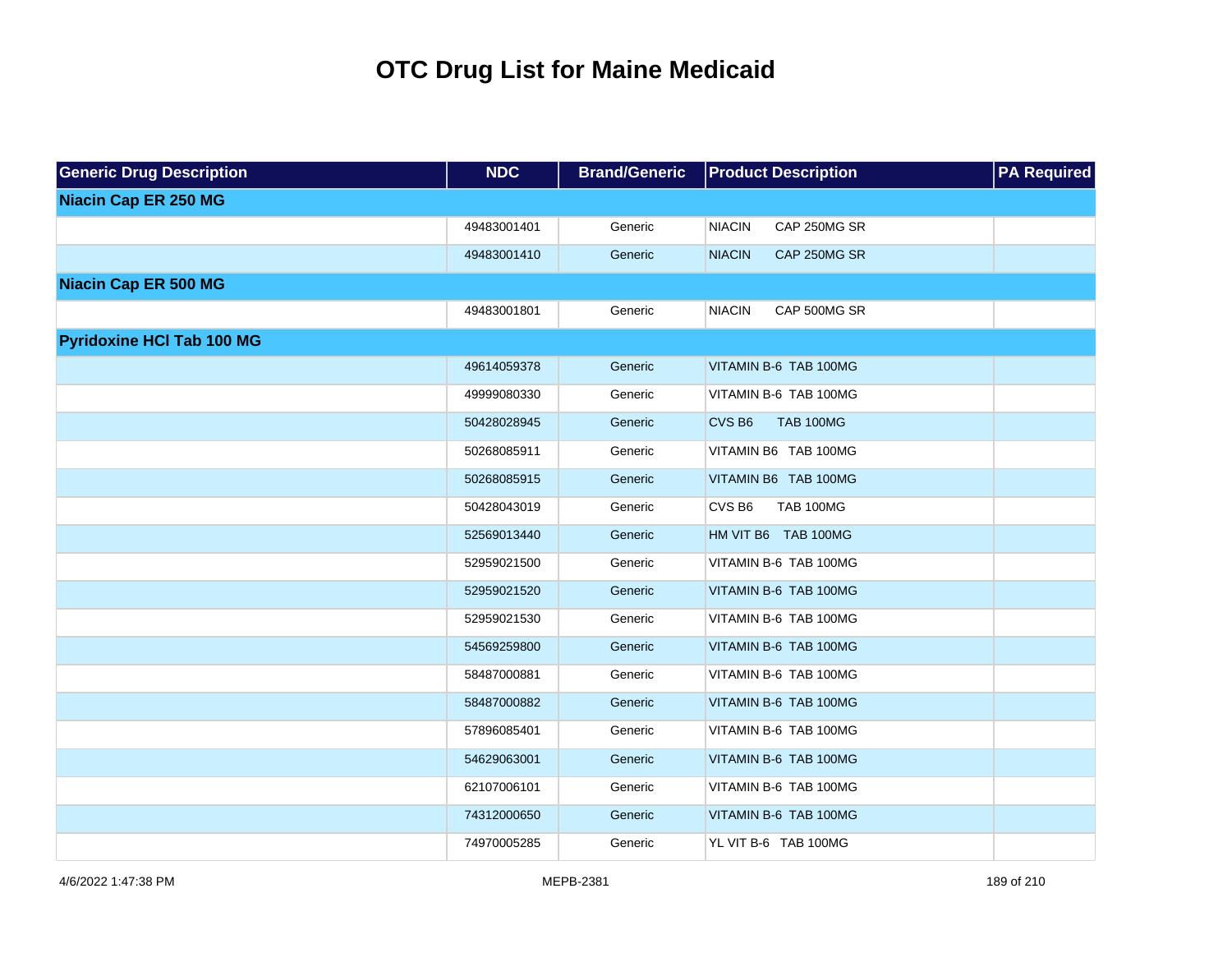| <b>Generic Drug Description</b>  | <b>NDC</b>  | <b>Brand/Generic</b> | <b>Product Description</b> | <b>PA Required</b> |
|----------------------------------|-------------|----------------------|----------------------------|--------------------|
| <b>Pyridoxine HCI Tab 100 MG</b> |             |                      |                            |                    |
|                                  | 80681002500 | Generic              | VITAMIN B-6 TAB 100MG      |                    |
|                                  | 78742043574 | Generic              | B6 NATURAL TAB 100MG       |                    |
|                                  | 87701040730 | Generic              | GNP VIT B-6 TAB 100MG      |                    |
|                                  | 96295013883 | Generic              | VITAMIN B6 TAB 100MG       |                    |
|                                  | 96295012780 | Generic              | VITAMIN B-6 TAB 100MG      |                    |
|                                  | 94604010410 | Generic              | VITAMIN B-6 TAB 100MG      |                    |
|                                  | 00179806102 | Generic              | VITAMIN B-6 TAB 100MG      |                    |
|                                  | 00536440901 | Generic              | VITAMIN B-6 TAB 100MG      |                    |
|                                  | 00904051860 | Generic              | VITAMIN B-6 TAB 100MG      |                    |
|                                  | 10939050644 | Generic              | SM VIT B6 TAB 100MG        |                    |
|                                  | 10939089944 | Generic              | SM VITAMI B6 TAB 100MG     |                    |
|                                  | 10135014501 | Generic              | PYRIDOXINE TAB 100MG       |                    |
|                                  | 10135014510 | Generic              | PYRIDOXINE TAB 100MG       |                    |
|                                  | 11917013973 | Generic              | VITAMIN B-6 TAB 100MG      |                    |
|                                  | 11917013989 | Generic              | VITAMIN B-6 TAB 100MG      |                    |
|                                  | 11845005711 | Generic              | <b>TAB 100MG</b><br>$B-6$  |                    |
|                                  | 11822517540 | Generic              | RA VIT B-6 TAB 100MG       |                    |
|                                  | 11917007926 | Generic              | <b>TAB 100MG</b><br>$B-6$  |                    |
|                                  | 11917007957 | Generic              | <b>TAB 100MG</b><br>$B-6$  |                    |
|                                  | 11917003939 | Generic              | VITAMIN B-6 TAB 100MG      |                    |
|                                  | 11917006544 | Generic              | VITAMIN B-6 TAB 100MG      |                    |
|                                  | 11917003926 | Generic              | VITAMIN B-6 TAB 100MG      |                    |
|                                  | 40093010128 | Generic              | $B-6$<br><b>TAB 100MG</b>  |                    |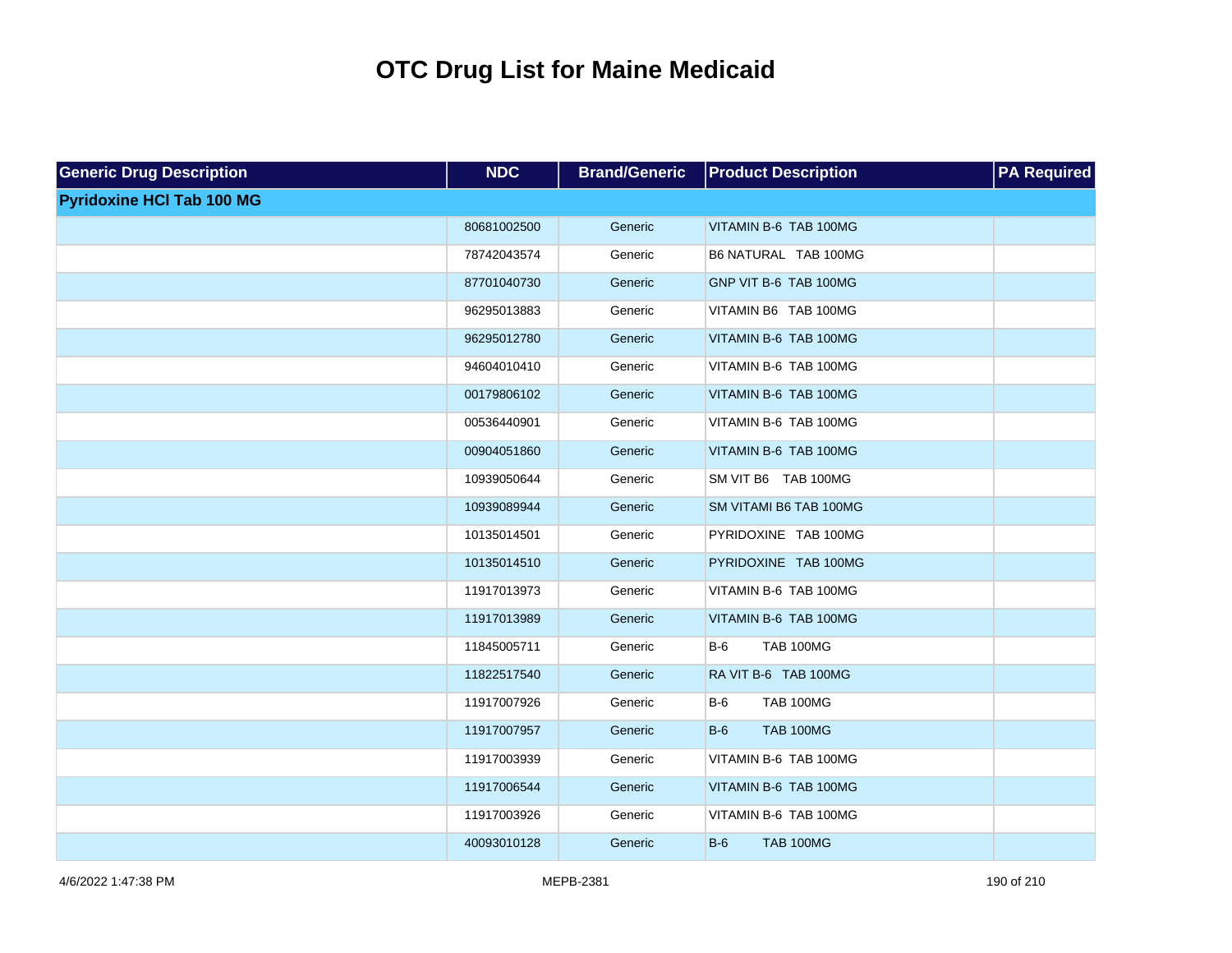| <b>Generic Drug Description</b>  | <b>NDC</b>  | <b>Brand/Generic</b> | <b>Product Description</b>  | <b>PA Required</b> |
|----------------------------------|-------------|----------------------|-----------------------------|--------------------|
| <b>Pyridoxine HCI Tab 100 MG</b> |             |                      |                             |                    |
|                                  | 37864091001 | Generic              | VITAMIN B-6 TAB 100MG       |                    |
|                                  | 37205054378 | Generic              | <b>TAB 100MG</b><br>$B-6$   |                    |
|                                  | 41163026606 | Generic              | <b>TAB 100MG</b><br>EQL B-6 |                    |
|                                  | 40985021196 | Generic              | $B-6$<br><b>TAB 100MG</b>   |                    |
|                                  | 35515095913 | Generic              | QC VIT B6 TAB 100MG         |                    |
|                                  | 35046000123 | Generic              | VITAMIN B-6 TAB 100MG       |                    |
|                                  | 33358035800 | Generic              | VITAMIN B-6 TAB 100MG       |                    |
|                                  | 33358035830 | Generic              | VITAMIN B-6 TAB 100MG       |                    |
|                                  | 33358035860 | Generic              | VITAMIN B-6 TAB 100MG       |                    |
|                                  | 33261098560 | Generic              | PYRIDOXINE TAB 100MG        |                    |
|                                  | 33261098590 | Generic              | PYRIDOXINE TAB 100MG        |                    |
|                                  | 24385011578 | Generic              | GNP VIT B-6 TAB 100MG       |                    |
|                                  | 31604001285 | Generic              | VITAMIN B-6 TAB 100MG       |                    |
|                                  | 30768012590 | Generic              | VITAMIN B-6 TAB 100MG       |                    |
|                                  | 30768000571 | Generic              | VITAMIN B-6 TAB 100MG       |                    |
|                                  | 48107004900 | Generic              | VITAMIN B-6 TAB 100MG       |                    |
|                                  | 49348039410 | Generic              | SM VIT B-6 TAB 100MG        |                    |
| <b>Pyridoxine HCI Tab 50 MG</b>  |             |                      |                             |                    |
|                                  | 94604010400 | Generic              | VITAMIN B-6 TAB 50MG        |                    |
|                                  | 77333094010 | Generic              | VITAMIN B-6 TAB 50MG        |                    |
|                                  | 77333094025 | Generic              | VITAMIN B-6 TAB 50MG        |                    |
|                                  | 74312001160 | Generic              | VITAMIN B-6 TAB 50MG        |                    |
|                                  | 72789016030 | Generic              | PYRIDOXINE TAB 50MG         |                    |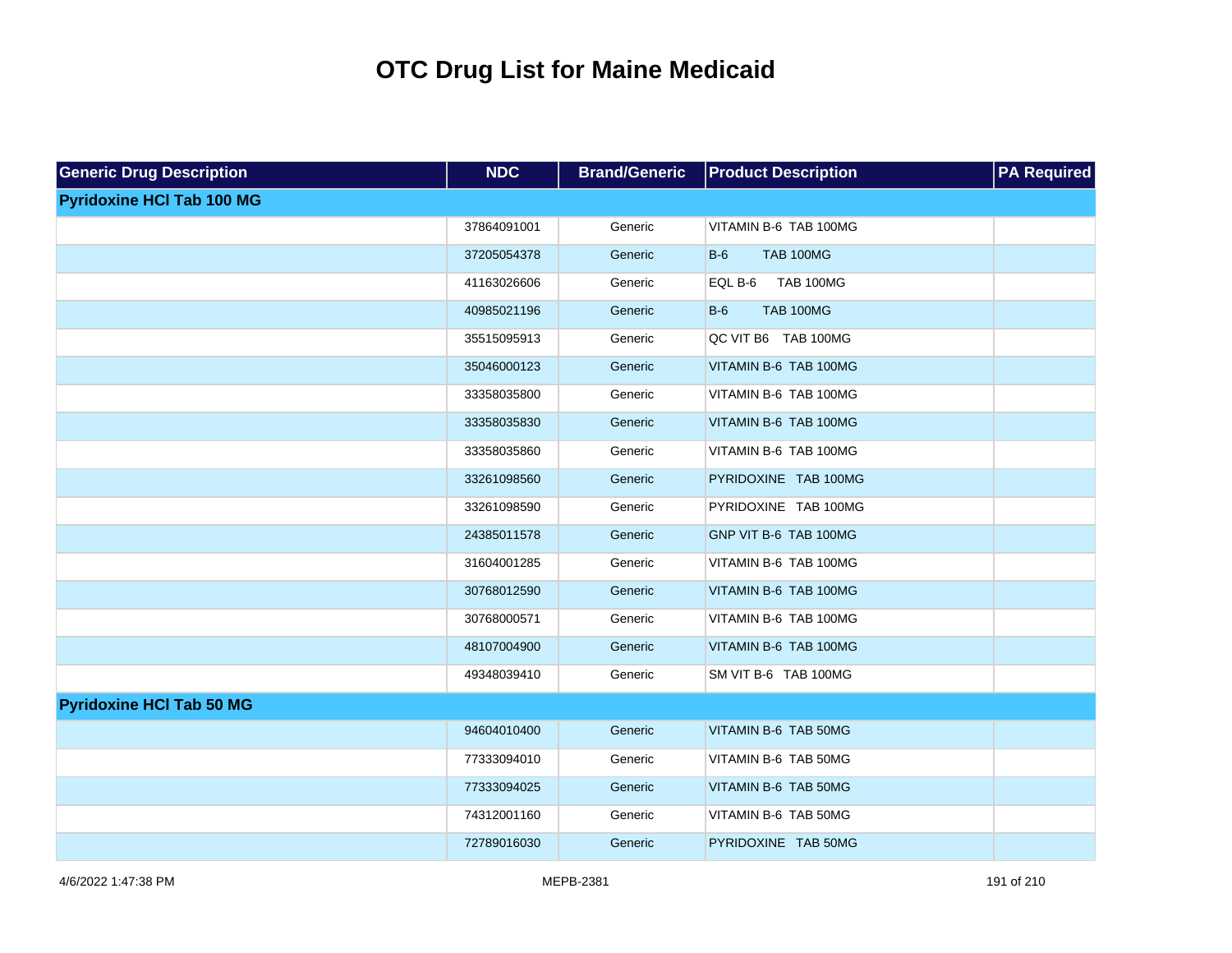| <b>Generic Drug Description</b> | <b>NDC</b>  | <b>Brand/Generic</b> | <b>Product Description</b> | <b>PA Required</b> |
|---------------------------------|-------------|----------------------|----------------------------|--------------------|
| <b>Pyridoxine HCI Tab 50 MG</b> |             |                      |                            |                    |
|                                 | 68071133800 | Generic              | VITAMIN B-6 TAB 50MG       |                    |
|                                 | 66267021430 | Generic              | VITAMIN B-6 TAB 50MG       |                    |
|                                 | 63629366001 | Generic              | PYRIDOXINE TAB 50MG        |                    |
|                                 | 63629366002 | Generic              | PYRIDOXINE TAB 50MG        |                    |
|                                 | 63629366003 | Generic              | PYRIDOXINE TAB 50MG        |                    |
|                                 | 55289040195 | Generic              | PYRIDOXINE TAB 50MG        |                    |
|                                 | 55289050401 | Generic              | PYRIDOXINE TAB 50MG        |                    |
|                                 | 55289050430 | Generic              | PYRIDOXINE TAB 50MG        |                    |
|                                 | 57896085301 | Generic              | VITAMIN B-6 TAB 50MG       |                    |
|                                 | 58487000871 | Generic              | VITAMIN B 6 TAB 50MG       |                    |
|                                 | 58487000872 | Generic              | VITAMIN B 6 TAB 50MG       |                    |
|                                 | 61748009501 | Generic              | PYRIDOXINE TAB 50MG        |                    |
|                                 | 61748009510 | Generic              | PYRIDOXINE TAB 50MG        |                    |
|                                 | 61748009530 | Generic              | PYRIDOXINE TAB 50MG        |                    |
|                                 | 54569126900 | Generic              | VITAMIN B-6 TAB 50MG       |                    |
|                                 | 54569126901 | Generic              | VITAMIN B-6 TAB 50MG       |                    |
|                                 | 54348049530 | Generic              | VITAMIN B-6 TAB 50MG       |                    |
|                                 | 54629006301 | Generic              | VITAMIN B-6 TAB 50MG       |                    |
|                                 | 54629006310 | Generic              | VITAMIN B-6 TAB 50MG       |                    |
|                                 | 52959021800 | Generic              | PYRIDOXINE TAB 50MG        |                    |
|                                 | 52959021802 | Generic              | PYRIDOXINE TAB 50MG        |                    |
|                                 | 52959021820 | Generic              | PYRIDOXINE TAB 50MG        |                    |
|                                 | 52959021830 | Generic              | PYRIDOXINE TAB 50MG        |                    |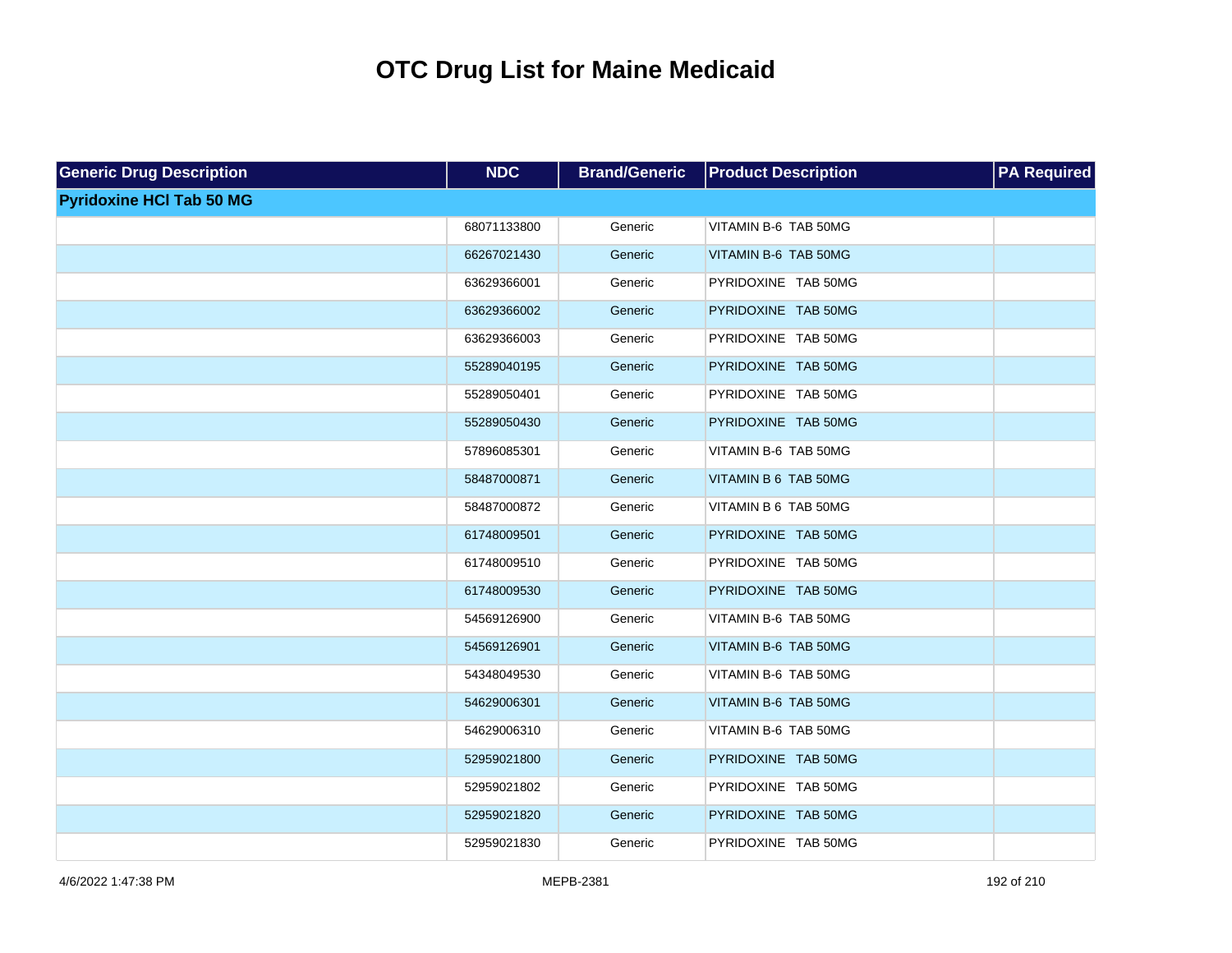| <b>Generic Drug Description</b> | <b>NDC</b>  | <b>Brand/Generic</b> | <b>Product Description</b> | <b>PA Required</b> |
|---------------------------------|-------------|----------------------|----------------------------|--------------------|
| <b>Pyridoxine HCI Tab 50 MG</b> |             |                      |                            |                    |
|                                 | 52959021850 | Generic              | PYRIDOXINE TAB 50MG        |                    |
|                                 | 52959021860 | Generic              | PYRIDOXINE TAB 50MG        |                    |
|                                 | 50268085811 | Generic              | VITAMIN B6 TAB 50MG        |                    |
|                                 | 50268085815 | Generic              | VITAMIN B6 TAB 50MG        |                    |
|                                 | 49999089430 | Generic              | PYRIDOXINE TAB 50MG        |                    |
|                                 | 50090025300 | Generic              | VITAMIN B-6 TAB 50MG       |                    |
|                                 | 50090025301 | Generic              | VITAMIN B-6 TAB 50MG       |                    |
|                                 | 43063094430 | Generic              | PYRIDOXINE TAB 50MG        |                    |
|                                 | 30768012587 | Generic              | VITAMIN B-6 TAB 50MG       |                    |
|                                 | 30768003987 | Generic              | VITAMIN B-6 TAB 50MG       |                    |
|                                 | 31604001284 | Generic              | VITAMIN B-6 TAB 50MG       |                    |
|                                 | 33358035700 | Generic              | VITAMIN B-6 TAB 50MG       |                    |
|                                 | 33358035701 | Generic              | VITAMIN B-6 TAB 50MG       |                    |
|                                 | 33358035730 | Generic              | VITAMIN B-6 TAB 50MG       |                    |
|                                 | 33358035760 | Generic              | VITAMIN B-6 TAB 50MG       |                    |
|                                 | 33358035780 | Generic              | VITAMIN B-6 TAB 50MG       |                    |
|                                 | 33358035790 | Generic              | VITAMIN B-6 TAB 50MG       |                    |
|                                 | 35046000122 | Generic              | TAB 50MG<br>$B-6$          |                    |
|                                 | 37864090901 | Generic              | VITAMIN B-6 TAB 50MG       |                    |
|                                 | 11917003925 | Generic              | VITAMIN B-6 TAB 50MG       |                    |
|                                 | 11845005701 | Generic              | $B-6$<br>TAB 50MG          |                    |
|                                 | 11822880100 | Generic              | RA VIT B-6 TAB 50MG        |                    |
|                                 | 10135013910 | Generic              | PYRIDOXINE TAB 50MG        |                    |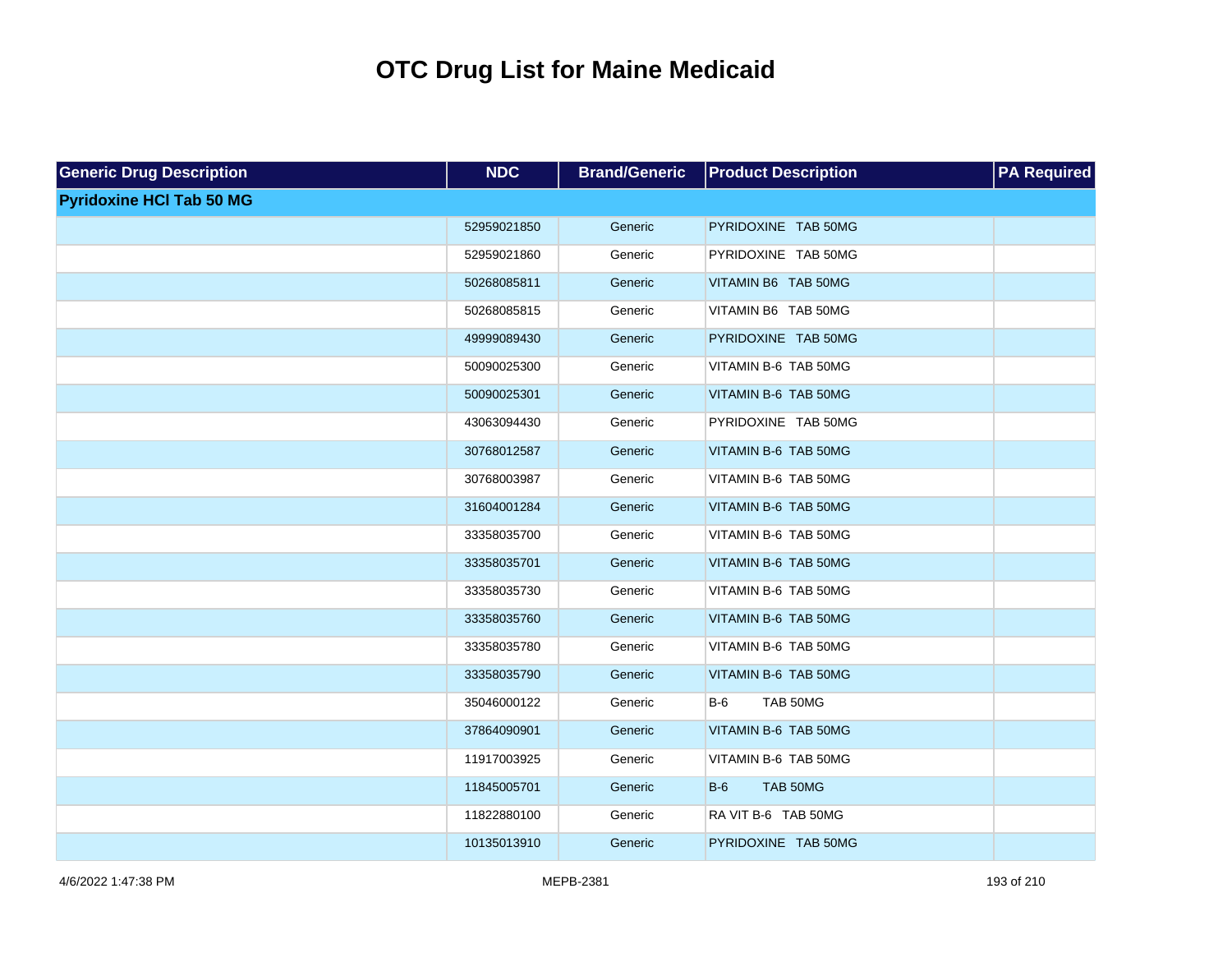| <b>Generic Drug Description</b> | <b>NDC</b>  | <b>Brand/Generic</b> | <b>Product Description</b> | <b>PA Required</b> |
|---------------------------------|-------------|----------------------|----------------------------|--------------------|
| <b>Pyridoxine HCI Tab 50 MG</b> |             |                      |                            |                    |
|                                 | 10135013930 | Generic              | PYRIDOXINE TAB 50MG        |                    |
|                                 | 10006073016 | Generic              | VITAMIN B-6 TAB 50MG       |                    |
|                                 | 10006073017 | Generic              | VITAMIN B6 TAB 50MG        |                    |
|                                 | 10006070012 | Generic              | VITAMIN B-6 TAB 50MG       |                    |
|                                 | 11694096301 | Generic              | NEURO-K-50 TAB             |                    |
|                                 | 10135016713 | Generic              | PYRIDOXINE TAB 50MG        |                    |
|                                 | 00904052060 | Generic              | VITAMIN B-6 TAB 50MG       |                    |
|                                 | 00761043620 | Generic              | VITAMIN B-6 TAB 50MG       |                    |
|                                 | 00536440801 | Generic              | VITAMIN B-6 TAB 50MG       |                    |
|                                 | 00536440810 | Generic              | VITAMIN B-6 TAB 50MG       |                    |
|                                 | 00440255730 | Generic              | PYRIDOXINE TAB 50MG        |                    |
|                                 | 00440855730 | Generic              | PYRIDOXINE TAB 50MG        |                    |
|                                 | 00440855792 | Generic              | PYRIDOXINE TAB 50MG        |                    |
| <b>Riboflavin Tab 100 MG</b>    |             |                      |                            |                    |
|                                 | 50428048229 | Generic              | VITAMIN B-2 TAB 100MG      |                    |
|                                 | 54629009501 | Generic              | VITAMIN B-2 TAB 100MG      |                    |
|                                 | 58487000601 | Generic              | VITAMIN B-2 TAB 100MG      |                    |
|                                 | 74312000640 | Generic              | VITAMIN B-2 TAB 100MG      |                    |
|                                 | 88395002211 | Generic              | $B-2$<br><b>TAB 100MG</b>  |                    |
|                                 | 07610003220 | Generic              | VITAMIN B-2 TAB 100MG      |                    |
|                                 | 11845007141 | Generic              | $B-2$<br><b>TAB 100MG</b>  |                    |
|                                 | 37864094101 | Generic              | VITAMIN B-2 TAB 100MG      |                    |
|                                 | 40093010661 | Generic              | $B-2$<br><b>TAB 100MG</b>  |                    |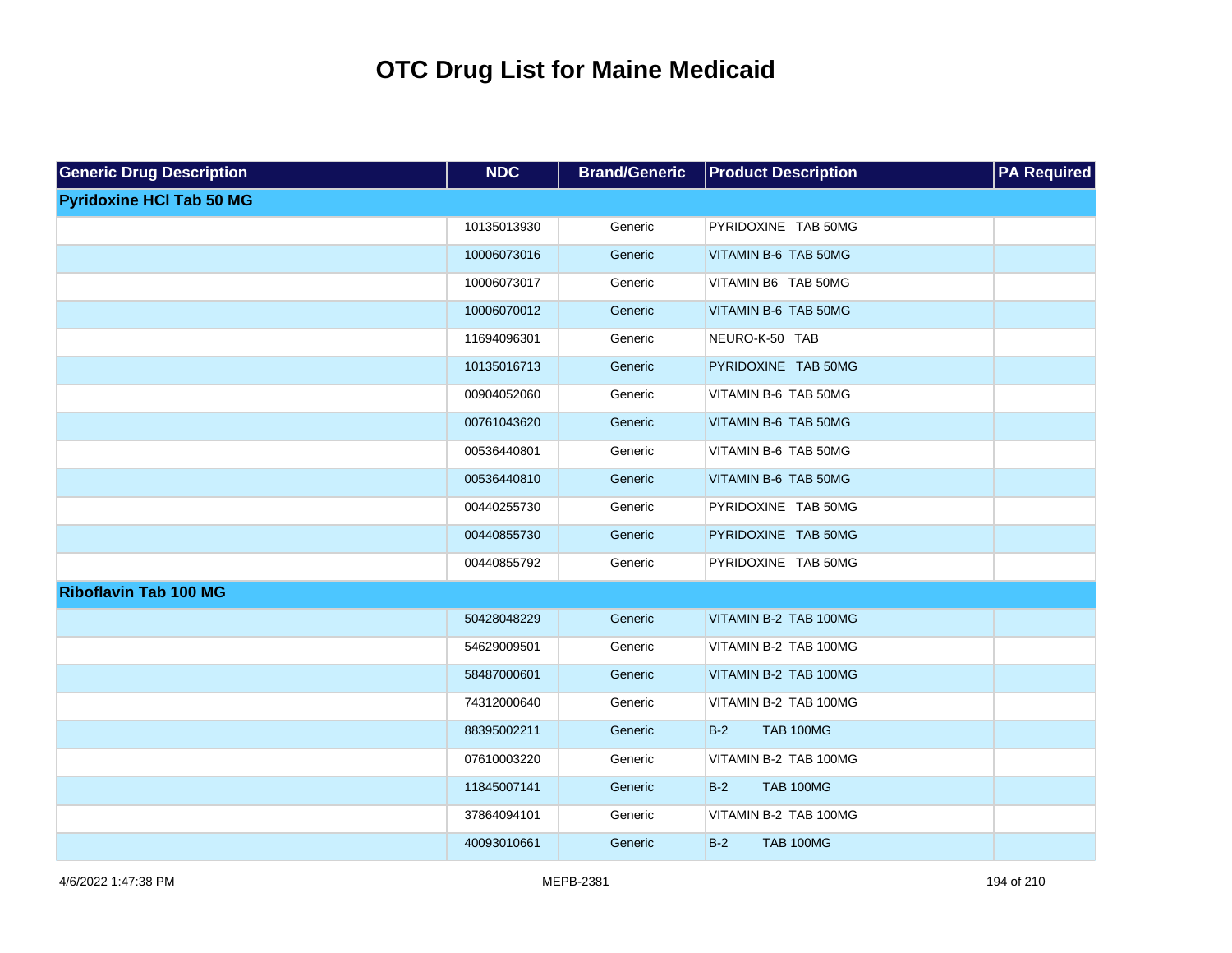| <b>Generic Drug Description</b>    | <b>NDC</b>  | <b>Brand/Generic</b> | <b>Product Description</b>       | <b>PA Required</b> |
|------------------------------------|-------------|----------------------|----------------------------------|--------------------|
| <b>Riboflavin Tab 100 MG</b>       |             |                      |                                  |                    |
|                                    | 40093010589 | Generic              | $B-2$<br><b>TAB 100MG</b>        |                    |
|                                    | 30768003986 | Generic              | <b>TAB 100MG</b><br><b>B2</b>    |                    |
|                                    | 43292056000 | Generic              | VITAMIN B-2 TAB 100MG            |                    |
|                                    | 48107012169 | Generic              | VITAMIN B-2 TAB 100MG            |                    |
| Vitamin A Cap 2250 MCG (7500 Unit) |             |                      |                                  |                    |
|                                    | 00904762960 | <b>Brand</b>         | VIT A FISH CAP 7500UNIT          | PA REQUIRED        |
| Vitamin A Cap 2400 MCG (8000 Unit) |             |                      |                                  |                    |
|                                    | 78742043564 | Generic              | VITAMIN A CAP 8000UNIT           | PA REQUIRED        |
|                                    | 54629011001 | Generic              | VITAMIN A CAP 8000UNIT           | PA REQUIRED        |
|                                    | 50428033650 | Generic              | CVS VIT A CAP 8000UNIT           | PA REQUIRED        |
|                                    | 11917003945 | Generic              | VITAMIN A CAP 8000UNIT           | PA REQUIRED        |
|                                    | 41415000077 | Generic              | PX VITAMIN A CAP 8000UNIT        | PA REQUIRED        |
|                                    | 31604001306 | Generic              | VITAMIN A CAP 8000UNIT           | PA REQUIRED        |
|                                    | 24385028178 | Generic              | VITAMIN A CAP 8000UNIT           | PA REQUIRED        |
| Vitamin A Cap 3 MG (10000 Unit)    |             |                      |                                  |                    |
|                                    | 50268084911 | Generic              | VITAMIN A<br><b>CAP 10000UNT</b> | PA REQUIRED        |
|                                    | 50268084915 | Generic              | VITAMIN A CAP 10000UNT           | PA REQUIRED        |
|                                    | 50428199216 | Generic              | CVS VIT A CAP 10000UNT           | PA REQUIRED        |
|                                    | 88395001121 | Generic              | VITAMIN A CAP 10000UNT           | PA REQUIRED        |
|                                    | 94604010142 | Generic              | NATURAL VITA CAP A               | PA REQUIRED        |
|                                    | 87701040725 | Generic              | VITAMIN A CAP 10000UNT           | PA REQUIRED        |
|                                    | 74312001020 | Generic              | VITAMIN A CAP 10000UNT           | PA REQUIRED        |
|                                    | 74312006480 | Generic              | VITAMIN A CAP 10000UNT           | PA REQUIRED        |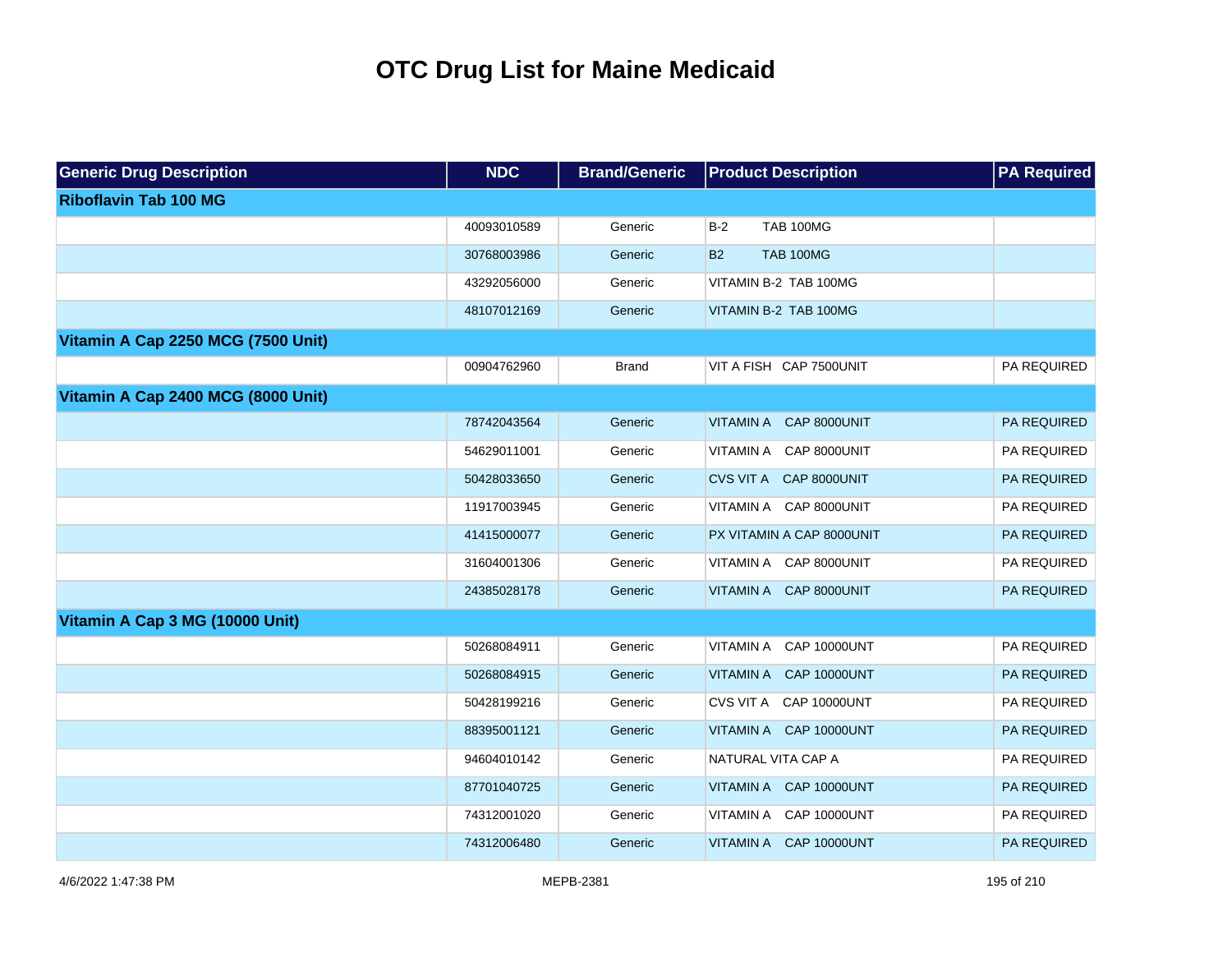| <b>Generic Drug Description</b>              | <b>NDC</b>  | <b>Brand/Generic</b> | <b>Product Description</b>    | <b>PA Required</b> |
|----------------------------------------------|-------------|----------------------|-------------------------------|--------------------|
| Vitamin A Cap 3 MG (10000 Unit)              |             |                      |                               |                    |
|                                              | 30768003978 | Generic              | VITAMIN A CAP 10000UNT        | PA REQUIRED        |
|                                              | 30768004064 | Generic              | VITAMIN A CAP 10000UNT        | PA REQUIRED        |
|                                              | 40985021464 | Generic              | VITAMIN A CAP 10000UNT        | PA REQUIRED        |
|                                              | 35046000106 | Generic              | A-10000<br>CAP                | <b>PA REQUIRED</b> |
|                                              | 48107004893 | Generic              | VITAMIN A CAP 10000UNT        | PA REQUIRED        |
|                                              | 11845005921 | Generic              | CAP<br>A-10000                | <b>PA REQUIRED</b> |
|                                              | 11845005931 | Generic              | A-10000<br>CAP                | PA REQUIRED        |
|                                              | 11822880000 | Generic              | RA VITAMIN A CAP 10000UNT     | PA REQUIRED        |
|                                              | 00761043310 | Generic              | VITAMIN A CAP 10000UNT        | PA REQUIRED        |
|                                              | 00904208560 | Generic              | VITAMIN A CAP 10000UNT        | PA REQUIRED        |
| Vitamin A Cap 7.5 MG (25000 Unit)            |             |                      |                               |                    |
|                                              | 88395001131 | Generic              | VITAMIN A CAP 25000UNT        | PA REQUIRED        |
|                                              | 88395001161 | Generic              | VITAMIN A CAP 25000UNT        | <b>PA REQUIRED</b> |
|                                              | 53191001001 | Generic              | <b>CAP 25000UNT</b><br>$A-25$ | PA REQUIRED        |
|                                              | 53191021801 | Generic              | <b>CAP 25000UNT</b><br>$A-25$ | <b>PA REQUIRED</b> |
| Vitamin E Soln 15 Unit/0.3ML (50 Unit/ML)    |             |                      |                               |                    |
|                                              | 54162072512 | Generic              | VITAMIN E DRO 15/0.3ML        | PA REQUIRED        |
| Vitamin E Soln 6.75 MG/0.3ML (15 Unit/0.3ML) |             |                      |                               |                    |
|                                              | 54838000530 | Generic              | AQUEOUS E DRO 50UNT/ML        | <b>PA REQUIRED</b> |
|                                              | 71321080230 | Generic              | VITAMIN E DRO 15/0.3ML        | PA REQUIRED        |
|                                              | 39328001030 | Generic              | SOLUVITA E SOL 50UNT/ML       | <b>PA REQUIRED</b> |
| *Multiple Vitamins w/ Minerals Cap**         |             |                      |                               |                    |
|                                              | 71791000105 | <b>Brand</b>         | NUTRIENTS CAP ANTIOXID        | PA REQUIRED        |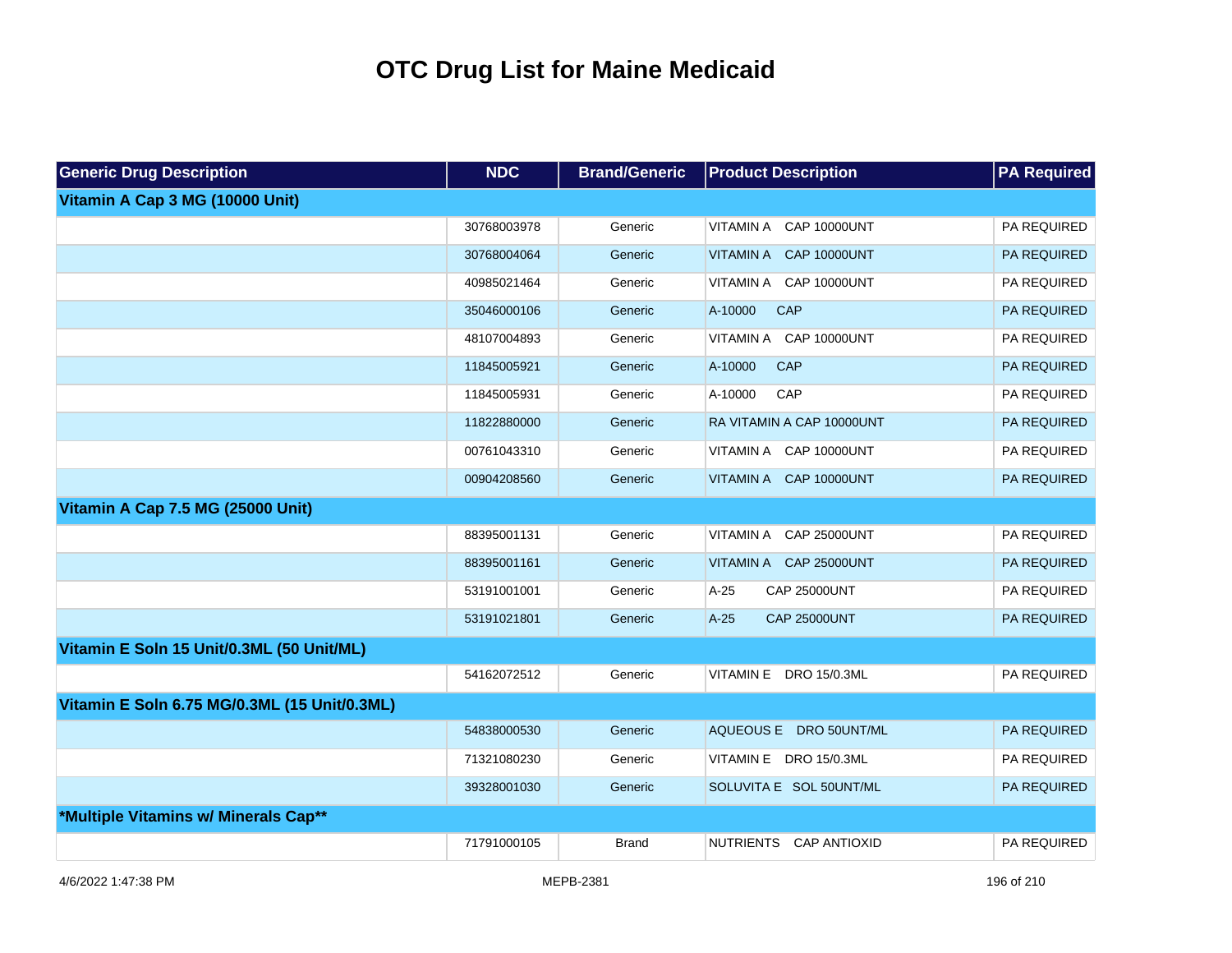| <b>Generic Drug Description</b>      | <b>NDC</b>  | <b>Brand/Generic</b> | <b>Product Description</b>          | <b>PA Required</b> |
|--------------------------------------|-------------|----------------------|-------------------------------------|--------------------|
| *Multiple Vitamins w/ Minerals Cap** |             |                      |                                     |                    |
|                                      | 74312007420 | Generic              | ANTIOXIN CAP 4000                   |                    |
|                                      | 74312004150 | Generic              | ANTI-OXIDANT CAP FORMULA            |                    |
|                                      | 71149000033 | <b>Brand</b>         | <b>ACTIVNUTRIEN CAP</b>             | PA REQUIRED        |
|                                      | 71149000446 | <b>Brand</b>         | <b>ACTIVNUTRIEN CAP</b>             | PA REQUIRED        |
|                                      | 68176000011 | <b>Brand</b>         | DEKAS PLUS CAP                      | PA REQUIRED        |
|                                      | 68176000014 | <b>Brand</b>         | DEKAS PLUS CAP OCEAN                | PA REQUIRED        |
|                                      | 87701042775 | Generic              | HEALTHY EYES CAP SUPERV 2           |                    |
|                                      | 87701040787 | Generic              | HEALTHY EYES CAP SUPERVIS           |                    |
|                                      | 91241045445 | <b>Brand</b>         | VISTA ADVAN CAP DRY EYE             | PA REQUIRED        |
|                                      | 91241045450 | <b>Brand</b>         | VISTA ADVAN CAP AREDS2              | PA REQUIRED        |
|                                      | 92828000200 | Generic              | MACULAR HLTH CAP FORMULA            |                    |
|                                      | 92828000202 | Generic              | DRY EYE<br><b>CAP FORMULA</b>       |                    |
|                                      | 88856000001 | <b>Brand</b>         | K-PAX<br><b>CAP SINGLE</b>          | PA REQUIRED        |
|                                      | 88856000002 | <b>Brand</b>         | K-PAX<br>CAP DOUBLE                 | PA REQUIRED        |
|                                      | 82966000100 | Generic              | <b>CAP/LUTEIN</b><br><b>VITEYES</b> |                    |
|                                      | 82966000101 | Generic              | VITEYES ARED CAP ADVANCED           |                    |
|                                      | 82966000102 | Generic              | CAP COMPLETE<br><b>VITEYES</b>      |                    |
|                                      | 82966000106 | <b>Brand</b>         | VITEYES CLAS CAP OMEGA-3            | PA REQUIRED        |
|                                      | 82966000150 | Generic              | <b>VITEYES SMKR CAP W/LUTEIN</b>    |                    |
|                                      | 82966000151 | <b>Brand</b>         | VITEYES CLAS CAP ADVANCED           | PA REQUIRED        |
|                                      | 82966000154 | <b>Brand</b>         | VITEYES CLAS CAP MAC SUPP           | PA REQUIRED        |
|                                      | 82966000157 | <b>Brand</b>         | VITEYES CLAS CAP MAC SUPP           | PA REQUIRED        |
|                                      | 82966000300 | Generic              | <b>VITEYES ARED CAP FORMULA</b>     |                    |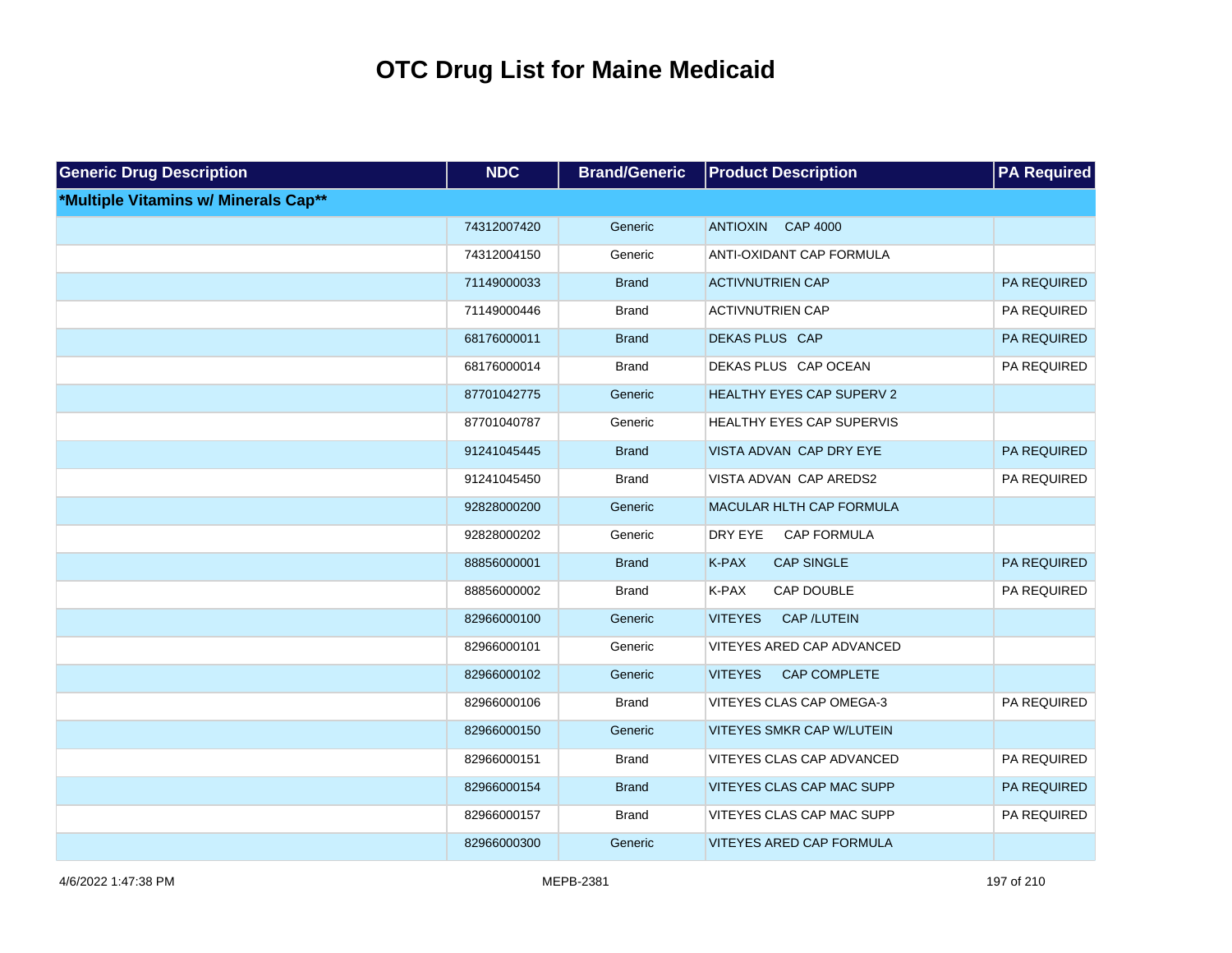| <b>Generic Drug Description</b>      | <b>NDC</b>  | <b>Brand/Generic</b> | <b>Product Description</b>           | <b>PA Required</b> |
|--------------------------------------|-------------|----------------------|--------------------------------------|--------------------|
| *Multiple Vitamins w/ Minerals Cap** |             |                      |                                      |                    |
|                                      | 82966000876 | <b>Brand</b>         | VITEYES CLAS CAP OMEGA-3             | PA REQUIRED        |
|                                      | 82966000881 | <b>Brand</b>         | <b>CAP CLASSIC</b><br><b>VITEYES</b> | PA REQUIRED        |
|                                      | 82966000882 | <b>Brand</b>         | CAP CLASSIC<br><b>VITEYES</b>        | PA REQUIRED        |
|                                      | 82966000883 | <b>Brand</b>         | VITEYES CLAS CAP ADV                 | PA REQUIRED        |
|                                      | 83076000001 | Generic              | MULTIVITAMIN CAP DAILY               |                    |
|                                      | 95138000249 | <b>Brand</b>         | CELEBRATE CAP 36                     | <b>PA REQUIRED</b> |
|                                      | 96295012769 | Generic              | HEALTHY EYES CAP LUT-ZEAX            |                    |
|                                      | 96295012776 | Generic              | HAIR/SKIN CAP NAILS                  |                    |
|                                      | 96295013970 | Generic              | VISION FORM CAP 2                    |                    |
|                                      | 96295013922 | Generic              | <b>HEALTHY EYES CAP</b>              |                    |
|                                      | 96295012874 | Generic              | VISION FORM CAP EYE HLTH             |                    |
|                                      | 96295012875 | Generic              | VISION FORM CAP 2                    |                    |
|                                      | 78742049906 | Generic              | <b>ANTIOX FORM/ CAP MINERALS</b>     |                    |
|                                      | 79854001157 | <b>Brand</b>         | <b>SUPER ANTIOX CAP</b>              | <b>PA REQUIRED</b> |
|                                      | 81131005703 | Generic              | VISION FORMU CAP 50+                 |                    |
|                                      | 74312050872 | Generic              | PMS SUPPORT CAP COMPLEX              |                    |
|                                      | 96974000013 | <b>Brand</b>         | THERAMILL CAP FORTE                  | PA REQUIRED        |
|                                      | 54629070110 | Generic              | <b>VISION PLUS CAP</b>               |                    |
|                                      | 54629077660 | Generic              | ANTIOXIDANT CAP                      |                    |
|                                      | 54629603851 | <b>Brand</b>         | CHOICEFUL CAP MULTIVIT               | PA REQUIRED        |
|                                      | 55198000100 | <b>Brand</b>         | DECUBI-VITE CAP                      | PA REQUIRED        |
|                                      | 55495001163 | <b>Brand</b>         | <b>VITABEX</b><br>CAP                | PA REQUIRED        |
|                                      | 54859080812 | Generic              | GLUCOTEN CAP                         |                    |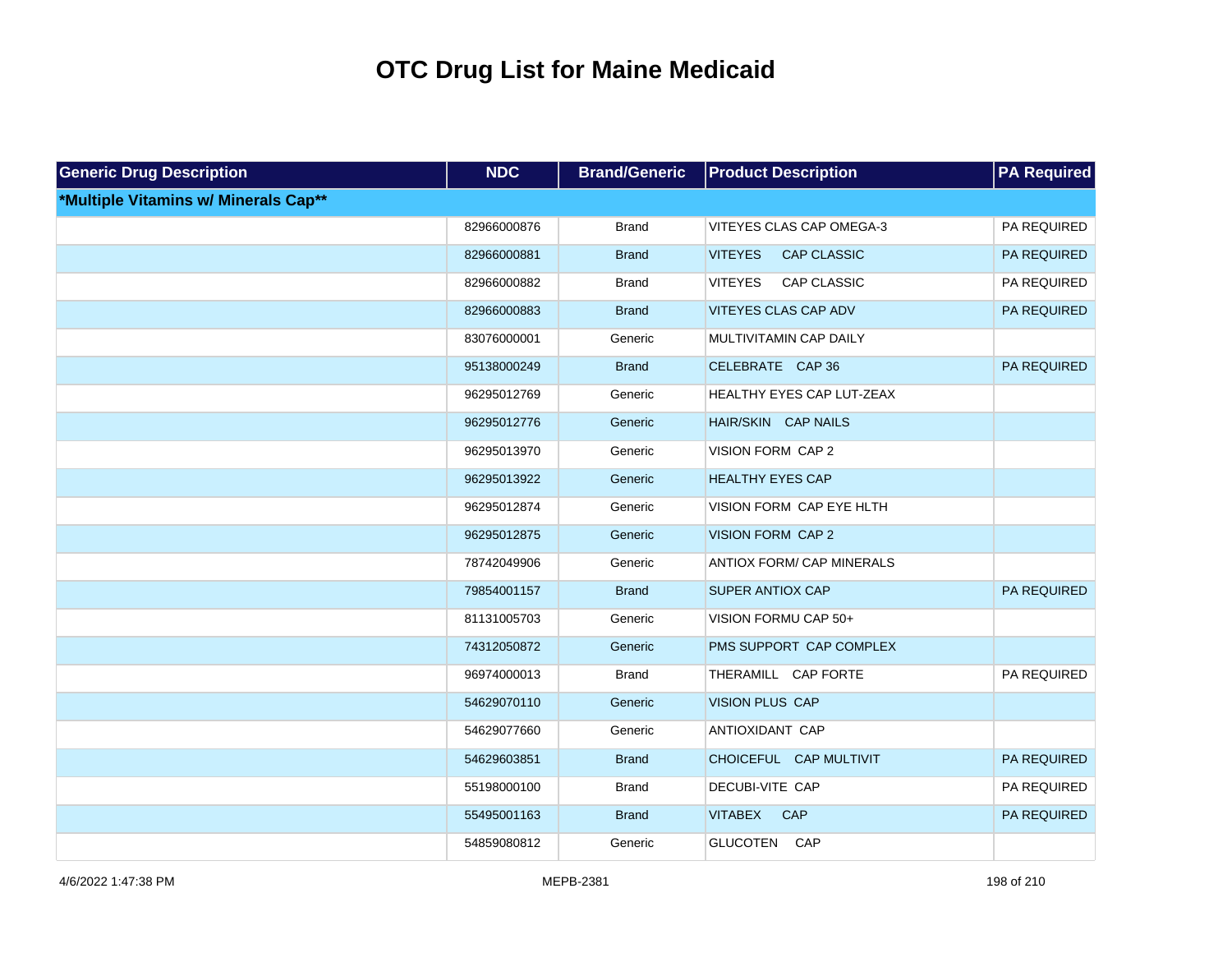| <b>Generic Drug Description</b>      | <b>NDC</b>  | <b>Brand/Generic</b> | <b>Product Description</b>          | <b>PA Required</b> |
|--------------------------------------|-------------|----------------------|-------------------------------------|--------------------|
| *Multiple Vitamins w/ Minerals Cap** |             |                      |                                     |                    |
|                                      | 58204000400 | <b>Brand</b>         | MVW COMPLETE CAP FORMULAT           | PA REQUIRED        |
|                                      | 55571093033 | Generic              | ULTRA MULTI CAP /IRON               |                    |
|                                      | 58204000406 | <b>Brand</b>         | MVW COMPLETE CAP D3000              | PA REQUIRED        |
|                                      | 58204000409 | <b>Brand</b>         | MVW COMPLETE CAP D5000              | PA REQUIRED        |
|                                      | 58204000418 | <b>Brand</b>         | MVW COMPLETE CAP MINIS              | PA REQUIRED        |
|                                      | 58607052057 | Generic              | MY-VITALIFE CAP                     |                    |
|                                      | 58607052060 | Generic              | MY-VITALIFE CAP                     |                    |
|                                      | 58552030860 | <b>Brand</b>         | <b>BIOTECT PLUS CAP</b>             | PA REQUIRED        |
|                                      | 58552032560 | <b>Brand</b>         | <b>PROTECT</b><br><b>CAP CARDIO</b> | PA REQUIRED        |
|                                      | 58552032660 | <b>Brand</b>         | <b>PROTECT</b><br>CAP PLUS SO       | PA REQUIRED        |
|                                      | 60002060370 | <b>Brand</b>         | <b>GENADEK</b><br>CAP STEP 1        | PA REQUIRED        |
|                                      | 60002060372 | <b>Brand</b>         | <b>GENADEK</b><br>CAP STEP 2        | PA REQUIRED        |
|                                      | 61269017406 | <b>Brand</b>         | <b>ABDEK</b><br>CAP                 | PA REQUIRED        |
|                                      | 53191024001 | Generic              | VITA-MIN<br>CAP                     |                    |
|                                      | 53191024018 | Generic              | VITA-MIN<br>CAP                     |                    |
|                                      | 51707000612 | <b>Brand</b>         | CELEBRATE CAP 45                    | PA REQUIRED        |
|                                      | 51707000623 | <b>Brand</b>         | CELEBRATE CAP 60                    | PA REQUIRED        |
|                                      | 51707000651 | <b>Brand</b>         | CELEBRATE CAP 18                    | PA REQUIRED        |
|                                      | 51759000203 | <b>Brand</b>         | PORENAL+D CAP OMEGA 3               | PA REQUIRED        |
|                                      | 51759000204 | <b>Brand</b>         | PRORENAL+D CAP OMEGA-3              | PA REQUIRED        |
|                                      | 51663000510 | <b>Brand</b>         | <b>VITABEX PLUS CAP</b>             | PA REQUIRED        |
|                                      | 50428042741 | <b>Brand</b>         | EYE HEALTH CAP ADLT 50+             | PA REQUIRED        |
|                                      | 50428053380 | <b>Brand</b>         | <b>CVS VISION CAP HEALTH</b>        | <b>PA REQUIRED</b> |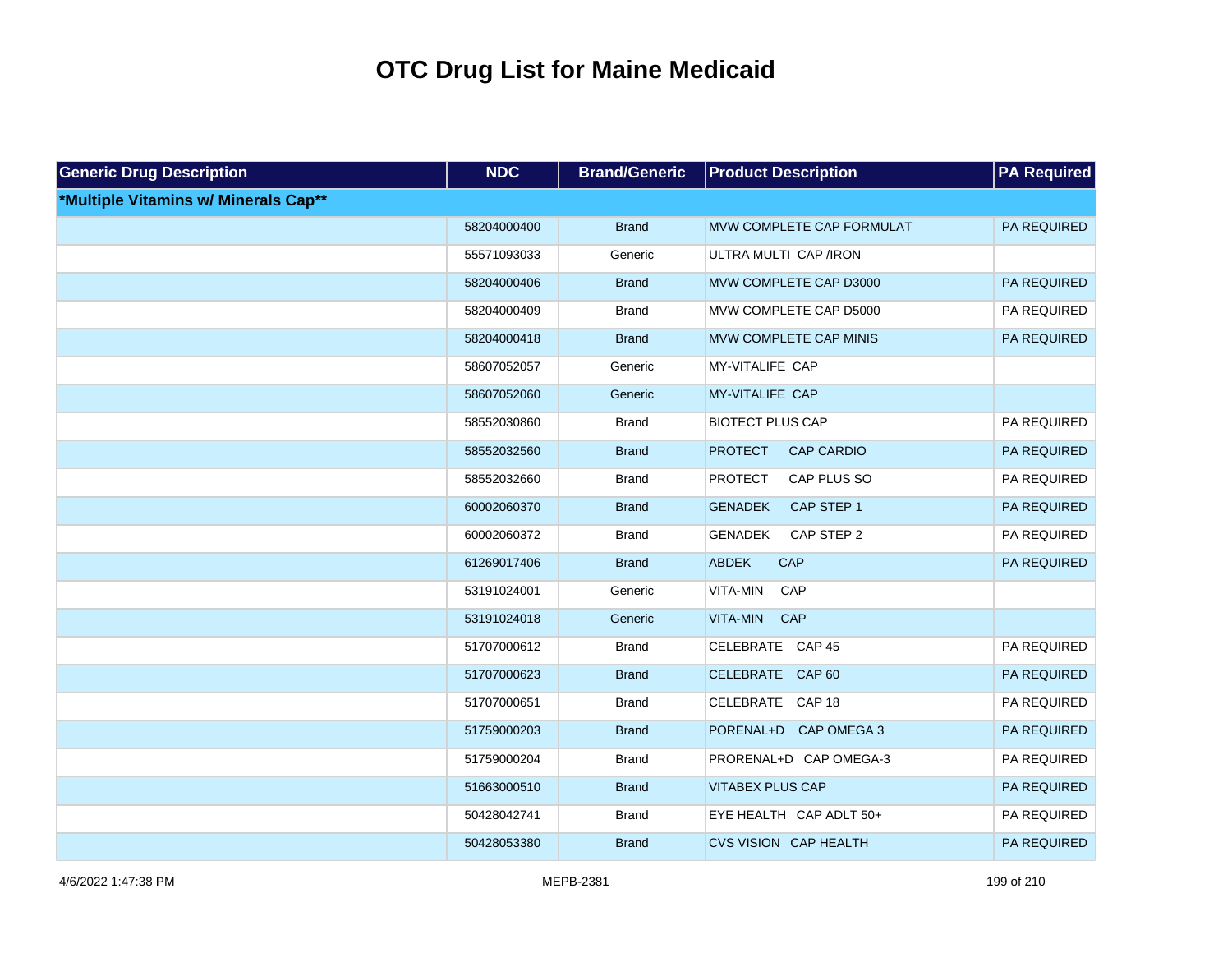| <b>Generic Drug Description</b>      | <b>NDC</b>  | <b>Brand/Generic</b> | <b>Product Description</b>          | <b>PA Required</b> |
|--------------------------------------|-------------|----------------------|-------------------------------------|--------------------|
| *Multiple Vitamins w/ Minerals Cap** |             |                      |                                     |                    |
|                                      | 50428053833 | <b>Brand</b>         | ADULT 50+ CAP EYE HLTH              | PA REQUIRED        |
|                                      | 50428035581 | <b>Brand</b>         | <b>CVS VISION CAP HEALTH</b>        | PA REQUIRED        |
|                                      | 39713054526 | <b>Brand</b>         | BARIATRIC CAP MULTIVIT              | PA REQUIRED        |
|                                      | 40093010211 | Generic              | HAIR/SKIN CAP NAILS                 |                    |
|                                      | 35515095304 | <b>Brand</b>         | OCUHEALTH CAP VISION 2              | PA REQUIRED        |
|                                      | 35046000451 | Generic              | DAILY VITAMN CAP PLUS               |                    |
|                                      | 35797068726 | <b>Brand</b>         | BARIATRIC CAP MULTIVIT              | PA REQUIRED        |
|                                      | 36211031391 | Generic              | AMORYN MOOD CAP BOOSTER             |                    |
|                                      | 36652037718 | <b>Brand</b>         | PROTEGRA CAP                        | PA REQUIRED        |
|                                      | 31604040475 | Generic              | <b>MULTI</b><br>CAP FOR HIM         |                    |
|                                      | 31604004045 | Generic              | <b>MULTI</b><br>CAP FOR HER         |                    |
|                                      | 31604004046 | Generic              | MULTI 50+ CAP FOR HER               |                    |
|                                      | 31604002537 | Generic              | MULTI 50+ CAP FOR HER               |                    |
|                                      | 31604002538 | Generic              | <b>CAP FOR HIM</b><br><b>MULTI</b>  |                    |
|                                      | 31604002927 | <b>Brand</b>         | HAIR/SKIN/ CAP NAILS                | PA REQUIRED        |
|                                      | 31604002863 | Generic              | MULTI 50+ CAP FOR HER               |                    |
|                                      | 31604002506 | Generic              | <b>MULTI</b><br><b>CAP COMPLETE</b> |                    |
|                                      | 31604002507 | Generic              | <b>MULTI</b><br>CAP FOR HER         |                    |
|                                      | 24208069765 | <b>Brand</b>         | PRESERVISION CAP AREDS 2            | PA REQUIRED        |
|                                      | 24208069779 | <b>Brand</b>         | PRESERVISION CAP AREDS 2            | PA REQUIRED        |
|                                      | 24208069864 | <b>Brand</b>         | PRESERVISION CAP AREDS 2            | PA REQUIRED        |
|                                      | 26341012910 | <b>Brand</b>         | <b>BIO-35 IRON CAP FREE</b>         | PA REQUIRED        |
|                                      | 26341012920 | <b>Brand</b>         | <b>BIO-35 GLUTE CAP FREE</b>        | PA REQUIRED        |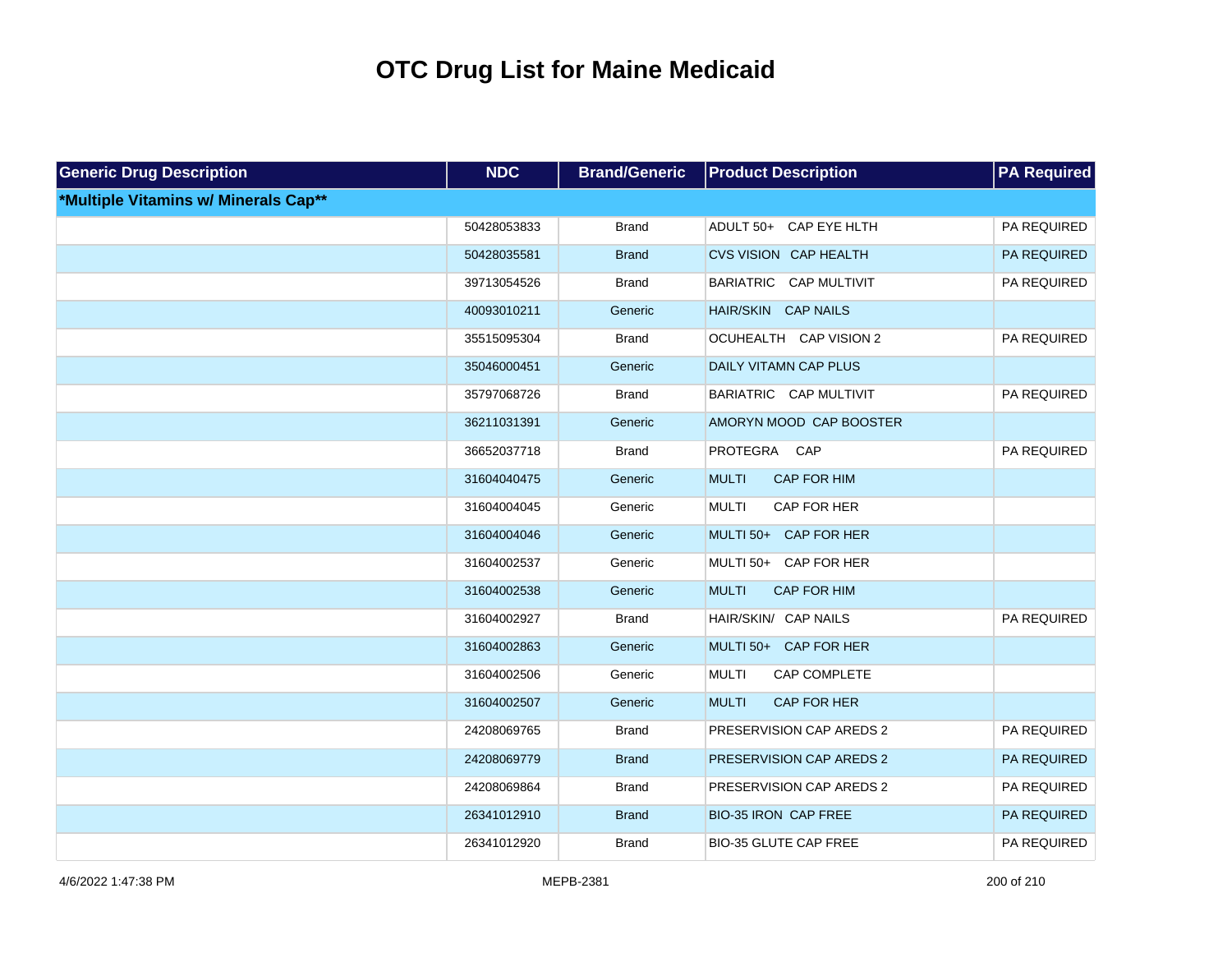| <b>Generic Drug Description</b>      | <b>NDC</b>  | <b>Brand/Generic</b> | <b>Product Description</b>         | <b>PA Required</b> |
|--------------------------------------|-------------|----------------------|------------------------------------|--------------------|
| *Multiple Vitamins w/ Minerals Cap** |             |                      |                                    |                    |
|                                      | 16571072812 | <b>Brand</b>         | ONE-DAILY CAP MULTI                | PA REQUIRED        |
|                                      | 12539050001 | Generic              | <b>ACTICAL</b><br>CAP              |                    |
|                                      | 12539053301 | Generic              | <b>CAP</b><br><b>PREVENT</b>       |                    |
|                                      | 13349001091 | <b>Brand</b>         | THERANATAL CAP LACTATIO            | PA REQUIRED        |
|                                      | 24208062504 | <b>Brand</b>         | PRESERVISION CAP AREDS 2           | PA REQUIRED        |
|                                      | 24208063210 | <b>Brand</b>         | PRESERVISION CAP LUTEIN            | PA REQUIRED        |
|                                      | 24208063211 | <b>Brand</b>         | PRESERVISION CAP LUTEIN            | PA REQUIRED        |
|                                      | 24208063261 | <b>Brand</b>         | PRESERVISION CAP LUTEIN            | PA REQUIRED        |
|                                      | 24208069760 | <b>Brand</b>         | PRESERVISION CAP AREDS 2           | PA REQUIRED        |
|                                      | 24208069762 | <b>Brand</b>         | PRESERVISION CAP AREDS 2           | PA REQUIRED        |
|                                      | 24208040319 | <b>Brand</b>         | OCUVITE LUTE CAP                   | PA REQUIRED        |
|                                      | 24208046530 | <b>Brand</b>         | ADULT 50+ CAP OCUVITE              | PA REQUIRED        |
|                                      | 24208046535 | Generic              | OCUVITE EYE CAP HEALTH             |                    |
|                                      | 24208046540 | <b>Brand</b>         | ADULT 50+ CAP OCUVITE              | PA REQUIRED        |
|                                      | 24208046570 | <b>Brand</b>         | ADULT 50+ CAP OCUVITE              | PA REQUIRED        |
|                                      | 24208046630 | <b>Brand</b>         | <b>OCUVITE</b><br><b>CAP ADULT</b> | PA REQUIRED        |
|                                      | 24208053210 | <b>Brand</b>         | PRESERVISION CAP AREDS             | PA REQUIRED        |
|                                      | 24208053220 | <b>Brand</b>         | PRESERVISION CAP AREDS             | PA REQUIRED        |
|                                      | 24208053230 | <b>Brand</b>         | PRESERVISION CAP AREDS             | PA REQUIRED        |
|                                      | 24208053240 | <b>Brand</b>         | PRESERVISION CAP AREDS             | PA REQUIRED        |
|                                      | 17204054685 | <b>Brand</b>         | THERAMILL CAP FORTE                | PA REQUIRED        |
|                                      | 17204054750 | <b>Brand</b>         | THERAMILL CAP FORTE                | PA REQUIRED        |
|                                      | 17204054850 | Generic              | THERAMILL CAP PLUS                 |                    |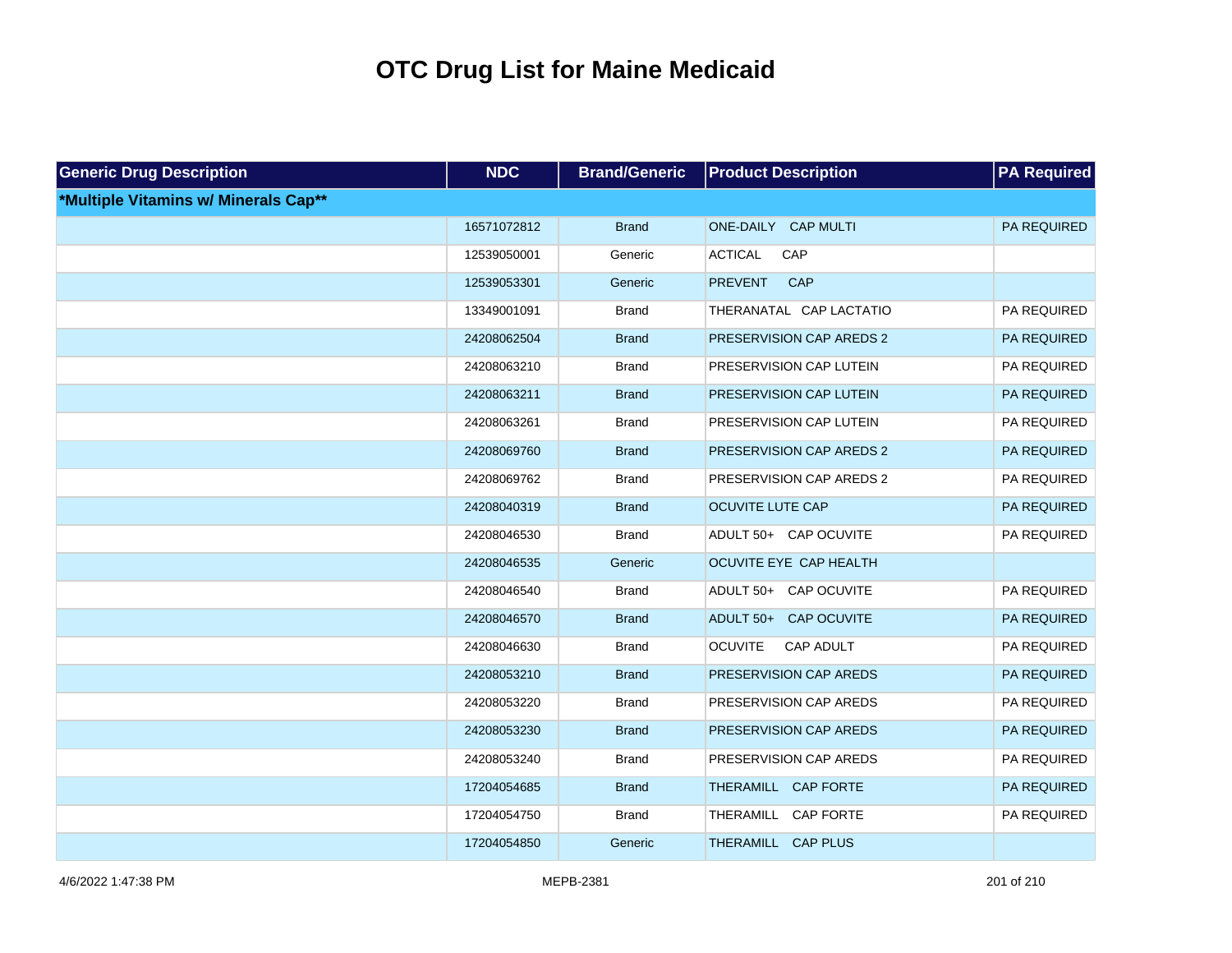| <b>Generic Drug Description</b>      | <b>NDC</b>  | <b>Brand/Generic</b> | <b>Product Description</b>             | <b>PA Required</b> |
|--------------------------------------|-------------|----------------------|----------------------------------------|--------------------|
| *Multiple Vitamins w/ Minerals Cap** |             |                      |                                        |                    |
|                                      | 40985027772 | <b>Brand</b>         | HEALTHY EYES CAP SUPERVIS              | PA REQUIRED        |
|                                      | 45737040360 | <b>Brand</b>         | <b>BIOCAL</b><br><b>CAP</b>            | PA REQUIRED        |
|                                      | 46122009372 | Generic              | HEALTHY EYES CAP SUPERVIS              |                    |
|                                      | 00761071212 | Generic              | SUPER ANTIOX CAP PROTECT               |                    |
|                                      | 00904549473 | Generic              | PROSIGHT CAP W/LUTEIN                  |                    |
|                                      | 00761028807 | Generic              | <b>EYE VITAMINS CAP</b>                |                    |
|                                      | 00065804812 | Generic              | SYSTANE ICAP CAP AREDS2                |                    |
|                                      | 00065895001 | Generic              | ICAPS LUTEIN CAP / OMEGA-3             |                    |
|                                      | 00065804601 | Generic              | <b>ICAPS</b><br>CAP                    |                    |
|                                      | 00065804603 | Generic              | <b>ICAPS</b><br>CAP                    |                    |
|                                      | 11845012065 | Generic              | <b>BDY/HAIR/SKN CAP NAILS</b>          |                    |
|                                      | 11917005159 | Generic              | <b>CORAL CALCIU CAP PLUS</b>           |                    |
|                                      | 11845014645 | Generic              | SUPER MULTIP CAP                       |                    |
|                                      | 11845014675 | <b>Brand</b>         | SAVISION CAP                           | PA REQUIRED        |
|                                      | 11845014781 | Generic              | MENS DAILY CAP LYCOPENE                |                    |
|                                      | 11917010709 | <b>Brand</b>         | $MENS$ 50+<br>CAP ADVANCED             | <b>PA REQUIRED</b> |
|                                      | 11917010711 | Generic              | WOMENS 50+ CAP ADVANCED                |                    |
|                                      | 11917010712 | Generic              | <b>WOMENS</b><br><b>CAP MULTI</b>      |                    |
|                                      | 11917016465 | Generic              | ADVANCED EYE CAP HEALTH                |                    |
|                                      | 11917016564 | Generic              | 50+ ADULT CAP EYE HLTH                 |                    |
|                                      | 11917017209 | <b>Brand</b>         | EYE HEALTH CAP                         | PA REQUIRED        |
|                                      | 02966004132 | <b>Brand</b>         | <b>CELLULAR</b><br><b>CAP SECURITY</b> | PA REQUIRED        |
|                                      | 11694084201 | <b>Brand</b>         | <b>REPLACE</b><br>CAP                  | PA REQUIRED        |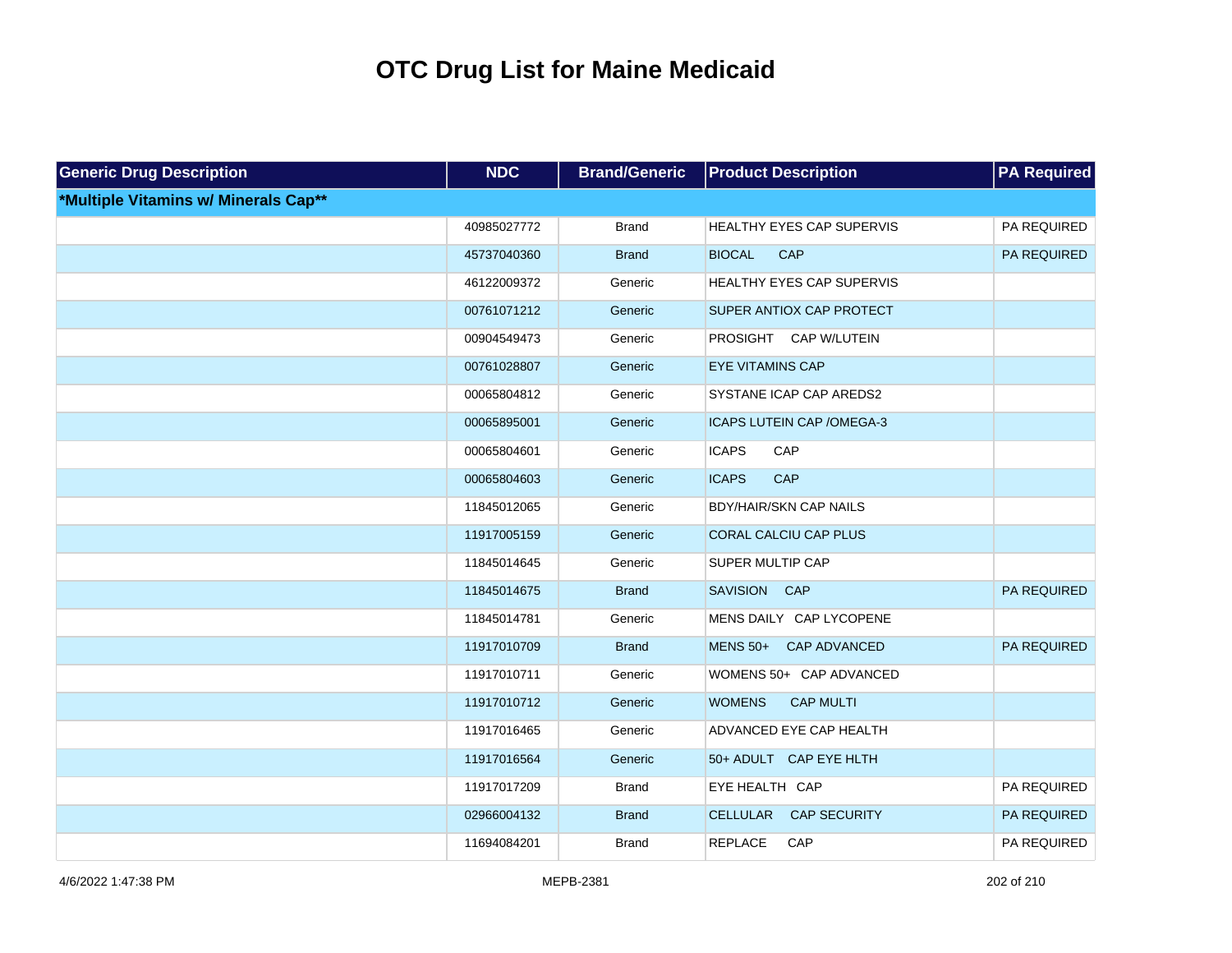| <b>Generic Drug Description</b>           | <b>NDC</b>  | <b>Brand/Generic</b> | <b>Product Description</b>    | <b>PA Required</b> |
|-------------------------------------------|-------------|----------------------|-------------------------------|--------------------|
| *Multiple Vitamins w/ Minerals Cap**      |             |                      |                               |                    |
|                                           | 11694084205 | <b>Brand</b>         | <b>CAP</b><br><b>REPLACE</b>  | PA REQUIRED        |
| *Multiple Vitamins w/ Minerals Chew Tab** |             |                      |                               |                    |
|                                           | 50428037845 | Generic              | CVS DAILY CHW GUMMIES         | PA REQUIRED        |
|                                           | 50428038220 | Generic              | AIRSHIELD CHW                 | PA REQUIRED        |
|                                           | 50428046164 | Generic              | WOMENS DAILY CHW GUMMIES      | PA REQUIRED        |
|                                           | 50428046217 | Generic              | MENS DAILY CHW GUMMIES        | PA REQUIRED        |
|                                           | 50428042234 | Generic              | AIRSHIELD CHW                 | PA REQUIRED        |
|                                           | 50428048818 | <b>Brand</b>         | AIRSHIELD CHW IMMUNITY        | PA REQUIRED        |
|                                           | 50428049081 | Generic              | MENS DAILY CHW GUMMIES        | PA REQUIRED        |
|                                           | 50428049159 | Generic              | WOMENS DAILY CHW GUMMIES      | PA REQUIRED        |
|                                           | 50428328152 | Brand                | SPECTRAVITE CHW ADLT 50+      | PA REQUIRED        |
|                                           | 50428057622 | <b>Brand</b>         | SPECTRAVITE CHW WOMEN         | PA REQUIRED        |
|                                           | 50428670999 | Generic              | CVS DAILY CHW GUMMIES         | PA REQUIRED        |
|                                           | 50428920206 | <b>Brand</b>         | SPECTRAVITE CHW ADULT         | PA REQUIRED        |
|                                           | 50428033183 | Generic              | MENS DAILY CHW GUMMIES        | PA REQUIRED        |
|                                           | 50428032239 | Generic              | <b>CVS DAILY CHW GUMMIES</b>  | PA REQUIRED        |
|                                           | 50428030282 | Generic              | WOMENS DAILY CHW GUMMIES      | PA REQUIRED        |
|                                           | 51707000625 | <b>Brand</b>         | CELEBRATE CHW 60              | PA REQUIRED        |
|                                           | 51707000644 | Brand                | CELEBRATE CHW 18              | PA REQUIRED        |
|                                           | 51707000618 | <b>Brand</b>         | CELEBRATE CHW 45              | PA REQUIRED        |
|                                           | 51707000602 | <b>Brand</b>         | CELEBRATE CHW 36              | PA REQUIRED        |
|                                           | 52569013763 | Generic              | HM MULTIVIT CHW GUMMY         | PA REQUIRED        |
|                                           | 58914001460 | <b>Brand</b>         | <b>AQUADEKS</b><br><b>CHW</b> | PA REQUIRED        |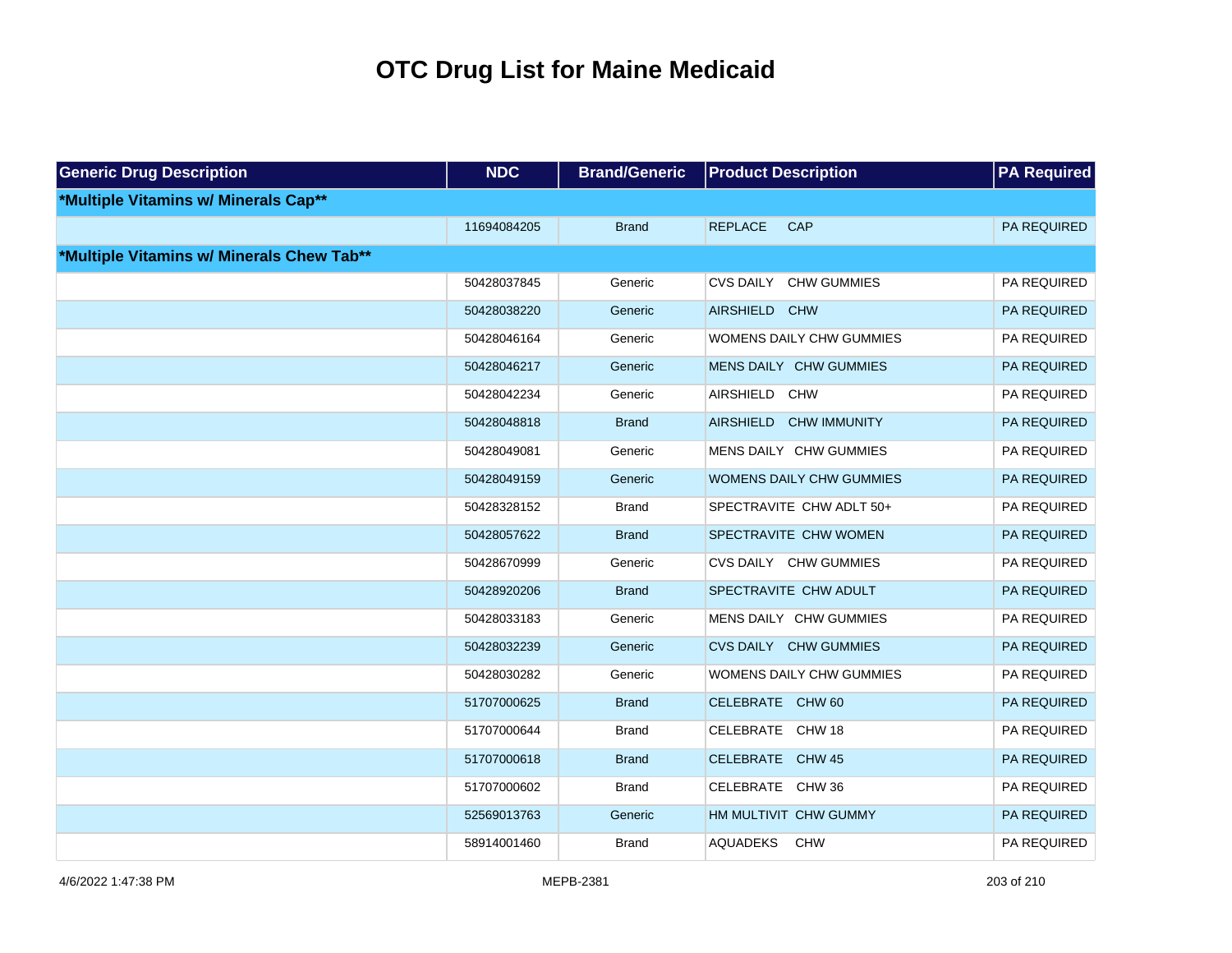| <b>Generic Drug Description</b>           | <b>NDC</b>  | <b>Brand/Generic</b> | <b>Product Description</b>          | <b>PA Required</b> |
|-------------------------------------------|-------------|----------------------|-------------------------------------|--------------------|
| *Multiple Vitamins w/ Minerals Chew Tab** |             |                      |                                     |                    |
|                                           | 58204000438 | <b>Brand</b>         | <b>ADEK</b><br>CHW PLUS ZN          | PA REQUIRED        |
|                                           | 55571093592 | Generic              | <b>ADVANCED</b><br>CHW MULTI EA     | PA REQUIRED        |
|                                           | 56215000002 | <b>Brand</b>         | <b>OPURITY</b><br><b>CHW BYPASS</b> | PA REQUIRED        |
|                                           | 54629601283 | <b>Brand</b>         | CHOICEFUL CHW MULTIVIT              | PA REQUIRED        |
|                                           | 76314032450 | <b>Brand</b>         | EMERGEN-C CHW VITA C                | PA REQUIRED        |
|                                           | 74312031014 | <b>Brand</b>         | YOUR LIFE CHW MULTIVIT              | PA REQUIRED        |
|                                           | 74312030421 | <b>Brand</b>         | YOUR LIFE CHW GUMMIES               | PA REQUIRED        |
|                                           | 81131005716 | <b>Brand</b>         | MULTIVITAMIN CHW ADLT GUM           | PA REQUIRED        |
|                                           | 96295013968 | Generic              | MULTIVI ADLT CHW GUMMIES            | PA REQUIRED        |
|                                           | 96295012706 | <b>Brand</b>         | CHW SUPPORT<br><b>IMMUNE</b>        | PA REQUIRED        |
|                                           | 96295012709 | <b>Brand</b>         | MULTIVITAMIN CHW ADULT              | PA REQUIRED        |
|                                           | 96295012710 | <b>Brand</b>         | MULTI ADULT CHW EXTRA C             | PA REQUIRED        |
|                                           | 96295012711 | Generic              | MULTIVITAMIN CHW VITA D3            | PA REQUIRED        |
|                                           | 95138000224 | <b>Brand</b>         | CELEBRATE CHW 36                    | PA REQUIRED        |
|                                           | 95138000245 | <b>Brand</b>         | CELEBRATE CHW 36                    | PA REQUIRED        |
|                                           | 85898010030 | <b>Brand</b>         | EMERGEN-C CHW IMMUNE/D              | PA REQUIRED        |
|                                           | 85898010060 | <b>Brand</b>         | EMERGEN-C CHW IMMUNE/D              | PA REQUIRED        |
|                                           | 94603000202 | <b>Brand</b>         | BARIATRIC CHW FUSION                | PA REQUIRED        |
|                                           | 68176000015 | <b>Brand</b>         | DEKAS PLUS CHW                      | PA REQUIRED        |
|                                           | 68176000016 | <b>Brand</b>         | <b>DEKAS</b><br><b>CHW BARIATRI</b> | PA REQUIRED        |
|                                           | 11917017649 | Generic              | MULTI GUMMIE CHW MENS               | PA REQUIRED        |
|                                           | 11917017661 | Generic              | MULTI GUMMIE CHW WOMENS             | PA REQUIRED        |
|                                           | 11917017665 | Generic              | <b>MULTI GUMMIE CHW MENS</b>        | PA REQUIRED        |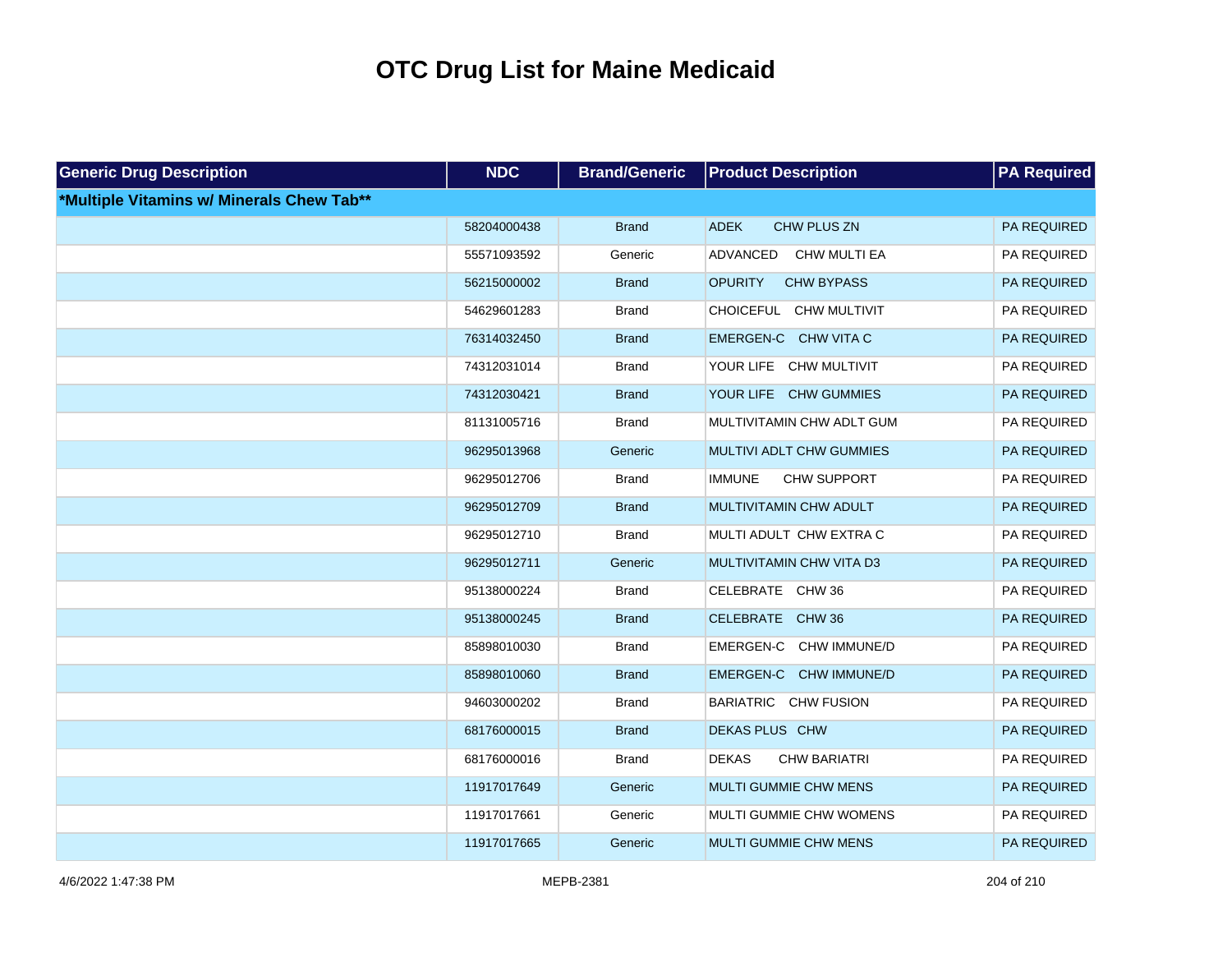| <b>Generic Drug Description</b>           | <b>NDC</b>  | <b>Brand/Generic</b> | <b>Product Description</b>            | <b>PA Required</b> |
|-------------------------------------------|-------------|----------------------|---------------------------------------|--------------------|
| *Multiple Vitamins w/ Minerals Chew Tab** |             |                      |                                       |                    |
|                                           | 11917017103 | Generic              | MULTIVI ADLT CHW GUMMIES              | PA REQUIRED        |
|                                           | 11917017163 | Generic              | <b>MULTI GUMMIE CHW MENS</b>          | PA REQUIRED        |
|                                           | 11917017164 | Generic              | MULTIVI ADLT CHW GUMMIES              | PA REQUIRED        |
|                                           | 11917016665 | Generic              | <b>MULTI GUMMIE CHW MENS</b>          | PA REQUIRED        |
|                                           | 11917016666 | Generic              | MULTI GUMMIE CHW WOMENS               | PA REQUIRED        |
|                                           | 11917016667 | Generic              | <b>ADLT MULTIVI CHW GUMMIES</b>       | PA REQUIRED        |
|                                           | 11917014689 | Generic              | ADLT MULTIVI CHW GUMMIES              | PA REQUIRED        |
|                                           | 11917015157 | <b>Brand</b>         | <b>WAL-BORN</b><br>CHW VIT C          | PA REQUIRED        |
|                                           | 11917011462 | <b>Brand</b>         | ADLT ONE DLY CHW GUMMIES              | PA REQUIRED        |
|                                           | 11917014164 | Generic              | MULTI-VITAMI CHW GUMMIES              | PA REQUIRED        |
|                                           | 11845014839 | Generic              | VITATRUM<br><b>CHW</b>                | PA REQUIRED        |
|                                           | 11917007001 | Generic              | A THRU Z<br>CHW SELECT                | PA REQUIRED        |
|                                           | 11822517310 | Generic              | ONE DAILY CHW GUMMY                   | PA REQUIRED        |
|                                           | 00065804803 | <b>Brand</b>         | SYSTANE ICAP CHW AREDS2               | PA REQUIRED        |
|                                           | 00005445260 | <b>Brand</b>         | <b>CENTRUM</b><br><b>CHW VITAMINT</b> | PA REQUIRED        |
|                                           | 00005445270 | <b>Brand</b>         | <b>CENTRUM</b><br><b>CHW VITAMINT</b> | PA REQUIRED        |
|                                           | 00005445460 | <b>Brand</b>         | <b>CENTRUM</b><br><b>CHW VITAMINT</b> | PA REQUIRED        |
|                                           | 00005445470 | <b>Brand</b>         | <b>CENTRUM</b><br><b>CHW VITAMINT</b> | PA REQUIRED        |
|                                           | 00005445560 | <b>Brand</b>         | <b>CENTRUM</b><br><b>CHW VITAMINT</b> | PA REQUIRED        |
|                                           | 00005445570 | <b>Brand</b>         | <b>CENTRUM</b><br><b>CHW VITAMINT</b> | PA REQUIRED        |
|                                           | 00005446119 | <b>Brand</b>         | <b>CENTRUM</b><br><b>CHW SILVER</b>   | PA REQUIRED        |
|                                           | 00005452835 | <b>Brand</b>         | <b>CENTRUM</b><br><b>CHW</b>          | PA REQUIRED        |
|                                           | 00005452861 | <b>Brand</b>         | <b>CENTRUM</b><br><b>CHW</b>          | PA REQUIRED        |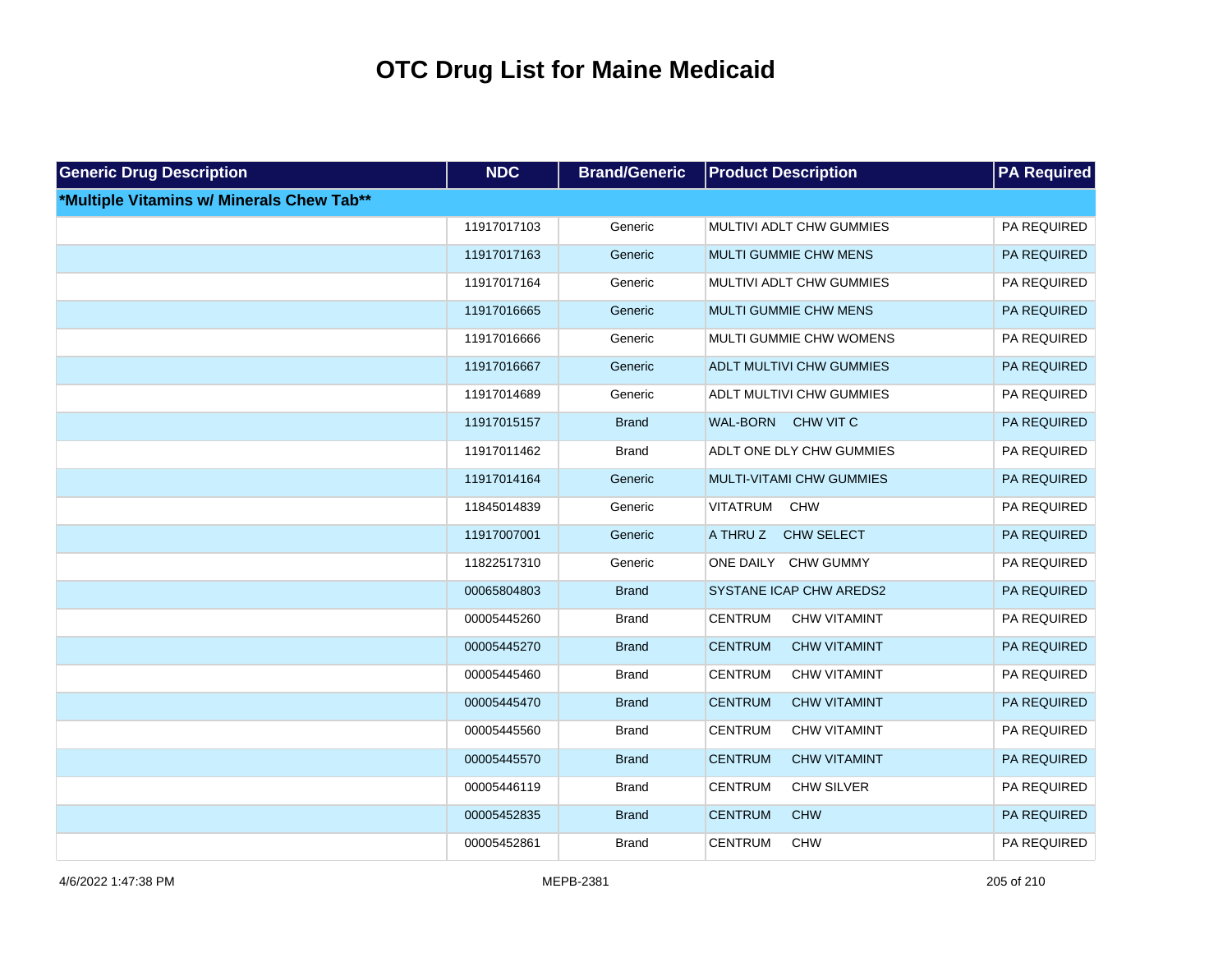| <b>Generic Drug Description</b>           | <b>NDC</b>  | <b>Brand/Generic</b> | <b>Product Description</b>            | <b>PA Required</b> |
|-------------------------------------------|-------------|----------------------|---------------------------------------|--------------------|
| *Multiple Vitamins w/ Minerals Chew Tab** |             |                      |                                       |                    |
|                                           | 00005452890 | <b>Brand</b>         | <b>CENTRUM</b><br><b>CHW ADULTS</b>   | PA REQUIRED        |
|                                           | 00005486070 | <b>Brand</b>         | <b>CENTRUM</b><br><b>CHW MULTI</b>    | PA REQUIRED        |
|                                           | 00005486090 | <b>Brand</b>         | <b>CENTRUM</b><br><b>CHW MULTI</b>    | PA REQUIRED        |
|                                           | 00005486170 | <b>Brand</b>         | <b>CENTRUM</b><br>CHW WOMEN           | PA REQUIRED        |
|                                           | 00005486190 | <b>Brand</b>         | <b>CENTRUM</b><br><b>CHW WOMEN</b>    | PA REQUIRED        |
|                                           | 00005486270 | <b>Brand</b>         | <b>CENTRUM</b><br><b>CHW MEN</b>      | PA REQUIRED        |
|                                           | 00005486290 | <b>Brand</b>         | <b>CENTRUM</b><br><b>CHW MEN</b>      | PA REQUIRED        |
|                                           | 00005486890 | <b>Brand</b>         | CENTRUM MULT CHW OMEGA 3              | PA REQUIRED        |
|                                           | 00005487460 | <b>Brand</b>         | CENTRUM 50+ CHW FRSH/FRU              | PA REQUIRED        |
|                                           | 00005490060 | <b>Brand</b>         | <b>CENTRUM</b><br>CHW FLAV BST        | PA REQUIRED        |
|                                           | 00005490092 | <b>Brand</b>         | <b>CENTRUM</b><br><b>CHW FLAV BST</b> | PA REQUIRED        |
|                                           | 00005490360 | <b>Brand</b>         | <b>CENTRUM</b><br>CHW FLAV BST        | PA REQUIRED        |
|                                           | 00005490392 | <b>Brand</b>         | <b>CENTRUM</b><br><b>CHW FLAV BST</b> | PA REQUIRED        |
|                                           | 00005490560 | <b>Brand</b>         | <b>CENTRUM</b><br>CHW FLAV BST        | PA REQUIRED        |
|                                           | 00005490592 | <b>Brand</b>         | <b>CENTRUM</b><br><b>CHW FLAV BST</b> | PA REQUIRED        |
|                                           | 43900037481 | <b>Brand</b>         | OPTISOURCE CHW BARIATRC               | PA REQUIRED        |
|                                           | 43900037482 | <b>Brand</b>         | OPTISOURCE CHW BARIATRC               | PA REQUIRED        |
|                                           | 43900068518 | <b>Brand</b>         | OPTIFAST POS CHW BARIATRI             | PA REQUIRED        |
|                                           | 43900069985 | <b>Brand</b>         | OPTIFAST POS CHW BARIATRI             | PA REQUIRED        |
|                                           | 41163049778 | <b>Brand</b>         | ONE DAILY CHW ADLT GUM                | PA REQUIRED        |
|                                           | 41163049809 | <b>Brand</b>         | ONE DAILY<br>CHW ADLT GUM             | PA REQUIRED        |
|                                           | 43292056332 | <b>Brand</b>         | <b>OPTIMUM</b><br><b>CHW AIRVITES</b> | PA REQUIRED        |
|                                           | 43292056333 | <b>Brand</b>         | <b>OPTIMUM</b><br><b>CHW AIRVITES</b> | PA REQUIRED        |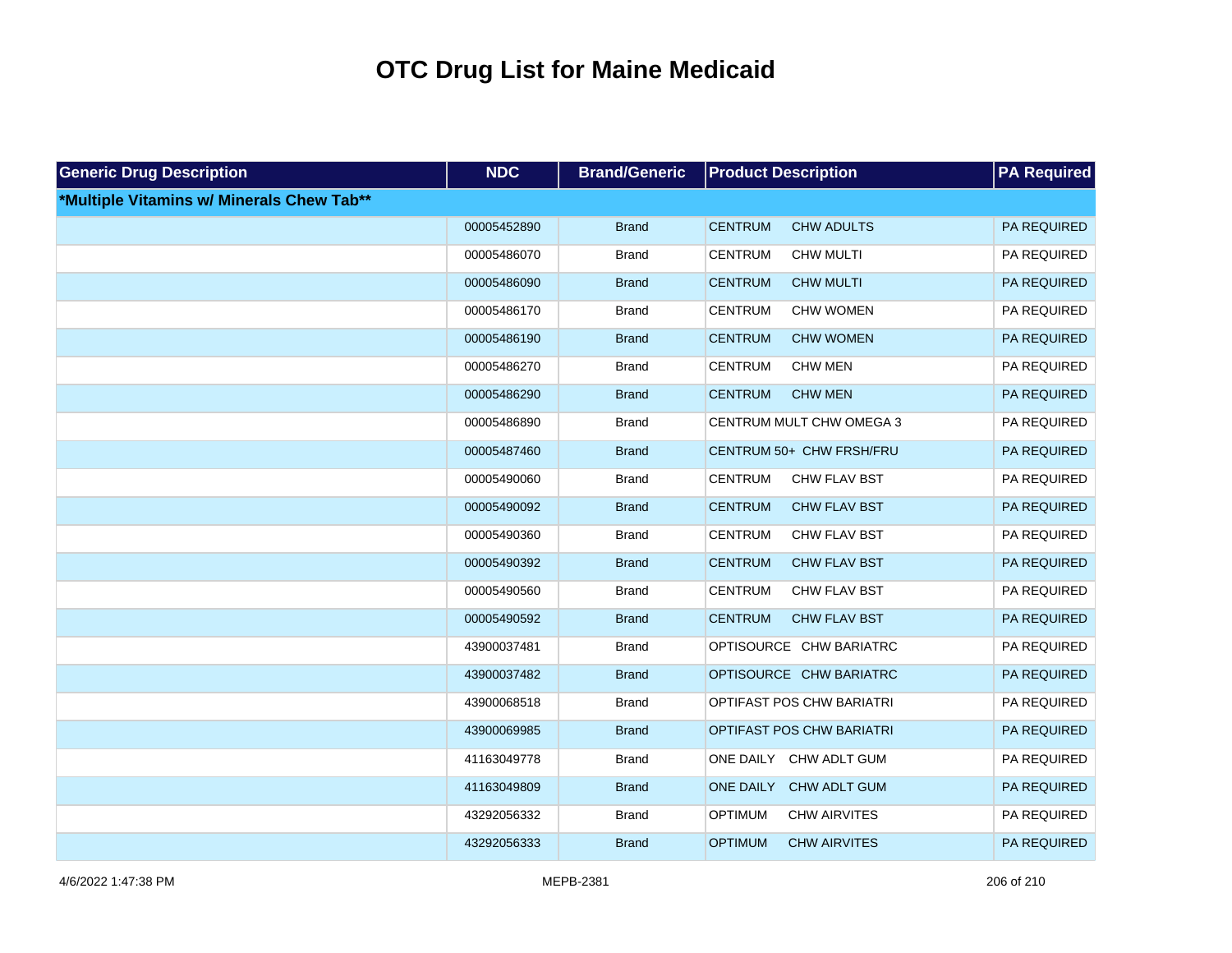| <b>Generic Drug Description</b>           | <b>NDC</b>  | <b>Brand/Generic</b> | <b>Product Description</b>            | <b>PA</b> Required |
|-------------------------------------------|-------------|----------------------|---------------------------------------|--------------------|
| *Multiple Vitamins w/ Minerals Chew Tab** |             |                      |                                       |                    |
|                                           | 47865010026 | <b>Brand</b>         | <b>AIRBORNE</b><br><b>CHW</b>         | PA REQUIRED        |
|                                           | 47865018572 | Generic              | <b>AIRBORNE</b><br><b>CHW</b>         | PA REQUIRED        |
|                                           | 47865018573 | Generic              | <b>AIRBORNE</b><br><b>CHW GUMMIES</b> | PA REQUIRED        |
|                                           | 47865018575 | Generic              | <b>AIRBORNE</b><br><b>CHW KIDS</b>    | PA REQUIRED        |
|                                           | 47865018576 | <b>Brand</b>         | <b>AIRBORNE</b><br><b>CHW KIDS</b>    | PA REQUIRED        |
|                                           | 47865018630 | <b>Brand</b>         | <b>AIRBORNE</b><br><b>CHW</b>         | PA REQUIRED        |
|                                           | 47865018631 | Generic              | AIRBORNE<br><b>CHW</b>                | PA REQUIRED        |
|                                           | 47865020221 | Generic              | <b>AIRBORNE</b><br><b>CHW</b>         | PA REQUIRED        |
|                                           | 47865020334 | Generic              | AIRBORNE<br><b>CHW</b>                | PA REQUIRED        |
|                                           | 47865090052 | <b>Brand</b>         | <b>AIRBORNE</b><br><b>CHW</b>         | PA REQUIRED        |
|                                           | 47865090058 | Generic              | AIRBORNE<br><b>CHW</b>                | PA REQUIRED        |
|                                           | 47865090369 | <b>Brand</b>         | <b>AIRBORNE</b><br><b>CHW</b>         | PA REQUIRED        |
|                                           | 47865090846 | <b>Brand</b>         | <b>AIRBORNE</b><br><b>CHW</b>         | PA REQUIRED        |
|                                           | 47865094999 | <b>Brand</b>         | <b>AIRBORNE</b><br><b>CHW</b>         | PA REQUIRED        |
|                                           | 47865095566 | <b>Brand</b>         | <b>AIRBORNE</b><br><b>CHW</b>         | PA REQUIRED        |
|                                           | 47865096297 | Generic              | <b>AIRBORNE</b><br><b>CHW IMMUNE</b>  | PA REQUIRED        |
|                                           | 47865096299 | <b>Brand</b>         | <b>AIRBORNE</b><br><b>CHW</b>         | PA REQUIRED        |
|                                           | 47865096339 | <b>Brand</b>         | <b>AIRBORNE</b><br><b>CHW</b>         | <b>PA REQUIRED</b> |
|                                           | 47865096340 | <b>Brand</b>         | <b>AIRBORNE</b><br><b>CHW</b>         | PA REQUIRED        |
|                                           | 47865097405 | <b>Brand</b>         | <b>CHW PROBIOTI</b><br>AIRBORNE+      | <b>PA REQUIRED</b> |
|                                           | 47865098409 | <b>Brand</b>         | AIRBORNE+ CHW PROBIOTI                | PA REQUIRED        |
|                                           | 47865099542 | <b>Brand</b>         | AIRBORNE+ CHW REST                    | PA REQUIRED        |
|                                           | 47865099544 | <b>Brand</b>         | <b>AIRBORNE</b><br><b>CHW KIDS</b>    | PA REQUIRED        |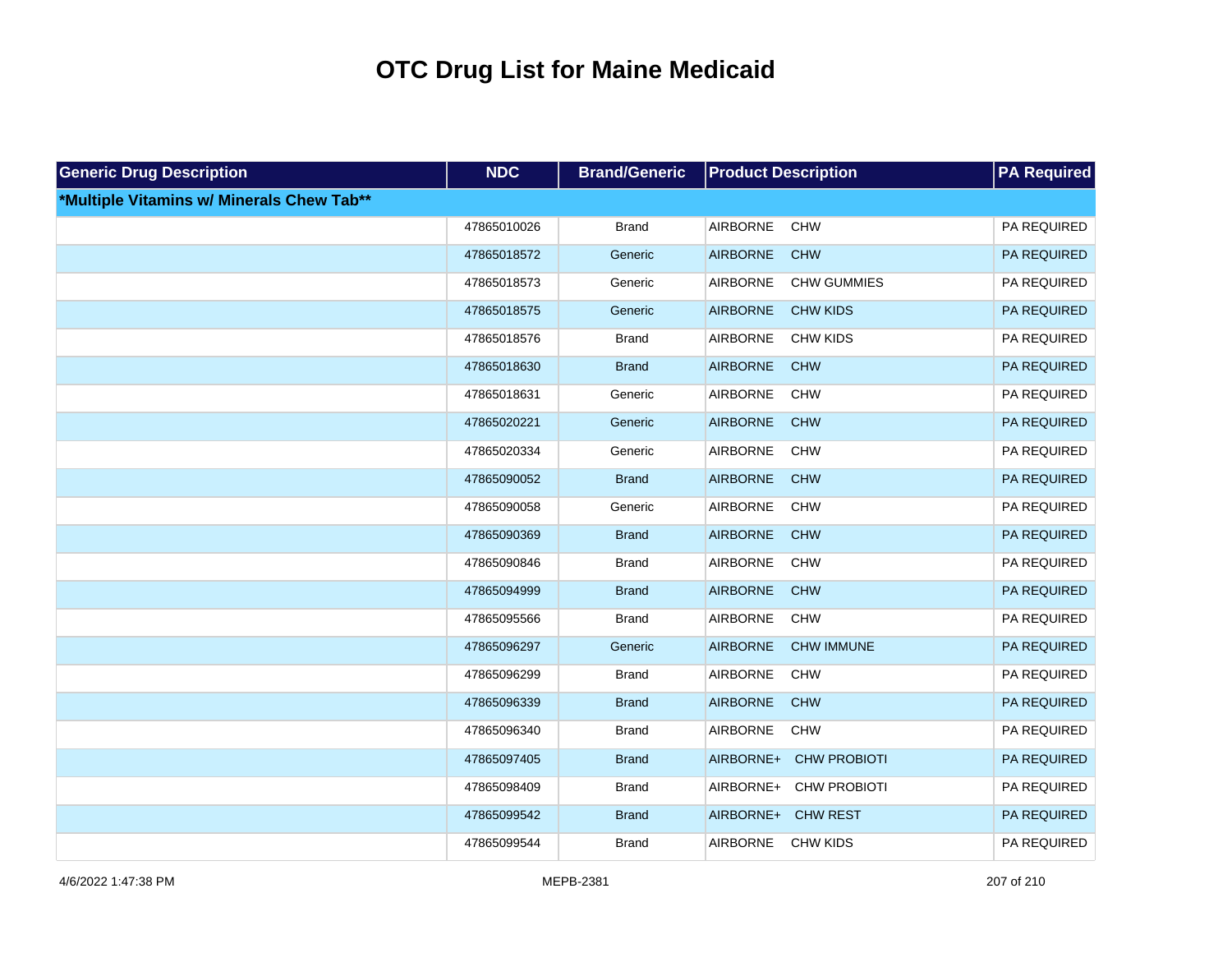| <b>Generic Drug Description</b>           | <b>NDC</b>  | <b>Brand/Generic</b> | <b>Product Description</b> | <b>PA</b> Required |  |
|-------------------------------------------|-------------|----------------------|----------------------------|--------------------|--|
| *Multiple Vitamins w/ Minerals Chew Tab** |             |                      |                            |                    |  |
|                                           | 47865099557 | <b>Brand</b>         | AIRBORNE CHW KIDS          | PA REQUIRED        |  |
|                                           | 49100040095 | <b>Brand</b>         | CULTURELLE CHW MULTIVIT    | PA REQUIRED        |  |
|                                           | 24208069763 | <b>Brand</b>         | PRESERVISION CHW AREDS 2   | PA REQUIRED        |  |
|                                           | 24208060260 | Generic              | OCUVITE EYE CHW HEATLH     | PA REQUIRED        |  |
|                                           | 11917019143 | Generic              | MULTI GUMMIE CHW MENS      | PA REQUIRED        |  |
|                                           | 16500053872 | <b>Brand</b>         | VITACRAVES CHW SOUR GUM    | PA REQUIRED        |  |
|                                           | 16500053873 | <b>Brand</b>         | ONE-A-DAY CHW VITACRAV     | PA REQUIRED        |  |
|                                           | 16500054148 | <b>Brand</b>         | ONE-A-DAY CHW VITACRAV     | PA REQUIRED        |  |
|                                           | 16500054269 | <b>Brand</b>         | ONE-A-DAY CHW IMMUNITY     | PA REQUIRED        |  |
|                                           | 16500054489 | <b>Brand</b>         | VITACRAVES CHW IMMUNITY    | PA REQUIRED        |  |
|                                           | 16500054876 | <b>Brand</b>         | VITACRAVES CHW WOMENS      | PA REQUIRED        |  |
|                                           | 16500054877 | <b>Brand</b>         | VITACRAVES CHW MENS        | PA REQUIRED        |  |
|                                           | 16500055591 | <b>Brand</b>         | VITACRAVES CHW WOMENS      | PA REQUIRED        |  |
|                                           | 16500055592 | <b>Brand</b>         | ONE-A-DAY CHW VITACRAV     | PA REQUIRED        |  |
|                                           | 16500055594 | <b>Brand</b>         | VITACRAVES CHW MENS        | PA REQUIRED        |  |
|                                           | 16500055595 | <b>Brand</b>         | VITACRAVES CHW GUMMIES     | PA REQUIRED        |  |
|                                           | 16500055614 | <b>Brand</b>         | ONE-A-DAY CHW VITACRAV     | PA REQUIRED        |  |
|                                           | 16500055818 | <b>Brand</b>         | ONE-A-DAY CHW VITACRAV     | PA REQUIRED        |  |
|                                           | 16500055819 | <b>Brand</b>         | ONE-A-DAY CHW VITACRAV     | PA REQUIRED        |  |
|                                           | 30768030417 | Generic              | MULTIVI ADLT CHW GUMMIES   | PA REQUIRED        |  |
|                                           | 30768030420 | Generic              | ADULT GUMMY CHW            | PA REQUIRED        |  |
|                                           | 30768056766 | <b>Brand</b>         | WOMENS MULT CHW GUMMIES    | PA REQUIRED        |  |
|                                           | 31604002841 | Generic              | MULTI ADULT CHW GUMMIES    | PA REQUIRED        |  |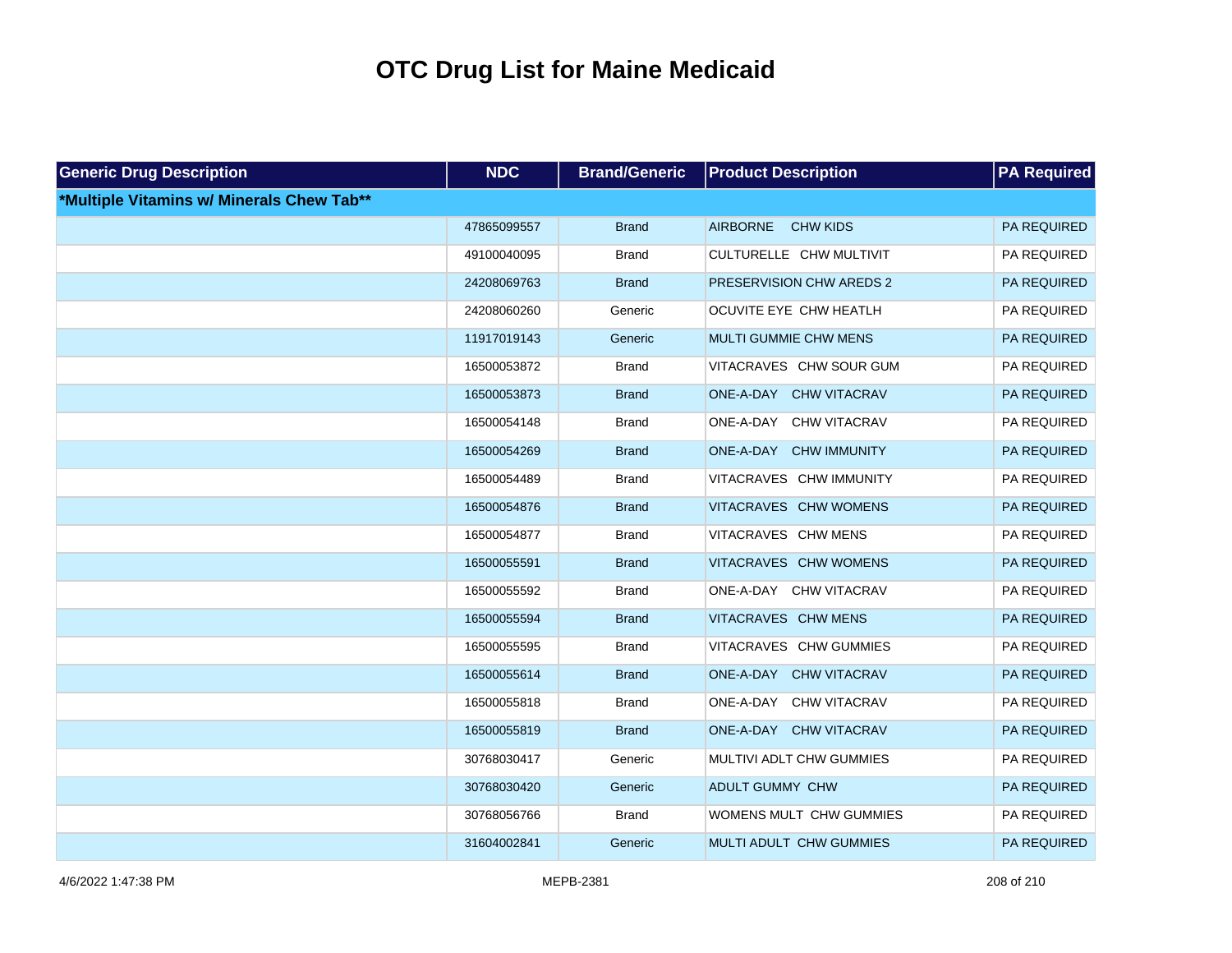| <b>Generic Drug Description</b>                              | <b>NDC</b>  | <b>Brand/Generic</b> | <b>Product Description</b>           | <b>PA Required</b> |  |  |
|--------------------------------------------------------------|-------------|----------------------|--------------------------------------|--------------------|--|--|
| *Multiple Vitamins w/ Minerals Chew Tab**                    |             |                      |                                      |                    |  |  |
|                                                              | 31604002846 | Generic              | MULTI+OMEGA3 CHW ADULT               | PA REQUIRED        |  |  |
|                                                              | 33674011247 | <b>Brand</b>         | ALIVE WOMENS CHW GUMMY               | <b>PA REQUIRED</b> |  |  |
|                                                              | 33674015787 | <b>Brand</b>         | ALIVE MULTI CHW VITAMIN              | PA REQUIRED        |  |  |
|                                                              | 33674015903 | <b>Brand</b>         | ALIVE WOMENS CHW GUMMY               | PA REQUIRED        |  |  |
|                                                              | 40093011370 | <b>Brand</b>         | WMNS MULTIVI CHW + COLLAGE           | <b>PA REQUIRED</b> |  |  |
|                                                              | 40093011539 | <b>Brand</b>         | MENS MULTI CHW                       | <b>PA REQUIRED</b> |  |  |
| *Pediatric Multiple Vit w/ Minerals & C Drops 45 MG/0.5ML*** |             |                      |                                      |                    |  |  |
|                                                              | 58204000404 | <b>Brand</b>         | MVW COMPLETE DRO PEDIATRI            | PA REQUIRED        |  |  |
| *Pediatric Multiple Vitamin w/ C & FA Chew Tab**             |             |                      |                                      |                    |  |  |
|                                                              | 00536430401 | Generic              | <b>POLY VITAMIN CHW</b>              | <b>PA REQUIRED</b> |  |  |
| *Pediatric Multiple Vitamin w/ Minerals & C Chew Tab**       |             |                      |                                      |                    |  |  |
|                                                              | 58204000411 | Generic              | MVW COMPLETE CHW D3000               | PA REQUIRED        |  |  |
|                                                              | 58204000401 | Generic              | MVW COMPLETE CHW ORANGE              | <b>PA REQUIRED</b> |  |  |
| *Pediatric Multiple Vitamin w/ Minerals & C Drops 45 MG/ML** |             |                      |                                      |                    |  |  |
|                                                              | 58914021460 | <b>Brand</b>         | <b>AQUADEKS</b><br><b>DRO</b>        | PA REQUIRED        |  |  |
|                                                              | 61269016660 | Generic              | <b>ABDEK PEDIAT DRO</b>              | <b>PA REQUIRED</b> |  |  |
| *Pediatric Multiple Vitamin w/ Minerals Oral Powder**        |             |                      |                                      |                    |  |  |
|                                                              | 57771000104 | <b>Brand</b>         | NANOVM T/F POW                       | PA REQUIRED        |  |  |
|                                                              | 57771000105 | <b>Brand</b>         | <b>NANOVM</b><br><b>POW 9-18 YRS</b> | <b>PA REQUIRED</b> |  |  |
|                                                              | 57771000113 | <b>Brand</b>         | <b>NANOVM</b><br>POW 1-3 YRS         | PA REQUIRED        |  |  |
|                                                              | 57771000148 | <b>Brand</b>         | <b>NANOVM</b><br>POW 4-8YEARS        | <b>PA REQUIRED</b> |  |  |
| *Pediatric Multiple Vitamins w/ Iron Drops 10 MG/ML**        |             |                      |                                      |                    |  |  |
|                                                              | 52304071650 | Generic              | NOVAFERRUM DRO                       | PA REQUIRED        |  |  |